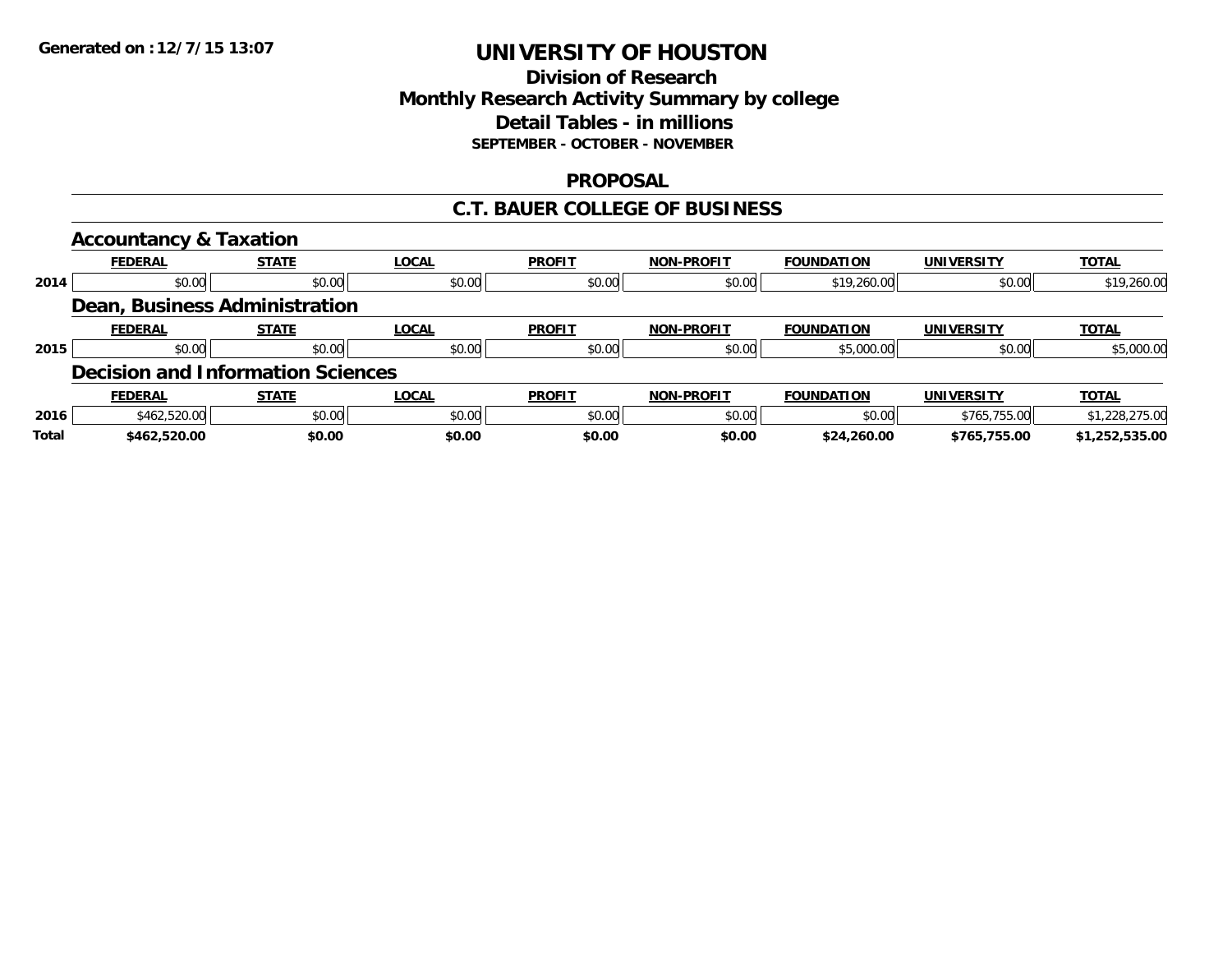### **Division of Research Monthly Research Activity Summary by college Detail Tables - in millions SEPTEMBER - OCTOBER - NOVEMBER**

#### **PROPOSAL**

#### **COLLEGE OF ARCHITECTURE**

|       | Architecture   |              |              |               |                   |                   |                   |              |  |  |  |
|-------|----------------|--------------|--------------|---------------|-------------------|-------------------|-------------------|--------------|--|--|--|
|       | <b>FEDERAL</b> | <b>STATE</b> | <b>LOCAL</b> | <b>PROFIT</b> | <b>NON-PROFIT</b> | <b>FOUNDATION</b> | <b>UNIVERSITY</b> | <b>TOTAL</b> |  |  |  |
| 2012  | \$131,768.95   | \$0.00       | \$0.00       | \$0.00        | \$0.00            | \$0.00            | \$0.00            | \$131,768.95 |  |  |  |
| 2013  | \$89,843.25    | \$0.00       | \$0.00       | \$0.00        | \$0.00            | \$0.00            | \$0.00            | \$89,843.25  |  |  |  |
| 2014  | \$0.00         | \$0.00       | \$0.00       | \$0.00        | \$19,925.20       | \$0.00            | \$0.00            | \$19,925.20  |  |  |  |
| Total | \$221,612.20   | \$0.00       | \$0.00       | \$0.00        | \$19,925.20       | \$0.00            | \$0.00            | \$241,537.40 |  |  |  |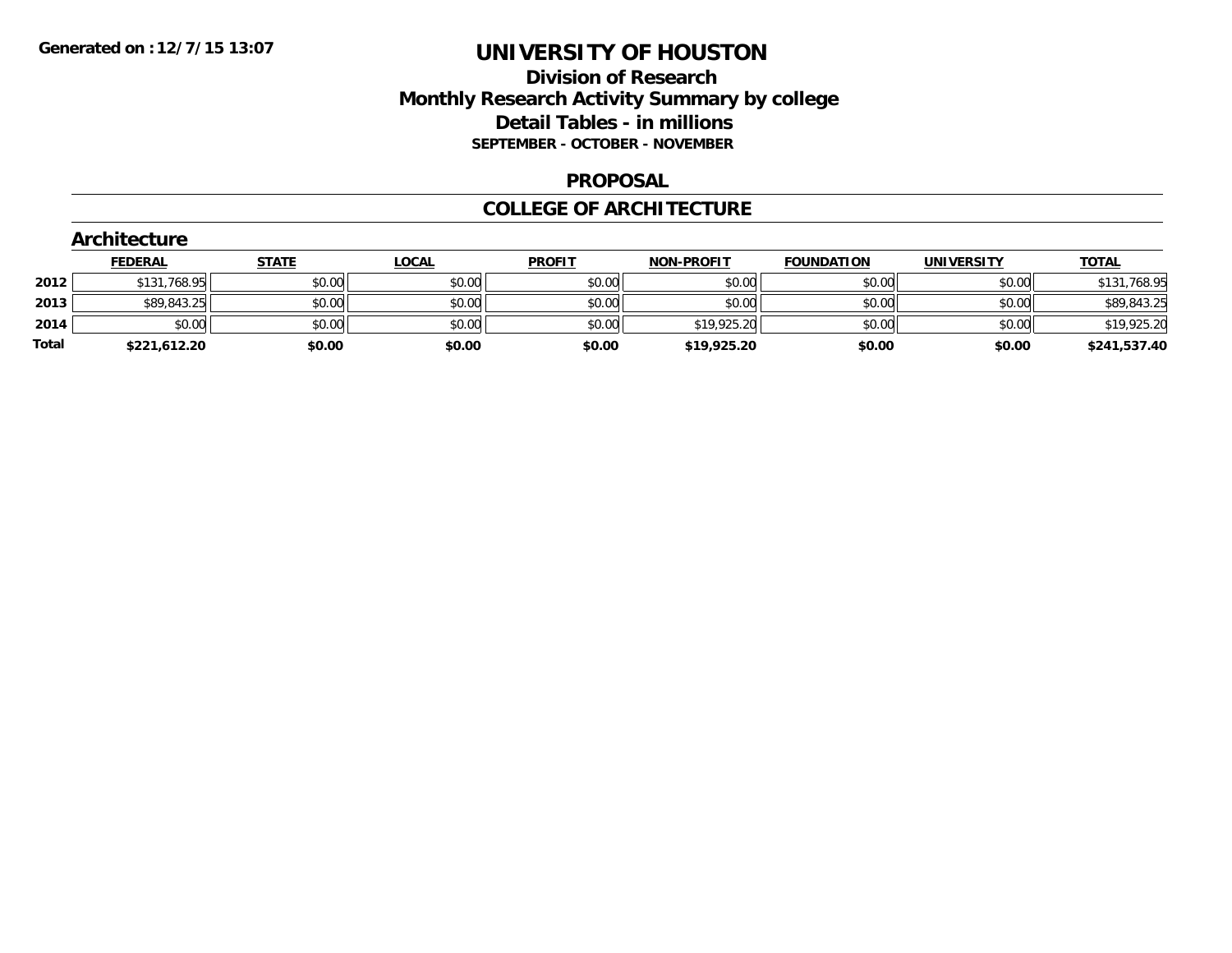### **Division of Research Monthly Research Activity Summary by college Detail Tables - in millions SEPTEMBER - OCTOBER - NOVEMBER**

#### **PROPOSAL**

#### **COLLEGE OF EDUCATION**

|      | <b>FEDERAL</b>                                     | <b>STATE</b>   | <b>LOCAL</b> | <b>PROFIT</b> | <b>NON-PROFIT</b> | <b>FOUNDATION</b> | <b>UNIVERSITY</b> | <b>TOTAL</b>   |
|------|----------------------------------------------------|----------------|--------------|---------------|-------------------|-------------------|-------------------|----------------|
| 2012 | \$2,111,909.20                                     | \$0.00         | \$0.00       | \$0.00        | \$0.00            | \$0.00            | \$0.00            | \$2,111,909.20 |
| 2013 | \$2,480,018.64                                     | \$0.00         | \$0.00       | \$0.00        | \$0.00            | \$0.00            | \$0.00            | \$2,480,018.64 |
| 2014 | \$2,482,766.34                                     | \$0.00         | \$235,590.00 | \$0.00        | \$0.00            | \$0.00            | \$0.00            | \$2,718,356.34 |
|      | <b>Curriculum and Instruction</b>                  |                |              |               |                   |                   |                   |                |
|      | <b>FEDERAL</b>                                     | <b>STATE</b>   | <b>LOCAL</b> | <b>PROFIT</b> | <b>NON-PROFIT</b> | <b>FOUNDATION</b> | <b>UNIVERSITY</b> | <b>TOTAL</b>   |
| 2012 | \$757,011.60                                       | \$499,993.00   | \$0.00       | \$0.00        | \$0.00            | \$0.00            | \$0.00            | \$1,257,004.60 |
| 2013 | \$0.00                                             | \$0.00         | \$0.00       | \$0.00        | \$0.00            | \$0.00            | \$11,997.50       | \$11,997.50    |
| 2014 | \$0.00                                             | \$1,094,824.80 | \$21,958.00  | \$0.00        | \$0.00            | \$0.00            | \$122,853.00      | \$1,239,635.80 |
| 2015 | \$1,176,348.00                                     | \$419,997.20   | \$0.00       | \$0.00        | \$0.00            | \$0.00            | \$50,000.00       | \$1,646,345.20 |
| 2016 | \$137,535.00                                       | \$656,995.62   | \$0.00       | \$34,750.00   | \$0.00            | \$0.00            | \$0.00            | \$829,280.62   |
|      | <b>Dean, Education</b>                             |                |              |               |                   |                   |                   |                |
|      | <b>FEDERAL</b>                                     | <b>STATE</b>   | <b>LOCAL</b> | <b>PROFIT</b> | <b>NON-PROFIT</b> | <b>FOUNDATION</b> | <b>UNIVERSITY</b> | <b>TOTAL</b>   |
| 2014 | \$0.00                                             | \$0.00         | \$0.00       | \$0.00        | \$0.00            | \$0.00            | \$0.00            | \$0.00         |
|      | <b>Educational Leadership &amp; Policy Studies</b> |                |              |               |                   |                   |                   |                |
|      | <b>FEDERAL</b>                                     | <b>STATE</b>   | <b>LOCAL</b> | <b>PROFIT</b> | <b>NON-PROFIT</b> | <b>FOUNDATION</b> | <b>UNIVERSITY</b> | <b>TOTAL</b>   |
| 2012 | \$551,392.00                                       | \$366,462.00   | \$0.00       | \$0.00        | \$0.00            | \$43,833.50       | \$1,816,362.70    | \$2,778,050.20 |
| 2013 | \$208,076.00                                       | \$0.00         | \$0.00       | \$0.00        | \$0.00            | \$0.00            | \$0.00            | \$208,076.00   |
| 2014 | \$0.00                                             | \$0.00         | \$0.00       | \$0.00        | \$375,000.00      | \$0.00            | \$172,455.00      | \$547,455.00   |
| 2015 | \$0.00                                             | \$0.00         | \$0.00       | \$0.00        | \$0.00            | \$0.00            | \$78,750.00       | \$78,750.00    |
| 2016 | \$0.00                                             | \$0.00         | \$375,000.00 | \$35,000.00   | \$0.00            | \$0.00            | \$20,475.00       | \$430,475.00   |
|      | Psychological, Health, and Learning Sciences       |                |              |               |                   |                   |                   |                |
|      | <b>FEDERAL</b>                                     | <b>STATE</b>   | <b>LOCAL</b> | <b>PROFIT</b> | <b>NON-PROFIT</b> | <b>FOUNDATION</b> | <b>UNIVERSITY</b> | <b>TOTAL</b>   |
| 2012 | \$3,837,719.26                                     | \$1,178,102.00 | \$0.00       | \$0.00        | \$0.00            | \$43,833.50       | \$319,461.00      | \$5,379,115.76 |
| 2013 | \$2,753,962.00                                     | \$0.00         | \$0.00       | \$0.00        | \$0.00            | \$300,318.00      | \$459,945.50      | \$3,514,225.50 |
| 2014 | \$3,130,026.00                                     | \$0.00         | \$0.00       | \$0.00        | \$5,000.00        | \$0.00            | \$164,835.00      | \$3,299,861.00 |
| 2015 | \$1,791,173.50                                     | \$0.00         | \$0.00       | \$0.00        | \$0.00            | \$50,000.00       | \$310,973.00      | \$2,152,146.50 |
| 2016 | \$1,338,968.00                                     | \$159,765.50   | \$0.00       | \$0.00        | \$878,429.40      | \$0.00            | \$519,159.00      | \$2,896,321.90 |
|      | <b>UH Charter School</b>                           |                |              |               |                   |                   |                   |                |
|      | <b>FEDERAL</b>                                     | <b>STATE</b>   | <b>LOCAL</b> | <b>PROFIT</b> | <b>NON-PROFIT</b> | <b>FOUNDATION</b> | <b>UNIVERSITY</b> | <b>TOTAL</b>   |
| 2012 | \$0.00                                             | \$7,150.00     | \$0.00       | \$0.00        | \$0.00            | \$0.00            | \$0.00            | \$7,150.00     |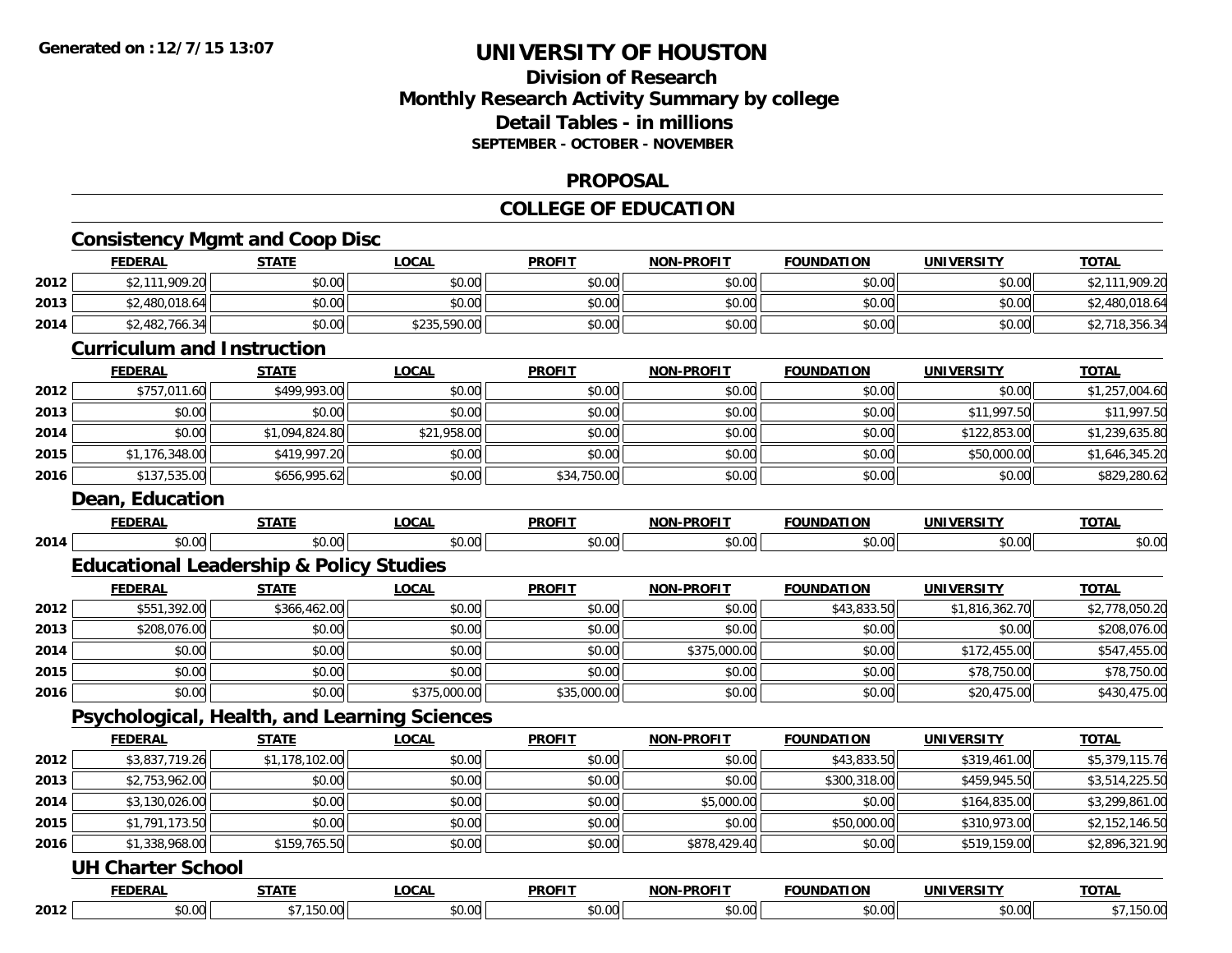### **Division of Research Monthly Research Activity Summary by college Detail Tables - in millions SEPTEMBER - OCTOBER - NOVEMBER**

#### **PROPOSAL**

#### **COLLEGE OF EDUCATION**

#### **UH Charter School**

|              | <b>FEDERAL</b>  | <b>STATE</b>       | <b>_OCAL</b> | <b>PROFIT</b> | <b>NON-PROFIT</b> | <b>FOUNDATION</b>                   | UNIVERSITY     | <b>TOTAL</b>          |
|--------------|-----------------|--------------------|--------------|---------------|-------------------|-------------------------------------|----------------|-----------------------|
| 2013         | \$0.00          | .489.55            | \$0.00       | \$0.00        | \$0.00            | $\uparrow$ $\land$ $\land$<br>งบ.บบ | \$0.00         | 489.55                |
| <b>Total</b> | \$22,756,905.54 | .779.67<br>\$4,384 | \$632,548.00 | \$69,750.00   | \$1.258.429.40    | \$437,985.00                        | \$4,047,266.70 | /.664.31<br>\$33.587. |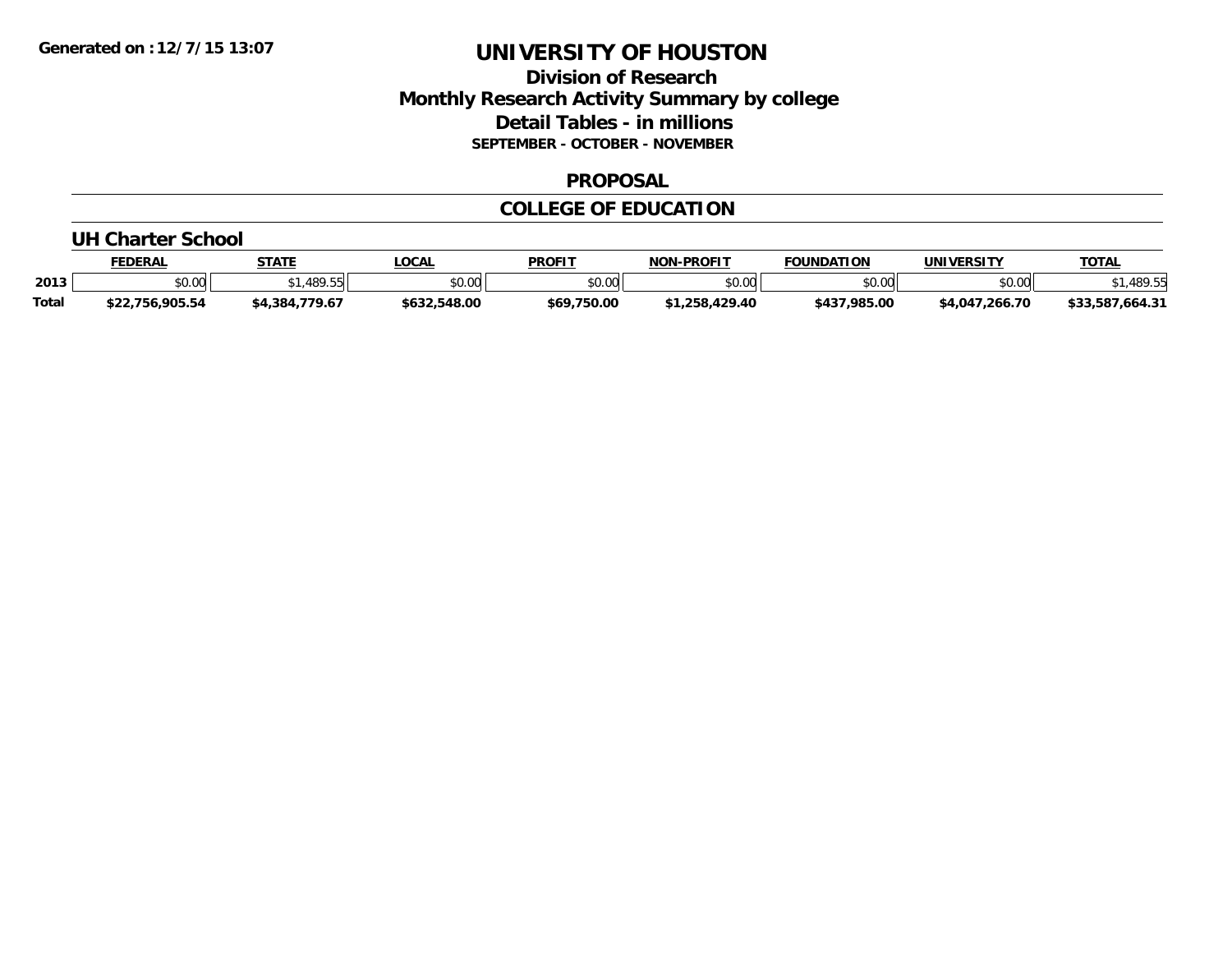### **Division of Research Monthly Research Activity Summary by college Detail Tables - in millions SEPTEMBER - OCTOBER - NOVEMBER**

#### **PROPOSAL**

|      | <b>African-American Studies</b>                   |              |              |               |                   |                   |                   |              |
|------|---------------------------------------------------|--------------|--------------|---------------|-------------------|-------------------|-------------------|--------------|
|      | <b>FEDERAL</b>                                    | <b>STATE</b> | <b>LOCAL</b> | <b>PROFIT</b> | <b>NON-PROFIT</b> | <b>FOUNDATION</b> | <b>UNIVERSITY</b> | <b>TOTAL</b> |
| 2014 | \$0.00                                            | \$0.00       | \$0.00       | \$0.00        | \$1,500.00        | \$0.00            | \$0.00            | \$1,500.00   |
| 2016 | \$0.00                                            | \$0.00       | \$0.00       | \$0.00        | \$1,250.00        | \$0.00            | \$0.00            | \$1,250.00   |
|      | Art                                               |              |              |               |                   |                   |                   |              |
|      | <b>FEDERAL</b>                                    | <b>STATE</b> | <b>LOCAL</b> | <b>PROFIT</b> | <b>NON-PROFIT</b> | <b>FOUNDATION</b> | <b>UNIVERSITY</b> | <b>TOTAL</b> |
| 2012 | \$199,887.00                                      | \$0.00       | \$0.00       | \$0.00        | \$0.00            | \$0.00            | \$0.00            | \$199,887.00 |
| 2016 | \$0.00                                            | \$0.00       | \$0.00       | \$0.00        | \$40,000.00       | \$0.00            | \$0.00            | \$40,000.00  |
|      | <b>Arte Publico Press</b>                         |              |              |               |                   |                   |                   |              |
|      | <b>FEDERAL</b>                                    | <b>STATE</b> | <b>LOCAL</b> | <b>PROFIT</b> | <b>NON-PROFIT</b> | <b>FOUNDATION</b> | <b>UNIVERSITY</b> | <b>TOTAL</b> |
| 2012 | \$198,497.00                                      | \$0.00       | \$0.00       | \$0.00        | \$0.00            | \$0.00            | \$0.00            | \$198,497.00 |
| 2013 | \$0.00                                            | \$0.00       | \$0.00       | \$0.00        | \$10,000.00       | \$150,000.00      | \$0.00            | \$160,000.00 |
| 2014 | \$0.00                                            | \$0.00       | \$0.00       | \$0.00        | \$0.00            | \$150,000.00      | \$0.00            | \$150,000.00 |
|      | <b>Blaffer Gallery</b>                            |              |              |               |                   |                   |                   |              |
|      | <b>FEDERAL</b>                                    | <b>STATE</b> | <b>LOCAL</b> | <b>PROFIT</b> | <b>NON-PROFIT</b> | <b>FOUNDATION</b> | <b>UNIVERSITY</b> | <b>TOTAL</b> |
| 2013 | \$0.00                                            | \$0.00       | \$0.00       | \$0.00        | \$1,500.00        | \$0.00            | \$0.00            | \$1,500.00   |
| 2015 | \$0.00                                            | \$4,000.00   | \$0.00       | \$0.00        | \$0.00            | \$0.00            | \$0.00            | \$4,000.00   |
| 2016 | \$0.00                                            | \$0.00       | \$0.00       | \$0.00        | \$0.00            | \$111,500.00      | \$0.00            | \$111,500.00 |
|      | Communication                                     |              |              |               |                   |                   |                   |              |
|      | <b>FEDERAL</b>                                    | <b>STATE</b> | <b>LOCAL</b> | <b>PROFIT</b> | <b>NON-PROFIT</b> | <b>FOUNDATION</b> | <b>UNIVERSITY</b> | <b>TOTAL</b> |
| 2013 | \$0.00                                            | \$0.00       | \$0.00       | \$0.00        | \$9,800.00        | \$0.00            | \$76,763.00       | \$86,563.00  |
| 2014 | \$0.00                                            | \$0.00       | \$0.00       | \$0.00        | \$0.00            | \$34,993.00       | \$9,591.00        | \$44,584.00  |
| 2015 | \$362,315.00                                      | \$0.00       | \$0.00       | \$0.00        | \$0.00            | \$0.00            | \$0.00            | \$362,315.00 |
|      | <b>Communication Sciences and Disorders</b>       |              |              |               |                   |                   |                   |              |
|      | <b>FEDERAL</b>                                    | <b>STATE</b> | <b>LOCAL</b> | <b>PROFIT</b> | <b>NON-PROFIT</b> | <b>FOUNDATION</b> | <b>UNIVERSITY</b> | <b>TOTAL</b> |
| 2012 | \$447,207.00                                      | \$11,723.40  | \$0.00       | \$0.00        | \$0.00            | \$0.00            | \$0.00            | \$458,930.40 |
| 2013 | \$535,125.00                                      | \$5,940.00   | \$0.00       | \$0.00        | \$0.00            | \$0.00            | \$178,718.00      | \$719,783.00 |
| 2015 | \$0.00                                            | \$0.00       | \$0.00       | \$0.00        | \$0.00            | \$4,949.00        | \$0.00            | \$4,949.00   |
| 2016 | \$0.00                                            | \$0.00       | \$0.00       | \$0.00        | \$0.00            | \$0.00            | \$54,553.52       | \$54,553.52  |
|      | <b>Cynthia Woods Mitchell Center for the Arts</b> |              |              |               |                   |                   |                   |              |
|      | <b>FEDERAL</b>                                    | <b>STATE</b> | <b>LOCAL</b> | <b>PROFIT</b> | <b>NON-PROFIT</b> | <b>FOUNDATION</b> | <b>UNIVERSITY</b> | <b>TOTAL</b> |
| 2014 | \$0.00                                            | \$0.00       | \$0.00       | \$200,000.00  | \$0.00            | \$700.00          | \$0.00            | \$200,700.00 |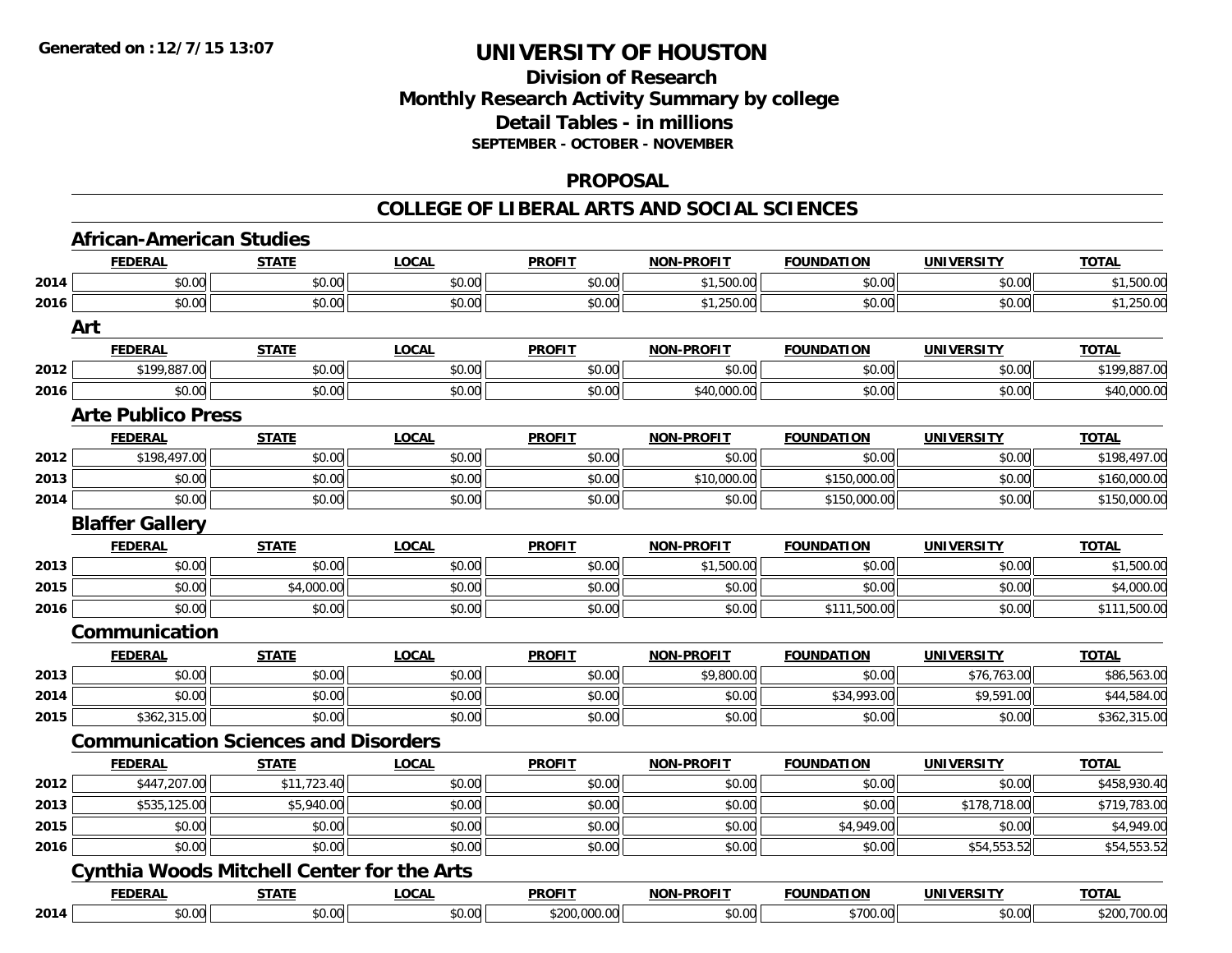## **Division of ResearchMonthly Research Activity Summary by college Detail Tables - in millions SEPTEMBER - OCTOBER - NOVEMBER**

#### **PROPOSAL**

#### **COLLEGE OF LIBERAL ARTS AND SOCIAL SCIENCES**

### **Dean, Liberal Arts and Social Sciences**

|      | <b>FEDERAL</b>          | <b>STATE</b>                        | <b>LOCAL</b> | <b>PROFIT</b>  | <b>NON-PROFIT</b> | <b>FOUNDATION</b> | <b>UNIVERSITY</b> | <b>TOTAL</b>   |
|------|-------------------------|-------------------------------------|--------------|----------------|-------------------|-------------------|-------------------|----------------|
| 2014 | \$0.00                  | \$0.00                              | \$0.00       | \$0.00         | \$55,000.00       | \$0.00            | \$0.00            | \$55,000.00    |
|      | <b>Economics</b>        |                                     |              |                |                   |                   |                   |                |
|      | <b>FEDERAL</b>          | <b>STATE</b>                        | <b>LOCAL</b> | <b>PROFIT</b>  | <b>NON-PROFIT</b> | <b>FOUNDATION</b> | <b>UNIVERSITY</b> | <b>TOTAL</b>   |
| 2012 | \$882,933.40            | \$0.00                              | \$0.00       | \$0.00         | \$198,396.00      | \$120,000.00      | \$0.00            | \$1,201,329.40 |
| 2013 | \$133,160.00            | \$0.00                              | \$0.00       | \$0.00         | \$0.00            | \$34,967.00       | \$0.00            | \$168,127.00   |
| 2014 | \$0.00                  | \$0.00                              | \$0.00       | \$0.00         | \$0.00            | \$28,449.00       | \$24,995.00       | \$53,444.00    |
| 2015 | \$4,968,261.00          | \$0.00                              | \$0.00       | \$0.00         | \$15,000.00       | \$0.00            | \$0.00            | \$4,983,261.00 |
| 2016 | \$2,098,832.00          | \$0.00                              | \$0.00       | \$0.00         | \$0.00            | \$0.00            | \$0.00            | \$2,098,832.00 |
|      | English                 |                                     |              |                |                   |                   |                   |                |
|      | <b>FEDERAL</b>          | <b>STATE</b>                        | <b>LOCAL</b> | <b>PROFIT</b>  | <b>NON-PROFIT</b> | <b>FOUNDATION</b> | <b>UNIVERSITY</b> | <b>TOTAL</b>   |
| 2012 | \$932,888.40            | \$0.00                              | \$0.00       | \$0.00         | \$0.00            | \$0.00            | \$0.00            | \$932,888.40   |
| 2016 | \$0.00                  | \$0.00                              | \$0.00       | \$0.00         | \$1,250.00        | \$0.00            | \$0.00            | \$1,250.00     |
|      |                         | <b>Health and Human Performance</b> |              |                |                   |                   |                   |                |
|      | <b>FEDERAL</b>          | <b>STATE</b>                        | <b>LOCAL</b> | <b>PROFIT</b>  | <b>NON-PROFIT</b> | <b>FOUNDATION</b> | <b>UNIVERSITY</b> | <b>TOTAL</b>   |
| 2012 | \$4,500,587.25          | \$302,818.00                        | \$0.00       | \$579,677.00   | \$141,879.20      | \$0.00            | \$0.00            | \$5,524,961.45 |
| 2013 | \$4,494,232.52          | \$0.00                              | \$0.00       | \$0.00         | \$0.00            | \$0.00            | \$0.00            | \$4,494,232.52 |
| 2014 | \$2,362,278.00          | \$0.00                              | \$0.00       | \$0.00         | \$40,000.00       | \$0.00            | \$0.00            | \$2,402,278.00 |
| 2015 | \$1,259,540.00          | \$0.00                              | \$0.00       | \$450,000.00   | \$26,951.00       | \$0.00            | \$119,478.00      | \$1,855,969.00 |
| 2016 | \$2,272,674.30          | \$71,673.50                         | \$0.00       | \$1,290,377.00 | \$78,120.80       | \$150,000.00      | \$163,944.00      | \$4,026,789.60 |
|      | <b>Hispanic Studies</b> |                                     |              |                |                   |                   |                   |                |
|      | <b>FEDERAL</b>          | <b>STATE</b>                        | <b>LOCAL</b> | <b>PROFIT</b>  | <b>NON-PROFIT</b> | <b>FOUNDATION</b> | <b>UNIVERSITY</b> | <b>TOTAL</b>   |
| 2012 | \$0.00                  | \$0.00                              | \$0.00       | \$0.00         | \$0.00            | \$0.00            | \$0.00            | \$0.00         |
| 2013 | \$0.00                  | \$0.00                              | \$0.00       | \$0.00         | \$0.00            | \$0.00            | \$11,992.50       | \$11,992.50    |
| 2015 | \$0.00                  | \$0.00                              | \$0.00       | \$0.00         | \$0.00            | \$0.00            | \$0.00            | \$0.00         |
|      | <b>History</b>          |                                     |              |                |                   |                   |                   |                |
|      | <b>FEDERAL</b>          | <b>STATE</b>                        | <b>LOCAL</b> | <b>PROFIT</b>  | <b>NON-PROFIT</b> | <b>FOUNDATION</b> | <b>UNIVERSITY</b> | <b>TOTAL</b>   |
| 2012 | \$24,193.00             | \$0.00                              | \$0.00       | \$0.00         | \$0.00            | \$0.00            | \$0.00            | \$24,193.00    |
| 2016 | \$127,798.80            | \$0.00                              | \$0.00       | \$0.00         | \$82,000.00       | \$0.00            | \$0.00            | \$209,798.80   |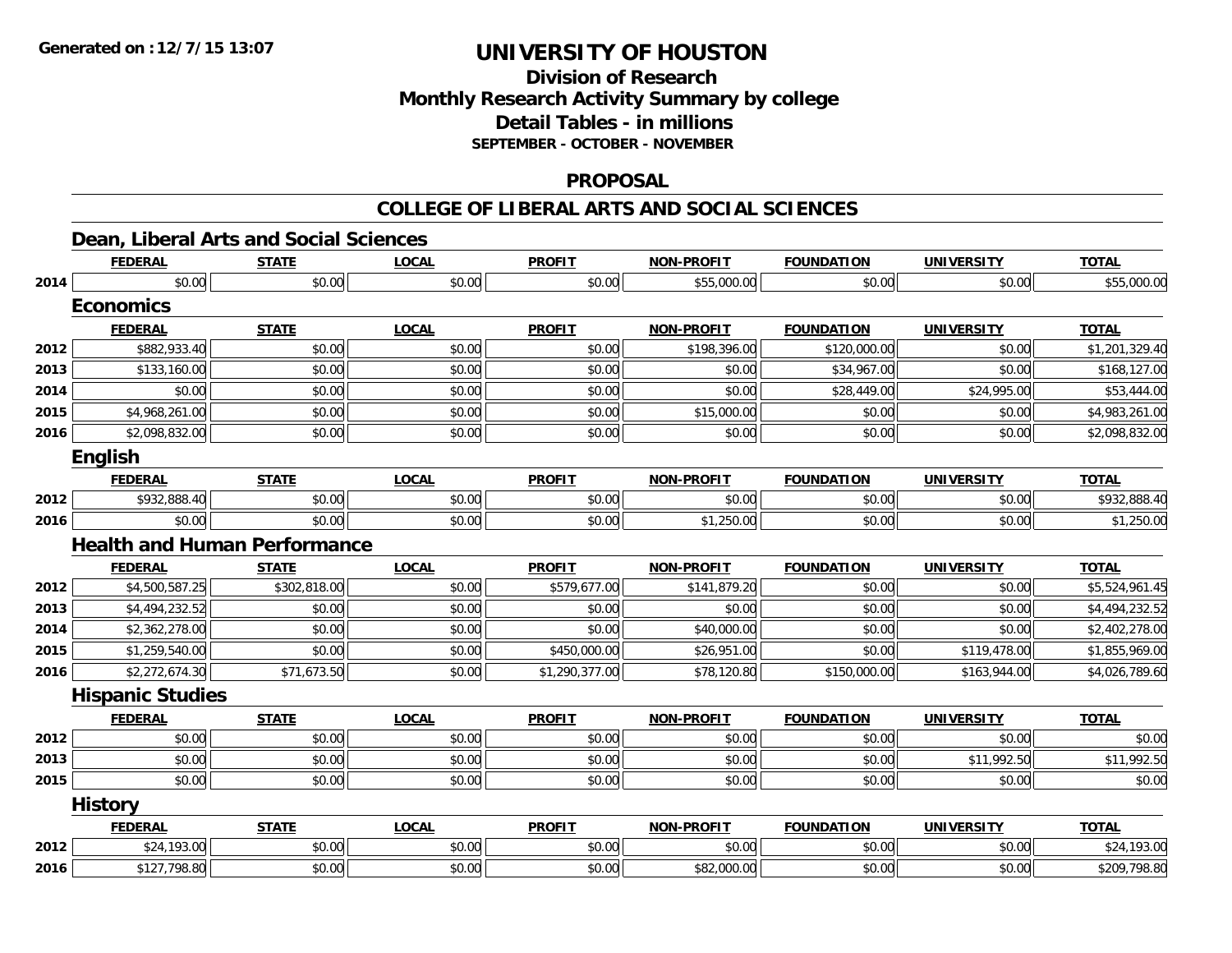## **Division of ResearchMonthly Research Activity Summary by college Detail Tables - in millions SEPTEMBER - OCTOBER - NOVEMBER**

#### **PROPOSAL**

|      | <b>Hobby Center for Public Policy</b> |              |              |               |                   |                   |                   |                |
|------|---------------------------------------|--------------|--------------|---------------|-------------------|-------------------|-------------------|----------------|
|      | <b>FEDERAL</b>                        | <b>STATE</b> | <b>LOCAL</b> | <b>PROFIT</b> | <b>NON-PROFIT</b> | <b>FOUNDATION</b> | <b>UNIVERSITY</b> | <b>TOTAL</b>   |
| 2014 | \$0.00                                | \$0.00       | \$0.00       | \$0.00        | \$0.00            | \$7,000.00        | \$0.00            | \$7,000.00     |
| 2015 | \$0.00                                | \$0.00       | \$0.00       | \$0.00        | \$0.00            | \$15,000.00       | \$0.00            | \$15,000.00    |
|      | <b>Modern/Classical Languages</b>     |              |              |               |                   |                   |                   |                |
|      | <b>FEDERAL</b>                        | <b>STATE</b> | <b>LOCAL</b> | <b>PROFIT</b> | <b>NON-PROFIT</b> | <b>FOUNDATION</b> | <b>UNIVERSITY</b> | <b>TOTAL</b>   |
| 2012 | \$120,862.00                          | \$0.00       | \$0.00       | \$0.00        | \$0.00            | \$0.00            | \$0.00            | \$120,862.00   |
| 2013 | \$99,251.00                           | \$0.00       | \$0.00       | \$0.00        | \$0.00            | \$0.00            | \$0.00            | \$99,251.00    |
| 2015 | \$89,835.00                           | \$0.00       | \$0.00       | \$0.00        | \$0.00            | \$29,771.00       | \$0.00            | \$119,606.00   |
| 2016 | \$0.00                                | \$0.00       | \$0.00       | \$0.00        | \$0.00            | \$28,460.00       | \$0.00            | \$28,460.00    |
|      | Philosophy                            |              |              |               |                   |                   |                   |                |
|      | <b>FEDERAL</b>                        | <b>STATE</b> | <b>LOCAL</b> | <b>PROFIT</b> | <b>NON-PROFIT</b> | <b>FOUNDATION</b> | <b>UNIVERSITY</b> | <b>TOTAL</b>   |
| 2012 | \$23,229.00                           | \$0.00       | \$0.00       | \$0.00        | \$0.00            | \$0.00            | \$0.00            | \$23,229.00    |
| 2013 | \$24,897.00                           | \$0.00       | \$0.00       | \$0.00        | \$0.00            | \$0.00            | \$0.00            | \$24,897.00    |
|      | <b>Political Science</b>              |              |              |               |                   |                   |                   |                |
|      | <b>FEDERAL</b>                        | <b>STATE</b> | <b>LOCAL</b> | <b>PROFIT</b> | <b>NON-PROFIT</b> | <b>FOUNDATION</b> | <b>UNIVERSITY</b> | <b>TOTAL</b>   |
| 2012 | \$23,374.00                           | \$0.00       | \$0.00       | \$0.00        | \$0.00            | \$0.00            | \$0.00            | \$23,374.00    |
| 2014 | \$77,661.00                           | \$0.00       | \$0.00       | \$0.00        | \$0.00            | \$0.00            | \$0.00            | \$77,661.00    |
| 2015 | \$0.00                                | \$0.00       | \$0.00       | \$0.00        | \$0.00            | \$0.00            | \$58,951.00       | \$58,951.00    |
|      | Psychology                            |              |              |               |                   |                   |                   |                |
|      | <b>FEDERAL</b>                        | <b>STATE</b> | <b>LOCAL</b> | <b>PROFIT</b> | <b>NON-PROFIT</b> | <b>FOUNDATION</b> | <b>UNIVERSITY</b> | <b>TOTAL</b>   |
| 2012 | \$1,185,330.80                        | \$13,431.15  | \$0.00       | \$344,793.00  | \$0.00            | \$0.00            | \$486,223.00      | \$2,029,777.95 |
| 2013 | \$4,362,473.41                        | \$17,281.00  | \$0.00       | \$30,240.00   | \$128,520.00      | \$0.00            | \$977,976.50      | \$5,516,490.91 |
| 2014 | \$6,905,691.66                        | \$140,468.00 | \$0.00       | \$0.00        | \$368,067.60      | \$0.00            | \$1,453,308.00    | \$8,867,535.26 |
| 2015 | \$5,729,016.16                        | \$300,000.00 | \$0.00       | \$13,000.00   | \$158,117.00      | \$188,996.00      | \$2,427,107.00    | \$8,816,236.16 |
| 2016 | \$3,352,778.00                        | \$319,923.00 | \$0.00       | \$126,612.00  | \$1,995,729.47    | \$51,460.00       | \$2,491,100.00    | \$8,337,602.47 |
|      | Sociology                             |              |              |               |                   |                   |                   |                |
|      | <b>FEDERAL</b>                        | <b>STATE</b> | <b>LOCAL</b> | <b>PROFIT</b> | <b>NON-PROFIT</b> | <b>FOUNDATION</b> | <b>UNIVERSITY</b> | <b>TOTAL</b>   |
| 2012 | \$0.00                                | \$0.00       | \$0.00       | \$0.00        | \$0.00            | \$0.00            | \$508,467.30      | \$508,467.30   |
| 2013 | \$160,063.00                          | \$0.00       | \$0.00       | \$0.00        | \$0.00            | \$0.00            | \$0.00            | \$160,063.00   |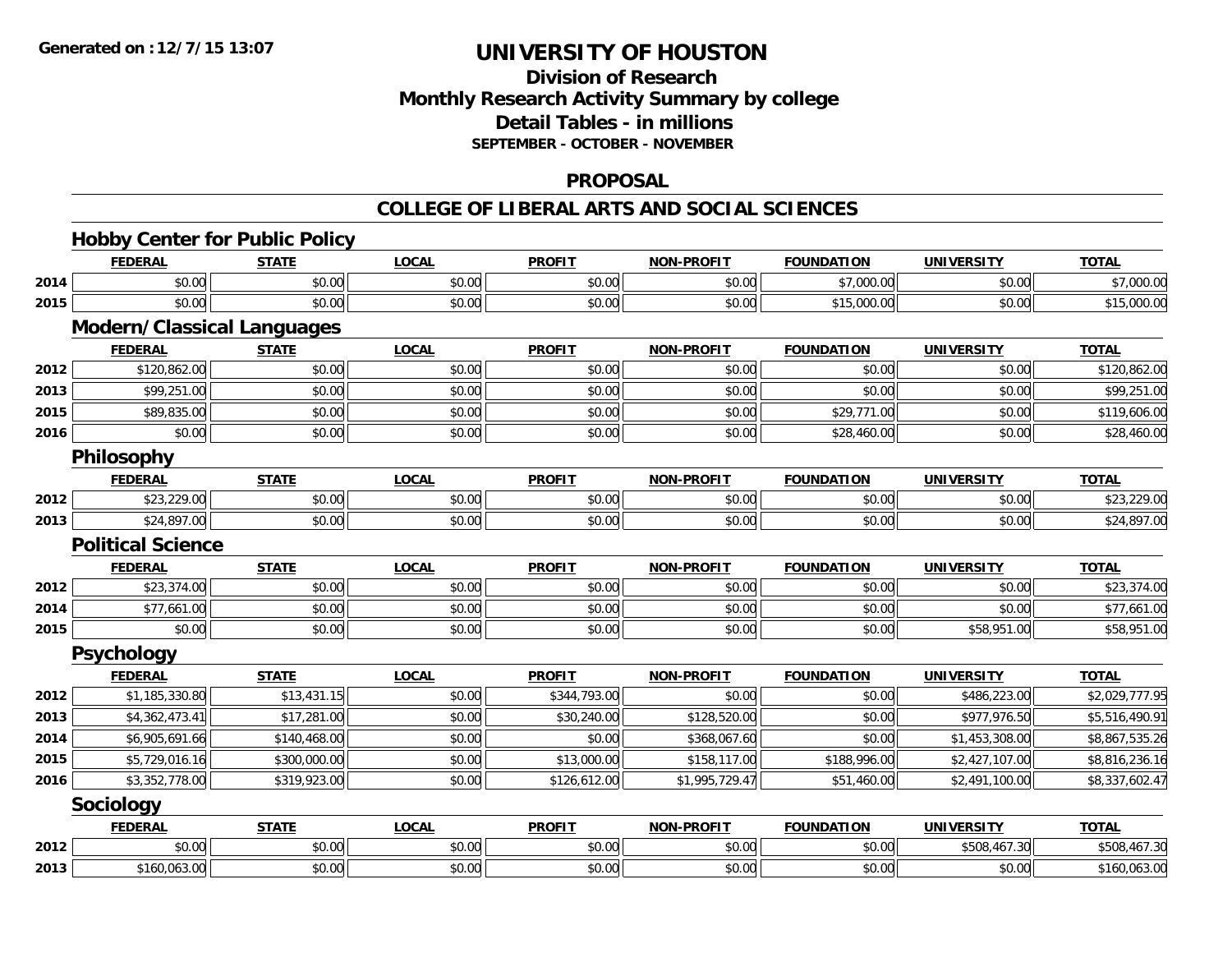### **Division of Research Monthly Research Activity Summary by college Detail Tables - in millions SEPTEMBER - OCTOBER - NOVEMBER**

#### **PROPOSAL**

|              | <b>heatr</b>    |                |             |                |                   |                   |                   |                      |  |  |  |  |
|--------------|-----------------|----------------|-------------|----------------|-------------------|-------------------|-------------------|----------------------|--|--|--|--|
|              | <u>FEDERAL</u>  | <b>STATE</b>   | <b>OCAL</b> | <b>PROFIT</b>  | <b>NON-PROFIT</b> | <b>FOUNDATION</b> | <b>UNIVERSITY</b> | <b>TOTAL</b>         |  |  |  |  |
| 2013         | \$0.00          | \$0.00         | \$0.00      | \$0.00         | 0.027.00          | \$0.00            | \$0.00            |                      |  |  |  |  |
| <b>Total</b> | \$47,954,871.70 | \$1,187,258.05 | \$0.00      | \$3,034,699.00 | \$3,453,108.07    | \$1,106,245.00    | \$9,043,167.82    | ,349.64<br>\$65,779, |  |  |  |  |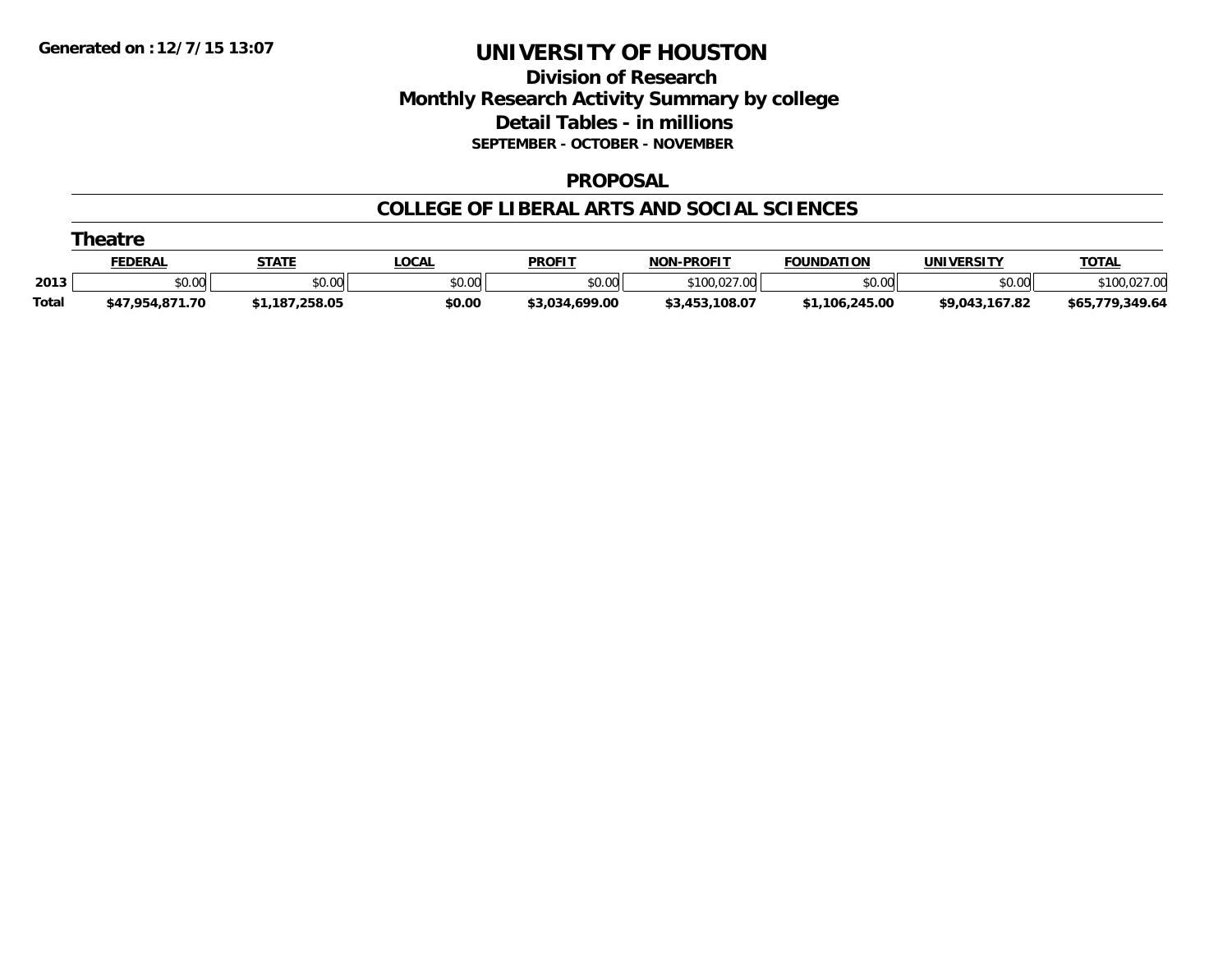## **Division of ResearchMonthly Research Activity Summary by college Detail Tables - in millionsSEPTEMBER - OCTOBER - NOVEMBER**

#### **PROPOSAL**

## **COLLEGE OF NATURAL SCIENCES AND MATHEMATICS**

## **Biology/Biochemistry**

|      | <b>FEDERAL</b>  | <u>STATE</u> | <u>LOCAL</u> | <b>PROFIT</b> | <b>NON-PROFIT</b> | <b>FOUNDATION</b> | <b>UNIVERSITY</b> | <u>TOTAL</u>    |
|------|-----------------|--------------|--------------|---------------|-------------------|-------------------|-------------------|-----------------|
| 2012 | \$10,815,275.12 | \$999,930.00 | \$0.00       | \$0.00        | \$119,998.80      | \$74,822.00       | \$362,446.58      | \$12,372,472.50 |
| 2013 | \$9,488,910.50  | \$0.00       | \$0.00       | \$0.00        | \$0.00            | \$20,000.00       | \$592,552.00      | \$10,101,462.50 |
| 2014 | \$2,295,237.00  | \$0.00       | \$0.00       | \$0.00        | \$390,000.00      | \$0.00            | \$0.00            | \$2,685,237.00  |
| 2015 | \$8,120,708.92  | \$667,112,00 | \$0.00       | \$217,647.00  | \$170,000.00      | \$590,000.00      | \$714,300.00      | \$10,479,767.92 |
| 2016 | \$7,036,880.50  | \$19,902.00  | \$0.00       | \$99,000.00   | \$889,446.00      | \$100,000.00      | \$14,990.00       | \$8,160,218.50  |

### **Center for Nuclear Receptors and Cell Signaling**

|      | <b>FEDERAL</b>  | <u>STATE</u>    | <b>LOCAL</b> | <b>PROFIT</b> | <b>NON-PROFIT</b> | <b>FOUNDATION</b> | <b>UNIVERSITY</b> | <b>TOTAL</b>    |
|------|-----------------|-----------------|--------------|---------------|-------------------|-------------------|-------------------|-----------------|
| 2012 | \$1,408,620.00  | \$0.00          | \$0.00       | \$0.00        | \$403.096.00      | \$225,000.00      | \$0.00            | \$2,036,716.00  |
| 2013 | \$6,776,990.00  | \$0.00          | \$0.00       | \$0.00        | \$30,000.00       | \$0.00            | \$0.00            | \$6,806,990.00  |
| 2014 | \$564,375.00    | \$0.00          | \$0.00       | \$0.00        | \$260,457.00      | \$0.00            | \$0.00            | \$824,832.00    |
| 2015 | \$12,036,736.20 | \$11,038,263.00 | \$0.00       | \$0.00        | \$1,191,595.00    | \$378,020.00      | \$0.00            | \$24,644,614.20 |
| 2016 | \$4,191,486.00  | \$0.00          | \$0.00       | \$0.00        | \$842,000.00      | \$0.00            | \$0.00            | \$5,033,486.00  |

## **Chemistry**

|      | <b>FEDERAL</b> | <b>STATE</b>   | <b>LOCAL</b> | <b>PROFIT</b> | <b>NON-PROFIT</b> | <b>FOUNDATION</b> | <b>UNIVERSITY</b> | <b>TOTAL</b>    |
|------|----------------|----------------|--------------|---------------|-------------------|-------------------|-------------------|-----------------|
| 2012 | \$9,135,485.04 | \$2,754,220.00 | \$0.00       | \$0.00        | \$118,840.00      | \$0.00            | \$170,000.00      | \$12,178,545.04 |
| 2013 | \$7,806,659.44 | \$1,678,546.00 | \$0.00       | \$0.00        | \$0.00            | \$0.00            | \$0.00            | \$9,485,205.44  |
| 2014 | \$2,420,882.50 | \$0.00         | \$0.00       | \$0.00        | \$375,000.00      | \$2,550,000.00    | \$158,025.00      | \$5,503,907.50  |
| 2015 | \$4,645,119.30 | \$0.00         | \$0.00       | \$124,348.00  | \$420,000.00      | \$625,000.00      | \$1,065,491.00    | \$6,879,958.30  |
| 2016 | \$688,536.60   | \$115,226.70   | \$0.00       | \$0.00        | \$0.00            | \$25,000.00       | \$0.00            | \$828,763.30    |

#### **Computer Science**

|      | <b>FEDERAL</b>  | <b>STATE</b>   | <b>LOCAL</b> | <b>PROFIT</b> | <b>NON-PROFIT</b> | <b>FOUNDATION</b> | <b>UNIVERSITY</b> | <b>TOTAL</b>    |
|------|-----------------|----------------|--------------|---------------|-------------------|-------------------|-------------------|-----------------|
| 2012 | \$4,565,233.37  | \$0.00         | \$0.00       | \$0.00        | \$0.00            | \$10,000.00       | \$75,000.00       | \$4,650,233.37  |
| 2013 | \$4,591,938.59  | \$0.00         | \$0.00       | \$161,100.83  | \$320,000.00      | \$0.00            | \$0.00            | \$5,073,039.42  |
| 2014 | \$938,079.20    | \$0.00         | \$0.00       | \$22,411.41   | \$0.00            | \$0.00            | \$0.00            | \$960,490.61    |
| 2015 | \$26,304,862.60 | \$1,566,640.00 | \$0.00       | \$206,775.00  | \$0.00            | \$134,316.00      | \$0.00            | \$28,212,593.60 |
| 2016 | \$1,456,376.00  | \$0.00         | \$0.00       | \$0.00        | \$410,312.00      | \$0.00            | \$0.00            | \$1,866,688.00  |

## **Dean, Natural Sciences and Mathematics**

|      | <b>FEDERAL</b>                 | <b>STATE</b>    | LOCAL              | <b>PROFIT</b>        | <b>NON-PROFIT</b>                      | <b>FOUNDATION</b> | <b>UNIVERSITY</b> | <b>TOTA.</b>                      |
|------|--------------------------------|-----------------|--------------------|----------------------|----------------------------------------|-------------------|-------------------|-----------------------------------|
| 2012 | $*100.0225$<br>9499ء<br>,,,,,, | ÷0.<br>DU.UU    | $\sim$ 00<br>JU.UU | 0000<br>JU.UU        | $\theta$ $\theta$ $\theta$<br>DU.UU    | \$0.00            | \$0.00            | ,922.50<br>QA                     |
| 2014 | \$0.00                         | $\sim$<br>₽U.UU | $\sim$ 00<br>JU.UU | 0000<br><b>DU.UG</b> | 000<br>$A$ $\cap$ $\cap$<br>, J,UUU.UU | \$0.00            | \$0.00            | $A^{\sim}$<br>00000<br>00.000,000 |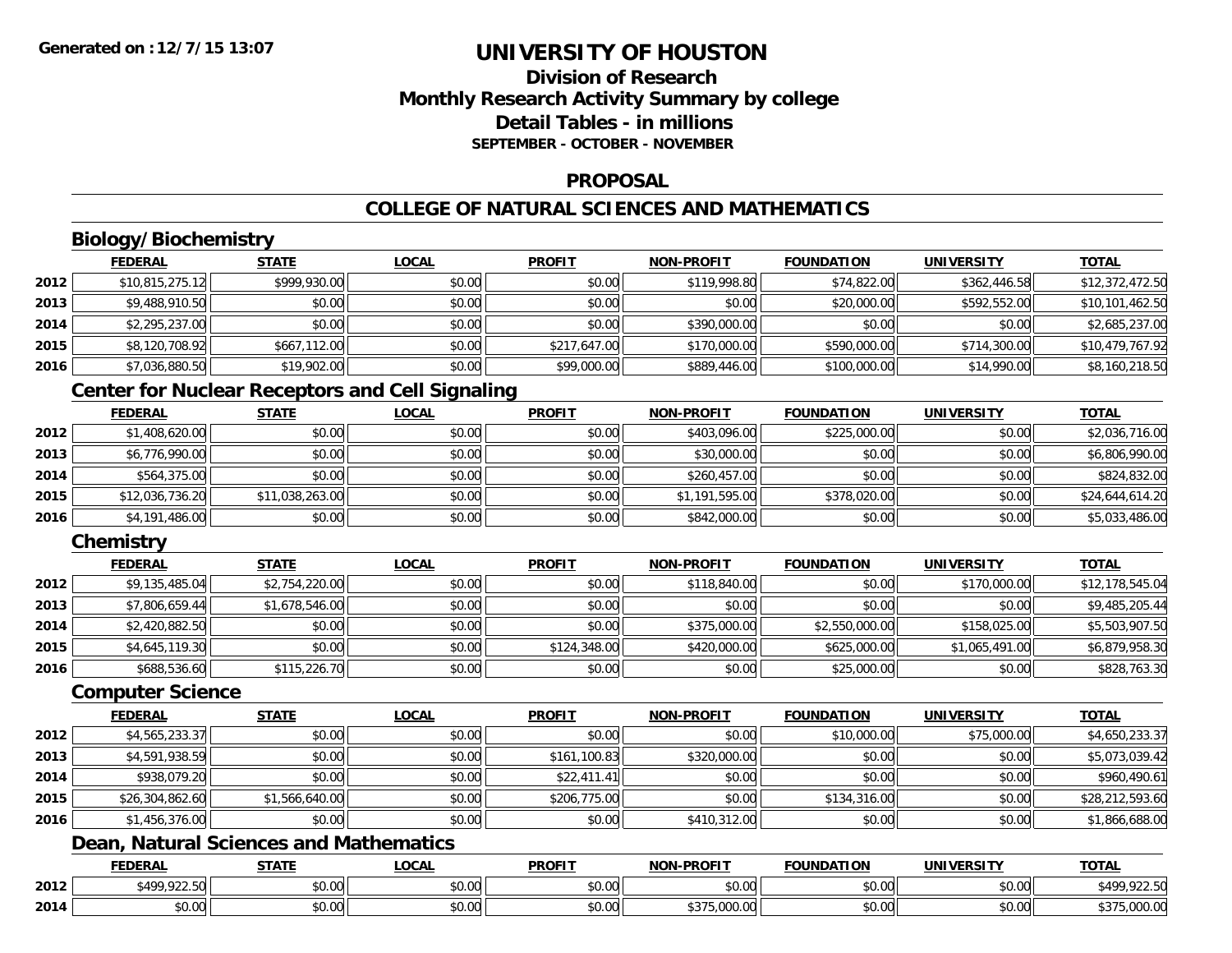## **Division of ResearchMonthly Research Activity Summary by college Detail Tables - in millions SEPTEMBER - OCTOBER - NOVEMBER**

#### **PROPOSAL**

#### **COLLEGE OF NATURAL SCIENCES AND MATHEMATICS**

|       | <b>FEDERAL</b>                                       | <b>STATE</b>    | <b>LOCAL</b> | <b>PROFIT</b>  | <b>NON-PROFIT</b> | <b>FOUNDATION</b> | <b>UNIVERSITY</b> | <b>TOTAL</b>     |
|-------|------------------------------------------------------|-----------------|--------------|----------------|-------------------|-------------------|-------------------|------------------|
| 2015  | \$557,273.00                                         | \$0.00          | \$0.00       | \$0.00         | \$0.00            | \$0.00            | \$0.00            | \$557,273.00     |
|       | <b>Earth &amp; Atmospheric Sciences</b>              |                 |              |                |                   |                   |                   |                  |
|       | <b>FEDERAL</b>                                       | <b>STATE</b>    | <b>LOCAL</b> | <b>PROFIT</b>  | <b>NON-PROFIT</b> | <b>FOUNDATION</b> | <b>UNIVERSITY</b> | <b>TOTAL</b>     |
| 2012  | \$894,455.00                                         | \$0.00          | \$0.00       | \$380,474.00   | \$0.00            | \$0.00            | \$0.00            | \$1,274,929.00   |
| 2013  | \$1,889,924.00                                       | \$0.00          | \$0.00       | \$0.00         | \$0.00            | \$0.00            | \$219,607.68      | \$2,109,531.68   |
| 2014  | \$766,893.00                                         | \$0.00          | \$0.00       | \$0.00         | \$0.00            | \$0.00            | \$0.00            | \$766,893.00     |
| 2015  | \$3,081,410.41                                       | \$206,938.00    | \$0.00       | \$253,139.00   | \$476,663.25      | \$0.00            | \$605,169.00      | \$4,623,319.66   |
| 2016  | \$2,667,233.20                                       | \$170,000.00    | \$0.00       | \$11,098.00    | \$110,000.00      | \$0.00            | \$91,540.00       | \$3,049,871.20   |
|       | <b>Institute for Climate and Atmospheric Science</b> |                 |              |                |                   |                   |                   |                  |
|       | <b>FEDERAL</b>                                       | <b>STATE</b>    | <b>LOCAL</b> | <b>PROFIT</b>  | <b>NON-PROFIT</b> | <b>FOUNDATION</b> | <b>UNIVERSITY</b> | <b>TOTAL</b>     |
| 2012  | \$0.00                                               | \$0.00          | \$0.00       | \$0.00         | \$0.00            | \$0.00            | \$0.00            | \$0.00           |
| 2013  | \$0.00                                               | \$0.00          | \$0.00       | \$0.00         | \$0.00            | \$0.00            | \$0.00            | \$0.00           |
|       | <b>Institute for Nanoenergy</b>                      |                 |              |                |                   |                   |                   |                  |
|       | <b>FEDERAL</b>                                       | <b>STATE</b>    | <b>LOCAL</b> | <b>PROFIT</b>  | <b>NON-PROFIT</b> | <b>FOUNDATION</b> | <b>UNIVERSITY</b> | <b>TOTAL</b>     |
| 2012  | \$0.00                                               | \$0.00          | \$0.00       | \$0.00         | \$0.00            | \$0.00            | \$0.00            | \$0.00           |
|       | <b>Mathematics</b>                                   |                 |              |                |                   |                   |                   |                  |
|       | <b>FEDERAL</b>                                       | <b>STATE</b>    | <b>LOCAL</b> | <b>PROFIT</b>  | <b>NON-PROFIT</b> | <b>FOUNDATION</b> | <b>UNIVERSITY</b> | <b>TOTAL</b>     |
| 2012  | \$2,035,703.20                                       | \$0.00          | \$0.00       | \$135,000.00   | \$0.00            | \$72,725.00       | \$703,825.00      | \$2,947,253.20   |
| 2013  | \$2,210,387.00                                       | \$0.00          | \$0.00       | \$79,348.17    | \$0.00            | \$0.00            | \$0.00            | \$2,289,735.17   |
| 2014  | \$1,734,871.36                                       | \$0.00          | \$0.00       | \$0.00         | \$375,000.00      | \$0.00            | \$0.00            | \$2,109,871.36   |
| 2015  | \$3,851,142.00                                       | \$0.00          | \$0.00       | \$98,000.00    | \$47,579.00       | \$79,840.00       | \$0.00            | \$4,076,561.00   |
| 2016  | \$417,211.70                                         | \$0.00          | \$0.00       | \$0.00         | \$0.00            | \$0.00            | \$0.00            | \$417,211.70     |
|       | <b>Physics</b>                                       |                 |              |                |                   |                   |                   |                  |
|       | <b>FEDERAL</b>                                       | <b>STATE</b>    | <b>LOCAL</b> | <b>PROFIT</b>  | <b>NON-PROFIT</b> | <b>FOUNDATION</b> | <b>UNIVERSITY</b> | <b>TOTAL</b>     |
| 2012  | \$8,012,388.07                                       | \$97,607.00     | \$0.00       | \$60,000.00    | \$47,381.00       | \$0.00            | \$0.00            | \$8,217,376.07   |
| 2013  | \$7,110,401.69                                       | \$97,607.00     | \$0.00       | \$50,000.00    | \$1,072,059.60    | \$0.00            | \$0.00            | \$8,330,068.29   |
| 2014  | \$2,296,978.00                                       | \$404,935.20    | \$0.00       | \$50,000.00    | \$0.00            | \$0.00            | \$0.00            | \$2,751,913.20   |
| 2015  | \$8,123,502.75                                       | \$179,998.80    | \$0.00       | \$10,000.00    | \$857,162.00      | \$198,000.00      | \$128,036.00      | \$9,496,699.55   |
| 2016  | \$440,985.50                                         | \$242,998.38    | \$0.00       | \$523,520.22   | \$0.00            | \$0.00            | \$1,098,609.00    | \$2,306,113.10   |
| Total | \$171,879,074.26                                     | \$20,239,924.08 | \$0.00       | \$2,481,861.63 | \$9,301,589.65    | \$5,082,723.00    | \$5,999,591.26    | \$214,984,763.88 |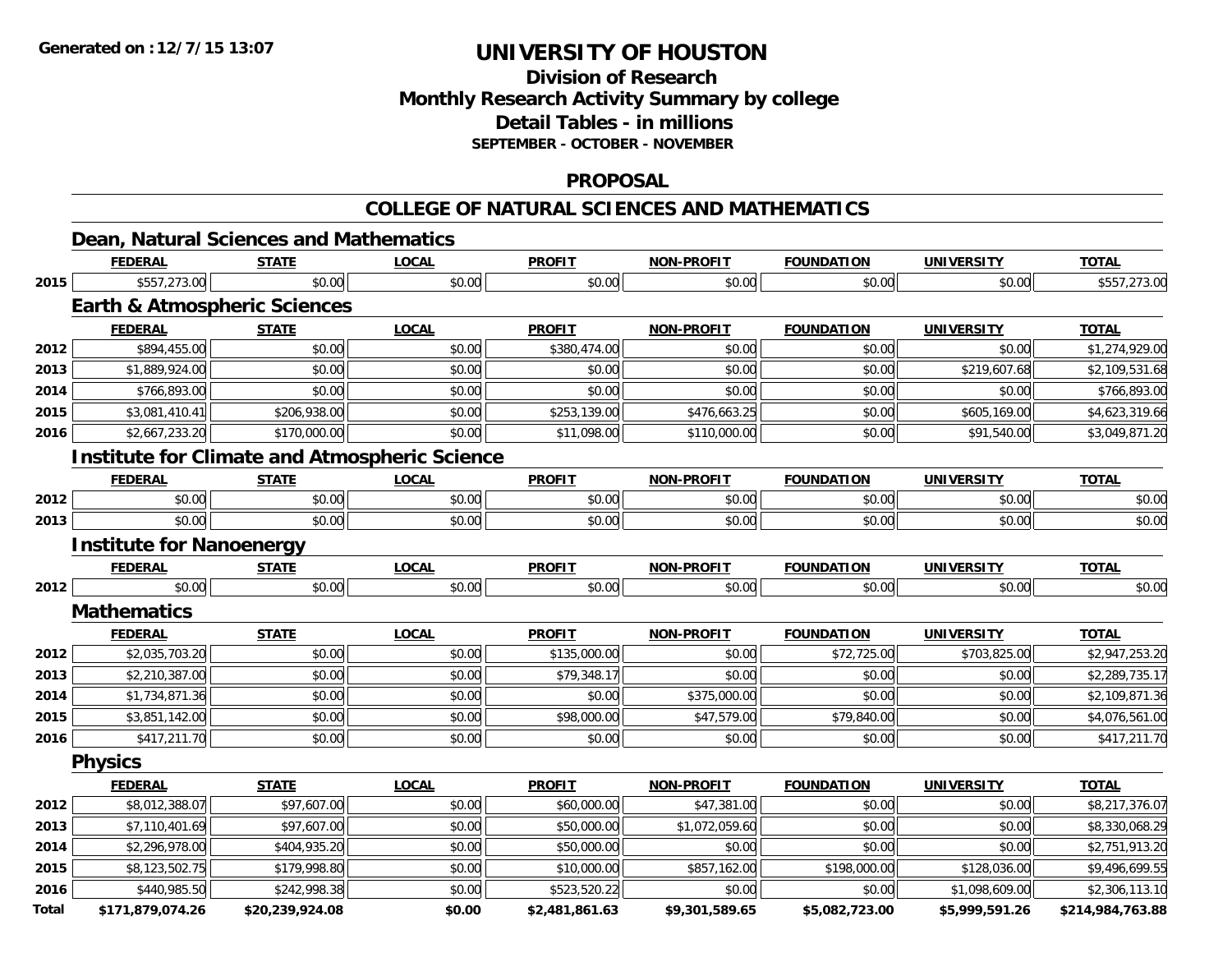### **Division of Research Monthly Research Activity Summary by college Detail Tables - in millions SEPTEMBER - OCTOBER - NOVEMBER**

#### **PROPOSAL**

#### **COLLEGE OF OPTOMETRY**

## **Optometry Vision Sciences**

|       | <b>FEDERAL</b>  | <b>STATE</b> | <b>LOCAL</b> | <b>PROFIT</b>  | <b>NON-PROFIT</b> | <b>FOUNDATION</b> | <b>UNIVERSITY</b> | <b>TOTAL</b>    |
|-------|-----------------|--------------|--------------|----------------|-------------------|-------------------|-------------------|-----------------|
| 2012  | \$7,596,261.00  | \$74,750.00  | \$0.00       | \$91,600.00    | \$0.00            | \$0.00            | \$0.00            | \$7,762,611.00  |
| 2013  | \$7,453,944.00  | \$0.00       | \$0.00       | \$766,428.00   | \$0.00            | \$0.00            | \$321,274.00      | \$8,541,646.00  |
| 2014  | \$3,606,605.55  | \$0.00       | \$0.00       | \$577,107.00   | \$0.00            | \$0.00            | \$0.00            | \$4,183,712.55  |
| 2015  | \$1,881,250.00  | \$0.00       | \$0.00       | \$220,829.00   | \$0.00            | \$75,000.00       | \$1,107,305.00    | \$3,284,384.00  |
| 2016  | \$4,637,128.00  | \$0.00       | \$0.00       | \$97,860.00    | \$0.00            | \$150,000.00      | \$758,054.48      | \$5,643,042.48  |
| Total | \$25,175,188.55 | \$74,750.00  | \$0.00       | \$1,753,824.00 | \$0.00            | \$225,000.00      | \$2,186,633.48    | \$29,415,396.03 |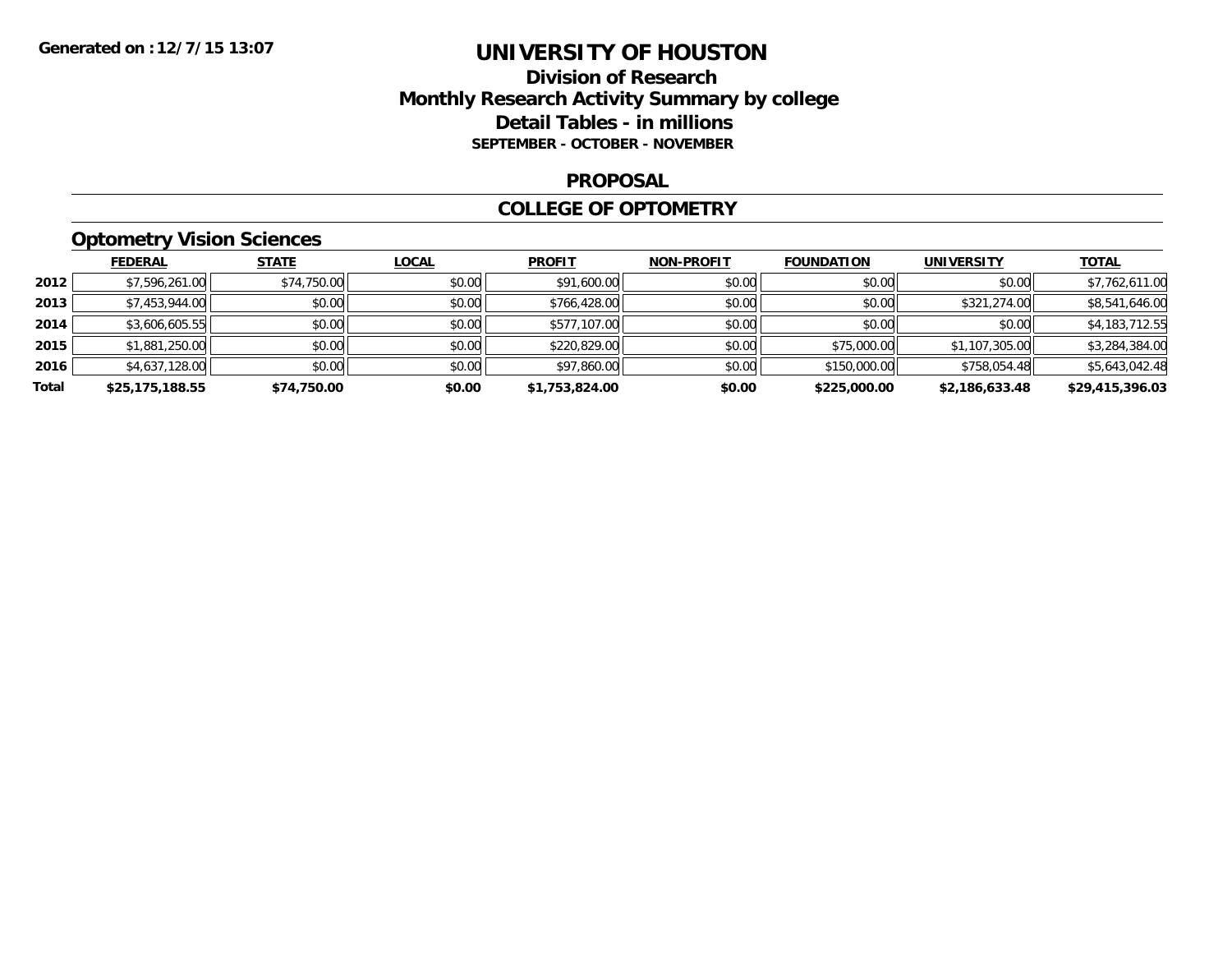### **Division of ResearchMonthly Research Activity Summary by college Detail Tables - in millionsSEPTEMBER - OCTOBER - NOVEMBER**

#### **PROPOSAL**

#### **COLLEGE OF PHARMACYCenter for Experimental Therapeutics and Pharmacoi FEDERAL STATE LOCAL PROFIT NON-PROFIT FOUNDATION UNIVERSITY TOTALTOTAL 2013** $\textbf{3} \quad \textbf{\textcolor{blue}{\textbf{50.00}}} \quad \textbf{\textcolor{blue}{\textbf{50.00}}} \quad \textbf{\textcolor{blue}{\textbf{50.00}}} \quad \textbf{\textcolor{blue}{\textbf{50.00}}} \quad \textbf{\textcolor{blue}{\textbf{50.00}}} \quad \textbf{\textcolor{blue}{\textbf{50.00}}} \quad \textbf{\textcolor{blue}{\textbf{50.00}}} \quad \textbf{\textcolor{blue}{\textbf{50.00}}} \quad \textbf{\textcolor{blue}{\textbf{50.00}}} \quad \textbf{\textcolor{blue}{\textbf{50.00}}} \quad \text$ **2015** \$0.00 \$0.00 \$0.00 \$0.00 \$0.00 \$0.00 \$0.00 \$0.00 **Clinical Pharmacy & Administration FEDERAL STATE LOCAL PROFIT NON-PROFIT FOUNDATION UNIVERSITY TOTAL2012** $\texttt{2} \mid \texttt{31,180,444.60} \mid \texttt{335,547.00} \mid \texttt{480,00} \mid \texttt{480,000.00} \mid \texttt{51,000.00} \mid \texttt{51,000.00} \mid \texttt{5380,235.72} \mid \texttt{51,819,857.32} \mid \texttt{52,000} \mid \texttt{530,00} \mid \texttt{530,00} \mid \texttt{540,00} \mid \texttt{55,00} \mid \texttt{56,00} \mid$ **2013** \$346,286.40 \$0.00 \$144,311.00 \$277,521.00 \$70,000.00 \$0.00 \$0.00 \$838,118.40 **2014** \$19,999.85 \$0.00 \$0.00 \$12,500.00 \$0.00 \$0.00 \$0.00 \$32,499.85 **2015** \$0.00 \$3,311,448.80 \$0.00 \$205,095.00 \$263,375.00 \$0.00 \$4,378.00 \$3,784,296.80 **2016** \$0.00 \$0.00 \$0.00 \$74,231.00 \$0.00 \$443,897.00 \$0.00 \$518,128.00 **Dean, Pharmacy FEDERAL STATE LOCAL PROFIT NON-PROFIT FOUNDATION UNIVERSITY TOTAL2013**3 \$0.00 | \$0.00 | \$0.00 | \$0.00 | \$0.00 | \$0.00 | \$0.00 | \$0 **2015** \$0.00 \$0.00 \$0.00 \$0.00 \$0.00 \$0.00 \$0.00 \$0.00 **Pharm Health Outcomes & Policy FEDERAL STATE LOCAL PROFIT NON-PROFIT FOUNDATION UNIVERSITY TOTAL2012** $\bm{2} \parallel \bm{3} \pm 3.017, 212.50 \parallel \bm{4} \pm 3.000 \parallel \bm{5} \pm 3.000 \parallel \bm{6} \pm 3.000 \parallel \bm{1} \pm 3.000 \parallel \bm{1} \pm 3.000 \parallel \bm{1} \pm 3.000 \parallel \bm{1} \pm 3.000 \parallel \bm{1} \pm 3.000 \parallel \bm{1} \pm 3.000 \parallel \bm{1} \pm 3.000 \parallel \bm{1} \pm 3.000 \parallel \bm{1} \pm 3.000 \parallel \bm{1} \pm 3.$ **2013** $\textbf{3} \mid \textbf{3} \mid \textbf{4} \mid \textbf{5} \mid \textbf{5} \mid \textbf{5} \mid \textbf{6} \mid \textbf{7} \mid \textbf{8} \mid \textbf{7} \mid \textbf{8} \mid \textbf{8} \mid \textbf{8} \mid \textbf{9} \mid \textbf{1} \mid \textbf{1} \mid \textbf{1} \mid \textbf{1} \mid \textbf{1} \mid \textbf{1} \mid \textbf{1} \mid \textbf{1} \mid \textbf{1} \mid \textbf{1} \mid \textbf{1} \mid \textbf{1} \mid \textbf{1} \mid \textbf{$ **2014** \$379,997.15 \$0.00 \$0.00 \$0.00 \$20,000.00 \$0.00 \$0.00 \$399,997.15 **2015**5 | \$0.00 || \$131,732.20 || \$0.00 || \$79,364.00 || \$67,398.00 || \$0.00 || \$0.00 | **2016**6 \$856,344.00 \$0.00 \$0.00 \$0.00 \$0.00 \$0.00 \$0.00 \$0.00 \$0.00 \$0.00 \$0.00 \$0.00 \$0.00 \$0.00 \$856,344.00 **Pharmacological and Pharmaceutical Sciences FEDERAL STATE LOCAL PROFIT NON-PROFIT FOUNDATION UNIVERSITY TOTALTOTAL 2012** $\textbf{2} \parallel \text{ $12,905,645.90]} \text{ $172,389.00]} \text{ } \text{ $10.00} \text{ $10.00} \text{ $11,000.00]} \text{ } \text{ $11,000.00]} \text{ $13,518,856.10}$ **2013** $\textbf{3} \parallel \textbf{3} \parallel \textbf{4} \parallel \textbf{5} \parallel \textbf{5} \parallel \textbf{5} \parallel \textbf{6} \parallel \textbf{7} \parallel \textbf{6} \parallel \textbf{7} \parallel \textbf{8} \parallel \textbf{7} \parallel \textbf{8} \parallel \textbf{7} \parallel \textbf{8} \parallel \textbf{7} \parallel \textbf{8} \parallel \textbf{8} \parallel \textbf{8} \parallel \textbf{9} \parallel \textbf{1} \parallel \textbf{1} \parallel \textbf{1} \parallel \textbf{1} \parallel \textbf{1} \parallel \textbf{1} \parallel \textbf{1} \parallel \textbf{1$ **2014**4 \$406,350.00 \$0.00 \$0.00 \$0.00 \$368,725.00 \$30.00 \$0.00 \$173,919.90 \$1,259,610.00 \$2,208,604.90 **2015** \$13,123,631.22 \$912,236.27 \$0.00 \$8,700.00 \$243,746.00 \$249,851.00 \$1,928,495.00 \$16,466,659.49 **2016** $\bf{6}$  \$11,828,983.00 \$200,000.00 \$0.00 \$0.00 \$0.00 \$0.00 \$0.00 \$0.00 \$0.00 \$0.00 \$12,028,983.00 **Total\$53,593,337.56 \$4,763,353.27 \$144,311.00 \$1,250,262.00 \$977,518.20 \$1,285,119.90 \$5,729,578.72 \$67,743,480.65**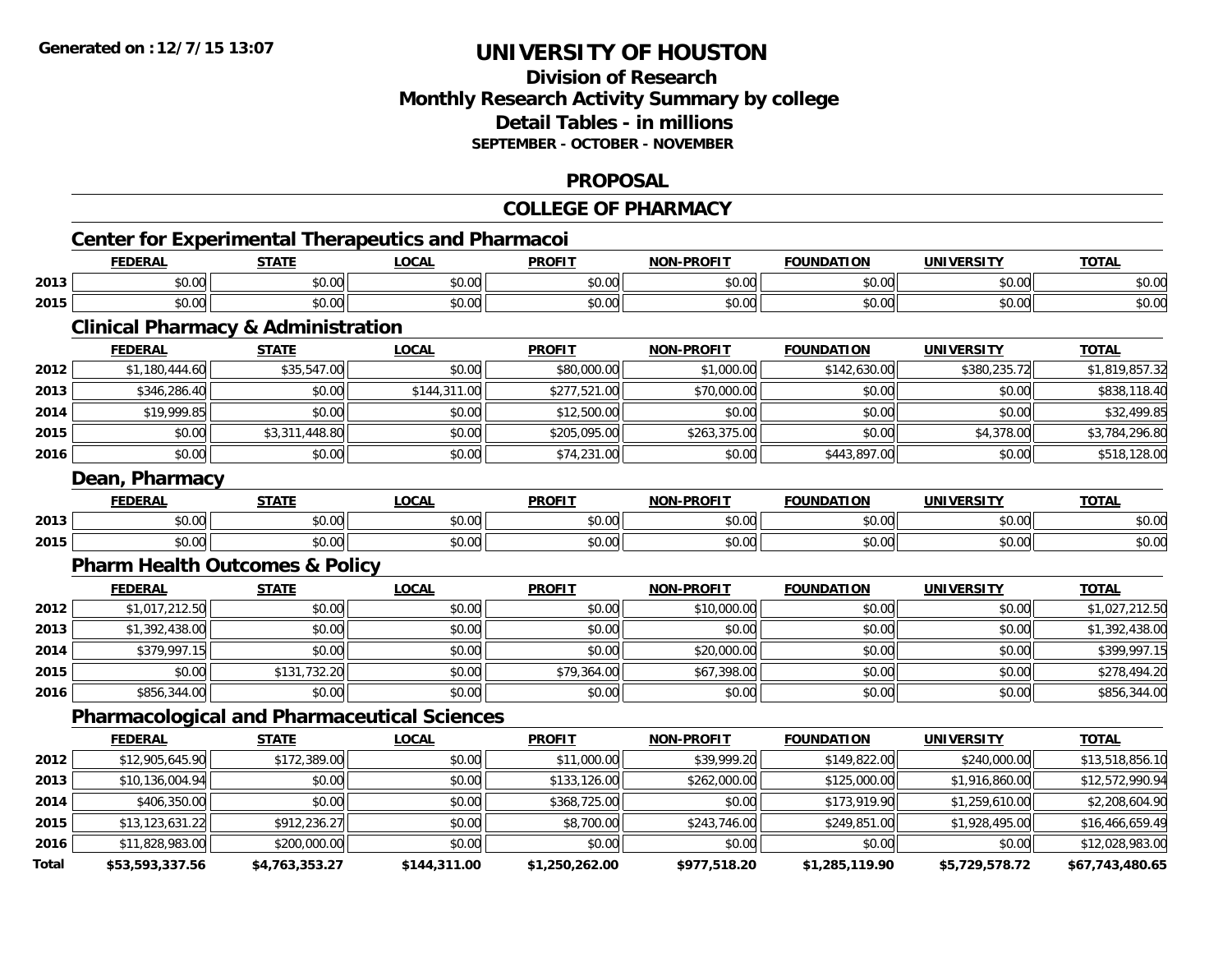## **Division of ResearchMonthly Research Activity Summary by college Detail Tables - in millions SEPTEMBER - OCTOBER - NOVEMBER**

#### **PROPOSAL**

#### **COLLEGE OF TECHNOLOGY**

|      | <b>Center for Technology Literacy</b>         |              |              |               |                   |                   |                   |                |
|------|-----------------------------------------------|--------------|--------------|---------------|-------------------|-------------------|-------------------|----------------|
|      | <b>FEDERAL</b>                                | <b>STATE</b> | <b>LOCAL</b> | <b>PROFIT</b> | <b>NON-PROFIT</b> | <b>FOUNDATION</b> | <b>UNIVERSITY</b> | <b>TOTAL</b>   |
| 2014 | \$0.00                                        | \$931,847.00 | \$0.00       | \$0.00        | \$0.00            | \$0.00            | \$0.00            | \$931,847.00   |
| 2015 | \$0.00                                        | \$861,965.00 | \$0.00       | \$0.00        | \$0.00            | \$0.00            | \$0.00            | \$861,965.00   |
|      | <b>Construction Management</b>                |              |              |               |                   |                   |                   |                |
|      | <b>FEDERAL</b>                                | <b>STATE</b> | <b>LOCAL</b> | <b>PROFIT</b> | <b>NON-PROFIT</b> | <b>FOUNDATION</b> | <b>UNIVERSITY</b> | <b>TOTAL</b>   |
| 2012 | \$0.00                                        | \$67,821.00  | \$0.00       | \$0.00        | \$0.00            | \$0.00            | \$0.00            | \$67,821.00    |
| 2013 | \$0.00                                        | \$0.00       | \$0.00       | \$0.00        | \$0.00            | \$0.00            | \$50,633.00       | \$50,633.00    |
| 2015 | \$0.00                                        | \$178,349.00 | \$0.00       | \$0.00        | \$0.00            | \$0.00            | \$0.00            | \$178,349.00   |
| 2016 | \$0.00                                        | \$382,698.25 | \$0.00       | \$0.00        | \$0.00            | \$75,000.00       | \$0.00            | \$457,698.25   |
|      | Dean, Technology                              |              |              |               |                   |                   |                   |                |
|      | <b>FEDERAL</b>                                | <b>STATE</b> | <b>LOCAL</b> | <b>PROFIT</b> | <b>NON-PROFIT</b> | <b>FOUNDATION</b> | <b>UNIVERSITY</b> | <b>TOTAL</b>   |
| 2012 | \$499,922.50                                  | \$342,089.00 | \$0.00       | \$0.00        | \$0.00            | \$0.00            | \$0.00            | \$842,011.50   |
|      | <b>Engineering Technology</b>                 |              |              |               |                   |                   |                   |                |
|      | <b>FEDERAL</b>                                | <b>STATE</b> | <b>LOCAL</b> | <b>PROFIT</b> | <b>NON-PROFIT</b> | <b>FOUNDATION</b> | <b>UNIVERSITY</b> | <b>TOTAL</b>   |
| 2012 | \$1,475,867.50                                | \$0.00       | \$0.00       | \$100,000.00  | \$100,000.00      | \$0.00            | \$0.00            | \$1,675,867.50 |
| 2013 | \$2,570,612.00                                | \$0.00       | \$0.00       | \$50,000.00   | \$182,815.00      | \$0.00            | \$2,053,832.00    | \$4,857,259.00 |
| 2014 | \$3,458,143.00                                | \$0.00       | \$0.00       | \$50,000.00   | \$0.00            | \$0.00            | \$10,301.00       | \$3,518,444.00 |
| 2015 | \$2,416,962.95                                | \$0.00       | \$0.00       | \$65,000.00   | \$60,913.00       | \$0.00            | \$0.00            | \$2,542,875.95 |
| 2016 | \$3,053,661.70                                | \$0.00       | \$0.00       | \$0.00        | \$54,154.00       | \$111,305.00      | \$0.00            | \$3,219,120.70 |
|      | <b>Human Development and Consumer Science</b> |              |              |               |                   |                   |                   |                |
|      | <b>FEDERAL</b>                                | <b>STATE</b> | <b>LOCAL</b> | <b>PROFIT</b> | <b>NON-PROFIT</b> | <b>FOUNDATION</b> | <b>UNIVERSITY</b> | <b>TOTAL</b>   |
| 2012 | \$882,933.40                                  | \$0.00       | \$0.00       | \$0.00        | \$0.00            | \$0.00            | \$0.00            | \$882,933.40   |
| 2015 | \$24,279.48                                   | \$0.00       | \$0.00       | \$0.00        | \$0.00            | \$0.00            | \$0.00            | \$24,279.48    |
|      | <b>Information &amp; Logistics Technology</b> |              |              |               |                   |                   |                   |                |
|      | <b>FEDERAL</b>                                | <b>STATE</b> | <b>LOCAL</b> | <b>PROFIT</b> | <b>NON-PROFIT</b> | <b>FOUNDATION</b> | <b>UNIVERSITY</b> | <b>TOTAL</b>   |
| 2012 | \$0.00                                        | \$0.00       | \$0.00       | \$0.00        | \$0.00            | \$0.00            | \$5,000.00        | \$5,000.00     |
| 2013 | \$0.00                                        | \$0.00       | \$0.00       | \$0.00        | \$50,000.00       | \$0.00            | \$0.00            | \$50,000.00    |
| 2015 | \$355,257.50                                  | \$0.00       | \$0.00       | \$0.00        | \$0.00            | \$0.00            | \$0.00            | \$355,257.50   |
| 2016 | \$689,257.00                                  | \$0.00       | \$0.00       | \$5,000.00    | \$0.00            | \$0.00            | \$0.00            | \$694,257.00   |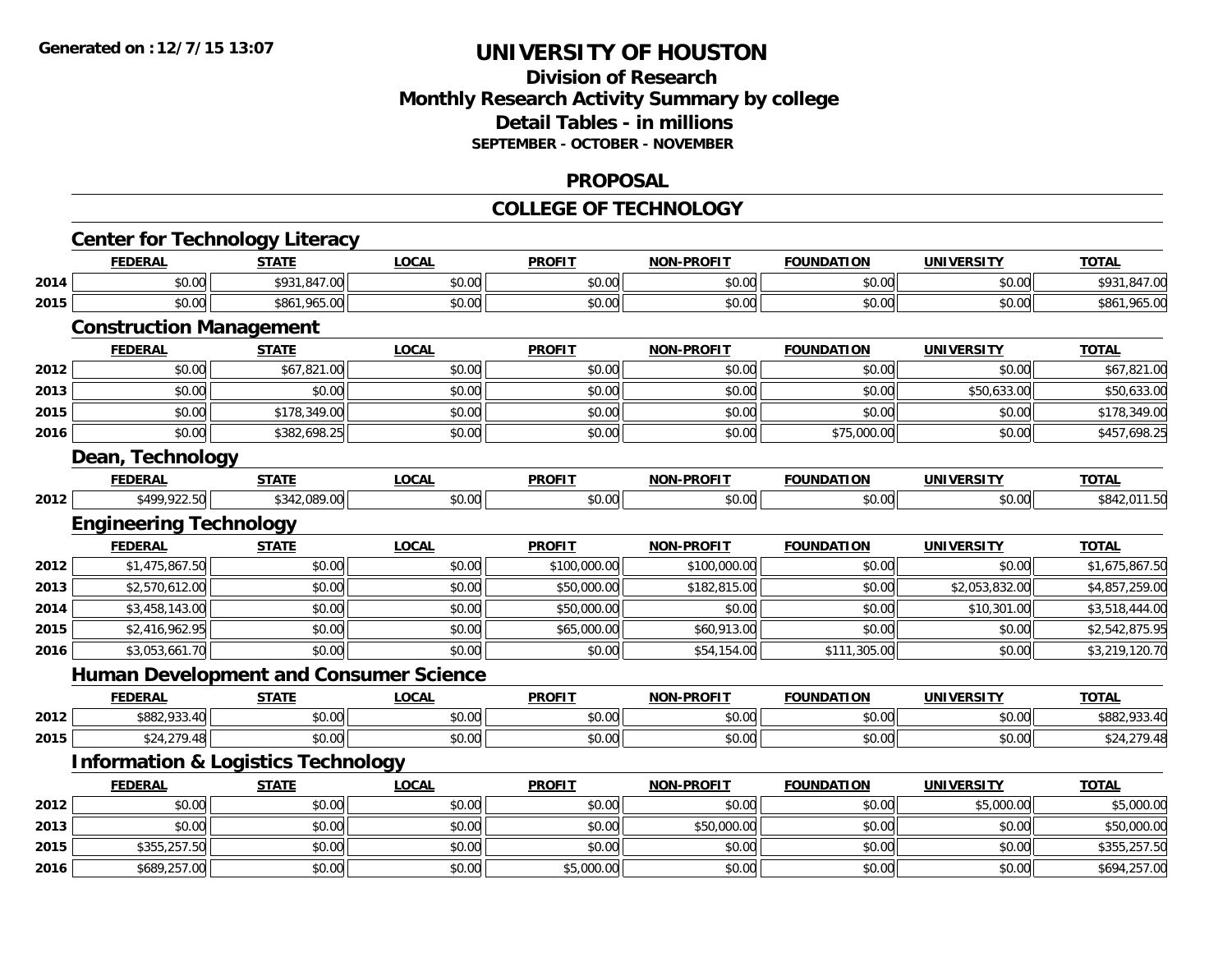### **Division of Research Monthly Research Activity Summary by college Detail Tables - in millions SEPTEMBER - OCTOBER - NOVEMBER**

#### **PROPOSAL**

#### **COLLEGE OF TECHNOLOGY**

## **Texas Manufacturing Assistance Center**

|              | <b>FEDERAL</b>  | <u>STATE</u>   | <u>LOCAL</u> | <b>PROFIT</b> | <b>NON-PROFIT</b> | <b>FOUNDATION</b> | <b>UNIVERSITY</b> | <b>TOTAL</b>    |
|--------------|-----------------|----------------|--------------|---------------|-------------------|-------------------|-------------------|-----------------|
| 2012         | \$0.00          | \$0.00         | \$0.00       | \$0.00        | \$0.00            | \$0.00            | \$0.00            | \$0.00          |
| 2014         | \$0.00          | \$0.00         | \$0.00       | \$0.00        | \$0.00            | \$0.00            | \$0.00            | \$0.00          |
| 2015         | \$0.00          | \$0.00         | \$0.00       | \$0.00        | \$0.00            | \$0.00            | \$0.00            | \$0.00          |
| <b>Total</b> | \$15,426,897.03 | \$2,764,769.25 | \$0.00       | \$270,000.00  | \$447,882.00      | \$186,305.00      | \$2,119,766.00    | \$21,215,619.28 |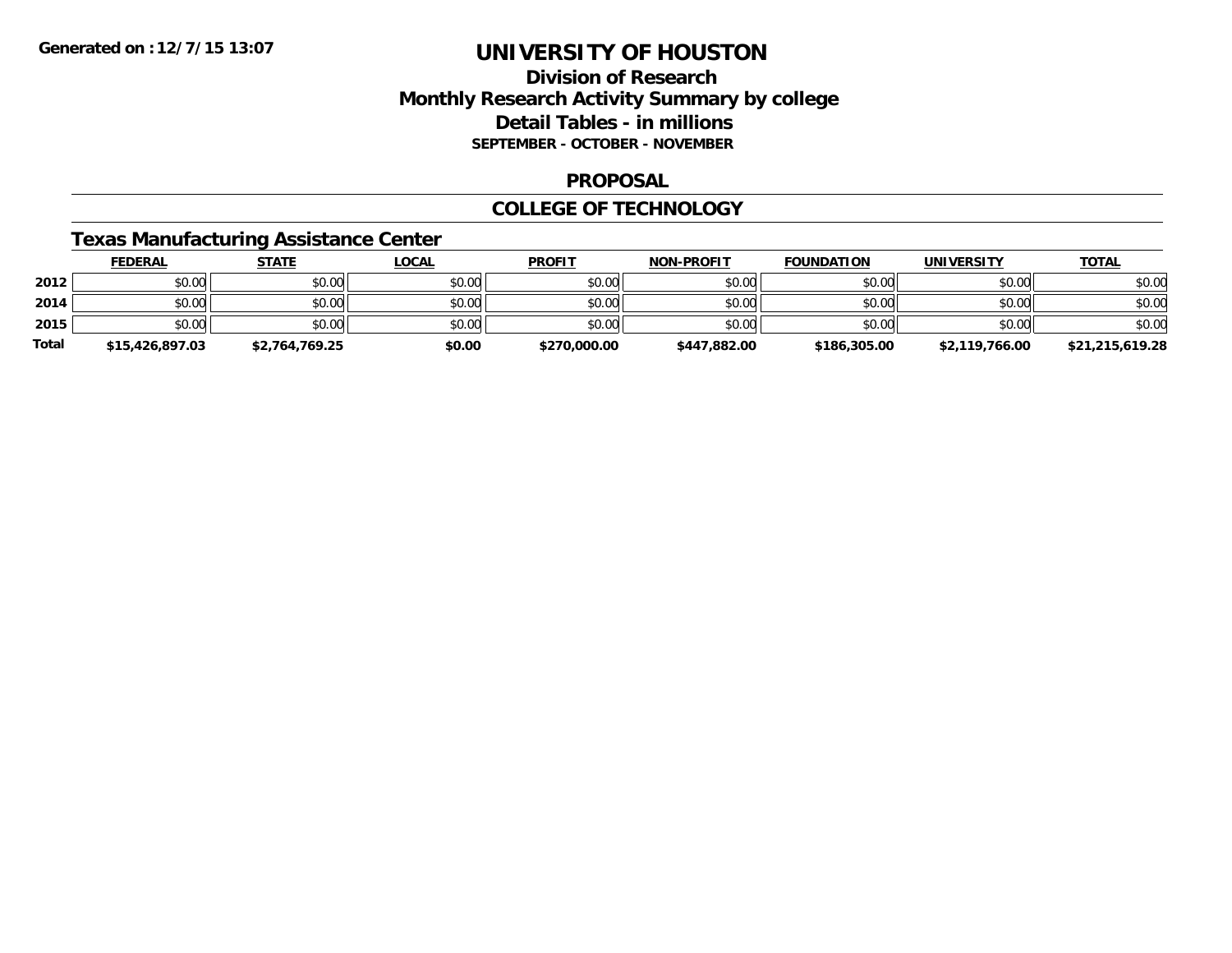## **Division of ResearchMonthly Research Activity Summary by college Detail Tables - in millionsSEPTEMBER - OCTOBER - NOVEMBER**

#### **PROPOSAL**

## **CULLEN COLLEGE OF ENGINEERING**

## **Biomedical Engineering**

|      | <b>FEDERAL</b>  | <u>STATE</u> | <u>LOCAL</u> | <b>PROFIT</b> | <b>NON-PROFIT</b> | <b>FOUNDATION</b> | <b>UNIVERSITY</b> | <b>TOTAL</b>    |
|------|-----------------|--------------|--------------|---------------|-------------------|-------------------|-------------------|-----------------|
| 2012 | \$212,712.60    | \$672,750.00 | \$0.00       | \$0.00        | \$0.00            | \$0.00            | \$560,625.00      | \$1,446,087.60  |
| 2013 | \$2,768,499.39  | \$202,500.00 | \$0.00       | \$66,477.00   | \$0.00            | \$0.00            | \$562,500.00      | \$3,599,976.39  |
| 2014 | \$12,407,967.50 | \$20,000.00  | \$0.00       | \$0.00        | \$250,000.00      | \$0.00            | \$271,740.00      | \$12,949,707.50 |
| 2015 | \$19,984,095.50 | \$0.00       | \$0.00       | \$72,109.00   | \$1,079,390.00    | \$549,886.00      | \$250,000.00      | \$21,935,480.50 |
| 2016 | \$6,096,167.00  | \$0.00       | \$0.00       | \$175,500.00  | \$394,300.00      | \$112,924.00      | \$0.00            | \$6,778,891.00  |

## **Chemical Engineering**

|      | <b>FEDERAL</b> | <b>STATE</b>   | <u>LOCAL</u> | <b>PROFIT</b>  | <b>NON-PROFIT</b> | <b>FOUNDATION</b> | <b>UNIVERSITY</b> | <b>TOTAL</b>   |
|------|----------------|----------------|--------------|----------------|-------------------|-------------------|-------------------|----------------|
| 2012 | \$3,647,156.94 | \$1,489,348.10 | \$0.00       | \$502,823.00   | \$507,000.00      | \$0.00            | \$170,000.00      | \$6,316,328.04 |
| 2013 | \$7.074.779.47 | \$26,500.00    | \$0.00       | \$1,762,500.00 | \$225,000.00      | \$274,973.00      | \$39,909.00       | \$9,403,661.47 |
| 2014 | \$1,345,137.00 | \$202,068.00   | \$0.00       | \$2,233,785.00 | \$0.00            | \$1,500,000.00    | \$37,289.00       | \$5,318,279.00 |
| 2015 | \$7,290,573.70 | \$60,000.00    | \$0.00       | \$751,704.00   | \$160,000.00      | \$950,000.00      | \$206,086.00      | \$9,418,363.70 |
| 2016 | \$445,234.80   | \$0.00         | \$0.00       | \$0.00         | \$220,000.00      | \$55,000.00       | \$0.00            | \$720,234.80   |

## **Civil Engineering**

|      | <b>FEDERAL</b>  | <u>STATE</u>   | <b>LOCAL</b> | <b>PROFIT</b> | <b>NON-PROFIT</b> | <b>FOUNDATION</b> | <b>UNIVERSITY</b> | <b>TOTAL</b>    |
|------|-----------------|----------------|--------------|---------------|-------------------|-------------------|-------------------|-----------------|
| 2012 | \$1,803,875.40  | \$507,549.00   | \$0.00       | \$52,678.10   | \$13,308.00       | \$0.00            | \$688,763.00      | \$3,066,173.50  |
| 2013 | \$2,623,749.07  | \$476,192.00   | \$0.00       | \$163,590.00  | \$517,242.40      | \$60,565.00       | \$26,000.00       | \$3,867,338.47  |
| 2014 | \$1,948,632.20  | \$0.00         | \$0.00       | \$358,883.00  | \$0.00            | \$0.00            | \$72,128.80       | \$2,379,644.00  |
| 2015 | \$17,467,914.29 | \$220,695.00   | \$0.00       | \$29,092.50   | \$110,000.00      | \$0.00            | \$440,408,00      | \$18,268,109.79 |
| 2016 | \$415,810.60    | \$1,652,826.05 | \$0.00       | \$13,604.70   | \$0.00            | \$0.00            | \$0.00            | \$2,082,241.35  |

### **Dean, Engineering**

|      | <b>FEDERAL</b>       | STATE  | <u>LOCAL</u> | <b>PROFIT</b> | <b>NON-PROFIT</b> | <b>FOUNDATION</b> | <b>UNIVERSITY</b> | <b>TOTAL</b> |
|------|----------------------|--------|--------------|---------------|-------------------|-------------------|-------------------|--------------|
| 2012 | \$882,933.40         | \$0.00 | \$0.00       | \$0.00        | \$0.00            | \$0.00            | \$0.00            | \$882,933.   |
| 2013 | ቀስ ሰስ<br>DU.UU       | \$0.00 | \$0.00       | \$0.00        | \$0.00            | \$0.00            | \$0.00            | \$0.00       |
| 2015 | 150,000.00<br>61 F O | \$0.00 | \$0.00       | \$0.00        | \$0.00            | \$0.00            | \$0.00            | 150,000.00٪  |

## **Electrical & Computer Engineering**

|      | <b>FEDERAL</b> | <u>STATE</u>   | <u>LOCAL</u> | <b>PROFIT</b> | <b>NON-PROFIT</b> | <b>FOUNDATION</b> | UNIVERSITY     | <b>TOTAL</b>    |
|------|----------------|----------------|--------------|---------------|-------------------|-------------------|----------------|-----------------|
| 2012 | \$4,785,958.07 | \$616,937.90   | \$0.00       | \$108,500.00  | \$0.00            | \$0.00            | \$2,024,976.00 | \$7,536,371.97  |
| 2013 | \$7,086,850.77 | \$0.00         | \$0.00       | \$0.00        | \$100,000.00      | \$90,000.00       | \$21,000.00    | \$7,297,850.77  |
| 2014 | \$3,190,211.00 | \$99,750.00    | \$0.00       | \$478,170.00  | \$1,010,800.00    | \$74,537.10       | \$176,688,00   | \$5,030,156.10  |
| 2015 | \$7,240,467.75 | \$2,290,500.00 | \$0.00       | \$34,000.00   | \$7,000.00        | \$100,000.00      | \$500,000.00   | \$10,171,967.75 |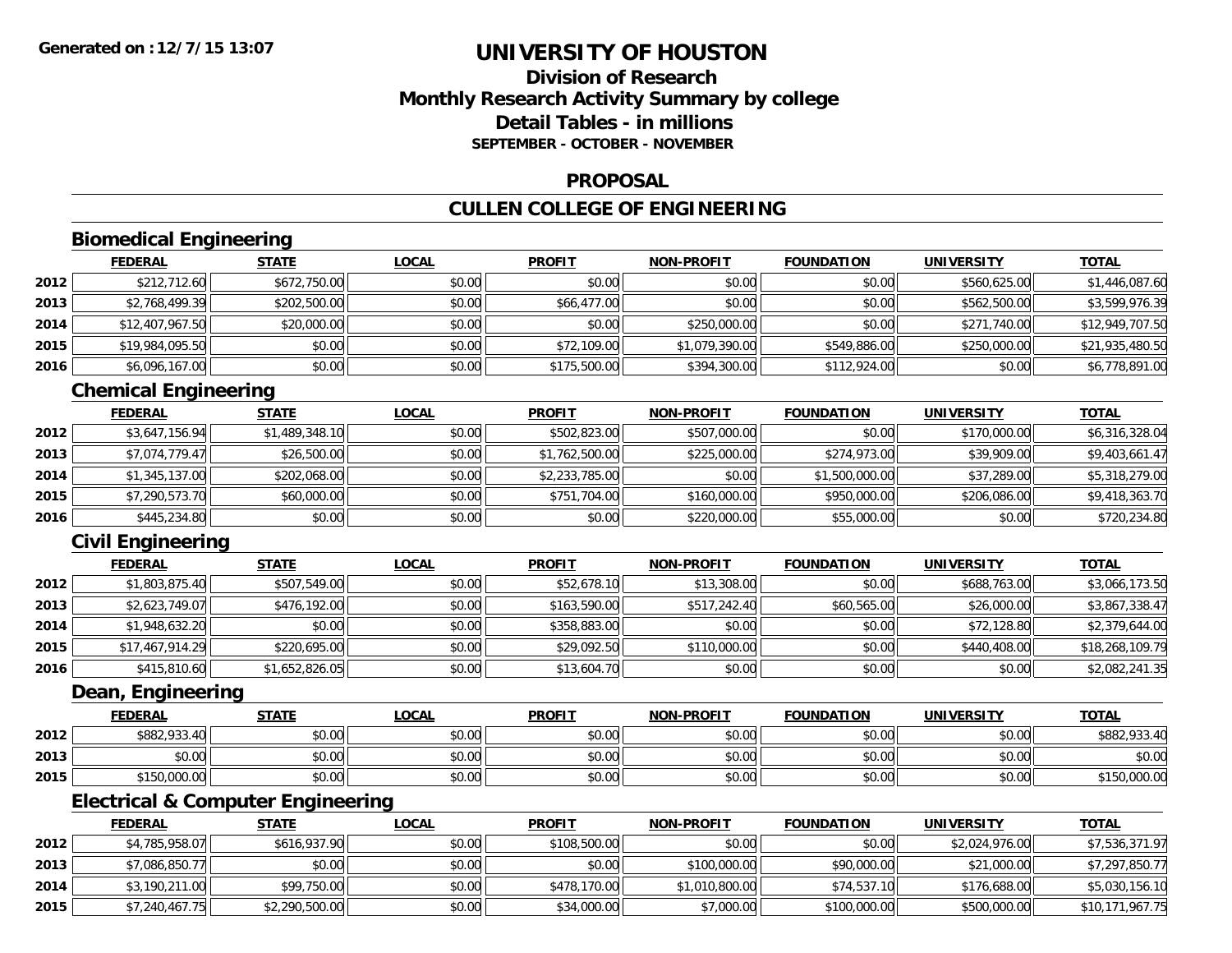**Total**

## **UNIVERSITY OF HOUSTON**

## **Division of ResearchMonthly Research Activity Summary by college Detail Tables - in millions SEPTEMBER - OCTOBER - NOVEMBER**

#### **PROPOSAL**

## **CULLEN COLLEGE OF ENGINEERING**

# **Electrical & Computer Engineering**

|      | <b>FEDERAL</b>                | <b>STATE</b>                                      | <b>LOCAL</b> | <b>PROFIT</b> | <b>NON-PROFIT</b> | <b>FOUNDATION</b> | <b>UNIVERSITY</b> | <b>TOTAL</b>   |
|------|-------------------------------|---------------------------------------------------|--------------|---------------|-------------------|-------------------|-------------------|----------------|
| 2016 | \$3,964,804.80                | \$14,392.00                                       | \$0.00       | \$110,000.00  | \$0.00            | \$0.00            | \$1,050.00        | \$4,090,246.80 |
|      | <b>Industrial Engineering</b> |                                                   |              |               |                   |                   |                   |                |
|      | <b>FEDERAL</b>                | <b>STATE</b>                                      | <b>LOCAL</b> | <b>PROFIT</b> | <b>NON-PROFIT</b> | <b>FOUNDATION</b> | <b>UNIVERSITY</b> | <u>TOTAL</u>   |
| 2012 | \$2,217,006.80                | \$46,893.60                                       | \$0.00       | \$0.00        | \$0.00            | \$0.00            | \$0.00            | \$2,263,900.40 |
| 2013 | \$89,843.25                   | \$93,315.00                                       | \$0.00       | \$0.00        | \$0.00            | \$0.00            | \$0.00            | \$183,158.25   |
| 2014 | \$485,317.00                  | \$0.00                                            | \$0.00       | \$0.00        | \$29,887.80       | \$0.00            | \$0.00            | \$515,204.80   |
| 2015 | \$40,438.50                   | \$0.00                                            | \$0.00       | \$22,184.00   | \$0.00            | \$441,562.00      | \$0.00            | \$504,184.50   |
| 2016 | \$302,637.00                  | \$90,000.00                                       | \$0.00       | \$0.00        | \$0.00            | \$0.00            | \$0.00            | \$392,637.00   |
|      | <b>Mechanical Engineering</b> |                                                   |              |               |                   |                   |                   |                |
|      | <b>FEDERAL</b>                | <b>STATE</b>                                      | <b>LOCAL</b> | <b>PROFIT</b> | <b>NON-PROFIT</b> | <b>FOUNDATION</b> | <b>UNIVERSITY</b> | <b>TOTAL</b>   |
| 2012 | \$2,160,320.11                | \$0.00                                            | \$0.00       | \$24,443.90   | \$1,019,270.76    | \$0.00            | \$700,244.00      | \$3,904,278.77 |
| 2013 | \$931,356.00                  | \$50,000.00                                       | \$0.00       | \$442,500.00  | \$100,000.00      | \$0.00            | \$227,394.00      | \$1,751,250.00 |
| 2014 | \$496,791.64                  | \$0.00                                            | \$0.00       | \$95,029.00   | \$625,000.00      | \$0.00            | \$149,963.00      | \$1,366,783.64 |
| 2015 | \$4,196,517.70                | \$90,300.00                                       | \$0.00       | \$389,087.50  | \$0.00            | \$0.00            | \$0.00            | \$4,675,905.20 |
| 2016 | \$4,072,548.00                | \$263,160.00                                      | \$0.00       | \$82,357.30   | \$110,000.00      | \$0.00            | \$25,000.00       | \$4,553,065.30 |
|      |                               | <b>National Center for Airborne Laser Mapping</b> |              |               |                   |                   |                   |                |
|      | <b>FEDERAL</b>                | <b>STATE</b>                                      | LOCAL        | <b>PROFIT</b> | <b>NON-PROFIT</b> | <b>FOUNDATION</b> | <b>UNIVERSITY</b> | <b>TOTAL</b>   |
| 2012 | \$44,494.20                   | \$0.00                                            | \$0.00       | \$0.00        | \$0.00            | \$0.00            | \$0.00            | \$44,494.20    |
| 2013 | \$0.00                        | \$0.00                                            | \$0.00       | \$0.00        | \$0.00            | \$0.00            | \$168,000.00      | \$168,000.00   |
| 2014 | \$187,213.80                  | \$48,896.00                                       | \$0.00       | \$0.00        | \$0.00            | \$0.00            | \$37,879.20       | \$273,989.00   |
| 2015 | \$69,045.60                   | \$0.00                                            | \$0.00       | \$0.00        | \$0.00            | \$0.00            | \$244,812.00      | \$313,857.60   |

**\$128,127,060.85 \$9,234,572.65 \$0.00 \$7,969,018.00 \$6,478,198.96 \$4,209,447.10 \$7,602,455.00 \$163,620,752.56**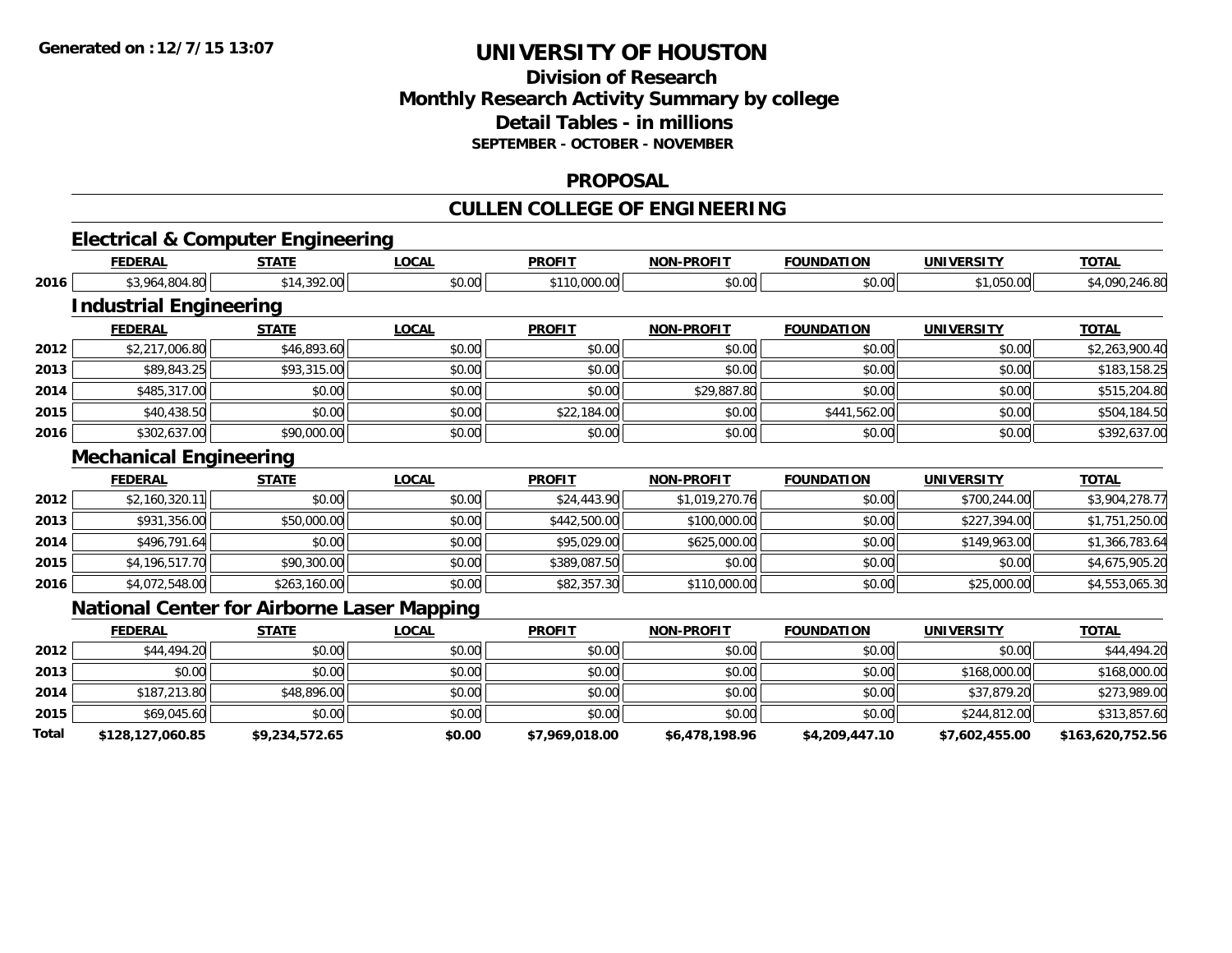**2016**

## **UNIVERSITY OF HOUSTON**

### **Division of ResearchMonthly Research Activity Summary by college Detail Tables - in millionsSEPTEMBER - OCTOBER - NOVEMBER**

#### **PROPOSAL**

**TOTAL** 

#### **DIVISION OF RESEARCHCenter for Advanced Computing and Data Systems FEDERAL STATE LOCAL PROFIT NON-PROFIT FOUNDATION UNIVERSITY TOTAL2012** \$0.00 \$0.00 \$0.00 \$0.00 \$0.00 \$0.00 \$964,253.70 \$964,253.70 **2013**3 | \$0.00 \$0.00 \$0.00 \$0.00 \$0.00 \$0.00 \$0.00 \$0.00 \$175,000.00 \$0.00 \$0.00 \$0.00 \$0.00 \$0.00 \$75,000.00 \$75,0 **2015** \$0.00 \$0.00 \$0.00 \$0.00 \$0.00 \$0.00 \$69,683.00 \$69,683.00 **2016**6 \$37,404.50 \$0.00 \$0.00 \$0.00 \$0.00 \$0.00 \$0.00 \$0.00 \$0.00 \$0.00 \$0.00 \$0.00 \$78,000.00 \$115,404.50 **Center for Advanced MaterialsFEDERAL STATE LOCAL PROFIT NON-PROFIT FOUNDATION UNIVERSITY TOTAL2012**2 \$96,647.50| \$0.00| \$0.00| \$0.00| \$0.00| \$0.00| \$9.647.50 **2013**3 | \$0.00 \$0.00 \$0.00 \$0.00 \$0.00 \$0.00 \$0.00 \$0.00 \$0.00 \$1,293,106.00 \$1,293,106.00 \$0.00 \$0.00 \$0.00 \$1,293,106.00 **Center for Biomedical & Environmental GenomicsFEDERAL STATE LOCAL PROFIT NON-PROFIT FOUNDATION UNIVERSITY TOTAL2012**2 | \$0.00 \$0.00 \$0.00 \$0.00 \$0.00 \$0.00 \$0.00 \$0.00 \$0.00 \$0.00 \$0.00 \$0.00 \$0.00 \$0.00 \$0.00 \$0.00 \$0.00 **2013**3 \$0.00 | \$0.00 | \$0.00 | \$0.00 | \$0.00 | \$0.00 | \$0.00 | \$0 **Center for Industrial Partnerships FEDERAL STATE LOCAL PROFIT NON-PROFIT FOUNDATION UNIVERSITY TOTAL2012**2 | \$0.00 | \$0.00 | \$0.00 | \$0.00 | \$0.00 | \$0.00 | \$0.00 | \$100,500.00 **2015** \$188,125.00 \$0.00 \$0.00 \$0.00 \$0.00 \$0.00 \$0.00 \$188,125.00 **2016** $\bf{6}$  \$163,009.50 \$0.00 \$0.00 \$0.00 \$0.00 \$0.00 \$0.00 \$0.00 \$0.00 \$0.00 \$0.00 \$0.00 \$163,009.50 **Division of Research FEDERAL STATE LOCAL PROFIT NON-PROFIT FOUNDATION UNIVERSITY TOTAL2013** \$0.00 \$7,877,932.00 \$0.00 \$0.00 \$0.00 \$0.00 \$0.00 \$7,877,932.00 **2015** \$0.00 \$491,311.00 \$0.00 \$0.00 \$0.00 \$0.00 \$0.00 \$491,311.00 **TcSUHFEDERAL STATE LOCAL PROFIT NON-PROFIT FOUNDATION UNIVERSITY TOTAL2012** \$1,351,292.75 \$0.00 \$0.00 \$0.00 \$0.00 \$0.00 \$0.00 \$1,351,292.75 **2013** \$566,741.80 \$0.00 \$0.00 \$75,000.00 \$0.00 \$0.00 \$0.00 \$641,741.80 **2014**4 \$0.00 \$0.00 \$0.00 \$0.00 \$0.00 \$0.00 \$167,200.00 \$167,200.00 \$0.00 \$0.00 \$0.00 \$0.00 \$80,078.00 \$247,278.00 **2015**\$1,349,912.45 \$0.00 \$0.00 \$0.00 \$0.00 \$0.00 \$0.00 \$1,349,912.45

6 \$0.00 \$0.00 \$0.00 \$0.00 \$0.00 \$0.00 \$96,496.00 \$96,496.00 \$0.00 \$0.00 \$0.00 \$0.00 \$0.00 \$96,496.00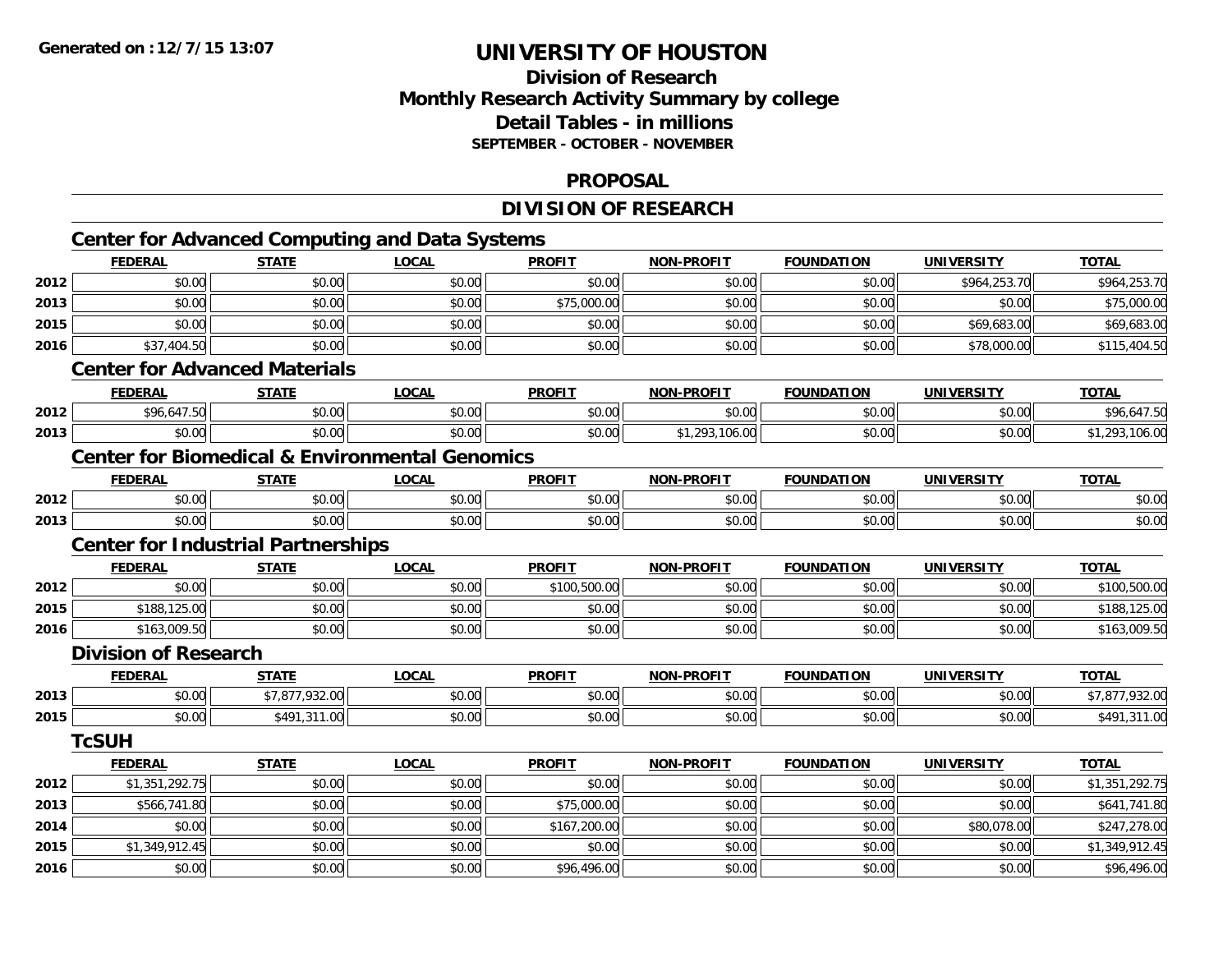## **Division of ResearchMonthly Research Activity Summary by college Detail Tables - in millions SEPTEMBER - OCTOBER - NOVEMBER**

#### **PROPOSAL**

## **DIVISION OF RESEARCH**

### **Texas Obesity Research Center**

|      | <b>FEDERAL</b>         | <b>STATE</b>       | <b>OCAL</b>          | <b>PROFIT</b> | <b>DDOEIT</b><br><b>NICK</b> | <b></b><br><b>FOUNDAT</b><br>ног                      | UNIVERSITY     | ----            |
|------|------------------------|--------------------|----------------------|---------------|------------------------------|-------------------------------------------------------|----------------|-----------------|
| 2012 | 0 <sub>n</sub><br>ט.טי | $\cdots$<br>DU.UU  | 0000<br>JU.UU        | \$0.00        | 0000<br>,v.vv                | $\mathsf{A} \cap \mathsf{A} \cap \mathsf{A}$<br>טט.טע | en uu<br>JU.UU | ሶስ ሰሰ<br>\$U.UU |
| 2016 | 0.00<br>pu.uu          | $\sim$ 00<br>DU.UU | 0000<br><b>DU.UG</b> | \$0.00        | 0233324.00                   | $\sim$ 00<br>vu.uu                                    | \$0.00         | . U             |

**TIMES**

|              | <b>FEDERAL</b>  | <b>STATE</b>   | <u>LOCAL</u> | <b>PROFIT</b> | <b>NON-PROFIT</b> | <b>FOUNDATION</b> | <b>UNIVERSITY</b> | <b>TOTAL</b>    |
|--------------|-----------------|----------------|--------------|---------------|-------------------|-------------------|-------------------|-----------------|
| 2012         | \$594,904.00    | \$0.00         | \$0.00       | \$0.00        | \$0.00            | \$0.00            | \$929,450.00      | \$1,524,354.00  |
| 2013         | \$1,331,763.80  | \$0.00         | \$0.00       | \$0.00        | \$0.00            | \$0.00            | \$723,267.00      | \$2,055,030.80  |
| 2014         | \$9,197,813.55  | \$98,197.00    | \$0.00       | \$0.00        | \$0.00            | \$0.00            | \$0.00            | \$9,296,010.55  |
| 2015         | \$398,713.00    | \$99,999.00    | \$0.00       | \$0.00        | \$76,188.00       | \$0.00            | \$0.00            | \$574,900.00    |
| 2016         | \$0.00          | \$0.00         | \$0.00       | \$0.00        | \$0.00            | \$0.00            | \$0.00            | \$0.00          |
| <b>Total</b> | \$15,276,327.85 | \$8,567,439.00 | \$0.00       | \$514,196.00  | \$1,624,818.00    | \$0.00            | \$2,844,731.70    | \$28,827,512.55 |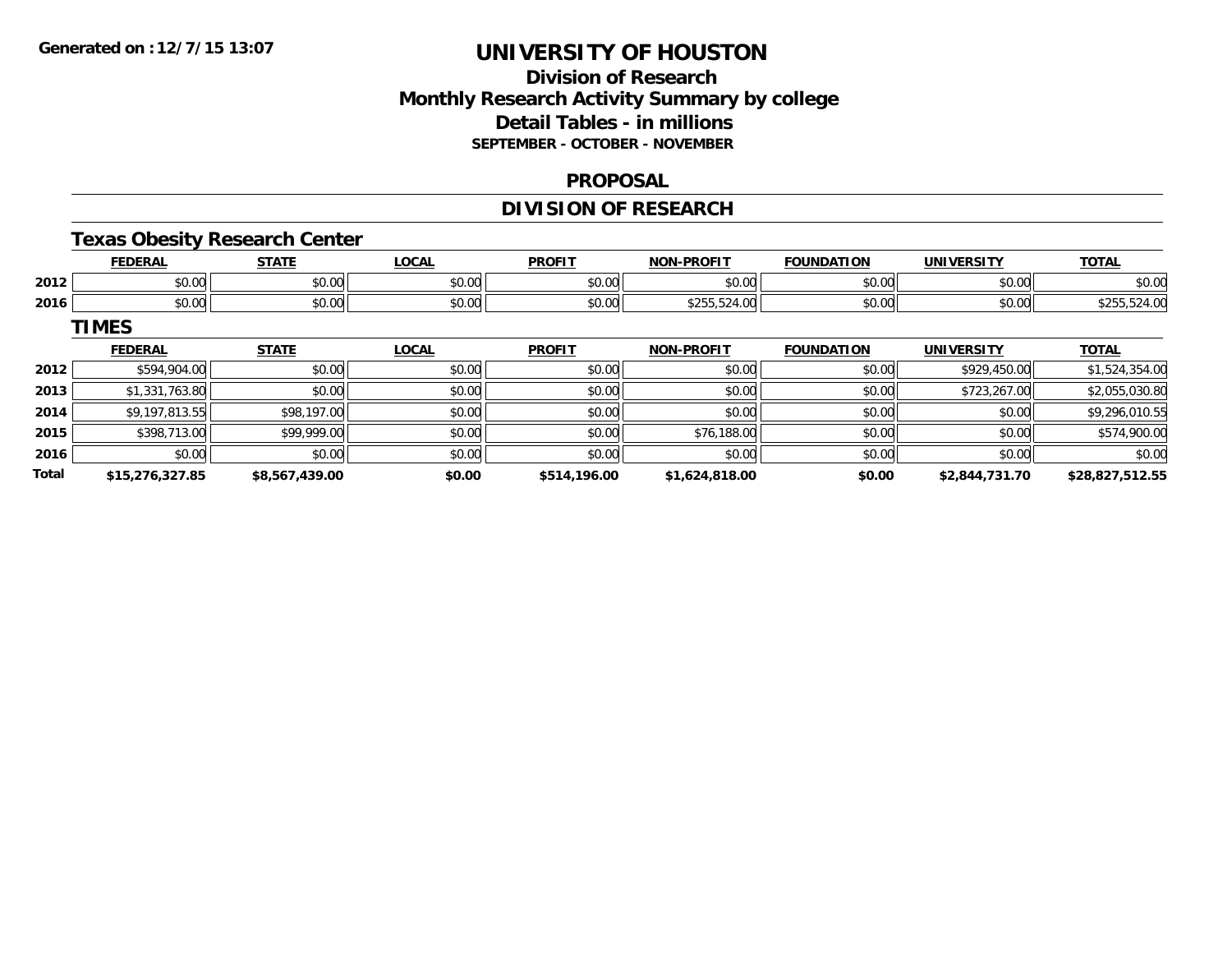## **Division of ResearchMonthly Research Activity Summary by college Detail Tables - in millions SEPTEMBER - OCTOBER - NOVEMBER**

#### **PROPOSAL**

#### **GRADUATE COLLEGE OF SOCIAL WORK**

|       | <b>Center for Drug and Social Policy Research</b>           |              |              |               |                   |                   |                   |                |  |  |
|-------|-------------------------------------------------------------|--------------|--------------|---------------|-------------------|-------------------|-------------------|----------------|--|--|
|       | <b>FEDERAL</b>                                              | <b>STATE</b> | <b>LOCAL</b> | <b>PROFIT</b> | <b>NON-PROFIT</b> | <b>FOUNDATION</b> | <b>UNIVERSITY</b> | <b>TOTAL</b>   |  |  |
| 2012  | \$0.00                                                      | \$0.00       | \$0.00       | \$192,378.00  | \$0.00            | \$0.00            | \$0.00            | \$192,378.00   |  |  |
| 2013  | \$52,908.51                                                 | \$0.00       | \$0.00       | \$0.00        | \$45,910.00       | \$0.00            | \$0.00            | \$98,818.51    |  |  |
|       | <b>Center for Health Equities &amp; Evaluation Research</b> |              |              |               |                   |                   |                   |                |  |  |
|       | <b>FEDERAL</b>                                              | <b>STATE</b> | <b>LOCAL</b> | <b>PROFIT</b> | <b>NON-PROFIT</b> | <b>FOUNDATION</b> | <b>UNIVERSITY</b> | <b>TOTAL</b>   |  |  |
| 2015  | \$430,954.00                                                | \$0.00       | \$0.00       | \$0.00        | \$0.00            | \$0.00            | \$0.00            | \$430,954.00   |  |  |
|       | <b>Child &amp; Family for Innovative Research</b>           |              |              |               |                   |                   |                   |                |  |  |
|       | <b>FEDERAL</b>                                              | <b>STATE</b> | <b>LOCAL</b> | <b>PROFIT</b> | <b>NON-PROFIT</b> | <b>FOUNDATION</b> | <b>UNIVERSITY</b> | <b>TOTAL</b>   |  |  |
| 2012  | \$466,787.74                                                | \$0.00       | \$0.00       | \$38,181.00   | \$35,469.80       | \$28,560.00       | \$190,477.00      | \$759,475.54   |  |  |
| 2013  | \$1,199,259.56                                              | \$10,000.00  | \$0.00       | \$0.00        | \$0.00            | \$0.00            | \$0.00            | \$1,209,259.56 |  |  |
| 2014  | \$0.00                                                      | \$66,936.00  | \$0.00       | \$0.00        | \$19,979.00       | \$0.00            | \$0.00            | \$86,915.00    |  |  |
| 2015  | \$0.00                                                      | \$0.00       | \$0.00       | \$0.00        | \$0.00            | \$99,730.00       | \$0.00            | \$99,730.00    |  |  |
| 2016  | \$0.00                                                      | \$0.00       | \$0.00       | \$0.00        | \$0.00            | \$0.00            | \$32,782.00       | \$32,782.00    |  |  |
|       | Dean, Social Work                                           |              |              |               |                   |                   |                   |                |  |  |
|       | <b>FEDERAL</b>                                              | <b>STATE</b> | <b>LOCAL</b> | <b>PROFIT</b> | <b>NON-PROFIT</b> | <b>FOUNDATION</b> | <b>UNIVERSITY</b> | <b>TOTAL</b>   |  |  |
| 2013  | \$0.00                                                      | \$0.00       | \$0.00       | \$0.00        | \$0.00            | \$0.00            | \$0.00            | \$0.00         |  |  |
| 2015  | \$0.00                                                      | \$0.00       | \$0.00       | \$0.00        | \$0.00            | \$4,500.00        | \$0.00            | \$4,500.00     |  |  |
| Total | \$2,149,909.81                                              | \$76,936.00  | \$0.00       | \$230,559.00  | \$101,358.80      | \$132,790.00      | \$223,259.00      | \$2,914,812.61 |  |  |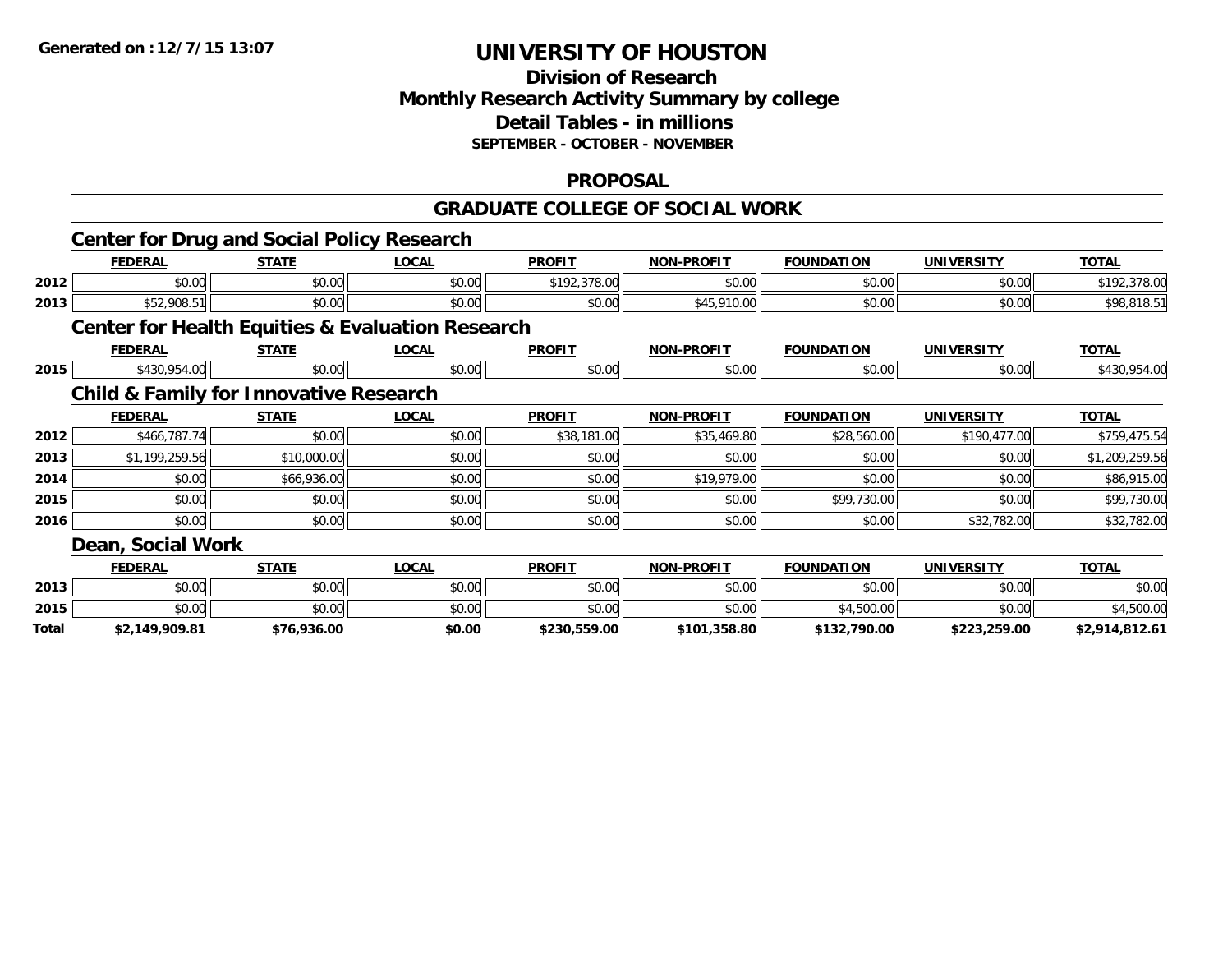### **Division of Research Monthly Research Activity Summary by college Detail Tables - in millions SEPTEMBER - OCTOBER - NOVEMBER**

#### **PROPOSAL**

#### **HILTON COLLEGE OF HOTEL AND RESTAURANT MANAGEMENT**

### **Hotel and Restaurant Management**

|       | <b>FEDERAL</b> | <b>STATE</b> | <u>LOCAL</u> | <b>PROFIT</b> | <b>NON-PROFIT</b> | <b>FOUNDATION</b> | <b>UNIVERSITY</b> | <b>TOTAL</b> |
|-------|----------------|--------------|--------------|---------------|-------------------|-------------------|-------------------|--------------|
| 2012  | \$0.00         | \$103,763.00 | \$0.00       | \$0.00        | \$118,422.00      | \$0.00            | \$0.00            | \$222,185.00 |
| 2013  | \$0.00         | \$0.00       | \$0.00       | \$0.00        | \$10,987.00       | \$55,874.00       | \$0.00            | \$66,861.00  |
| 2014  | \$0.00         | \$0.00       | \$0.00       | \$0.00        | \$5,000.00        | \$0.00            | \$0.00            | \$5,000.00   |
| 2015  | \$40,000.00    | \$0.00       | \$0.00       | \$0.00        | \$0.00            | \$0.00            | \$0.00            | \$40,000.00  |
| Total | \$40,000.00    | \$103,763.00 | \$0.00       | \$0.00        | \$134,409.00      | \$55,874.00       | \$0.00            | \$334,046.00 |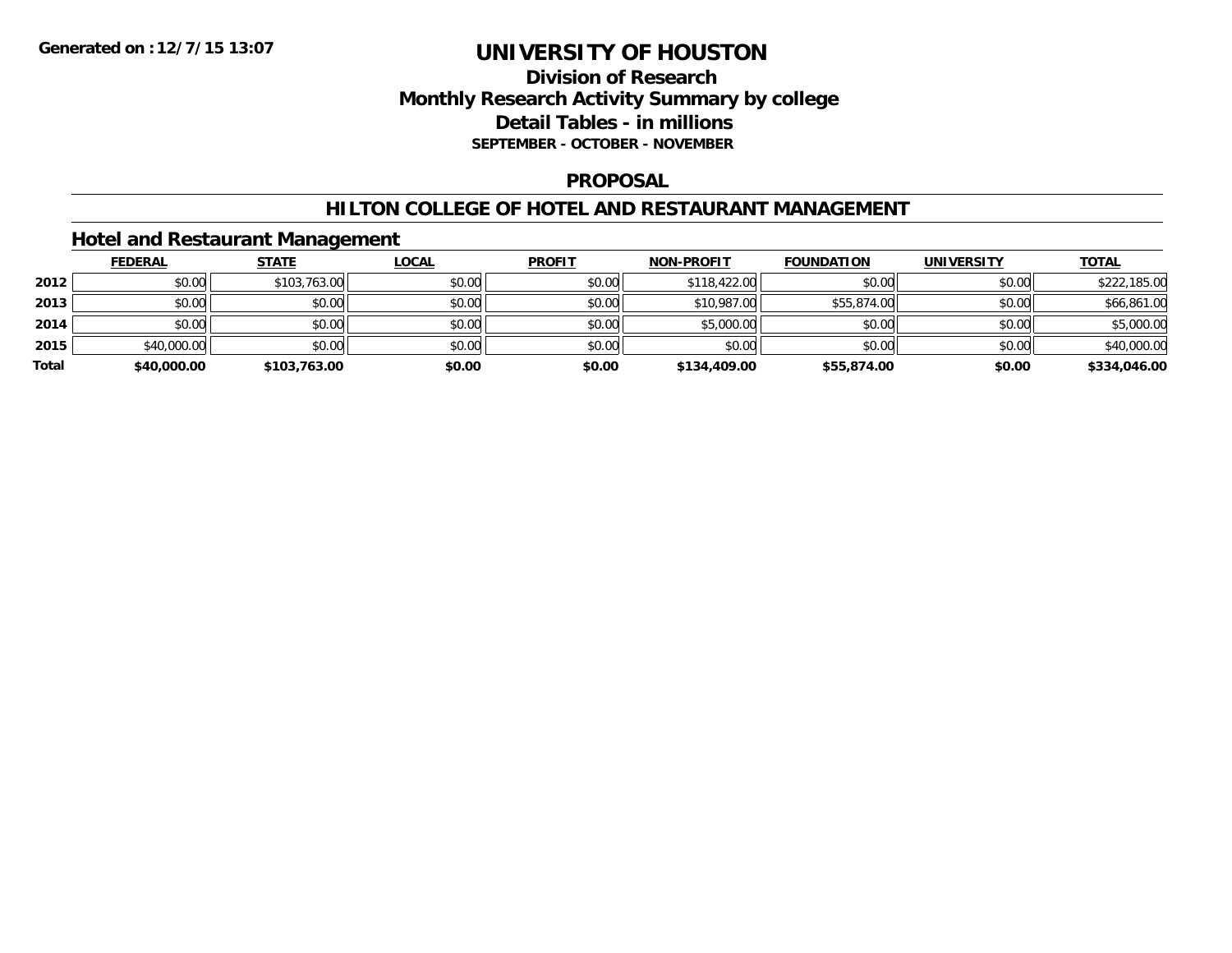### **Division of Research Monthly Research Activity Summary by college Detail Tables - in millions SEPTEMBER - OCTOBER - NOVEMBER**

#### **PROPOSAL**

#### **HONORS COLLEGE**

## **Dean, Honors College**

|       | <b>FEDERAL</b> | <u>STATE</u> | <u>LOCAL</u> | <b>PROFIT</b> | <b>NON-PROFIT</b> | <b>FOUNDATION</b> | <b>UNIVERSITY</b> | <b>TOTAL</b> |
|-------|----------------|--------------|--------------|---------------|-------------------|-------------------|-------------------|--------------|
| 2013  | \$0.00         | \$0.00       | \$0.00       | \$0.00        | \$0.00            | \$0.00            | \$9,150.32        | \$9,150.32   |
| 2015  | \$0.00         | \$0.00       | \$0.00       | \$0.00        | \$367,989.75      | \$0.00            | \$0.00            | \$367,989.75 |
| 2016  | \$37,404.50    | \$0.00       | \$0.00       | \$0.00        | \$0.00            | \$0.00            | \$0.00            | \$37,404.50  |
| Total | \$37,404.50    | \$0.00       | \$0.00       | \$0.00        | \$367,989.75      | \$0.00            | \$9,150.32        | \$414,544.57 |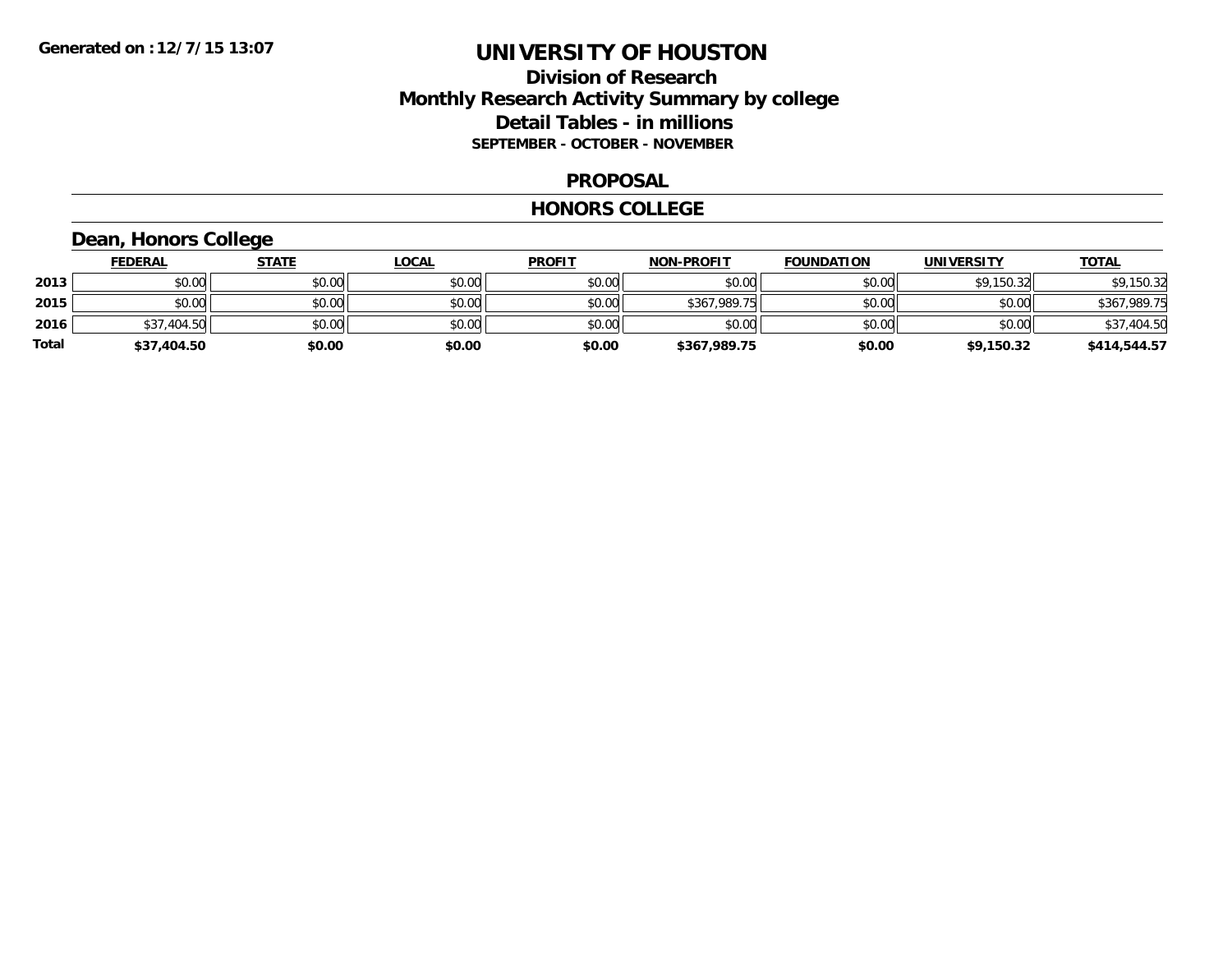### **Division of Research Monthly Research Activity Summary by college Detail Tables - in millions SEPTEMBER - OCTOBER - NOVEMBER**

#### **PROPOSAL**

#### **SCHOOL OF NURSING**

### **Dean, School of Nursing**

|              | EENEDA | <b>STATE</b> | <b>LOCAL</b>  | <b>PROFIT</b> | -DDOEIT<br>NON | NDATION<br><b>FAUR</b> | UNIVERSITY | TOTA.             |
|--------------|--------|--------------|---------------|---------------|----------------|------------------------|------------|-------------------|
| 2016         | JU.UU  | \$0.00       | 0000<br>PU.UU | 0000<br>טט.טע | 0000<br>,u.uu  |                        | \$0.00     | $\sim$ 00<br>371. |
| <b>Total</b> | \$0.00 | \$0.00       | \$0.00        | \$0.00        | \$0.00         | $\sim$<br>— 1 с.       | \$0.00     | 4.00              |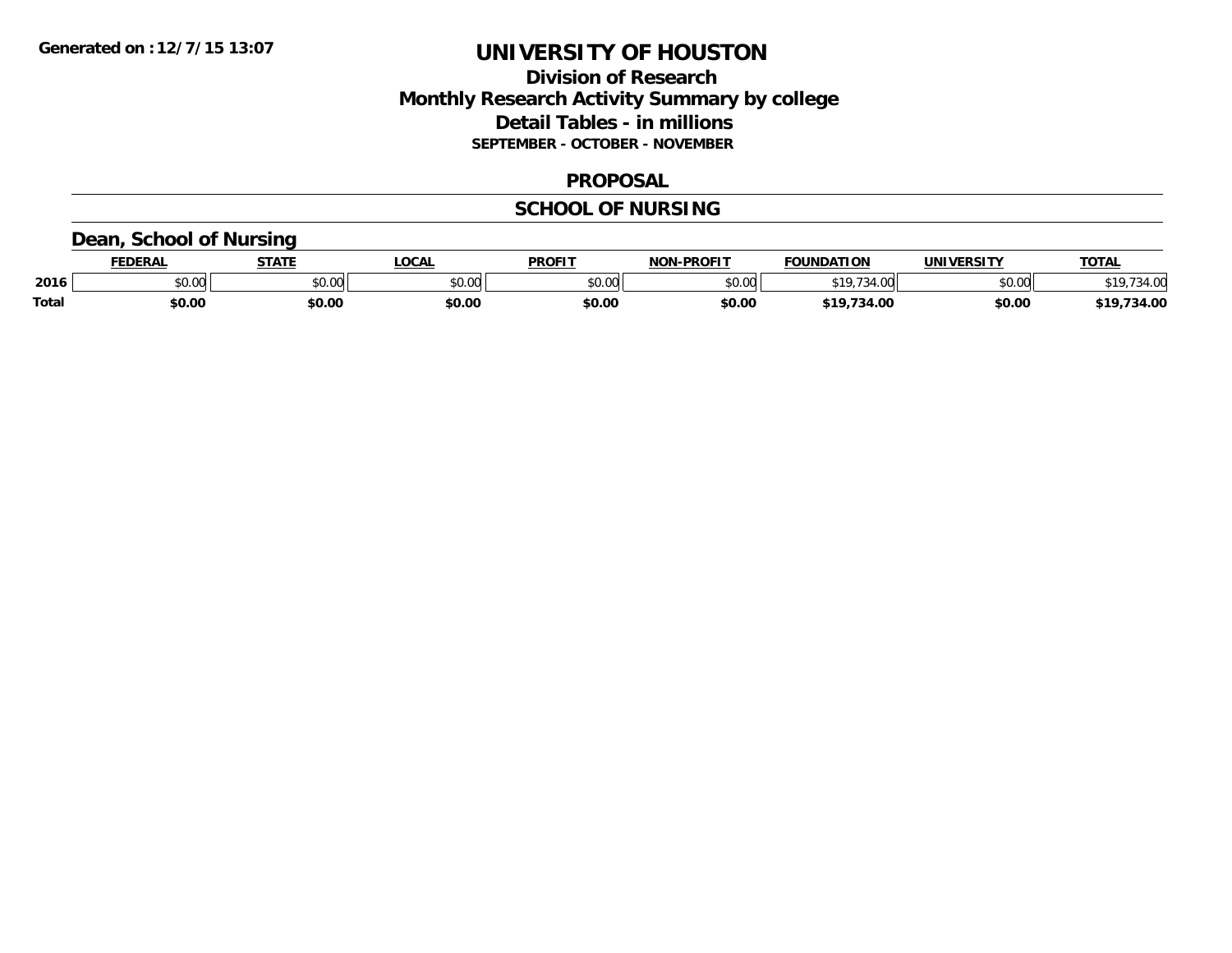## **Division of ResearchMonthly Research Activity Summary by college Detail Tables - in millions SEPTEMBER - OCTOBER - NOVEMBER**

#### **PROPOSAL**

#### **SENIOR V.P. FOR ACADEMIC AFFAIRS AND PROVOST**

|       | <b>Pre-Health Advising</b>                          |              |              |               |                   |                   |                   |              |
|-------|-----------------------------------------------------|--------------|--------------|---------------|-------------------|-------------------|-------------------|--------------|
|       | <b>FEDERAL</b>                                      | <b>STATE</b> | <b>LOCAL</b> | <b>PROFIT</b> | <b>NON-PROFIT</b> | <b>FOUNDATION</b> | <b>UNIVERSITY</b> | <b>TOTAL</b> |
| 2015  | \$0.00                                              | \$0.00       | \$0.00       | \$0.00        | \$0.00            | \$0.00            | \$0.00            | \$0.00       |
|       | <b>Senior V.P. for Academic Affairs and Provost</b> |              |              |               |                   |                   |                   |              |
|       | <b>FEDERAL</b>                                      | <b>STATE</b> | <b>LOCAL</b> | <b>PROFIT</b> | <b>NON-PROFIT</b> | <b>FOUNDATION</b> | <b>UNIVERSITY</b> | <b>TOTAL</b> |
| 2012  | \$0.00                                              | \$75,000.00  | \$0.00       | \$0.00        | \$0.00            | \$0.00            | \$0.00            | \$75,000.00  |
| 2013  | \$0.00                                              | \$0.00       | \$0.00       | \$0.00        | \$149,488.00      | \$0.00            | \$0.00            | \$149,488.00 |
|       | <b>Student Support Services</b>                     |              |              |               |                   |                   |                   |              |
|       | <b>FEDERAL</b>                                      | <b>STATE</b> | <b>LOCAL</b> | <b>PROFIT</b> | <b>NON-PROFIT</b> | <b>FOUNDATION</b> | <b>UNIVERSITY</b> | <b>TOTAL</b> |
| 2012  | \$198,944.00                                        | \$0.00       | \$0.00       | \$0.00        | \$0.00            | \$0.00            | \$0.00            | \$198,944.00 |
|       | <b>Undergraduate Scholars</b>                       |              |              |               |                   |                   |                   |              |
|       | <b>FEDERAL</b>                                      | <b>STATE</b> | <b>LOCAL</b> | <b>PROFIT</b> | <b>NON-PROFIT</b> | <b>FOUNDATION</b> | <b>UNIVERSITY</b> | <b>TOTAL</b> |
| 2012  | \$0.00                                              | \$19,051.00  | \$0.00       | \$0.00        | \$0.00            | \$0.00            | \$0.00            | \$19,051.00  |
| 2014  | \$0.00                                              | \$20,330.00  | \$0.00       | \$0.00        | \$0.00            | \$0.00            | \$0.00            | \$20,330.00  |
|       | <b>Undergraduate Student Success</b>                |              |              |               |                   |                   |                   |              |
|       | <b>FEDERAL</b>                                      | <b>STATE</b> | <b>LOCAL</b> | <b>PROFIT</b> | <b>NON-PROFIT</b> | <b>FOUNDATION</b> | <b>UNIVERSITY</b> | <b>TOTAL</b> |
| 2013  | \$0.00                                              | \$30,000.00  | \$0.00       | \$0.00        | \$0.00            | \$0.00            | \$0.00            | \$30,000.00  |
| 2014  | \$0.00                                              | \$10,000.00  | \$0.00       | \$0.00        | \$0.00            | \$0.00            | \$0.00            | \$10,000.00  |
|       | <b>Undergraduate Student Success Center</b>         |              |              |               |                   |                   |                   |              |
|       | <b>FEDERAL</b>                                      | <b>STATE</b> | <b>LOCAL</b> | <b>PROFIT</b> | <b>NON-PROFIT</b> | <b>FOUNDATION</b> | <b>UNIVERSITY</b> | <b>TOTAL</b> |
| 2015  | \$0.00                                              | \$0.00       | \$0.00       | \$0.00        | \$78,500.00       | \$0.00            | \$0.00            | \$78,500.00  |
| Total | \$198,944.00                                        | \$154,381.00 | \$0.00       | \$0.00        | \$227.988.00      | \$0.00            | \$0.00            | \$581.313.00 |

**\$198,944.00 \$154,381.00 \$0.00 \$0.00 \$227,988.00 \$0.00 \$0.00 \$581,313.00**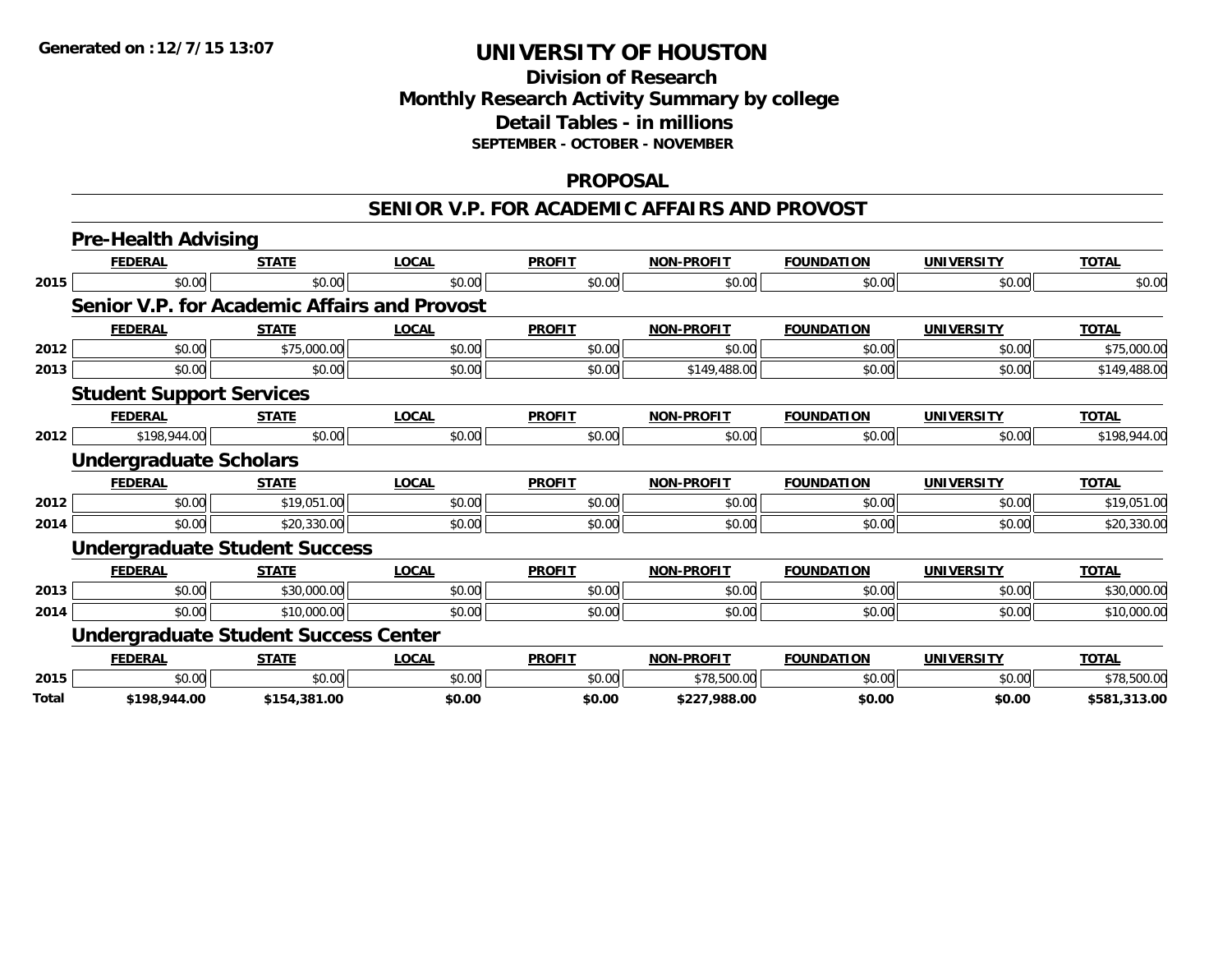### **Division of Research Monthly Research Activity Summary by college Detail Tables - in millions SEPTEMBER - OCTOBER - NOVEMBER**

#### **PROPOSAL**

#### **UH LAW CENTER**

|       | Dean, Law      |              |              |               |                   |                   |                   |              |
|-------|----------------|--------------|--------------|---------------|-------------------|-------------------|-------------------|--------------|
|       | <b>FEDERAL</b> | <b>STATE</b> | <b>LOCAL</b> | <b>PROFIT</b> | <b>NON-PROFIT</b> | <b>FOUNDATION</b> | <b>UNIVERSITY</b> | <u>TOTAL</u> |
| 2016  | \$0.00         | \$0.00       | \$0.00       | \$0.00        | \$82,500.00       | \$0.00            | \$0.00            | \$82,500.00  |
|       | Law-UH         |              |              |               |                   |                   |                   |              |
|       | <b>FEDERAL</b> | <b>STATE</b> | <b>LOCAL</b> | <b>PROFIT</b> | <b>NON-PROFIT</b> | <b>FOUNDATION</b> | <b>UNIVERSITY</b> | <b>TOTAL</b> |
| 2012  | \$0.00         | \$160,000.00 | \$0.00       | \$0.00        | \$0.00            | \$0.00            | \$0.00            | \$160,000.00 |
| 2014  | \$0.00         | \$200,000.00 | \$0.00       | \$0.00        | \$0.00            | \$0.00            | \$0.00            | \$200,000.00 |
| 2015  | \$0.00         | \$114,000.00 | \$0.00       | \$0.00        | \$0.00            | \$0.00            | \$0.00            | \$114,000.00 |
| 2016  | \$0.00         | \$200,000.00 | \$0.00       | \$0.00        | \$67,500.00       | \$0.00            | \$0.00            | \$267,500.00 |
| Total | \$0.00         | \$674,000.00 | \$0.00       | \$0.00        | \$150,000.00      | \$0.00            | \$0.00            | \$824,000.00 |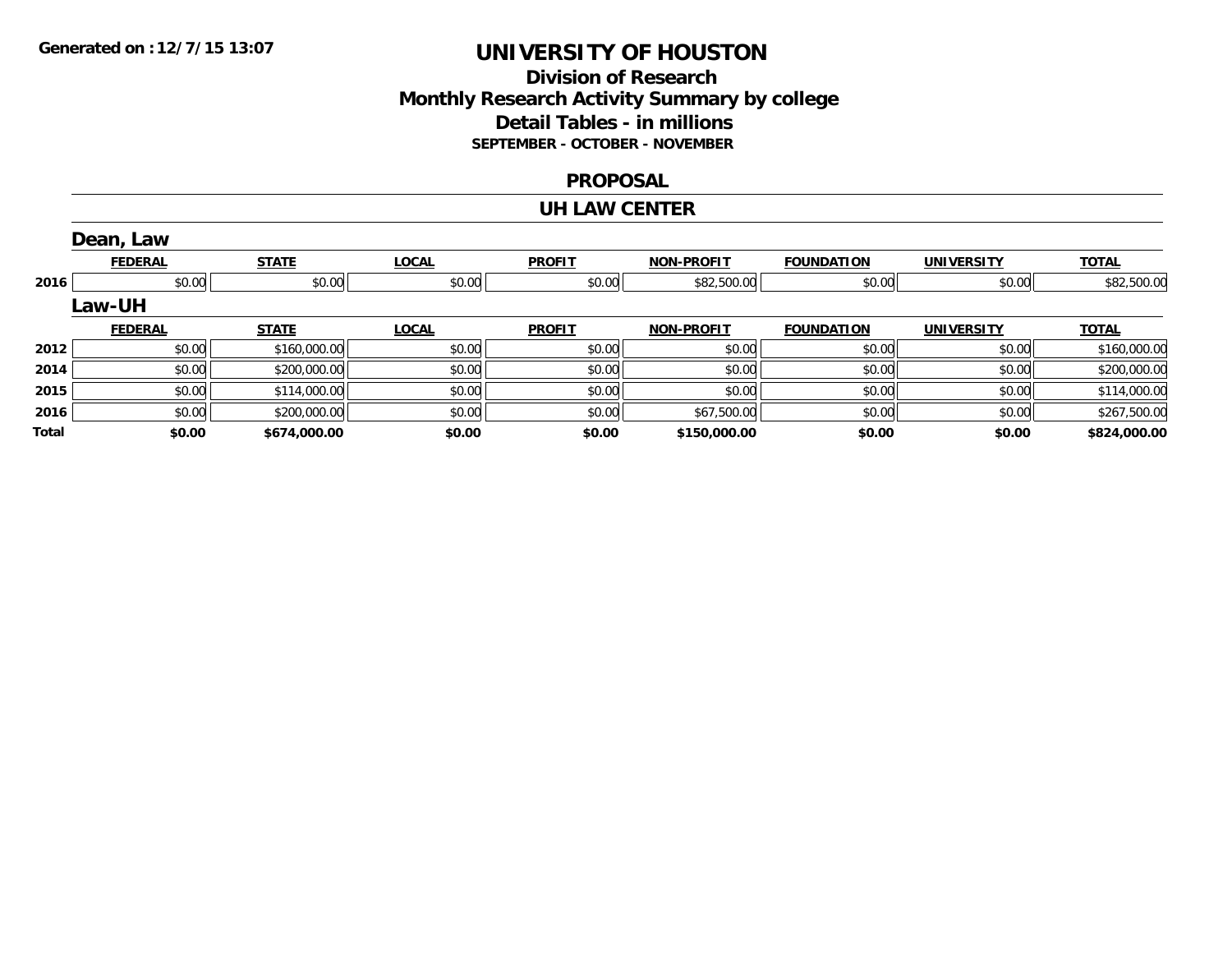### **Division of Research Monthly Research Activity Summary by college Detail Tables - in millions SEPTEMBER - OCTOBER - NOVEMBER**

#### **PROPOSAL**

#### **UKNOWN COLLEGE**

## **Wrong Department - Please Dont Select It**

|              | <b>FEDERAL</b> | 27.77                   | LOCA                       | <b>PROFIT</b> | <b>DDAFIT</b><br>. | <b>FOLINDATION</b> |                        | <b>TA</b> |
|--------------|----------------|-------------------------|----------------------------|---------------|--------------------|--------------------|------------------------|-----------|
| 2013         | JU.UU          | 0 <sup>n</sup><br>JU.UU | $\sim$ 0.0 $\sim$<br>טט.טע | 0000<br>ט.טע  | $\sim$ 00<br>וטט.  | $\sim$ 00<br>טט.טע | $\sim$ $\sim$<br>JU.UU | JU.UI     |
| <b>Total</b> | \$0.00         | \$0.00                  | \$0.00                     | \$0.00        | \$0.00             | \$0.00             | \$0.00                 | \$0.00    |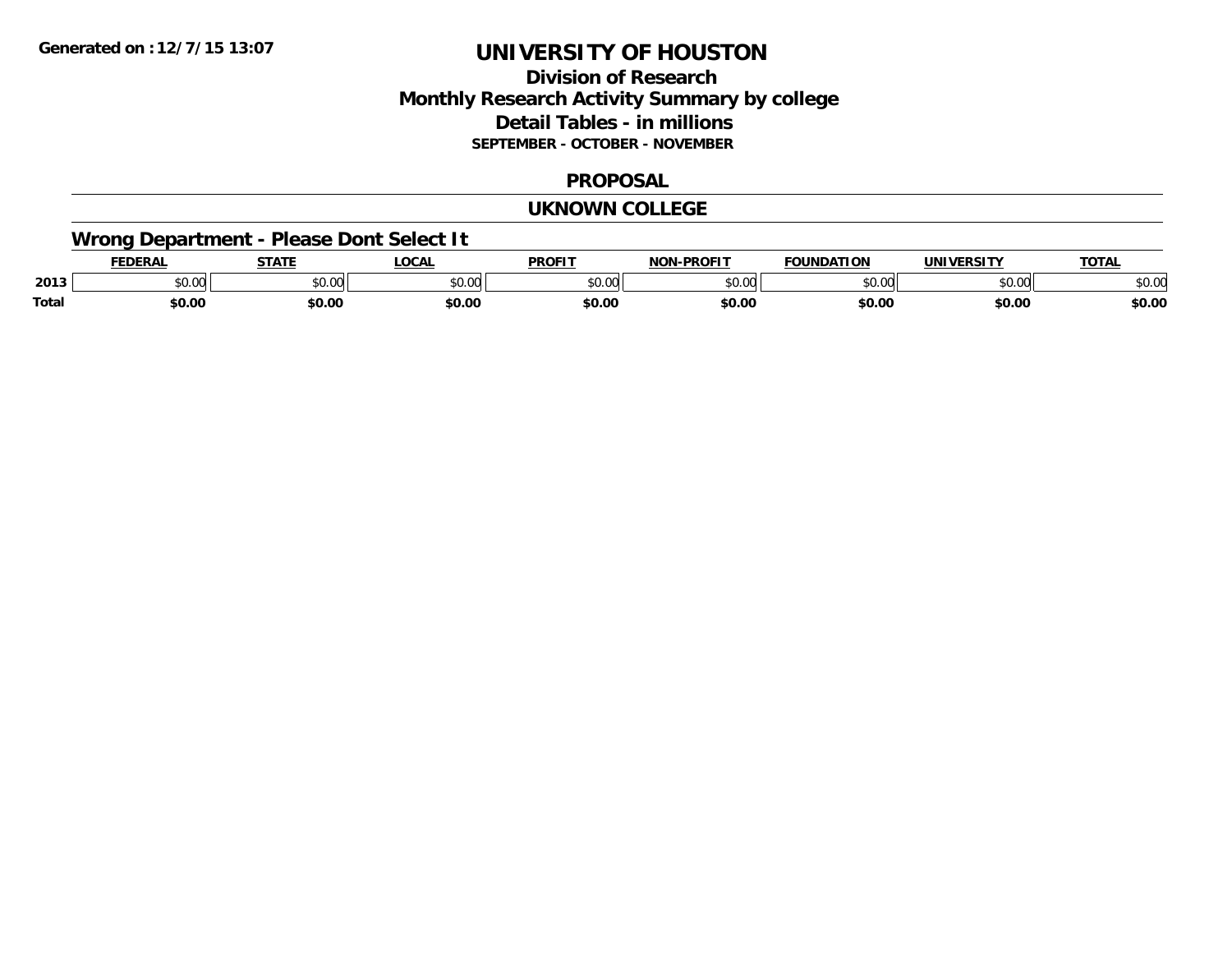## **Division of ResearchMonthly Research Activity Summary by college Detail Tables - in millions SEPTEMBER - OCTOBER - NOVEMBER**

#### **PROPOSAL**

## **VICE PRESIDENT FOR ADMINISTRATION**

|       | <b>KUHF - Radio</b>         |              |              |               |                   |                   |                   |                |
|-------|-----------------------------|--------------|--------------|---------------|-------------------|-------------------|-------------------|----------------|
|       | <b>FEDERAL</b>              | <b>STATE</b> | <b>LOCAL</b> | <b>PROFIT</b> | <b>NON-PROFIT</b> | <b>FOUNDATION</b> | <b>UNIVERSITY</b> | <b>TOTAL</b>   |
| 2012  | \$0.00                      | \$0.00       | \$0.00       | \$0.00        | \$612,746.00      | \$0.00            | \$0.00            | \$612,746.00   |
| 2014  | \$0.00                      | \$0.00       | \$0.00       | \$0.00        | \$2,147,877.00    | \$0.00            | \$0.00            | \$2,147,877.00 |
| 2015  | \$0.00                      | \$0.00       | \$0.00       | \$0.00        | \$2,363,344.00    | \$0.00            | \$0.00            | \$2,363,344.00 |
| 2016  | \$0.00                      | \$0.00       | \$0.00       | \$0.00        | \$2,338,322.00    | \$0.00            | \$0.00            | \$2,338,322.00 |
|       | <b>KUHT-TV</b>              |              |              |               |                   |                   |                   |                |
|       | <b>FEDERAL</b>              | <b>STATE</b> | <b>LOCAL</b> | <b>PROFIT</b> | <b>NON-PROFIT</b> | <b>FOUNDATION</b> | <b>UNIVERSITY</b> | <b>TOTAL</b>   |
| 2012  | \$0.00                      | \$0.00       | \$0.00       | \$0.00        | \$14,132.00       | \$0.00            | \$0.00            | \$14,132.00    |
|       | <b>UH Police Department</b> |              |              |               |                   |                   |                   |                |
|       | <b>FEDERAL</b>              | <b>STATE</b> | <b>LOCAL</b> | <b>PROFIT</b> | <b>NON-PROFIT</b> | <b>FOUNDATION</b> | <b>UNIVERSITY</b> | <b>TOTAL</b>   |
| 2014  | \$0.00                      | \$3,000.00   | \$0.00       | \$0.00        | \$0.00            | \$0.00            | \$0.00            | \$3,000.00     |
| 2016  | \$0.00                      | \$3,000.00   | \$0.00       | \$0.00        | \$0.00            | \$0.00            | \$0.00            | \$3,000.00     |
| Total | \$0.00                      | \$6,000.00   | \$0.00       | \$0.00        | \$7,476,421.00    | \$0.00            | \$0.00            | \$7,482,421.00 |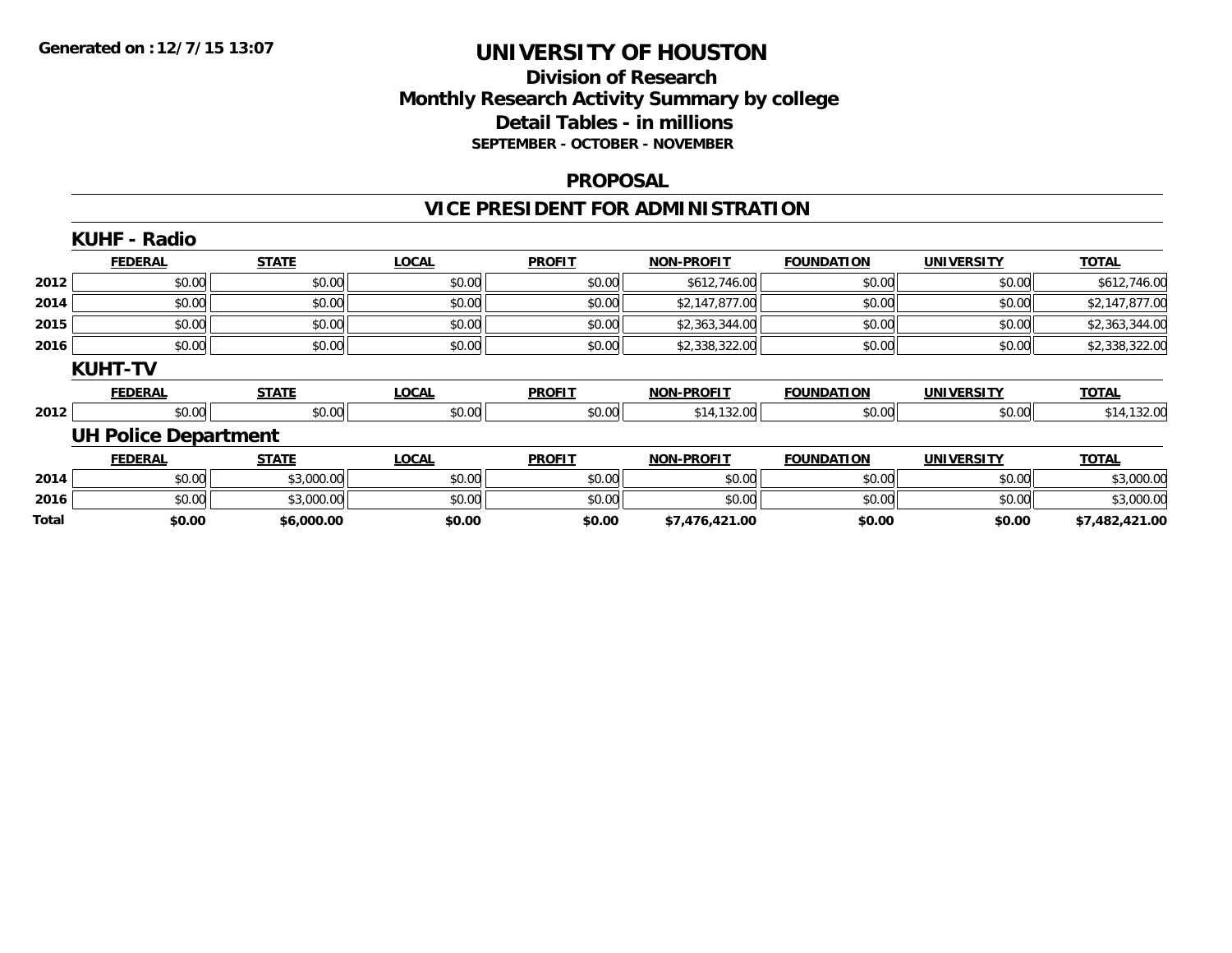### **Division of Research Monthly Research Activity Summary by college Detail Tables - in millions SEPTEMBER - OCTOBER - NOVEMBER**

#### **PROPOSAL**

### **VICE PRESIDENT FOR STUDENT AFFAIRS**

### **Dean, Student Affairs**

|              | FEDERAL                  | <b>STATE</b> | <b>_OCAL</b> | <b>PROFIT</b> | <b>NON-PROFIT</b> | <b>FOUNDATION</b> | UNIVERSITY | <b>TOTAL</b> |
|--------------|--------------------------|--------------|--------------|---------------|-------------------|-------------------|------------|--------------|
| 2012         | co ono enl<br>ა58.828.50 | \$0.00       | \$0.00       | \$0.00        | \$0.00            | \$0.00            | \$0.00     | \$58,828.50  |
| <b>Total</b> | \$58,828.50              | \$0.00       | \$0.00       | \$0.00        | \$0.00            | \$0.00            | \$0.00     | \$58,828.50  |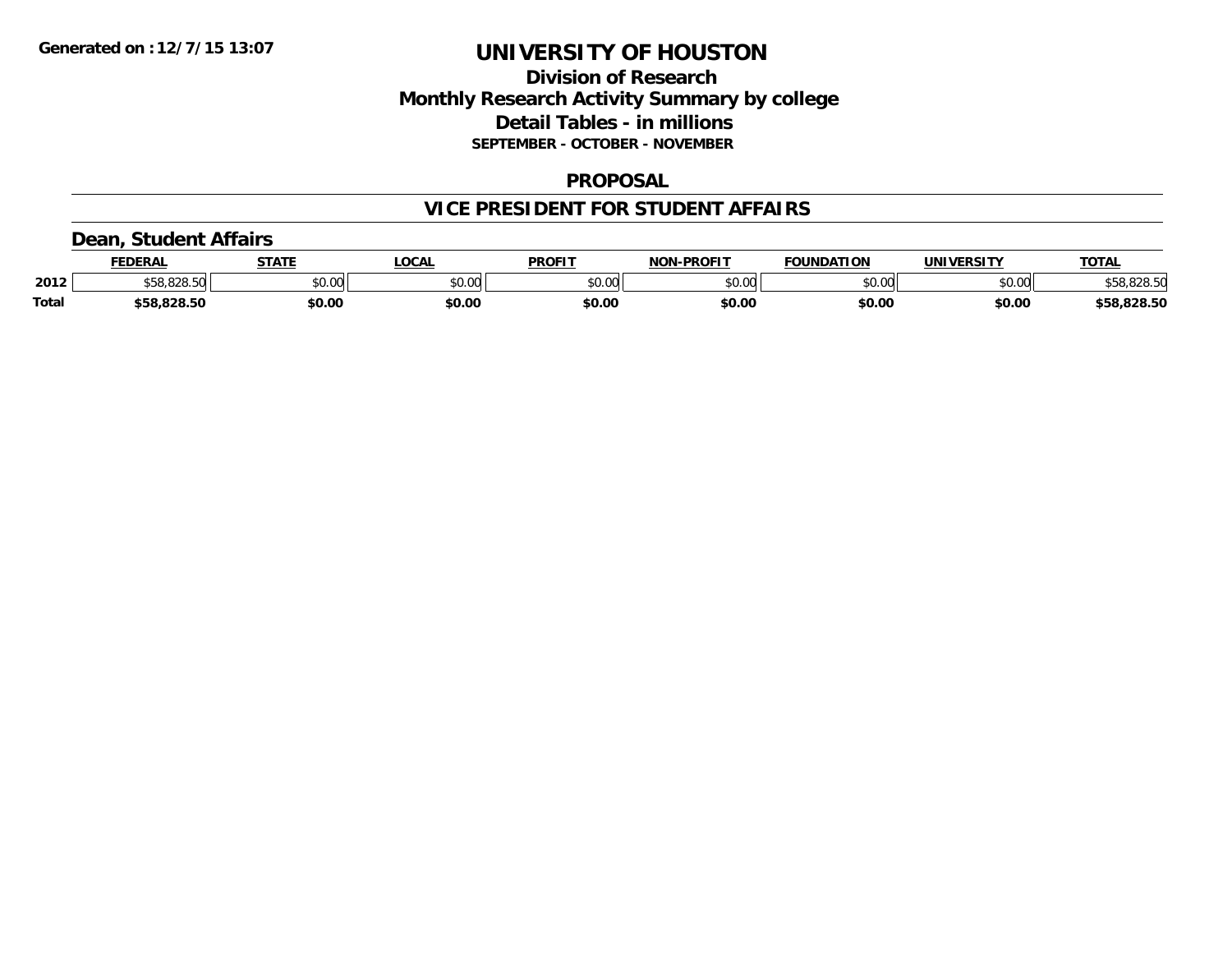### **Division of Research Monthly Research Activity Summary by college Detail Tables - in millions SEPTEMBER - OCTOBER - NOVEMBER**

#### **AWARD**

### **C.T. BAUER COLLEGE OF BUSINESS**

|       | <b>Accountancy &amp; Taxation</b>        |              |              |               |                   |                   |                   |              |
|-------|------------------------------------------|--------------|--------------|---------------|-------------------|-------------------|-------------------|--------------|
|       | <b>FEDERAL</b>                           | <b>STATE</b> | <b>LOCAL</b> | <b>PROFIT</b> | <b>NON-PROFIT</b> | <b>FOUNDATION</b> | <b>UNIVERSITY</b> | <b>TOTAL</b> |
| 2014  | \$0.00                                   | \$0.00       | \$0.00       | \$0.00        | \$0.00            | \$19,260.00       | \$0.00            | \$19,260.00  |
|       | Dean, Business Administration            |              |              |               |                   |                   |                   |              |
|       | <b>FEDERAL</b>                           | <b>STATE</b> | <b>LOCAL</b> | <b>PROFIT</b> | <b>NON-PROFIT</b> | <b>FOUNDATION</b> | <b>UNIVERSITY</b> | <b>TOTAL</b> |
| 2015  | \$0.00                                   | \$0.00       | \$0.00       | \$0.00        | \$0.00            | \$5,000.00        | \$0.00            | \$5,000.00   |
|       | <b>Marketing</b>                         |              |              |               |                   |                   |                   |              |
|       | <b>FEDERAL</b>                           | <b>STATE</b> | <b>LOCAL</b> | <b>PROFIT</b> | <b>NON-PROFIT</b> | <b>FOUNDATION</b> | <b>UNIVERSITY</b> | <b>TOTAL</b> |
| 2012  | \$0.00                                   | \$0.00       | \$0.00       | \$0.00        | \$0.00            | \$0.00            | \$0.00            | \$0.00       |
|       | <b>Small Business Development Center</b> |              |              |               |                   |                   |                   |              |
|       | <b>FEDERAL</b>                           | <b>STATE</b> | <b>LOCAL</b> | <b>PROFIT</b> | <b>NON-PROFIT</b> | <b>FOUNDATION</b> | <b>UNIVERSITY</b> | <b>TOTAL</b> |
| 2012  | \$476,857,00                             | \$0.00       | \$0.00       | \$0.00        | \$0.00            | \$0.00            | \$0.00            | \$476,857.00 |
| Total | \$476,857.00                             | \$0.00       | \$0.00       | \$0.00        | \$0.00            | \$24,260.00       | \$0.00            | \$501,117.00 |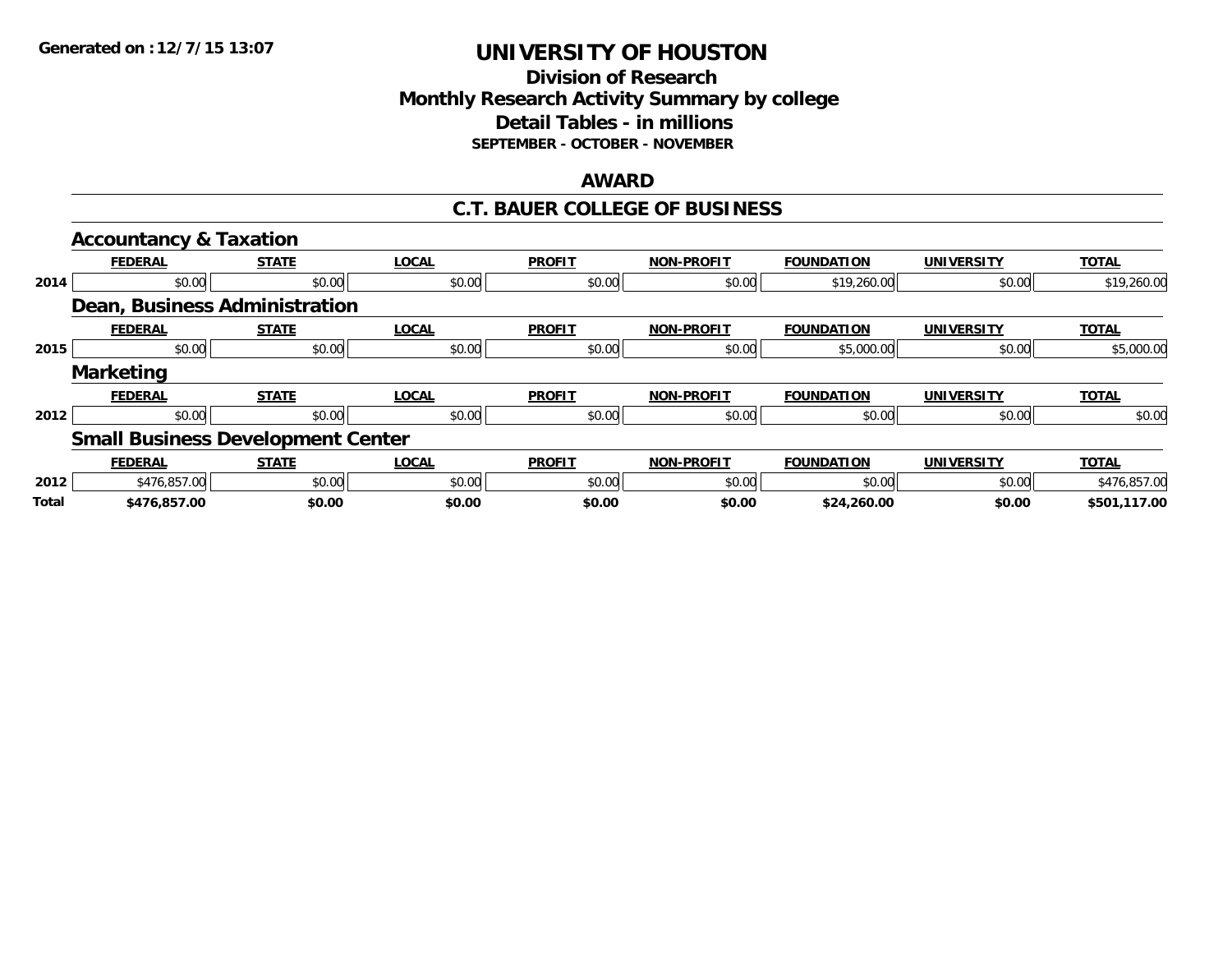### **Division of Research Monthly Research Activity Summary by college Detail Tables - in millions SEPTEMBER - OCTOBER - NOVEMBER**

### **AWARD**

### **COLLEGE OF ARCHITECTURE**

### **Dean, Architecture**

|              | <b>DERAL</b>                               | <b>STATE</b>       | <b>OCAL</b>                                                                            | <b>PROFIT</b> | <b>DDAEIT</b><br>ארות | <b>DATION</b> | UNIVERSITY | TOTA.                 |
|--------------|--------------------------------------------|--------------------|----------------------------------------------------------------------------------------|---------------|-----------------------|---------------|------------|-----------------------|
| 2012         | $\mathfrak{c}\cap\mathfrak{a}\cap$<br>u.uu | $\sim$ 0.00<br>υv. | $\begin{array}{c} \hline \text{A} & \text{A} & \text{B} \\ \hline \end{array}$<br>ט.טע | 0000<br>JU.UU | --<br>$\cdot$         | 0000          | \$0.00     | $\Omega$<br>ss.uuu.uc |
| <b>Total</b> | \$0.00                                     | \$0.00             | \$0.00                                                                                 | \$0.00        | 000<br>).OC           | \$0.00        | \$0.00     | .000.00               |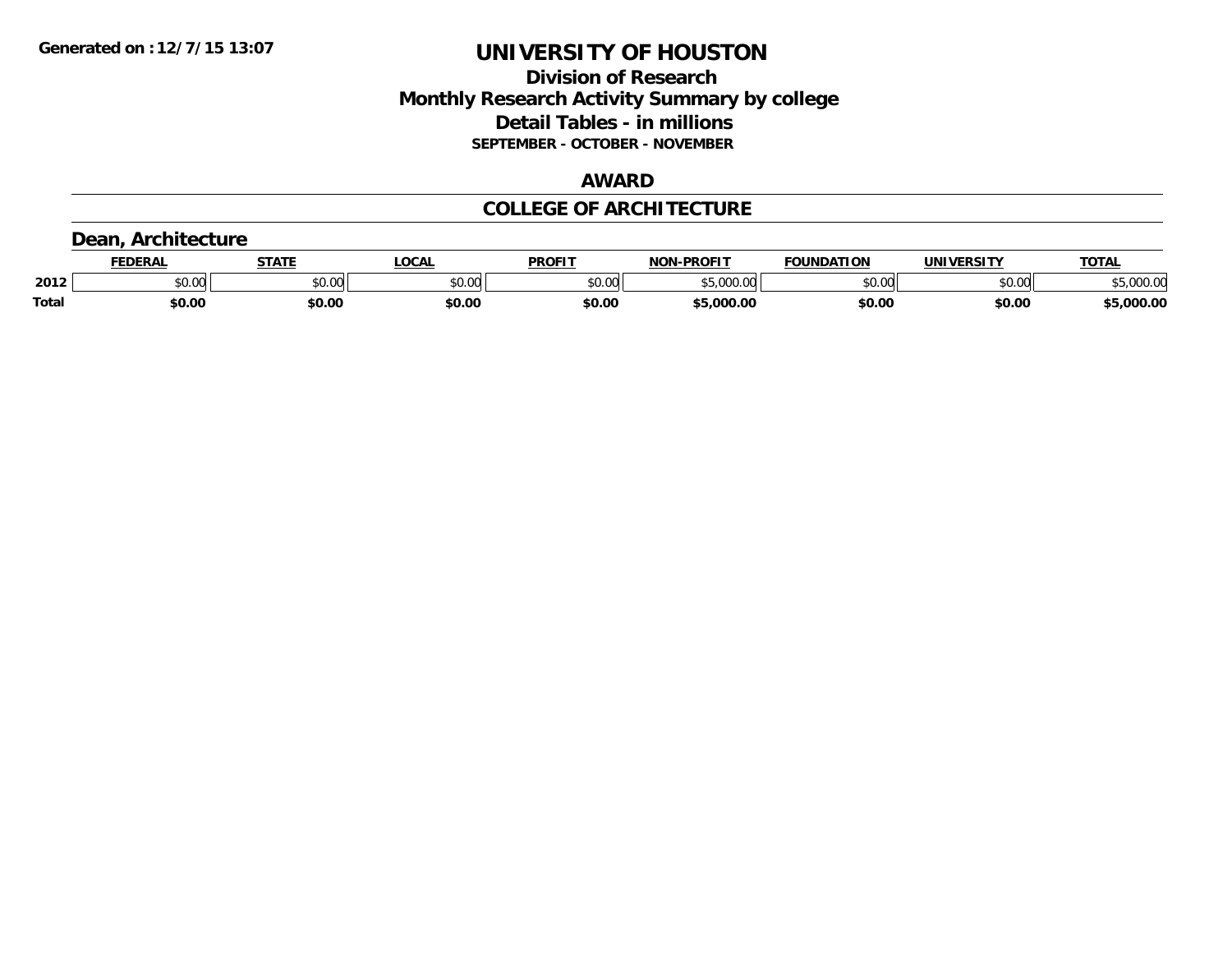**2014**

## **UNIVERSITY OF HOUSTON**

## **Division of ResearchMonthly Research Activity Summary by college Detail Tables - in millions SEPTEMBER - OCTOBER - NOVEMBER**

### **AWARD**

## **COLLEGE OF EDUCATION**

|      | <b>Consistency Mgmt and Coop Disc</b>              |              |              |               |                   |                   |                   |              |
|------|----------------------------------------------------|--------------|--------------|---------------|-------------------|-------------------|-------------------|--------------|
|      | <b>FEDERAL</b>                                     | <b>STATE</b> | <b>LOCAL</b> | <b>PROFIT</b> | <b>NON-PROFIT</b> | <b>FOUNDATION</b> | <b>UNIVERSITY</b> | <b>TOTAL</b> |
| 2013 | \$17,324.58                                        | \$0.00       | \$0.00       | \$4.26        | \$3,500.00        | \$0.00            | \$0.00            | \$20,828.84  |
| 2014 | \$0.00                                             | \$0.00       | \$35,592.00  | \$0.00        | \$0.00            | \$0.00            | \$0.00            | \$35,592.00  |
| 2015 | \$0.00                                             | \$0.00       | \$0.00       | \$0.00        | \$0.00            | \$0.00            | \$0.00            | \$0.00       |
| 2016 | \$0.00                                             | \$0.00       | \$0.00       | \$0.00        | \$0.00            | \$0.00            | \$0.00            | \$0.00       |
|      | <b>Curriculum and Instruction</b>                  |              |              |               |                   |                   |                   |              |
|      | <b>FEDERAL</b>                                     | <b>STATE</b> | <b>LOCAL</b> | <b>PROFIT</b> | <b>NON-PROFIT</b> | <b>FOUNDATION</b> | <b>UNIVERSITY</b> | <b>TOTAL</b> |
| 2012 | \$2,942.90                                         | \$0.00       | \$0.00       | \$0.00        | \$0.00            | \$18,400.00       | \$0.00            | \$21,342.90  |
| 2013 | \$489,701.00                                       | \$15,999.00  | \$0.00       | \$0.00        | \$0.00            | \$0.00            | \$0.00            | \$505,700.00 |
| 2014 | \$0.00                                             | \$0.00       | \$0.00       | \$0.00        | \$5,000.00        | \$0.00            | \$0.00            | \$5,000.00   |
| 2016 | \$15,000.00                                        | \$0.00       | \$0.00       | \$0.00        | \$0.00            | \$0.00            | \$0.00            | \$15,000.00  |
|      | Dean, Education                                    |              |              |               |                   |                   |                   |              |
|      | <b>FEDERAL</b>                                     | <b>STATE</b> | <b>LOCAL</b> | <b>PROFIT</b> | <b>NON-PROFIT</b> | <b>FOUNDATION</b> | <b>UNIVERSITY</b> | <b>TOTAL</b> |
| 2012 | \$0.00                                             | \$0.00       | \$0.00       | \$0.00        | \$0.00            | \$0.00            | \$0.00            | \$0.00       |
| 2013 | \$0.00                                             | \$0.00       | \$0.00       | \$0.00        | \$0.00            | \$0.00            | \$0.00            | \$0.00       |
| 2014 | \$0.00                                             | \$0.00       | \$0.00       | \$0.00        | \$0.00            | \$0.00            | \$0.00            | \$0.00       |
| 2015 | \$0.00                                             | \$0.00       | \$0.00       | \$0.00        | \$0.00            | \$0.00            | \$0.00            | \$0.00       |
| 2016 | \$0.00                                             | \$0.00       | \$0.00       | \$0.00        | \$0.00            | \$0.00            | \$0.00            | \$0.00       |
|      | <b>Educational Leadership &amp; Policy Studies</b> |              |              |               |                   |                   |                   |              |
|      | <b>FEDERAL</b>                                     | <b>STATE</b> | <b>LOCAL</b> | <b>PROFIT</b> | <b>NON-PROFIT</b> | <b>FOUNDATION</b> | <b>UNIVERSITY</b> | <b>TOTAL</b> |
| 2012 | \$2,942.90                                         | \$0.00       | \$0.00       | \$0.00        | \$0.00            | \$0.00            | \$0.00            | \$2,942.90   |
| 2013 | \$310,954.00                                       | \$0.00       | \$0.00       | \$0.00        | \$0.00            | \$0.00            | \$0.00            | \$310,954.00 |
| 2014 | \$160,422.00                                       | \$0.00       | \$0.00       | \$0.00        | \$0.00            | \$0.00            | \$0.00            | \$160,422.00 |
| 2015 | \$0.00                                             | \$0.00       | \$0.00       | \$0.00        | \$45,000.00       | \$0.00            | \$0.00            | \$45,000.00  |
| 2016 | \$0.00                                             | \$0.00       | \$0.00       | \$0.00        | \$45,000.00       | \$0.00            | \$0.00            | \$45,000.00  |
|      | <b>Institute for Urban Education</b>               |              |              |               |                   |                   |                   |              |
|      | <b>FEDERAL</b>                                     | <b>STATE</b> | <b>LOCAL</b> | <b>PROFIT</b> | <b>NON-PROFIT</b> | <b>FOUNDATION</b> | <b>UNIVERSITY</b> | <b>TOTAL</b> |
| 2012 | \$19,558.00                                        | \$0.00       | \$0.00       | \$0.00        | \$0.00            | \$0.00            | \$0.00            | \$19,558.00  |

4 \$0.00 \$0.00 \$0.00 \$0.00 \$0.00 \$0.00 \$0.00 \$0.00 \$0.00 \$0.00 \$0.00 \$0.00 \$0.00 \$0.00 \$0.00 \$0.00 \$0.00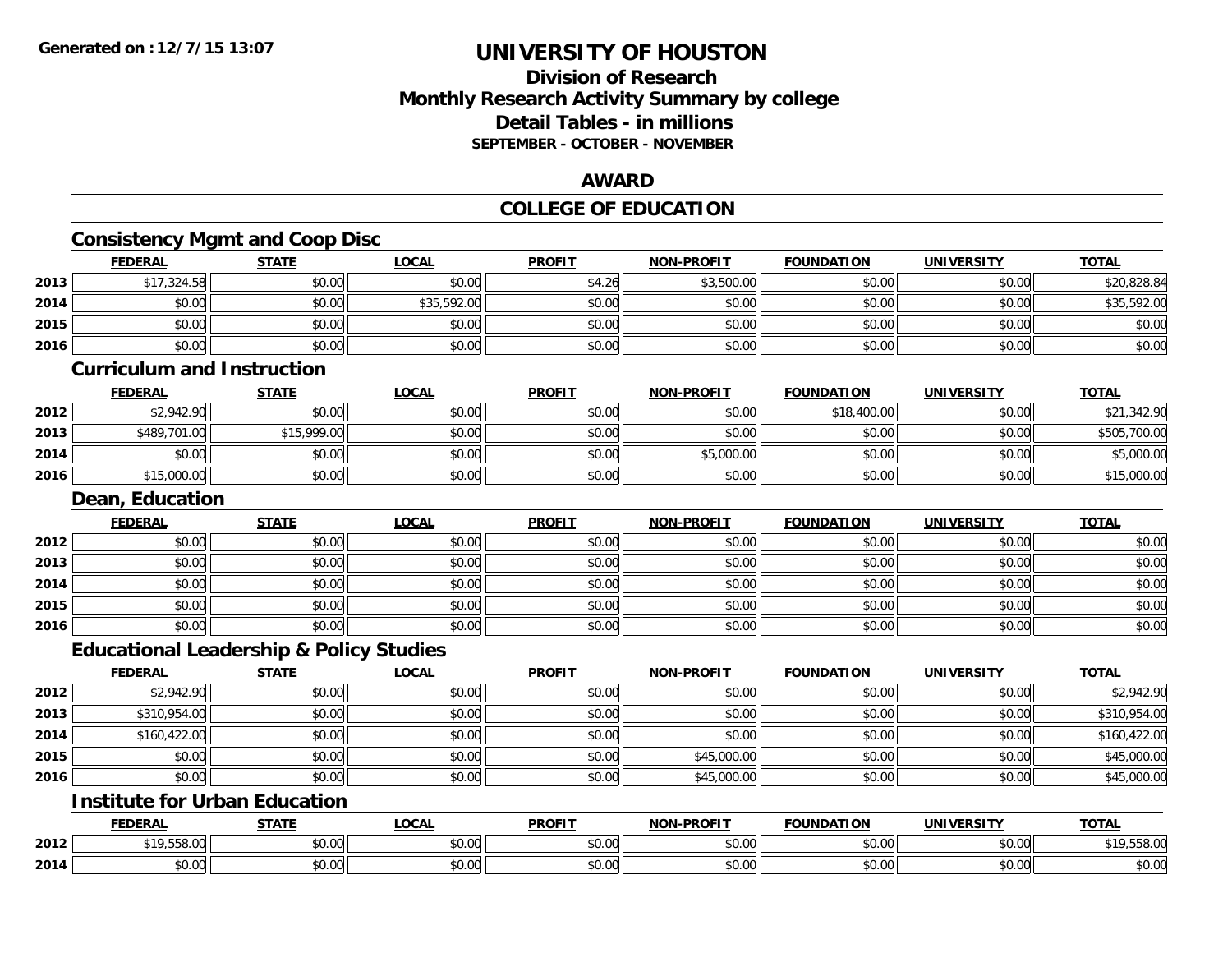## **Division of ResearchMonthly Research Activity Summary by college Detail Tables - in millions SEPTEMBER - OCTOBER - NOVEMBER**

### **AWARD**

## **COLLEGE OF EDUCATION**

## **Psychological, Health, and Learning Sciences**

|      | <b>FEDERAL</b> | <b>STATE</b> | <b>LOCAL</b> | <b>PROFIT</b> | <b>NON-PROFIT</b> | <b>FOUNDATION</b> | <b>UNIVERSITY</b> | <b>TOTAL</b> |
|------|----------------|--------------|--------------|---------------|-------------------|-------------------|-------------------|--------------|
| 2012 | \$2,942.90     | \$0.00       | \$0.00       | \$0.00        | \$0.00            | \$0.00            | \$0.00            | \$2,942.90   |
| 2013 | \$0.00         | \$0.00       | \$0.00       | \$0.00        | \$31,863.00       | \$0.00            | \$11,689.00       | \$43,552.00  |
| 2014 | \$275,246.00   | \$0.00       | \$0.00       | \$0.00        | \$44,723.53       | \$0.00            | \$0.00            | \$319,969.53 |
| 2015 | \$35,288.00    | \$2,000.00   | \$0.00       | \$0.00        | \$0.00            | \$0.00            | \$0.00            | \$37,288.00  |
| 2016 | \$0.00         | \$9,370.00   | \$0.00       | \$0.00        | \$145,289.00      | \$0.00            | \$0.00            | \$154,659.00 |

#### **UH Charter School**

|       | <b>FEDERAL</b> | <b>STATE</b>   | <b>LOCAL</b> | <b>PROFIT</b> | <b>NON-PROFIT</b> | <b>FOUNDATION</b> | <b>UNIVERSITY</b> | <b>TOTAL</b>   |
|-------|----------------|----------------|--------------|---------------|-------------------|-------------------|-------------------|----------------|
| 2012  | \$22,375.00    | \$995,609.00   | \$0.00       | \$0.00        | \$0.00            | \$0.00            | \$0.00            | \$1,017,984.00 |
| 2013  | \$0.00         | \$982,028.93   | \$0.00       | \$0.00        | \$0.00            | \$0.00            | \$0.00            | \$982,028.93   |
| 2014  | \$34,062.00    | \$1,029,233.00 | \$0.00       | \$0.00        | \$0.00            | \$0.00            | \$0.00            | \$1,063,295.00 |
| 2015  | \$24,124.00    | \$1,042,343.92 | \$0.00       | \$0.00        | \$0.00            | \$0.00            | \$0.00            | \$1,066,467.92 |
| 2016  | \$21,017.00    | \$1,110,231.00 | \$0.00       | \$0.00        | \$0.00            | \$0.00            | \$0.00            | \$1,131,248.00 |
| Total | \$1,433,900.28 | \$5,186,814.85 | \$35,592.00  | \$4.26        | \$320,375.53      | \$18,400.00       | \$11,689.00       | \$7,006,775.92 |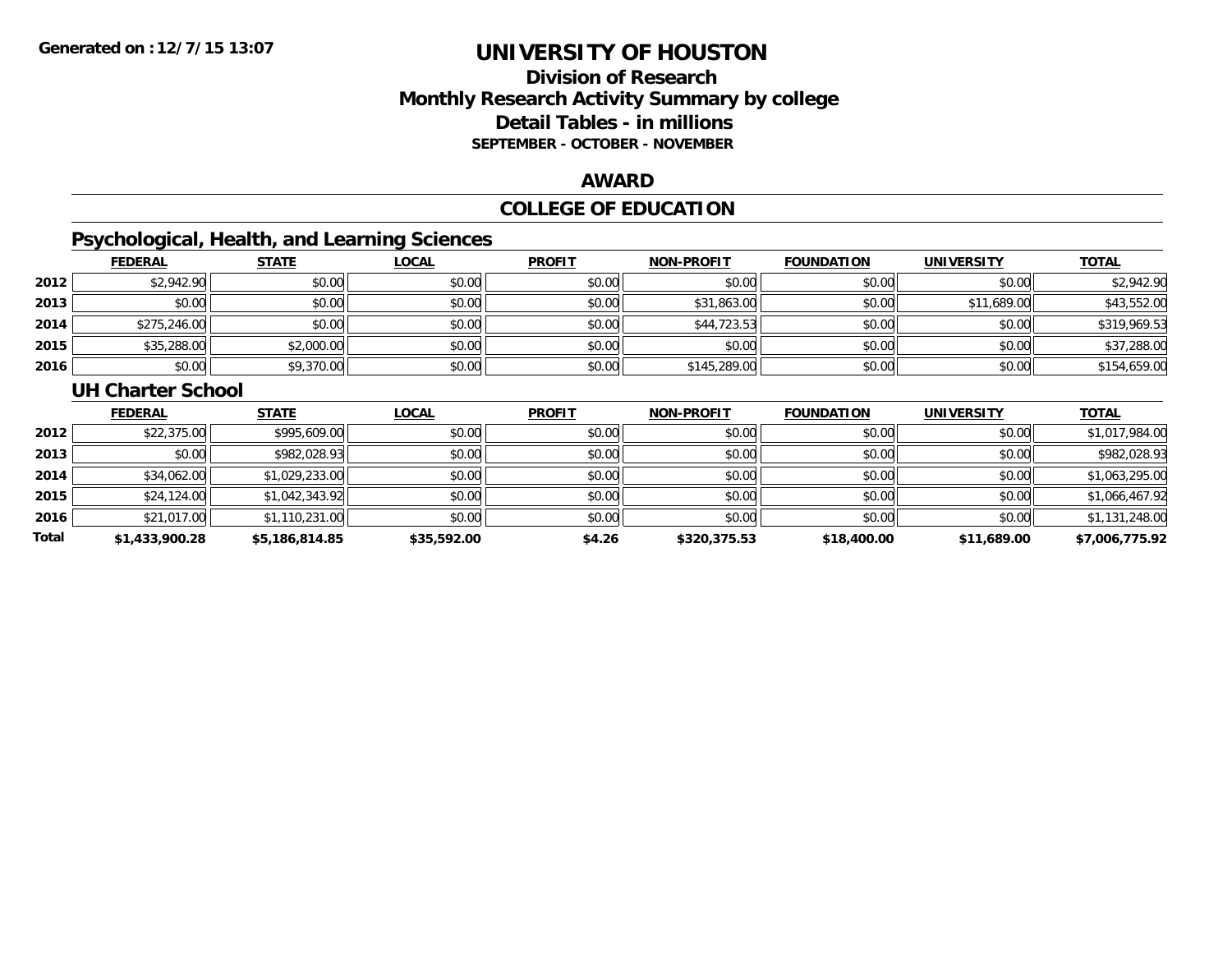### **Division of Research Monthly Research Activity Summary by college Detail Tables - in millions SEPTEMBER - OCTOBER - NOVEMBER**

### **AWARD**

|      | Art                                               |              |              |               |                   |                   |                   |              |
|------|---------------------------------------------------|--------------|--------------|---------------|-------------------|-------------------|-------------------|--------------|
|      | <b>FEDERAL</b>                                    | <b>STATE</b> | <b>LOCAL</b> | <b>PROFIT</b> | <b>NON-PROFIT</b> | <b>FOUNDATION</b> | <b>UNIVERSITY</b> | <b>TOTAL</b> |
| 2012 | \$14,979.30                                       | \$0.00       | \$0.00       | \$0.00        | \$0.00            | \$0.00            | \$0.00            | \$14,979.30  |
| 2014 | \$1,400.00                                        | \$0.00       | \$0.00       | \$0.00        | \$0.00            | \$0.00            | \$0.00            | \$1,400.00   |
|      | <b>Arte Publico Press</b>                         |              |              |               |                   |                   |                   |              |
|      | <b>FEDERAL</b>                                    | <b>STATE</b> | <b>LOCAL</b> | <b>PROFIT</b> | <b>NON-PROFIT</b> | <b>FOUNDATION</b> | <b>UNIVERSITY</b> | <b>TOTAL</b> |
| 2012 | \$0.00                                            | \$0.00       | \$0.00       | \$0.00        | \$39,100.00       | \$0.00            | \$0.00            | \$39,100.00  |
| 2014 | \$0.00                                            | \$4,000.00   | \$0.00       | \$0.00        | \$0.00            | \$50,000.00       | \$0.00            | \$54,000.00  |
| 2016 | \$0.00                                            | \$0.00       | \$0.00       | \$0.00        | \$67,867.00       | \$0.00            | \$0.00            | \$67,867.00  |
|      | <b>Blaffer Gallery</b>                            |              |              |               |                   |                   |                   |              |
|      | <b>FEDERAL</b>                                    | <b>STATE</b> | <b>LOCAL</b> | <b>PROFIT</b> | <b>NON-PROFIT</b> | <b>FOUNDATION</b> | <b>UNIVERSITY</b> | <b>TOTAL</b> |
| 2012 | \$20,000.00                                       | \$0.00       | \$0.00       | \$0.00        | \$50,800.00       | \$0.00            | \$0.00            | \$70,800.00  |
| 2014 | \$0.00                                            | \$14,000.00  | \$0.00       | \$0.00        | \$0.00            | \$0.00            | \$0.00            | \$14,000.00  |
| 2015 | \$25,000.00                                       | \$0.00       | \$0.00       | \$0.00        | \$0.00            | \$0.00            | \$0.00            | \$25,000.00  |
| 2016 | \$0.00                                            | \$0.00       | \$0.00       | \$0.00        | \$47,997.00       | \$0.00            | \$0.00            | \$47,997.00  |
|      | <b>Center for Public History</b>                  |              |              |               |                   |                   |                   |              |
|      | <b>FEDERAL</b>                                    | <b>STATE</b> | <b>LOCAL</b> | <b>PROFIT</b> | <b>NON-PROFIT</b> | <b>FOUNDATION</b> | <b>UNIVERSITY</b> | <b>TOTAL</b> |
| 2012 | \$100,000.00                                      | \$0.00       | \$0.00       | \$0.00        | \$0.00            | \$0.00            | \$0.00            | \$100,000.00 |
|      | Communication                                     |              |              |               |                   |                   |                   |              |
|      | <b>FEDERAL</b>                                    | <b>STATE</b> | <b>LOCAL</b> | <b>PROFIT</b> | <b>NON-PROFIT</b> | <b>FOUNDATION</b> | UNIVERSITY        | <b>TOTAL</b> |
| 2012 | \$0.00                                            | \$0.00       | \$0.00       | \$0.00        | \$0.00            | \$0.00            | \$0.00            | \$0.00       |
| 2015 | \$0.00                                            | \$0.00       | \$0.00       | \$0.00        | \$0.00            | \$10,000.00       | \$0.00            | \$10,000.00  |
|      | <b>Communication Sciences and Disorders</b>       |              |              |               |                   |                   |                   |              |
|      | <b>FEDERAL</b>                                    | <b>STATE</b> | <b>LOCAL</b> | <b>PROFIT</b> | <b>NON-PROFIT</b> | <b>FOUNDATION</b> | <b>UNIVERSITY</b> | <b>TOTAL</b> |
| 2012 | \$2,942.90                                        | \$0.00       | \$0.00       | \$0.00        | \$0.00            | \$0.00            | \$0.00            | \$2,942.90   |
| 2013 | \$0.00                                            | \$0.00       | \$0.00       | \$0.00        | \$0.00            | \$10,000.00       | \$0.00            | \$10,000.00  |
| 2014 | \$0.00                                            | \$0.00       | \$0.00       | \$0.00        | \$18,752.98       | \$0.00            | \$0.00            | \$18,752.98  |
|      | <b>Cynthia Woods Mitchell Center for the Arts</b> |              |              |               |                   |                   |                   |              |
|      | <b>FEDERAL</b>                                    | <b>STATE</b> | <b>LOCAL</b> | <b>PROFIT</b> | NON-PROFIT        | <b>FOUNDATION</b> | <b>UNIVERSITY</b> | <b>TOTAL</b> |
| 2013 | \$0.00                                            | \$6,000.00   | \$0.00       | \$0.00        | \$0.00            | \$0.00            | \$0.00            | \$6,000.00   |
| 2014 | \$0.00                                            | \$0.00       | \$0.00       | \$5,000.00    | \$0.00            | \$700.00          | \$0.00            | \$5,700.00   |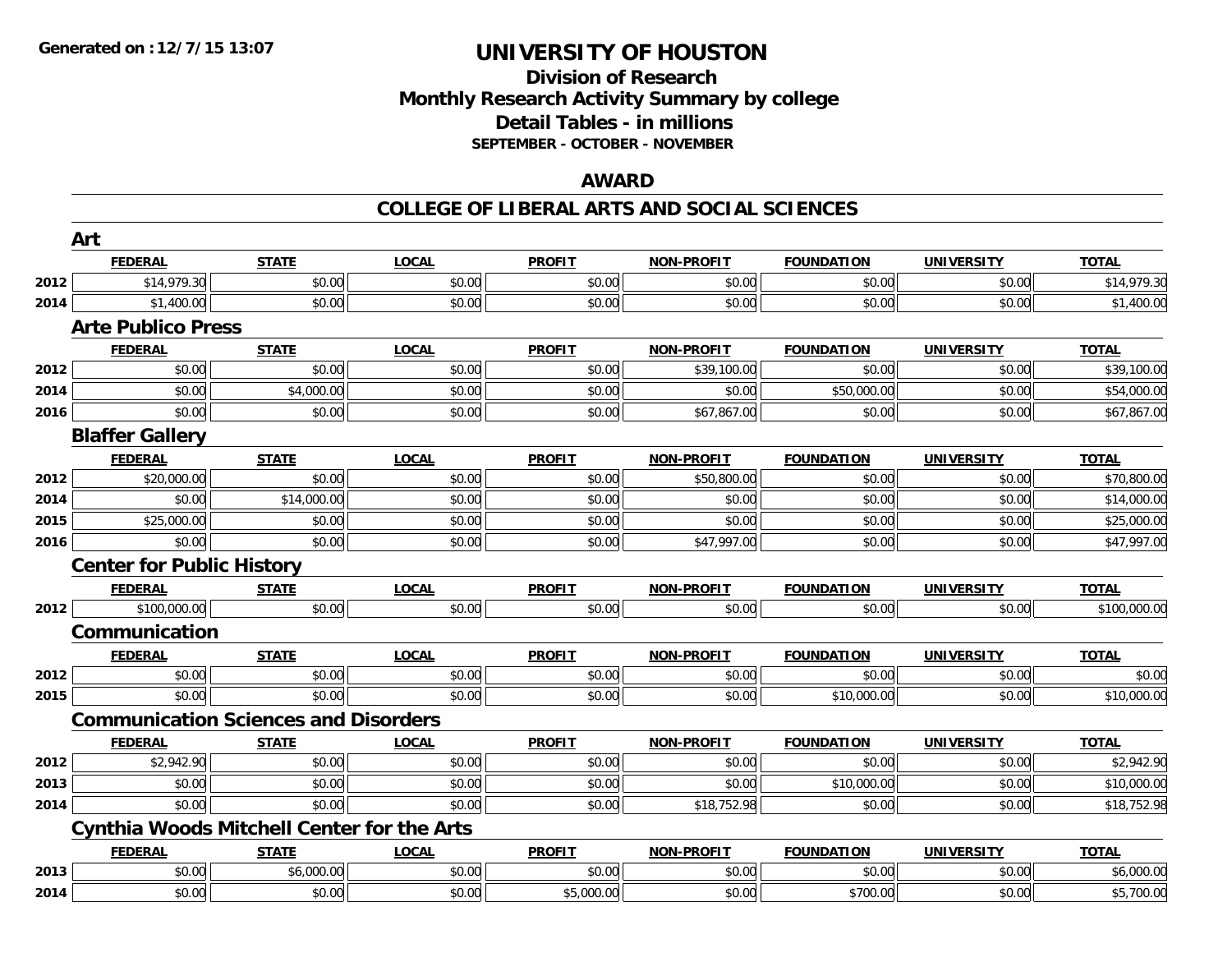### **Division of Research Monthly Research Activity Summary by college Detail Tables - in millions SEPTEMBER - OCTOBER - NOVEMBER**

### **AWARD**

|      |                         | Dean, Liberal Arts and Social Sciences |              |               |                   |                   |                   |                |
|------|-------------------------|----------------------------------------|--------------|---------------|-------------------|-------------------|-------------------|----------------|
|      | <b>FEDERAL</b>          | <b>STATE</b>                           | <b>LOCAL</b> | <b>PROFIT</b> | <b>NON-PROFIT</b> | <b>FOUNDATION</b> | <b>UNIVERSITY</b> | <b>TOTAL</b>   |
| 2014 | \$0.00                  | \$0.00                                 | \$0.00       | \$0.00        | \$0.00            | \$0.00            | \$0.00            | \$0.00         |
| 2015 | \$0.00                  | \$0.00                                 | \$0.00       | \$0.00        | \$0.00            | \$0.00            | \$0.00            | \$0.00         |
|      | <b>Economics</b>        |                                        |              |               |                   |                   |                   |                |
|      | <b>FEDERAL</b>          | <b>STATE</b>                           | <b>LOCAL</b> | <b>PROFIT</b> | <b>NON-PROFIT</b> | <b>FOUNDATION</b> | <b>UNIVERSITY</b> | <b>TOTAL</b>   |
| 2012 | \$0.00                  | \$0.00                                 | \$0.00       | \$0.00        | \$0.00            | \$38,500.00       | \$0.00            | \$38,500.00    |
| 2013 | \$0.00                  | \$0.00                                 | \$0.00       | \$0.00        | \$0.00            | \$25,000.00       | \$0.00            | \$25,000.00    |
| 2014 | \$0.00                  | \$0.00                                 | \$0.00       | \$0.00        | \$0.00            | \$13,354.00       | \$0.00            | \$13,354.00    |
| 2015 | \$0.00                  | \$0.00                                 | \$0.00       | \$0.00        | \$0.00            | \$13,009.00       | \$0.00            | \$13,009.00    |
|      | <b>English</b>          |                                        |              |               |                   |                   |                   |                |
|      | <b>FEDERAL</b>          | <b>STATE</b>                           | <b>LOCAL</b> | <b>PROFIT</b> | <b>NON-PROFIT</b> | <b>FOUNDATION</b> | <b>UNIVERSITY</b> | <b>TOTAL</b>   |
| 2013 | \$0.00                  | \$0.00                                 | \$0.00       | \$0.00        | \$0.00            | \$0.00            | \$0.00            | \$0.00         |
|      |                         | <b>Health and Human Performance</b>    |              |               |                   |                   |                   |                |
|      | <b>FEDERAL</b>          | <b>STATE</b>                           | <b>LOCAL</b> | <b>PROFIT</b> | <b>NON-PROFIT</b> | <b>FOUNDATION</b> | <b>UNIVERSITY</b> | <b>TOTAL</b>   |
| 2012 | \$1,079,848.70          | \$0.00                                 | \$0.00       | \$303,906.00  | \$0.00            | \$0.00            | \$0.00            | \$1,383,754.70 |
| 2013 | \$1,735,266.54          | \$0.00                                 | \$0.00       | \$6,759.60    | \$0.00            | \$0.00            | \$0.00            | \$1,742,026.14 |
| 2014 | \$895,209.38            | \$0.00                                 | \$0.00       | \$0.00        | \$0.00            | \$0.00            | \$0.00            | \$895,209.38   |
| 2015 | \$1,879,285.52          | \$0.00                                 | \$0.00       | \$0.00        | \$0.00            | \$24,000.00       | \$0.00            | \$1,903,285.52 |
| 2016 | \$127,882.21            | \$0.00                                 | \$0.00       | \$0.00        | \$0.00            | \$10,908.00       | \$0.00            | \$138,790.21   |
|      | <b>Hispanic Studies</b> |                                        |              |               |                   |                   |                   |                |
|      | <b>FEDERAL</b>          | <b>STATE</b>                           | <b>LOCAL</b> | <b>PROFIT</b> | <b>NON-PROFIT</b> | <b>FOUNDATION</b> | <b>UNIVERSITY</b> | <b>TOTAL</b>   |
| 2012 | \$0.00                  | \$0.00                                 | \$0.00       | \$0.00        | \$0.00            | \$55,200.00       | \$0.00            | \$55,200.00    |
|      | <b>History</b>          |                                        |              |               |                   |                   |                   |                |
|      | <b>FEDERAL</b>          | <b>STATE</b>                           | <b>LOCAL</b> | <b>PROFIT</b> | <b>NON-PROFIT</b> | <b>FOUNDATION</b> | <b>UNIVERSITY</b> | <b>TOTAL</b>   |
| 2013 | \$0.00                  | \$0.00                                 | \$0.00       | \$73,662.21   | \$0.00            | \$0.00            | \$0.00            | \$73,662.21    |
| 2014 | \$0.00                  | \$0.00                                 | \$0.00       | \$78,388.66   | \$0.00            | \$0.00            | \$0.00            | \$78,388.66    |
| 2015 | \$0.00                  | \$0.00                                 | \$0.00       | \$65,586.00   | \$0.00            | \$0.00            | \$0.00            | \$65,586.00    |
| 2016 | \$0.00                  | \$0.00                                 | \$0.00       | \$104,256.66  | \$0.00            | \$0.00            | \$0.00            | \$104,256.66   |
|      | <b>Philosophy</b>       |                                        |              |               |                   |                   |                   |                |
|      | <b>FEDERAL</b>          | <b>STATE</b>                           | <b>LOCAL</b> | <b>PROFIT</b> | <b>NON-PROFIT</b> | <b>FOUNDATION</b> | <b>UNIVERSITY</b> | <b>TOTAL</b>   |
| 2012 | \$29,932.50             | \$0.00                                 | \$0.00       | \$0.00        | \$0.00            | \$0.00            | \$0.00            | \$29,932.50    |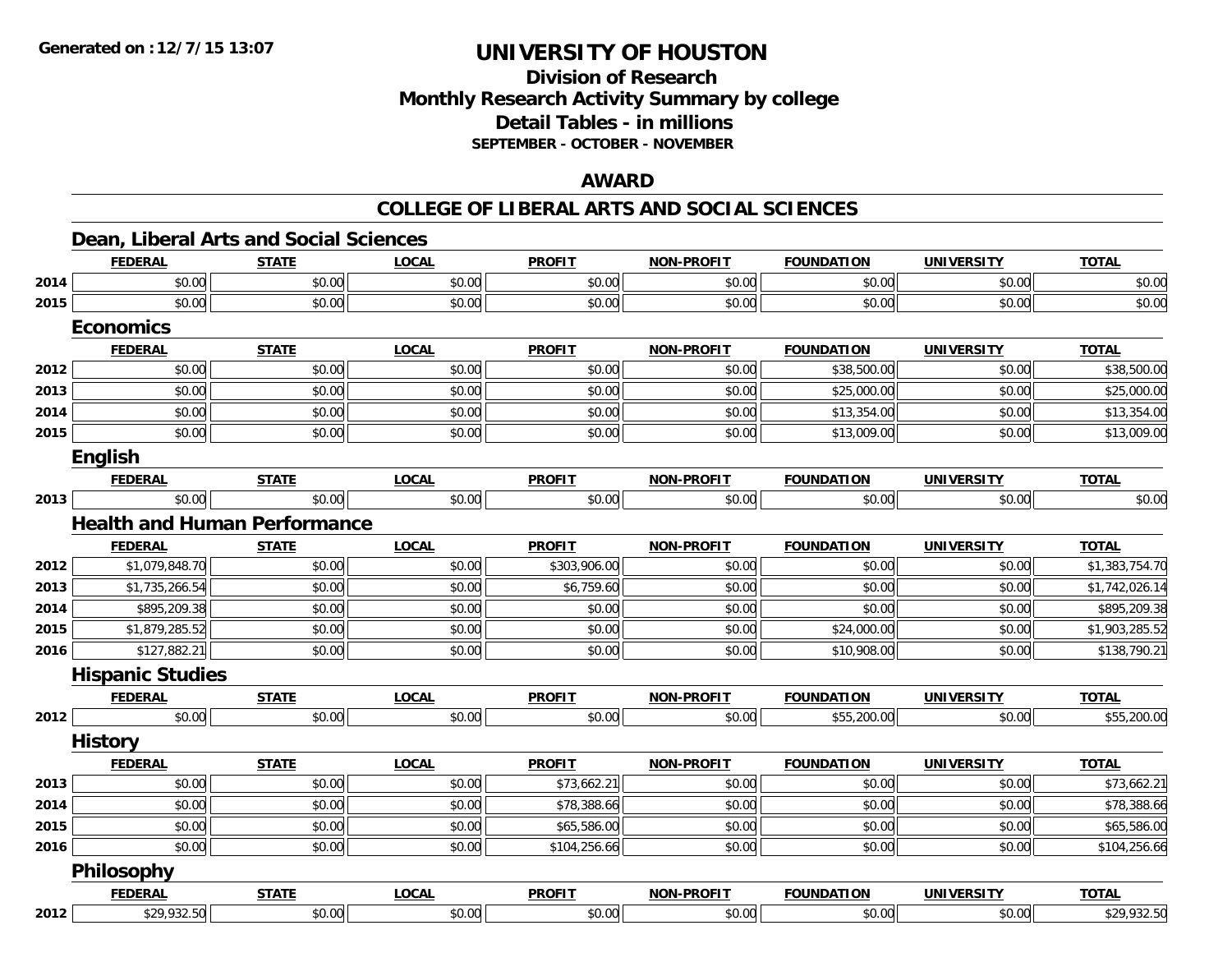### **Division of Research Monthly Research Activity Summary by college Detail Tables - in millions SEPTEMBER - OCTOBER - NOVEMBER**

#### **AWARD**

|       | <b>Political Science</b> |              |              |               |                   |                   |                   |                 |
|-------|--------------------------|--------------|--------------|---------------|-------------------|-------------------|-------------------|-----------------|
|       | <b>FEDERAL</b>           | <b>STATE</b> | <b>LOCAL</b> | <b>PROFIT</b> | <b>NON-PROFIT</b> | <b>FOUNDATION</b> | <b>UNIVERSITY</b> | <b>TOTAL</b>    |
| 2012  | \$0.00                   | \$0.00       | \$0.00       | \$0.00        | \$0.00            | \$0.00            | \$0.00            | \$0.00          |
| 2013  | \$0.00                   | \$0.00       | \$0.00       | \$0.00        | \$0.00            | \$0.00            | \$0.00            | \$0.00          |
|       | <b>Psychology</b>        |              |              |               |                   |                   |                   |                 |
|       | <b>FEDERAL</b>           | <b>STATE</b> | <b>LOCAL</b> | <b>PROFIT</b> | <b>NON-PROFIT</b> | <b>FOUNDATION</b> | <b>UNIVERSITY</b> | <b>TOTAL</b>    |
| 2012  | \$3,091,206.90           | \$61,089.16  | \$0.00       | \$38,168.00   | \$266,610.00      | \$0.00            | \$36,531.00       | \$3,493,605.06  |
| 2013  | \$803,199.00             | \$17,656.00  | \$0.00       | \$25,723.00   | \$79,810.00       | \$55,818.00       | \$0.00            | \$982,206.00    |
| 2014  | \$633,572.20             | \$19,559.00  | \$0.00       | \$17,923.92   | \$117,038.00      | \$0.00            | \$0.00            | \$788,093.12    |
| 2015  | \$637,533.05             | \$20,215.00  | \$0.00       | \$34,507.00   | \$59,469.00       | \$0.00            | \$0.00            | \$751,724.05    |
| 2016  | \$790,832.37             | \$0.00       | \$0.00       | \$21,812.04   | \$70,329.88       | \$0.00            | \$0.00            | \$882,974.29    |
|       | <b>School of Music</b>   |              |              |               |                   |                   |                   |                 |
|       | <b>FEDERAL</b>           | <b>STATE</b> | <b>LOCAL</b> | <b>PROFIT</b> | <b>NON-PROFIT</b> | <b>FOUNDATION</b> | <b>UNIVERSITY</b> | <b>TOTAL</b>    |
| 2014  | \$0.00                   | \$9,000.00   | \$0.00       | \$0.00        | \$0.00            | \$0.00            | \$0.00            | \$9,000.00      |
| 2016  | \$0.00                   | \$0.00       | \$0.00       | \$0.00        | \$10,000.00       | \$0.00            | \$0.00            | \$10,000.00     |
|       | <b>Sociology</b>         |              |              |               |                   |                   |                   |                 |
|       | <b>FEDERAL</b>           | <b>STATE</b> | <b>LOCAL</b> | <b>PROFIT</b> | <b>NON-PROFIT</b> | <b>FOUNDATION</b> | <b>UNIVERSITY</b> | <b>TOTAL</b>    |
| 2012  | \$54,502.40              | \$0.00       | \$0.00       | \$0.00        | \$0.00            | \$0.00            | \$0.00            | \$54,502.40     |
| 2013  | \$14,728.00              | \$0.00       | \$0.00       | \$0.00        | \$0.00            | \$0.00            | \$0.00            | \$14,728.00     |
| Total | \$11,937,320.95          | \$151,519.16 | \$0.00       | \$775,693.09  | \$827,773.86      | \$306,489.00      | \$36,531.00       | \$14,035,327.06 |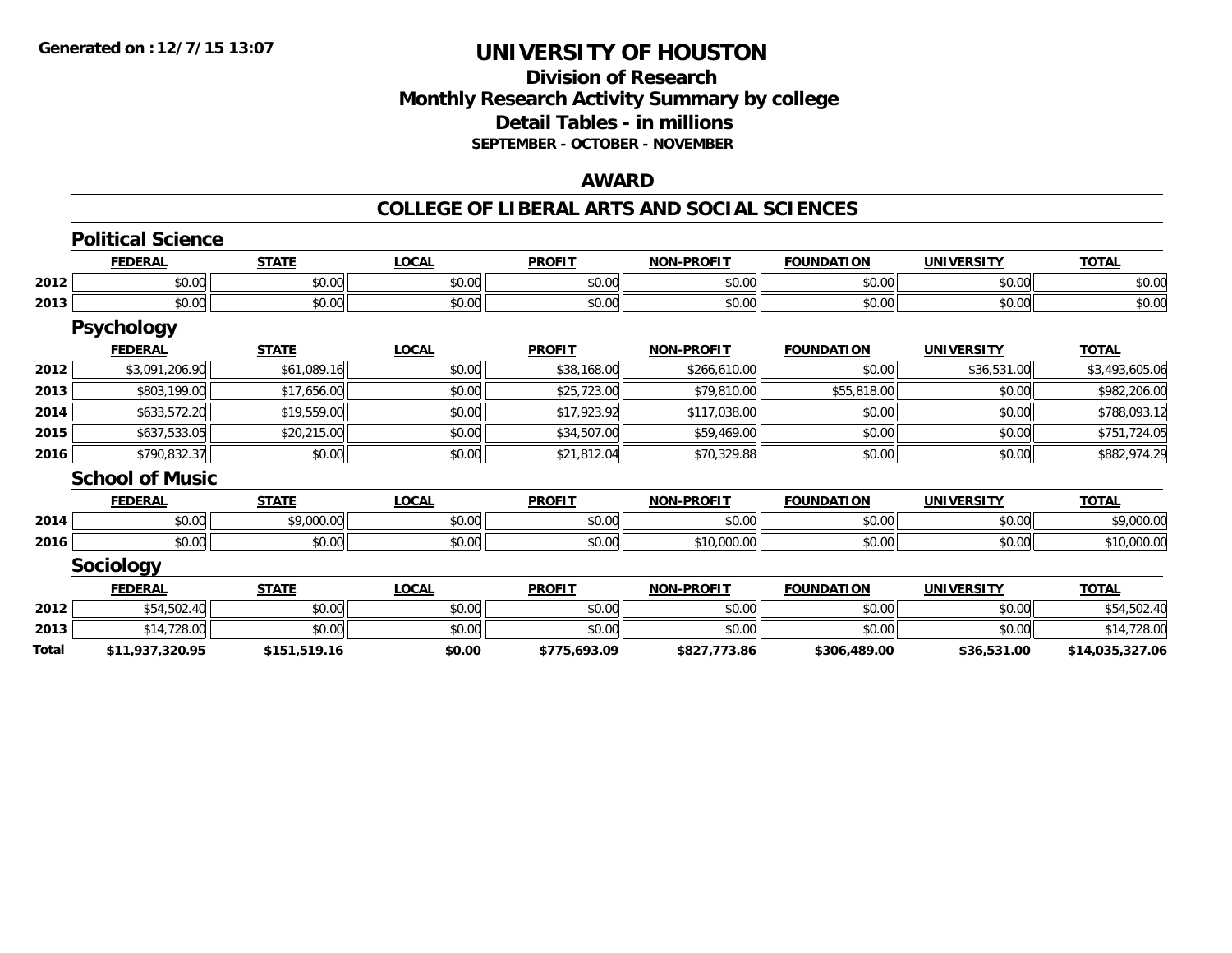## **Division of ResearchMonthly Research Activity Summary by college Detail Tables - in millionsSEPTEMBER - OCTOBER - NOVEMBER**

### **AWARD**

## **COLLEGE OF NATURAL SCIENCES AND MATHEMATICS**

## **Biology/Biochemistry**

|      | <b>FEDERAL</b> | <b>STATE</b> | <b>LOCAL</b> | <b>PROFIT</b> | <b>NON-PROFIT</b> | <b>FOUNDATION</b> | <b>UNIVERSITY</b> | <b>TOTAL</b>   |
|------|----------------|--------------|--------------|---------------|-------------------|-------------------|-------------------|----------------|
| 2012 | \$317,299.76   | \$0.00       | \$0.00       | \$0.00        | \$70,000.00       | \$0.00            | \$0.00            | \$387,299.76   |
| 2013 | \$556,014.76   | \$0.00       | \$0.00       | \$462,412.00  | \$589,310.00      | \$0.00            | \$0.00            | \$1,607,736.76 |
| 2014 | \$448,431.50   | \$223.06     | \$0.00       | \$0.00        | \$35,010.00       | \$0.00            | \$0.00            | \$483,664.56   |
| 2015 | \$538,626.62   | \$21,473.50  | \$0.00       | \$0.00        | \$46,785.01       | \$0.00            | \$0.00            | \$606,885.13   |
| 2016 | \$265,078.50   | \$63,818.85  | \$0.00       | \$0.00        | \$45,000.00       | \$0.00            | \$0.00            | \$373,897.35   |
|      |                |              |              |               |                   |                   |                   |                |

#### **Center for Applied Geoscience Excellence**

|      | <b>FEDERAL</b>         | <b>STATE</b> | <b>LOCAL</b> | <b>PROFIT</b> | <b>NON-PROFIT</b> | <b>FOUNDATION</b> | UNIVERSITY | <b>TOTAL</b> |
|------|------------------------|--------------|--------------|---------------|-------------------|-------------------|------------|--------------|
| 2014 | ÷∩.<br>$\cap$<br>DU.UG | \$0.00       | \$0.00       | \$0.00        | \$0.00            | \$0.00            | \$0.00     | \$0.00       |
| 2015 | \$0.00                 | \$0.00       | \$0.00       | \$0.00        | \$0.00            | \$0.00            | \$0.00     | \$0.00       |
| 2016 | \$0.00                 | \$0.00       | \$0.00       | \$0.00        | \$0.00            | \$0.00            | \$0.00     | \$0.00       |

## **Center for Nuclear Receptors and Cell Signaling**

|      | <b>FEDERAL</b> | <b>STATE</b> | <u>LOCAL</u> | <b>PROFIT</b> | <b>NON-PROFIT</b> | <b>FOUNDATION</b> | <b>UNIVERSITY</b> | <b>TOTAL</b> |
|------|----------------|--------------|--------------|---------------|-------------------|-------------------|-------------------|--------------|
| 2012 | \$30,000.00    | \$45,000.00  | \$0.00       | \$0.00        | \$0.00            | \$0.00            | \$0.00            | \$75,000.00  |
| 2013 | \$202,124.00   | \$0.00       | \$0.00       | \$0.00        | \$0.00            | \$0.00            | \$0.00            | \$202,124.00 |
| 2014 | \$244,596.00   | \$0.00       | \$0.00       | \$0.00        | \$0.00            | \$0.00            | \$0.00            | \$244,596.00 |
| 2015 | \$0.00         | \$1,582.50   | \$0.00       | \$0.00        | \$0.00            | \$0.00            | \$0.00            | \$1,582.50   |
| 2016 | \$1,710.48     | \$0.49       | \$0.00       | \$0.00        | \$0.00            | \$0.00            | \$0.00            | \$1,710.97   |

#### **Chemistry**

|      | <b>FEDERAL</b> | <b>STATE</b> | <u>LOCAL</u> | <b>PROFIT</b> | <b>NON-PROFIT</b> | <b>FOUNDATION</b> | <b>UNIVERSITY</b> | <b>TOTAL</b> |
|------|----------------|--------------|--------------|---------------|-------------------|-------------------|-------------------|--------------|
| 2012 | \$546,189.88   | \$0.00       | \$0.00       | \$0.00        | \$30,000.00       | \$0.00            | \$0.00            | \$576,189.88 |
| 2013 | \$511,408.44   | \$0.00       | \$0.00       | \$0.00        | \$0.00            | \$0.00            | \$0.00            | \$511,408.44 |
| 2014 | \$467,250.00   | \$0.00       | \$0.00       | \$0.00        | \$0.00            | \$0.00            | \$0.00            | \$467,250.00 |
| 2015 | \$117,623.18   | \$0.00       | \$0.00       | \$0.00        | \$45,000.00       | \$125,000.00      | \$0.00            | \$287,623.18 |
| 2016 | \$605,687.88   | \$0.00       | \$0.00       | \$0.00        | \$100,000.00      | \$0.00            | \$0.00            | \$705,687.88 |

### **Computer Science**

|      | <b>FEDERAL</b> | <b>STATE</b> | <u>LOCAL</u> | <b>PROFIT</b> | <b>NON-PROFIT</b> | <b>FOUNDATION</b> | UNIVERSITY | <b>TOTAL</b>   |
|------|----------------|--------------|--------------|---------------|-------------------|-------------------|------------|----------------|
| 2012 | \$1,021,468.58 | \$0.00       | \$0.00       | \$60,000.00   | \$0.00            | \$0.00            | \$0.00     | \$1,081,468.58 |
| 2013 | \$1,390,350.00 | \$0.00       | \$0.00       | \$99,975.00   | \$9,000.00        | \$0.00            | \$0.00     | \$1,499,325.00 |
| 2014 | \$1,040,468.20 | \$0.00       | \$0.00       | \$180,000.00  | \$0.00            | \$0.00            | \$0.00     | \$1,220,468.20 |
| 2015 | \$1,366,631.75 | \$36,815.00  | \$0.00       | \$0.00        | \$50,000.00       | \$0.00            | \$0.00     | \$1,453,446.75 |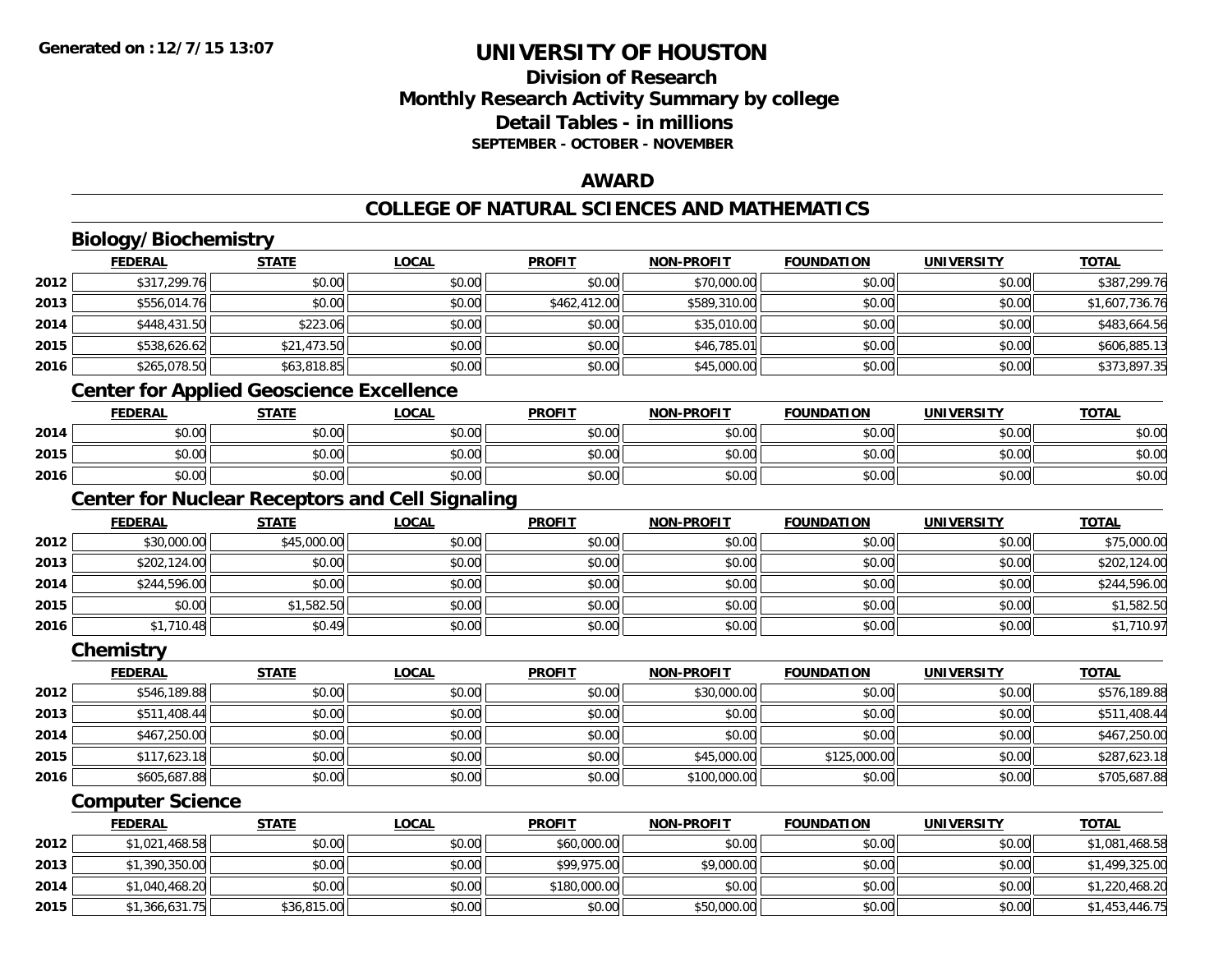### **Division of Research Monthly Research Activity Summary by college Detail Tables - in millions SEPTEMBER - OCTOBER - NOVEMBER**

### **AWARD**

#### **COLLEGE OF NATURAL SCIENCES AND MATHEMATICS**

|      | <b>Computer Science</b>                 |              |                                                      |                |                   |                   |                   |                |
|------|-----------------------------------------|--------------|------------------------------------------------------|----------------|-------------------|-------------------|-------------------|----------------|
|      | <b>FEDERAL</b>                          | <b>STATE</b> | <b>LOCAL</b>                                         | <b>PROFIT</b>  | NON-PROFIT        | <b>FOUNDATION</b> | <b>UNIVERSITY</b> | <b>TOTAL</b>   |
| 2016 | \$505,560.00                            | \$0.00       | \$0.00                                               | \$0.00         | \$130,000.00      | \$0.00            | \$0.00            | \$635,560.00   |
|      | Dean, Natural Sciences and Mathematics  |              |                                                      |                |                   |                   |                   |                |
|      | <b>FEDERAL</b>                          | <b>STATE</b> | <b>LOCAL</b>                                         | <b>PROFIT</b>  | <b>NON-PROFIT</b> | <b>FOUNDATION</b> | <b>UNIVERSITY</b> | <b>TOTAL</b>   |
| 2012 | \$0.00                                  | \$0.00       | \$0.00                                               | \$0.00         | \$0.00            | \$0.00            | \$0.00            | \$0.00         |
| 2013 | \$113,412.00                            | \$0.00       | \$0.00                                               | \$0.00         | \$0.00            | \$0.00            | \$0.00            | \$113,412.00   |
| 2014 | \$700,000.00                            | \$0.00       | \$0.00                                               | \$0.00         | \$0.00            | \$0.00            | \$0.00            | \$700,000.00   |
| 2015 | \$79,439.00                             | \$0.00       | \$0.00                                               | \$0.00         | \$45,000.00       | \$0.00            | \$0.00            | \$124,439.00   |
| 2016 | \$159,439.00                            | \$43,916.85  | \$0.00                                               | \$0.00         | \$45,000.00       | \$0.00            | \$0.00            | \$248,355.85   |
|      | <b>Earth &amp; Atmospheric Sciences</b> |              |                                                      |                |                   |                   |                   |                |
|      | <b>FEDERAL</b>                          | <b>STATE</b> | <b>LOCAL</b>                                         | <b>PROFIT</b>  | <b>NON-PROFIT</b> | <b>FOUNDATION</b> | <b>UNIVERSITY</b> | <b>TOTAL</b>   |
| 2012 | \$249,477.00                            | \$0.00       | \$0.00                                               | \$984,287.15   | \$100,000.00      | \$0.00            | \$0.00            | \$1,333,764.15 |
| 2013 | \$572,360.80                            | \$0.00       | \$0.00                                               | \$713,000.00   | \$0.00            | \$0.00            | \$0.00            | \$1,285,360.80 |
| 2014 | \$314,831.81                            | \$0.00       | \$0.00                                               | \$472,137.00   | \$75,915.00       | \$0.00            | \$0.00            | \$862,883.81   |
| 2015 | \$387,467.25                            | \$0.00       | \$0.00                                               | \$1,080,000.00 | \$41,119.00       | \$0.00            | \$0.00            | \$1,508,586.25 |
| 2016 | \$331,841.00                            | \$224,976.00 | \$0.00                                               | \$390,000.00   | \$78,824.00       | \$0.00            | \$0.00            | \$1,025,641.00 |
|      |                                         |              | <b>Institute for Climate and Atmospheric Science</b> |                |                   |                   |                   |                |
|      | <b>FEDERAL</b>                          | <b>STATE</b> | <b>LOCAL</b>                                         | <b>PROFIT</b>  | <b>NON-PROFIT</b> | <b>FOUNDATION</b> | <b>UNIVERSITY</b> | <b>TOTAL</b>   |
| 2012 | \$0.00                                  | \$0.00       | \$0.00                                               | \$0.00         | \$0.00            | \$0.00            | \$0.00            | \$0.00         |
| 2013 | \$0.00                                  | \$0.00       | \$0.00                                               | \$0.00         | \$0.00            | \$0.00            | \$0.00            | \$0.00         |
| 2014 | \$0.00                                  | \$0.00       | \$0.00                                               | \$0.00         | \$0.00            | \$0.00            | \$0.00            | \$0.00         |
|      | <b>Institute for Nanoenergy</b>         |              |                                                      |                |                   |                   |                   |                |
|      | <b>FEDERAL</b>                          | <b>STATE</b> | <b>LOCAL</b>                                         | <b>PROFIT</b>  | <b>NON-PROFIT</b> | <b>FOUNDATION</b> | <b>UNIVERSITY</b> | <b>TOTAL</b>   |
| 2014 | \$0.00                                  | \$0.00       | \$0.00                                               | \$0.00         | \$0.00            | \$0.00            | \$0.00            | \$0.00         |
|      | <b>Mathematics</b>                      |              |                                                      |                |                   |                   |                   |                |
|      | <b>FEDERAL</b>                          | <b>STATE</b> | <b>LOCAL</b>                                         | <b>PROFIT</b>  | <b>NON-PROFIT</b> | <b>FOUNDATION</b> | <b>UNIVERSITY</b> | <b>TOTAL</b>   |
| 2012 | \$602,523.92                            | \$139,679.00 | \$0.00                                               | \$135,000.00   | \$75,518.00       | \$0.00            | \$10,000.00       | \$962,720.92   |
| 2013 | \$200,318.00                            | \$0.00       | \$0.00                                               | \$0.00         | \$0.00            | \$14,000.00       | \$0.00            | \$214,318.00   |
| 2014 | \$555,824.50                            | \$0.00       | \$0.00                                               | \$30,000.00    | \$0.00            | \$7,024.29        | \$0.00            | \$592,848.79   |
| 2015 | \$526,885.00                            | \$0.00       | \$0.00                                               | \$0.00         | \$45,000.00       | \$7,000.00        | \$0.00            | \$578,885.00   |
| 2016 | \$282,120.00                            | \$0.00       | \$0.00                                               | \$12,000.00    | \$45,000.00       | \$14,000.00       | \$0.00            | \$353,120.00   |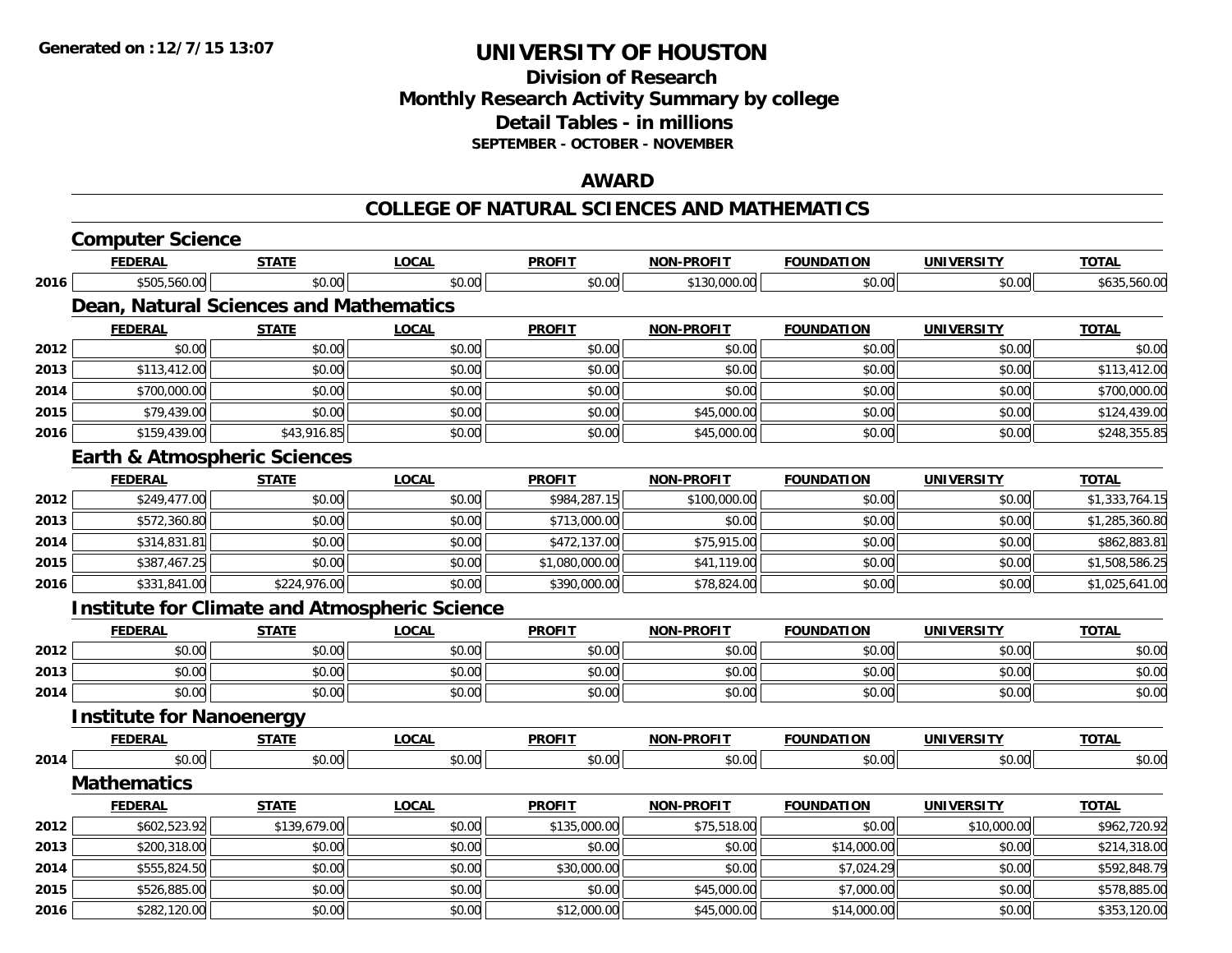### **Division of Research Monthly Research Activity Summary by college Detail Tables - in millions SEPTEMBER - OCTOBER - NOVEMBER**

#### **AWARD**

#### **COLLEGE OF NATURAL SCIENCES AND MATHEMATICS**

|       | <b>Physics</b>  |              |              |                |                   |                   |                   |                 |  |  |  |
|-------|-----------------|--------------|--------------|----------------|-------------------|-------------------|-------------------|-----------------|--|--|--|
|       | <b>FEDERAL</b>  | <b>STATE</b> | <b>LOCAL</b> | <b>PROFIT</b>  | <b>NON-PROFIT</b> | <b>FOUNDATION</b> | <b>UNIVERSITY</b> | <b>TOTAL</b>    |  |  |  |
| 2012  | \$956,384.50    | \$0.00       | \$0.00       | \$398,800.00   | \$49,225.00       | \$0.00            | \$0.00            | \$1,404,409.50  |  |  |  |
| 2013  | \$1,718,675.98  | \$0.00       | \$0.00       | \$99,400.00    | \$56,040.00       | \$0.00            | \$0.00            | \$1,874,115.98  |  |  |  |
| 2014  | \$1,335,013.42  | \$0.00       | \$0.00       | \$40,000.00    | \$0.00            | \$0.00            | \$0.00            | \$1,375,013.42  |  |  |  |
| 2015  | \$922,284.00    | \$0.00       | \$0.00       | \$99,400.00    | \$0.00            | \$0.00            | \$0.00            | \$1,021,684.00  |  |  |  |
| 2016  | \$1,563,979.25  | \$0.00       | \$0.00       | \$0.00         | \$0.00            | \$0.00            | \$0.00            | \$1,563,979.25  |  |  |  |
| Total | \$21,748,795.96 | \$577,485.25 | \$0.00       | \$5,256,411.15 | \$1,806,746.01    | \$167,024.29      | \$10,000.00       | \$29,566,462.66 |  |  |  |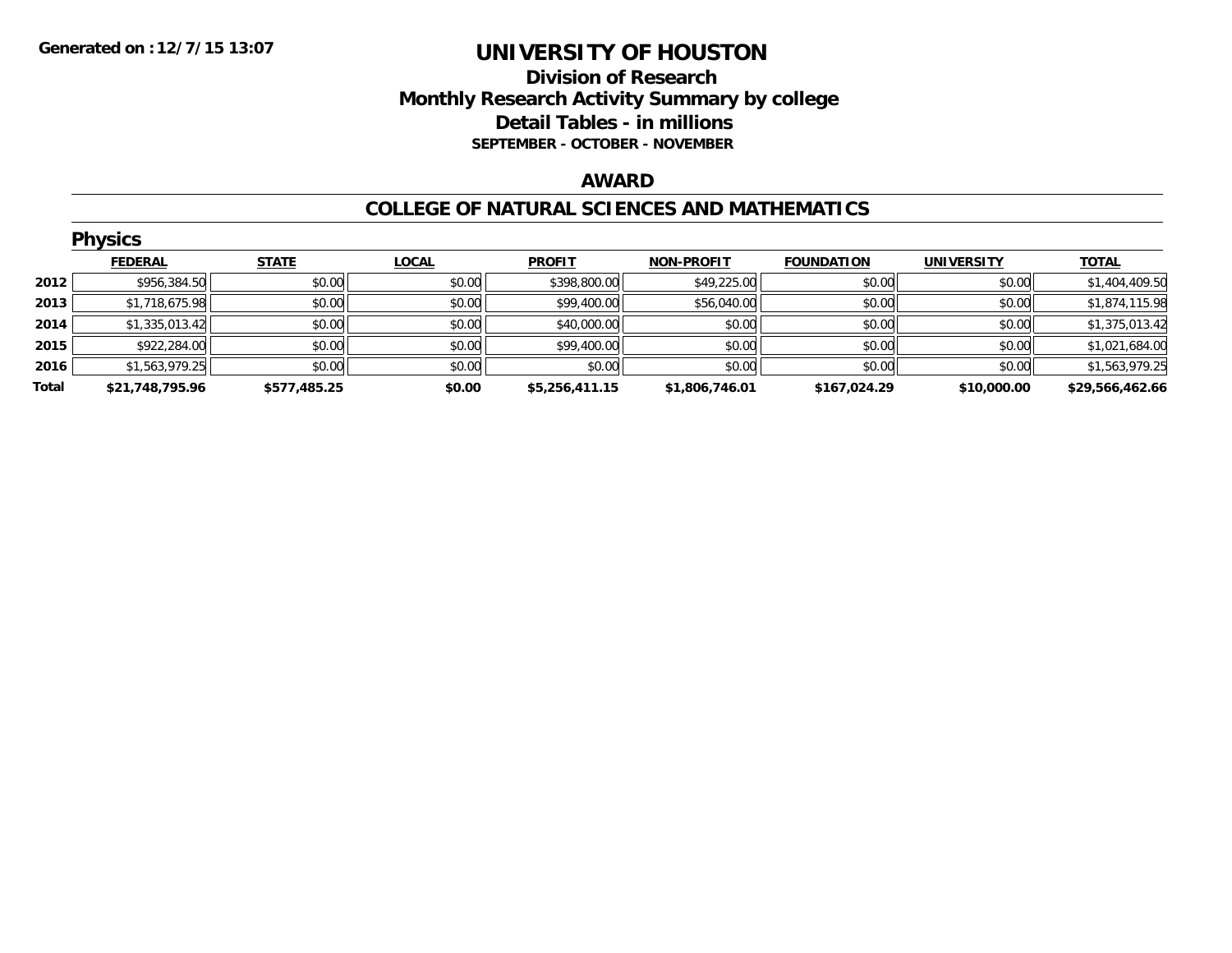### **Division of Research Monthly Research Activity Summary by college Detail Tables - in millions SEPTEMBER - OCTOBER - NOVEMBER**

#### **AWARD**

#### **COLLEGE OF OPTOMETRY**

### **Optometry Vision Sciences**

|       | <b>FEDERAL</b> | <b>STATE</b> | <b>LOCAL</b> | <b>PROFIT</b>  | <b>NON-PROFIT</b> | <b>FOUNDATION</b> | <b>UNIVERSITY</b> | <b>TOTAL</b>    |
|-------|----------------|--------------|--------------|----------------|-------------------|-------------------|-------------------|-----------------|
| 2012  | \$1,482,409.80 | \$0.00       | \$0.00       | \$106,580.00   | \$0.00            | \$40,000.00       | \$102,280.00      | \$1,731,269.80  |
| 2013  | \$1,524,745.80 | \$0.00       | \$0.00       | \$867,168.00   | \$0.00            | \$0.00            | \$102,670.00      | \$2,494,583.80  |
| 2014  | \$2,271,254.00 | \$0.00       | \$0.00       | \$527,228.40   | \$0.00            | \$0.00            | \$184,640.00      | \$2,983,122.40  |
| 2015  | \$2,312,041.25 | \$0.00       | \$0.00       | \$52,000.00    | \$0.00            | \$0.00            | \$0.00            | \$2,364,041.25  |
| 2016  | \$988,917.00   | \$0.00       | \$0.00       | \$24,728.32    | \$0.00            | \$0.00            | \$0.00            | \$1,013,645.32  |
| Total | \$8,579,367.85 | \$0.00       | \$0.00       | \$1,577,704.72 | \$0.00            | \$40,000.00       | \$389,590.00      | \$10,586,662.57 |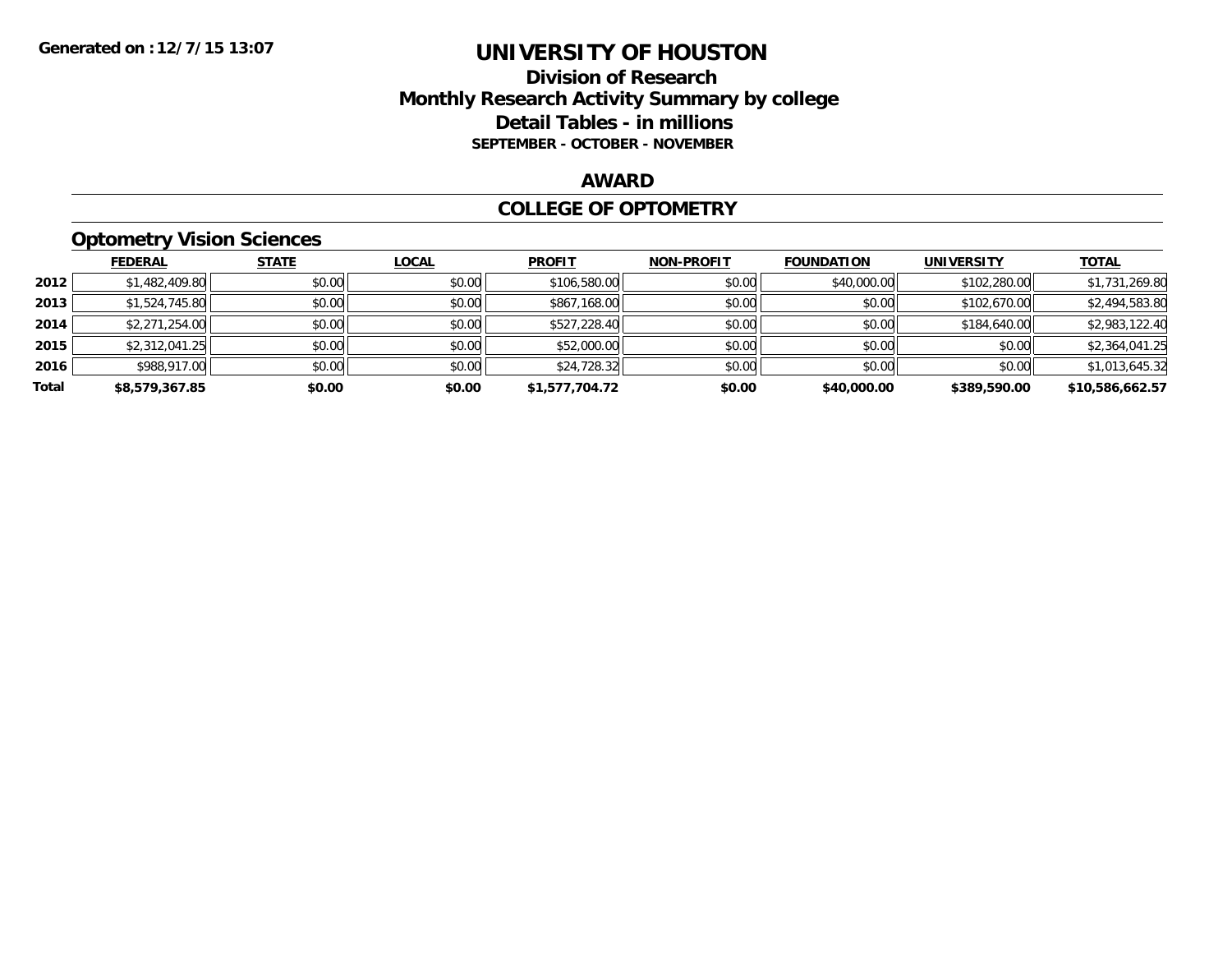### **Division of ResearchMonthly Research Activity Summary by college Detail Tables - in millionsSEPTEMBER - OCTOBER - NOVEMBER**

#### **AWARD**

### **COLLEGE OF PHARMACY**

## **Center for Experimental Therapeutics and Pharmacoi**

|      | Center for Experimental Therapeutics and Pharmacoi |              |              |               |                   |                   |                   |              |  |
|------|----------------------------------------------------|--------------|--------------|---------------|-------------------|-------------------|-------------------|--------------|--|
|      | <b>FEDERAL</b>                                     | <b>STATE</b> | <u>LOCAL</u> | <b>PROFIT</b> | <b>NON-PROFIT</b> | <b>FOUNDATION</b> | <b>UNIVERSITY</b> | <b>TOTAL</b> |  |
| 2012 | \$0.00                                             | \$0.00       | \$0.00       | \$0.00        | \$0.00            | \$0.00            | \$0.00            | \$0.00       |  |
| 2013 | \$0.00                                             | \$0.00       | \$0.00       | \$0.00        | \$0.00            | \$0.00            | \$0.00            | \$0.00       |  |
| 2014 | \$0.00                                             | \$0.00       | \$0.00       | \$0.00        | \$0.00            | \$0.00            | \$0.00            | \$0.00       |  |

#### **Clinical Pharmacy & Administration**

|      | <b>FEDERAL</b> | <b>STATE</b> | <b>LOCAL</b> | <b>PROFIT</b> | <b>NON-PROFIT</b> | <b>FOUNDATION</b> | <b>UNIVERSITY</b> | <b>TOTAL</b> |
|------|----------------|--------------|--------------|---------------|-------------------|-------------------|-------------------|--------------|
| 2012 | \$47,499.30    | \$5,892.00   | \$0.00       | \$0.00        | \$6,500.00        | \$0.00            | \$0.00            | \$59,891.30  |
| 2013 | \$0.00         | \$0.00       | \$0.00       | \$180,532.00  | \$0.00            | \$0.00            | \$0.00            | \$180,532.00 |
| 2014 | \$0.00         | \$0.00       | \$0.00       | \$90,375.00   | \$0.00            | \$0.00            | \$0.00            | \$90,375.00  |
| 2015 | \$0.00         | \$171,798.00 | \$0.00       | \$0.00        | \$34,710.00       | \$0.00            | \$0.00            | \$206,508.00 |
| 2016 | \$229,490.00   | \$225,000.00 | \$0.00       | \$36,203.90   | \$0.00            | \$0.00            | \$0.00            | \$490,693.90 |

#### **Dean, Pharmacy**

|      | <b>FEDERAL</b> | <b>STATE</b> | <b>LOCAL</b> | <b>PROFIT</b> | <b>NON-PROFIT</b> | <b>FOUNDATION</b> | <b>UNIVERSITY</b> | <b>TOTAL</b> |
|------|----------------|--------------|--------------|---------------|-------------------|-------------------|-------------------|--------------|
| 2012 | \$0.00         | \$0.00       | \$0.00       | \$0.00        | \$0.00            | \$0.00            | \$0.00            | \$0.00       |
| 2013 | \$0.00         | \$0.00       | \$0.00       | \$0.00        | \$0.00            | \$0.00            | \$0.00            | \$0.00       |
| 2014 | \$0.00         | \$0.00       | \$0.00       | \$0.00        | \$0.00            | \$0.00            | \$0.00            | \$0.00       |
| 2015 | \$0.00         | \$0.00       | \$0.00       | \$0.00        | \$0.00            | \$0.00            | \$0.00            | \$0.00       |

### **Pharm Health Outcomes & Policy**

|      | <b>FFBFBA</b><br>$\mathbf{r}$ | $\sim$ $\sim$ $\sim$ $\sim$ | $\sim$<br>UU.AI | <b>DDOEIT</b><br>πU | ------<br>. | . JIV          | <b>INITY/F</b>     | $-2$     |
|------|-------------------------------|-----------------------------|-----------------|---------------------|-------------|----------------|--------------------|----------|
| 2013 |                               |                             | $\sim$<br>u.uu  | .<br>Ò<br>◡.◡       |             | $\sim$<br>v.vv | $\Omega$<br>DU.UUI | $\cdots$ |

### **Pharmacological and Pharmaceutical Sciences**

|       | <b>FEDERAL</b> | <b>STATE</b> | <u>LOCAL</u> | <b>PROFIT</b> | <b>NON-PROFIT</b> | <b>FOUNDATION</b> | <b>UNIVERSITY</b> | <b>TOTAL</b>   |
|-------|----------------|--------------|--------------|---------------|-------------------|-------------------|-------------------|----------------|
| 2012  | \$736,245.70   | \$0.00       | \$0.00       | \$0.00        | \$147,000.00      | \$0.00            | \$0.00            | \$883,245.70   |
| 2013  | \$386,320.00   | \$0.00       | \$0.00       | \$0.00        | \$0.00            | \$0.00            | \$0.00            | \$386,320.00   |
| 2014  | \$372,923.00   | \$0.00       | \$0.00       | \$0.00        | \$0.00            | \$88,961.00       | \$0.00            | \$461,884.00   |
| 2015  | \$697,416.00   | \$0.00       | \$0.00       | \$8,700.00    | \$0.00            | \$0.00            | \$0.00            | \$706,116.00   |
| 2016  | \$0.00         | \$0.00       | \$0.00       | \$0.00        | \$0.00            | \$0.00            | \$0.00            | \$0.00         |
| Total | \$2,658,077.00 | \$402,690.00 | \$0.00       | \$315,810.90  | \$188,210.00      | \$88,961.00       | \$0.00            | \$3,653,748.90 |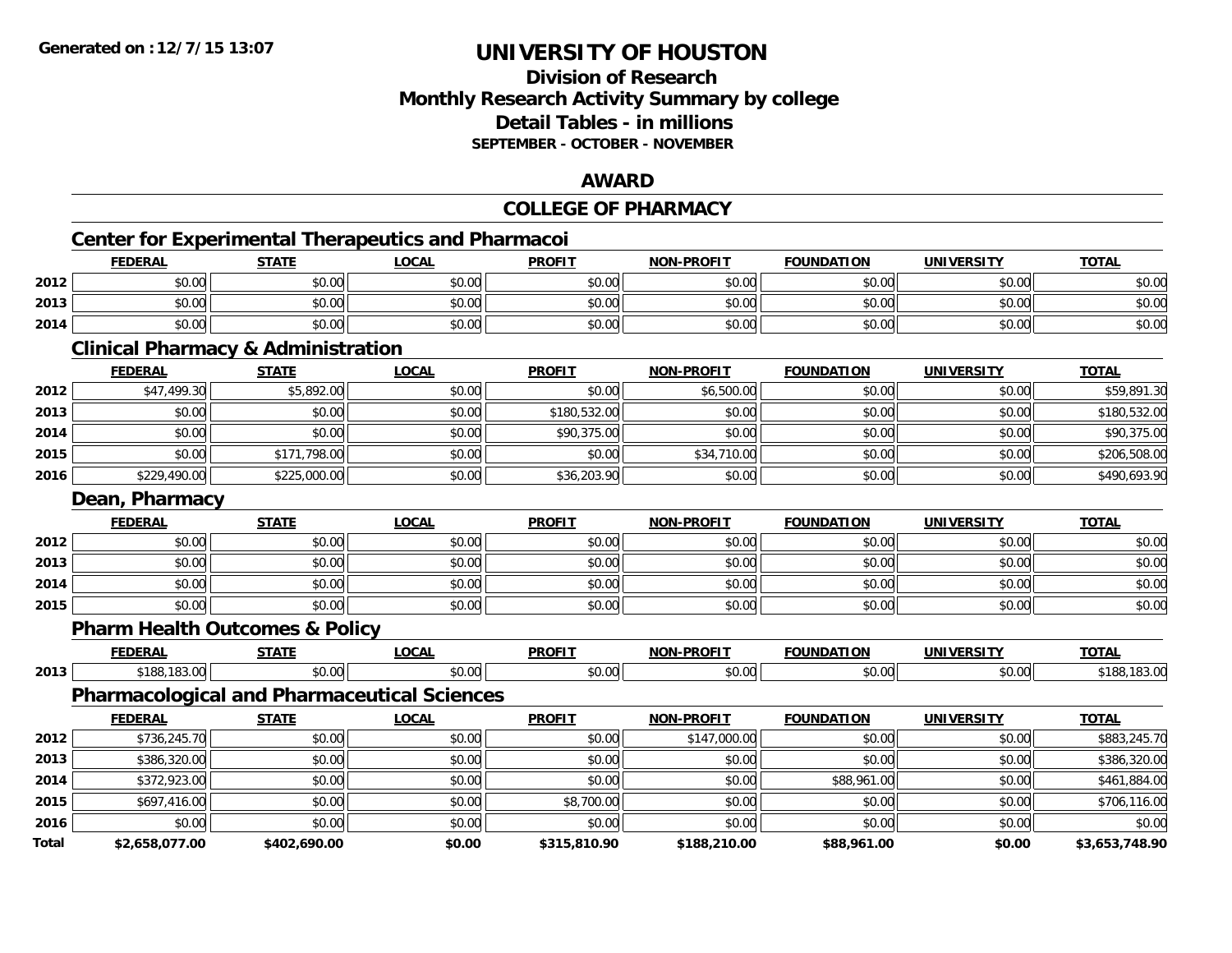### **Division of ResearchMonthly Research Activity Summary by college Detail Tables - in millions SEPTEMBER - OCTOBER - NOVEMBER**

#### **AWARD**

#### **COLLEGE OF TECHNOLOGY**

|       | <b>Center for Technology Literacy</b>         |              |              |               |                   |                   |                   |                |
|-------|-----------------------------------------------|--------------|--------------|---------------|-------------------|-------------------|-------------------|----------------|
|       | <b>FEDERAL</b>                                | <b>STATE</b> | <b>LOCAL</b> | <b>PROFIT</b> | <b>NON-PROFIT</b> | <b>FOUNDATION</b> | <b>UNIVERSITY</b> | <b>TOTAL</b>   |
| 2015  | \$50,678.80                                   | \$0.00       | \$0.00       | \$10,833.00   | \$0.00            | \$0.00            | \$0.00            | \$61,511.80    |
| 2016  | \$31,567.00                                   | \$0.00       | \$0.00       | \$0.00        | \$0.00            | \$0.00            | \$0.00            | \$31,567.00    |
|       | <b>Construction Management</b>                |              |              |               |                   |                   |                   |                |
|       | <b>FEDERAL</b>                                | <b>STATE</b> | <b>LOCAL</b> | <b>PROFIT</b> | <b>NON-PROFIT</b> | <b>FOUNDATION</b> | <b>UNIVERSITY</b> | <b>TOTAL</b>   |
| 2013  | \$0.00                                        | \$74,568.00  | \$0.00       | \$0.00        | \$0.00            | \$0.00            | \$0.00            | \$74,568.00    |
| 2016  | \$0.00                                        | \$148,282.00 | \$0.00       | \$0.00        | \$0.00            | \$0.00            | \$0.00            | \$148,282.00   |
|       | Dean, Technology                              |              |              |               |                   |                   |                   |                |
|       | <b>FEDERAL</b>                                | <b>STATE</b> | <b>LOCAL</b> | <b>PROFIT</b> | <b>NON-PROFIT</b> | <b>FOUNDATION</b> | <b>UNIVERSITY</b> | <b>TOTAL</b>   |
| 2012  | \$342,089.00                                  | \$0.00       | \$0.00       | \$0.00        | \$0.00            | \$0.00            | \$0.00            | \$342,089.00   |
| 2013  | \$0.00                                        | \$0.00       | \$0.00       | \$0.00        | \$0.00            | \$0.00            | \$0.00            | \$0.00         |
|       | <b>Engineering Technology</b>                 |              |              |               |                   |                   |                   |                |
|       | <b>FEDERAL</b>                                | <b>STATE</b> | <b>LOCAL</b> | <b>PROFIT</b> | <b>NON-PROFIT</b> | <b>FOUNDATION</b> | <b>UNIVERSITY</b> | <b>TOTAL</b>   |
| 2012  | \$70,000.00                                   | \$0.00       | \$0.00       | \$0.00        | \$0.00            | \$18,400.00       | \$0.00            | \$88,400.00    |
| 2013  | \$261,215.00                                  | \$0.00       | \$0.00       | \$0.00        | \$0.00            | \$0.00            | \$0.00            | \$261,215.00   |
| 2014  | \$900,000.00                                  | \$0.00       | \$0.00       | \$0.00        | \$0.00            | \$0.00            | \$0.00            | \$900,000.00   |
| 2015  | \$44,778.00                                   | \$0.00       | \$0.00       | \$0.00        | \$0.00            | \$0.00            | \$0.00            | \$44,778.00    |
| 2016  | \$157,580.50                                  | \$0.00       | \$0.00       | \$0.00        | \$0.00            | \$0.00            | \$0.00            | \$157,580.50   |
|       | <b>Human Development and Consumer Science</b> |              |              |               |                   |                   |                   |                |
|       | <b>FEDERAL</b>                                | <b>STATE</b> | <b>LOCAL</b> | <b>PROFIT</b> | <b>NON-PROFIT</b> | <b>FOUNDATION</b> | <b>UNIVERSITY</b> | <b>TOTAL</b>   |
| 2014  | \$5,000.00                                    | \$0.00       | \$0.00       | \$0.00        | \$0.00            | \$0.00            | \$0.00            | \$5,000.00     |
|       | <b>Information &amp; Logistics Technology</b> |              |              |               |                   |                   |                   |                |
|       | <b>FEDERAL</b>                                | <b>STATE</b> | <b>LOCAL</b> | <b>PROFIT</b> | <b>NON-PROFIT</b> | <b>FOUNDATION</b> | <b>UNIVERSITY</b> | <b>TOTAL</b>   |
| 2012  | \$5,000.00                                    | \$0.00       | \$0.00       | \$0.00        | \$0.00            | \$0.00            | \$0.00            | \$5,000.00     |
| 2016  | \$170,115.50                                  | \$0.00       | \$0.00       | \$0.00        | \$0.00            | \$0.00            | \$0.00            | \$170,115.50   |
|       | <b>Texas Manufacturing Assistance Center</b>  |              |              |               |                   |                   |                   |                |
|       | <b>FEDERAL</b>                                | <b>STATE</b> | <b>LOCAL</b> | <b>PROFIT</b> | <b>NON-PROFIT</b> | <b>FOUNDATION</b> | <b>UNIVERSITY</b> | <b>TOTAL</b>   |
| 2012  | \$0.00                                        | \$0.00       | \$0.00       | \$0.00        | \$0.00            | \$0.00            | \$0.00            | \$0.00         |
| 2015  | \$0.00                                        | \$0.00       | \$0.00       | \$0.00        | \$0.00            | \$0.00            | \$0.00            | \$0.00         |
| Total | \$2,038,023.80                                | \$222,850.00 | \$0.00       | \$10,833.00   | \$0.00            | \$18,400.00       | \$0.00            | \$2,290,106.80 |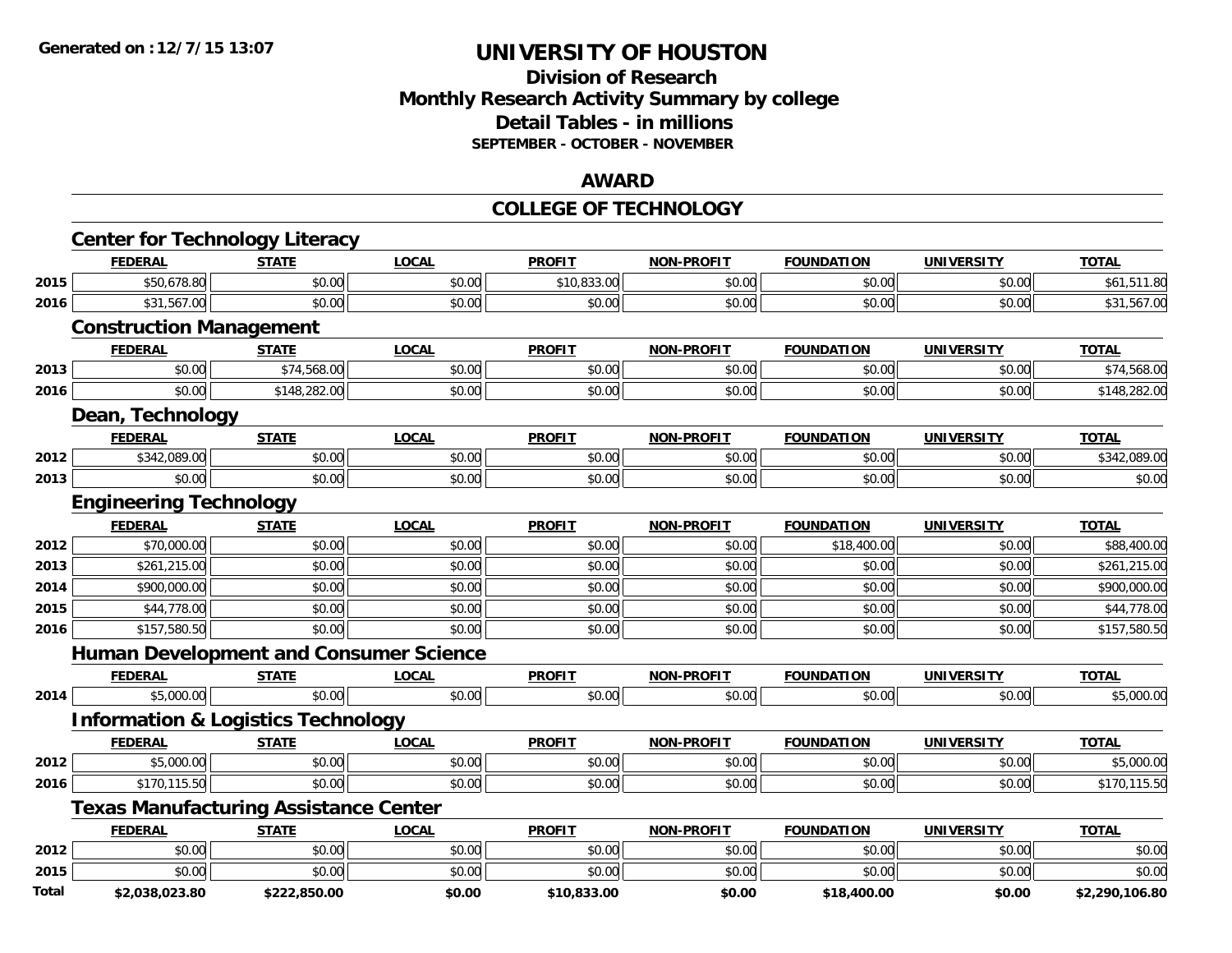**2015**

## **UNIVERSITY OF HOUSTON**

### **Division of ResearchMonthly Research Activity Summary by college Detail Tables - in millions SEPTEMBER - OCTOBER - NOVEMBER**

#### **AWARD**

## **CULLEN COLLEGE OF ENGINEERING**

|      | <b>Biomedical Engineering</b>                            |              |              |               |                   |                   |                   |                |
|------|----------------------------------------------------------|--------------|--------------|---------------|-------------------|-------------------|-------------------|----------------|
|      | <b>FEDERAL</b>                                           | <b>STATE</b> | <b>LOCAL</b> | <b>PROFIT</b> | <b>NON-PROFIT</b> | <b>FOUNDATION</b> | <b>UNIVERSITY</b> | <b>TOTAL</b>   |
| 2012 | \$0.00                                                   | \$0.00       | \$0.00       | \$0.00        | \$0.00            | \$0.00            | \$0.00            | \$0.00         |
| 2013 | \$406,394.00                                             | \$0.00       | \$0.00       | \$0.00        | \$0.00            | \$0.00            | \$0.00            | \$406,394.00   |
| 2014 | \$741,802.00                                             | \$0.00       | \$0.00       | \$0.00        | \$0.00            | \$0.00            | \$0.00            | \$741,802.00   |
| 2015 | \$109,117.00                                             | \$0.00       | \$0.00       | \$0.00        | \$0.00            | \$0.00            | \$0.00            | \$109,117.00   |
| 2016 | \$2,300.00                                               | \$0.00       | \$0.00       | \$0.00        | \$0.00            | \$0.00            | \$100,400.00      | \$102,700.00   |
|      | <b>Center for Innovative Grouting Materials and Tech</b> |              |              |               |                   |                   |                   |                |
|      | <b>FEDERAL</b>                                           | <b>STATE</b> | <b>LOCAL</b> | <b>PROFIT</b> | <b>NON-PROFIT</b> | <b>FOUNDATION</b> | <b>UNIVERSITY</b> | <b>TOTAL</b>   |
| 2012 | \$0.00                                                   | \$0.00       | \$0.00       | \$0.00        | \$0.00            | \$0.00            | \$0.00            | \$0.00         |
| 2013 | \$0.00                                                   | \$0.00       | \$0.00       | \$0.00        | \$0.00            | \$0.00            | \$0.00            | \$0.00         |
| 2014 | \$0.00                                                   | \$0.00       | \$0.00       | \$0.00        | \$0.00            | \$0.00            | \$0.00            | \$0.00         |
|      | <b>Chemical Engineering</b>                              |              |              |               |                   |                   |                   |                |
|      | <b>FEDERAL</b>                                           | <b>STATE</b> | <b>LOCAL</b> | <b>PROFIT</b> | <b>NON-PROFIT</b> | <b>FOUNDATION</b> | <b>UNIVERSITY</b> | <b>TOTAL</b>   |
| 2012 | \$1,317,288.10                                           | \$0.00       | \$0.00       | \$787,221.57  | \$0.00            | \$10,900.00       | \$0.00            | \$2,115,409.67 |
| 2013 | \$1,389,478.22                                           | \$26,500.00  | \$0.00       | \$115,518.00  | \$200,000.00      | \$0.00            | \$0.00            | \$1,731,496.22 |
| 2014 | \$1,312,568.30                                           | \$0.00       | \$0.00       | \$207,500.00  | \$0.00            | \$42,250.00       | \$0.00            | \$1,562,318.30 |
| 2015 | \$984,056.90                                             | \$409,609.00 | \$0.00       | \$200,000.00  | \$0.00            | \$30,000.00       | \$0.00            | \$1,623,665.90 |
| 2016 | \$1,326,709.32                                           | \$0.00       | \$0.00       | \$460,000.00  | \$0.00            | \$0.00            | \$0.00            | \$1,786,709.32 |
|      | <b>Civil Engineering</b>                                 |              |              |               |                   |                   |                   |                |
|      | <b>FEDERAL</b>                                           | <b>STATE</b> | <b>LOCAL</b> | <b>PROFIT</b> | <b>NON-PROFIT</b> | <b>FOUNDATION</b> | <b>UNIVERSITY</b> | <b>TOTAL</b>   |
| 2012 | \$1,796,743.31                                           | \$572,633.00 | \$0.00       | \$57,091.00   | \$75,623.00       | \$66,667.00       | \$0.00            | \$2,568,757.30 |
| 2013 | \$2,376,146.53                                           | \$274,310.00 | \$0.00       | \$35,000.00   | \$39,170.70       | \$0.00            | \$0.00            | \$2,724,627.23 |
| 2014 | \$972,197.71                                             | \$370,641.00 | \$0.00       | \$408,425.50  | \$0.00            | \$0.00            | \$0.00            | \$1,751,264.21 |
| 2015 | \$1,177,146.98                                           | \$183,769.00 | \$0.00       | \$49,967.00   | \$0.00            | \$0.00            | \$0.00            | \$1,410,882.98 |
| 2016 | \$1,491,409.00                                           | \$270,769.00 | \$0.00       | \$0.00        | \$0.00            | \$92,936.42       | \$0.00            | \$1,855,114.42 |
|      | Dean, Engineering                                        |              |              |               |                   |                   |                   |                |
|      | <b>FEDERAL</b>                                           | <b>STATE</b> | <b>LOCAL</b> | <b>PROFIT</b> | <b>NON-PROFIT</b> | <b>FOUNDATION</b> | <b>UNIVERSITY</b> | <b>TOTAL</b>   |
| 2012 | \$0.00                                                   | \$0.00       | \$0.00       | \$0.00        | \$0.00            | \$0.00            | \$0.00            | \$0.00         |
| 2013 | \$39,999.10                                              | \$0.00       | \$0.00       | \$0.00        | \$0.00            | \$0.00            | \$0.00            | \$39,999.10    |
| 2014 | \$0.00                                                   | \$0.00       | \$0.00       | \$0.00        | \$0.00            | \$0.00            | \$0.00            | \$0.00         |

\$0.00 \$0.00 \$0.00 \$0.00 \$0.00 \$0.00 \$0.00 \$0.00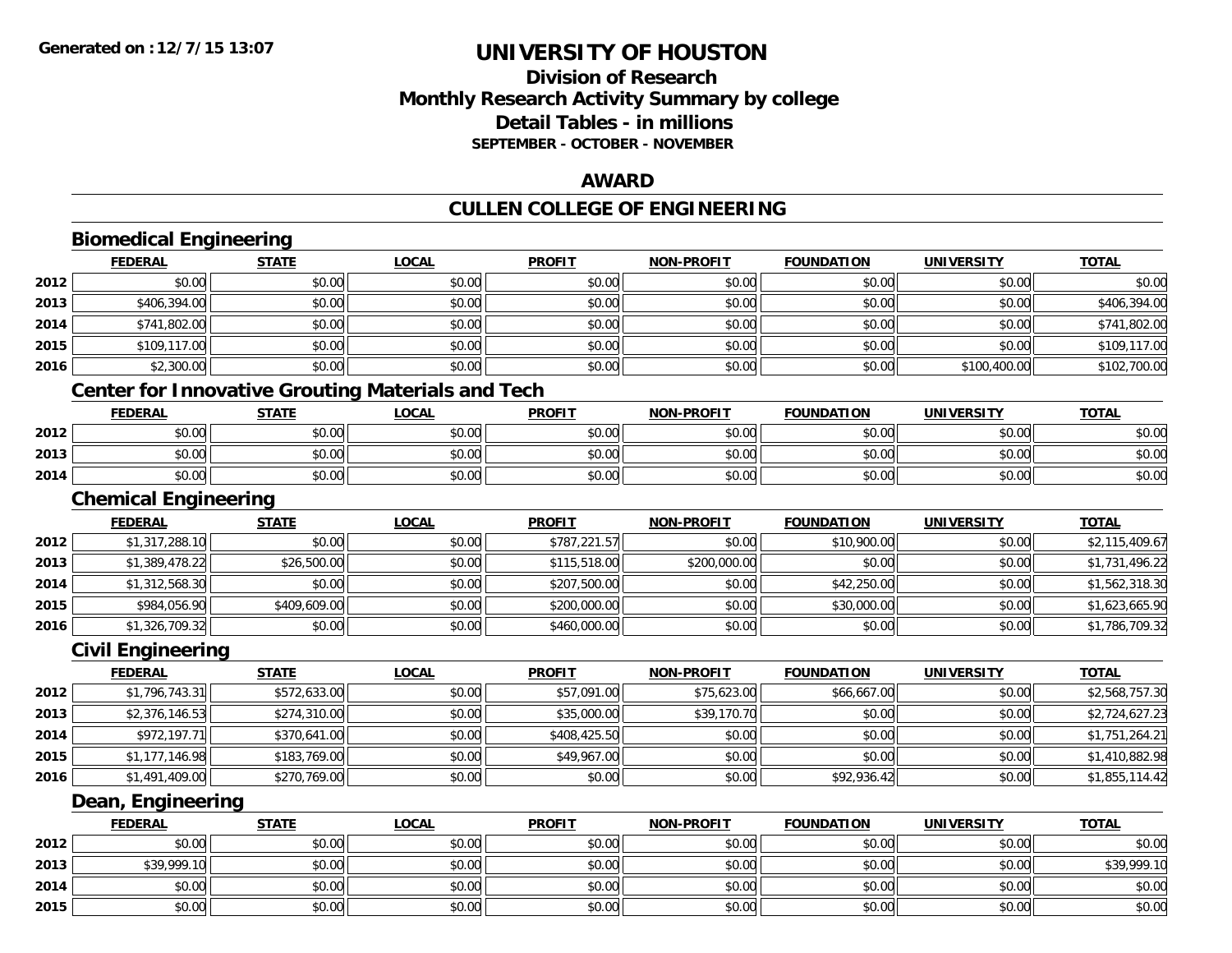### **Division of ResearchMonthly Research Activity Summary by college Detail Tables - in millionsSEPTEMBER - OCTOBER - NOVEMBER**

#### **AWARD**

## **CULLEN COLLEGE OF ENGINEERING**

### **Electrical & Computer Engineering**

|      | <u>FEDERAL</u> | <b>STATE</b> | <b>LOCAL</b> | <b>PROFIT</b> | <b>NON-PROFIT</b> | <b>FOUNDATION</b> | <b>UNIVERSITY</b> | <b>TOTAL</b>   |
|------|----------------|--------------|--------------|---------------|-------------------|-------------------|-------------------|----------------|
| 2012 | \$468,809.25   | \$19,441.00  | \$0.00       | \$123,500.00  | \$0.00            | \$0.00            | \$0.00            | \$611,750.25   |
| 2013 | \$872,646.05   | \$10,000.00  | \$0.00       | \$205,698.00  | \$221,967.30      | \$0.00            | \$0.00            | \$1,310,311.35 |
| 2014 | \$748,195.70   | \$0.00       | \$0.00       | \$30,000.00   | \$0.00            | \$87,500.00       | \$0.00            | \$865,695.70   |
| 2015 | \$2,118,437.86 | \$34,401.00  | \$0.00       | \$55,000.00   | \$0.00            | \$0.00            | \$0.00            | \$2,207,838.86 |
| 2016 | \$1,404,446.68 | \$14,392.00  | \$0.00       | \$0.00        | \$0.00            | \$0.00            | \$0.00            | \$1,418,838.68 |

### **Industrial Engineering**

|      | <u>FEDERAL</u> | <b>STATE</b> | <b>LOCAL</b> | <b>PROFIT</b> | <b>NON-PROFIT</b> | <b>FOUNDATION</b> | <b>UNIVERSITY</b> | <b>TOTAL</b> |
|------|----------------|--------------|--------------|---------------|-------------------|-------------------|-------------------|--------------|
| 2012 | \$0.00         | \$0.00       | \$0.00       | \$0.00        | \$0.00            | \$0.00            | \$0.00            | \$0.00       |
| 2013 | \$0.00         | \$39,855.00  | \$0.00       | \$0.00        | \$0.00            | \$0.00            | \$0.00            | \$39,855.00  |
| 2014 | \$132,655.00   | \$17,115.00  | \$0.00       | \$0.00        | \$0.00            | \$0.00            | \$0.00            | \$149,770.00 |
| 2015 | \$40,179.84    | \$27,356.00  | \$0.00       | \$22,184.00   | \$0.00            | \$0.00            | \$0.00            | \$89,719.84  |
| 2016 | \$220,000.00   | \$10,160.00  | \$0.00       | \$25,648.00   | \$0.00            | \$0.00            | \$0.00            | \$255,808.00 |

### **Mechanical Engineering**

|      | <b>FEDERAL</b> | <b>STATE</b> | <b>LOCAL</b> | <b>PROFIT</b> | <b>NON-PROFIT</b> | <b>FOUNDATION</b> | <b>UNIVERSITY</b> | <b>TOTAL</b>   |
|------|----------------|--------------|--------------|---------------|-------------------|-------------------|-------------------|----------------|
| 2012 | \$1,045,513.00 | \$0.00       | \$0.00       | \$42,000.00   | \$0.00            | \$133,096.00      | \$0.00            | \$1,220,609.00 |
| 2013 | \$413,997.53   | \$0.00       | \$0.00       | \$250,232.00  | \$22,000.00       | \$0.00            | \$0.00            | \$686,229.53   |
| 2014 | \$216,317.00   | \$0.00       | \$0.00       | \$59,029.00   | \$0.00            | \$0.00            | \$0.00            | \$275,346.00   |
| 2015 | \$1,177,167.00 | \$0.00       | \$0.00       | \$34,992.00   | \$75,000.00       | \$118,838.50      | \$0.00            | \$1,405,997.50 |
| 2016 | \$878,700.00   | \$0.00       | \$0.00       | \$0.00        | \$75,000.00       | \$47,919.96       | \$0.00            | \$1,001,619.96 |

### **National Center for Airborne Laser Mapping**

|              | <b>FEDERAL</b>  | <b>STATE</b>   | <b>LOCAL</b> | <b>PROFIT</b>  | <b>NON-PROFIT</b> | <b>FOUNDATION</b> | <b>UNIVERSITY</b> | <b>TOTAL</b>    |
|--------------|-----------------|----------------|--------------|----------------|-------------------|-------------------|-------------------|-----------------|
| 2012         | \$8,385.60      | \$0.00         | \$0.00       | \$0.00         | \$0.00            | \$0.00            | \$0.00            | \$8,385.60      |
| 2013         | \$60,206.10     | \$0.00         | \$0.00       | \$0.00         | \$0.00            | \$0.00            | \$0.00            | \$60,206.10     |
| 2014         | \$450,000.00    | \$0.00         | \$0.00       | \$0.00         | \$0.00            | \$0.00            | \$0.00            | \$450,000.00    |
| 2016         | \$114,702.00    | \$0.00         | \$0.00       | \$0.00         | \$0.00            | \$0.00            | \$0.00            | \$114,702.00    |
| <b>Total</b> | \$25,813,715.06 | \$2,280,951.00 | \$0.00       | \$3,169,006.07 | \$708,761.00      | \$630,107.88      | \$100,400.00      | \$32,702,941.01 |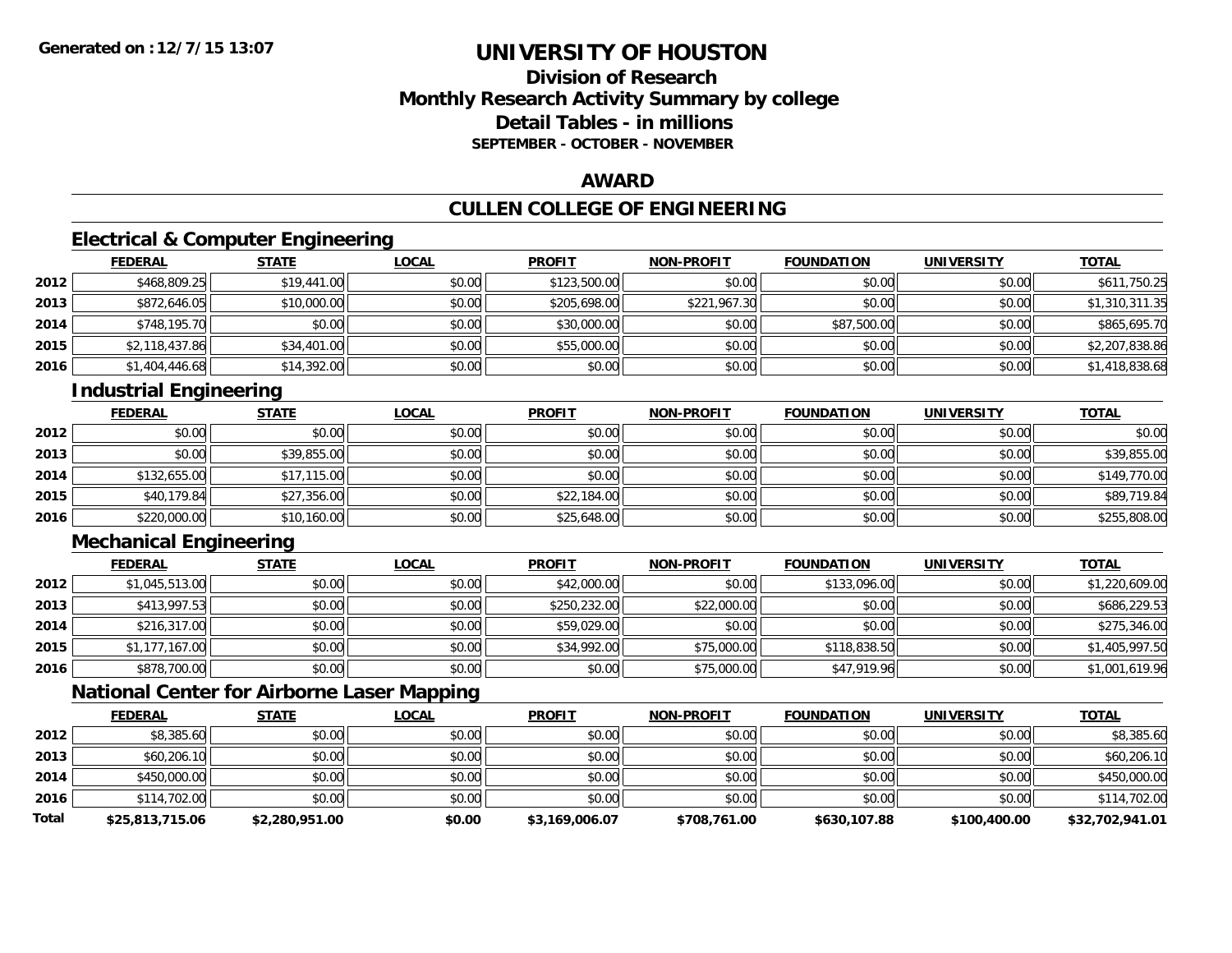### **Division of ResearchMonthly Research Activity Summary by college Detail Tables - in millionsSEPTEMBER - OCTOBER - NOVEMBER**

#### **AWARD**

### **DIVISION OF RESEARCH**

## **Center for Advanced Computing and Data Systems**

|      | Center for Advanced Computing and Data Systems |              |              |               |                   |                   |                   |              |  |  |  |
|------|------------------------------------------------|--------------|--------------|---------------|-------------------|-------------------|-------------------|--------------|--|--|--|
|      | <b>FEDERAL</b>                                 | <b>STATE</b> | <u>LOCAL</u> | <b>PROFIT</b> | <b>NON-PROFIT</b> | <b>FOUNDATION</b> | <b>UNIVERSITY</b> | <b>TOTAL</b> |  |  |  |
| 2012 | \$0.00                                         | \$0.00       | \$0.00       | \$0.00        | \$0.00            | \$0.00            | \$0.00            | \$0.00       |  |  |  |
| 2013 | \$100,000.00                                   | \$0.00       | \$0.00       | \$0.00        | \$1,000.00        | \$0.00            | \$0.00            | \$101,000.00 |  |  |  |
| 2014 | \$7,475.00                                     | \$0.00       | \$0.00       | \$0.00        | \$0.00            | \$0.00            | \$0.00            | \$7,475.00   |  |  |  |
| 2015 | \$0.00                                         | \$0.00       | \$0.00       | \$0.00        | \$0.00            | \$0.00            | \$0.00            | \$0.00       |  |  |  |
| 2016 | \$0.00                                         | \$0.00       | \$0.00       | \$0.00        | \$0.00            | \$0.00            | \$0.00            | \$0.00       |  |  |  |

### **Center for Advanced Materials**

|      | <b>FEDERAL</b> | <b>STATE</b> | <u>LOCAL</u> | <b>PROFIT</b> | <b>NON-PROFIT</b> | <b>FOUNDATION</b> | <b>UNIVERSITY</b> | <b>TOTAL</b> |
|------|----------------|--------------|--------------|---------------|-------------------|-------------------|-------------------|--------------|
| 2012 | \$0.00         | \$0.00       | \$0.00       | \$0.00        | \$0.00            | \$0.00            | \$0.00            | \$0.00       |
| 2013 | \$0.00         | \$0.00       | \$0.00       | \$0.00        | \$0.00            | \$0.00            | \$0.00            | \$0.00       |
| 2014 | \$0.00         | \$0.00       | \$0.00       | \$0.00        | \$0.00            | \$0.00            | \$0.00            | \$0.00       |
| 2015 | \$0.00         | \$0.00       | \$0.00       | \$0.00        | \$0.00            | \$0.00            | \$0.00            | \$0.00       |
| 2016 | \$0.00         | \$0.00       | \$0.00       | \$0.00        | \$0.00            | \$0.00            | \$0.00            | \$0.00       |

#### **Center for Biomedical & Environmental Genomics**

|      | <b>FEDERAL</b> | <b>CTATE</b>        | .OCAI              | <b>PROFIT</b>                   | <b>PROFIT</b><br><b>NION</b> | דמחוחוה<br>ΓΙΟΝ | UNIVERSITY           | <b>TOTAL</b>   |
|------|----------------|---------------------|--------------------|---------------------------------|------------------------------|-----------------|----------------------|----------------|
| 2012 | 0000<br>טט.טע  | $\uparrow$<br>טט.טע | ሶስ ሰሰ<br>vu.vu     | $\sim$ $\sim$<br>$\cap$<br>ט.טע | 0000<br>งบ.บเ                | 0000<br>,u.uu   | 0000<br>JU.UU        | \$0.00         |
| 2013 | 0000<br>DU.UU  | $\sim$<br>JU.UU     | $\sim$ 00<br>JU.UU | \$0.00                          | \$0.00                       | \$0.00          | 0000<br><b>DU.UU</b> | 0000<br>ັນບ.ບປ |

#### **Center for Industrial Partnerships**

|      | <b>FEDERAL</b>             | <b>STATE</b> | <b>LOCAL</b>                                | <b>PROFIT</b>          | <b>NON-PROFIT</b> | <b>FOUNDATION</b> | <b>UNIVERSITY</b> | <b>TOTAL</b>   |
|------|----------------------------|--------------|---------------------------------------------|------------------------|-------------------|-------------------|-------------------|----------------|
| 2012 | 0000<br>,u.uu              | \$0.00       | \$0.00                                      | \$100,500.00           | \$0.00            | \$0.00            | \$0.00            | 50000<br>UU.UV |
| 2014 | <b>EOO OC</b><br>טט.טטט, ו | \$0.00       | $\mathfrak{c}\cap\mathfrak{a}\cap$<br>JU.UU | $\sim$ $\sim$<br>JU.UU | 40.00<br>JU.UU    | \$0.00            | \$0.00            | 600.00         |
| 2015 | \$3,029.13                 | \$0.00       | \$0.00                                      | t∩ ∪v<br>JU.UU         | \$0.00            | \$0.00            | \$0.00            | 43,029.1       |

### **Division of Research**

|      | <b>FEDERAL</b> | <u>STATE</u> | <b>LOCAL</b> | <b>PROFIT</b> | <b>NON-PROFIT</b> | <b>FOUNDATION</b> | <b>UNIVERSITY</b> | <b>TOTAL</b> |
|------|----------------|--------------|--------------|---------------|-------------------|-------------------|-------------------|--------------|
| 2012 | \$0.00         | \$0.00       | \$0.00       | \$0.00        | \$0.00            | \$0.00            | \$0.00            | \$0.00       |
| 2013 | \$0.00         | \$0.00       | \$0.00       | \$0.00        | \$0.00            | \$0.00            | \$0.00            | \$0.00       |
| 2014 | \$0.00         | \$0.00       | \$0.00       | \$0.00        | \$0.00            | \$0.00            | \$0.00            | \$0.00       |
| 2015 | \$0.00         | \$0.00       | \$0.00       | \$0.00        | \$0.00            | \$0.00            | \$0.00            | \$0.00       |
| 2016 | \$0.00         | \$0.00       | \$0.00       | \$0.00        | \$0.00            | \$0.00            | \$0.00            | \$0.00       |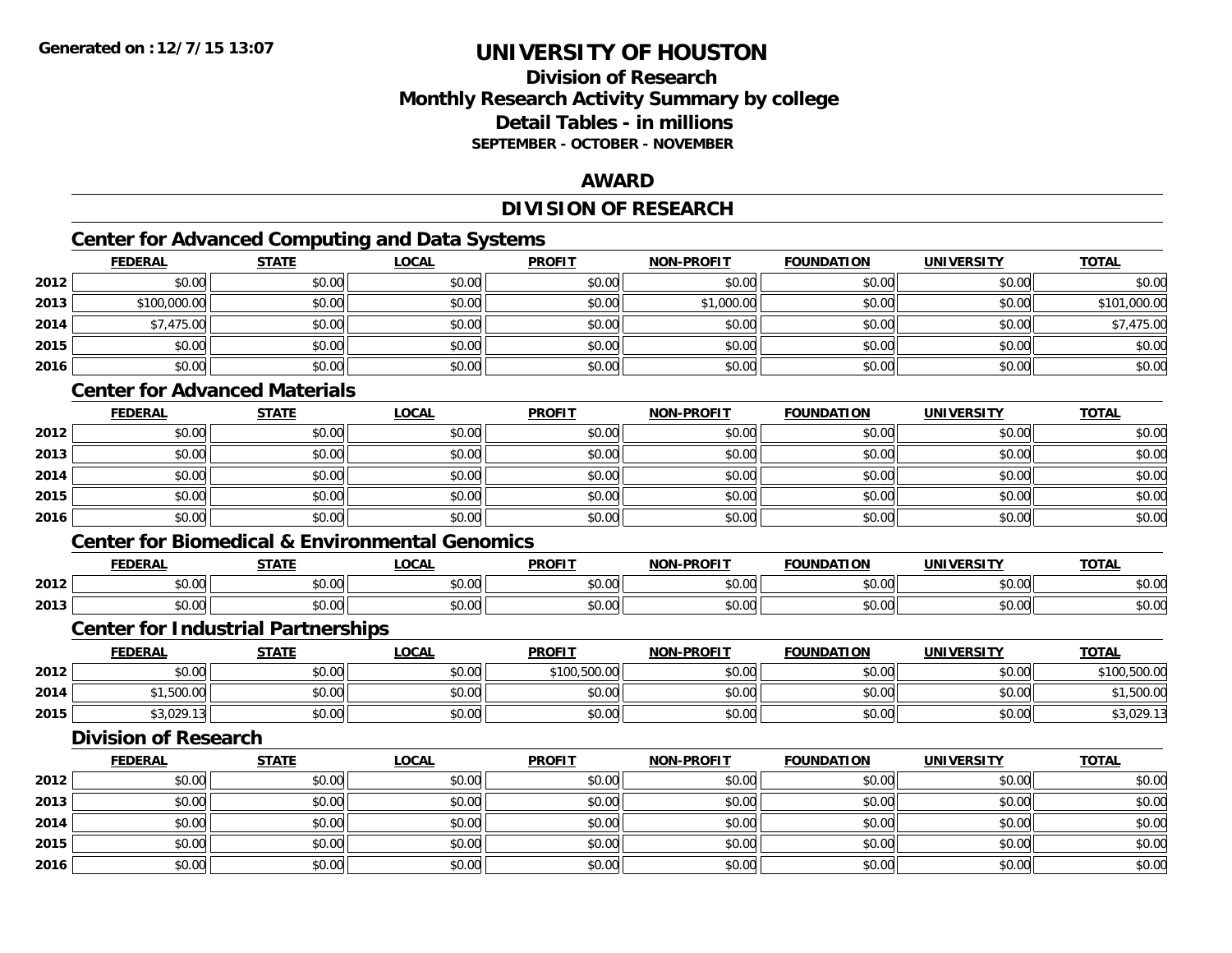### **Division of Research Monthly Research Activity Summary by college Detail Tables - in millions SEPTEMBER - OCTOBER - NOVEMBER**

#### **AWARD**

## **DIVISION OF RESEARCH**

|              |                | <b>Office of Contracts and Grants</b> |              |               |                   |                   |                   |                |
|--------------|----------------|---------------------------------------|--------------|---------------|-------------------|-------------------|-------------------|----------------|
|              | <b>FEDERAL</b> | <b>STATE</b>                          | <b>LOCAL</b> | <b>PROFIT</b> | <b>NON-PROFIT</b> | <b>FOUNDATION</b> | <b>UNIVERSITY</b> | <b>TOTAL</b>   |
| 2012         | \$0.00         | \$0.00                                | \$0.00       | \$0.00        | \$0.00            | \$0.00            | \$0.00            | \$0.00         |
|              | <b>TcSUH</b>   |                                       |              |               |                   |                   |                   |                |
|              | <b>FEDERAL</b> | <b>STATE</b>                          | <b>LOCAL</b> | <b>PROFIT</b> | <b>NON-PROFIT</b> | <b>FOUNDATION</b> | <b>UNIVERSITY</b> | <b>TOTAL</b>   |
| 2012         | \$0.00         | \$0.00                                | \$0.00       | \$0.00        | \$0.00            | \$0.00            | \$0.00            | \$0.00         |
| 2013         | \$95,000.00    | \$0.00                                | \$0.00       | \$0.00        | \$0.00            | \$0.00            | \$0.00            | \$95,000.00    |
| 2014         | \$0.00         | \$0.00                                | \$0.00       | \$0.00        | \$0.00            | \$0.00            | \$0.00            | \$0.00         |
| 2015         | \$0.00         | \$0.00                                | \$0.00       | \$0.00        | \$0.00            | \$0.00            | \$0.00            | \$0.00         |
| 2016         | \$15,000.00    | \$0.00                                | \$0.00       | \$0.00        | \$0.00            | \$0.00            | \$0.00            | \$15,000.00    |
|              |                | <b>Texas Obesity Research Center</b>  |              |               |                   |                   |                   |                |
|              | <b>FEDERAL</b> | <b>STATE</b>                          | <b>LOCAL</b> | <b>PROFIT</b> | <b>NON-PROFIT</b> | <b>FOUNDATION</b> | <b>UNIVERSITY</b> | <b>TOTAL</b>   |
| 2012         | \$0.00         | \$0.00                                | \$0.00       | \$0.00        | \$0.00            | \$0.00            | \$0.00            | \$0.00         |
| 2013         | \$0.00         | \$0.00                                | \$0.00       | \$0.00        | \$0.00            | \$0.00            | \$0.00            | \$0.00         |
| 2014         | \$0.00         | \$0.00                                | \$0.00       | \$0.00        | \$0.00            | \$0.00            | \$0.00            | \$0.00         |
| 2015         | \$0.00         | \$0.00                                | \$0.00       | \$0.00        | \$0.00            | \$0.00            | \$0.00            | \$0.00         |
| 2016         | \$0.00         | \$0.00                                | \$0.00       | \$0.00        | \$179,064.00      | \$0.00            | \$0.00            | \$179,064.00   |
|              | <b>TIMES</b>   |                                       |              |               |                   |                   |                   |                |
|              | <b>FEDERAL</b> | <b>STATE</b>                          | <b>LOCAL</b> | <b>PROFIT</b> | <b>NON-PROFIT</b> | <b>FOUNDATION</b> | <b>UNIVERSITY</b> | <b>TOTAL</b>   |
| 2012         | \$401,288.81   | \$0.00                                | \$0.00       | \$0.00        | \$0.00            | \$0.00            | \$0.00            | \$401,288.81   |
| 2013         | \$699,998.70   | \$0.00                                | \$0.00       | \$0.00        | \$0.00            | \$0.00            | \$0.00            | \$699,998.70   |
| 2014         | \$557,252.66   | \$0.00                                | \$0.00       | \$0.00        | \$0.00            | \$0.00            | \$0.00            | \$557,252.66   |
| 2015         | \$661,281.25   | \$0.00                                | \$0.00       | \$0.00        | \$0.00            | \$0.00            | \$0.00            | \$661,281.25   |
| 2016         | \$56,673.00    | \$0.00                                | \$0.00       | \$0.00        | \$0.00            | \$0.00            | \$0.00            | \$56,673.00    |
| <b>Total</b> | \$2,598,498.55 | \$0.00                                | \$0.00       | \$100,500.00  | \$180,064.00      | \$0.00            | \$0.00            | \$2,879,062.55 |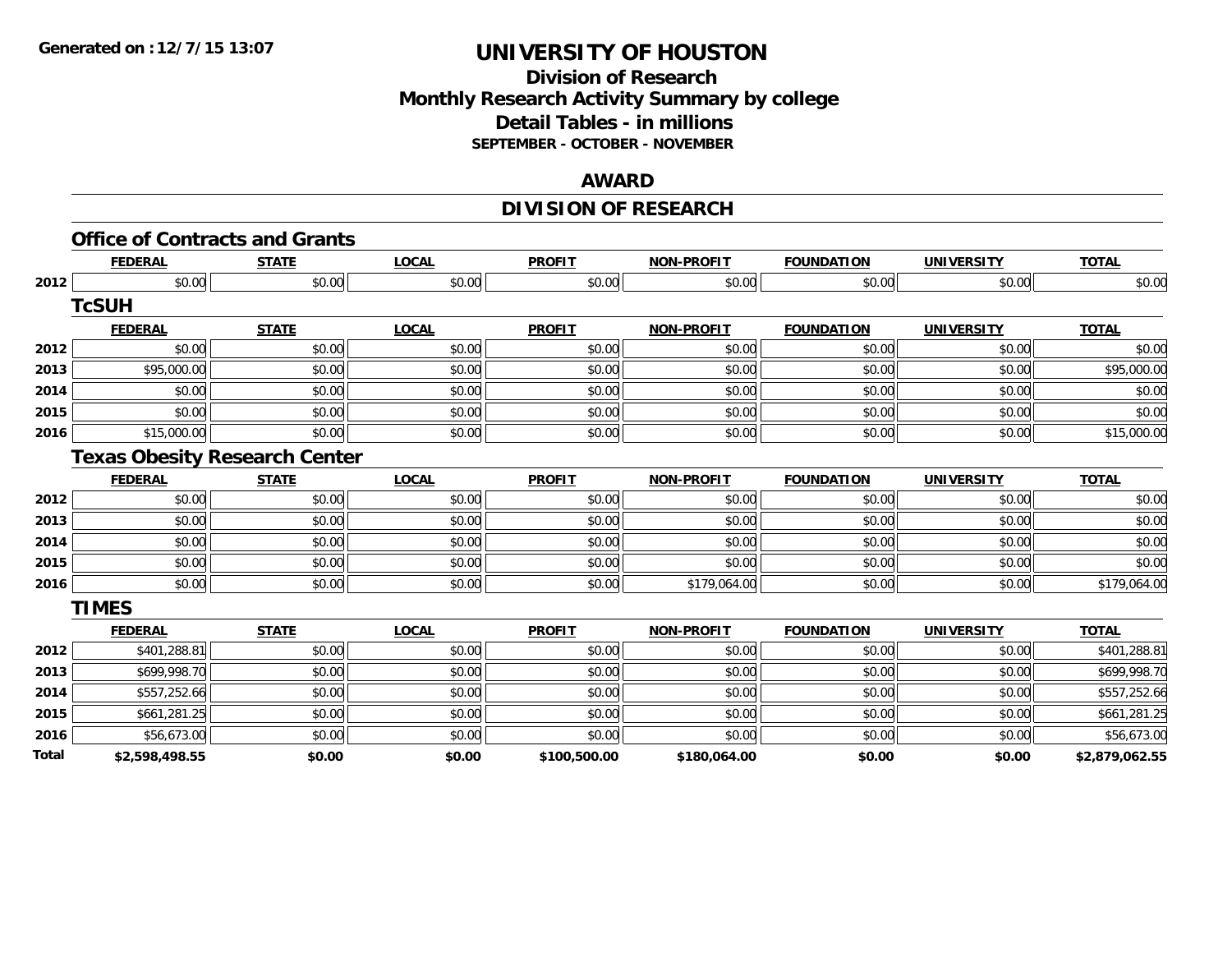### **Division of ResearchMonthly Research Activity Summary by college Detail Tables - in millionsSEPTEMBER - OCTOBER - NOVEMBER**

#### **AWARD**

**TOTAL** 

**TOTAL** 

#### **GRADUATE COLLEGE OF SOCIAL WORKCenter for Drug and Social Policy Research FEDERAL STATE LOCAL PROFIT NON-PROFIT FOUNDATION UNIVERSITY TOTAL2013** $\textbf{3} \quad \textbf{\textcolor{blue}{\textbf{50.00}}} \quad \textbf{\textcolor{blue}{\textbf{50.00}}} \quad \textbf{\textcolor{blue}{\textbf{50.00}}} \quad \textbf{\textcolor{blue}{\textbf{50.00}}} \quad \textbf{\textcolor{blue}{\textbf{50.00}}} \quad \textbf{\textcolor{blue}{\textbf{50.00}}} \quad \textbf{\textcolor{blue}{\textbf{50.00}}} \quad \textbf{\textcolor{blue}{\textbf{50.00}}} \quad \textbf{\textcolor{blue}{\textbf{50.00}}} \quad \textbf{\textcolor{blue}{\textbf{50.00}}} \quad \text$ **2015** \$462,394.00 \$0.00 \$0.00 \$0.00 \$0.00 \$0.00 \$0.00 \$462,394.00 **2016**6 \$75,000.00 \$0.00 \$0.00 \$0.00 \$0.00 \$0.00 \$0.00 \$0.00 \$0.00 \$0.00 \$0.00 \$0.00 \$0.00 \$15,000.00 **Center for Health Equities & Evaluation Research FEDERAL STATE LOCAL PROFIT NON-PROFIT FOUNDATION UNIVERSITY TOTAL2012** \$151,349.55 \$0.00 \$0.00 \$0.00 \$0.00 \$0.00 \$0.00 \$151,349.55 **2013** \$249,359.00 \$0.00 \$0.00 \$0.00 \$0.00 \$0.00 \$0.00 \$249,359.00 **2014**4 \$206,260.00| \$0.00| \$0.00| \$0.00| \$0.00| \$0.00| \$0.00| \$0.00| \$0.00| \$0.00| \$206,260.00| \$206,260.00 **2015** \$149,652.00 \$0.00 \$0.00 \$0.00 \$0.00 \$0.00 \$0.00 \$149,652.00 **2016**6 \$240,512.00 \$0.00 \$0.00 \$0.00 \$0.00 \$0.00 \$0.00 \$0.00 \$0.00 \$0.00 \$0.00 \$240,512.00 **Child & Family for Innovative Research FEDERAL STATE LOCAL PROFIT NON-PROFIT FOUNDATION UNIVERSITY TOTAL2012** \$72,240.79 \$0.00 \$0.00 \$176,507.00 \$0.00 \$0.00 \$0.00 \$248,747.79 **2013** \$495,166.99 \$110,342.00 \$0.00 \$0.00 \$0.00 \$0.00 \$0.00 \$605,508.99 **2014**4 \$9,999.99 \$0.00 \$0.00 \$0.00 \$0.00 \$0.00 \$0.00 \$0.00 \$0.00 \$80,000.00 \$0,000 \$0.00 \$0.00 \$89,999.99 **2015** \$12,458.65 \$0.00 \$0.00 \$0.00 \$0.00 \$0.00 \$0.00 \$12,458.65 **2016**6 \$421,851.00 \$0.00 \$0.00 \$0.00 \$0.00 \$0.00 \$0.00 \$0.00 \$0.00 \$0.00 \$0.00 \$0.00 \$0.00 \$121,851.00 **Community Projects - Social Work**

**FEDERAL STATE LOCAL PROFIT NON-PROFIT FOUNDATION UNIVERSITY TOTALTOTAL 2012**2 \$2,942.90 \$0.00 \$0.00 \$0.00 \$0.00 \$0.00 \$0.00 \$0.00 \$0.00 \$0.00 \$0.00 \$0.00 \$2,942.90 **Dean, Social Work FEDERAL STATE LOCAL PROFIT NON-PROFIT FOUNDATION UNIVERSITY TOTALTOTAL 2012**

| <b>Total</b> | \$2,590,755.37 | \$110,342.00 | \$0.00 | \$251,507.00 | \$80,000.00 | \$0.00 | \$0.00 | \$3,032,604.37 |
|--------------|----------------|--------------|--------|--------------|-------------|--------|--------|----------------|
| 2016         | \$25,000.00    | \$0.00       | \$0.00 | \$75,000.00  | \$0.00      | \$0.00 | \$0.00 | \$100,000.00   |
| 2015         | \$0.00         | \$0.00       | \$0.00 | \$0.00       | \$0.00      | \$0.00 | \$0.00 | \$0.00         |
| 2014         | \$0.00         | \$0.00       | \$0.00 | \$0.00       | \$0.00      | \$0.00 | \$0.00 | \$0.00         |
| 2013         | \$0.00         | \$0.00       | \$0.00 | \$0.00       | \$0.00      | \$0.00 | \$0.00 | \$0.00         |
| 2012         | \$16,568.50    | \$0.00       | \$0.00 | \$0.00       | \$0.00      | \$0.00 | \$0.00 | \$16,568.50    |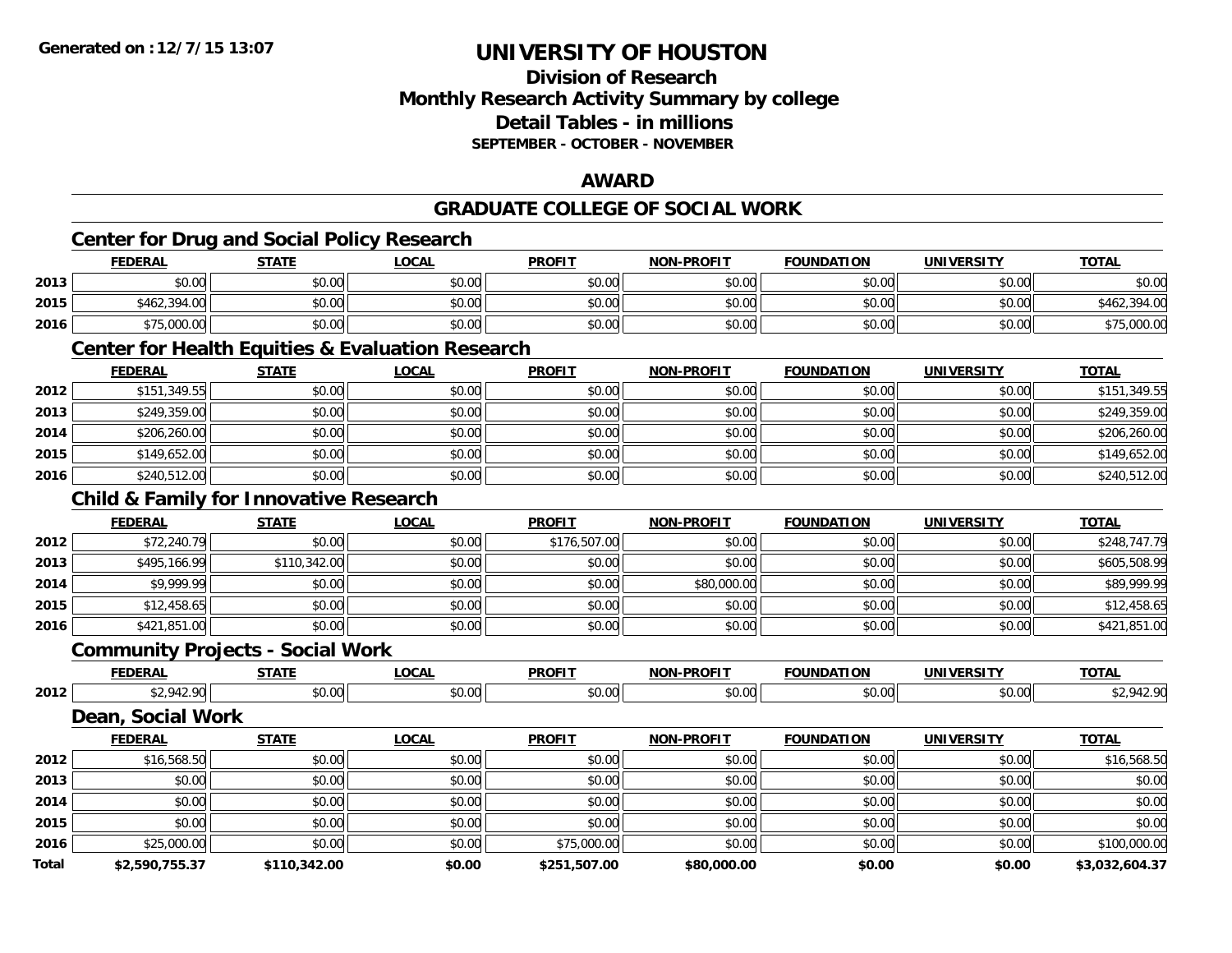### **Division of Research Monthly Research Activity Summary by college Detail Tables - in millions SEPTEMBER - OCTOBER - NOVEMBER**

#### **AWARD**

#### **HILTON COLLEGE OF HOTEL AND RESTAURANT MANAGEMENT**

#### **Hotel and Restaurant Management**

|              | <b>FEDERAL</b> | <u>STATE</u> | <u>LOCAL</u> | <b>PROFIT</b> | <b>NON-PROFIT</b> | <b>FOUNDATION</b> | <b>UNIVERSITY</b> | <b>TOTAL</b> |
|--------------|----------------|--------------|--------------|---------------|-------------------|-------------------|-------------------|--------------|
| 2012         | \$0.00         | \$0.00       | \$0.00       | \$0.00        | \$10,887.00       | \$0.00            | \$0.00            | \$10,887.00  |
| 2014         | \$0.00         | \$0.00       | \$0.00       | \$0.00        | \$0.00            | \$58,902.00       | \$0.00            | \$58,902.00  |
| 2016         | \$223,304.40   | \$0.00       | \$0.00       | \$0.00        | \$0.00            | \$0.00            | \$0.00            | \$223,304.40 |
| <b>Total</b> | \$223,304.40   | \$0.00       | \$0.00       | \$0.00        | \$10,887.00       | \$58,902.00       | \$0.00            | \$293,093.40 |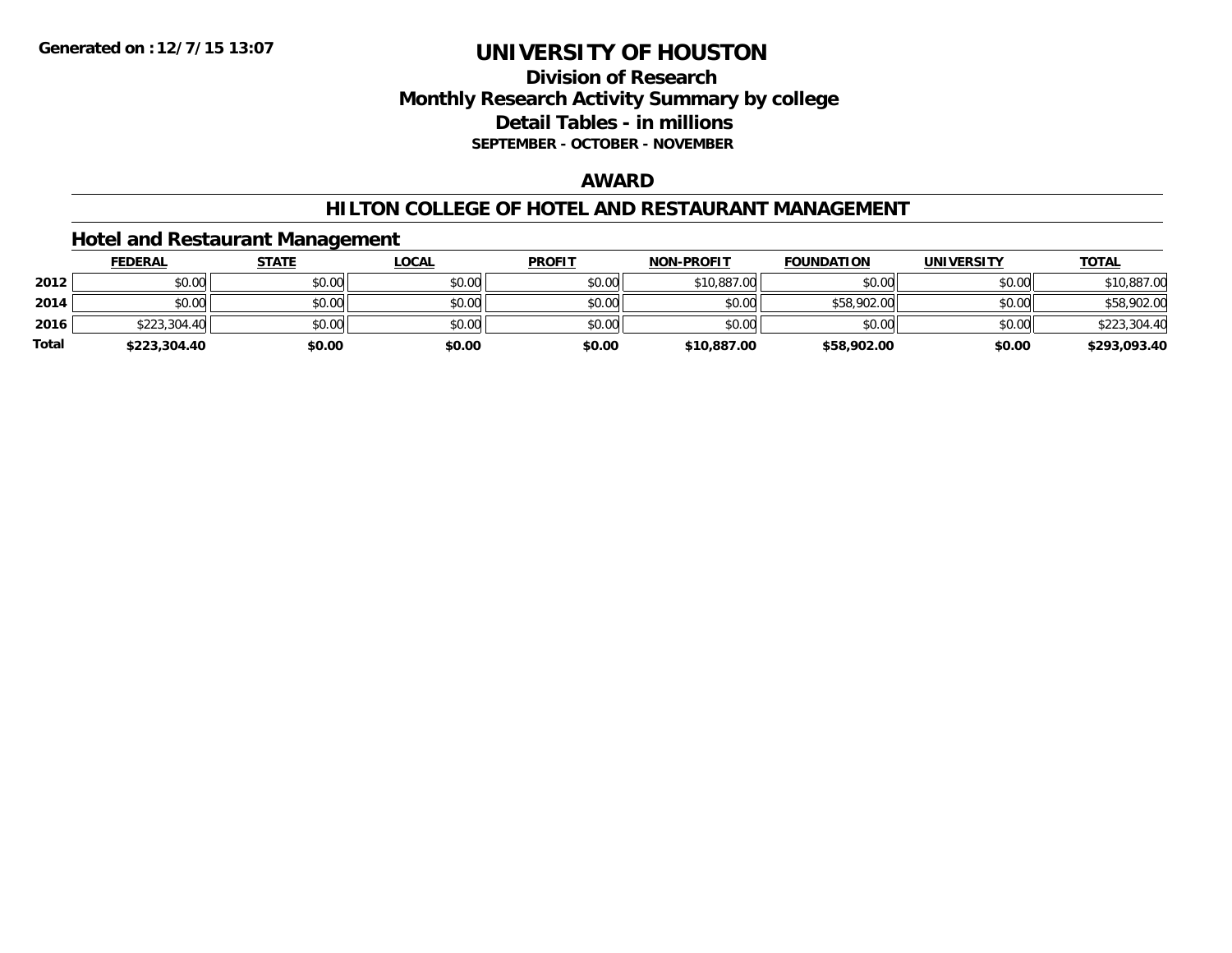### **Division of Research Monthly Research Activity Summary by college Detail Tables - in millions SEPTEMBER - OCTOBER - NOVEMBER**

### **AWARD**

#### **HONORS COLLEGE**

# **Dean, Honors College**

|              | <b>FEDERAL</b> | <b>STATE</b> | <b>OCAL</b> | <b>PROFIT</b>   | -PROFIT<br>NON | <b>FOUNDATION</b> | UNIVERSITY | <b>TOTAL</b>      |
|--------------|----------------|--------------|-------------|-----------------|----------------|-------------------|------------|-------------------|
| 2012         | ∍ חמי<br>.70   | \$0.00       | JU.UU       | \$0.00<br>JU.UU | ልስ ሀህ<br>וטטוע | \$0.00            | \$0.00     | -70               |
| <b>Total</b> | \$34.951       | \$0.00       | \$0.00      | \$0.00          | \$0.00         | \$0.00            | \$0.00     | 1.951.70<br>\$34, |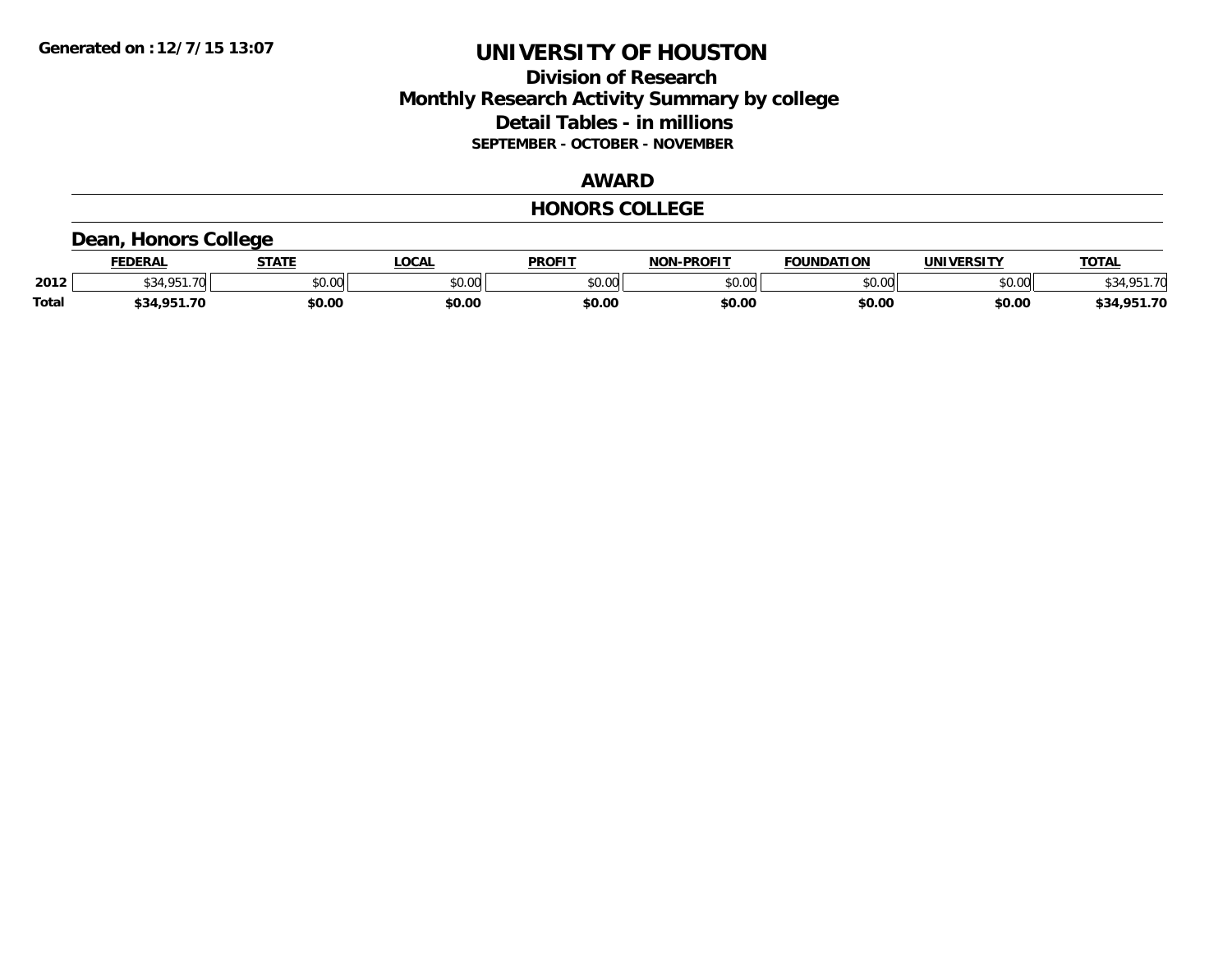### **Division of Research Monthly Research Activity Summary by college Detail Tables - in millions SEPTEMBER - OCTOBER - NOVEMBER**

#### **AWARD**

#### **OTHER OUTSIDE ORGANIZATIONS USED FOR CPHS LOGINS**

|       | $\rightarrow$ onlike $\sim$<br>Center |        |        |               |                   |                   |            |              |  |  |  |
|-------|---------------------------------------|--------|--------|---------------|-------------------|-------------------|------------|--------------|--|--|--|
|       | FEDERAL                               | STATE  | LOCAL  | <b>PROFIT</b> | <b>NON-PROFIT</b> | <b>FOUNDATION</b> | UNIVERSITY | <b>TOTAL</b> |  |  |  |
| 2014  | \$0.00                                | \$0.00 | \$0.00 | \$0.00        | \$0.00            | \$0.00            | \$0.00     | \$0.00       |  |  |  |
| Total | \$0.00                                | \$0.00 | \$0.00 | \$0.00        | \$0.00            | \$0.00            | \$0.00     | \$0.00       |  |  |  |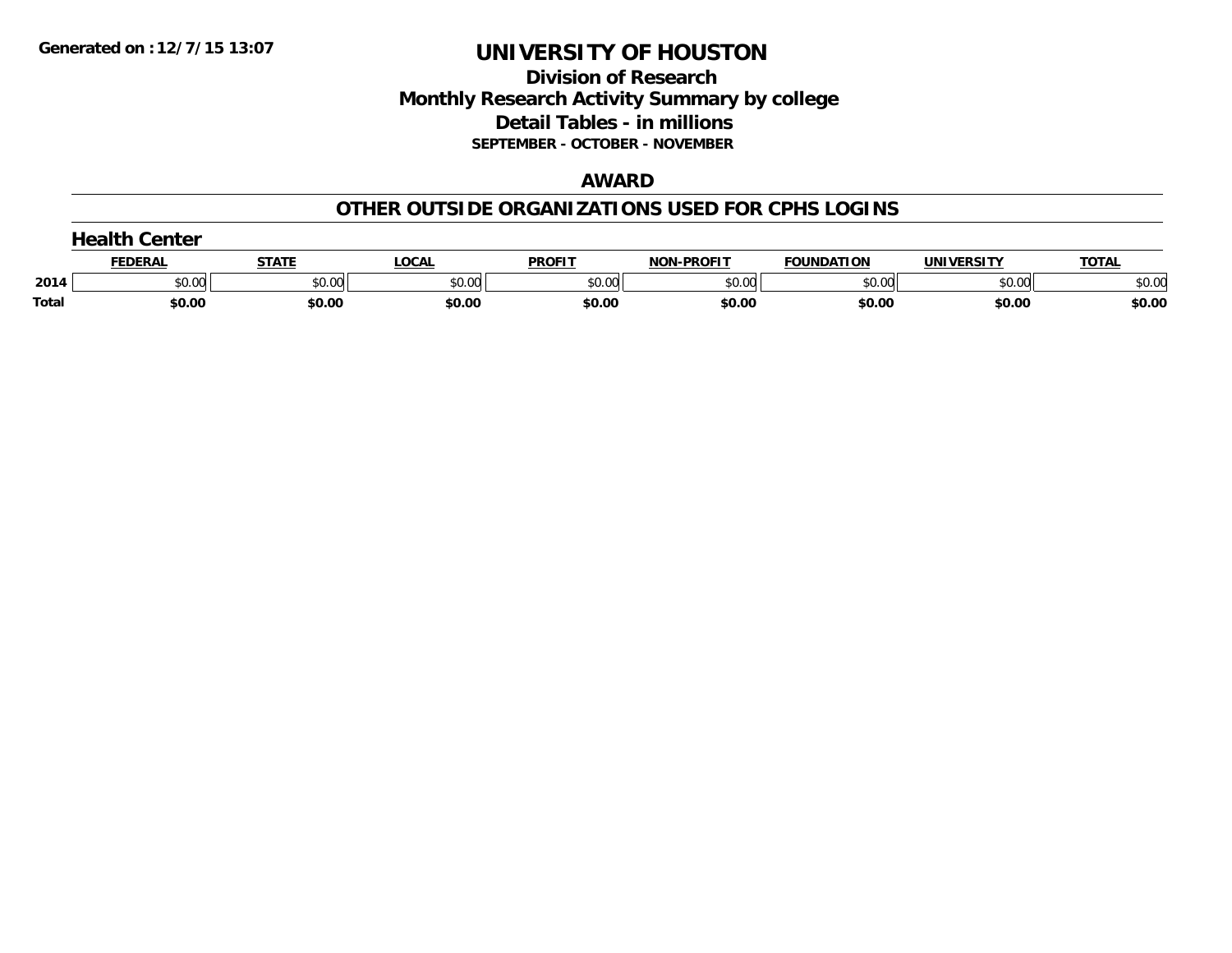### **Division of Research Monthly Research Activity Summary by college Detail Tables - in millions SEPTEMBER - OCTOBER - NOVEMBER**

#### **AWARD**

#### **PRESIDENT**

#### **Office of the President**

|       | <b>FEDERAL</b> | <b>STATE</b> | <u>LOCAL</u> | <b>PROFIT</b> | <b>NON-PROFIT</b> | <b>FOUNDATION</b> | <b>UNIVERSITY</b> | <b>TOTAL</b> |
|-------|----------------|--------------|--------------|---------------|-------------------|-------------------|-------------------|--------------|
| 2014  | \$0.00         | \$0.00       | \$0.00       | \$0.00        | \$0.00            | \$0.00            | \$0.00            | \$0.00       |
| 2015  | \$0.00         | \$0.00       | \$0.00       | \$0.00        | \$0.00            | \$0.00            | \$0.00            | \$0.00       |
| 2016  | \$0.00         | \$0.00       | \$0.00       | \$0.00        | \$0.00            | \$0.00            | \$0.00            | \$0.00       |
| Total | \$0.00         | \$0.00       | \$0.00       | \$0.00        | \$0.00            | \$0.00            | \$0.00            | \$0.00       |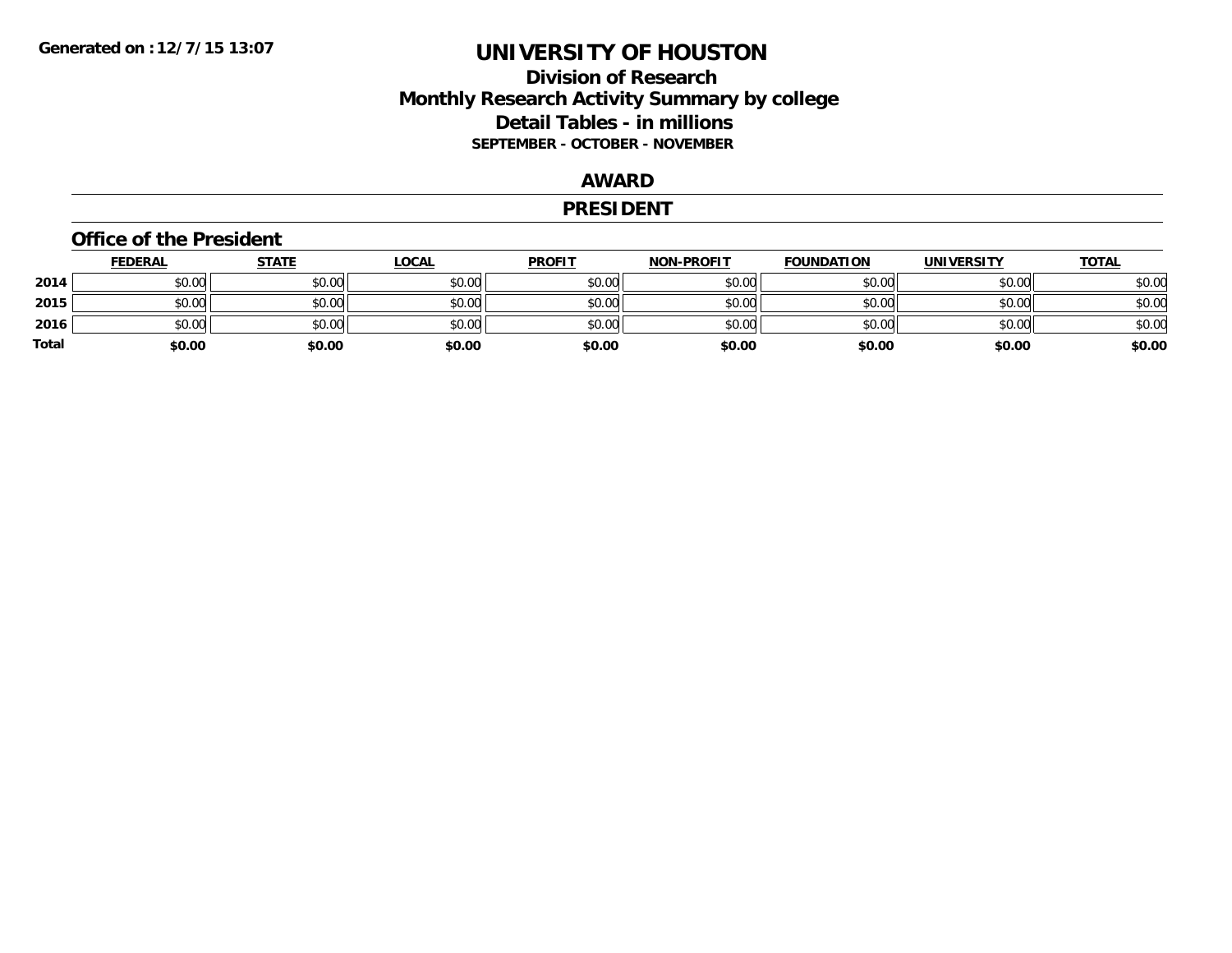### **Division of Research Monthly Research Activity Summary by college Detail Tables - in millions SEPTEMBER - OCTOBER - NOVEMBER**

#### **AWARD**

## **SCHOOL OF NURSING**

#### **Dean, School of Nursing**

|              | <b>FEDERAL</b> | <b>STATE</b>         | <b>OCAL</b> | PROFIT | <b>I-PROFIT</b><br>וחרות | <b>FOUNDATION</b>                   | <b>UNIVERSITY</b> | <b>TOTAL</b> |
|--------------|----------------|----------------------|-------------|--------|--------------------------|-------------------------------------|-------------------|--------------|
| 2016         | 0.00<br>pu.uu  | 0000<br><b>DU.UU</b> | \$0.00      | \$0.00 | \$0.00                   | $AA =$<br>$\Lambda$ $\Omega$<br>4U- | \$0.00            | 14.00        |
| <b>Total</b> | \$0.00         | \$0.00               | \$0.00      | \$0.00 | \$0.00                   | $d - 1$<br>404.00                   | \$0.00            | 404.00       |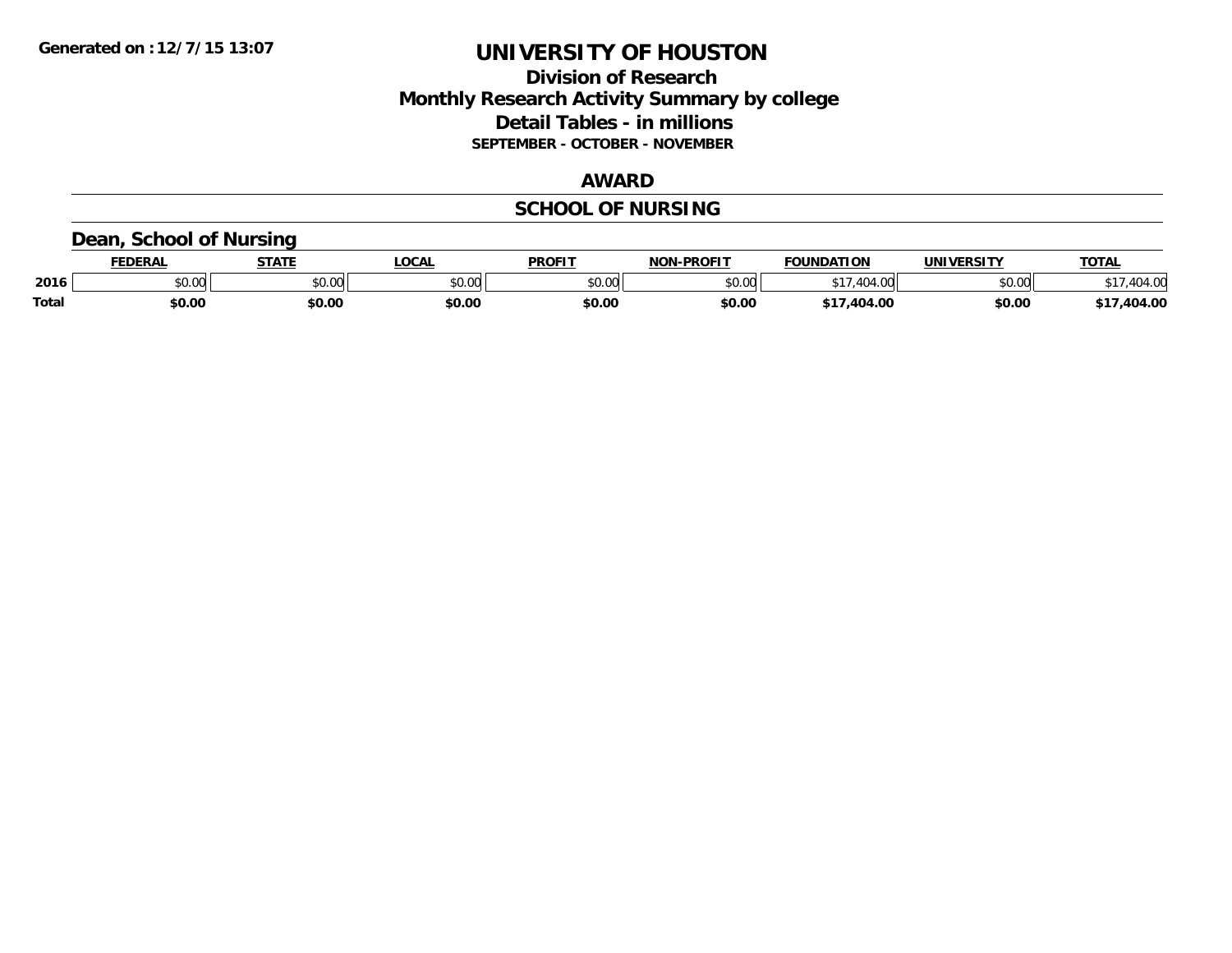### **Division of Research Monthly Research Activity Summary by college Detail Tables - in millions SEPTEMBER - OCTOBER - NOVEMBER**

#### **AWARD**

#### **SENIOR V.P. FOR ACADEMIC AFFAIRS AND PROVOST**

|      | <b>Challenger Program</b>        |                                                     |              |               |                   |                   |                   |              |
|------|----------------------------------|-----------------------------------------------------|--------------|---------------|-------------------|-------------------|-------------------|--------------|
|      | <b>FEDERAL</b>                   | <b>STATE</b>                                        | <b>LOCAL</b> | <b>PROFIT</b> | NON-PROFIT        | <b>FOUNDATION</b> | <b>UNIVERSITY</b> | <b>TOTAL</b> |
| 2012 | \$0.00                           | \$0.00                                              | \$0.00       | \$0.00        | \$0.00            | \$0.00            | \$0.00            | \$0.00       |
| 2013 | \$0.00                           | \$0.00                                              | \$0.00       | \$0.00        | \$0.00            | \$0.00            | \$0.00            | \$0.00       |
| 2014 | \$0.00                           | \$0.00                                              | \$0.00       | \$0.00        | \$0.00            | \$0.00            | \$0.00            | \$0.00       |
| 2015 | \$0.00                           | \$0.00                                              | \$0.00       | \$0.00        | \$0.00            | \$0.00            | \$0.00            | \$0.00       |
|      | <b>Learning Support Services</b> |                                                     |              |               |                   |                   |                   |              |
|      | <b>FEDERAL</b>                   | <b>STATE</b>                                        | <b>LOCAL</b> | <b>PROFIT</b> | <b>NON-PROFIT</b> | <b>FOUNDATION</b> | <b>UNIVERSITY</b> | <b>TOTAL</b> |
| 2012 | \$0.00                           | \$0.00                                              | \$0.00       | \$0.00        | \$0.00            | \$0.00            | \$0.00            | \$0.00       |
|      | <b>Pre-Health Advising</b>       |                                                     |              |               |                   |                   |                   |              |
|      | <b>FEDERAL</b>                   | <b>STATE</b>                                        | <b>LOCAL</b> | <b>PROFIT</b> | <b>NON-PROFIT</b> | <b>FOUNDATION</b> | <b>UNIVERSITY</b> | <b>TOTAL</b> |
| 2015 | \$0.00                           | \$0.00                                              | \$0.00       | \$0.00        | \$0.00            | \$0.00            | \$0.00            | \$0.00       |
|      |                                  | <b>Senior V.P. for Academic Affairs and Provost</b> |              |               |                   |                   |                   |              |
|      | <b>FEDERAL</b>                   | <b>STATE</b>                                        | <b>LOCAL</b> | <b>PROFIT</b> | <b>NON-PROFIT</b> | <b>FOUNDATION</b> | <b>UNIVERSITY</b> | <b>TOTAL</b> |
| 2013 | \$0.00                           | \$0.00                                              | \$0.00       | \$0.00        | \$0.00            | \$0.00            | \$0.00            | \$0.00       |
|      | <b>UH Energy</b>                 |                                                     |              |               |                   |                   |                   |              |
|      | <b>FEDERAL</b>                   | <b>STATE</b>                                        | <b>LOCAL</b> | <b>PROFIT</b> | <b>NON-PROFIT</b> | <b>FOUNDATION</b> | <b>UNIVERSITY</b> | <b>TOTAL</b> |
| 2015 | \$0.00                           | \$0.00                                              | \$0.00       | \$0.00        | \$0.00            | \$0.00            | \$0.00            | \$0.00       |
| 2016 | \$0.00                           | \$0.00                                              | \$0.00       | \$0.00        | \$0.00            | \$0.00            | \$0.00            | \$0.00       |
|      | <b>Undergraduate Scholars</b>    |                                                     |              |               |                   |                   |                   |              |
|      | <b>FEDERAL</b>                   | <b>STATE</b>                                        | <b>LOCAL</b> | <b>PROFIT</b> | <b>NON-PROFIT</b> | <b>FOUNDATION</b> | <b>UNIVERSITY</b> | <b>TOTAL</b> |
| 2012 | \$0.00                           | \$19,051.00                                         | \$0.00       | \$0.00        | \$0.00            | \$0.00            | \$0.00            | \$19,051.00  |
| 2013 | \$0.00                           | \$19,050.00                                         | \$0.00       | \$0.00        | \$0.00            | \$0.00            | \$0.00            | \$19,050.00  |
| 2014 | \$0.00                           | \$20,330.00                                         | \$0.00       | \$0.00        | \$0.00            | \$0.00            | \$0.00            | \$20,330.00  |
|      |                                  | <b>Undergraduate Student Success</b>                |              |               |                   |                   |                   |              |
|      | <b>FEDERAL</b>                   | <b>STATE</b>                                        | <b>LOCAL</b> | <b>PROFIT</b> | <b>NON-PROFIT</b> | <b>FOUNDATION</b> | <b>UNIVERSITY</b> | <b>TOTAL</b> |
| 2013 | \$0.00                           | \$130,000.00                                        | \$0.00       | \$0.00        | \$0.00            | \$0.00            | \$0.00            | \$130,000.00 |
| 2014 | \$0.00                           | \$0.00                                              | \$0.00       | \$0.00        | \$0.00            | \$0.00            | \$0.00            | \$0.00       |
| 2015 | \$0.00                           | \$0.00                                              | \$0.00       | \$0.00        | \$0.00            | \$0.00            | \$0.00            | \$0.00       |
| 2016 | \$0.00                           | \$9,759.30                                          | \$0.00       | \$0.00        | \$0.00            | \$0.00            | \$0.00            | \$9,759.30   |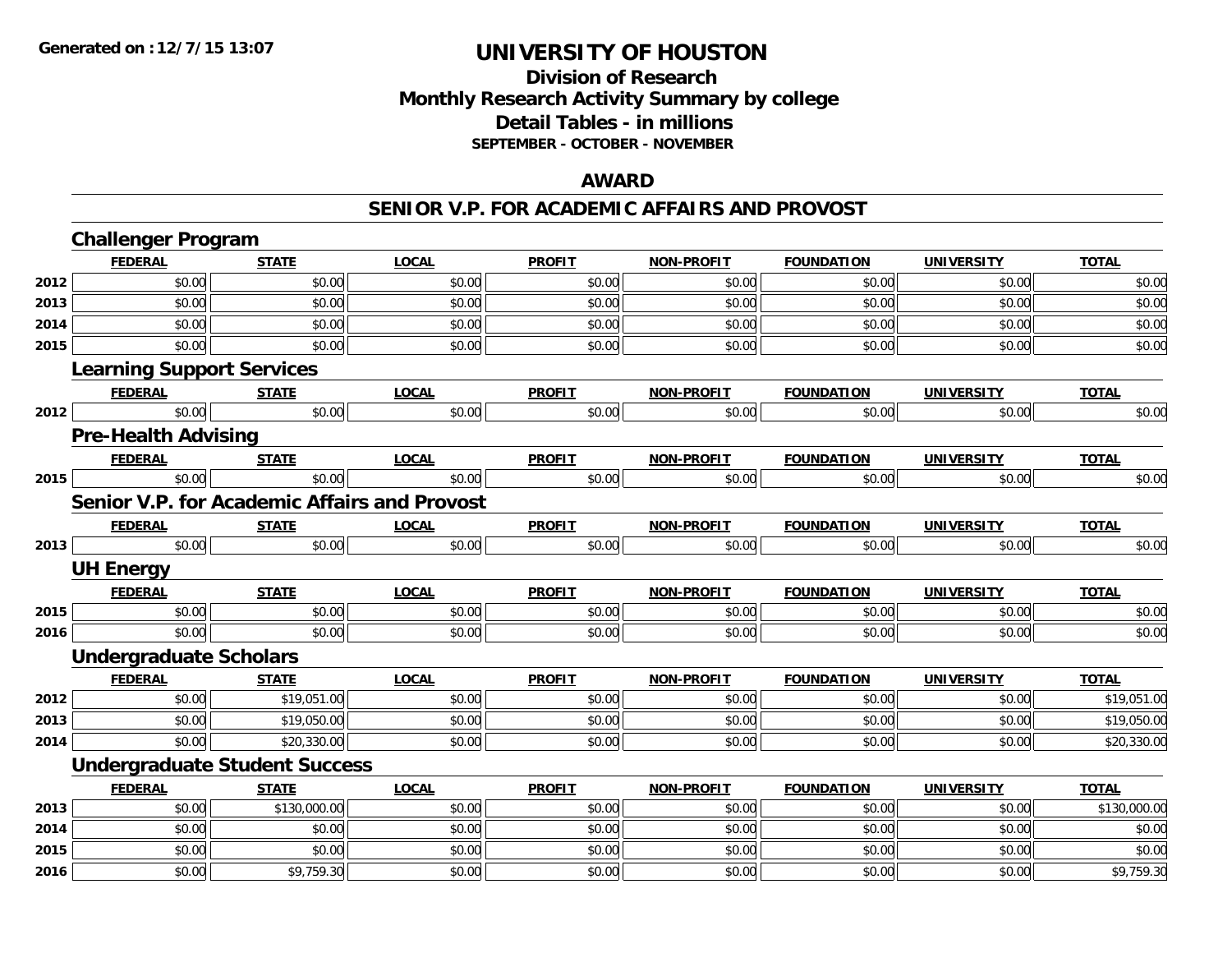### **Division of Research Monthly Research Activity Summary by college Detail Tables - in millions SEPTEMBER - OCTOBER - NOVEMBER**

#### **AWARD**

#### **SENIOR V.P. FOR ACADEMIC AFFAIRS AND PROVOST**

#### **Undergraduate Student Success Center**

|       | <b>FEDERAL</b> | <b>STATE</b> | <b>LOCAL</b> | <b>PROFIT</b> | <b>NON-PROFIT</b> | <b>FOUNDATION</b> | <b>UNIVERSITY</b> | <b>TOTAL</b>   |
|-------|----------------|--------------|--------------|---------------|-------------------|-------------------|-------------------|----------------|
| 2012  | \$301,376.00   | \$130,000.00 | \$0.00       | \$0.00        | \$77,158.00       | \$0.00            | \$0.00            | \$508,534.00   |
| 2013  | \$378,534.00   | \$134,767.00 | \$0.00       | \$0.00        | \$0.00            | \$0.00            | \$0.00            | \$513,301.00   |
| 2014  | \$364,114.00   | \$134,767.00 | \$0.00       | \$0.00        | \$0.00            | \$0.00            | \$0.00            | \$498,881.00   |
| 2015  | \$301,376.00   | \$137,767.00 | \$0.00       | \$0.00        | \$0.00            | \$0.00            | \$0.00            | \$439,143.00   |
| 2016  | \$0.00         | \$137,767.00 | \$0.00       | \$0.00        | \$0.00            | \$0.00            | \$0.00            | \$137,767.00   |
| Total | \$1,345,400.00 | \$873,258.30 | \$0.00       | \$0.00        | \$77,158.00       | \$0.00            | \$0.00            | \$2,295,816.30 |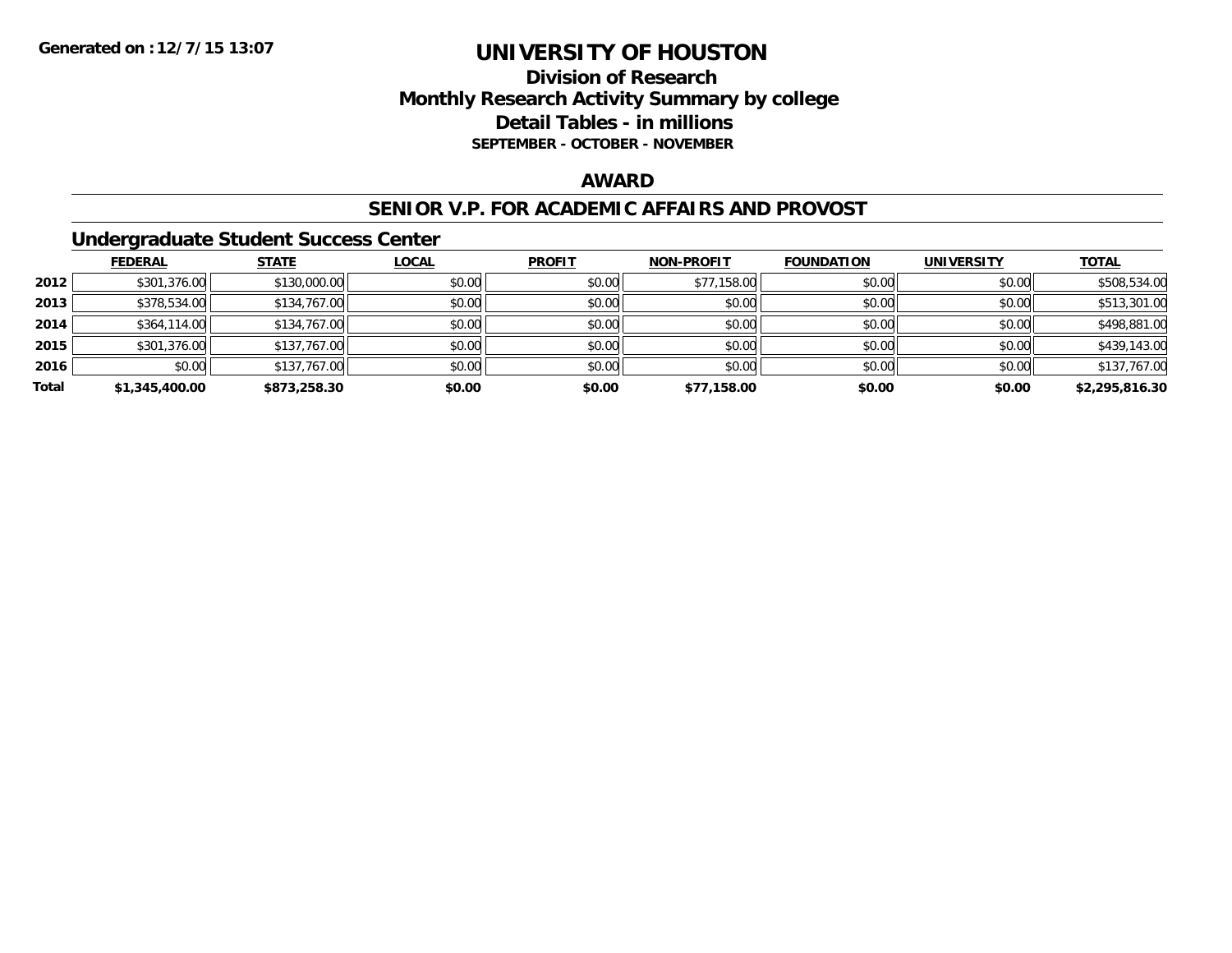### **Division of Research Monthly Research Activity Summary by college Detail Tables - in millions SEPTEMBER - OCTOBER - NOVEMBER**

#### **AWARD**

#### **UH LAW CENTER**

|       | Dean, Law      |              |              |               |                   |                   |                   |              |
|-------|----------------|--------------|--------------|---------------|-------------------|-------------------|-------------------|--------------|
|       | <b>FEDERAL</b> | <b>STATE</b> | <b>LOCAL</b> | <b>PROFIT</b> | <b>NON-PROFIT</b> | <b>FOUNDATION</b> | <b>UNIVERSITY</b> | <b>TOTAL</b> |
| 2013  | \$0.00         | \$0.00       | \$0.00       | \$0.00        | \$0.00            | \$0.00            | \$0.00            | \$0.00       |
|       | <b>Law-UH</b>  |              |              |               |                   |                   |                   |              |
|       | <b>FEDERAL</b> | <b>STATE</b> | <b>LOCAL</b> | <b>PROFIT</b> | <b>NON-PROFIT</b> | <b>FOUNDATION</b> | <b>UNIVERSITY</b> | <b>TOTAL</b> |
| 2012  | \$2,942.90     | \$160,000.00 | \$0.00       | \$0.00        | \$0.00            | \$0.00            | \$0.00            | \$162,942.90 |
| 2013  | \$110,000.00   | \$114,000.00 | \$0.00       | \$0.00        | \$0.00            | \$0.00            | \$0.00            | \$224,000.00 |
| 2014  | \$0.00         | \$114,000.00 | \$0.00       | \$0.00        | \$0.00            | \$0.00            | \$0.00            | \$114,000.00 |
| 2016  | \$0.00         | \$100,000.00 | \$0.00       | \$0.00        | \$0.00            | \$0.00            | \$0.00            | \$100,000.00 |
| Total | \$112,942.90   | \$488,000.00 | \$0.00       | \$0.00        | \$0.00            | \$0.00            | \$0.00            | \$600,942.90 |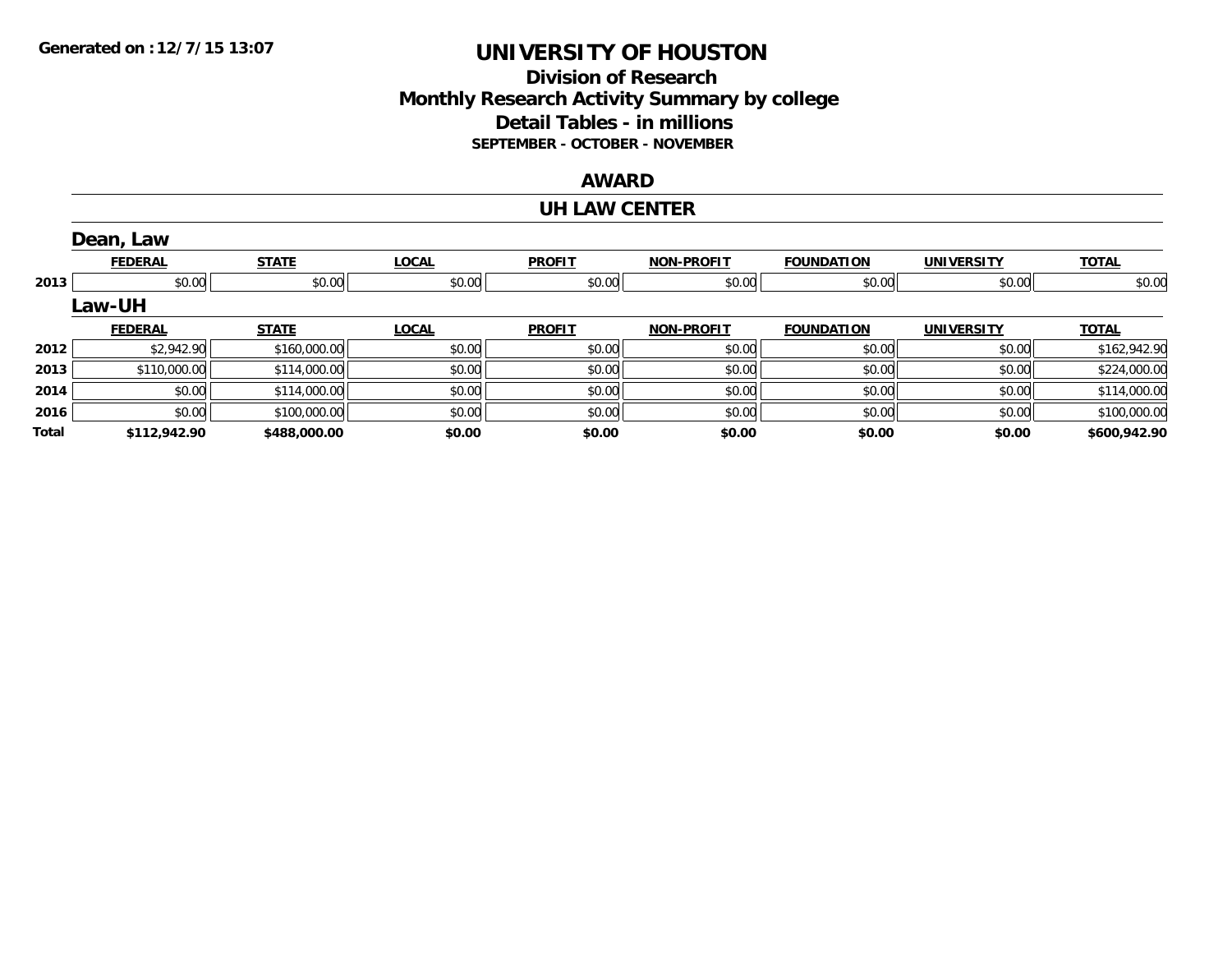### **Division of Research Monthly Research Activity Summary by college Detail Tables - in millions SEPTEMBER - OCTOBER - NOVEMBER**

#### **AWARD**

#### **UKNOWN COLLEGE**

### **Wrong Department - Please Dont Select It**

|              | <b>FEDERAL</b>                     | <b>STATE</b>   | <b>LOCAL</b>  | <b>PROFIT</b>  | $J-PROFIT$<br><b>NON</b> | <b>FOUNDATION</b> | <b>UNIVERSITY</b>                   | <b>TOTAL</b>      |
|--------------|------------------------------------|----------------|---------------|----------------|--------------------------|-------------------|-------------------------------------|-------------------|
| 2013         | $\overline{\phantom{a}}$<br>$\sim$ | 0.000<br>JU.UU | 0000<br>งบ.บบ | ልስ ሰሰ<br>JU.UU | \$0.00                   | $\sim$ 00<br>JU.U | $\uparrow$ $\land$ $\land$<br>DU.UU | /30.00            |
| <b>Total</b> | ,730.00<br>.                       | \$0.00         | \$0.00        | \$0.00         | \$0.00                   | \$0.00            | \$0.00                              | ,,,,,,<br>. 30.00 |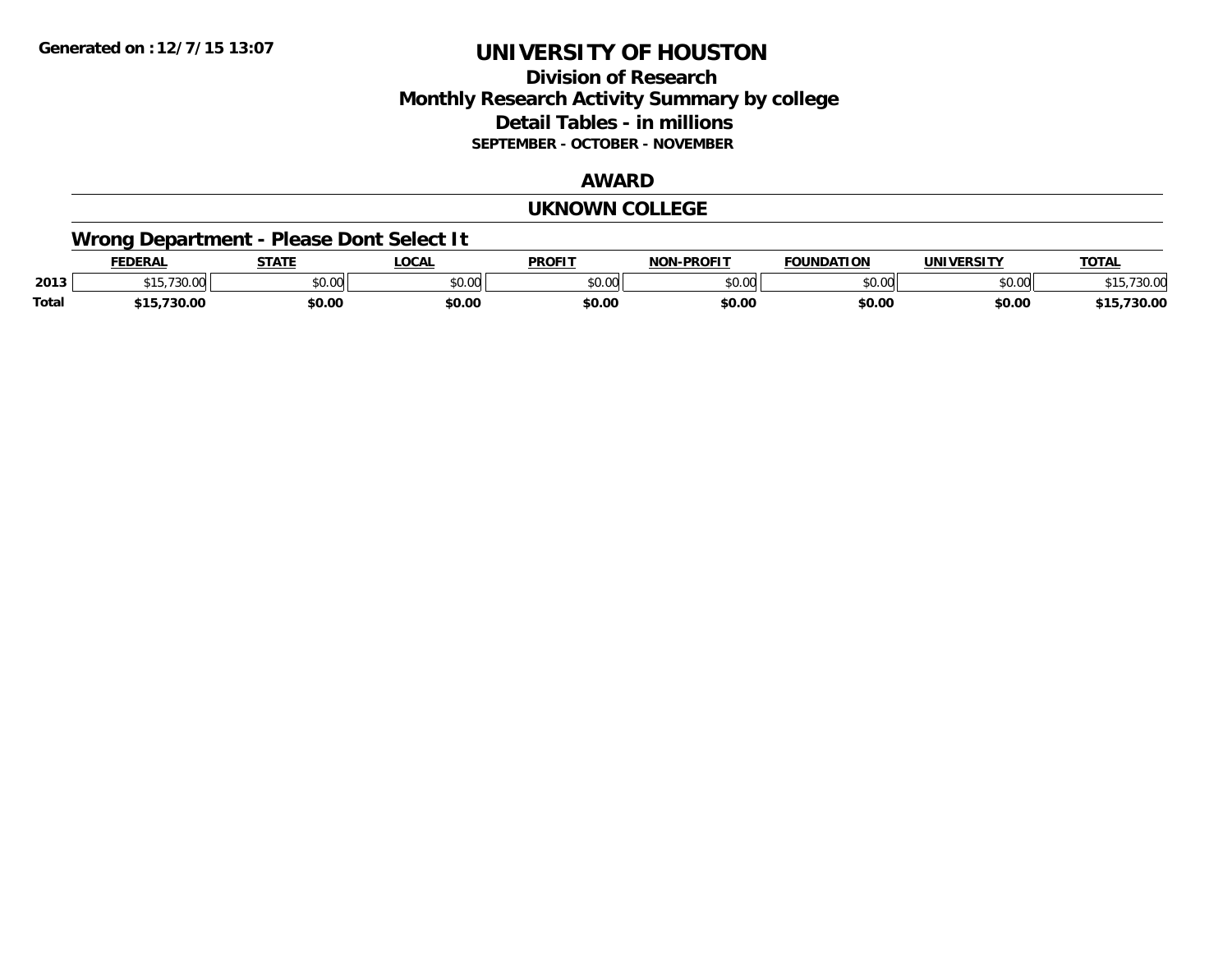### **Division of Research Monthly Research Activity Summary by college Detail Tables - in millions SEPTEMBER - OCTOBER - NOVEMBER**

#### **AWARD**

### **VICE PRESIDENT FOR ADMINISTRATION**

|       | <b>KUHF - Radio</b>         |              |              |               |                   |                   |                   |              |
|-------|-----------------------------|--------------|--------------|---------------|-------------------|-------------------|-------------------|--------------|
|       | <b>FEDERAL</b>              | <b>STATE</b> | <b>LOCAL</b> | <b>PROFIT</b> | <b>NON-PROFIT</b> | <b>FOUNDATION</b> | <b>UNIVERSITY</b> | <b>TOTAL</b> |
| 2012  | \$0.00                      | \$0.00       | \$0.00       | \$0.00        | \$612,746.00      | \$0.00            | \$0.00            | \$612,746.00 |
|       | <b>KUHT-TV</b>              |              |              |               |                   |                   |                   |              |
|       | <b>FEDERAL</b>              | <b>STATE</b> | <b>LOCAL</b> | <b>PROFIT</b> | <b>NON-PROFIT</b> | <b>FOUNDATION</b> | <b>UNIVERSITY</b> | <b>TOTAL</b> |
| 2012  | \$0.00                      | \$0.00       | \$0.00       | \$0.00        | \$14,132.00       | \$0.00            | \$0.00            | \$14,132.00  |
|       | <b>Physical Plant</b>       |              |              |               |                   |                   |                   |              |
|       | <b>FEDERAL</b>              | <b>STATE</b> | <b>LOCAL</b> | <b>PROFIT</b> | <b>NON-PROFIT</b> | <b>FOUNDATION</b> | <b>UNIVERSITY</b> | <b>TOTAL</b> |
| 2013  | \$0.00                      | \$0.00       | \$0.00       | \$0.00        | \$0.00            | \$0.00            | \$0.00            | \$0.00       |
|       | <b>UH Police Department</b> |              |              |               |                   |                   |                   |              |
|       | <b>FEDERAL</b>              | <b>STATE</b> | <b>LOCAL</b> | <b>PROFIT</b> | <b>NON-PROFIT</b> | <b>FOUNDATION</b> | <b>UNIVERSITY</b> | <b>TOTAL</b> |
| 2014  | \$3,000.00                  | \$0.00       | \$0.00       | \$0.00        | \$0.00            | \$0.00            | \$0.00            | \$3,000.00   |
| 2016  | \$3,000.00                  | \$0.00       | \$0.00       | \$0.00        | \$0.00            | \$0.00            | \$0.00            | \$3,000.00   |
| Total | \$6,000.00                  | \$0.00       | \$0.00       | \$0.00        | \$626,878.00      | \$0.00            | \$0.00            | \$632,878.00 |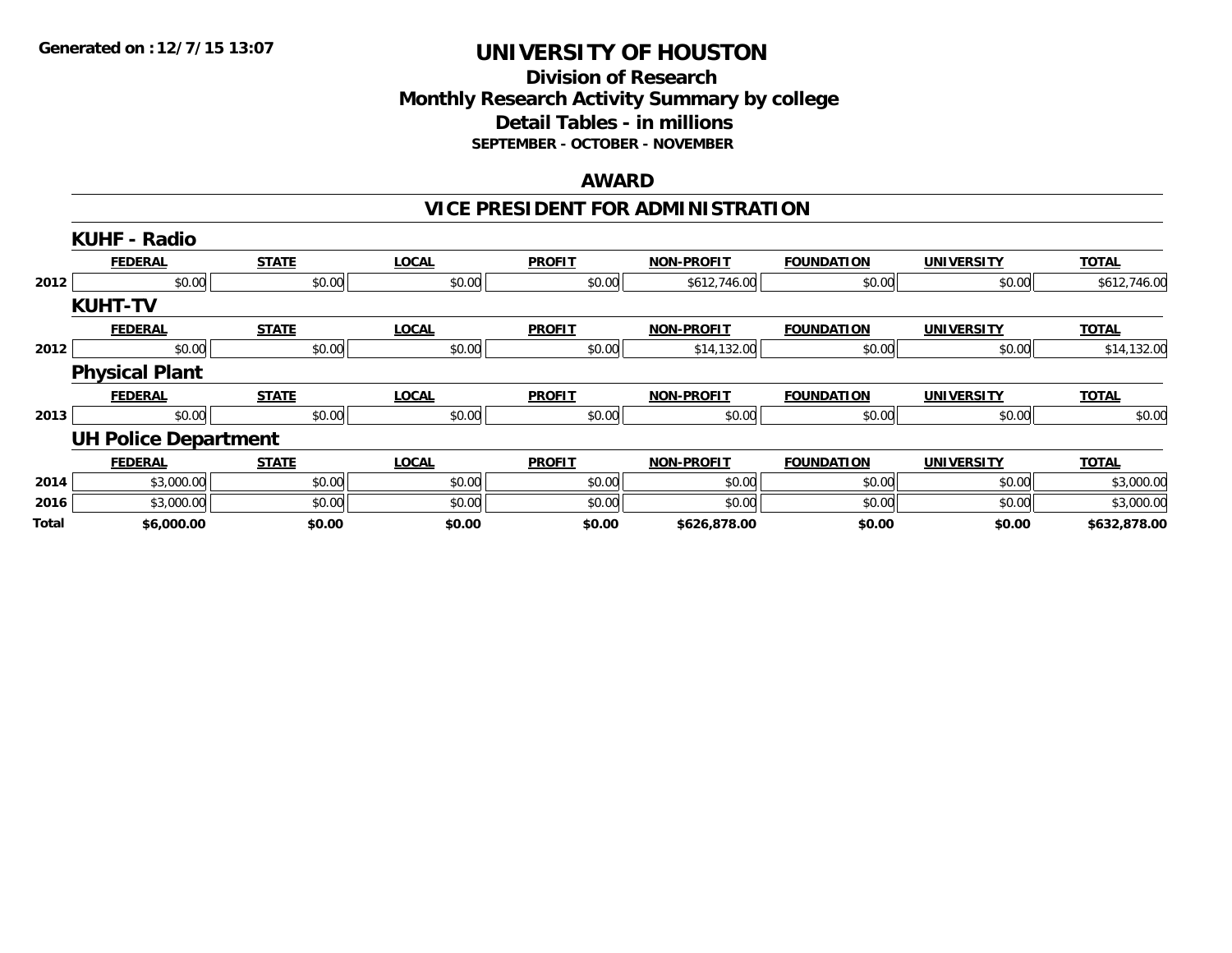### **Division of Research Monthly Research Activity Summary by college Detail Tables - in millions SEPTEMBER - OCTOBER - NOVEMBER**

#### **AWARD**

#### **VICE PRESIDENT FOR STUDENT AFFAIRS**

|       | <b>Childrens Learning Centers</b>      |              |              |               |                   |                   |                   |              |
|-------|----------------------------------------|--------------|--------------|---------------|-------------------|-------------------|-------------------|--------------|
|       | <b>FEDERAL</b>                         | <b>STATE</b> | <u>LOCAL</u> | <b>PROFIT</b> | <b>NON-PROFIT</b> | <b>FOUNDATION</b> | <b>UNIVERSITY</b> | <b>TOTAL</b> |
| 2016  | \$375,000.00                           | \$0.00       | \$0.00       | \$0.00        | \$0.00            | \$0.00            | \$0.00            | \$375,000.00 |
|       | <b>Vice President, Student Affairs</b> |              |              |               |                   |                   |                   |              |
|       | <b>FEDERAL</b>                         | <b>STATE</b> | <u>LOCAL</u> | <b>PROFIT</b> | <b>NON-PROFIT</b> | <b>FOUNDATION</b> | <b>UNIVERSITY</b> | <b>TOTAL</b> |
| 2014  | \$0.00                                 | \$0.00       | \$0.00       | \$0.00        | \$0.00            | \$10,000.00       | \$0.00            | \$10,000.00  |
| Total | \$375,000.00                           | \$0.00       | \$0.00       | \$0.00        | \$0.00            | \$10,000.00       | \$0.00            | \$385,000.00 |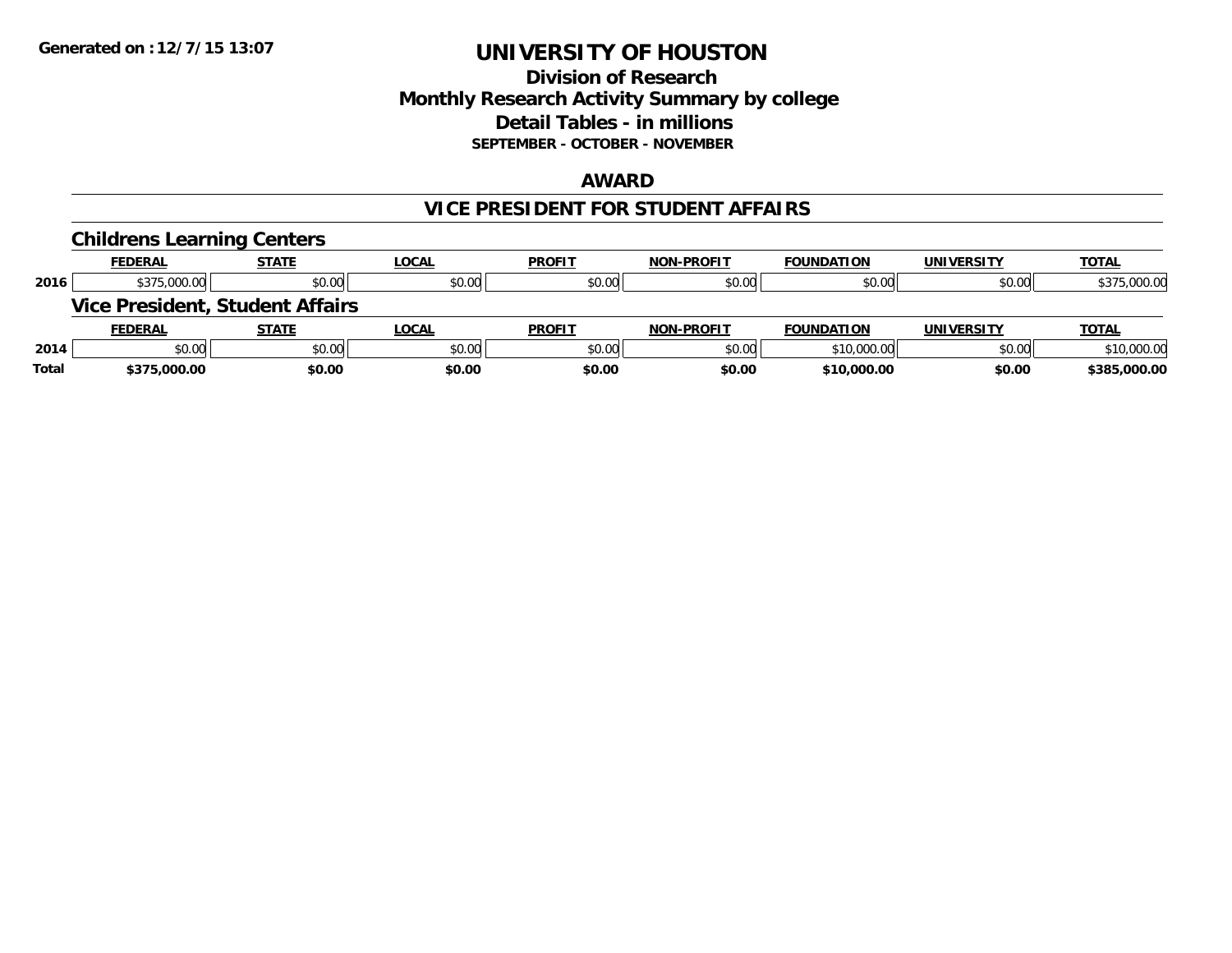### **Division of ResearchMonthly Research Activity Summary by college Detail Tables - in millions SEPTEMBER - OCTOBER - NOVEMBER**

#### **TOTAL EXPENDITURE**

#### **C.T. BAUER COLLEGE OF BUSINESS**

# **Accountancy & Taxation**

**2016**

|      | <b>FEDERAL</b>                | <b>STATE</b> | <b>LOCAL</b> | <b>PROFIT</b> | <b>NON-PROFIT</b> | <b>FOUNDATION</b> | <b>UNIVERSITY</b> | <b>TOTAL</b> |
|------|-------------------------------|--------------|--------------|---------------|-------------------|-------------------|-------------------|--------------|
| 2014 | \$0.00                        | \$0.00       | \$0.00       | \$0.00        | \$0.00            | \$0.00            | \$0.00            | \$0.00       |
| 2015 | \$0.00                        | \$0.00       | \$0.00       | \$0.00        | \$0.00            | (\$1,049.59)      | \$0.00            | (\$1,049.59) |
| 2016 | \$0.00                        | \$0.00       | \$0.00       | \$0.00        | \$0.00            | \$0.00            | \$0.00            | \$0.00       |
|      | Dean, Business Administration |              |              |               |                   |                   |                   |              |
|      | <b>FEDERAL</b>                | <b>STATE</b> | <b>LOCAL</b> | <b>PROFIT</b> | <b>NON-PROFIT</b> | <b>FOUNDATION</b> | <b>UNIVERSITY</b> | <b>TOTAL</b> |
| 2012 | \$0.00                        | \$0.00       | \$0.00       | \$0.00        | \$0.00            | \$0.00            | \$0.00            | \$0.00       |
| 2014 | \$0.00                        | \$0.00       | \$0.00       | \$0.00        | \$0.00            | \$0.00            | \$0.00            | \$0.00       |
| 2015 | \$0.00                        | \$20,047.16  | \$0.00       | \$0.00        | \$0.00            | \$0.00            | \$0.00            | \$20,047.16  |
| 2016 | \$0.00                        | \$0.00       | \$0.00       | \$0.00        | \$0.00            | \$0.00            | \$0.00            | \$0.00       |
|      | <b>Finance</b>                |              |              |               |                   |                   |                   |              |
|      | <b>FEDERAL</b>                | <b>STATE</b> | <b>LOCAL</b> | <b>PROFIT</b> | <b>NON-PROFIT</b> | <b>FOUNDATION</b> | <b>UNIVERSITY</b> | <b>TOTAL</b> |
| 2013 | \$0.00                        | \$0.00       | \$0.00       | \$0.00        | \$0.00            | \$0.00            | \$0.00            | \$0.00       |
| 2014 | \$0.00                        | \$0.00       | \$0.00       | \$0.00        | \$0.00            | \$0.00            | \$0.00            | \$0.00       |
| 2015 | \$0.00                        | \$0.00       | \$0.00       | \$0.00        | \$0.00            | \$0.00            | \$0.00            | \$0.00       |
| 2016 | \$0.00                        | \$0.00       | \$0.00       | \$0.00        | \$0.00            | \$0.00            | \$0.00            | \$0.00       |
|      | <b>Management</b>             |              |              |               |                   |                   |                   |              |
|      | <b>FEDERAL</b>                | <b>STATE</b> | <b>LOCAL</b> | <b>PROFIT</b> | <b>NON-PROFIT</b> | <b>FOUNDATION</b> | <b>UNIVERSITY</b> | <b>TOTAL</b> |
| 2012 | \$0.00                        | \$0.00       | \$0.00       | \$0.00        | \$0.00            | \$13,750.00       | \$0.00            | \$13,750.00  |
| 2013 | \$6,200.00                    | \$0.00       | \$0.00       | \$0.00        | \$0.00            | \$0.00            | \$0.00            | \$6,200.00   |
| 2014 | \$6,510.00                    | \$0.00       | \$0.00       | \$0.00        | \$0.00            | \$0.00            | \$0.00            | \$6,510.00   |
| 2015 | \$18,600.00                   | \$0.00       | \$0.00       | \$0.00        | \$0.00            | \$0.00            | \$0.00            | \$18,600.00  |
| 2016 | \$0.00                        | \$0.00       | \$0.00       | \$0.00        | \$0.00            | \$0.00            | \$0.00            | \$0.00       |
|      | <b>Marketing</b>              |              |              |               |                   |                   |                   |              |
|      | <b>FEDERAL</b>                | <b>STATE</b> | <b>LOCAL</b> | <b>PROFIT</b> | <b>NON-PROFIT</b> | <b>FOUNDATION</b> | <b>UNIVERSITY</b> | <b>TOTAL</b> |
| 2012 | \$0.00                        | \$0.00       | \$0.00       | \$0.00        | \$0.00            | \$0.00            | \$0.00            | \$0.00       |
| 2013 | \$0.00                        | \$0.00       | \$0.00       | \$0.00        | \$0.00            | \$0.00            | \$0.00            | \$0.00       |
| 2014 | \$0.00                        | \$0.00       | \$0.00       | \$0.00        | \$0.00            | \$0.00            | \$0.00            | \$0.00       |
| 2015 | \$0.00                        | \$0.00       | \$0.00       | \$0.00        | \$0.00            | \$0.00            | \$0.00            | \$0.00       |

6 \$0.00 \$0.00 \$0.00 \$0.00 \$0.00 \$0.00 \$0.00 \$0.00 \$0.00 \$0.00 \$0.00 \$0.00 \$0.00 \$0.00 \$0.00 \$0.00 \$0.00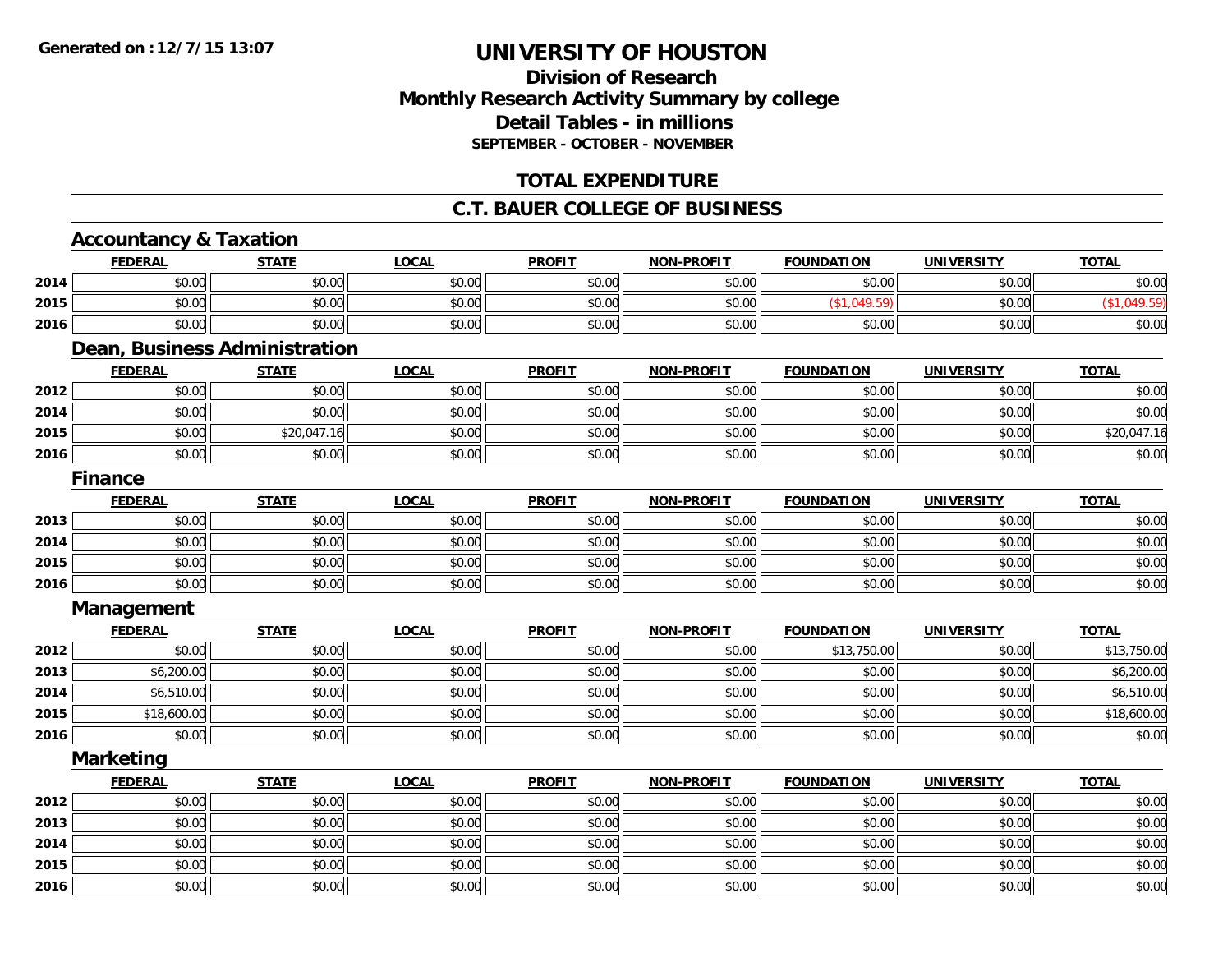### **Division of Research Monthly Research Activity Summary by college Detail Tables - in millions SEPTEMBER - OCTOBER - NOVEMBER**

### **TOTAL EXPENDITURE**

#### **C.T. BAUER COLLEGE OF BUSINESS**

#### **Small Business Development Center**

|       | <b>FEDERAL</b> | <b>STATE</b> | <b>LOCAL</b> | <b>PROFIT</b> | <b>NON-PROFIT</b> | <b>FOUNDATION</b>        | <b>UNIVERSITY</b> | <b>TOTAL</b>   |
|-------|----------------|--------------|--------------|---------------|-------------------|--------------------------|-------------------|----------------|
| 2012  | \$1,124,201.93 | \$0.00       | \$0.00       | \$0.00        | \$0.00            | \$0.00                   | \$0.00            | \$1,124,201.93 |
| 2013  | \$1,708,291.25 | \$0.00       | \$0.00       | \$0.00        | \$0.00            | (\$6,760.39)             | \$0.00            | \$1,701,530.86 |
| 2014  | \$1,058,091.49 | \$0.00       | \$0.00       | \$0.00        | \$0.00            | \$22,429.85              | \$0.00            | \$1,080,521.34 |
| 2015  | \$879,970.55   | \$0.00       | \$0.00       | \$0.00        | \$0.00            | $($ \$11.24) $\parallel$ | \$0.00            | \$879,959.31   |
| 2016  | \$959,357.65   | \$0.00       | \$0.00       | \$0.00        | \$0.00            | \$0.00                   | \$0.00            | \$959,357.65   |
| Total | \$5,761,222.87 | \$20,047.16  | \$0.00       | \$0.00        | \$0.00            | \$28,358.63              | \$0.00            | \$5,809,628.66 |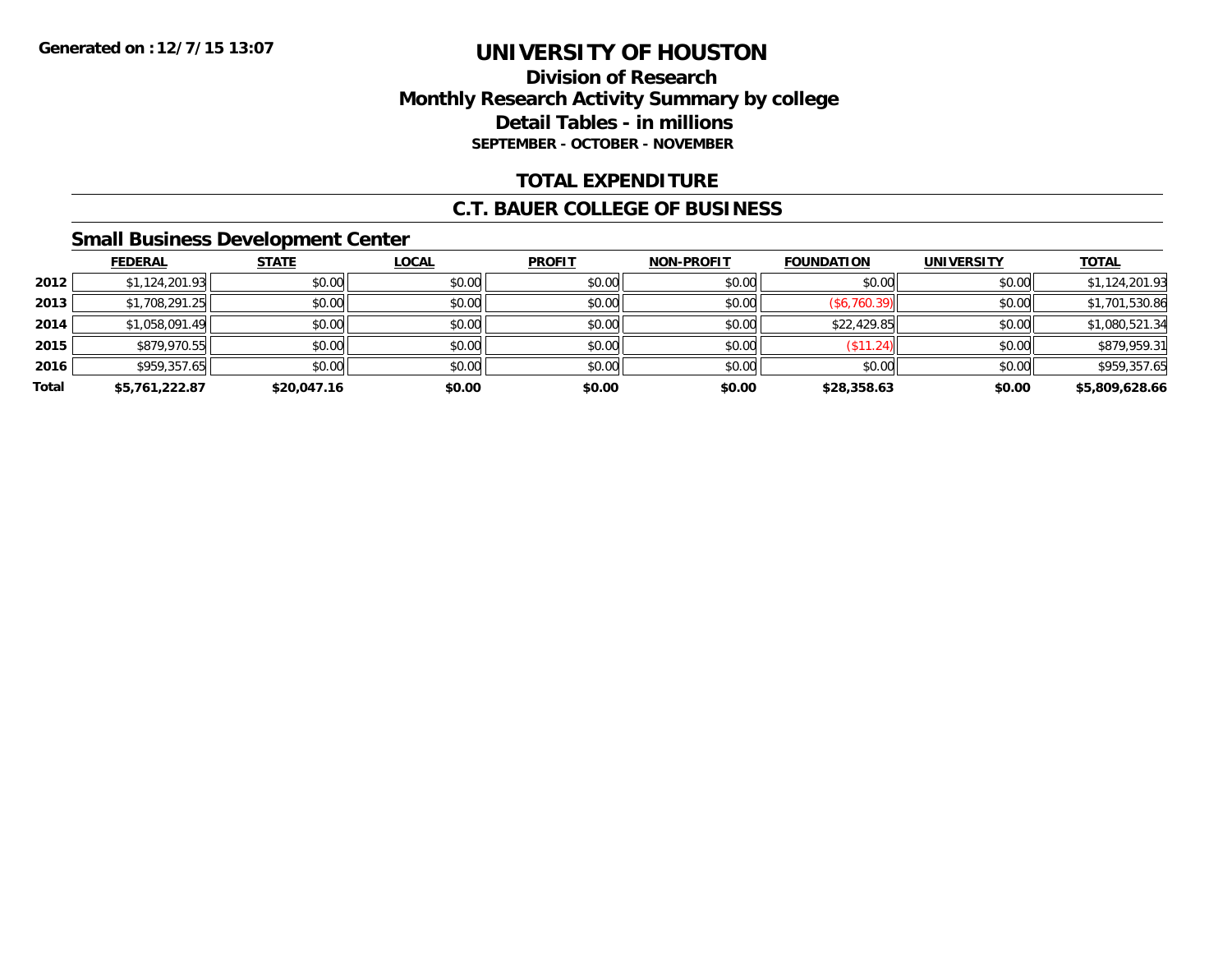### **Division of ResearchMonthly Research Activity Summary by college Detail Tables - in millions SEPTEMBER - OCTOBER - NOVEMBER**

#### **TOTAL EXPENDITURE**

#### **COLLEGE OF ARCHITECTURE**

#### **Architecture**

|      | <b>FEDERAL</b> | <b>STATE</b> | <u>LOCAL</u> | <b>PROFIT</b> | <b>NON-PROFIT</b> | <b>FOUNDATION</b> | <b>UNIVERSITY</b> | <b>TOTAL</b> |
|------|----------------|--------------|--------------|---------------|-------------------|-------------------|-------------------|--------------|
| 2012 | \$0.00         | \$0.00       | \$0.00       | \$0.00        | \$0.00            | \$0.00            | \$0.00            | \$0.00       |
| 2013 | \$0.00         | \$0.00       | \$0.00       | \$0.00        | \$0.00            | \$0.00            | \$897.37          | \$897.37     |
| 2014 | \$0.00         | \$0.00       | \$0.00       | \$0.00        | \$0.00            | \$0.00            | \$0.00            | \$0.00       |
| 2015 | \$0.00         | \$0.00       | \$0.00       | \$0.00        | \$0.00            | \$0.00            | \$0.00            | \$0.00       |

#### **Dean, Architecture**

|              | <b>FEDERAL</b> | <b>STATE</b> | <u>LOCAL</u> | <b>PROFIT</b> | NON-PROFIT | <b>FOUNDATION</b> | <b>UNIVERSITY</b> | <b>TOTAL</b> |
|--------------|----------------|--------------|--------------|---------------|------------|-------------------|-------------------|--------------|
| 2012         | \$791.89       | \$0.00       | \$0.00       | \$0.00        | \$0.00     | (\$1,098.28)      | \$0.00            | (\$306.39)   |
| 2013         | \$0.00         | \$0.00       | \$0.00       | \$0.00        | \$0.00     | \$1,906.33        | \$0.00            | \$1,906.33   |
| 2014         | \$17,471.73    | \$0.00       | \$0.00       | \$0.00        | \$0.00     | \$3,899.54        | \$0.00            | \$21,371.27  |
| 2015         | \$0.00         | \$0.00       | \$0.00       | \$0.00        | \$0.00     | \$1,238.90        | \$0.00            | \$1,238.90   |
| <b>Total</b> | \$18,263.62    | \$0.00       | \$0.00       | \$0.00        | \$0.00     | \$5,946.49        | \$897.37          | \$25,107.48  |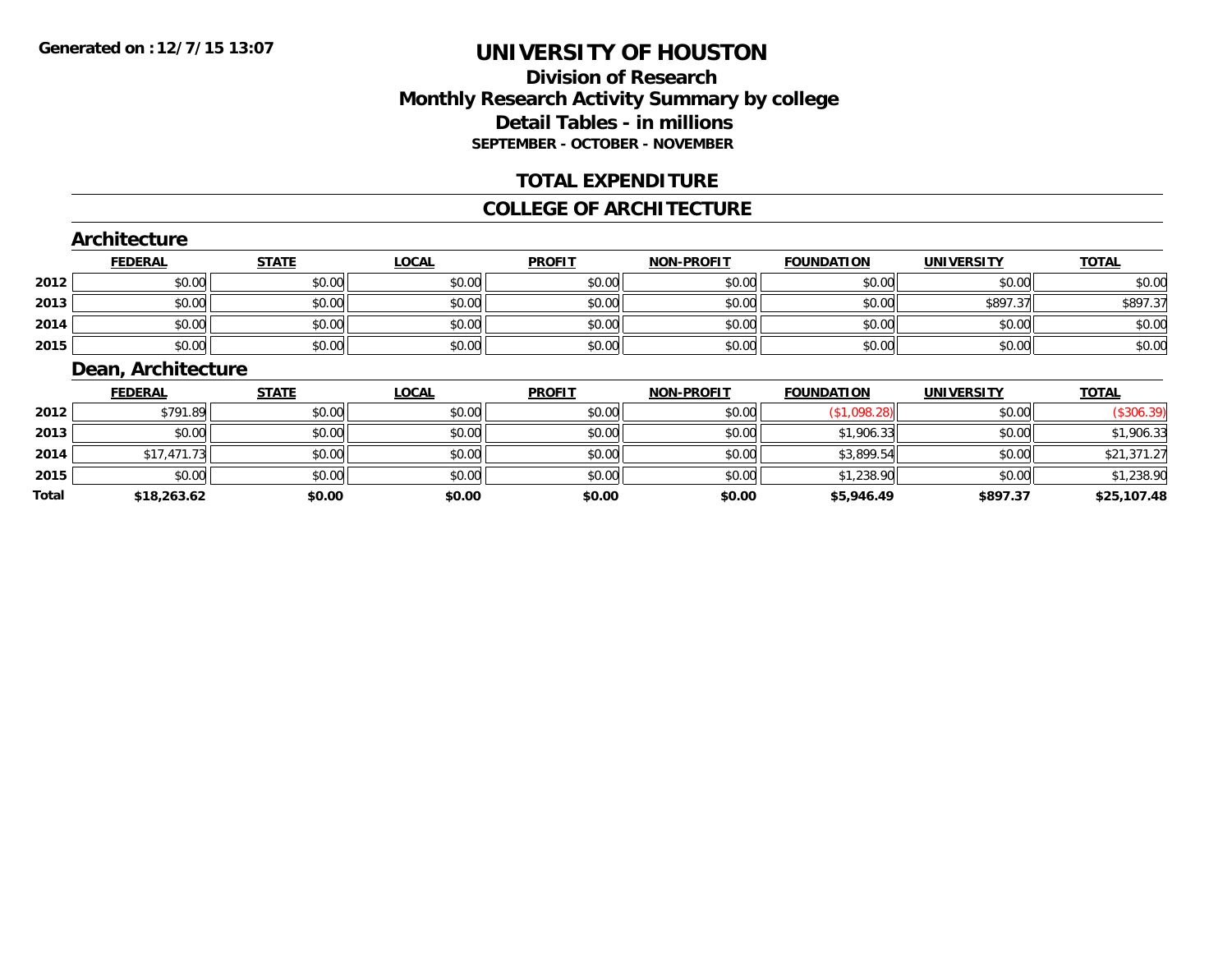### **Division of ResearchMonthly Research Activity Summary by college Detail Tables - in millionsSEPTEMBER - OCTOBER - NOVEMBER**

#### **TOTAL EXPENDITURE**

### **COLLEGE OF EDUCATION**

### **Consistency Mgmt and Coop Disc**

|      | <b>FEDERAL</b> | <b>STATE</b> | <b>LOCAL</b> | <b>PROFIT</b> | <b>NON-PROFIT</b> | <b>FOUNDATION</b> | <b>UNIVERSITY</b> | <b>TOTAL</b> |
|------|----------------|--------------|--------------|---------------|-------------------|-------------------|-------------------|--------------|
| 2012 | \$0.00         | \$0.00       | \$0.00       | \$0.00        | \$50,799.35       | \$0.00            | \$0.00            | \$50,799.35  |
| 2013 | \$0.00         | \$0.00       | \$0.00       | \$0.00        | \$6,199.10        | \$0.00            | \$0.00            | \$6,199.10   |
| 2014 | \$970.88       | \$0.00       | \$300.00     | \$0.00        | \$0.00            | \$0.00            | \$0.00            | \$1,270.88   |
| 2015 | \$61,471.10    | \$0.00       | \$48,021.84  | \$0.00        | \$0.00            | \$0.00            | \$0.00            | \$109,492.94 |
| 2016 | \$127,880.88   | \$0.00       | \$28,512.77  | \$0.00        | \$0.00            | \$0.00            | \$0.00            | \$156,393.65 |

#### **Curriculum and Instruction**

|      | <b>FEDERAL</b> | <b>STATE</b> | <u>LOCAL</u> | <b>PROFIT</b> | <b>NON-PROFIT</b> | <b>FOUNDATION</b> | <b>UNIVERSITY</b> | <b>TOTAL</b> |
|------|----------------|--------------|--------------|---------------|-------------------|-------------------|-------------------|--------------|
| 2012 | \$214,873.47   | \$37,083.57  | \$0.00       | \$0.00        | \$25,465.09       | \$4,958.76        | \$0.00            | \$282,380.89 |
| 2013 | \$206,877.88   | \$25,625.10  | \$0.00       | \$0.00        | \$22,635.94       | \$3,102.48        | \$0.00            | \$258,241.40 |
| 2014 | \$224,646.41   | \$0.00       | \$0.00       | \$0.00        | \$29,450.59       | \$4,225.04        | \$0.00            | \$258,322.03 |
| 2015 | \$193,247.28   | \$0.00       | \$0.00       | \$0.00        | \$24,737.15       | \$25,688.81       | \$0.00            | \$243,673.23 |
| 2016 | \$240,870.08   | \$0.00       | \$0.00       | \$0.00        | \$31,387.59       | \$21,675.93       | \$0.00            | \$293,933.59 |

### **Dean, Education**

|      | <b>FEDERAL</b> | <b>STATE</b> | <u>LOCAL</u> | <b>PROFIT</b> | <b>NON-PROFIT</b> | <b>FOUNDATION</b> | <b>UNIVERSITY</b> | <b>TOTAL</b> |
|------|----------------|--------------|--------------|---------------|-------------------|-------------------|-------------------|--------------|
| 2012 | \$0.00         | \$0.00       | \$0.00       | \$0.00        | \$0.00            | \$0.00            | \$0.00            | \$0.00       |
| 2013 | \$0.00         | \$0.00       | \$0.00       | \$0.00        | \$0.00            | \$0.00            | \$0.00            | \$0.00       |
| 2014 | \$0.00         | \$0.00       | \$0.00       | \$0.00        | \$0.00            | \$0.00            | \$0.00            | \$0.00       |
| 2015 | \$0.00         | \$0.00       | \$0.00       | \$0.00        | \$0.00            | \$0.00            | \$0.00            | \$0.00       |
| 2016 | \$0.00         | \$58,981.54  | \$0.00       | \$0.00        | \$1.38            | \$0.00            | \$0.00            | \$58,982.92  |

#### **Educational Leadership & Policy Studies**

|      | <b>FEDERAL</b> | <b>STATE</b> | <u>LOCAL</u> | <b>PROFIT</b> | <b>NON-PROFIT</b> | <b>FOUNDATION</b> | <b>UNIVERSITY</b> | <b>TOTAL</b> |
|------|----------------|--------------|--------------|---------------|-------------------|-------------------|-------------------|--------------|
| 2012 | \$39,570.32    | \$0.00       | \$0.00       | \$0.00        | \$0.00            | \$19,835.05       | \$0.00            | \$59,405.37  |
| 2013 | \$66,510.45    | \$0.00       | \$0.00       | \$0.00        | \$0.00            | \$5,364.65        | \$0.00            | \$71,875.10  |
| 2014 | \$45,592.99    | \$0.00       | \$0.00       | \$0.00        | \$0.00            | \$12,548.14       | \$0.00            | \$58,141.13  |
| 2015 | \$36,982.12    | \$1,400.30   | \$12,729.87  | \$0.00        | \$6,802.11        | \$9,566.94        | \$0.00            | \$67,481.34  |
| 2016 | \$48,449.75    | \$12.94      | \$2,500.00   | \$0.00        | \$41,777.62       | \$5,183.04        | \$0.00            | \$97,923.35  |

## **Institute for Urban Education**

|      | <b>FEDERAL</b>                              | <b>STATE</b><br>$\blacksquare$ | LOCAL         | <b>PROFIT</b> | <b>J-PROFIT</b><br><b>NIONI</b> | <b>FOUNDATION</b> | <b>UNIVERSITY</b> | <b>TOTAL</b> |
|------|---------------------------------------------|--------------------------------|---------------|---------------|---------------------------------|-------------------|-------------------|--------------|
| 2012 | <b>AOE 00</b><br>$\sim$<br>504<br>$-100.7.$ | 0000<br>DU.UU                  | 0.00<br>vv.vv | 0000<br>งบ.บบ | 0.00<br>JU.UU                   | \$0.00            | \$0.00            | ാവ           |
| 2013 | 10.386.85<br>ሐ ብ ሴ                          | 0000<br>DU.UU                  | 0.00<br>vu.vu | \$0.00        | 0000<br>PO.OO                   | \$0.00            | \$0.00            | 10,386.85;   |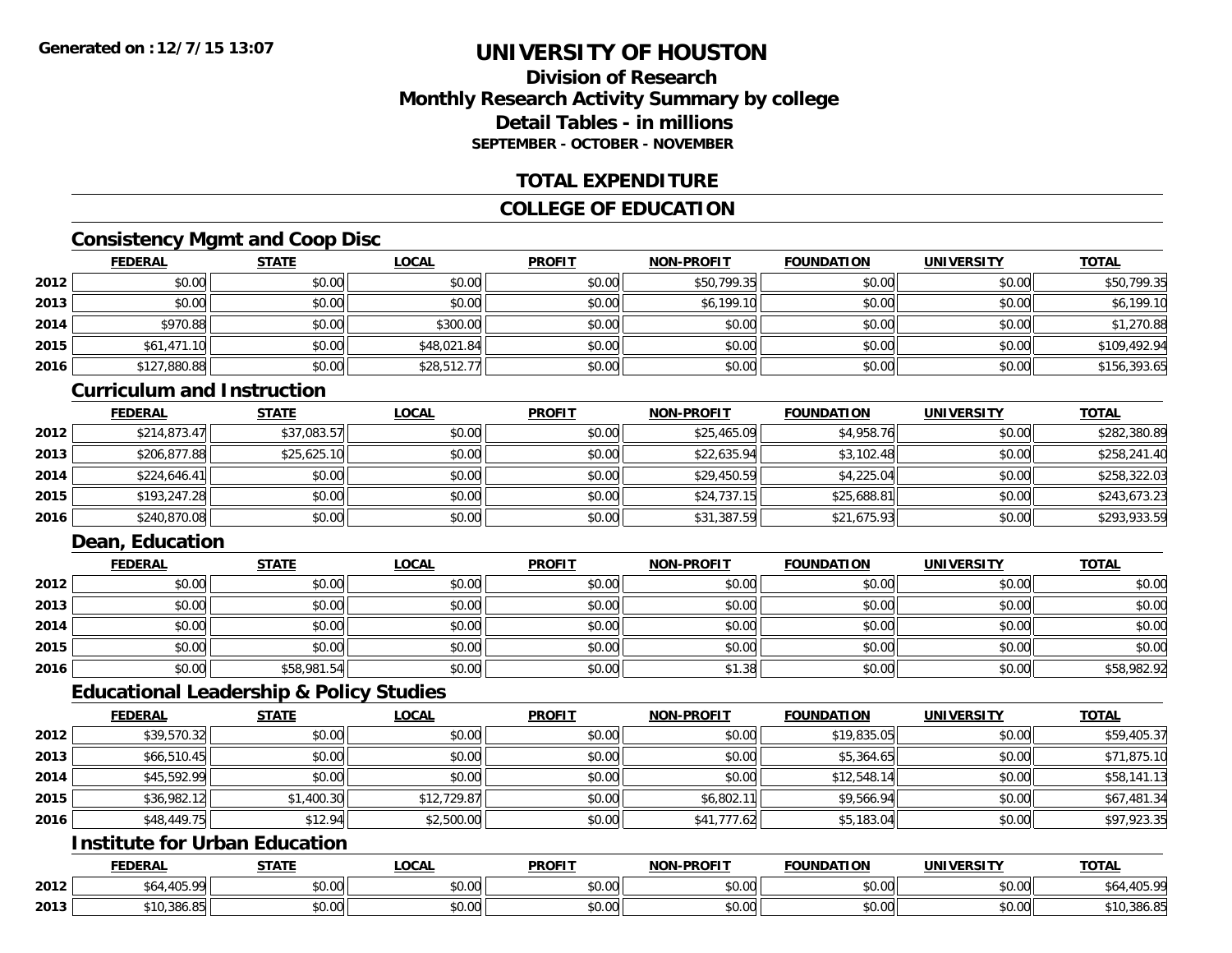### **Division of ResearchMonthly Research Activity Summary by college Detail Tables - in millions SEPTEMBER - OCTOBER - NOVEMBER**

#### **TOTAL EXPENDITURE**

### **COLLEGE OF EDUCATION**

#### **Institute for Urban Education**

|      | <b>FEDERAL</b> | <b>STATE</b> | <b>LOCAL</b> | <b>PROFIT</b> | <b>NON-PROFIT</b> | <b>FOUNDATION</b> | <b>UNIVERSITY</b> | <b>TOTAL</b> |
|------|----------------|--------------|--------------|---------------|-------------------|-------------------|-------------------|--------------|
| 2014 | ,060.24        | \$0.00       | \$0.00       | \$0.00        | \$0.00            | \$0.00            | \$0.00            | ,060.24      |
| 2015 | \$0.00         | \$0.00       | \$0.00       | \$0.00        | \$0.00            | \$0.00            | \$0.00            | \$0.00       |
| 2016 | \$0.00         | \$0.00       | \$0.00       | \$0.00        | \$0.00            | \$0.00            | \$0.00            | \$0.00       |

### **Psychological, Health, and Learning Sciences**

|      | <b>FEDERAL</b> | <b>STATE</b> | <u>LOCAL</u> | <b>PROFIT</b> | <b>NON-PROFIT</b> | <b>FOUNDATION</b> | <b>UNIVERSITY</b> | <b>TOTAL</b> |
|------|----------------|--------------|--------------|---------------|-------------------|-------------------|-------------------|--------------|
| 2012 | \$59,385.03    | \$28,388.68  | \$0.00       | \$0.00        | \$147.00          | (\$843.37)        | \$0.00            | \$87,077.34  |
| 2013 | \$88,822.09    | \$119.78     | \$0.00       | \$0.00        | \$11,211.69       | (\$214.71)        | \$4,050.42        | \$103,989.27 |
| 2014 | \$135,764.66   | \$0.00       | \$0.00       | \$0.00        | \$9,701.42        | \$3,294.60        | \$0.00            | \$142,171.48 |
| 2015 | \$273,528.82   | \$14,654.74  | \$0.00       | \$0.00        | \$6,311.01        | \$0.00            | \$0.00            | \$294,494.57 |
| 2016 | \$630,031.67   | \$25,571.03  | \$0.00       | \$0.00        | \$41,873.21       | \$0.00            | \$0.00            | \$697,475.91 |

#### **UH Charter School**

|       | <b>FEDERAL</b> | <b>STATE</b>   | <b>LOCAL</b> | <b>PROFIT</b> | <b>NON-PROFIT</b> | <b>FOUNDATION</b> | <b>UNIVERSITY</b> | <b>TOTAL</b>   |
|-------|----------------|----------------|--------------|---------------|-------------------|-------------------|-------------------|----------------|
| 2012  | \$9,786.60     | \$182,220.05   | \$0.00       | \$0.00        | \$0.00            | \$0.00            | \$0.00            | \$192,006.65   |
| 2013  | \$3,410.95     | \$225,719.19   | \$0.00       | \$0.00        | \$0.00            | \$0.00            | \$0.00            | \$229,130.14   |
| 2014  | \$5,054.98     | \$255,827.98   | \$0.00       | \$0.00        | \$0.00            | \$0.00            | \$0.00            | \$260,882.96   |
| 2015  | \$4,720.72     | \$274,898.94   | \$0.00       | \$0.00        | \$0.00            | \$0.00            | \$0.00            | \$279,619.66   |
| 2016  | \$7,585.41     | \$250,222.45   | \$0.00       | \$0.00        | \$0.00            | \$0.00            | \$0.00            | \$257,807.86   |
| Total | \$2,801,887.60 | \$1,380,726.29 | \$92,064.48  | \$0.00        | \$308,500.24      | \$107,796.15      | \$4,050.42        | \$4,695,025.19 |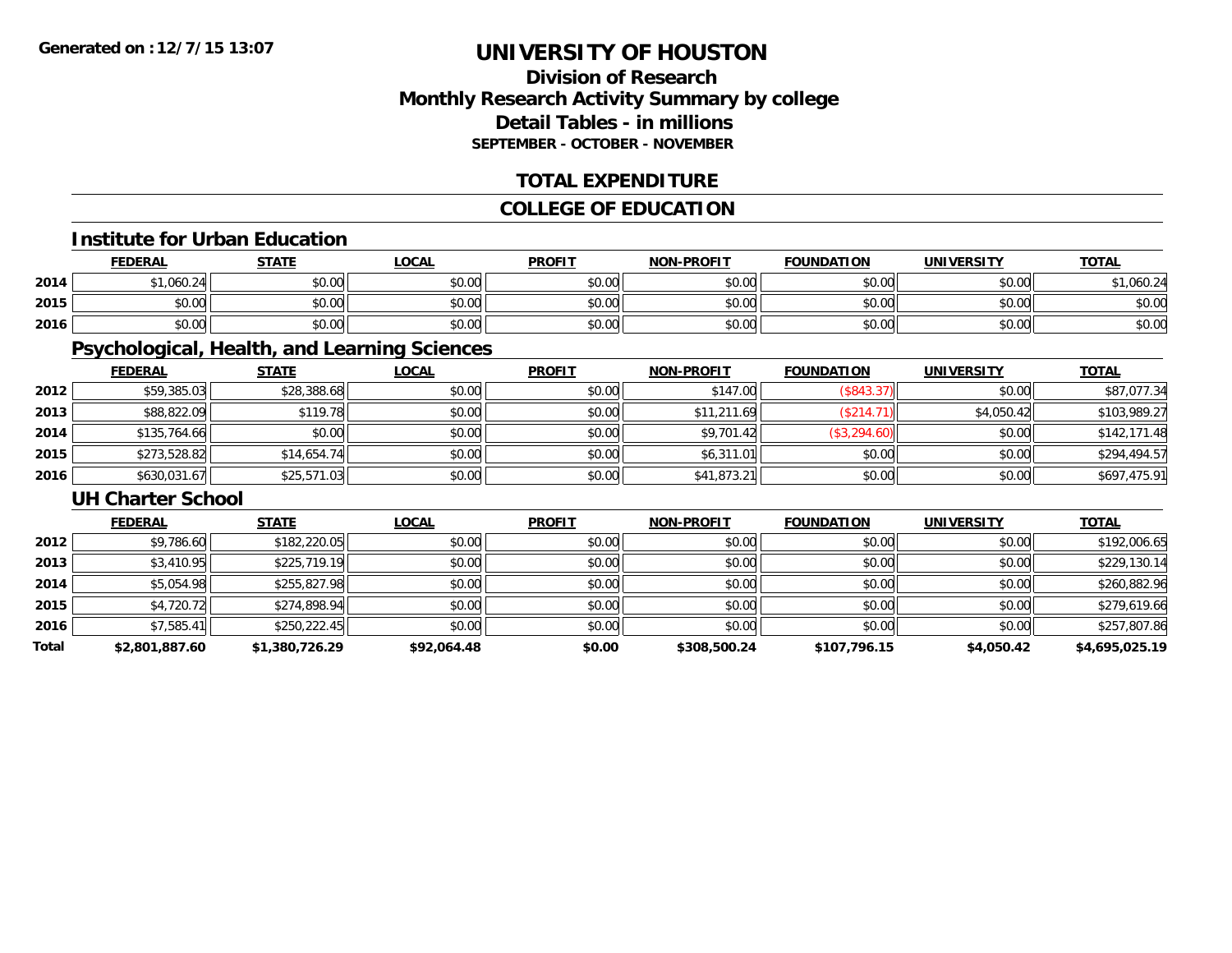### **Division of ResearchMonthly Research Activity Summary by college Detail Tables - in millions SEPTEMBER - OCTOBER - NOVEMBER**

### **TOTAL EXPENDITURE**

#### **COLLEGE OF LIBERAL ARTS AND SOCIAL SCIENCES**

#### **African-American Studies**

|      | <u>FEDERAL</u>                   | <b>STATE</b> | <u>LOCAL</u> | <b>PROFIT</b> | <u>NON-PROFIT</u> | <b>FOUNDATION</b> | <b>UNIVERSITY</b> | <u>TOTAL</u> |
|------|----------------------------------|--------------|--------------|---------------|-------------------|-------------------|-------------------|--------------|
| 2014 | \$0.00                           | \$0.00       | \$0.00       | \$0.00        | \$879.28          | \$0.00            | \$0.00            | \$879.28     |
| 2016 | \$250.00                         | \$0.00       | \$0.00       | \$0.00        | \$0.00            | \$0.00            | \$0.00            | \$250.00     |
|      | Art                              |              |              |               |                   |                   |                   |              |
|      | <b>FEDERAL</b>                   | <b>STATE</b> | <b>LOCAL</b> | <b>PROFIT</b> | <b>NON-PROFIT</b> | <b>FOUNDATION</b> | <b>UNIVERSITY</b> | <b>TOTAL</b> |
| 2012 | \$475.21                         | \$0.00       | \$0.00       | \$0.00        | \$0.00            | \$0.00            | \$0.00            | \$475.21     |
| 2013 | \$5,050.71                       | \$0.00       | \$0.00       | \$0.00        | \$0.00            | \$0.00            | \$0.00            | \$5,050.71   |
| 2014 | \$1,683.99                       | \$0.00       | \$0.00       | \$0.00        | \$0.00            | \$0.00            | \$0.00            | \$1,683.99   |
| 2015 | \$0.00                           | \$1,297.73   | \$0.00       | \$0.00        | \$0.00            | \$0.00            | \$0.00            | \$1,297.73   |
| 2016 | \$0.00                           | \$2,790.92   | \$0.00       | \$0.00        | \$0.00            | \$0.00            | \$0.00            | \$2,790.92   |
|      | <b>Arte Publico Press</b>        |              |              |               |                   |                   |                   |              |
|      | <b>FEDERAL</b>                   | <b>STATE</b> | <b>LOCAL</b> | <b>PROFIT</b> | <b>NON-PROFIT</b> | <b>FOUNDATION</b> | <b>UNIVERSITY</b> | <b>TOTAL</b> |
| 2012 | \$22,539.21                      | \$0.00       | \$0.00       | \$0.00        | \$12,971.45       | \$0.00            | \$0.00            | \$35,510.66  |
| 2013 | \$17,143.10                      | \$0.00       | \$0.00       | \$0.00        | \$0.00            | \$36,878.73       | \$0.00            | \$54,021.83  |
| 2014 | \$0.00                           | \$0.00       | \$0.00       | \$0.00        | \$0.00            | \$63,133.71       | \$0.00            | \$63,133.71  |
| 2015 | \$20,607.05                      | \$0.00       | \$0.00       | \$0.00        | \$6,970.37        | \$33,595.51       | \$0.00            | \$61,172.93  |
| 2016 | \$11,883.62                      | \$0.00       | \$0.00       | \$0.00        | \$44,966.71       | \$62,074.27       | \$0.00            | \$118,924.60 |
|      | <b>Blaffer Gallery</b>           |              |              |               |                   |                   |                   |              |
|      | <b>FEDERAL</b>                   | <b>STATE</b> | <b>LOCAL</b> | <b>PROFIT</b> | <b>NON-PROFIT</b> | <b>FOUNDATION</b> | <b>UNIVERSITY</b> | <b>TOTAL</b> |
| 2012 | \$1,043.58                       | \$959.97     | \$0.00       | \$0.00        | \$0.00            | \$0.00            | \$0.00            | \$2,003.55   |
| 2013 | \$5,356.06                       | \$0.00       | \$0.00       | \$0.00        | \$0.00            | \$0.00            | \$0.00            | \$5,356.06   |
| 2014 | \$0.00                           | \$10,387.81  | \$0.00       | \$0.00        | \$7,143.75        | \$0.00            | \$0.00            | \$17,531.56  |
| 2015 | \$0.00                           | \$0.00       | \$0.00       | \$0.00        | \$6,030.34        | \$0.00            | \$0.00            | \$6,030.34   |
| 2016 | \$9,289.01                       | \$598.00     | \$0.00       | \$0.00        | \$23,274.83       | \$12,287.25       | \$0.00            | \$45,449.09  |
|      | <b>Center for Public History</b> |              |              |               |                   |                   |                   |              |
|      | <b>FEDERAL</b>                   | <b>STATE</b> | <b>LOCAL</b> | <b>PROFIT</b> | <b>NON-PROFIT</b> | <b>FOUNDATION</b> | <b>UNIVERSITY</b> | <b>TOTAL</b> |
| 2012 | \$482.73                         | \$0.00       | \$0.00       | \$0.00        | \$0.00            | \$0.00            | \$0.00            | \$482.73     |
| 2013 | \$16,735.00                      | \$0.00       | \$0.00       | \$0.00        | \$0.00            | \$0.00            | \$0.00            | \$16,735.00  |
| 2014 | \$169.96                         | \$0.00       | \$0.00       | \$0.00        | \$0.00            | \$0.00            | \$0.00            | \$169.96     |
| 2015 | \$833.98                         | \$0.00       | \$0.00       | \$0.00        | \$0.00            | \$0.00            | \$0.00            | \$833.98     |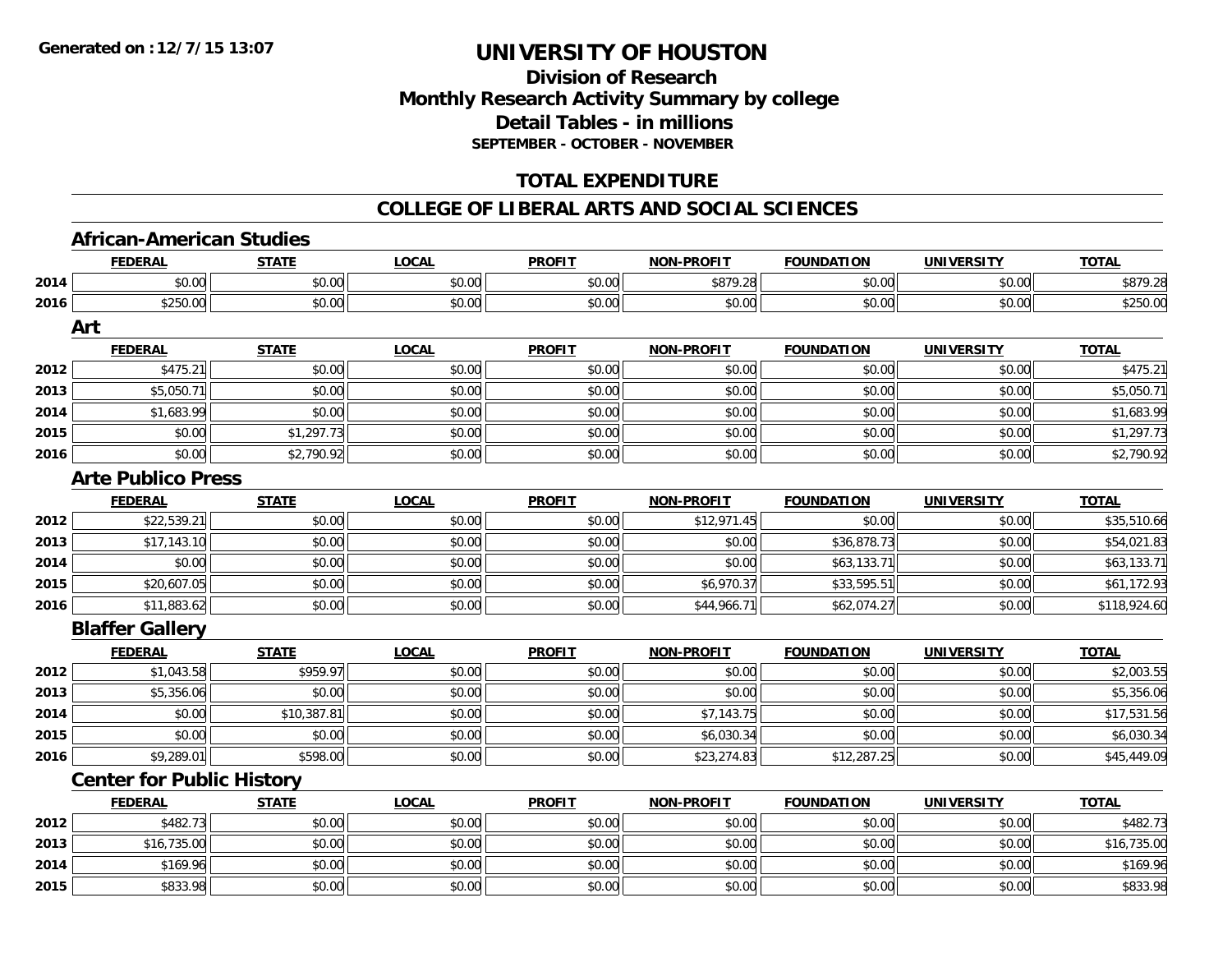### **Division of ResearchMonthly Research Activity Summary by college Detail Tables - in millionsSEPTEMBER - OCTOBER - NOVEMBER**

#### **TOTAL EXPENDITURE**

### **COLLEGE OF LIBERAL ARTS AND SOCIAL SCIENCES**

## **Communication**

|      | <b>FEDERAL</b> | <b>STATE</b> | <b>LOCAL</b> | <b>PROFIT</b> | <b>NON-PROFIT</b> | <b>FOUNDATION</b> | <b>UNIVERSITY</b> | <b>TOTAL</b> |
|------|----------------|--------------|--------------|---------------|-------------------|-------------------|-------------------|--------------|
| 2012 | \$0.00         | \$0.00       | \$0.00       | \$0.00        | \$0.00            | \$0.00            | \$0.00            | \$0.00       |
| 2013 | \$0.00         | \$0.00       | \$0.00       | \$0.00        | \$0.00            | \$0.00            | \$0.00            | \$0.00       |
| 2014 | \$0.00         | \$0.00       | \$0.00       | \$0.00        | \$106.05          | \$0.00            | \$0.00            | \$106.05     |
| 2015 | \$0.00         | \$8,664.10   | \$0.00       | \$0.00        | \$232.09          | \$0.00            | \$0.00            | \$8,432.01   |
| 2016 | \$0.00         | \$256.7      | \$0.00       | \$0.00        | \$0.00            | \$3,433.89        | \$0.00            | \$3,177.12   |

## **Communication Sciences and Disorders**

|      | <b>FEDERAL</b> | <u>STATE</u> | <b>LOCAL</b> | <b>PROFIT</b> | <b>NON-PROFIT</b> | <b>FOUNDATION</b> | <b>UNIVERSITY</b> | <b>TOTAL</b> |
|------|----------------|--------------|--------------|---------------|-------------------|-------------------|-------------------|--------------|
| 2012 | \$1,764.01     | \$0.00       | \$0.00       | \$0.00        | \$42,489.04       | \$0.00            | \$0.00            | \$44,253.05  |
| 2013 | \$0.01         | \$0.00       | \$0.00       | \$0.00        | \$67,854.73       | \$300.00          | \$0.00            | \$68,154.72  |
| 2014 | \$23,932.88    | \$0.00       | \$0.00       | \$0.00        | \$7,654.88        | \$166.70          | \$0.00            | \$31,754.46  |
| 2015 | \$18,980.79    | \$0.00       | \$0.00       | \$0.00        | \$106,444.76      | \$0.00            | \$0.00            | \$125,425.55 |
| 2016 | \$25,939.74    | \$0.00       | \$0.00       | \$0.00        | \$4,102.73        | \$0.00            | \$0.00            | \$30,042.47  |

#### **Comparative Cultural Studies**

|      | <b>FEDERAL</b>   | <b>STATE</b>                                      | <b>LOCAL</b> | <b>PROFIT</b> | <b>NON-PROFIT</b> | <b>FOUNDATION</b> | <b>UNIVERSITY</b> | <b>TOTAL</b> |
|------|------------------|---------------------------------------------------|--------------|---------------|-------------------|-------------------|-------------------|--------------|
| 2015 | \$0.00           | \$3,841.51                                        | \$0.00       | \$0.00        | \$0.00            | \$0.00            | \$0.00            | \$3,841.51   |
|      |                  | <b>Cynthia Woods Mitchell Center for the Arts</b> |              |               |                   |                   |                   |              |
|      | <b>FEDERAL</b>   | <b>STATE</b>                                      | <b>LOCAL</b> | <b>PROFIT</b> | <b>NON-PROFIT</b> | <b>FOUNDATION</b> | <b>UNIVERSITY</b> | <b>TOTAL</b> |
| 2013 | \$0.00           | \$5,000.00                                        | \$0.00       | \$0.00        | \$0.00            | \$0.00            | \$0.00            | \$5,000.00   |
| 2014 | \$0.00           | \$0.00                                            | \$0.00       | \$0.00        | \$0.00            | \$700.00          | \$0.00            | \$700.00     |
| 2015 | \$0.00           | \$8,000.00                                        | \$0.00       | \$5,504.21    | \$0.00            | \$0.00            | \$0.00            | \$13,504.21  |
| 2016 | \$0.00           | \$0.00                                            | \$0.00       | \$12,909.30   | \$0.00            | \$0.00            | \$0.00            | \$12,909.30  |
|      |                  | Dean, Liberal Arts and Social Sciences            |              |               |                   |                   |                   |              |
|      | <b>FEDERAL</b>   | <b>STATE</b>                                      | <b>LOCAL</b> | <b>PROFIT</b> | <b>NON-PROFIT</b> | <b>FOUNDATION</b> | <b>UNIVERSITY</b> | <b>TOTAL</b> |
| 2013 | \$0.00           | \$0.00                                            | \$0.00       | \$0.00        | \$0.00            | \$0.00            | \$0.00            | \$0.00       |
| 2014 | \$0.00           | \$0.00                                            | \$0.00       | \$0.00        | \$0.00            | \$0.00            | \$0.00            | \$0.00       |
| 2015 | \$0.00           | \$0.00                                            | \$0.00       | \$0.00        | \$0.00            | \$0.00            | \$0.00            | \$0.00       |
| 2016 | \$0.00           | \$0.00                                            | \$0.00       | \$0.00        | \$0.00            | \$0.00            | \$0.00            | \$0.00       |
|      | <b>Economics</b> |                                                   |              |               |                   |                   |                   |              |
|      | <b>FEDERAL</b>   | <b>STATE</b>                                      | <b>LOCAL</b> | <b>PROFIT</b> | <b>NON-PROFIT</b> | <b>FOUNDATION</b> | <b>UNIVERSITY</b> | <b>TOTAL</b> |
|      |                  |                                                   |              |               |                   |                   |                   |              |

**2012**2 | \$0.00| \$0.00| \$0.00| \$1,293.40| \$7,428.40| \$0.00| \$15,636.13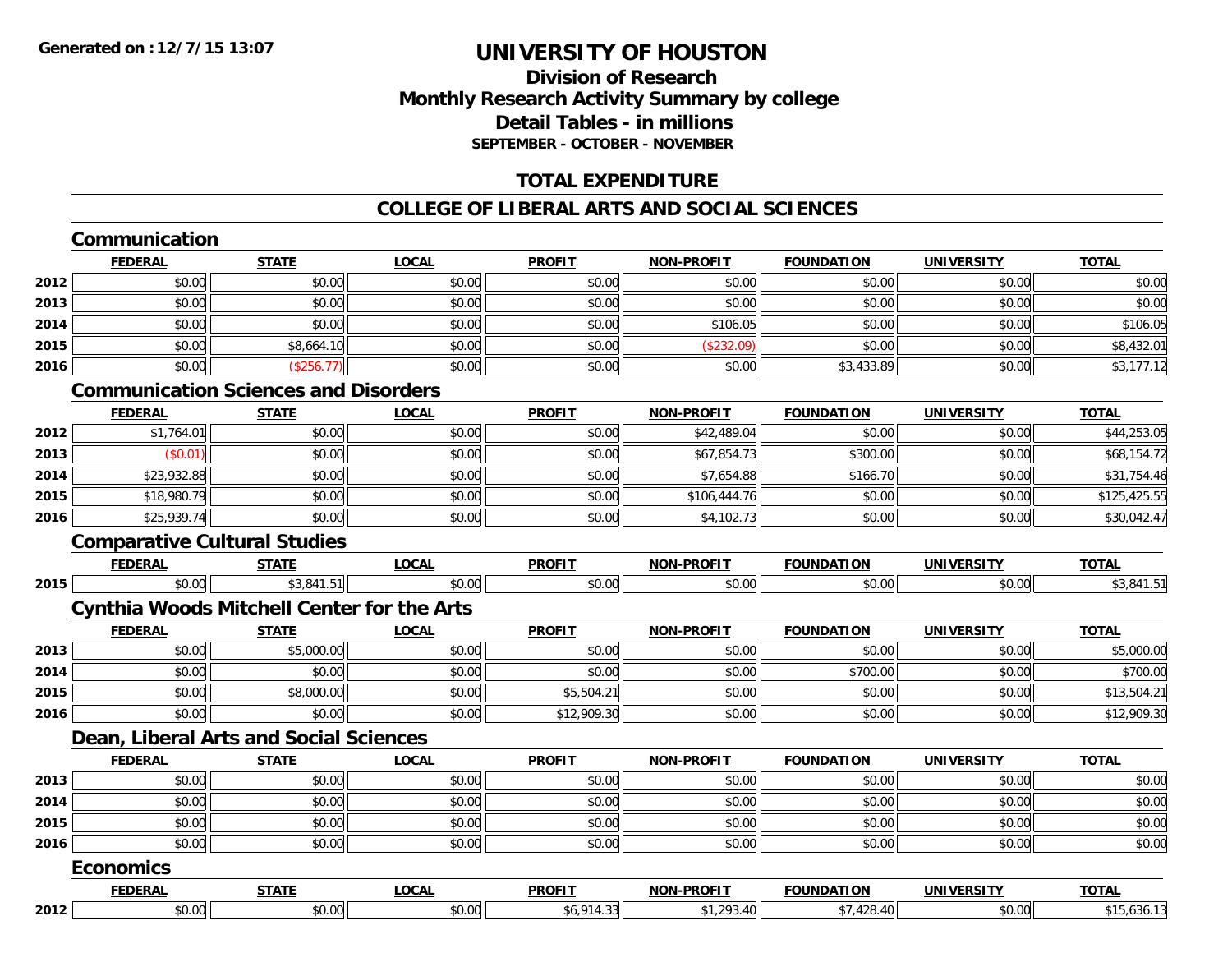### **Division of ResearchMonthly Research Activity Summary by college Detail Tables - in millions SEPTEMBER - OCTOBER - NOVEMBER**

#### **TOTAL EXPENDITURE**

#### **COLLEGE OF LIBERAL ARTS AND SOCIAL SCIENCES**

|      | <b>Economics</b>                    |              |              |               |                   |                   |                   |              |
|------|-------------------------------------|--------------|--------------|---------------|-------------------|-------------------|-------------------|--------------|
|      | <b>FEDERAL</b>                      | <b>STATE</b> | <b>LOCAL</b> | <b>PROFIT</b> | <b>NON-PROFIT</b> | <b>FOUNDATION</b> | <b>UNIVERSITY</b> | <b>TOTAL</b> |
| 2013 | \$0.00                              | \$0.00       | \$0.00       | \$0.00        | \$72,400.00       | \$6,225.18        | \$0.00            | \$78,625.18  |
| 2014 | \$0.00                              | \$0.00       | \$0.00       | \$0.00        | \$33,972.45       | \$12,015.49       | \$0.00            | \$45,987.94  |
| 2015 | \$6,254.68                          | \$0.00       | \$0.00       | \$0.00        | \$31,455.99       | \$3,252.25        | \$0.00            | \$40,962.92  |
| 2016 | \$0.00                              | \$0.00       | \$0.00       | \$0.00        | \$0.00            | \$0.00            | \$0.00            | \$0.00       |
|      | <b>English</b>                      |              |              |               |                   |                   |                   |              |
|      | <b>FEDERAL</b>                      | <b>STATE</b> | <b>LOCAL</b> | <b>PROFIT</b> | <b>NON-PROFIT</b> | <b>FOUNDATION</b> | <b>UNIVERSITY</b> | <b>TOTAL</b> |
| 2012 | \$397.50                            | \$0.00       | \$0.00       | \$0.00        | \$0.00            | \$0.00            | \$0.00            | \$397.50     |
| 2013 | \$14,015.63                         | \$0.00       | \$0.00       | \$0.00        | \$0.00            | \$0.00            | \$0.00            | \$14,015.63  |
| 2014 | \$0.00                              | \$0.00       | \$0.00       | \$0.00        | \$0.00            | \$0.00            | \$0.00            | \$0.00       |
| 2015 | \$4,136.21                          | \$4,000.00   | \$0.00       | \$0.00        | \$0.00            | \$0.00            | \$6,162.84        | \$14,299.05  |
| 2016 | \$10,491.27                         | \$0.00       | \$0.00       | \$0.00        | \$0.00            | \$0.00            | \$0.00            | \$10,491.27  |
|      | <b>Health and Human Performance</b> |              |              |               |                   |                   |                   |              |
|      | <b>FEDERAL</b>                      | <b>STATE</b> | <b>LOCAL</b> | <b>PROFIT</b> | <b>NON-PROFIT</b> | <b>FOUNDATION</b> | <b>UNIVERSITY</b> | <b>TOTAL</b> |
| 2012 | \$43,198.43                         | \$0.00       | \$0.00       | \$51,337.68   | \$0.00            | \$1,673.79        | \$0.00            | \$96,209.90  |
| 2013 | \$412,618.70                        | \$0.00       | \$0.00       | \$31,241.08   | \$0.00            | (\$71.57)         | \$0.00            | \$443,788.21 |
| 2014 | \$630,075.90                        | \$0.00       | \$0.00       | \$22,854.16   | \$0.00            | \$5,049.01        | \$0.00            | \$657,979.07 |
| 2015 | \$560,729.58                        | \$0.00       | \$0.00       | \$30,892.52   | \$9,318.48        | \$21,071.16       | \$0.00            | \$622,011.74 |
| 2016 | \$540,041.42                        | \$0.00       | \$0.00       | \$37,612.56   | \$10,368.38       | \$16,795.49       | \$4,958.85        | \$609,776.70 |
|      | <b>Hispanic Studies</b>             |              |              |               |                   |                   |                   |              |
|      | <b>FEDERAL</b>                      | <b>STATE</b> | <b>LOCAL</b> | <b>PROFIT</b> | <b>NON-PROFIT</b> | <b>FOUNDATION</b> | <b>UNIVERSITY</b> | <b>TOTAL</b> |
| 2012 | \$0.00                              | \$0.00       | \$0.00       | \$0.00        | \$0.00            | \$43,600.51       | \$0.00            | \$43,600.51  |
| 2013 | \$0.00                              | \$0.00       | \$0.00       | \$0.00        | \$0.00            | \$5,283.96        | \$0.00            | \$5,283.96   |
| 2014 | \$0.00                              | \$0.00       | \$0.00       | \$0.00        | \$0.00            | \$3,327.76        | \$0.00            | \$3,327.76   |
| 2015 | \$0.00                              | \$0.00       | \$0.00       | \$0.00        | \$0.00            | \$0.00            | \$0.00            | \$0.00       |
| 2016 | \$0.00                              | \$0.00       | \$0.00       | \$0.00        | \$0.00            | \$0.00            | \$0.00            | \$0.00       |
|      | <b>History</b>                      |              |              |               |                   |                   |                   |              |
|      | <b>FEDERAL</b>                      | <b>STATE</b> | <b>LOCAL</b> | <b>PROFIT</b> | <b>NON-PROFIT</b> | <b>FOUNDATION</b> | <b>UNIVERSITY</b> | <b>TOTAL</b> |
| 2012 | \$0.00                              | \$0.00       | \$0.00       | \$4,202.67    | (\$332.43)        | \$0.00            | \$0.00            | \$3,870.24   |
| 2013 | (\$6,756.75)                        | \$0.00       | \$0.00       | \$10,327.30   | (\$13,302.61)     | \$0.00            | \$0.00            | (\$9,732.06) |
| 2014 | \$0.00                              | \$0.00       | \$0.00       | \$13,226.46   | \$0.00            | \$0.00            | \$0.00            | \$13,226.46  |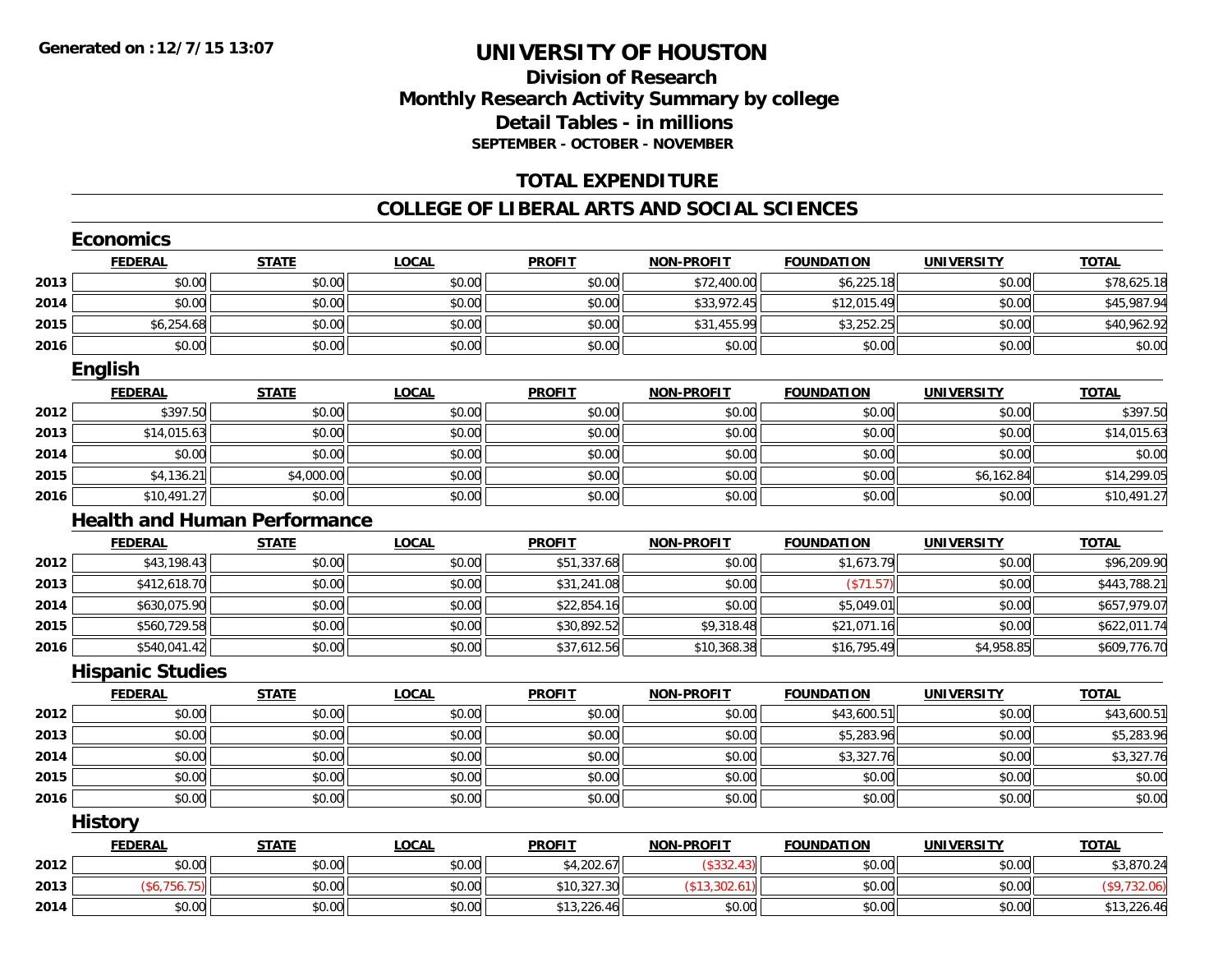### **Division of Research Monthly Research Activity Summary by college Detail Tables - in millions SEPTEMBER - OCTOBER - NOVEMBER**

### **TOTAL EXPENDITURE**

#### **COLLEGE OF LIBERAL ARTS AND SOCIAL SCIENCES**

|      | <b>History</b>                        |              |              |               |                   |                   |                   |              |
|------|---------------------------------------|--------------|--------------|---------------|-------------------|-------------------|-------------------|--------------|
|      | <b>FEDERAL</b>                        | <b>STATE</b> | <b>LOCAL</b> | <b>PROFIT</b> | <b>NON-PROFIT</b> | <b>FOUNDATION</b> | <b>UNIVERSITY</b> | <b>TOTAL</b> |
| 2015 | \$2,014.17                            | \$0.00       | \$0.00       | \$13,628.47   | \$0.00            | \$0.00            | \$0.00            | \$15,642.64  |
| 2016 | \$1,088.08                            | \$0.00       | \$0.00       | \$11,869.91   | \$0.00            | \$0.00            | \$0.00            | \$12,957.99  |
|      | <b>Hobby Center for Public Policy</b> |              |              |               |                   |                   |                   |              |
|      | <b>FEDERAL</b>                        | <b>STATE</b> | <b>LOCAL</b> | <b>PROFIT</b> | <b>NON-PROFIT</b> | <b>FOUNDATION</b> | <b>UNIVERSITY</b> | <b>TOTAL</b> |
| 2013 | \$30,029.37                           | \$0.00       | \$0.00       | \$0.00        | \$0.00            | \$0.00            | \$0.00            | \$30,029.37  |
| 2015 | \$0.00                                | \$0.00       | \$0.00       | \$0.00        | \$0.00            | \$16,500.00       | \$0.00            | \$16,500.00  |
| 2016 | \$18,360.77                           | \$0.00       | \$0.00       | \$0.00        | \$0.00            | \$0.00            | \$0.00            | \$18,360.77  |
|      | <b>Modern/Classical Languages</b>     |              |              |               |                   |                   |                   |              |
|      | <b>FEDERAL</b>                        | <b>STATE</b> | <b>LOCAL</b> | <b>PROFIT</b> | <b>NON-PROFIT</b> | <b>FOUNDATION</b> | <b>UNIVERSITY</b> | <b>TOTAL</b> |
| 2012 | \$0.00                                | \$0.00       | \$0.00       | \$0.00        | \$0.00            | \$0.00            | \$0.00            | \$0.00       |
| 2013 | \$2,761.35                            | \$0.00       | \$0.00       | \$0.00        | \$0.00            | \$0.00            | \$0.00            | \$2,761.35   |
| 2014 | \$54,586.92                           | \$0.00       | \$0.00       | \$0.00        | \$0.00            | \$0.00            | \$0.00            | \$54,586.92  |
| 2015 | \$54,043.50                           | \$0.00       | \$0.00       | \$0.00        | \$0.00            | \$0.00            | \$0.00            | \$54,043.50  |
| 2016 | \$11,764.25                           | \$0.00       | \$0.00       | \$0.00        | \$0.00            | \$0.00            | \$0.00            | \$11,764.25  |
|      | <b>Philosophy</b>                     |              |              |               |                   |                   |                   |              |
|      | <b>FEDERAL</b>                        | <b>STATE</b> | <b>LOCAL</b> | <b>PROFIT</b> | <b>NON-PROFIT</b> | <b>FOUNDATION</b> | <b>UNIVERSITY</b> | <b>TOTAL</b> |
| 2012 | \$2,541.05                            | \$0.00       | \$0.00       | \$0.00        | \$0.00            | \$0.00            | \$0.00            | \$2,541.05   |
| 2013 | \$4,085.65                            | \$0.00       | \$0.00       | \$0.00        | \$0.00            | \$0.00            | \$0.00            | \$4,085.65   |
| 2014 | \$3,793.34                            | \$0.00       | \$0.00       | \$0.00        | \$0.00            | \$0.00            | \$0.00            | \$3,793.34   |
| 2015 | \$1,265.86                            | \$330.45     | \$0.00       | \$0.00        | \$0.00            | \$0.00            | \$0.00            | \$1,596.31   |
| 2016 | \$91.75                               | \$0.00       | \$0.00       | \$0.00        | \$0.00            | \$0.00            | \$0.00            | \$91.75      |
|      | <b>Political Science</b>              |              |              |               |                   |                   |                   |              |
|      | <b>FEDERAL</b>                        | <b>STATE</b> | <b>LOCAL</b> | <b>PROFIT</b> | <b>NON-PROFIT</b> | <b>FOUNDATION</b> | <b>UNIVERSITY</b> | <b>TOTAL</b> |
| 2012 | \$0.00                                | \$0.00       | \$0.00       | \$0.00        | \$0.00            | \$0.00            | \$0.00            | \$0.00       |
| 2013 | \$1,980.09                            | \$0.00       | \$0.00       | \$0.00        | \$0.00            | \$2,000.00        | \$0.00            | \$3,980.09   |
| 2014 | \$0.00                                | \$0.00       | \$0.00       | \$0.00        | \$0.00            | \$0.00            | \$0.00            | \$0.00       |
| 2015 | \$19,091.92                           | \$13,776.45  | \$0.00       | \$0.00        | \$0.00            | \$0.00            | \$0.00            | \$32,868.37  |
| 2016 | \$20,596.63                           | \$4,596.39   | \$0.00       | \$0.00        | \$10,121.00       | \$0.00            | \$0.00            | \$35,314.02  |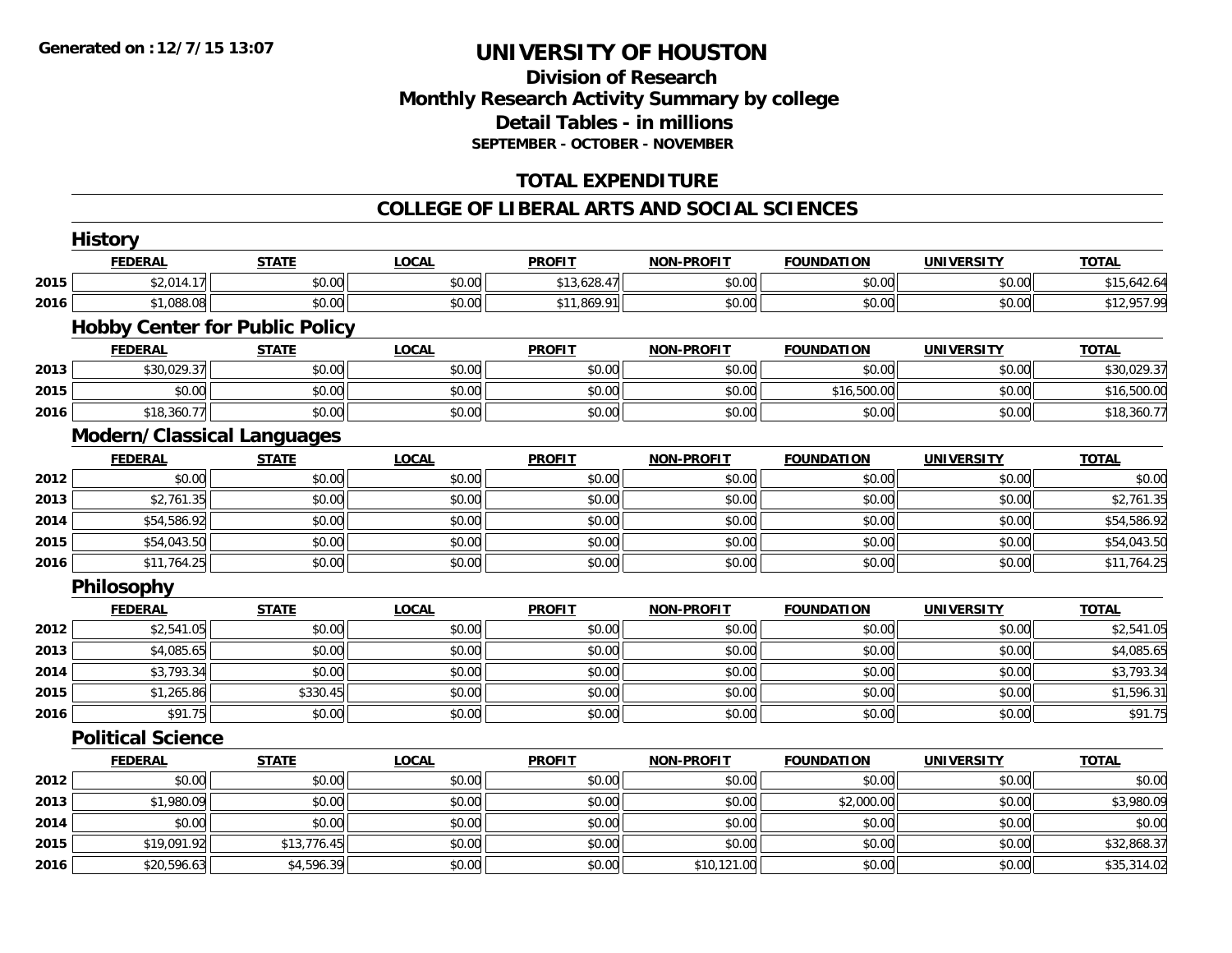### **Division of Research Monthly Research Activity Summary by college Detail Tables - in millions SEPTEMBER - OCTOBER - NOVEMBER**

#### **TOTAL EXPENDITURE**

#### **COLLEGE OF LIBERAL ARTS AND SOCIAL SCIENCES**

|       | <b>Psychology</b>      |              |              |               |                   |                   |                   |                 |
|-------|------------------------|--------------|--------------|---------------|-------------------|-------------------|-------------------|-----------------|
|       | <b>FEDERAL</b>         | <b>STATE</b> | <b>LOCAL</b> | <b>PROFIT</b> | <b>NON-PROFIT</b> | <b>FOUNDATION</b> | <b>UNIVERSITY</b> | <b>TOTAL</b>    |
| 2012  | \$1,383,929.30         | \$33,424.17  | \$0.00       | \$21,341.29   | \$55,807.36       | \$30,455.42       | (\$5,728.20)      | \$1,519,229.34  |
| 2013  | \$1,646,674.47         | \$26,434.49  | \$0.00       | \$12,562.98   | \$48,940.23       | \$37,993.10       | \$0.00            | \$1,772,605.27  |
| 2014  | \$1,039,832.49         | \$3,156.94   | \$0.00       | \$2,366.70    | \$79,258.42       | (\$94.40)         | \$0.00            | \$1,124,520.15  |
| 2015  | \$1,352,947.20         | \$4,852.89   | \$0.00       | \$4,900.75    | \$152,245.62      | \$0.00            | \$6,022.53        | \$1,520,968.99  |
| 2016  | \$1,473,487.87         | \$37,569.49  | \$0.00       | \$3,526.53    | \$118,373.90      | \$0.00            | \$10,697.90       | \$1,643,655.69  |
|       | <b>School of Music</b> |              |              |               |                   |                   |                   |                 |
|       | <b>FEDERAL</b>         | <b>STATE</b> | <b>LOCAL</b> | <b>PROFIT</b> | <b>NON-PROFIT</b> | <b>FOUNDATION</b> | <b>UNIVERSITY</b> | <b>TOTAL</b>    |
| 2015  | \$0.00                 | (\$28.12)    | \$0.00       | \$0.00        | \$0.00            | \$0.00            | \$0.00            | (\$28.12)       |
|       | <b>Sociology</b>       |              |              |               |                   |                   |                   |                 |
|       | <b>FEDERAL</b>         | <b>STATE</b> | <b>LOCAL</b> | <b>PROFIT</b> | <b>NON-PROFIT</b> | <b>FOUNDATION</b> | <b>UNIVERSITY</b> | <b>TOTAL</b>    |
| 2012  | \$4,403.70             | \$0.00       | \$0.00       | \$0.00        | \$0.00            | \$0.00            | \$0.00            | \$4,403.70      |
| 2013  | \$1,235.80             | \$0.00       | \$0.00       | \$0.00        | \$0.00            | \$0.00            | \$0.00            | \$1,235.80      |
| 2014  | \$3,147.25             | \$0.00       | \$0.00       | \$0.00        | \$0.00            | \$0.00            | \$0.00            | \$3,147.25      |
| 2015  | \$10.32                | \$850.00     | \$0.00       | \$0.00        | \$0.00            | \$0.00            | \$0.00            | \$860.32        |
| 2016  | \$0.00                 | \$500.00     | \$0.00       | \$0.00        | \$0.00            | \$0.00            | \$0.00            | \$500.00        |
|       | <b>Theatre</b>         |              |              |               |                   |                   |                   |                 |
|       | <b>FEDERAL</b>         | <b>STATE</b> | <b>LOCAL</b> | <b>PROFIT</b> | <b>NON-PROFIT</b> | <b>FOUNDATION</b> | <b>UNIVERSITY</b> | <b>TOTAL</b>    |
| 2012  | \$0.00                 | \$0.00       | \$0.00       | \$0.00        | (\$8,884.27)      | \$0.00            | \$0.00            | (\$8,884.27)    |
| 2013  | \$0.00                 | \$0.00       | \$0.00       | \$0.00        | \$101.00          | \$0.00            | \$0.00            | \$101.00        |
| 2016  | \$0.00                 | \$0.00       | \$0.00       | \$0.00        | \$2,626.53        | \$0.00            | \$0.00            | \$2,626.53      |
| Total | \$9,533,126.29         | \$170,746.42 | \$0.00       | \$297,218.90  | \$934,420.28      | \$425,075.61      | \$22,113.92       | \$11,382,701.42 |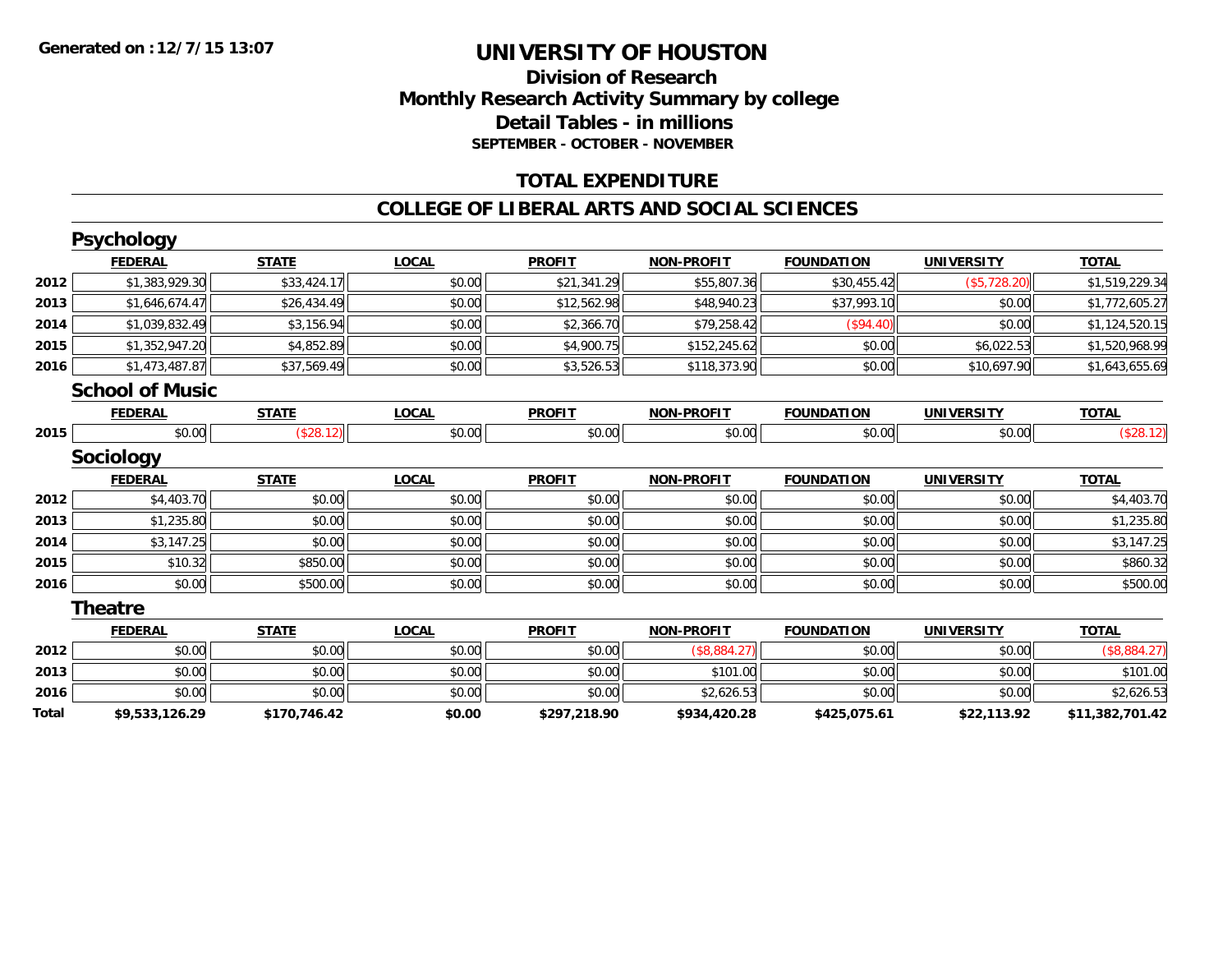### **Division of ResearchMonthly Research Activity Summary by college Detail Tables - in millionsSEPTEMBER - OCTOBER - NOVEMBER**

### **TOTAL EXPENDITURE**

### **COLLEGE OF NATURAL SCIENCES AND MATHEMATICS**

## **Biology/Biochemistry**

|      | <b>FEDERAL</b> | <b>STATE</b> | <b>LOCAL</b> | <b>PROFIT</b> | <b>NON-PROFIT</b> | <b>FOUNDATION</b> | <b>UNIVERSITY</b> | <b>TOTAL</b>   |
|------|----------------|--------------|--------------|---------------|-------------------|-------------------|-------------------|----------------|
| 2012 | \$753,028.08   | \$320,427.74 | \$0.00       | \$0.01        | \$222,763.70      | \$44,821.23       | \$0.00            | \$1,341,040.76 |
| 2013 | \$584,149.87   | \$249,765.98 | \$0.00       | \$13,536.02   | \$208,042.35      | \$56,955.81       | \$0.00            | \$1,112,450.03 |
| 2014 | \$447,676.52   | \$212,785.83 | \$0.00       | \$44,683.11   | \$91,298.09       | \$22,996.97       | \$0.00            | \$819,440.52   |
| 2015 | \$640,654.70   | \$225,123.13 | \$0.00       | \$11,441.88   | \$84,976.25       | \$101,135.43      | \$0.00            | \$1,063,331.38 |
| 2016 | \$657,121.79   | \$255,101.88 | \$0.00       | \$27,211.03   | \$78,504.81       | \$121,695.64      | \$0.00            | \$1,139,635.14 |
|      |                |              |              |               |                   |                   |                   |                |

### **Center for Applied Geoscience Excellence**

|      | <b>FEDERAL</b> | <b>STATE</b> | <u>LOCAL</u> | <b>PROFIT</b> | <b>NON-PROFIT</b> | <b>FOUNDATION</b> | UNIVERSITY | <b>TOTAL</b> |
|------|----------------|--------------|--------------|---------------|-------------------|-------------------|------------|--------------|
| 2014 | \$0.00         | \$0.00       | \$0.00       | \$0.00        | \$0.00            | \$0.00            | \$0.00     | \$0.00       |
| 2015 | \$0.00         | \$0.00       | \$0.00       | \$0.00        | \$0.00            | \$0.00            | \$0.00     | \$0.00       |
| 2016 | \$0.00         | \$0.00       | \$0.00       | \$0.00        | \$0.00            | \$0.00            | \$0.00     | \$0.00       |

### **Center for Nuclear Receptors and Cell Signaling**

|      | <b>FEDERAL</b> | <b>STATE</b> | <u>LOCAL</u> | <b>PROFIT</b> | <b>NON-PROFIT</b> | <b>FOUNDATION</b> | <b>UNIVERSITY</b> | <b>TOTAL</b> |
|------|----------------|--------------|--------------|---------------|-------------------|-------------------|-------------------|--------------|
| 2012 | \$425,766.54   | \$138,046.73 | \$0.00       | \$38,603.93   | (\$63.33)         | \$108,174.79      | \$0.00            | \$710,528.66 |
| 2013 | \$486,292.99   | \$198,649.78 | \$0.00       | \$3,734.15    | \$150.00          | \$26,980.75       | \$0.00            | \$715,807.67 |
| 2014 | \$390,992.02   | \$224,905.43 | \$0.00       | \$0.00        | \$13,767.95       | \$33,456.08       | \$0.00            | \$663,121.48 |
| 2015 | \$91,282.67    | \$317,489.66 | \$0.00       | \$0.00        | \$294.69          | \$76,414.81       | \$0.00            | \$485,481.83 |
| 2016 | \$324,190.84   | \$146,533.01 | \$0.00       | \$0.00        | \$4,446.84        | \$66,747.75       | \$0.00            | \$541,918.43 |

#### **Chemistry**

|      | <b>FEDERAL</b> | <b>STATE</b> | <u>LOCAL</u> | <b>PROFIT</b> | <b>NON-PROFIT</b> | <b>FOUNDATION</b> | <b>UNIVERSITY</b> | <b>TOTAL</b>   |
|------|----------------|--------------|--------------|---------------|-------------------|-------------------|-------------------|----------------|
| 2012 | \$664.249.11   | \$216,489.28 | \$0.00       | \$683.81      | \$8,021.18        | \$644,314.64      | \$12,859.29       | \$1,546,617.31 |
| 2013 | \$473,412.97   | \$326,820.47 | \$0.00       | \$19,312.45   | \$6,421.88        | \$240,789.38      | (S57, 589.13)     | \$1,009,168.03 |
| 2014 | \$634,929.73   | \$169,555.39 | \$0.00       | \$0.00        | \$12,199.14       | \$280,084.14      | \$12,554.37       | \$1,109,322.77 |
| 2015 | \$506,305.40   | \$85,106.10  | \$0.00       | \$0.00        | \$19,535.30       | \$499,145.34      | \$0.00            | \$1,110,092.14 |
| 2016 | \$600,845.24   | \$21,561.06  | \$0.00       | \$568.01      | \$74,987.39       | \$294,340.06      | \$0.00            | \$992,301.76   |

#### **Computer Science**

|      | <u>FEDERAL</u> | <u>STATE</u> | <u>LOCAL</u> | <b>PROFIT</b> | <b>NON-PROFIT</b> | <b>FOUNDATION</b> | <b>UNIVERSITY</b> | <b>TOTAL</b> |
|------|----------------|--------------|--------------|---------------|-------------------|-------------------|-------------------|--------------|
| 2012 | \$549,808.55   | \$8,166.97   | \$0.00       | \$98,460.78   | \$36,702.73       | \$0.00            | \$0.00            | \$693,139.02 |
| 2013 | \$517,946.14   | \$13,183.85  | \$0.00       | \$68,715.32   | \$11,304.46       | \$10,965.00       | \$20,879.78       | \$642,994.55 |
| 2014 | \$329,133.09   | \$0.00       | \$0.00       | \$215,863.37  | \$125,325.57      | \$3,845.98        | \$5,793.33        | \$679,961.34 |
| 2015 | \$568,740.02   | \$52,918.52  | \$0.00       | \$100,227.01  | \$68,096.38       | \$0.00            | \$13,380.99       | \$803,362.93 |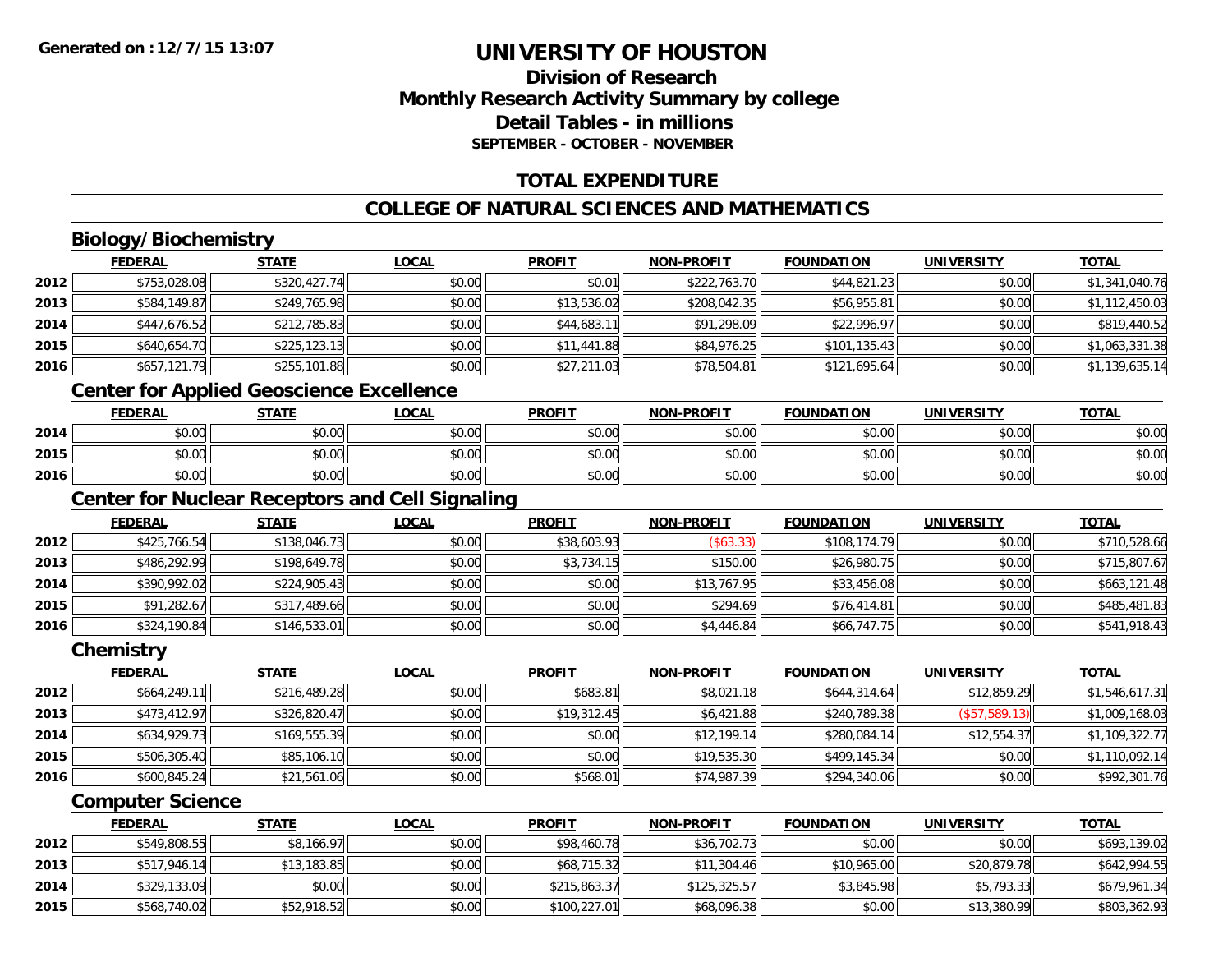### **Division of ResearchMonthly Research Activity Summary by college Detail Tables - in millionsSEPTEMBER - OCTOBER - NOVEMBER**

### **TOTAL EXPENDITURE**

#### **COLLEGE OF NATURAL SCIENCES AND MATHEMATICS**

#### **Computer Science FEDERAL STATE LOCAL PROFIT NON-PROFIT FOUNDATION UNIVERSITY TOTALTOTAL 2016** \$610,987.79 \$23,665.97 \$0.00 \$50,264.72 \$28,960.98 \$0.00 \$9,779.51 \$723,658.97 **Dean, Natural Sciences and Mathematics FEDERAL STATE LOCAL PROFIT NON-PROFIT FOUNDATION UNIVERSITY TOTALTOTAL 2012**2 \$164,207.03 \$168,189.01 \$10.00 \$10.00 \$3,981.98 \$0.00 \$0.00 \$0.00 \$0.00 \$0.00 \$168,189.01 \$168,189.01 **2013** \$249,308.35 \$0.00 \$0.00 \$0.00 \$0.00 \$0.00 \$0.00 \$249,308.35 **2014**4 \$86,198.24 \$0.00 \$0.00 \$0.00 \$0.00 \$0.00 \$0.00 \$0.00 \$0.00 \$0.00 \$0.00 \$0.00 \$0.00 \$0.00 \$86,198.24 **2015** \$43,863.05 \$11,817.31 \$0.00 \$0.00 \$6,802.11 \$0.00 \$0.00 \$62,482.47 **2016**6 \$0.00 \$0.00 \$0.00 \$3,573.73 \$0.00 \$0.00 \$0.00 \$0.00 \$0.00 \$21,010.90 \$20,000 \$0.00 \$0.00 \$24,584.63 **Earth & Atmospheric Sciences FEDERAL STATE LOCAL PROFIT NON-PROFIT FOUNDATION UNIVERSITY TOTAL2012**2 \$482,545.66|| \$220,497.44|| \$0.00|| \$394,066.30|| \$56,544.12|| \$0.00|| \$1,153,653.52 **2013** \$283,109.18 \$62,316.56 \$0.00 \$603,340.49 \$54,074.02 \$0.00 \$0.00 \$1,002,840.25 **2014**4 \$282,702.42 \$127,230.02 \$0.00 \$0.00 \$978,901.50 \$78,917.55 \$1,940.23 \$0.00 \$1,559,691.71 **2015** \$289,357.98 \$157,512.68 \$0.00 \$414,950.52 \$69,795.67 \$6,986.51 \$0.00 \$938,603.35 **20166** \$239,278.53 \$239,278.53 \$272,705.43 \$0.00 \$30.00 \$352,517.61 \$352,517.61 \$91,315.37 \$15,225.44 \$15,225.44 \$15,556.44 **Institute for Climate and Atmospheric Science FEDERAL STATE LOCAL PROFIT NON-PROFIT FOUNDATION UNIVERSITY TOTALTOTAL 2012**2 | \$0.00 \$0.00 \$0.00 \$0.00 \$0.00 \$0.00 \$0.00 \$0.00 \$0.00 \$0.00 \$0.00 \$0.00 \$0.00 \$0.00 \$0.00 \$0.00 \$0.00 **2013** \$0.00 \$0.00 \$0.00 \$0.00 \$0.00 \$0.00 \$0.00 \$0.00 **2014**4 \$0.00 \$0.00 \$0.00 \$0.00 \$0.00 \$0.00 \$0.00 \$0.00 \$0.00 \$0.00 \$0.00 \$0.00 \$0.00 \$0.00 \$0.00 \$0.00 \$0.00 **2015** \$0.00 \$0.00 \$0.00 \$0.00 \$0.00 \$0.00 \$0.00 \$0.00 **2016**6 \$0.00 \$0.00 \$0.00 \$0.00 \$0.00 \$0.00 \$0.00 \$0.00 \$0.00 \$0.00 \$0.00 \$0.00 \$0.00 \$0.00 \$0.00 \$0.00 \$0.00

#### **Institute for Nanoenergy**

|      | <b>FEDERAL</b> | <b>STATE</b> | <u>LOCAL</u> | <b>PROFIT</b> | <b>NON-PROFIT</b> | <b>FOUNDATION</b> | <b>UNIVERSITY</b> | <b>TOTAL</b> |
|------|----------------|--------------|--------------|---------------|-------------------|-------------------|-------------------|--------------|
| 2012 | \$0.00         | \$0.00       | \$0.00       | \$0.00        | \$0.00            | \$0.00            | \$0.00            | \$0.00       |
| 2013 | \$0.00         | \$0.00       | \$0.00       | \$0.00        | \$0.00            | \$0.00            | \$0.00            | \$0.00       |
| 2014 | \$0.00         | \$0.00       | \$0.00       | \$0.00        | \$0.00            | \$0.00            | \$0.00            | \$0.00       |
| 2016 | \$0.00         | \$0.00       | \$0.00       | \$0.00        | \$0.00            | \$0.00            | \$0.00            | \$0.00       |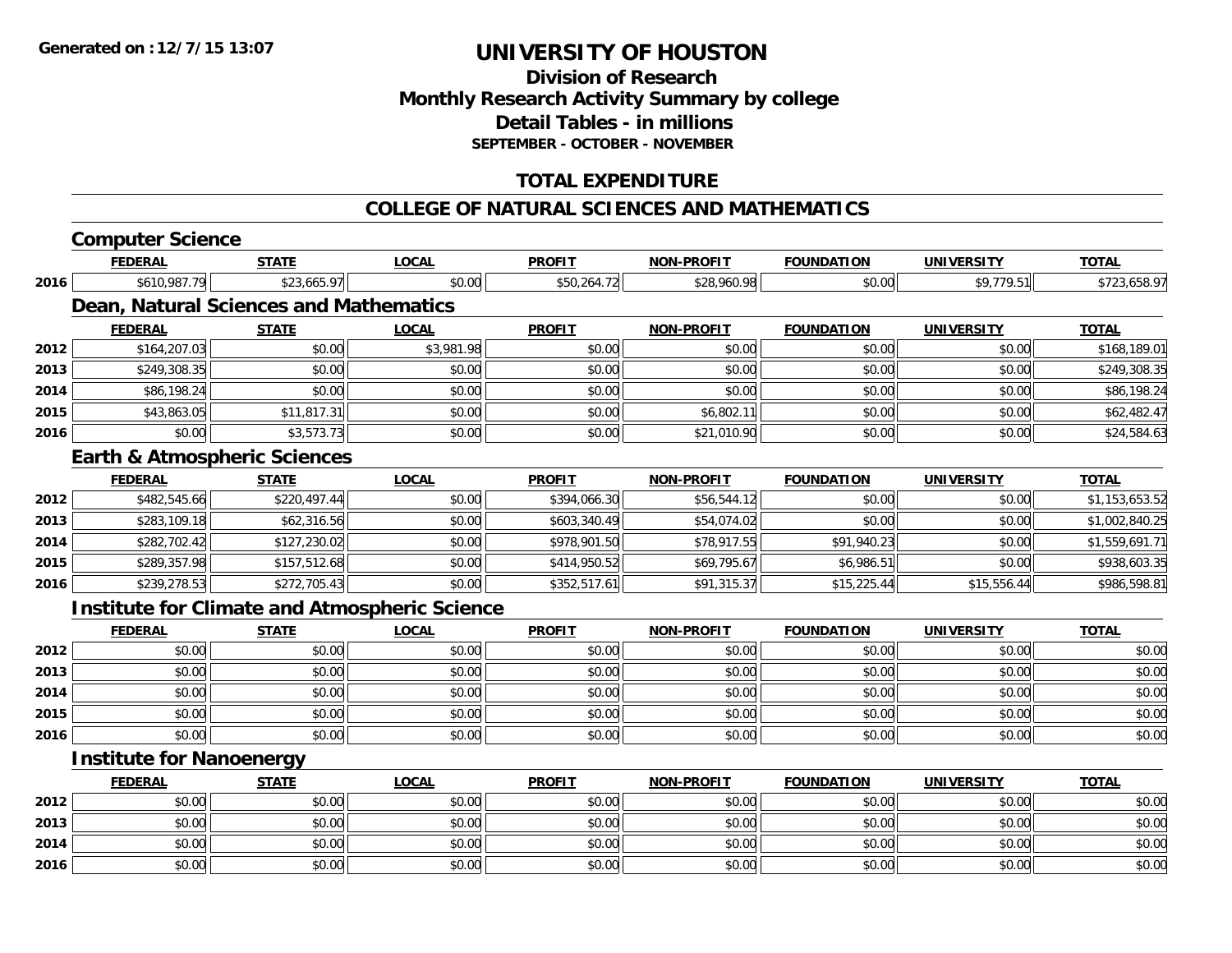### **Division of ResearchMonthly Research Activity Summary by college Detail Tables - in millions SEPTEMBER - OCTOBER - NOVEMBER**

#### **TOTAL EXPENDITURE**

#### **COLLEGE OF NATURAL SCIENCES AND MATHEMATICS**

|       | <b>Mathematics</b> |                |              |                |                   |                   |                   |                 |
|-------|--------------------|----------------|--------------|----------------|-------------------|-------------------|-------------------|-----------------|
|       | <b>FEDERAL</b>     | <b>STATE</b>   | <b>LOCAL</b> | <b>PROFIT</b>  | <b>NON-PROFIT</b> | <b>FOUNDATION</b> | <b>UNIVERSITY</b> | <b>TOTAL</b>    |
| 2012  | \$158,598.07       | \$69,401.74    | \$0.00       | \$34,033.71    | \$58,235.70       | \$13,792.47       | \$8,171.83        | \$342,233.52    |
| 2013  | \$246,652.82       | \$38,012.93    | \$0.00       | \$30,601.39    | \$467.88          | \$26,646.57       | \$14,244.91       | \$356,626.49    |
| 2014  | \$340,771.78       | (\$1,525.67)   | \$0.00       | \$12,949.41    | \$0.00            | \$8,597.18        | \$0.00            | \$360,792.70    |
| 2015  | \$295,139.13       | \$0.00         | \$0.00       | \$11,217.18    | \$6,802.11        | \$26,704.56       | \$0.00            | \$339,862.98    |
| 2016  | \$245,824.04       | \$0.00         | \$0.00       | \$27,892.89    | \$22,294.76       | \$13,558.10       | \$0.00            | \$309,569.79    |
|       | <b>Physics</b>     |                |              |                |                   |                   |                   |                 |
|       | <b>FEDERAL</b>     | <b>STATE</b>   | <b>LOCAL</b> | <b>PROFIT</b>  | <b>NON-PROFIT</b> | <b>FOUNDATION</b> | <b>UNIVERSITY</b> | <b>TOTAL</b>    |
| 2012  | \$747,406.96       | (\$183.99)     | \$0.00       | \$195,836.49   | \$15,406.74       | \$68,299.18       | \$0.00            | \$1,026,765.38  |
| 2013  | \$741,958.55       | \$0.00         | \$0.00       | \$331,719.94   | \$17,939.65       | \$58,097.96       | \$0.00            | \$1,149,716.09  |
| 2014  | \$1,089,815.35     | \$0.00         | \$0.00       | \$470,172.91   | \$6,120.00        | \$75,814.54       | \$0.00            | \$1,641,922.80  |
| 2015  | \$930,295.90       | \$8,723.71     | \$0.00       | \$448,702.51   | \$9,953.04        | \$39,646.54       | \$0.00            | \$1,437,321.70  |
| 2016  | \$765,129.00       | \$10,414.23    | \$0.00       | \$330,550.91   | \$22,056.26       | \$114,488.14      | \$0.00            | \$1,242,638.54  |
| Total | \$17,939,676.06    | \$4,186,792.87 | \$3,981.98   | \$5,330,759.35 | \$1,633,472.23    | \$3,192,661.21    | \$55,631.32       | \$32,342,975.03 |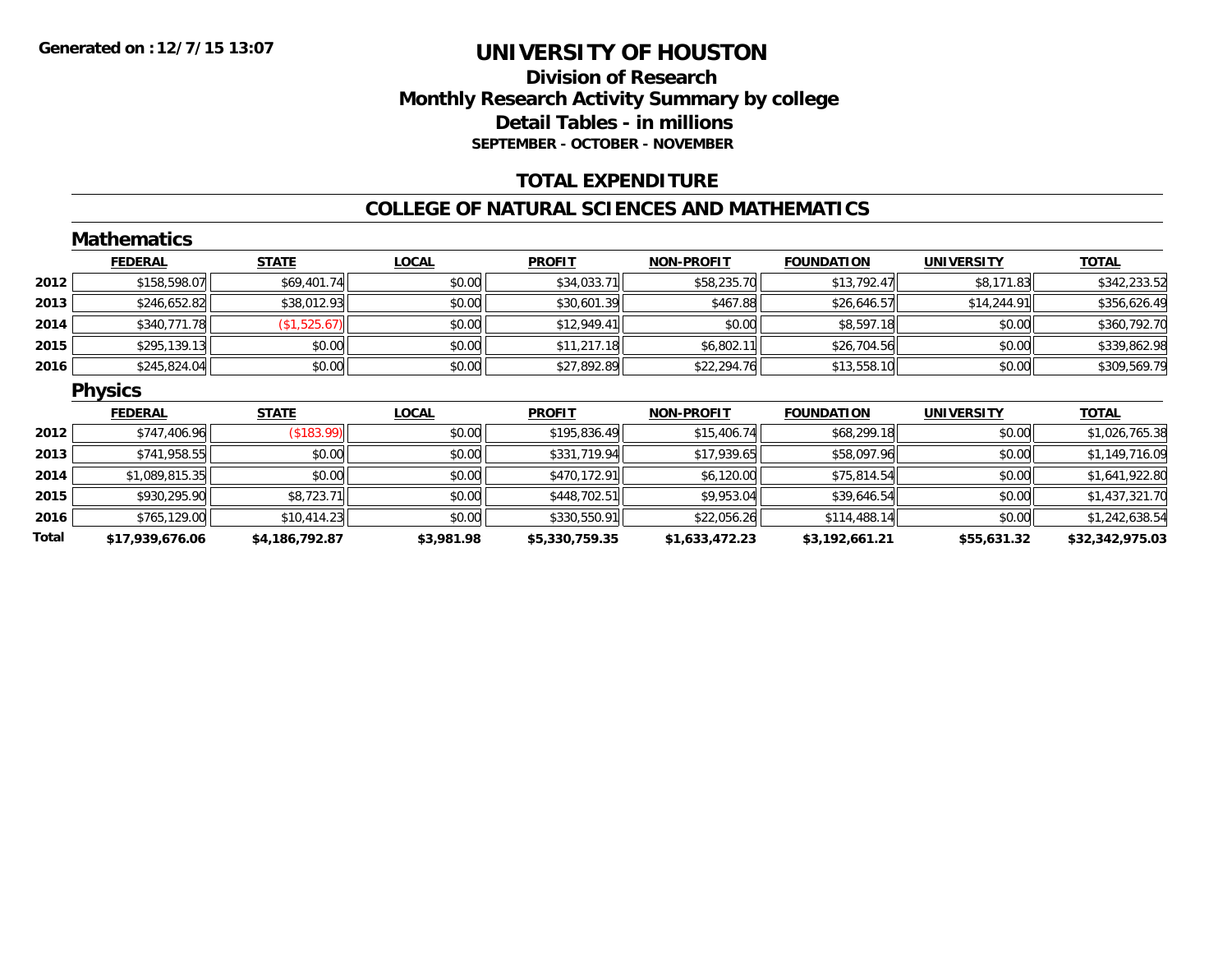### **Division of Research Monthly Research Activity Summary by college Detail Tables - in millions SEPTEMBER - OCTOBER - NOVEMBER**

#### **TOTAL EXPENDITURE**

#### **COLLEGE OF OPTOMETRY**

### **Optometry Vision Sciences**

|       | <b>FEDERAL</b> | <b>STATE</b> | <b>LOCAL</b> | <b>PROFIT</b> | <b>NON-PROFIT</b> | <b>FOUNDATION</b> | <b>UNIVERSITY</b> | <b>TOTAL</b>   |
|-------|----------------|--------------|--------------|---------------|-------------------|-------------------|-------------------|----------------|
| 2012  | \$872,032.41   | \$1,922.24   | \$0.00       | \$109,384.21  | (\$105.00)        | \$7,619.60        | \$131,464.12      | \$1,122,317.58 |
| 2013  | \$1,055,808.61 | \$0.00       | \$0.00       | \$199,854.13  | \$0.00            | \$10,166.74       | \$49,621.71       | \$1,315,451.19 |
| 2014  | \$979,861.82   | \$0.00       | \$0.00       | \$267,484.96  | \$6,426.00        | (\$1,041.68)      | \$120,494.77      | \$1,373,225.87 |
| 2015  | \$1,013,211.84 | \$0.00       | \$0.00       | \$143,430.26  | \$0.00            | \$0.00            | \$163,477.14      | \$1,320,119.24 |
| 2016  | \$1,136,452.05 | \$0.00       | \$0.00       | \$97,735.10   | \$0.00            | \$0.00            | \$94,969.17       | \$1,329,156.32 |
| Total | \$5,057,366.74 | \$1,922.24   | \$0.00       | \$817,888.66  | \$6,321.00        | \$16,744.66       | \$560,026.91      | \$6,460,270.21 |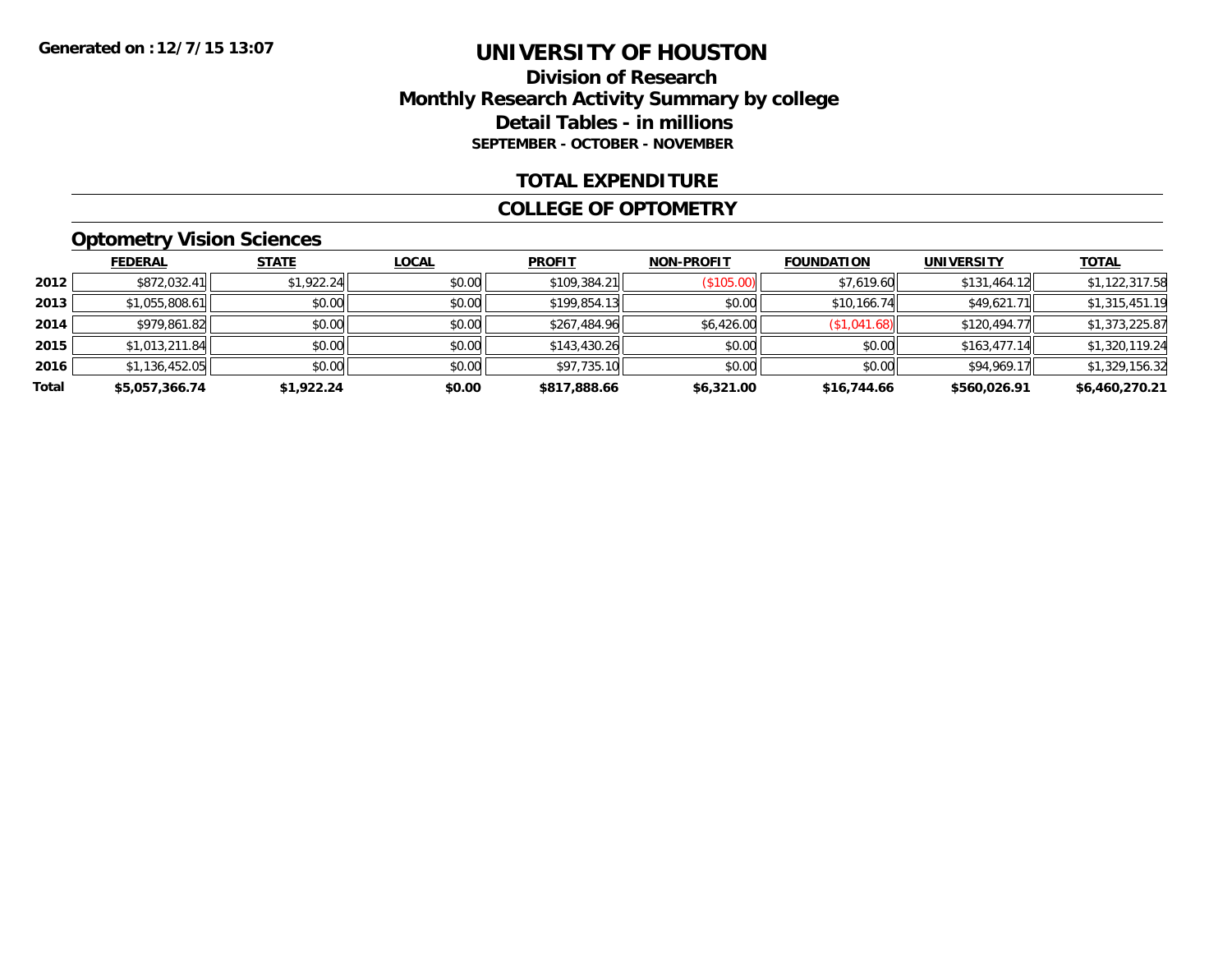### **Division of ResearchMonthly Research Activity Summary by college Detail Tables - in millionsSEPTEMBER - OCTOBER - NOVEMBER**

#### **TOTAL EXPENDITURE**

#### **COLLEGE OF PHARMACY**

### **Center for Experimental Therapeutics and Pharmacoi**

|      | <b>FEDERAL</b> | <b>STATE</b> | <b>LOCAL</b> | <b>PROFIT</b> | <b>NON-PROFIT</b> | <b>FOUNDATION</b> | <b>UNIVERSITY</b> | <b>TOTAL</b> |
|------|----------------|--------------|--------------|---------------|-------------------|-------------------|-------------------|--------------|
| 2012 | \$0.00         | \$0.00       | \$0.00       | \$0.00        | \$0.00            | \$0.00            | \$0.00            | \$0.00       |
| 2013 | \$0.00         | \$0.00       | \$0.00       | \$0.00        | \$0.00            | \$0.00            | \$0.00            | \$0.00       |
| 2014 | \$0.00         | \$0.00       | \$0.00       | \$0.00        | \$0.00            | \$0.00            | \$0.00            | \$0.00       |
| 2015 | \$0.00         | \$0.00       | \$0.00       | \$0.00        | \$0.00            | \$0.00            | \$0.00            | \$0.00       |
| 2016 | \$0.00         | \$0.00       | \$0.00       | \$0.00        | \$0.00            | \$0.00            | \$0.00            | \$0.00       |

### **Clinical Pharmacy & Administration**

|      | <b>FEDERAL</b> | <b>STATE</b> | <u>LOCAL</u> | <b>PROFIT</b> | <b>NON-PROFIT</b> | <b>FOUNDATION</b> | <b>UNIVERSITY</b> | <b>TOTAL</b> |
|------|----------------|--------------|--------------|---------------|-------------------|-------------------|-------------------|--------------|
| 2012 | \$25,790.04    | \$9,577.30   | \$0.00       | \$63,843.49   | \$2,606.86        | \$0.00            | \$0.00            | \$101,817.69 |
| 2013 | \$61,814.94    | \$0.00       | \$0.00       | \$81,372.85   | \$0.00            | \$4,103.00        | \$0.00            | \$147,290.79 |
| 2014 | \$2,166.89     | \$0.00       | \$0.00       | \$113,688.86  | \$6,505.15        | \$0.00            | \$0.00            | \$122,360.90 |
| 2015 | \$26,009.89    | \$66,470.97  | \$0.00       | \$107,222.45  | \$15,853.51       | \$0.00            | \$0.00            | \$215,556.82 |
| 2016 | \$82,010.28    | \$99,758.27  | \$0.00       | \$94,863.71   | \$21,300.35       | \$0.00            | \$4,376.20        | \$302,308.80 |

### **Dean, Pharmacy**

|      | <b>FEDERAL</b> | <b>STATE</b> | <u>LOCAL</u> | <b>PROFIT</b> | <b>NON-PROFIT</b> | <b>FOUNDATION</b> | <b>UNIVERSITY</b> | <b>TOTAL</b> |
|------|----------------|--------------|--------------|---------------|-------------------|-------------------|-------------------|--------------|
| 2012 | \$0.00         | \$0.00       | \$0.00       | \$0.00        | \$0.00            | \$0.00            | \$0.00            | \$0.00       |
| 2013 | \$0.00         | \$0.00       | \$0.00       | \$0.00        | \$0.00            | \$0.00            | \$0.00            | \$0.00       |
| 2014 | \$0.00         | \$0.00       | \$0.00       | \$0.00        | \$0.00            | \$0.00            | \$0.00            | \$0.00       |
| 2015 | \$0.00         | \$0.00       | \$0.00       | \$0.00        | \$0.00            | \$0.00            | \$0.00            | \$0.00       |
| 2016 | \$0.00         | \$0.00       | \$0.00       | \$0.00        | \$0.00            | \$0.00            | \$0.00            | \$0.00       |

#### **Pharm Health Outcomes & Policy**

|      | <b>FEDERAL</b> | <b>STATE</b> | <u>LOCAL</u> | <b>PROFIT</b> | <b>NON-PROFIT</b> | <b>FOUNDATION</b> | <b>UNIVERSITY</b> | <b>TOTAL</b> |
|------|----------------|--------------|--------------|---------------|-------------------|-------------------|-------------------|--------------|
| 2012 | \$23,254.81    | \$5,354.58   | \$0.00       | \$0.00        | \$22,500.86       | \$0.00            | \$0.00            | \$51,110.25  |
| 2013 | \$6,579.04     | \$0.00       | \$0.00       | \$0.00        | \$0.00            | \$0.00            | \$0.00            | \$6,579.04   |
| 2014 | \$13,702.75    | \$0.00       | \$0.00       | \$0.00        | \$0.00            | \$0.00            | \$0.00            | \$13,702.75  |
| 2015 | \$24,324.38    | \$0.00       | \$0.00       | \$1.165.56    | \$0.00            | \$0.00            | \$0.00            | \$25,489.94  |
| 2016 | \$17,549.09    | (\$935.28)   | \$0.00       | \$5,445.11    | \$22,328.17       | \$0.00            | \$0.00            | \$44,387.10  |

### **Pharmacological and Pharmaceutical Sciences**

|      | <b>FEDERAL</b>                             | <b>STATE</b>          | <b>LOCAL</b>              | <b>PROFIT</b>              | <b>NON-PROFIT</b>       | <b>FOUNDATION</b>      | <b>UNIVERSITY</b>    | <b>TOTAL</b>                                 |
|------|--------------------------------------------|-----------------------|---------------------------|----------------------------|-------------------------|------------------------|----------------------|----------------------------------------------|
| 2012 | <b>\$201 061</b>                           | 00001<br><b>JU.UI</b> | $\sim$<br>$\sim$<br>vv.vv | <b>CE41 ON</b><br>⊸00 I.YU | 10.OU                   | $\mathbf{A}$<br>$\sim$ | \$0.00               | .071<br>$+210.$<br>,,,JU.JJ                  |
| 2013 | 0.02072<br>$\sim$<br>0403.U <i>I 2</i> .Z3 | \$0.00                | $\sim$ 00<br>JU.UU        | \$5,962.73                 | 0.0257<br>، ΔΙ<br>CO.OG | 10 <sub>1</sub><br>. . | 0.00<br><b>DU.UU</b> | \$504,823.50<br>$\sim$ 0.4.000 $\sim$ $\sim$ |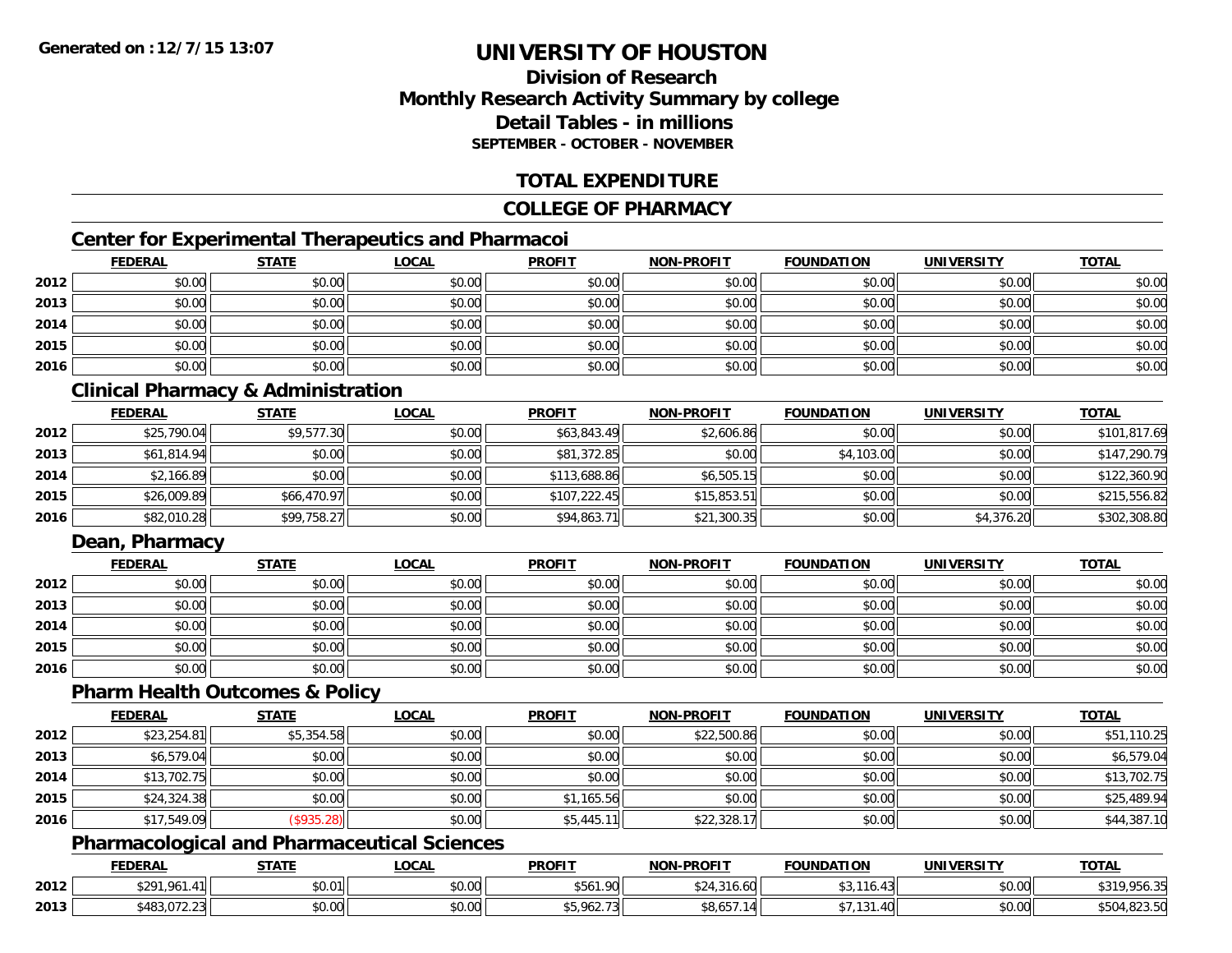### **Division of Research Monthly Research Activity Summary by college Detail Tables - in millions SEPTEMBER - OCTOBER - NOVEMBER**

#### **TOTAL EXPENDITURE**

#### **COLLEGE OF PHARMACY**

### **Pharmacological and Pharmaceutical Sciences**

|       | <u>FEDERAL</u> | <u>STATE</u> | <u>LOCAL</u> | <b>PROFIT</b> | <b>NON-PROFIT</b> | <b>FOUNDATION</b> | UNIVERSITY | <b>TOTAL</b>   |
|-------|----------------|--------------|--------------|---------------|-------------------|-------------------|------------|----------------|
| 2014  | \$502,686.64   | \$0.00       | \$0.00       | \$0.00        | \$8,809.61        | \$12,661.09       | \$0.00     | \$524,157.34   |
| 2015  | \$396,579.71   | \$0.00       | \$0.00       | \$9,779.00    | \$427.90          | \$23,804.51       | \$0.00     | \$430,591.12   |
| 2016  | \$936,446.27   | \$91,547.39  | \$0.00       | \$0.00        | \$18,647.88       | (S0.02)           | \$0.00     | \$1,046,641.52 |
| Total | \$2,893,948.37 | \$271,773.24 | \$0.00       | \$483,905.66  | \$151,954.03      | \$50,816.41       | \$4,376.20 | \$3,856,773.91 |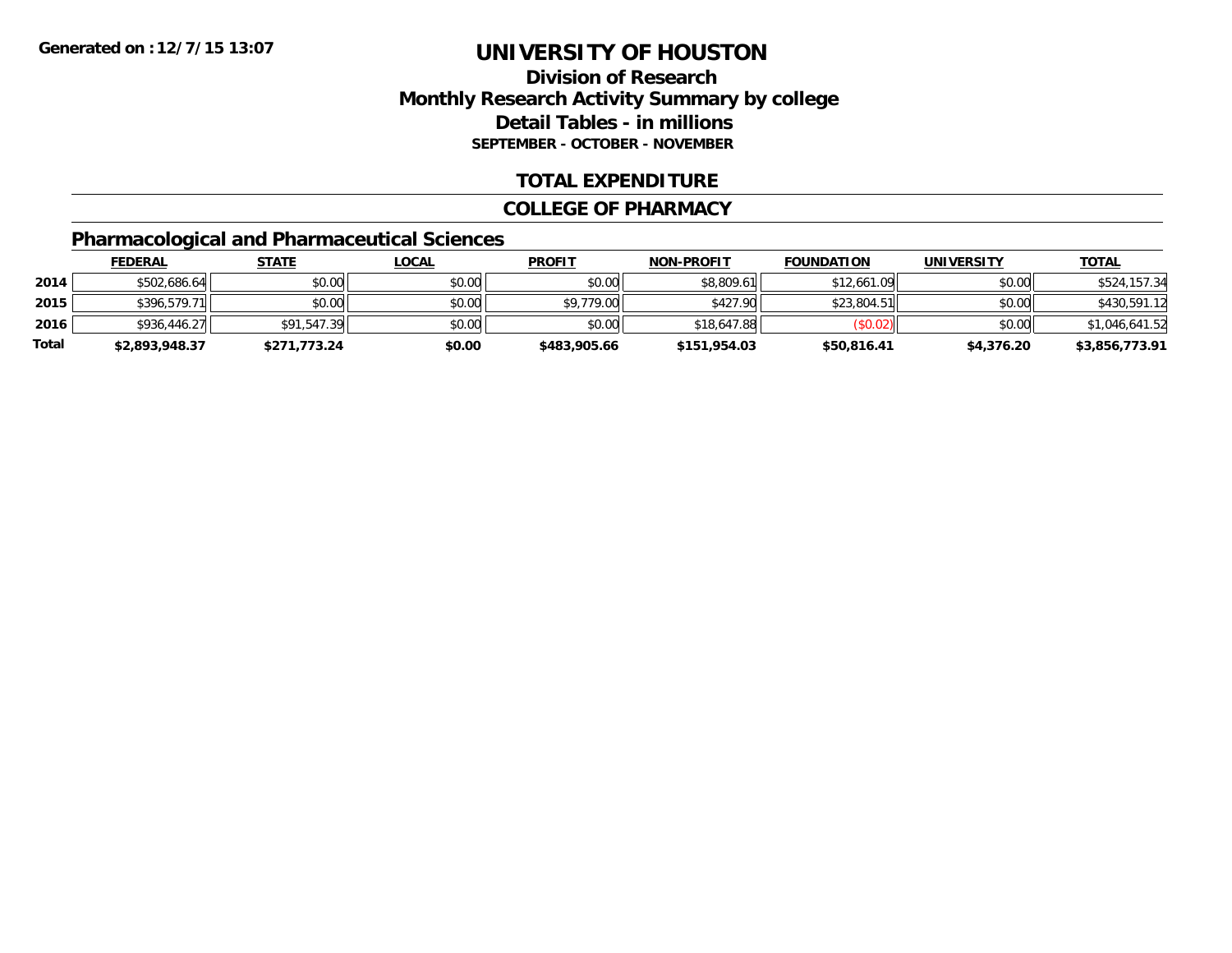## **Division of ResearchMonthly Research Activity Summary by college Detail Tables - in millions SEPTEMBER - OCTOBER - NOVEMBER**

## **TOTAL EXPENDITURE**

#### **COLLEGE OF TECHNOLOGY**

|      | <b>Center for Life Sciences Technology</b> |              |              |               |                   |                   |                   |              |
|------|--------------------------------------------|--------------|--------------|---------------|-------------------|-------------------|-------------------|--------------|
|      | <b>FEDERAL</b>                             | <b>STATE</b> | <b>LOCAL</b> | <b>PROFIT</b> | <b>NON-PROFIT</b> | <b>FOUNDATION</b> | <b>UNIVERSITY</b> | <b>TOTAL</b> |
| 2012 | \$0.00                                     | \$0.00       | \$0.00       | \$0.00        | \$0.00            | \$0.00            | \$0.00            | \$0.00       |
|      | <b>Center for Technology Literacy</b>      |              |              |               |                   |                   |                   |              |
|      | <b>FEDERAL</b>                             | <b>STATE</b> | <b>LOCAL</b> | <b>PROFIT</b> | <b>NON-PROFIT</b> | <b>FOUNDATION</b> | <b>UNIVERSITY</b> | <b>TOTAL</b> |
| 2012 | \$356,526.40                               | \$0.00       | \$0.00       | \$0.00        | \$0.00            | \$0.00            | \$0.00            | \$356,526.40 |
| 2013 | \$28,155.25                                | \$0.00       | \$0.00       | \$0.00        | \$0.00            | \$0.00            | \$0.00            | \$28,155.25  |
| 2014 | \$31,091.63                                | \$0.00       | \$0.00       | \$0.00        | \$0.00            | \$0.00            | \$0.00            | \$31,091.63  |
| 2015 | \$63,271.68                                | \$0.00       | \$0.00       | \$0.00        | \$0.00            | \$0.00            | \$0.00            | \$63,271.68  |
| 2016 | \$9,840.50                                 | \$0.00       | \$0.00       | \$0.00        | \$0.00            | \$0.00            | \$0.00            | \$9,840.50   |
|      | <b>Construction Management</b>             |              |              |               |                   |                   |                   |              |
|      | <b>FEDERAL</b>                             | <b>STATE</b> | <b>LOCAL</b> | <b>PROFIT</b> | <b>NON-PROFIT</b> | <b>FOUNDATION</b> | <b>UNIVERSITY</b> | <b>TOTAL</b> |
| 2013 | \$0.00                                     | \$3,556.15   | \$0.00       | \$0.00        | \$0.00            | \$6,036.99        | \$0.00            | \$9,593.14   |
| 2014 | \$0.00                                     | \$17,258.12  | \$0.00       | \$0.00        | \$0.00            | \$8,945.87        | \$0.00            | \$26,203.99  |
| 2015 | \$0.00                                     | \$849.19     | \$0.00       | \$0.00        | \$0.00            | \$0.00            | \$0.00            | \$849.19     |
| 2016 | \$0.00                                     | \$27,318.75  | \$0.00       | \$0.00        | \$0.00            | \$0.00            | \$0.00            | \$27,318.75  |
|      | Dean, Technology                           |              |              |               |                   |                   |                   |              |
|      | <b>FEDERAL</b>                             | <b>STATE</b> | <b>LOCAL</b> | <b>PROFIT</b> | <b>NON-PROFIT</b> | <b>FOUNDATION</b> | <b>UNIVERSITY</b> | <b>TOTAL</b> |
| 2012 | \$47,022.27                                | \$0.00       | \$0.00       | \$0.00        | \$0.00            | \$0.00            | \$0.00            | \$47,022.27  |
| 2013 | \$27,192.35                                | \$0.00       | \$0.00       | \$0.00        | \$0.00            | \$0.00            | \$0.00            | \$27,192.35  |
| 2014 | \$0.00                                     | \$0.00       | \$0.00       | \$0.00        | \$0.00            | \$0.00            | \$0.00            | \$0.00       |
| 2015 | \$0.00                                     | \$0.00       | \$0.00       | \$0.00        | \$0.00            | \$0.00            | \$0.00            | \$0.00       |
| 2016 | \$0.00                                     | \$0.00       | \$0.00       | \$0.00        | \$0.00            | \$0.00            | \$0.00            | \$0.00       |
|      | <b>Engineering Technology</b>              |              |              |               |                   |                   |                   |              |
|      | <b>FEDERAL</b>                             | <b>STATE</b> | <b>LOCAL</b> | <b>PROFIT</b> | <b>NON-PROFIT</b> | <b>FOUNDATION</b> | <b>UNIVERSITY</b> | <b>TOTAL</b> |
| 2012 | \$135,919.25                               | \$0.00       | \$0.00       | \$8,120.13    | (\$3,366.00)      | \$14,069.45       | \$0.00            | \$154,742.83 |
| 2013 | \$112,441.63                               | \$0.00       | \$0.00       | \$24,221.62   | \$3,225.05        | \$2,981.27        | \$0.00            | \$142,869.57 |
| 2014 | \$26,881.02                                | \$0.00       | \$0.00       | \$26,807.39   | \$6,024.43        | \$0.00            | \$0.00            | \$59,712.84  |
| 2015 | \$117,178.88                               | \$10,866.64  | \$0.00       | \$21,995.93   | \$0.00            | \$0.00            | \$0.00            | \$150,041.45 |
| 2016 | \$402,213.09                               | \$0.00       | \$0.00       | \$3,010.99    | \$0.00            | \$0.00            | \$0.00            | \$405,224.08 |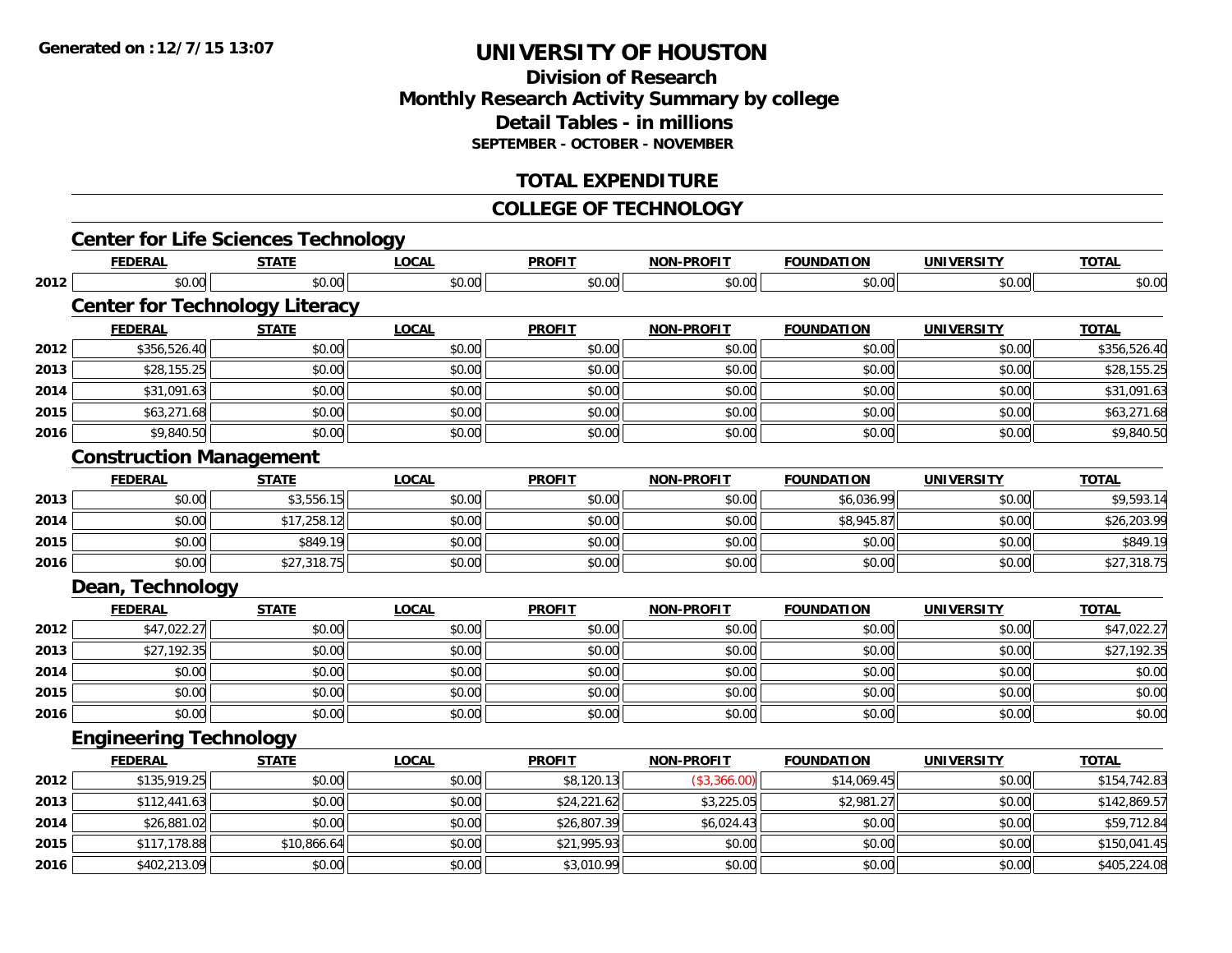## **Division of ResearchMonthly Research Activity Summary by college Detail Tables - in millionsSEPTEMBER - OCTOBER - NOVEMBER**

## **TOTAL EXPENDITURE**

#### **COLLEGE OF TECHNOLOGY**

## **Human Development and Consumer Science**

|      | <b>FEDERAL</b> | <b>STATE</b> | <b>LOCAL</b> | <b>PROFIT</b> | <b>NON-PROFIT</b> | <b>FOUNDATION</b> | <b>UNIVERSITY</b> | <b>TOTAL</b> |
|------|----------------|--------------|--------------|---------------|-------------------|-------------------|-------------------|--------------|
| 2012 | \$372.10       | \$0.00       | \$0.00       | \$0.00        | \$0.00            | \$0.00            | \$0.00            | \$372.10     |
| 2014 | √7,718.61، 7   | \$0.00       | \$0.00       | \$0.00        | \$0.00            | \$0.00            | \$0.00            | \$7,718.61   |
| 2015 | \$12,209.16    | \$0.00       | \$0.00       | \$0.00        | \$0.00            | \$3,295.90        | \$0.00            | \$15,505.06  |
| 2016 | \$24,979.23    | \$0.00       | \$0.00       | \$0.00        | \$0.00            | \$6,428.11        | \$0.00            | \$31,407.34  |

### **Information & Logistics Technology**

|      | <b>FEDERAL</b> | <b>STATE</b> | <u>LOCAL</u> | <b>PROFIT</b> | <b>NON-PROFIT</b> | <b>FOUNDATION</b> | <b>UNIVERSITY</b> | <b>TOTAL</b>       |
|------|----------------|--------------|--------------|---------------|-------------------|-------------------|-------------------|--------------------|
| 2012 | \$20,743.12    | \$0.00       | \$0.00       | \$0.00        | \$0.00            | \$0.00            | \$0.00            | \$20,743.12        |
| 2013 | (S10, 735.08)  | \$0.00       | \$0.00       | \$0.00        | \$0.00            | \$0.00            | \$0.00            | 735.08)<br>′\$10,7 |
| 2014 | \$0.00         | \$0.00       | \$0.00       | \$0.00        | \$0.00            | \$0.00            | \$0.00            | \$0.00             |
| 2015 | \$67.69        | \$0.00       | \$0.00       | \$0.00        | \$0.00            | \$0.00            | \$0.00            | \$67.69            |
| 2016 | \$7,306.62     | \$0.00       | \$0.00       | \$0.00        | \$0.00            | \$0.00            | \$0.00            | \$7,306.62         |

## **Texas Manufacturing Assistance Center**

|       | <b>FEDERAL</b> | STATE       | <b>LOCAL</b> | <b>PROFIT</b> | <b>NON-PROFIT</b> | <b>FOUNDATION</b> | <b>UNIVERSITY</b> | <b>TOTAL</b>   |
|-------|----------------|-------------|--------------|---------------|-------------------|-------------------|-------------------|----------------|
| 2012  | \$0.00         | \$0.00      | \$0.00       | \$0.00        | \$0.00            | \$0.00            | \$0.00            | \$0.00         |
| 2013  | \$0.00         | \$0.00      | \$0.00       | \$0.00        | \$0.00            | \$0.00            | \$0.00            | \$0.00         |
| 2014  | \$0.00         | \$0.00      | \$0.00       | \$0.00        | \$0.00            | \$0.00            | \$0.00            | \$0.00         |
| Total | \$1,420,395.41 | \$59,848.85 | \$0.00       | \$84,156.06   | \$5,883.48        | \$41,757.59       | \$0.00            | \$1,612,041.39 |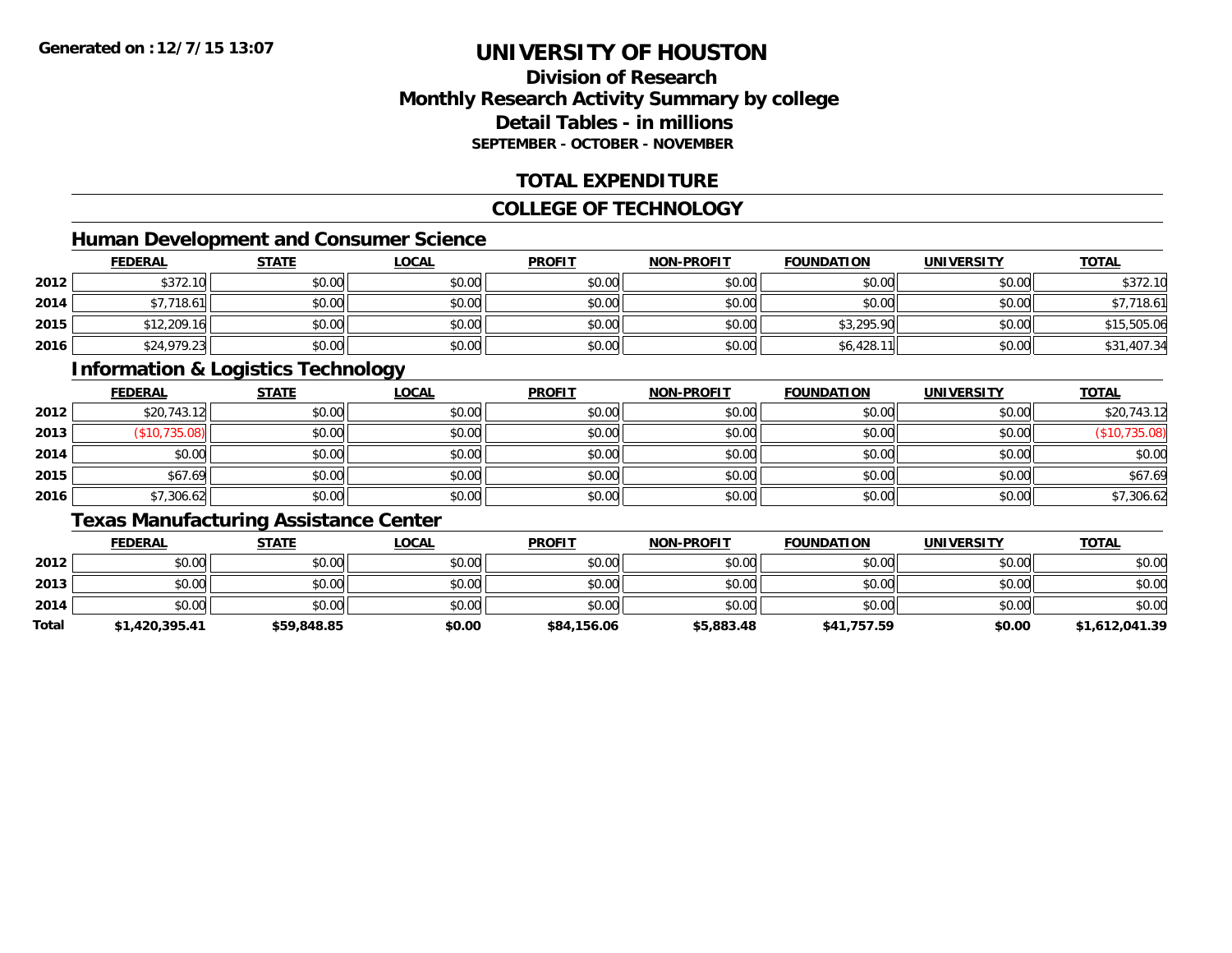## **Division of ResearchMonthly Research Activity Summary by college Detail Tables - in millionsSEPTEMBER - OCTOBER - NOVEMBER**

### **TOTAL EXPENDITURE**

## **CULLEN COLLEGE OF ENGINEERING**

## **Biomedical Engineering**

|      | <b>FEDERAL</b> | <b>STATE</b> | <b>LOCAL</b> | <b>PROFIT</b> | <b>NON-PROFIT</b> | <b>FOUNDATION</b> | <b>UNIVERSITY</b> | <b>TOTAL</b> |
|------|----------------|--------------|--------------|---------------|-------------------|-------------------|-------------------|--------------|
| 2012 | \$88,051.91    | \$0.00       | \$0.00       | \$0.00        | \$0.00            | \$0.00            | \$0.00            | \$88,051.91  |
| 2013 | \$198,622.29   | \$0.00       | \$0.00       | \$0.00        | \$0.00            | \$0.00            | \$0.00            | \$198,622.29 |
| 2014 | \$402,161.56   | \$0.00       | \$0.00       | \$0.00        | \$0.00            | \$0.00            | \$0.00            | \$402,161.56 |
| 2015 | \$635,324.53   | \$0.00       | \$0.00       | \$0.00        | \$54,573.99       | \$0.00            | \$0.00            | \$689,898.52 |
| 2016 | \$320,623.17   | \$0.00       | \$0.00       | \$0.00        | \$110,701.20      | \$0.00            | \$4,281.00        | \$435,605.37 |

## **Center for Innovative Grouting Materials and Tech**

|      | <b>FEDERAL</b> | <b>STATE</b> | <u>LOCAL</u> | <b>PROFIT</b> | <b>NON-PROFIT</b> | <b>FOUNDATION</b> | <b>UNIVERSITY</b> | <b>TOTAL</b> |
|------|----------------|--------------|--------------|---------------|-------------------|-------------------|-------------------|--------------|
| 2012 | \$0.00         | \$0.00       | \$0.00       | \$0.00        | \$0.00            | \$0.00            | \$0.00            | \$0.00       |
| 2013 | \$0.00         | \$0.00       | \$0.00       | \$0.00        | \$0.00            | \$0.00            | \$0.00            | \$0.00       |
| 2014 | \$0.00         | \$0.00       | \$0.00       | \$0.00        | \$0.00            | \$0.00            | \$0.00            | \$0.00       |
| 2015 | \$0.00         | \$0.00       | \$0.00       | \$0.00        | \$0.00            | \$0.00            | \$0.00            | \$0.00       |
| 2016 | \$0.00         | \$0.00       | \$0.00       | \$0.00        | \$0.00            | \$0.00            | \$0.00            | \$0.00       |

## **Chemical Engineering**

|      | <b>FEDERAL</b> | <b>STATE</b> | <b>LOCAL</b> | <b>PROFIT</b> | <b>NON-PROFIT</b> | <b>FOUNDATION</b> | <b>UNIVERSITY</b> | <b>TOTAL</b>   |
|------|----------------|--------------|--------------|---------------|-------------------|-------------------|-------------------|----------------|
| 2012 | \$1,207,038.10 | \$57,967.80  | \$0.00       | \$268,948.33  | \$0.00            | \$20,775.27       | \$800.02          | \$1,555,529.52 |
| 2013 | \$774,420.12   | \$36,610.15  | \$0.00       | \$218,359.08  | \$15,928.27       | \$76,464.05       | (S16, 332.80)     | \$1,105,448.87 |
| 2014 | \$713,806.53   | \$41,291.57  | \$0.00       | \$196,882.69  | \$51,539.45       | \$51,342.37       | \$17,068.00       | \$1,071,930.61 |
| 2015 | \$580,706.08   | \$71,026.94  | \$0.00       | \$356,416.05  | \$16, 177.97      | \$34,896.41       | \$10,803.04       | \$1,070,026.49 |
| 2016 | \$695,732.59   | \$325,687.51 | \$0.00       | \$436,730.31  | \$24,164.68       | \$57,473.94       | (\$267.17)        | \$1,539,521.86 |

### **Civil Engineering**

|      | <b>FEDERAL</b> | <b>STATE</b> | <u>LOCAL</u> | <b>PROFIT</b> | <b>NON-PROFIT</b> | <b>FOUNDATION</b> | <b>UNIVERSITY</b> | <b>TOTAL</b> |
|------|----------------|--------------|--------------|---------------|-------------------|-------------------|-------------------|--------------|
| 2012 | \$640,410.56   | \$114,203.81 | \$28,206.18  | \$23,910.39   | \$9,743.74        | \$4,706.22        | \$0.00            | \$821,180.90 |
| 2013 | \$645,670.19   | \$105,334.51 | \$5,579.44   | \$34,363.76   | \$21,507.15       | \$622.66          | \$9,384.00        | \$822,461.71 |
| 2014 | \$704,844.77   | \$23,619.89  | \$0.00       | \$17,124.10   | \$27,552.46       | \$19,442.09       | \$0.00            | \$792,583.31 |
| 2015 | \$693,988.28   | \$66.325.91  | \$0.00       | \$36,008.76   | $($ \$992.99)     | \$25,873.92       | \$0.00            | \$821,203.88 |
| 2016 | \$780,813.62   | \$109,882.14 | \$0.00       | \$23,619.21   | \$12,028.45       | \$14,883.75       | \$19,280.64       | \$960,507.81 |

## **Composites Engineering and Applications Center**

|      | ומם ח<br>ERA   | <b>CTATI</b>       | <b>_OCAI</b>       | <b>PROFIT</b>      | <b>DDAEIT</b><br><b>NON</b><br>зĸ.            | <b>INDA</b><br>.                           | i INIT<br>w     | <b>TOTAL</b> |
|------|----------------|--------------------|--------------------|--------------------|-----------------------------------------------|--------------------------------------------|-----------------|--------------|
| 2012 | 0.00           | $\sim$<br>טט.טע    | $\sim$ 00<br>pu.uu | $\sim$ 00<br>pu.uu | $\mathfrak{g}$ $\mathfrak{g}$<br><b>DU.UU</b> | $\mathsf{A} \cap \mathsf{A} \cap$<br>JU.UU | ADAO<br>vu.vu   | JU.UU        |
| 2013 | $\sim$<br>0.00 | $\triangle$<br>ט.ט | ሶስ ሰሰ<br>PU.UU     | $\sim$ 00<br>JU.UU | \$0.00                                        | $\cdots$<br>JU.UU                          | امہ مہ<br>vv.vv | JU.UL        |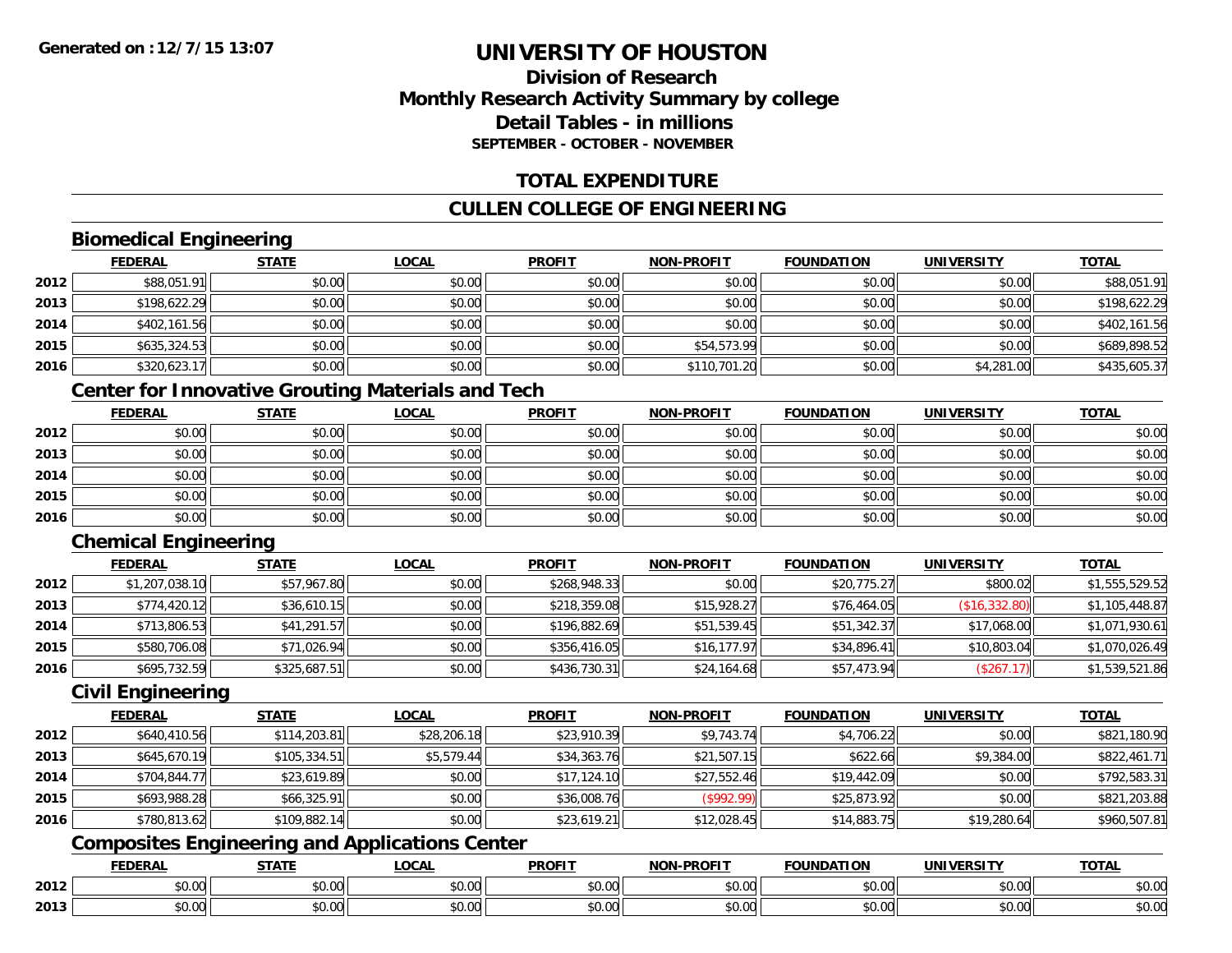## **Division of ResearchMonthly Research Activity Summary by college Detail Tables - in millionsSEPTEMBER - OCTOBER - NOVEMBER**

## **TOTAL EXPENDITURE**

## **CULLEN COLLEGE OF ENGINEERING**

## **Composites Engineering and Applications Center**

|      | <b>FEDERAL</b>    | <b>STATE</b> | <b>LOCAL</b> | <b>PROFIT</b> | <b>NON-PROFIT</b> | <b>FOUNDATION</b> | <b>UNIVERSITY</b> | <b>TOTAL</b> |
|------|-------------------|--------------|--------------|---------------|-------------------|-------------------|-------------------|--------------|
| 2014 | \$0.00            | \$0.00       | \$0.00       | \$0.00        | \$0.00            | \$0.00            | \$0.00            | \$0.00       |
| 2015 | \$0.00            | \$0.00       | \$0.00       | \$0.00        | \$0.00            | \$0.00            | \$0.00            | \$0.00       |
| 2016 | \$0.00            | \$0.00       | \$0.00       | \$0.00        | \$0.00            | \$0.00            | \$0.00            | \$0.00       |
|      | Dean, Engineering |              |              |               |                   |                   |                   |              |
|      | <b>FEDERAL</b>    | <b>STATE</b> | <b>LOCAL</b> | <b>PROFIT</b> | <b>NON-PROFIT</b> | <b>FOUNDATION</b> | <b>UNIVERSITY</b> | <b>TOTAL</b> |
| 2012 | \$64,196.64       | \$0.00       | \$0.00       | \$0.00        | \$0.00            | \$0.00            | \$0.00            | \$64,196.64  |
| 2013 | \$8,609.00        | \$0.00       | \$0.00       | \$0.00        | \$0.00            | \$0.00            | \$0.00            | \$8,609.00   |
| 2014 | \$10,050.64       | \$0.00       | \$0.00       | \$0.00        | \$0.00            | \$0.00            | \$0.00            | \$10,050.64  |

\$3,774.18 \$0.00 \$0.00 \$0.00 \$0.00 \$0.00 \$0.00 \$3,774.18

\$11,391.56 \$0.00 \$0.00 \$0.00 \$0.00 \$0.00 \$0.00 \$11,391.56

## **Electrical & Computer Engineering**

|      | <b>FEDERAL</b> | <b>STATE</b> | <b>LOCAL</b> | <b>PROFIT</b> | <b>NON-PROFIT</b> | <b>FOUNDATION</b> | <b>UNIVERSITY</b> | <b>TOTAL</b>   |
|------|----------------|--------------|--------------|---------------|-------------------|-------------------|-------------------|----------------|
| 2012 | \$1,163,052.66 | \$27,209.77  | \$0.00       | \$116,651.44  | \$12,919.57       | (\$30,045.57)     | \$0.21            | \$1,289,788.07 |
| 2013 | \$684,205.16   | \$16,248.69  | \$0.00       | \$124,925.52  | \$4,372.00        | \$16,316.76       | \$0.00            | \$846,068.13   |
| 2014 | \$783,334.14   | \$9,038.18   | \$0.00       | \$259,784.42  | \$26.416.67       | \$26,368.12       | \$3,461.66        | \$1,108,403.19 |
| 2015 | \$945,351.32   | \$4,956.16   | \$0.00       | \$138,192.69  | (\$4,310.77)      | \$32,693.78       | \$0.00            | \$1,116,883.17 |
| 2016 | \$797,744.44   | \$512,496.90 | \$0.00       | \$152,313.75  | \$64,533.15       | \$78,276.74       | \$0.00            | \$1,605,364.98 |

## **Industrial Engineering**

**2015**

**2016**

|      | <b>FEDERAL</b> | <u>STATE</u> | <u>LOCAL</u> | <b>PROFIT</b> | <b>NON-PROFIT</b> | <b>FOUNDATION</b> | <b>UNIVERSITY</b> | <b>TOTAL</b> |
|------|----------------|--------------|--------------|---------------|-------------------|-------------------|-------------------|--------------|
| 2012 | \$34,384.86    | \$0.00       | \$16,690.54  | \$0.00        | \$0.00            | \$0.00            | \$0.00            | \$51,075.40  |
| 2013 | \$43,619.01    | \$7,350.00   | \$3,224.36   | \$0.00        | \$0.00            | \$0.00            | \$0.00            | \$54,193.37  |
| 2014 | \$63,740.62    | \$36,591.02  | \$15,223.52  | \$0.00        | \$0.00            | \$13,086.07       | \$0.00            | \$128,641.23 |
| 2015 | \$52,240.83    | \$37,257.43  | \$10,480.47  | \$1,228.08    | \$0.00            | \$21,389.60       | \$0.00            | \$122,596.41 |
| 2016 | \$24,958.49    | \$20,787.41  | \$95.99      | \$3,253.32    | \$0.00            | \$20,156.84       | \$0.00            | \$69,252.05  |

## **Mechanical Engineering**

|      | <b>FEDERAL</b> | <u>STATE</u> | <u>LOCAL</u> | <b>PROFIT</b> | <b>NON-PROFIT</b>   | <b>FOUNDATION</b> | <b>UNIVERSITY</b> | <b>TOTAL</b>   |
|------|----------------|--------------|--------------|---------------|---------------------|-------------------|-------------------|----------------|
| 2012 | \$692,035.18   | \$219,623.16 | \$0.00       | \$116.637.23  | \$25,593.33         | \$9,031.55        | \$0.00            | \$1,062,920.45 |
| 2013 | \$731,937.17   | \$183,935.77 | \$0.00       | \$70,538.29   | $($ \$1,677.41) $ $ | \$34,898.78       | \$0.00            | \$1,019,632.60 |
| 2014 | \$1,047,322.73 | \$34,655.98  | \$0.00       | \$114.475.14  | (\$3,300.00)        | \$97,312.69       | \$0.00            | \$1,290,466.53 |
| 2015 | \$876,020.77   | \$78,494.84  | \$0.00       | \$191,492.03  | \$11,336.85         | \$28,340.98       | \$0.00            | \$1,185,685.47 |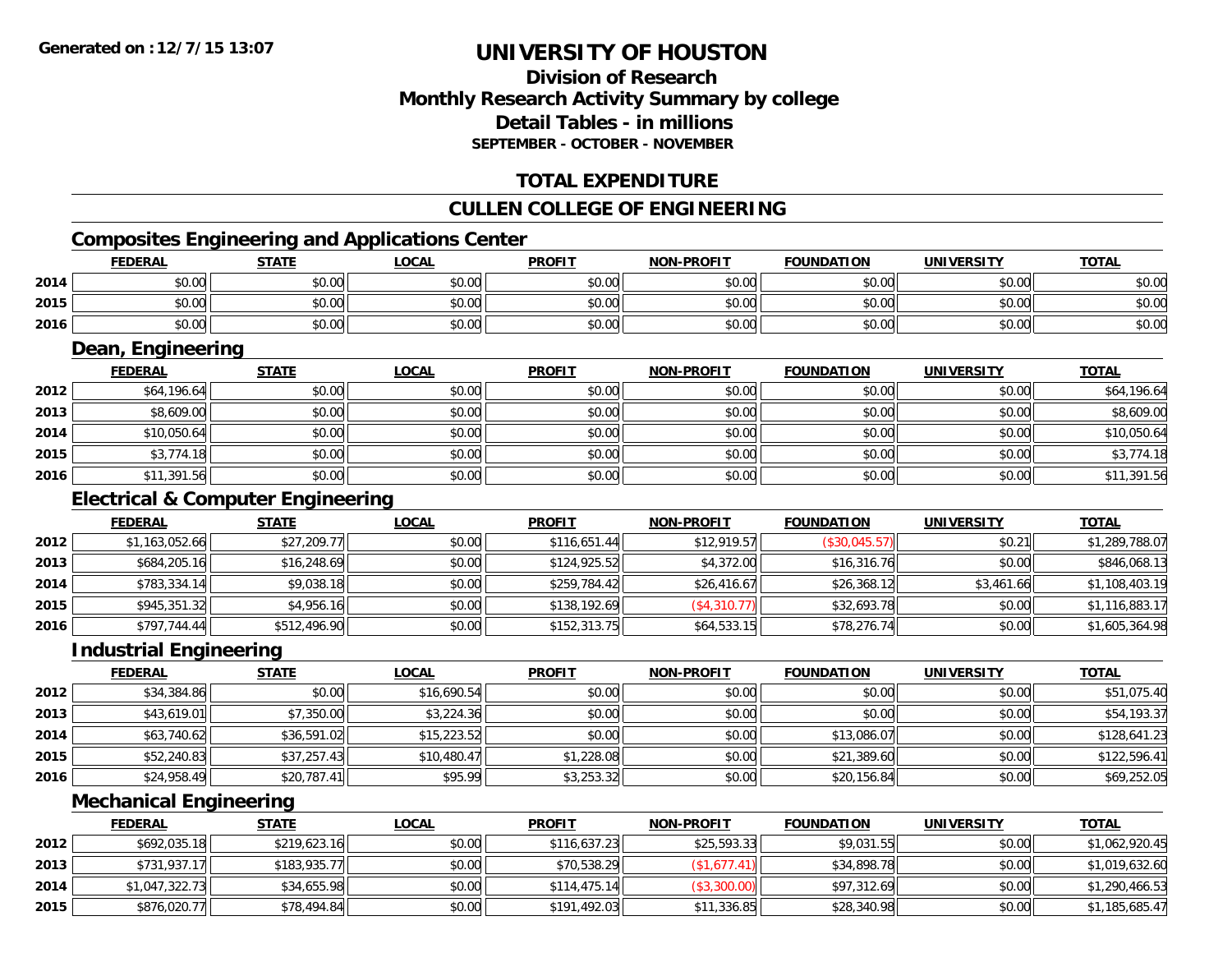**Total**

# **UNIVERSITY OF HOUSTON**

## **Division of ResearchMonthly Research Activity Summary by college Detail Tables - in millionsSEPTEMBER - OCTOBER - NOVEMBER**

## **TOTAL EXPENDITURE**

#### **CULLEN COLLEGE OF ENGINEERING**

**\$18,305,475.05 \$2,078,735.38 \$79,500.50 \$3,119,649.15 \$524,699.17 \$762,694.68 \$48,478.60 \$24,919,232.52**

#### **Mechanical Engineering FEDERAL STATE LOCAL PROFIT NON-PROFIT FOUNDATION UNIVERSITY TOTALTOTAL 2016** \$425,805.63 (\$61,860.16) \$0.00 \$217,794.57 \$35,018.16 \$92,607.58 \$0.00 \$709,365.79 **National Center for Airborne Laser Mapping FEDERAL STATE LOCAL PROFIT NON-PROFIT FOUNDATION UNIVERSITY TOTALTOTAL 2012**2 | \$382,811.49|| \$0.00|| \$0.00|| \$0.00|| \$0.00|| \$0.00|| \$0.00|| \$0.00|| \$382,811.49 **2013** $\textbf{3} \quad \textbf{\textcolor{blue}{\textbf{50.00}}} \quad \textbf{\textcolor{blue}{\textbf{50.00}}} \quad \textbf{\textcolor{blue}{\textbf{50.00}}} \quad \textbf{\textcolor{blue}{\textbf{50.00}}} \quad \textbf{\textcolor{blue}{\textbf{50.00}}} \quad \textbf{\textcolor{blue}{\textbf{50.00}}} \quad \textbf{\textcolor{blue}{\textbf{50.00}}} \quad \textbf{\textcolor{blue}{\textbf{50.00}}} \quad \textbf{\textcolor{blue}{\textbf{50.00}}} \quad \textbf{\textcolor{blue}{\textbf{50.00}}} \quad \text$ **2014**4 \$95,232.70 \$0.00 \$0.00 \$0.00 \$0.00 \$0.00 \$0.00 \$0.00 \$0.00 \$15,780.08 \$15,780.08 \$0.00 \$111,012.77 **2015** \$46,990.53 \$0.00 \$0.00 \$0.00 \$0.00 \$0.00 \$0.00 \$46,990.53 **2016** \$227,993.91 \$0.00 \$0.00 \$0.00 \$10,873.25 \$0.00 \$0.00 \$238,867.16 **Wind Energy Center FEDERAL STATE LOCAL PROFIT NON-PROFIT FOUNDATION UNIVERSITY TOTALTOTAL 2012**2 | \$0.00 \$0.00 \$0.00 \$0.00 \$0.00 \$0.00 \$0.00 \$0.00 \$0.00 \$0.00 \$0.00 \$0.00 \$0.00 \$0.00 \$0.00 \$0.00 \$0.00 **2013** \$0.00 \$0.00 \$0.00 \$0.00 \$0.00 \$0.00 \$0.00 \$0.00 **2014**4 \$0.00 \$0.00 \$0.00 \$0.00 \$0.00 \$0.00 \$0.00 \$0.00 \$0.00 \$0.00 \$0.00 \$0.00 \$0.00 \$0.00 \$0.00 \$0.00 \$0.00 **2015** \$0.00 \$0.00 \$0.00 \$0.00 \$0.00 \$0.00 \$0.00 \$0.00 **2016**\$0.00 \$0.00 \$0.00 \$0.00 \$0.00 \$0.00 \$0.00 \$0.00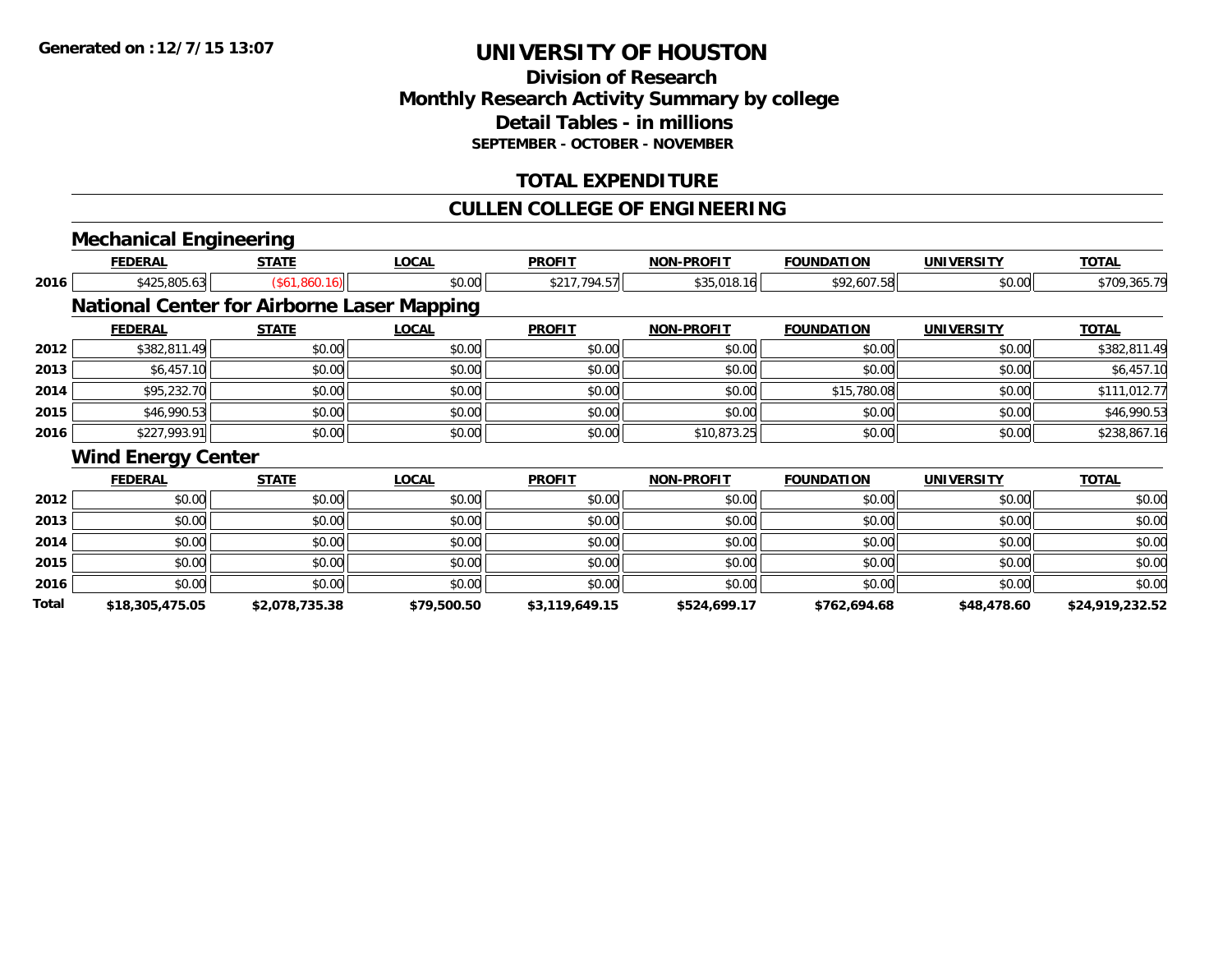## **Division of ResearchMonthly Research Activity Summary by college Detail Tables - in millionsSEPTEMBER - OCTOBER - NOVEMBER**

## **TOTAL EXPENDITURE**

**TOTAL** 

**TOTAL** 

**TOTAL** 

#### **DIVISION OF RESEARCHAllied Geophysical Laboratories FEDERAL STATE LOCAL PROFIT NON-PROFIT FOUNDATION UNIVERSITY TOTAL2012**2 \$0.00 \$0.00 \$0.00 \$0.00 \$0.00 \$0.00 \$0.00 \$9,818.32 \$9,818.32 \$0.00 \$9,818.32 \$0.00 \$9,818.32 **2013** $\textbf{3} \hspace{14mm} \text{$0.00]} \hspace{14mm} \text{$0.00]} \hspace{14mm} \text{$0.00]} \hspace{14mm} \text{$0.00]} \hspace{14mm} \text{$0.00]} \hspace{14mm} \text{$0.00]} \hspace{14mm} \text{$0.00]} \hspace{14mm} \text{$0.00]} \hspace{14mm} \text{$0.00]} \hspace{14mm} \text{$0.00]} \hspace{14mm} \text{$0.00]} \hspace{14mm} \text{$0.00]} \hspace{14mm} \text$ **Center for Advanced Computing and Data Systems FEDERAL STATE LOCAL PROFIT NON-PROFIT FOUNDATION UNIVERSITY TOTAL2012** \$209,070.59 \$0.00 \$0.00 \$60,927.08 \$0.00 \$0.00 \$0.00 \$269,997.67 **2013** $\textbf{3} \quad \textbf{\textcolor{blue}{83.57}} \quad \textbf{\textcolor{blue}{89.53.22}} \quad \textbf{\textcolor{blue}{89.5466.12}} \quad \textbf{\textcolor{blue}{89.576}} \quad \textbf{\textcolor{blue}{89.57}} \quad \textbf{\textcolor{blue}{89.576}} \quad \textbf{\textcolor{blue}{89.576}} \quad \textbf{\textcolor{blue}{89.576}} \quad \textbf{\textcolor{blue}{89.576}} \quad \textbf{\textcolor{blue}{89.576}} \quad \textbf{\textcolor{blue}{89.576}} \quad \textbf{\textcolor{blue}{8$ **2014** (\$13,431.96) \$0.00 \$0.00 \$0.00 \$0.00 \$0.00 \$0.00 (\$13,431.96) **2015** \$0.00 \$0.00 \$0.00 \$0.00 \$0.00 \$0.00 \$0.00 \$0.00 **2016**6 \$1,766.60 \$0.00 \$0.00 \$0.00 \$0.00 \$0.00 \$0.00 \$0.00 \$0.00 \$0.00 \$0.00 \$1,766.60 **Center for Advanced MaterialsFEDERAL STATE LOCAL PROFIT NON-PROFIT FOUNDATION UNIVERSITY TOTAL2012**2 | (\$482.91)|| \$0.00|| \$0.00|| \$8,175.39|| \$0.00|| \$0.00|| \$7,692.49 **2013** \$0.00 \$0.00 \$0.00 \$0.00 \$0.00 \$0.00 \$0.00 \$0.00 **2014**4 \$0.00 \$0.00 \$0.00 \$0.00 \$0.00 \$0.00 \$0.00 \$0.00 \$0.00 \$0.00 \$0.00 \$0.00 \$0.00 \$0.00 \$0.00 \$0.00 \$0.00 **2015** \$0.00 \$0.00 \$0.00 \$11,278.03 \$0.00 \$0.00 \$0.00 \$11,278.03 **2016** \$0.00 \$0.00 \$0.00 \$0.00 \$0.00 \$0.00 \$0.00 \$0.00 **Center for Biomedical & Environmental GenomicsFEDERAL STATE LOCAL PROFIT NON-PROFIT FOUNDATION UNIVERSITY TOTAL2012**2 | \$0.00 \$0.00 \$0.00 \$0.00 \$0.00 \$0.00 \$0.00 \$0.00 \$0.00 \$0.00 \$0.00 \$0.00 \$0.00 \$0.00 \$0.00 \$0.00 \$0.00 **2013** \$0.00 \$0.00 \$0.00 \$0.00 \$0.00 \$0.00 \$0.00 \$0.00 **2014**4 \$0.00 \$0.00 \$0.00 \$0.00 \$0.00 \$0.00 \$0.00 \$0.00 \$0.00 \$0.00 \$0.00 \$0.00 \$0.00 \$0.00 \$0.00 \$0.00 \$0.00 **2015** \$0.00 \$0.00 \$0.00 \$0.00 \$0.00 \$0.00 \$0.00 \$0.00 **2016** \$0.00 \$0.00 \$0.00 \$0.00 \$0.00 \$0.00 \$0.00 \$0.00 **Center for Industrial Partnerships FEDERAL STATE LOCAL PROFIT NON-PROFIT FOUNDATION UNIVERSITY TOTAL**

|      | <b>FEDERAL</b> | <u>SIAIL</u> | <u>LUUAL</u> | <u>FRUELL</u> | <b>NUN-PRUFII</b> | <b><i>FUUNDATIUN</i></b> | UNIVERSIII | <u>IUIAL</u> |
|------|----------------|--------------|--------------|---------------|-------------------|--------------------------|------------|--------------|
| 2012 | \$11,175.00    | \$0.00       | \$0.00       | \$7,878.10    | \$0.00            | \$0.00                   | \$0.00     | \$19,053.10  |
| 2013 | \$980.11       | \$0.00       | \$0.00       | \$9,639.33    | \$0.00            | \$0.00                   | \$0.00     | \$10,619.44  |
| 2014 | \$2,040.24     | \$0.00       | \$0.00       | \$7,618.05    | \$0.00            | \$0.00                   | \$0.00     | \$9,658.29   |
| 2015 | \$1,476.64     | \$0.00       | \$0.00       | \$10,297.51   | \$0.00            | \$0.00                   | \$0.00     | \$11,774.15  |
| 2016 | \$1,189.38     | \$0.00       | \$0.00       | \$0.00        | \$0.00            | \$0.00                   | \$0.00     | \$1,189.38   |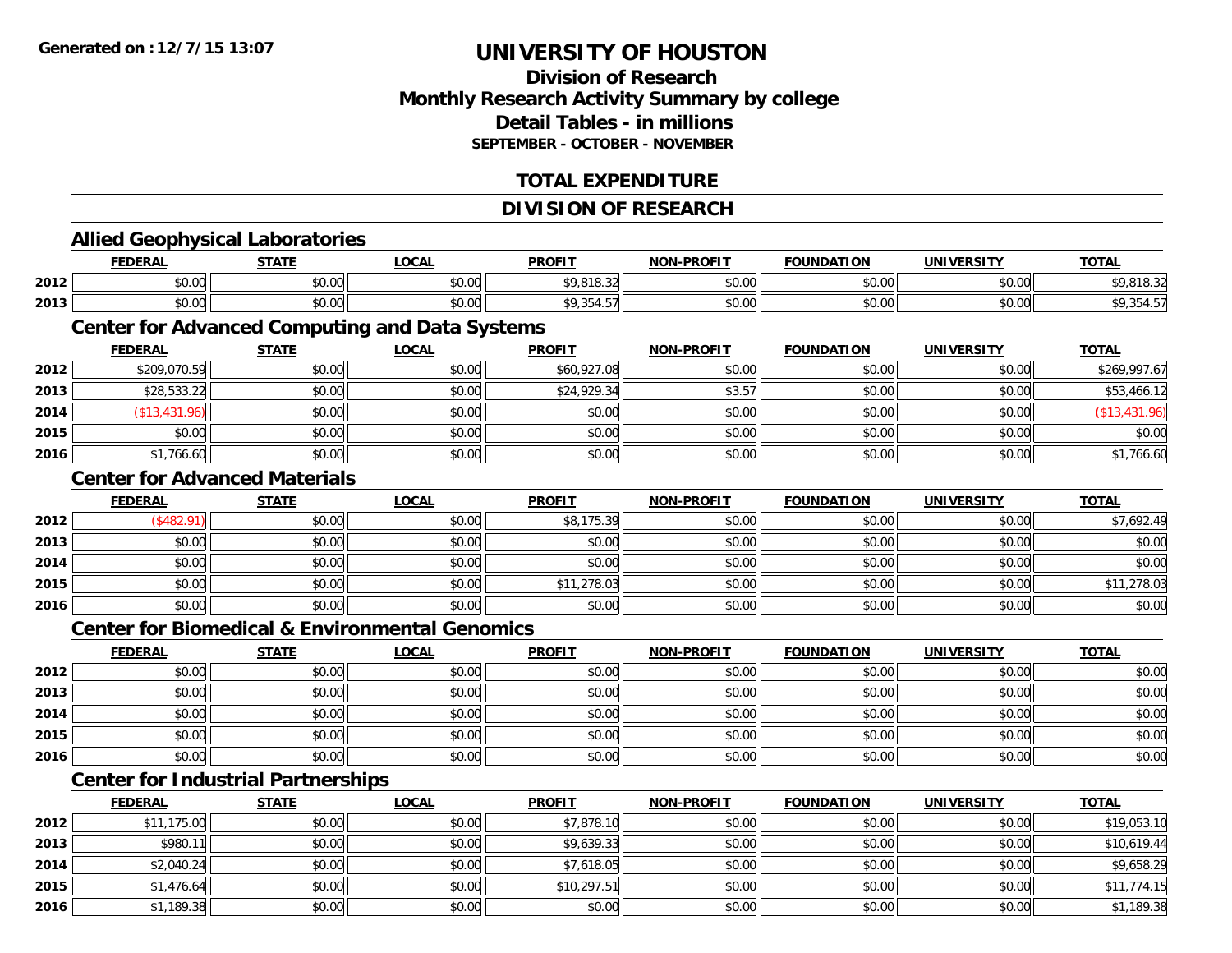## **Division of ResearchMonthly Research Activity Summary by college Detail Tables - in millions SEPTEMBER - OCTOBER - NOVEMBER**

### **TOTAL EXPENDITURE**

## **DIVISION OF RESEARCH**

|      | <b>Division of Research</b>           |              |              |               |                   |                   |                   |              |
|------|---------------------------------------|--------------|--------------|---------------|-------------------|-------------------|-------------------|--------------|
|      | <b>FEDERAL</b>                        | <b>STATE</b> | <b>LOCAL</b> | <b>PROFIT</b> | <b>NON-PROFIT</b> | <b>FOUNDATION</b> | <b>UNIVERSITY</b> | <b>TOTAL</b> |
| 2012 | \$0.00                                | \$0.00       | \$0.00       | \$0.00        | \$0.00            | \$0.00            | \$0.00            | \$0.00       |
| 2013 | \$0.00                                | \$0.00       | \$0.00       | \$0.00        | \$0.00            | \$0.00            | \$0.00            | \$0.00       |
| 2014 | \$0.00                                | \$0.00       | \$0.00       | \$0.00        | \$0.00            | \$0.00            | \$0.00            | \$0.00       |
| 2015 | \$0.00                                | \$69.12      | \$0.00       | \$0.00        | \$0.00            | \$0.00            | \$0.00            | \$69.12      |
| 2016 | \$0.00                                | \$0.00       | \$0.00       | \$0.00        | \$0.00            | \$0.00            | \$0.00            | \$0.00       |
|      | <b>Institute for Molecular Design</b> |              |              |               |                   |                   |                   |              |
|      | <b>FEDERAL</b>                        | <b>STATE</b> | <b>LOCAL</b> | <b>PROFIT</b> | <b>NON-PROFIT</b> | <b>FOUNDATION</b> | <b>UNIVERSITY</b> | <b>TOTAL</b> |
| 2012 | \$0.00                                | \$0.00       | \$0.00       | \$0.00        | \$0.00            | \$0.00            | \$0.00            | \$0.00       |
|      | <b>Office of Contracts and Grants</b> |              |              |               |                   |                   |                   |              |
|      | <b>FEDERAL</b>                        | <b>STATE</b> | <b>LOCAL</b> | <b>PROFIT</b> | <b>NON-PROFIT</b> | <b>FOUNDATION</b> | <b>UNIVERSITY</b> | <b>TOTAL</b> |
| 2012 | \$0.00                                | \$0.00       | \$0.00       | \$0.00        | \$0.00            | \$0.00            | \$0.00            | \$0.00       |
| 2013 | \$0.00                                | \$0.00       | \$0.00       | \$0.00        | \$0.00            | \$0.00            | \$0.00            | \$0.00       |
|      | <b>TcSUH</b>                          |              |              |               |                   |                   |                   |              |
|      | <b>FEDERAL</b>                        | <b>STATE</b> | <b>LOCAL</b> | <b>PROFIT</b> | <b>NON-PROFIT</b> | <b>FOUNDATION</b> | <b>UNIVERSITY</b> | <b>TOTAL</b> |
| 2012 | \$15,682.97                           | \$24,915.94  | \$0.00       | \$47,814.44   | \$0.00            | \$0.00            | \$0.00            | \$88,413.35  |
| 2013 | \$959.79                              | \$4,333.02   | \$0.00       | \$14,253.77   | \$0.00            | \$0.00            | \$0.00            | \$19,546.58  |
| 2014 | \$64,235.82                           | \$13,557.28  | \$0.00       | \$18,026.64   | \$0.00            | \$0.00            | \$0.00            | \$95,819.74  |
| 2015 | \$25,475.43                           | \$0.00       | \$0.00       | \$8,554.41    | \$0.00            | \$0.00            | \$0.00            | \$34,029.84  |
| 2016 | \$80,053.87                           | \$0.00       | \$0.00       | \$18,330.32   | \$0.00            | \$0.00            | \$0.00            | \$98,384.19  |
|      | <b>Texas Obesity Research Center</b>  |              |              |               |                   |                   |                   |              |
|      | <b>FEDERAL</b>                        | <b>STATE</b> | <b>LOCAL</b> | <b>PROFIT</b> | <b>NON-PROFIT</b> | <b>FOUNDATION</b> | <b>UNIVERSITY</b> | <b>TOTAL</b> |
| 2012 | \$0.00                                | \$0.00       | \$0.00       | \$0.00        | \$0.00            | \$0.00            | \$0.00            | \$0.00       |
| 2013 | \$0.00                                | \$0.00       | \$0.00       | \$0.00        | \$0.00            | \$0.00            | \$0.00            | \$0.00       |
| 2014 | \$0.00                                | \$0.00       | \$0.00       | \$0.00        | \$0.00            | \$0.00            | \$0.00            | \$0.00       |
| 2015 | \$0.00                                | \$0.00       | \$0.00       | \$0.00        | \$0.00            | \$0.00            | \$0.00            | \$0.00       |
| 2016 | \$0.00                                | \$0.00       | \$0.00       | \$0.00        | \$3,404.21        | \$0.00            | \$0.00            | \$3,404.21   |
|      | <b>TIMES</b>                          |              |              |               |                   |                   |                   |              |
|      | <b>FEDERAL</b>                        | <b>STATE</b> | <b>LOCAL</b> | <b>PROFIT</b> | <b>NON-PROFIT</b> | <b>FOUNDATION</b> | <b>UNIVERSITY</b> | <b>TOTAL</b> |
| 2012 | \$370,485.35                          | \$0.01       | \$0.00       | \$0.00        | \$0.00            | \$0.00            | \$0.00            | \$370,485.36 |
| 2013 | \$564,345.43                          | (\$759.74)   | \$0.00       | \$0.00        | \$0.00            | \$0.00            | \$0.00            | \$563,585.69 |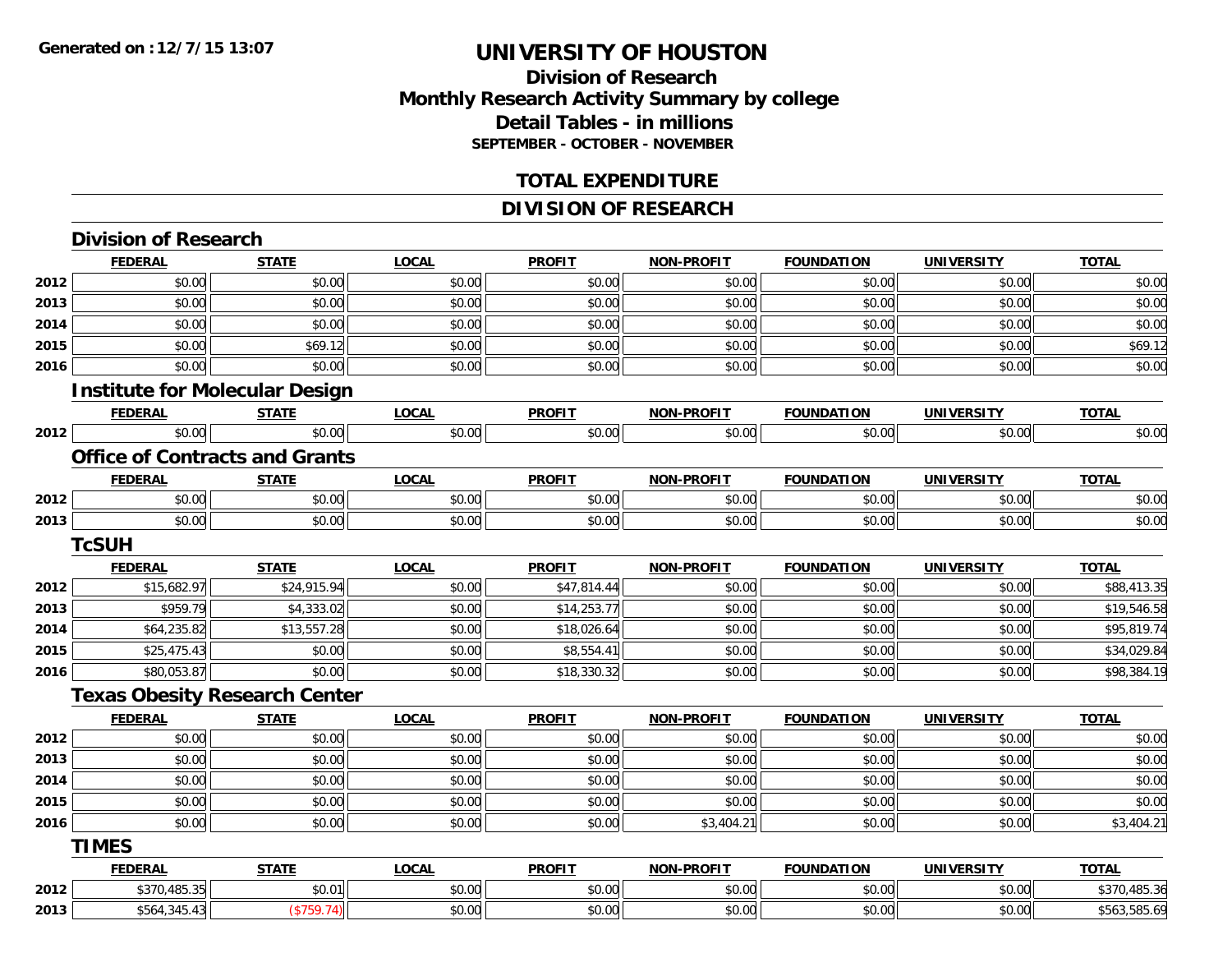## **Division of Research Monthly Research Activity Summary by college Detail Tables - in millions SEPTEMBER - OCTOBER - NOVEMBER**

### **TOTAL EXPENDITURE**

#### **DIVISION OF RESEARCH**

|       | --------       |              |              |               |                   |                   |            |                |
|-------|----------------|--------------|--------------|---------------|-------------------|-------------------|------------|----------------|
|       | <b>FEDERAL</b> | <u>STATE</u> | <u>LOCAL</u> | <b>PROFIT</b> | <b>NON-PROFIT</b> | <b>FOUNDATION</b> | UNIVERSITY | <b>TOTAL</b>   |
| 2014  | \$460.196.08   | \$4,153.22   | \$0.00       | \$0.00        | \$0.00            | \$0.00            | \$0.00     | \$464,349.30   |
| 2015  | \$435,052.39   | \$0.00       | \$0.00       | \$0.00        | \$0.00            | \$0.00            | \$0.00     | \$435,052.39   |
| 2016  | \$373,569.27   | (\$604.30)   | \$0.00       | \$0.00        | \$0.00            | \$0.00            | \$0.00     | \$372,964.97   |
| Total | \$2,632,373.30 | \$45,664.55  | \$0.00       | \$266,895.30  | \$3,407.78        | \$0.00            | \$0.00     | \$2,948,340.93 |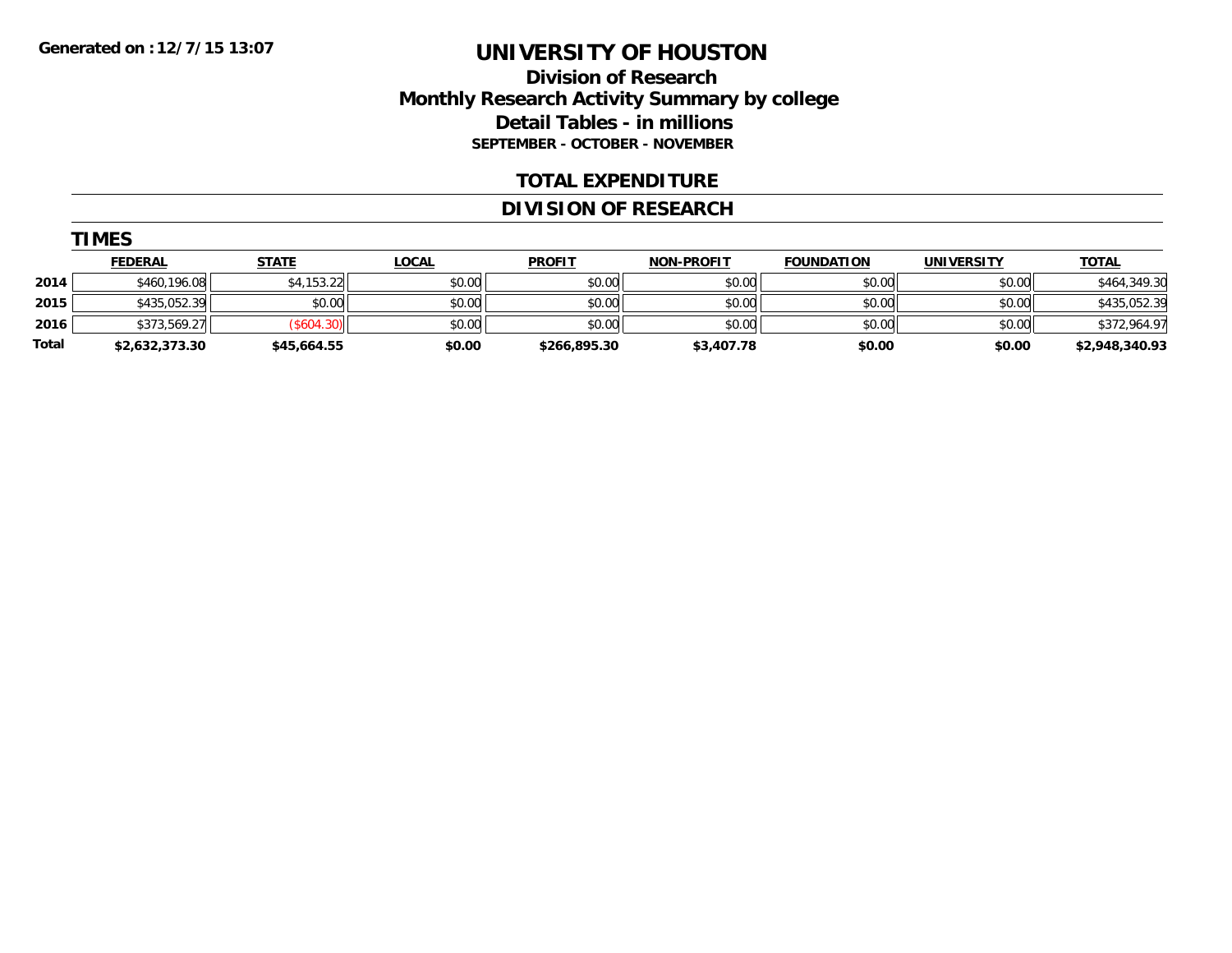## **Division of ResearchMonthly Research Activity Summary by college Detail Tables - in millionsSEPTEMBER - OCTOBER - NOVEMBER**

## **TOTAL EXPENDITURE**

## **GRADUATE COLLEGE OF SOCIAL WORK**

## **Center for Drug and Social Policy Research**

|      | <b>FEDERAL</b> | <b>STATE</b> | <b>LOCAL</b> | <b>PROFIT</b> | <b>NON-PROFIT</b> | <b>FOUNDATION</b> | <b>UNIVERSITY</b> | <b>TOTAL</b> |
|------|----------------|--------------|--------------|---------------|-------------------|-------------------|-------------------|--------------|
| 2012 | \$10,045.91    | \$0.00       | \$0.00       | \$0.00        | \$0.00            | \$0.00            | \$0.00            | \$10,045.91  |
| 2013 | \$99.14        | \$0.00       | \$0.00       | \$0.00        | \$0.00            | \$0.00            | \$0.00            | \$99.14      |
| 2014 | \$0.00         | \$0.00       | \$0.00       | \$0.00        | \$0.00            | \$0.00            | \$0.00            | \$0.00       |
| 2015 | \$99,784.45    | \$0.00       | \$0.00       | \$0.00        | \$0.00            | \$0.00            | \$0.00            | \$99,784.45  |
| 2016 | \$95,790.64    | \$0.00       | \$0.00       | \$0.00        | \$0.00            | \$0.00            | \$0.00            | \$95,790.64  |

## **Center for Health Equities & Evaluation Research**

|      | <b>FEDERAL</b> | <b>STATE</b> | <u>LOCAL</u> | <b>PROFIT</b> | <b>NON-PROFIT</b> | <b>FOUNDATION</b> | <b>UNIVERSITY</b> | <b>TOTAL</b> |
|------|----------------|--------------|--------------|---------------|-------------------|-------------------|-------------------|--------------|
| 2012 | \$33,114.96    | \$0.00       | \$0.00       | \$0.00        | \$0.00            | \$0.00            | \$0.00            | \$33,114.96  |
| 2013 | \$147,369.93   | \$0.00       | \$0.00       | \$0.00        | \$0.00            | \$0.00            | \$42,000.00       | \$189,369.93 |
| 2014 | \$30,057.82    | \$0.00       | \$0.00       | \$0.00        | \$0.00            | \$0.00            | \$0.00            | \$30,057.82  |
| 2015 | \$31,219.38    | \$0.00       | \$0.00       | \$0.00        | \$0.00            | \$0.00            | \$0.00            | \$31,219.38  |
| 2016 | \$22,740.24    | \$0.00       | \$0.00       | \$0.00        | \$0.00            | \$0.00            | \$0.00            | \$22,740.24  |

## **Child & Family for Innovative Research**

|      | <b>FEDERAL</b> | <b>STATE</b> | <b>LOCAL</b> | <b>PROFIT</b> | <b>NON-PROFIT</b> | <b>FOUNDATION</b> | <b>UNIVERSITY</b> | <b>TOTAL</b> |
|------|----------------|--------------|--------------|---------------|-------------------|-------------------|-------------------|--------------|
| 2012 | \$284,424.17   | (\$107.66)   | \$0.00       | \$9,375.69    | \$0.00            | \$20,553.95       | \$182.28          | \$314,428.43 |
| 2013 | \$219,769.19   | \$4,722.11   | \$11,951.47  | \$0.00        | \$0.00            | \$1,830.00        | \$0.00            | \$238,272.77 |
| 2014 | \$195,640.70   | \$13,665.77  | \$8,222.54   | \$11,395.67   | \$15,427.78       | \$28,412.93       | \$0.00            | \$272,765.39 |
| 2015 | \$404,036.16   | \$22,705.09  | \$0.00       | \$864.10      | (\$5,073.66)      | \$28,321.49       | \$0.00            | \$450,853.18 |
| 2016 | \$330,656.66   | \$0.00       | \$0.00       | \$0.00        | \$0.00            | \$35,287.22       | \$0.00            | \$365,943.88 |

#### **Community Projects - Social Work**

|      | EENEDA<br>-88                   | 27.77              | $\sim$<br>.UUAI                              | <b>PROFIT</b>                          | <b>NON-PROFIT</b>       | <b>FOUNDATION</b>                        | <b>UNIVERSITY</b> | <b>TOTAL</b> |
|------|---------------------------------|--------------------|----------------------------------------------|----------------------------------------|-------------------------|------------------------------------------|-------------------|--------------|
| 2012 | ---<br>$\sim$ $\sim$<br>3151.31 | $\sim$ 00<br>טע,ט  | $\sim$ $\sim$<br>ง∪.∪บ                       | $\sim$ $\sim$ $\sim$<br>JU.UU          | 0 <sup>n</sup><br>vv.vv | 0000<br>v.vv                             | \$0.00            | .<br>.       |
| 2013 | ט.ט                             | $\sim$ 00<br>טט.טע | $\triangle$ $\triangle$ $\triangle$<br>pu.uu | $\overline{a}$ $\overline{a}$<br>JU.UU | 0000<br>JU.UU           | $\uparrow$ $\uparrow$ $\uparrow$<br>∪.∪∪ | \$0.00            |              |

#### **Dean, Social Work**

|      | <u>FEDERAL</u> | <b>STATE</b> | <u>LOCAL</u> | <b>PROFIT</b> | <b>NON-PROFIT</b> | <b>FOUNDATION</b> | <b>UNIVERSITY</b> | <b>TOTAL</b> |
|------|----------------|--------------|--------------|---------------|-------------------|-------------------|-------------------|--------------|
| 2012 | \$16,783.01    | \$0.00       | \$0.00       | \$0.00        | \$0.00            | \$0.00            | \$0.00            | \$16,783.01  |
| 2013 | \$17,787.82    | \$0.00       | \$0.00       | \$0.00        | \$0.00            | \$0.00            | \$0.00            | \$17,787.82  |
| 2014 | \$0.00         | \$0.00       | \$0.00       | \$0.00        | \$0.00            | \$0.00            | \$0.00            | \$0.00       |
| 2015 | \$902.98       | \$0.00       | \$0.00       | \$0.00        | \$0.00            | \$0.00            | \$0.00            | \$902.98     |
| 2016 | \$30,183.92    | \$0.00       | \$0.00       | \$14,077.42   | \$728.66          | \$0.00            | \$0.00            | \$44,990.00  |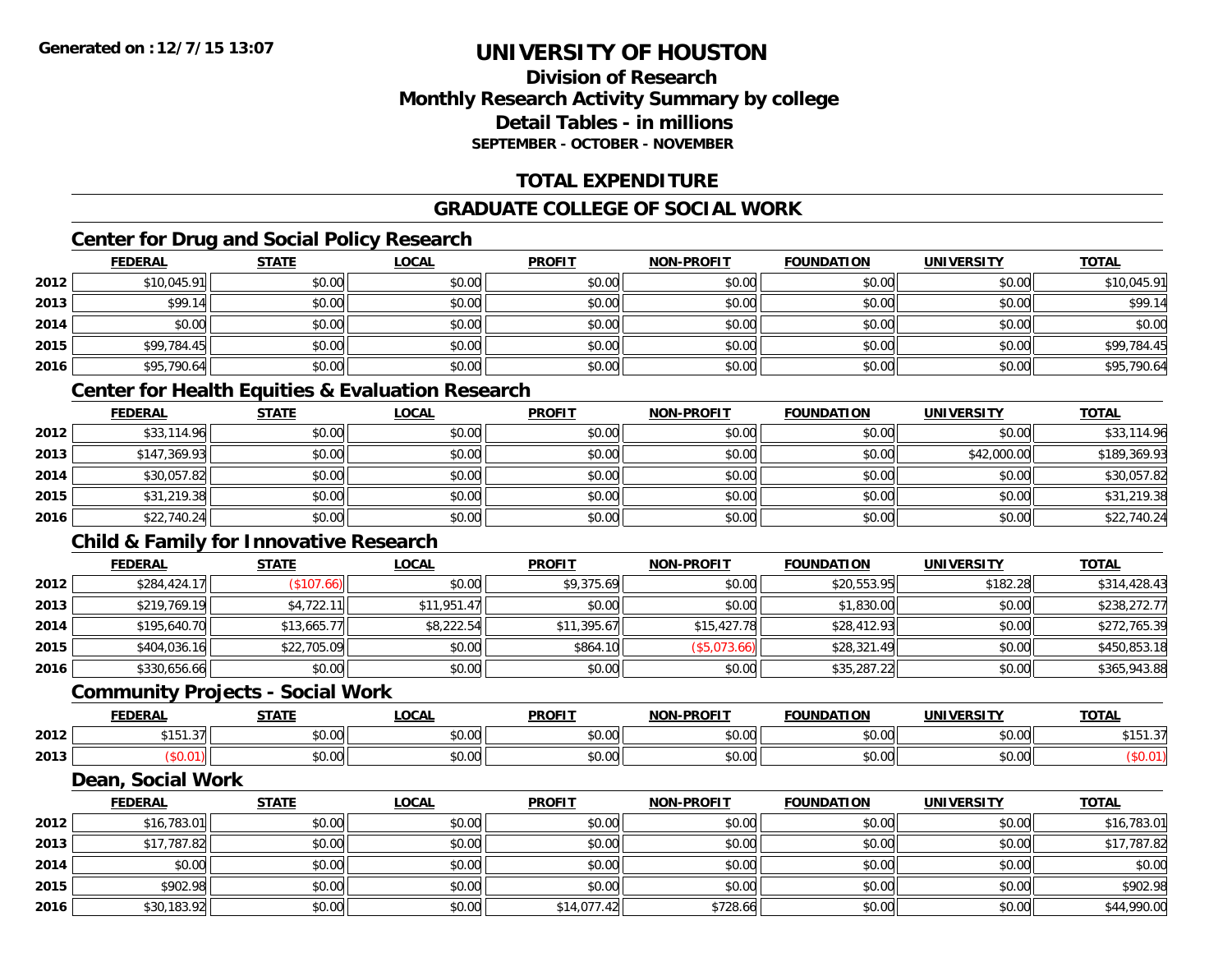## **Division of Research Monthly Research Activity Summary by college Detail Tables - in millions SEPTEMBER - OCTOBER - NOVEMBER**

### **TOTAL EXPENDITURE**

#### **GRADUATE COLLEGE OF SOCIAL WORK**

## **Office for Drug SPR**

|       | <b>FEDERAL</b> | <b>STATE</b> | <b>LOCAL</b> | <b>PROFIT</b> | <b>NON-PROFIT</b> | <b>FOUNDATION</b> | <b>UNIVERSITY</b> | <b>TOTAL</b>   |
|-------|----------------|--------------|--------------|---------------|-------------------|-------------------|-------------------|----------------|
| 2012  | \$0.00         | \$0.00       | \$0.00       | \$0.00        | \$0.00            | \$0.00            | \$0.00            | \$0.00         |
| 2013  | \$0.00         | \$0.00       | \$0.00       | \$0.00        | \$0.00            | \$0.00            | \$0.00            | \$0.00         |
| 2014  | \$0.00         | \$0.00       | \$0.00       | \$0.00        | \$0.00            | \$0.00            | \$0.00            | \$0.00         |
| 2015  | \$0.00         | \$0.00       | \$0.00       | \$0.00        | \$0.00            | \$0.00            | \$0.00            | \$0.00         |
| Total | \$1,970,558.44 | \$40,985.31  | \$20,174.01  | \$35,712.88   | \$11,082.78       | \$114,405.59      | \$42,182.28       | \$2,235,101.29 |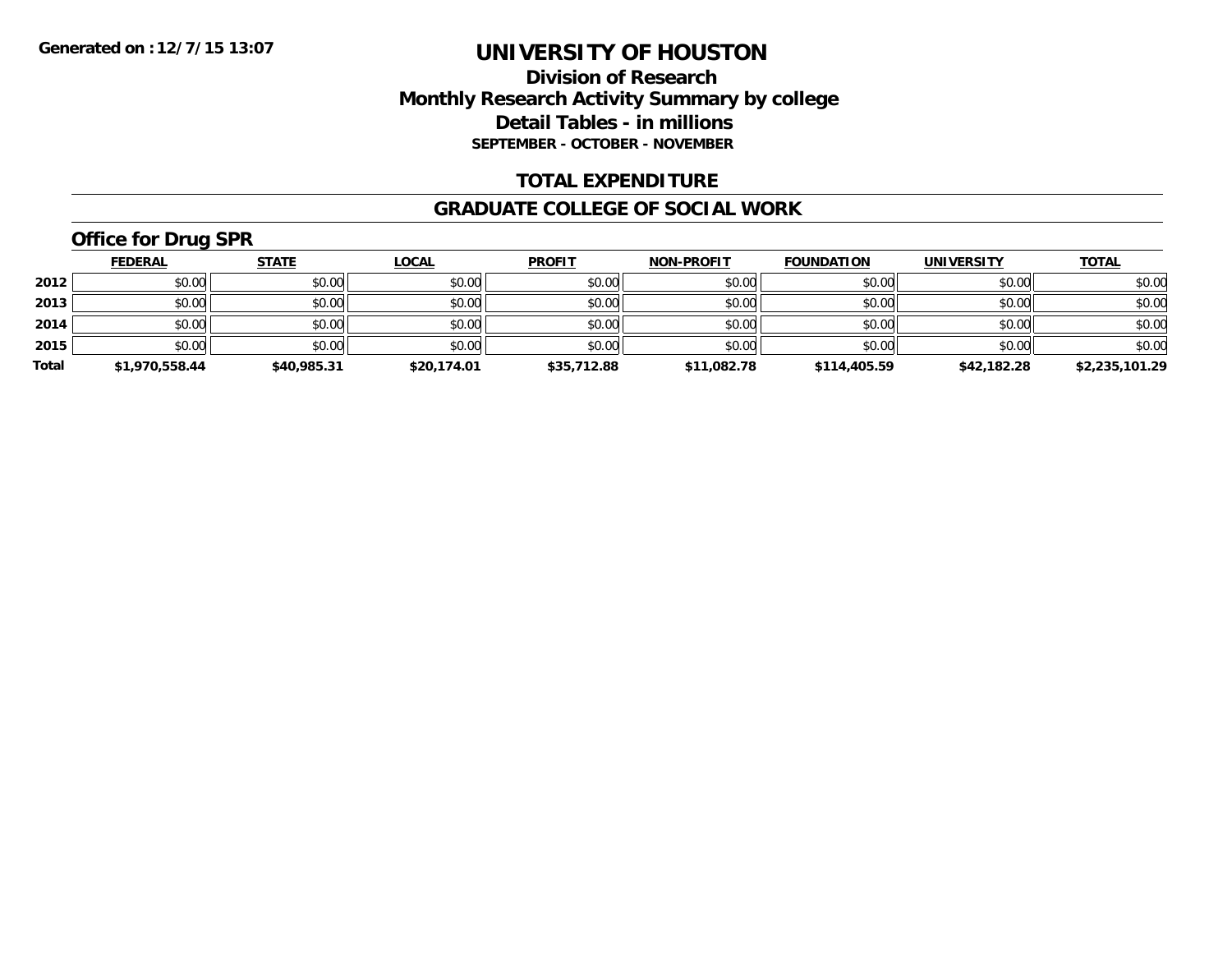## **Division of Research Monthly Research Activity Summary by college Detail Tables - in millions SEPTEMBER - OCTOBER - NOVEMBER**

## **TOTAL EXPENDITURE**

### **HILTON COLLEGE OF HOTEL AND RESTAURANT MANAGEMENT**

## **Hotel and Restaurant Management**

|       | <b>FEDERAL</b> | <b>STATE</b> | <b>LOCAL</b> | <b>PROFIT</b> | <b>NON-PROFIT</b> | <b>FOUNDATION</b> | <b>UNIVERSITY</b> | <b>TOTAL</b> |
|-------|----------------|--------------|--------------|---------------|-------------------|-------------------|-------------------|--------------|
| 2012  | \$9,452.75     | \$54,161.58  | \$0.00       | \$0.00        | \$2,222.89        | \$0.00            | \$0.00            | \$65,837.22  |
| 2013  | \$10,538.25    | \$10,382.24  | \$0.00       | \$0.00        | \$0.00            | \$0.00            | \$0.00            | \$20,920.49  |
| 2014  | \$37,295.10    | (\$278.24)   | \$0.00       | \$0.00        | \$0.00            | \$689.30          | \$0.00            | \$37,706.16  |
| 2015  | \$33,931.52    | (\$288.96)   | \$0.00       | \$0.00        | \$0.00            | \$4,603.64        | \$0.00            | \$38,246.20  |
| 2016  | \$42,625.05    | \$0.00       | \$0.00       | \$0.00        | \$0.00            | \$0.00            | \$0.00            | \$42,625.05  |
| Total | \$133,842.67   | \$63,976.62  | \$0.00       | \$0.00        | \$2,222.89        | \$5,292.94        | \$0.00            | \$205,335.12 |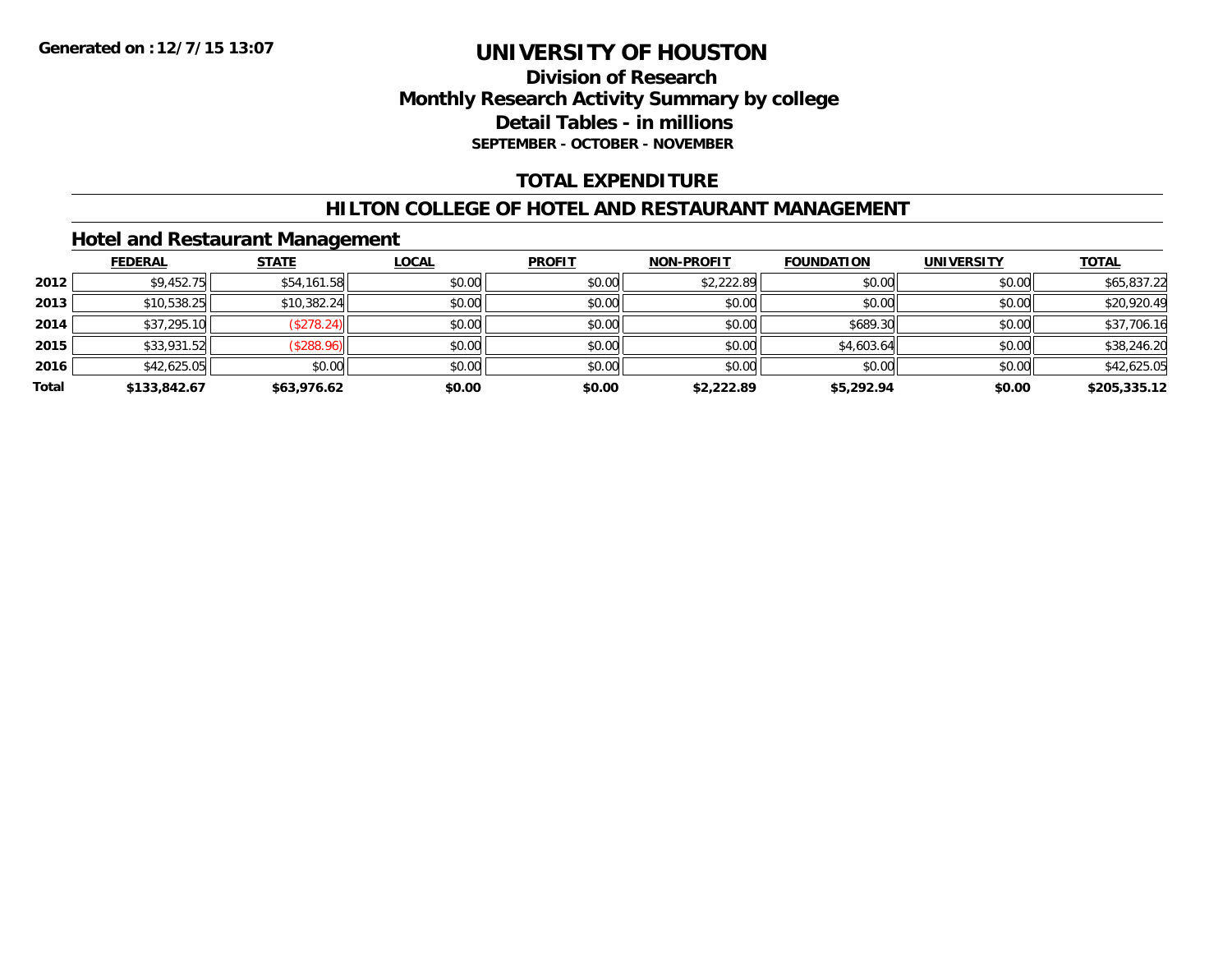## **Division of Research Monthly Research Activity Summary by college Detail Tables - in millions SEPTEMBER - OCTOBER - NOVEMBER**

#### **TOTAL EXPENDITURE**

#### **HONORS COLLEGE**

## **Dean, Honors College**

|       | <b>FEDERAL</b> | <b>STATE</b> | <b>LOCAL</b> | <b>PROFIT</b> | <b>NON-PROFIT</b> | <b>FOUNDATION</b> | <b>UNIVERSITY</b> | <b>TOTAL</b> |
|-------|----------------|--------------|--------------|---------------|-------------------|-------------------|-------------------|--------------|
| 2012  | \$10,574.31    | \$0.00       | \$0.00       | \$0.00        | \$3,646.28        | \$0.00            | \$0.00            | \$14,220.59  |
| 2013  | \$11,609.55    | \$0.00       | \$0.00       | \$0.00        | \$6,763.39        | \$0.00            | \$0.00            | \$18,372.93  |
| 2014  | \$2,694.74     | \$0.00       | \$0.00       | \$0.00        | \$6,287.71        | \$3,830.84        | \$0.00            | \$12,813.29  |
| 2015  | \$0.00         | \$0.00       | \$0.00       | \$0.00        | (\$17.71)         | \$291.10          | \$0.00            | \$273.40     |
| 2016  | \$0.00         | \$0.00       | \$0.00       | \$0.00        | \$0.00            | \$607.89          | \$0.00            | \$607.89     |
| Total | \$24,878.60    | \$0.00       | \$0.00       | \$0.00        | \$16,679.66       | \$4,729.84        | \$0.00            | \$46,288.10  |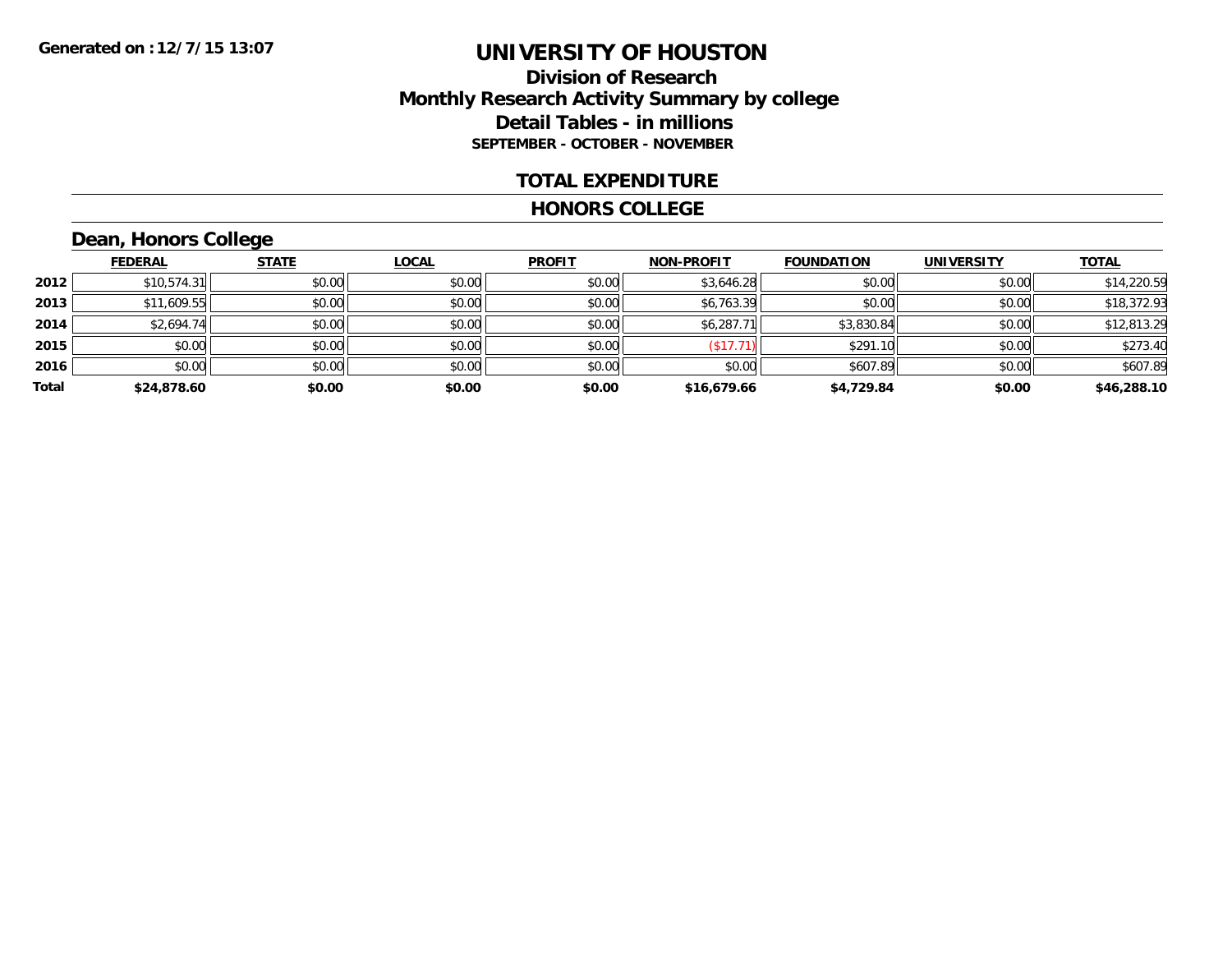## **Division of Research Monthly Research Activity Summary by college Detail Tables - in millions SEPTEMBER - OCTOBER - NOVEMBER**

#### **TOTAL EXPENDITURE**

#### **LIBRARY**

### **Administration, Library**

|              | <b>FEDERAL</b> | <b>STATE</b> | <b>LOCAL</b> | <b>PROFIT</b> | <b>NON-PROFIT</b> | <b>FOUNDATION</b> | <b>UNIVERSITY</b> | <b>TOTAL</b> |
|--------------|----------------|--------------|--------------|---------------|-------------------|-------------------|-------------------|--------------|
| 2012         | \$43.40        | \$0.00       | \$0.00       | \$0.00        | \$0.00            | \$0.00            | \$0.00            | \$43.40      |
| 2013         | \$0.00         | \$0.00       | \$0.00       | \$0.00        | \$0.00            | \$0.00            | \$0.00            | \$0.00       |
| 2014         | \$0.00         | \$0.00       | \$0.00       | \$0.00        | \$0.00            | \$0.00            | \$0.00            | \$0.00       |
| <b>Total</b> | \$43.40        | \$0.00       | \$0.00       | \$0.00        | \$0.00            | \$0.00            | \$0.00            | \$43.40      |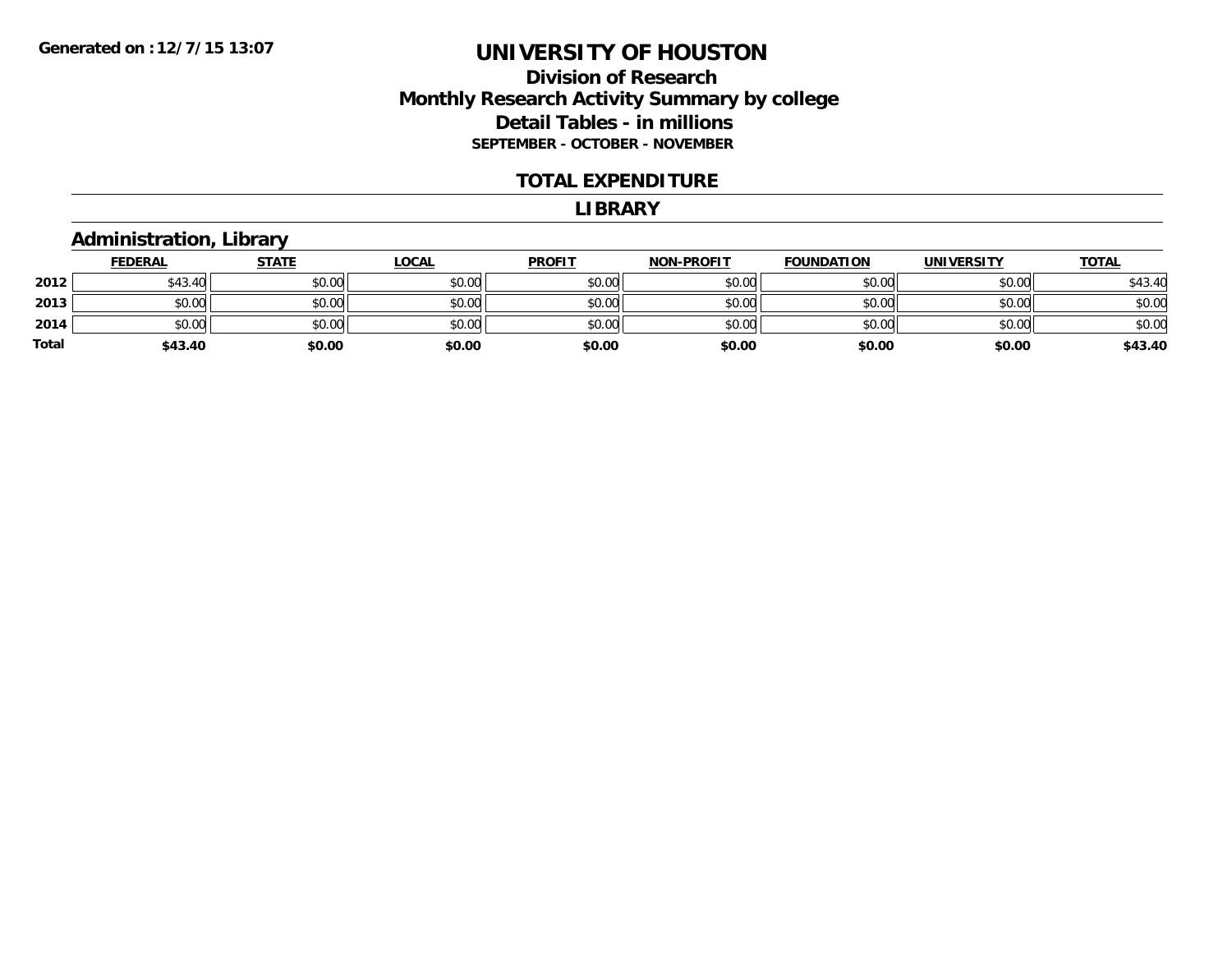## **Division of Research Monthly Research Activity Summary by college Detail Tables - in millions SEPTEMBER - OCTOBER - NOVEMBER**

#### **TOTAL EXPENDITURE**

#### **PRESIDENT**

## **Office of the President**

|       | <b>FEDERAL</b> | <b>STATE</b> | <b>LOCAL</b> | <b>PROFIT</b> | <b>NON-PROFIT</b> | <b>FOUNDATION</b> | <b>UNIVERSITY</b> | <b>TOTAL</b> |
|-------|----------------|--------------|--------------|---------------|-------------------|-------------------|-------------------|--------------|
| 2012  | \$0.00         | \$0.00       | \$0.00       | \$0.00        | \$0.00            | \$0.00            | \$0.00            | \$0.00       |
| 2013  | \$0.00         | \$0.00       | \$0.00       | \$0.00        | \$0.00            | \$0.00            | \$0.00            | \$0.00       |
| 2014  | \$0.00         | \$0.00       | \$0.00       | \$0.00        | \$0.00            | \$0.00            | \$0.00            | \$0.00       |
| 2015  | \$0.00         | \$0.00       | \$0.00       | \$0.00        | \$0.00            | \$0.00            | \$0.00            | \$0.00       |
| 2016  | \$0.00         | \$0.00       | \$0.00       | \$0.00        | \$0.00            | \$0.00            | \$0.00            | \$0.00       |
| Total | \$0.00         | \$0.00       | \$0.00       | \$0.00        | \$0.00            | \$0.00            | \$0.00            | \$0.00       |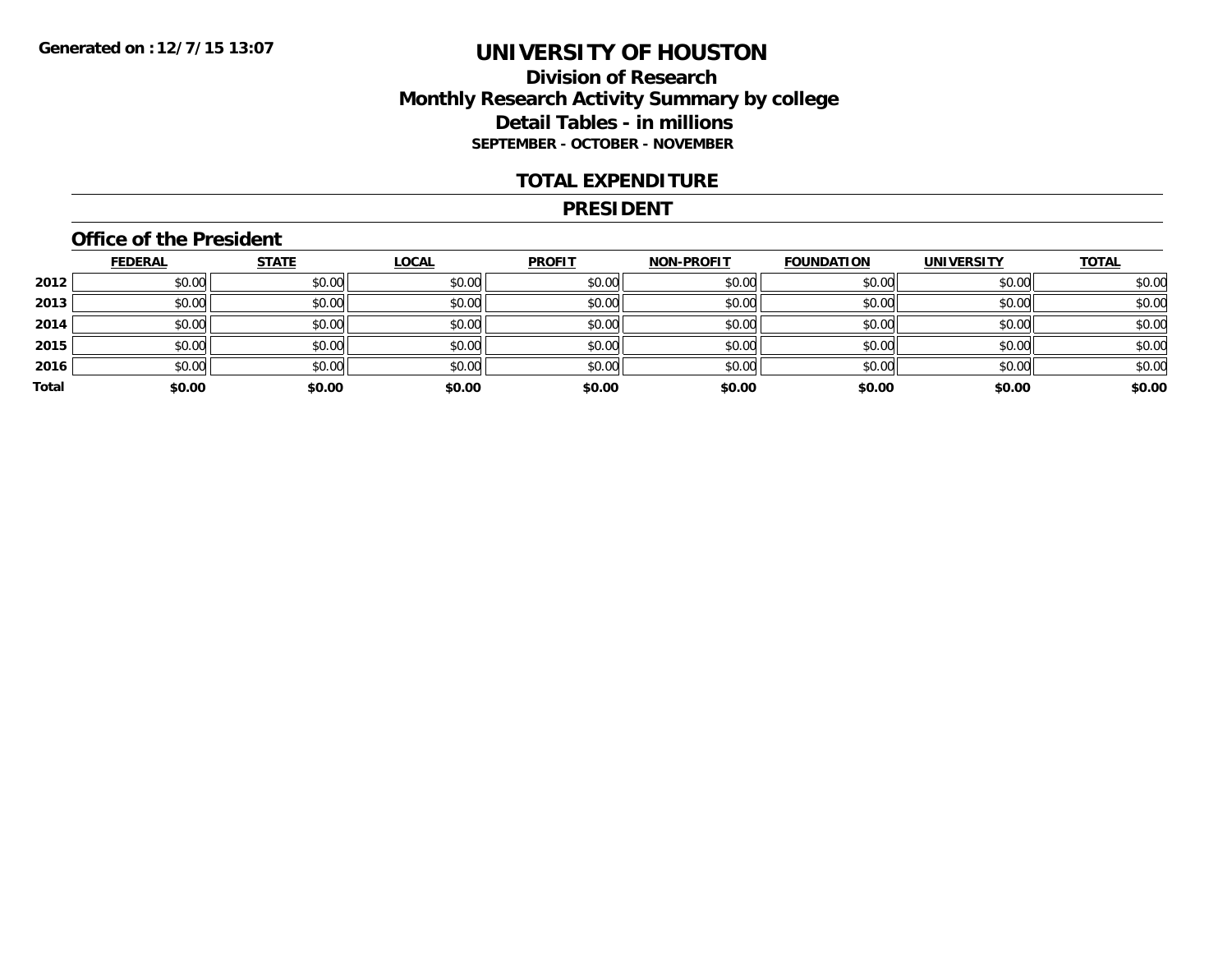## **Division of ResearchMonthly Research Activity Summary by college Detail Tables - in millions SEPTEMBER - OCTOBER - NOVEMBER**

## **TOTAL EXPENDITURE**

#### **SENIOR V.P. FOR ACADEMIC AFFAIRS AND PROVOST**

## **Challenger Program**

|      | <b>FEDERAL</b>                   | <b>STATE</b>                                        | <b>LOCAL</b> | <b>PROFIT</b> | <b>NON-PROFIT</b> | <b>FOUNDATION</b> | <b>UNIVERSITY</b> | <b>TOTAL</b> |  |  |  |
|------|----------------------------------|-----------------------------------------------------|--------------|---------------|-------------------|-------------------|-------------------|--------------|--|--|--|
| 2012 | \$0.00                           | \$0.00                                              | \$0.00       | \$0.00        | \$0.00            | \$0.00            | \$0.00            | \$0.00       |  |  |  |
| 2013 | \$0.00                           | \$0.00                                              | \$0.00       | \$0.00        | \$0.00            | \$0.00            | \$0.00            | \$0.00       |  |  |  |
| 2014 | \$0.00                           | \$0.00                                              | \$0.00       | \$0.00        | \$0.00            | \$0.00            | \$0.00            | \$0.00       |  |  |  |
| 2015 | \$0.00                           | \$0.00                                              | \$0.00       | \$0.00        | \$0.00            | \$0.00            | \$0.00            | \$0.00       |  |  |  |
| 2016 | \$0.00                           | \$0.00                                              | \$0.00       | \$0.00        | \$0.00            | \$0.00            | \$0.00            | \$0.00       |  |  |  |
|      | <b>Learning Support Services</b> |                                                     |              |               |                   |                   |                   |              |  |  |  |
|      | <b>FEDERAL</b>                   | <b>STATE</b>                                        | <b>LOCAL</b> | <b>PROFIT</b> | <b>NON-PROFIT</b> | <b>FOUNDATION</b> | <b>UNIVERSITY</b> | <b>TOTAL</b> |  |  |  |
| 2012 | \$0.00                           | \$0.00                                              | \$0.00       | \$0.00        | \$0.00            | \$0.00            | \$0.00            | \$0.00       |  |  |  |
| 2013 | \$0.00                           | \$0.00                                              | \$0.00       | \$0.00        | \$0.00            | \$0.00            | \$0.00            | \$0.00       |  |  |  |
|      | <b>Office of Admissions</b>      |                                                     |              |               |                   |                   |                   |              |  |  |  |
|      | <b>FEDERAL</b>                   | <b>STATE</b>                                        | <b>LOCAL</b> | <b>PROFIT</b> | <b>NON-PROFIT</b> | <b>FOUNDATION</b> | <b>UNIVERSITY</b> | <b>TOTAL</b> |  |  |  |
| 2012 | \$0.00                           | \$0.00                                              | \$0.00       | \$0.00        | \$0.00            | \$0.00            | \$0.00            | \$0.00       |  |  |  |
| 2013 | \$0.00                           | \$0.00                                              | \$0.00       | \$0.00        | \$0.00            | \$0.00            | \$0.00            | \$0.00       |  |  |  |
| 2014 | \$0.00                           | \$0.00                                              | \$0.00       | \$0.00        | \$0.00            | \$0.00            | \$0.00            | \$0.00       |  |  |  |
| 2015 | \$0.00                           | \$0.00                                              | \$0.00       | \$0.00        | \$0.00            | \$0.00            | \$0.00            | \$0.00       |  |  |  |
|      | <b>Pre-Health Advising</b>       |                                                     |              |               |                   |                   |                   |              |  |  |  |
|      | <b>FEDERAL</b>                   | <b>STATE</b>                                        | <b>LOCAL</b> | <b>PROFIT</b> | <b>NON-PROFIT</b> | <b>FOUNDATION</b> | <b>UNIVERSITY</b> | <b>TOTAL</b> |  |  |  |
| 2015 | \$0.00                           | \$0.00                                              | \$0.00       | \$0.00        | \$0.00            | \$0.00            | \$0.00            | \$0.00       |  |  |  |
| 2016 | \$0.00                           | \$0.00                                              | \$0.00       | \$0.00        | \$0.00            | \$0.00            | \$0.00            | \$0.00       |  |  |  |
|      |                                  | <b>Senior V.P. for Academic Affairs and Provost</b> |              |               |                   |                   |                   |              |  |  |  |
|      | <b>FEDERAL</b>                   | <b>STATE</b>                                        | <b>LOCAL</b> | <b>PROFIT</b> | <b>NON-PROFIT</b> | <b>FOUNDATION</b> | <b>UNIVERSITY</b> | <b>TOTAL</b> |  |  |  |
| 2012 | \$0.00                           | \$0.00                                              | \$0.00       | \$0.00        | \$0.00            | \$0.00            | \$0.00            | \$0.00       |  |  |  |
| 2013 | \$0.00                           | \$0.00                                              | \$0.00       | \$0.00        | \$0.00            | \$0.00            | \$0.00            | \$0.00       |  |  |  |
| 2014 | \$0.00                           | \$0.00                                              | \$0.00       | \$38,767.38   | \$0.00            | \$0.00            | \$0.00            | \$38,767.38  |  |  |  |
| 2015 | \$0.00                           | \$0.00                                              | \$0.00       | \$0.00        | \$0.00            | \$0.00            | \$0.00            | \$0.00       |  |  |  |
| 2016 | \$0.00                           | \$0.00                                              | \$0.00       | \$0.00        | \$0.00            | \$0.00            | \$0.00            | \$0.00       |  |  |  |
|      | <b>Student Support Services</b>  |                                                     |              |               |                   |                   |                   |              |  |  |  |
|      | <b>FEDERAL</b>                   | <b>STATE</b>                                        | <b>LOCAL</b> | <b>PROFIT</b> | <b>NON-PROFIT</b> | <b>FOUNDATION</b> | <b>UNIVERSITY</b> | <b>TOTAL</b> |  |  |  |
| 2014 | \$0.00                           | \$0.00                                              | \$0.00       | \$0.00        | \$0.00            | \$0.00            | \$0.00            | \$0.00       |  |  |  |
| 2015 | \$0.00                           | \$0.00                                              | \$0.00       | \$0.00        | \$0.00            | \$0.00            | \$0.00            | \$0.00       |  |  |  |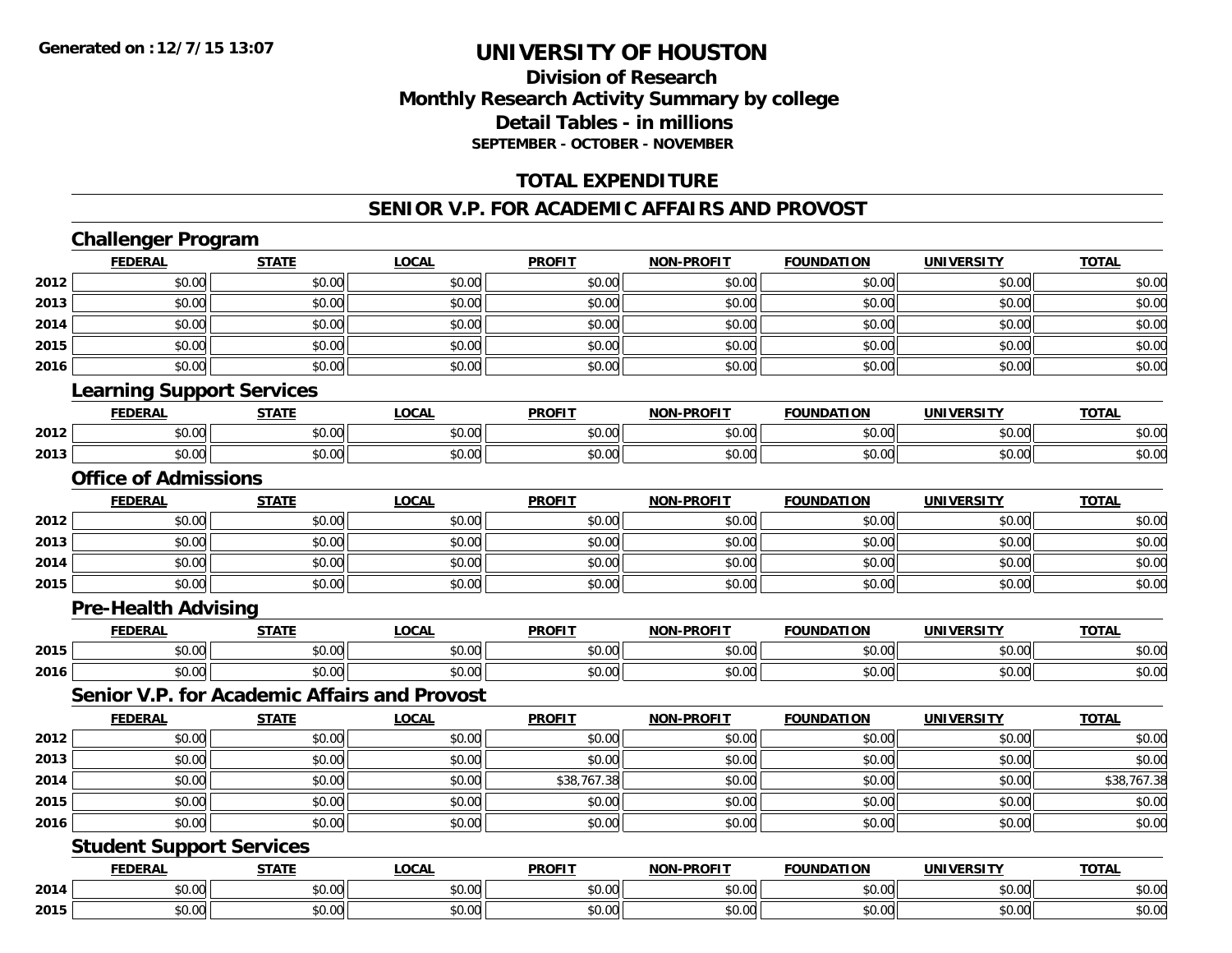## **Division of Research Monthly Research Activity Summary by college Detail Tables - in millions SEPTEMBER - OCTOBER - NOVEMBER**

## **TOTAL EXPENDITURE**

#### **SENIOR V.P. FOR ACADEMIC AFFAIRS AND PROVOST**

|       | <b>Student Support Services</b>             |              |              |               |                   |                   |                   |              |
|-------|---------------------------------------------|--------------|--------------|---------------|-------------------|-------------------|-------------------|--------------|
|       | <b>FEDERAL</b>                              | <b>STATE</b> | <b>LOCAL</b> | <b>PROFIT</b> | <b>NON-PROFIT</b> | <b>FOUNDATION</b> | <b>UNIVERSITY</b> | <b>TOTAL</b> |
| 2016  | \$0.00                                      | \$0.00       | \$0.00       | \$0.00        | \$0.00            | \$0.00            | \$0.00            | \$0.00       |
|       | <b>UH Energy</b>                            |              |              |               |                   |                   |                   |              |
|       | <b>FEDERAL</b>                              | <b>STATE</b> | <b>LOCAL</b> | <b>PROFIT</b> | <b>NON-PROFIT</b> | <b>FOUNDATION</b> | <b>UNIVERSITY</b> | <b>TOTAL</b> |
| 2015  | \$0.00                                      | \$0.00       | \$0.00       | \$0.00        | \$0.00            | \$0.00            | \$0.00            | \$0.00       |
| 2016  | \$0.00                                      | \$0.00       | \$0.00       | \$0.00        | \$0.00            | \$0.00            | \$0.00            | \$0.00       |
|       | <b>Undergraduate Scholars</b>               |              |              |               |                   |                   |                   |              |
|       | <b>FEDERAL</b>                              | <b>STATE</b> | <b>LOCAL</b> | <b>PROFIT</b> | <b>NON-PROFIT</b> | <b>FOUNDATION</b> | <b>UNIVERSITY</b> | <b>TOTAL</b> |
| 2013  | \$0.00                                      | (\$1,897.20) | \$0.00       | \$0.00        | \$0.00            | \$0.00            | \$0.00            | (\$1,897.20) |
|       | <b>Undergraduate Student Success</b>        |              |              |               |                   |                   |                   |              |
|       | <b>FEDERAL</b>                              | <b>STATE</b> | <b>LOCAL</b> | <b>PROFIT</b> | <b>NON-PROFIT</b> | <b>FOUNDATION</b> | <b>UNIVERSITY</b> | <b>TOTAL</b> |
| 2012  | \$0.00                                      | \$23,163.56  | \$0.00       | \$0.00        | \$0.00            | \$0.00            | \$0.00            | \$23,163.56  |
| 2013  | \$0.00                                      | \$0.00       | \$0.00       | \$0.00        | \$0.00            | \$0.00            | \$0.00            | \$0.00       |
| 2014  | \$0.00                                      | \$7,427.85   | \$0.00       | \$0.00        | \$0.00            | \$0.00            | \$0.00            | \$7,427.85   |
| 2015  | \$46,827.84                                 | \$4,788.18   | \$0.00       | \$0.00        | \$0.00            | \$0.00            | \$0.00            | \$51,616.02  |
| 2016  | \$5,941.24                                  | \$41,168.71  | \$0.00       | \$0.00        | \$0.00            | \$0.00            | \$0.00            | \$47,109.95  |
|       | <b>Undergraduate Student Success Center</b> |              |              |               |                   |                   |                   |              |
|       | <b>FEDERAL</b>                              | <b>STATE</b> | <b>LOCAL</b> | <b>PROFIT</b> | <b>NON-PROFIT</b> | <b>FOUNDATION</b> | <b>UNIVERSITY</b> | <b>TOTAL</b> |
| 2012  | \$78,825.15                                 | \$34,308.80  | \$0.00       | \$0.00        | \$17,355.59       | \$0.00            | \$0.00            | \$130,489.54 |
| 2013  | \$96,927.37                                 | \$30,405.41  | \$0.00       | \$0.00        | (\$539.58)        | \$0.00            | \$0.00            | \$126,793.20 |
| 2014  | \$98,808.92                                 | \$29,983.99  | \$0.00       | \$0.00        | \$0.00            | \$0.00            | \$0.00            | \$128,792.91 |
| 2015  | \$0.00                                      | \$33,298.20  | \$0.00       | \$0.00        | \$18,452.25       | \$0.00            | \$0.00            | \$51,750.45  |
| 2016  | \$0.00                                      | \$26,157.82  | \$0.00       | \$0.00        | \$647.37          | \$0.00            | \$0.00            | \$26,805.19  |
| Total | \$327,330.52                                | \$228,805.32 | \$0.00       | \$38,767.38   | \$35,915.63       | \$0.00            | \$0.00            | \$630,818.85 |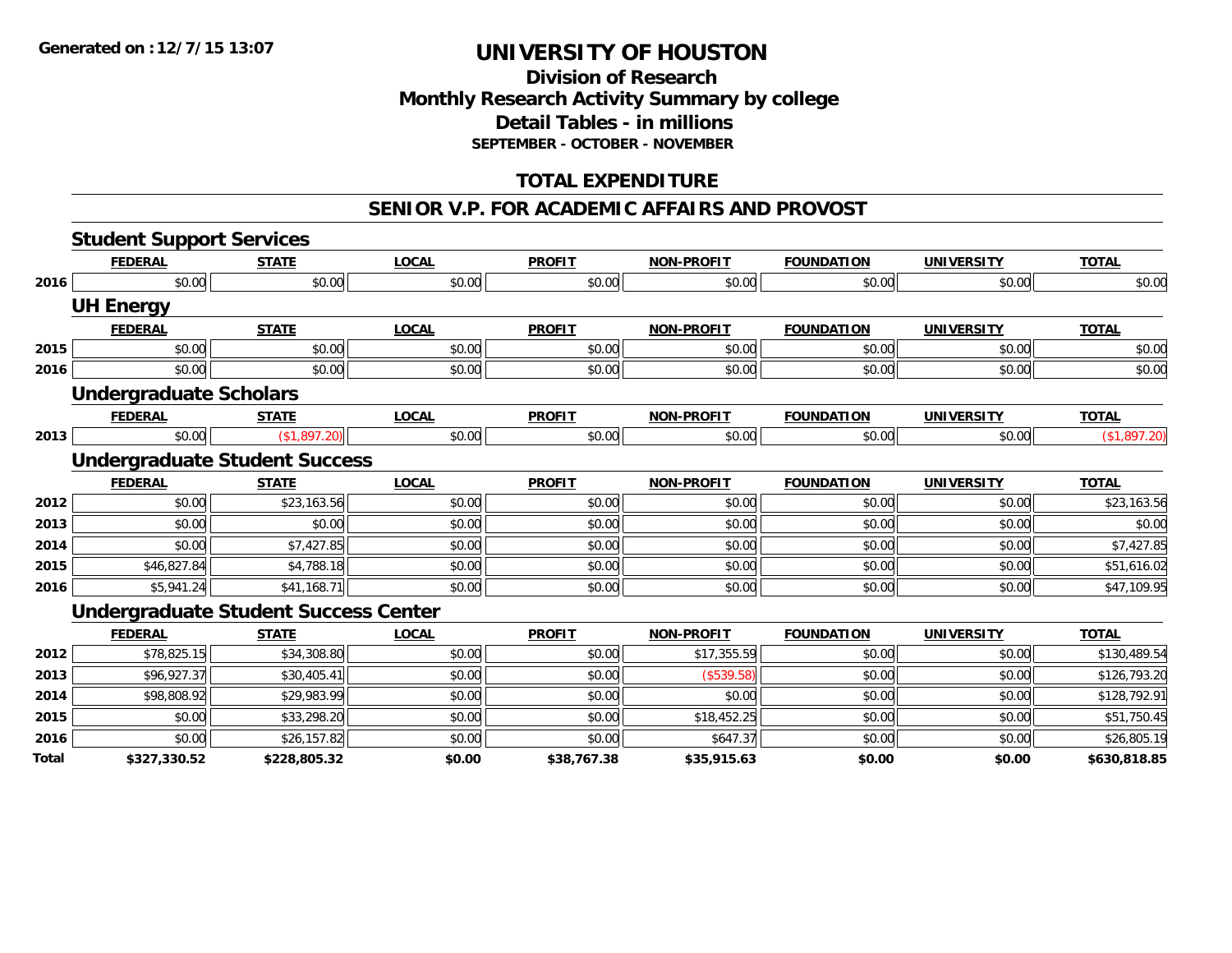## **Division of ResearchMonthly Research Activity Summary by college Detail Tables - in millions SEPTEMBER - OCTOBER - NOVEMBER**

### **TOTAL EXPENDITURE**

#### **UH LAW CENTER**

|       | Dean, Law      |              |              |               |                   |                   |                   |              |
|-------|----------------|--------------|--------------|---------------|-------------------|-------------------|-------------------|--------------|
|       | <b>FEDERAL</b> | <b>STATE</b> | <b>LOCAL</b> | <b>PROFIT</b> | <b>NON-PROFIT</b> | <b>FOUNDATION</b> | <b>UNIVERSITY</b> | <b>TOTAL</b> |
| 2013  | \$0.00         | \$0.00       | \$0.00       | \$0.00        | \$0.00            | \$0.00            | \$0.00            | \$0.00       |
|       | Law-UH         |              |              |               |                   |                   |                   |              |
|       | <b>FEDERAL</b> | <b>STATE</b> | <b>LOCAL</b> | <b>PROFIT</b> | <b>NON-PROFIT</b> | <b>FOUNDATION</b> | <b>UNIVERSITY</b> | <b>TOTAL</b> |
| 2012  | \$5,763.90     | \$68,989.37  | \$0.00       | \$0.00        | \$0.00            | \$16,617.32       | \$0.00            | \$91,370.59  |
| 2013  | \$90,725.09    | \$31,184.18  | \$0.00       | \$0.00        | \$0.00            | \$15,587.83       | \$0.00            | \$137,497.10 |
| 2014  | \$8,292.69     | \$36,209.20  | \$0.00       | \$0.00        | \$0.00            | \$440.40          | \$0.00            | \$44,942.29  |
| 2015  | \$5,716.50     | \$46,254.62  | \$0.00       | \$0.00        | \$0.00            | \$1,515.23        | \$0.00            | \$53,486.35  |
| 2016  | \$7,961.01     | \$28,303.52  | \$0.00       | \$0.00        | \$0.00            | \$48,192.83       | \$0.00            | \$84,457.36  |
| Total | \$118,459.19   | \$210,940.89 | \$0.00       | \$0.00        | \$0.00            | \$82,353.61       | \$0.00            | \$411,753.68 |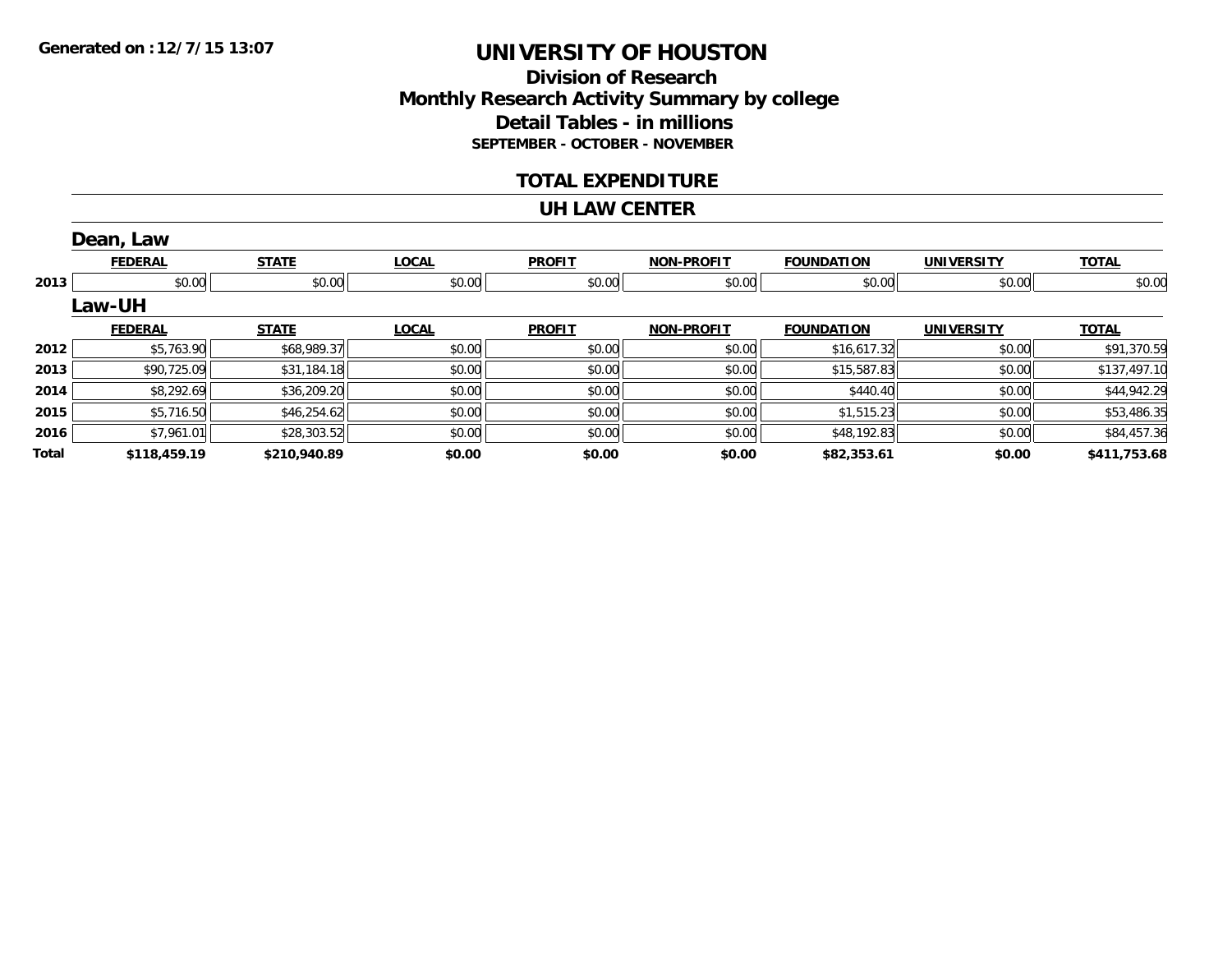## **Division of ResearchMonthly Research Activity Summary by college Detail Tables - in millions SEPTEMBER - OCTOBER - NOVEMBER**

### **TOTAL EXPENDITURE**

#### **UKNOWN COLLEGE**

### **Unknown Department**

|      | <b>FFBFBA</b> | $- - - -$                                    | <b>OCAL</b>                      | <b>DDOEIT</b>  | <b>NIO'</b> | יחי<br>10     |               | $-2$                     |
|------|---------------|----------------------------------------------|----------------------------------|----------------|-------------|---------------|---------------|--------------------------|
| 2015 | ሖ へ           | $\sim$ $\sim$                                | $\uparrow$ $\uparrow$ $\uparrow$ | 0 <sup>n</sup> | $\sim$ 00   | $\sim$ $\sim$ | 0.000         | $\overline{\phantom{a}}$ |
|      | ט.ט           | vv.vv                                        | ט.טע                             | <b>JU.U</b>    | pv.uu       | טט.טע         | vv.vv         | DU.U                     |
|      | ט.ט           | $\mathsf{A} \cap \mathsf{A} \cap \mathsf{A}$ | 0.00                             | 0000           | $\sim$ 00   | 0000          | $\sim$ $\sim$ | $\sim$ $\sim$            |
| 2016 |               | vv.vu                                        | ט.טע                             | JU.U'          | pv.uu       | טט.           | JU.UU         | ⊅∪.∪                     |

## **Wrong Department - Please Dont Select It**

|              | <b>FEDERAL</b> | <b>STATE</b> | <u>LOCAL</u> | <b>PROFIT</b> | <b>NON-PROFIT</b> | <b>FOUNDATION</b> | <b>UNIVERSITY</b> | <b>TOTAL</b> |
|--------------|----------------|--------------|--------------|---------------|-------------------|-------------------|-------------------|--------------|
| 2012         | \$0.00         | \$0.00       | \$0.00       | \$0.00        | \$0.00            | \$0.00            | \$0.00            | \$0.00       |
| 2013         | \$0.00         | \$0.00       | \$0.00       | \$0.00        | \$0.00            | \$0.00            | \$0.00            | \$0.00       |
| 2014         | \$0.00         | \$0.00       | \$0.00       | \$0.00        | \$0.00            | \$0.00            | \$0.00            | \$0.00       |
| 2015         | \$0.00         | \$0.00       | \$0.00       | \$0.00        | \$0.00            | \$0.00            | \$0.00            | \$0.00       |
| 2016         | \$0.00         | \$0.00       | \$0.00       | \$0.00        | \$0.00            | \$0.00            | \$0.00            | \$0.00       |
| <b>Total</b> | \$0.00         | \$0.00       | \$0.00       | \$0.00        | \$0.00            | \$0.00            | \$0.00            | \$0.00       |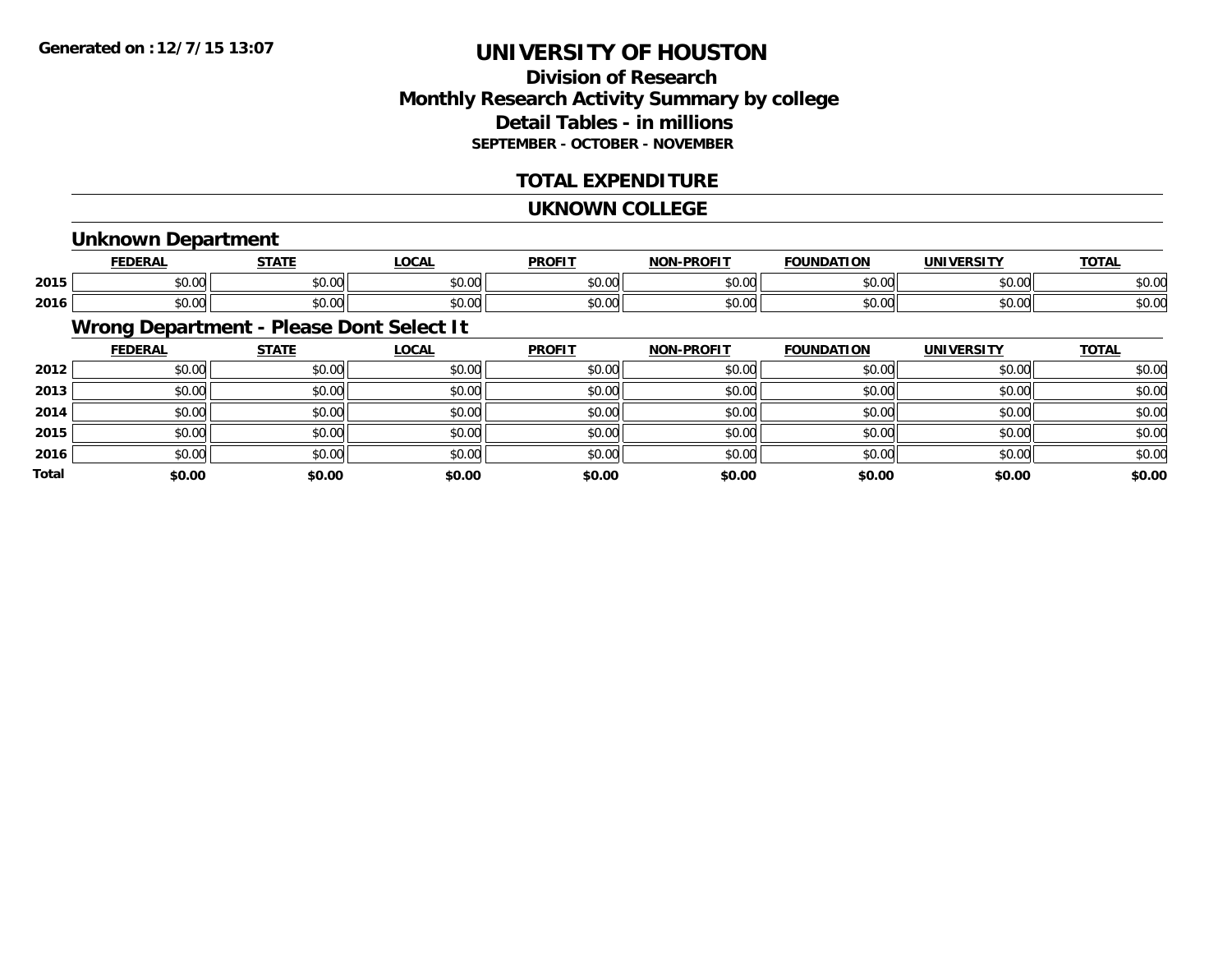## **Division of Research Monthly Research Activity Summary by college Detail Tables - in millions SEPTEMBER - OCTOBER - NOVEMBER**

### **TOTAL EXPENDITURE**

## **VICE PRESIDENT FOR ADMINISTRATION**

|       | <b>KUHF - Radio</b>         |              |              |               |                   |                   |                   |              |
|-------|-----------------------------|--------------|--------------|---------------|-------------------|-------------------|-------------------|--------------|
|       | <b>FEDERAL</b>              | <b>STATE</b> | <b>LOCAL</b> | <b>PROFIT</b> | <b>NON-PROFIT</b> | <b>FOUNDATION</b> | <b>UNIVERSITY</b> | <b>TOTAL</b> |
| 2012  | \$8,449.00                  | \$10,153.66  | \$0.00       | \$0.00        | (\$233.11)        | \$0.00            | \$0.00            | \$18,369.55  |
| 2015  | \$69,959.20                 | \$0.00       | \$0.00       | \$0.00        | \$0.00            | \$0.00            | \$0.00            | \$69,959.20  |
|       | <b>KUHT-TV</b>              |              |              |               |                   |                   |                   |              |
|       | <b>FEDERAL</b>              | <b>STATE</b> | <b>LOCAL</b> | <b>PROFIT</b> | <b>NON-PROFIT</b> | <b>FOUNDATION</b> | <b>UNIVERSITY</b> | <b>TOTAL</b> |
| 2012  | \$0.00                      | \$0.00       | \$0.00       | \$0.00        | \$0.02            | \$0.00            | \$0.00            | \$0.02       |
|       | <b>Physical Plant</b>       |              |              |               |                   |                   |                   |              |
|       | <b>FEDERAL</b>              | <b>STATE</b> | <b>LOCAL</b> | <b>PROFIT</b> | <b>NON-PROFIT</b> | <b>FOUNDATION</b> | <b>UNIVERSITY</b> | <b>TOTAL</b> |
| 2013  | \$0.00                      | \$0.00       | \$0.00       | \$0.00        | \$0.00            | \$0.00            | \$0.00            | \$0.00       |
| 2014  | \$0.00                      | \$0.00       | \$0.00       | \$0.00        | \$0.00            | \$0.00            | \$0.00            | \$0.00       |
| 2015  | \$0.00                      | \$0.00       | \$0.00       | \$0.00        | \$0.00            | \$0.00            | \$0.00            | \$0.00       |
| 2016  | \$0.00                      | \$0.00       | \$0.00       | \$0.00        | \$0.00            | \$0.00            | \$0.00            | \$0.00       |
|       | <b>UH Police Department</b> |              |              |               |                   |                   |                   |              |
|       | <b>FEDERAL</b>              | <b>STATE</b> | <b>LOCAL</b> | <b>PROFIT</b> | <b>NON-PROFIT</b> | <b>FOUNDATION</b> | <b>UNIVERSITY</b> | <b>TOTAL</b> |
| 2014  | \$3,000.00                  | \$0.00       | \$0.00       | \$0.00        | \$0.00            | \$0.00            | \$0.00            | \$3,000.00   |
| 2016  | \$2,994.00                  | \$0.00       | \$0.00       | \$0.00        | \$0.00            | \$0.00            | \$0.00            | \$2,994.00   |
| Total | \$84,402.20                 | \$10,153.66  | \$0.00       | \$0.00        | (\$233.09)        | \$0.00            | \$0.00            | \$94,322.77  |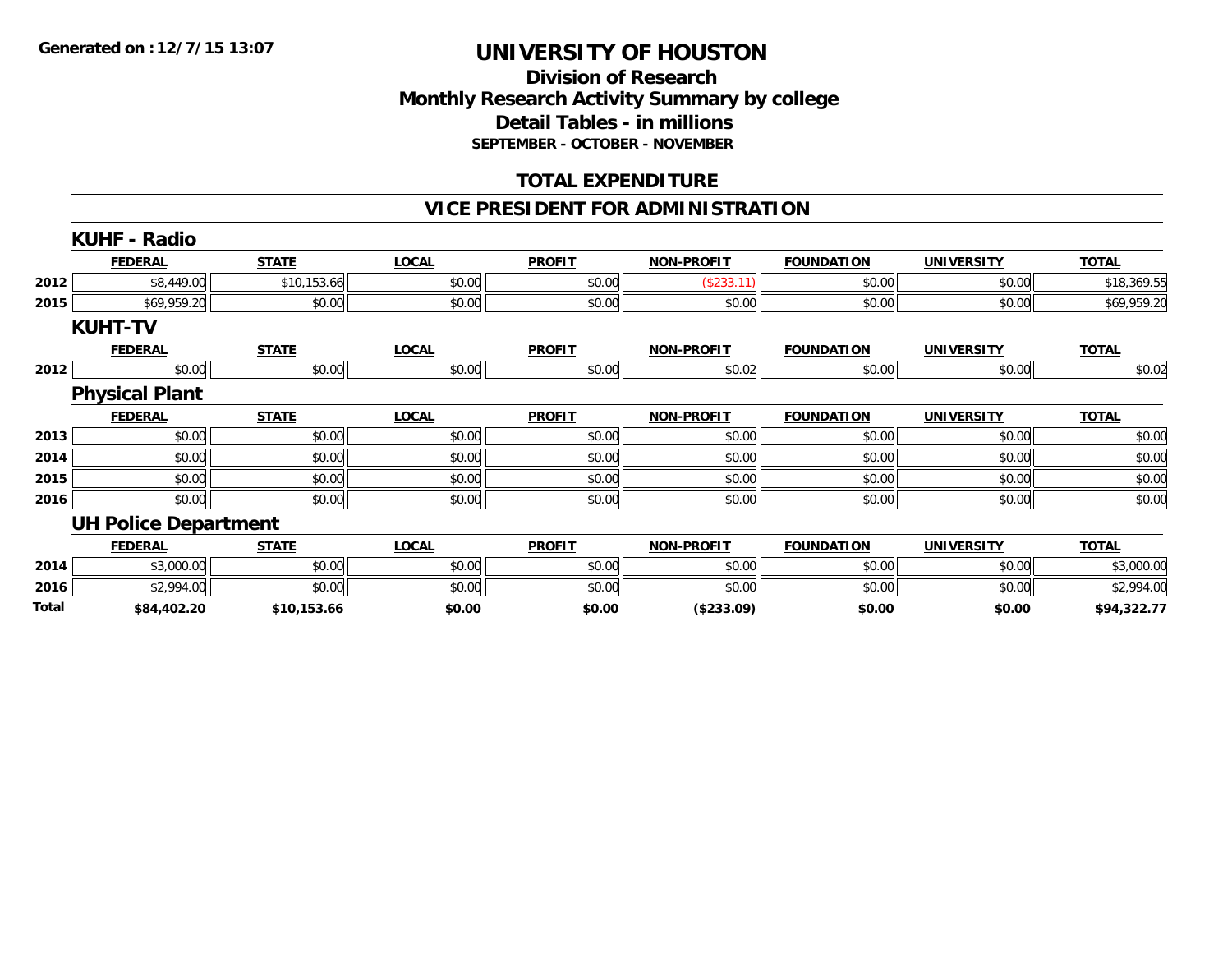## **Division of ResearchMonthly Research Activity Summary by college Detail Tables - in millions SEPTEMBER - OCTOBER - NOVEMBER**

## **TOTAL EXPENDITURE**

### **VICE PRESIDENT FOR STUDENT AFFAIRS**

### **Childrens Learning Centers**

|      | <b>FEDERAL</b>            | <b>STATE</b>          | <u>LOCAL</u>                                | <b>PROFIT</b>         | <b>NON-PROFIT</b> | <b>FOUNDATION</b> | <b>UNIVERSITY</b> | <b>TOTAL</b>      |
|------|---------------------------|-----------------------|---------------------------------------------|-----------------------|-------------------|-------------------|-------------------|-------------------|
| 2014 | \$7,832.79                | ¢Λ<br>$\sim$<br>JU.UU | $\mathfrak{c}\cap\mathfrak{a}\cap$<br>JU.UU | t∩ ∪v<br><b>JU.UU</b> | \$0.00            | \$0.00            | \$0.00            | 022.70<br>7.832 ج |
| 2015 | <b>F10</b><br>\$61,513.84 | \$0.00                | $\mathfrak{c}\cap\mathfrak{a}\cap$<br>DU.U¢ | \$0.00                | \$0.00            | \$0.00            | \$0.00            | \$61,513.84       |
| 2016 | \$58,416.86               | ¢∩<br>$\sim$<br>JU.UU | \$0.00                                      | \$0.00                | \$0.00            | \$0.00            | \$0.00            | \$58,416.86       |

#### **Dean, Student Affairs**

|      | <b>FEDERAL</b>                                    | <b>CTATE</b><br>31 A L | <b>LOCAL</b> | <b>PROFIT</b>                  | -PROFIT<br>NON- | <b>FOUNDATION</b> | UNIVERSITY | <b>TOTAL</b>     |
|------|---------------------------------------------------|------------------------|--------------|--------------------------------|-----------------|-------------------|------------|------------------|
| 2012 | 13.868.01                                         | 0000<br>JU.UU          | \$0.00       | 0 <sub>n</sub><br><b>DU.UU</b> | 0000<br>vu.vu   | \$0.00            | \$0.00     | .808.U           |
| 2013 | $\land \land \land \land \land \land$<br>ა∠.826.7 | 0000<br>JU.UU          | \$0.00       | 0 <sub>n</sub><br>JU.UU        | 0000<br>vu.vu   | \$0.00            | \$0.00     | 0.27<br>32.020.1 |

### **Vice President, Student Affairs**

|              | <b>FEDERAL</b> | <b>STATE</b> | <u>LOCAL</u> | <b>PROFIT</b> | <b>NON-PROFIT</b> | <b>FOUNDATION</b> | <b>UNIVERSITY</b> | <b>TOTAL</b> |
|--------------|----------------|--------------|--------------|---------------|-------------------|-------------------|-------------------|--------------|
| 2012         | \$7,944.22     | \$0.00       | \$0.00       | \$0.00        | \$0.00            | \$0.00            | \$0.00            | \$7,944.22   |
| 2013         | \$14,572.82    | \$0.00       | \$0.00       | \$0.00        | \$0.00            | \$0.00            | \$0.00            | \$14,572.82  |
| 2014         | \$11,151.30    | \$0.00       | \$0.00       | \$0.00        | \$0.00            | \$0.00            | \$0.00            | \$11,151.30  |
| <b>Total</b> | \$178,126.54   | \$0.00       | \$0.00       | \$0.00        | \$0.00            | \$0.00            | \$0.00            | \$178,126.54 |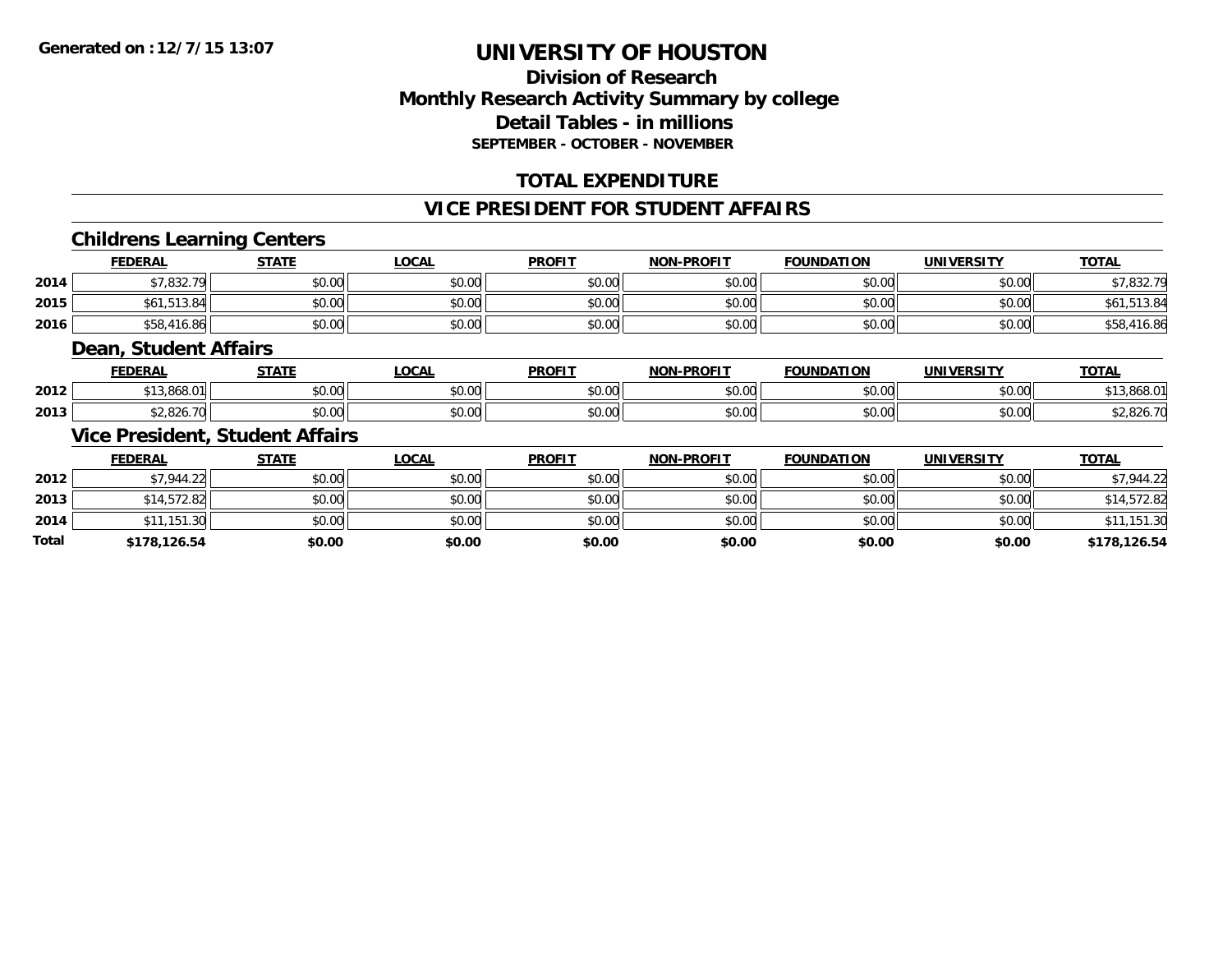## **Division of Research Monthly Research Activity Summary by college Detail Tables - in millions SEPTEMBER - OCTOBER - NOVEMBER**

### **IDC RECOVERY**

#### **C.T. BAUER COLLEGE OF BUSINESS**

| <b>Accountancy &amp; Taxation</b> |                               |                                          |              |               |                   |                   |                   |              |
|-----------------------------------|-------------------------------|------------------------------------------|--------------|---------------|-------------------|-------------------|-------------------|--------------|
|                                   | <b>FEDERAL</b>                | <b>STATE</b>                             | <b>LOCAL</b> | <b>PROFIT</b> | <b>NON-PROFIT</b> | <b>FOUNDATION</b> | <b>UNIVERSITY</b> | <b>TOTAL</b> |
| 2014                              | \$0.00                        | \$0.00                                   | \$0.00       | \$0.00        | \$0.00            | \$0.00            | \$0.00            | \$0.00       |
| 2015                              | \$0.00                        | \$0.00                                   | \$0.00       | \$0.00        | \$0.00            | \$0.00            | \$0.00            | \$0.00       |
|                                   | Dean, Business Administration |                                          |              |               |                   |                   |                   |              |
|                                   | <b>FEDERAL</b>                | <b>STATE</b>                             | <b>LOCAL</b> | <b>PROFIT</b> | <b>NON-PROFIT</b> | <b>FOUNDATION</b> | <b>UNIVERSITY</b> | <b>TOTAL</b> |
| 2012                              | \$0.00                        | \$0.00                                   | \$0.00       | \$0.00        | \$0.00            | \$0.00            | \$0.00            | \$0.00       |
|                                   | <b>Finance</b>                |                                          |              |               |                   |                   |                   |              |
|                                   | <b>FEDERAL</b>                | <b>STATE</b>                             | <b>LOCAL</b> | <b>PROFIT</b> | <b>NON-PROFIT</b> | <b>FOUNDATION</b> | <b>UNIVERSITY</b> | <b>TOTAL</b> |
| 2013                              | \$0.00                        | \$0.00                                   | \$0.00       | \$0.00        | \$0.00            | \$0.00            | \$0.00            | \$0.00       |
| 2014                              | \$0.00                        | \$0.00                                   | \$0.00       | \$0.00        | \$0.00            | \$0.00            | \$0.00            | \$0.00       |
| 2015                              | \$0.00                        | \$0.00                                   | \$0.00       | \$0.00        | \$0.00            | \$0.00            | \$0.00            | \$0.00       |
|                                   | Management                    |                                          |              |               |                   |                   |                   |              |
|                                   | <b>FEDERAL</b>                | <b>STATE</b>                             | <b>LOCAL</b> | <b>PROFIT</b> | <b>NON-PROFIT</b> | <b>FOUNDATION</b> | <b>UNIVERSITY</b> | <b>TOTAL</b> |
| 2013                              | \$1,200.00                    | \$0.00                                   | \$0.00       | \$0.00        | \$0.00            | \$0.00            | \$0.00            | \$1,200.00   |
| 2014                              | \$1,260.00                    | \$0.00                                   | \$0.00       | \$0.00        | \$0.00            | \$0.00            | \$0.00            | \$1,260.00   |
| 2015                              | \$3,600.00                    | \$0.00                                   | \$0.00       | \$0.00        | \$0.00            | \$0.00            | \$0.00            | \$3,600.00   |
|                                   | <b>Marketing</b>              |                                          |              |               |                   |                   |                   |              |
|                                   | <b>FEDERAL</b>                | <b>STATE</b>                             | <b>LOCAL</b> | <b>PROFIT</b> | <b>NON-PROFIT</b> | <b>FOUNDATION</b> | <b>UNIVERSITY</b> | <b>TOTAL</b> |
| 2012                              | \$0.00                        | \$0.00                                   | \$0.00       | \$0.00        | \$0.00            | \$0.00            | \$0.00            | \$0.00       |
| 2013                              | \$0.00                        | \$0.00                                   | \$0.00       | \$0.00        | \$0.00            | \$0.00            | \$0.00            | \$0.00       |
| 2014                              | \$0.00                        | \$0.00                                   | \$0.00       | \$0.00        | \$0.00            | \$0.00            | \$0.00            | \$0.00       |
| 2015                              | \$0.00                        | \$0.00                                   | \$0.00       | \$0.00        | \$0.00            | \$0.00            | \$0.00            | \$0.00       |
| 2016                              | \$0.00                        | \$0.00                                   | \$0.00       | \$0.00        | \$0.00            | \$0.00            | \$0.00            | \$0.00       |
|                                   |                               | <b>Small Business Development Center</b> |              |               |                   |                   |                   |              |
|                                   | <b>FEDERAL</b>                | <b>STATE</b>                             | <b>LOCAL</b> | <b>PROFIT</b> | <b>NON-PROFIT</b> | <b>FOUNDATION</b> | <b>UNIVERSITY</b> | <b>TOTAL</b> |
| 2012                              | \$39,206.20                   | \$0.00                                   | \$0.00       | \$0.00        | \$0.00            | \$0.00            | \$0.00            | \$39,206.20  |
| 2013                              | \$206,568.77                  | \$0.00                                   | \$0.00       | \$0.00        | \$0.00            | (\$1,395.00)      | \$0.00            | \$205,173.77 |
| 2014                              | \$84,710.74                   | \$0.00                                   | \$0.00       | \$0.00        | \$0.00            | \$4,426.26        | \$0.00            | \$89,137.00  |
| 2015                              | \$49,156.56                   | \$0.00                                   | \$0.00       | \$0.00        | \$0.00            | \$139.05          | \$0.00            | \$49,295.61  |
| 2016                              | \$63,753.30                   | \$0.00                                   | \$0.00       | \$0.00        | \$0.00            | \$0.00            | \$0.00            | \$63,753.30  |
| Total                             | \$449,455.57                  | \$0.00                                   | \$0.00       | \$0.00        | \$0.00            | \$3,170.31        | \$0.00            | \$452,625.88 |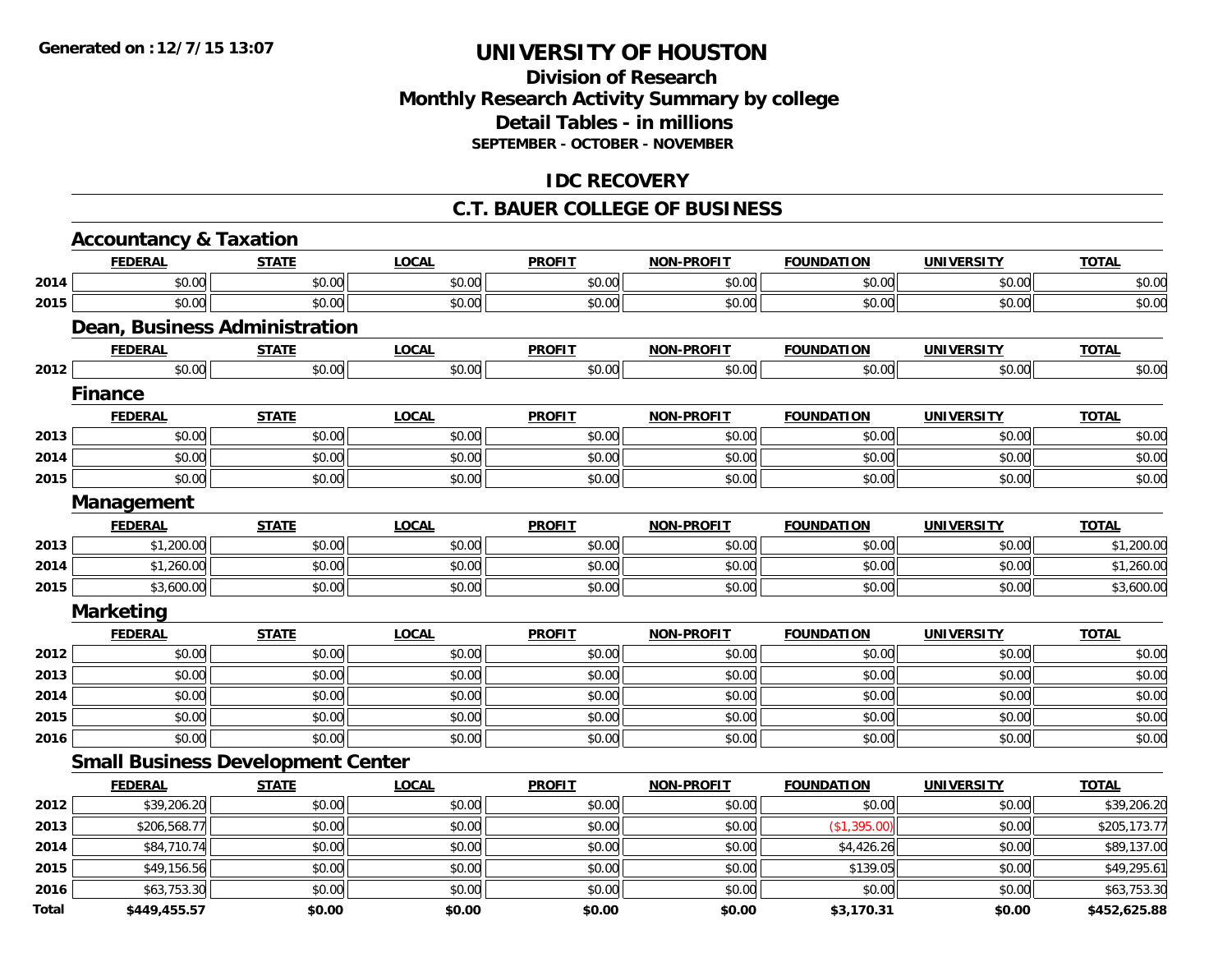## **Division of Research Monthly Research Activity Summary by college Detail Tables - in millions SEPTEMBER - OCTOBER - NOVEMBER**

### **IDC RECOVERY**

#### **COLLEGE OF ARCHITECTURE**

|       | <b>Architecture</b> |              |              |               |                   |                   |                   |              |
|-------|---------------------|--------------|--------------|---------------|-------------------|-------------------|-------------------|--------------|
|       | <b>FEDERAL</b>      | <b>STATE</b> | <b>LOCAL</b> | <b>PROFIT</b> | <b>NON-PROFIT</b> | <b>FOUNDATION</b> | <b>UNIVERSITY</b> | <b>TOTAL</b> |
| 2015  | \$0.00              | \$0.00       | \$0.00       | \$0.00        | \$0.00            | \$0.00            | \$0.00            | \$0.00       |
|       | Dean, Architecture  |              |              |               |                   |                   |                   |              |
|       | <b>FEDERAL</b>      | <b>STATE</b> | LOCAL        | <b>PROFIT</b> | <b>NON-PROFIT</b> | <b>FOUNDATION</b> | <b>UNIVERSITY</b> | <b>TOTAL</b> |
| 2015  | \$0.00              | \$0.00       | \$0.00       | \$0.00        | \$0.00            | \$73.13           | \$0.00            | \$73.13      |
| Total | \$0.00              | \$0.00       | \$0.00       | \$0.00        | \$0.00            | \$73.13           | \$0.00            | \$73.13      |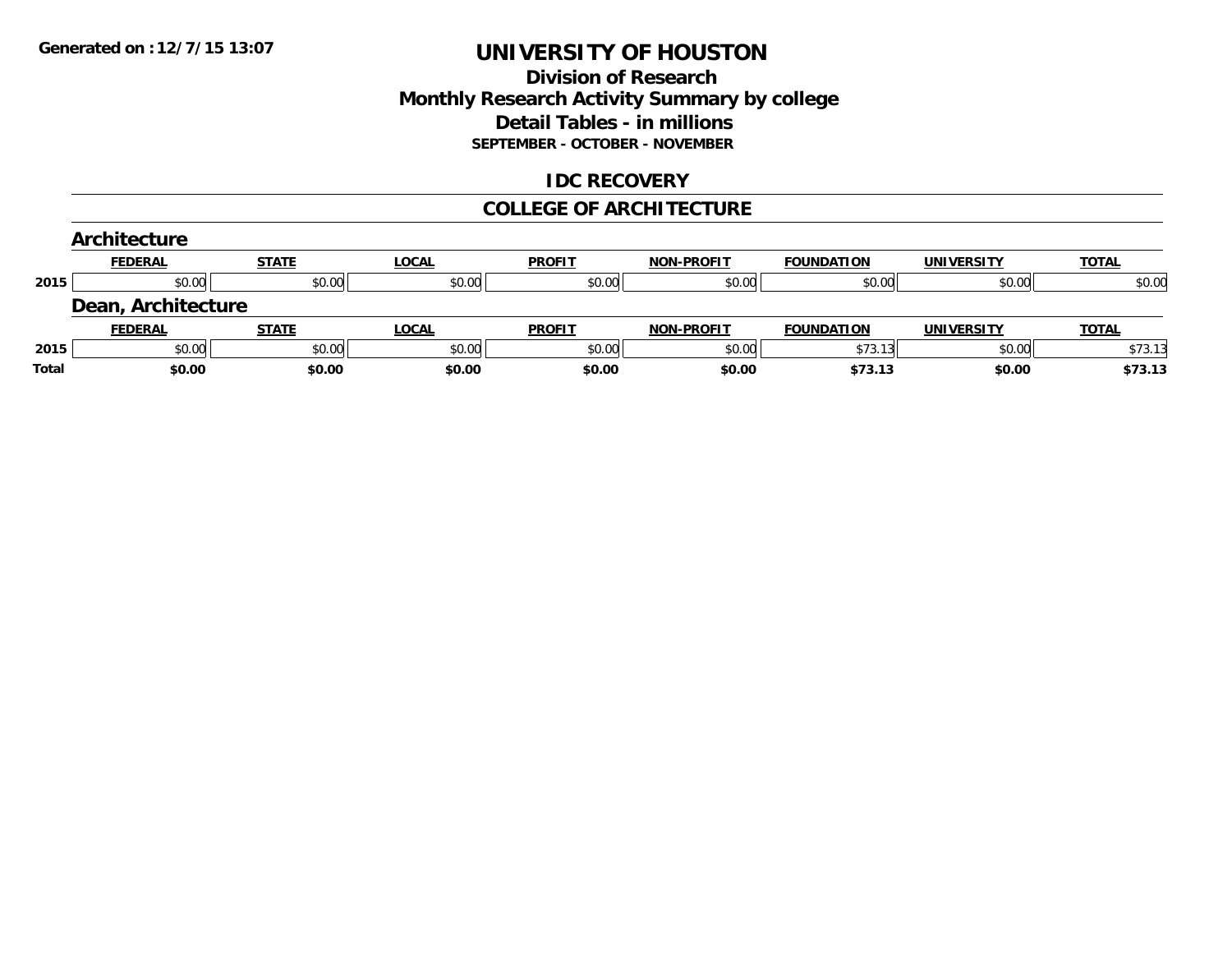## **Division of ResearchMonthly Research Activity Summary by college Detail Tables - in millionsSEPTEMBER - OCTOBER - NOVEMBER**

### **IDC RECOVERY**

## **COLLEGE OF EDUCATION**

## **Consistency Mgmt and Coop Disc**

|      | <b>FEDERAL</b> | <b>STATE</b> | <b>LOCAL</b> | <b>PROFIT</b> | <b>NON-PROFIT</b> | <b>FOUNDATION</b> | <b>UNIVERSITY</b> | <b>TOTAL</b> |
|------|----------------|--------------|--------------|---------------|-------------------|-------------------|-------------------|--------------|
| 2012 | \$0.00         | \$0.00       | \$0.00       | \$0.00        | \$3,737.28        | \$0.00            | \$0.00            | \$3,737.28   |
| 2013 | \$0.00         | \$0.00       | \$0.00       | \$0.00        | \$459.20          | \$0.00            | \$0.00            | \$459.20     |
| 2014 | \$0.00         | \$0.00       | \$0.00       | \$0.00        | \$0.00            | \$0.00            | \$0.00            | \$0.00       |
| 2015 | \$12,099.51    | \$0.00       | \$3,557.17   | \$0.00        | \$0.00            | \$0.00            | \$0.00            | \$15,656.68  |
| 2016 | \$25,911.71    | \$0.00       | \$2,112.06   | \$0.00        | \$0.00            | \$0.00            | \$0.00            | \$28,023.77  |

#### **Curriculum and Instruction**

|      | <u>FEDERAL</u> | <b>STATE</b> | <u>LOCAL</u> | <b>PROFIT</b> | <b>NON-PROFIT</b> | <b>FOUNDATION</b> | <b>UNIVERSITY</b> | <b>TOTAL</b> |
|------|----------------|--------------|--------------|---------------|-------------------|-------------------|-------------------|--------------|
| 2012 | \$15,648.85    | \$1,666.77   | \$0.00       | \$0.00        | \$0.00            | \$236.13          | \$0.00            | \$17,551.76  |
| 2013 | \$12,255.98    | \$3,342.40   | \$0.00       | \$0.00        | \$0.00            | \$63.87           | \$0.00            | \$15,662.24  |
| 2014 | \$20,380.83    | \$0.00       | \$0.00       | \$0.00        | \$0.00            | \$148.37          | \$0.00            | \$20,529.20  |
| 2015 | \$18,738.40    | \$0.00       | \$0.00       | \$0.00        | \$0.00            | \$1,223.28        | \$0.00            | \$19,961.68  |
| 2016 | \$34,380.55    | \$0.00       | \$0.00       | \$0.00        | \$0.00            | \$750.19          | \$0.00            | \$35,130.74  |

## **Dean, Education**

|      | <b>FEDERAL</b> | <b>STATE</b> | <u>LOCAL</u> | <b>PROFIT</b> | <b>NON-PROFIT</b> | <b>FOUNDATION</b> | <b>UNIVERSITY</b> | <b>TOTAL</b> |
|------|----------------|--------------|--------------|---------------|-------------------|-------------------|-------------------|--------------|
| 2012 | \$0.00         | \$0.00       | \$0.00       | \$0.00        | \$0.00            | \$0.00            | \$0.00            | \$0.00       |
| 2013 | \$0.00         | \$0.00       | \$0.00       | \$0.00        | \$0.00            | \$0.00            | \$0.00            | \$0.00       |
| 2014 | \$0.00         | \$0.00       | \$0.00       | \$0.00        | \$0.00            | \$0.00            | \$0.00            | \$0.00       |
| 2015 | \$0.00         | \$0.00       | \$0.00       | \$0.00        | \$0.00            | \$0.00            | \$0.00            | \$0.00       |
| 2016 | \$0.00         | \$0.00       | \$0.00       | \$0.00        | \$0.00            | \$0.00            | \$0.00            | \$0.00       |

## **Educational Leadership & Policy Studies**

|      | <b>FEDERAL</b> | <b>STATE</b> | <u>LOCAL</u> | <b>PROFIT</b> | <b>NON-PROFIT</b> | <b>FOUNDATION</b> | <b>UNIVERSITY</b> | <b>TOTAL</b> |
|------|----------------|--------------|--------------|---------------|-------------------|-------------------|-------------------|--------------|
| 2012 | \$11.21        | \$0.00       | \$0.00       | \$0.00        | \$0.00            | \$944.53          | \$0.00            | \$955.74     |
| 2013 | (\$0.01)       | \$0.00       | \$0.00       | \$0.00        | \$0.00            | \$255.46          | \$0.00            | \$255.45     |
| 2014 | \$1,067.44     | \$0.00       | \$0.00       | \$0.00        | \$0.00            | \$593.48          | \$0.00            | \$1,660.92   |
| 2015 | \$3,537.18     | \$0.00       | \$0.00       | \$0.00        | \$0.00            | \$305.82          | \$0.00            | \$3,843.00   |
| 2016 | \$4,454.66     | \$0.00       | \$0.00       | \$0.00        | \$0.00            | \$187.54          | \$0.00            | \$4,642.20   |

## **Institute for Urban Education**

|      | <b>FEDERAL</b>  | 27.77        | <b>_OCAL</b>          | <b>PROFIT</b>      | <b>M-PROFIT</b><br><b>BIABI</b>             | <b>FOUNDATION</b> | <b>UNIVERSITY</b>         | <b>TOTAL</b>             |
|------|-----------------|--------------|-----------------------|--------------------|---------------------------------------------|-------------------|---------------------------|--------------------------|
| 2012 | $- -$           | 0000<br>,uu  | $\sim$<br>0 t<br>וטט. | ሶስ ስስ<br>DU.UU     | 0.00<br>vv.vv                               | \$0.00            | $\sim$ 00<br><b>JU.UU</b> |                          |
| 2013 | 57/0.20<br>570' | 0.00<br>ט.טע | $\sim$ 00<br>vv.vv    | $\sim$ 00<br>DU.UU | $\uparrow$ $\circ$ $\circ$ $\circ$<br>JU.UU | \$0.00            | $\sim$ 00<br>JU.UU        | 0.7000<br>2 L<br>\$109.3 |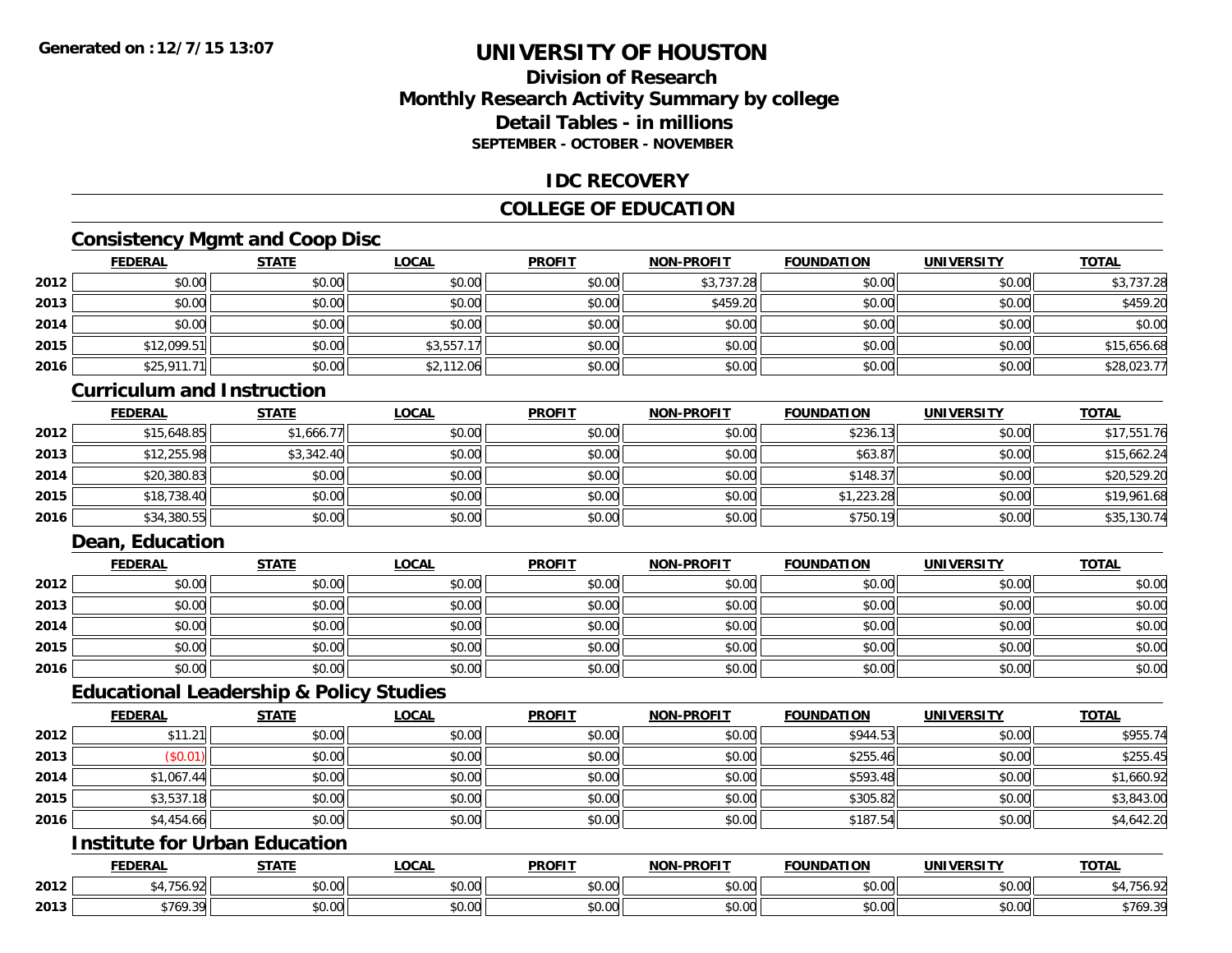## **Division of Research Monthly Research Activity Summary by college Detail Tables - in millions SEPTEMBER - OCTOBER - NOVEMBER**

## **IDC RECOVERY**

#### **COLLEGE OF EDUCATION**

|       |                          | <b>Institute for Urban Education</b> |                                              |               |                   |                   |                   |              |
|-------|--------------------------|--------------------------------------|----------------------------------------------|---------------|-------------------|-------------------|-------------------|--------------|
|       | <b>FEDERAL</b>           | <b>STATE</b>                         | <b>LOCAL</b>                                 | <b>PROFIT</b> | <b>NON-PROFIT</b> | <b>FOUNDATION</b> | <b>UNIVERSITY</b> | <b>TOTAL</b> |
| 2014  | \$78.54                  | \$0.00                               | \$0.00                                       | \$0.00        | \$0.00            | \$0.00            | \$0.00            | \$78.54      |
|       |                          |                                      | Psychological, Health, and Learning Sciences |               |                   |                   |                   |              |
|       | <b>FEDERAL</b>           | <b>STATE</b>                         | <b>LOCAL</b>                                 | <b>PROFIT</b> | <b>NON-PROFIT</b> | <b>FOUNDATION</b> | <b>UNIVERSITY</b> | <b>TOTAL</b> |
| 2012  | \$12,779.57              | \$0.00                               | \$0.00                                       | \$0.00        | \$0.00            | \$0.00            | \$0.00            | \$12,779.57  |
| 2013  | \$6,843.58               | \$0.00                               | \$0.00                                       | \$0.00        | \$0.00            | (\$23.00)         | \$0.00            | \$6,820.58   |
| 2014  | \$40,007.73              | \$0.00                               | \$0.00                                       | \$0.00        | \$193.02          | (\$3,294.60)      | \$0.00            | \$36,906.15  |
| 2015  | \$84,972.12              | \$0.00                               | \$0.00                                       | \$0.00        | \$39.00           | \$0.00            | \$0.00            | \$85,011.12  |
| 2016  | \$125,194.33             | \$1,087.06                           | \$0.00                                       | \$0.00        | \$1,560.01        | \$0.00            | \$0.00            | \$127,841.40 |
|       | <b>UH Charter School</b> |                                      |                                              |               |                   |                   |                   |              |
|       | <b>FEDERAL</b>           | <b>STATE</b>                         | <b>LOCAL</b>                                 | <b>PROFIT</b> | <b>NON-PROFIT</b> | <b>FOUNDATION</b> | <b>UNIVERSITY</b> | <b>TOTAL</b> |
| 2015  | \$0.00                   | \$0.00                               | \$0.00                                       | \$0.00        | \$0.00            | \$0.00            | \$0.00            | \$0.00       |
| Total | \$423,888.48             | \$6,096.23                           | \$5,669.23                                   | \$0.00        | \$5,988.51        | \$1,391.07        | \$0.00            | \$443,033.52 |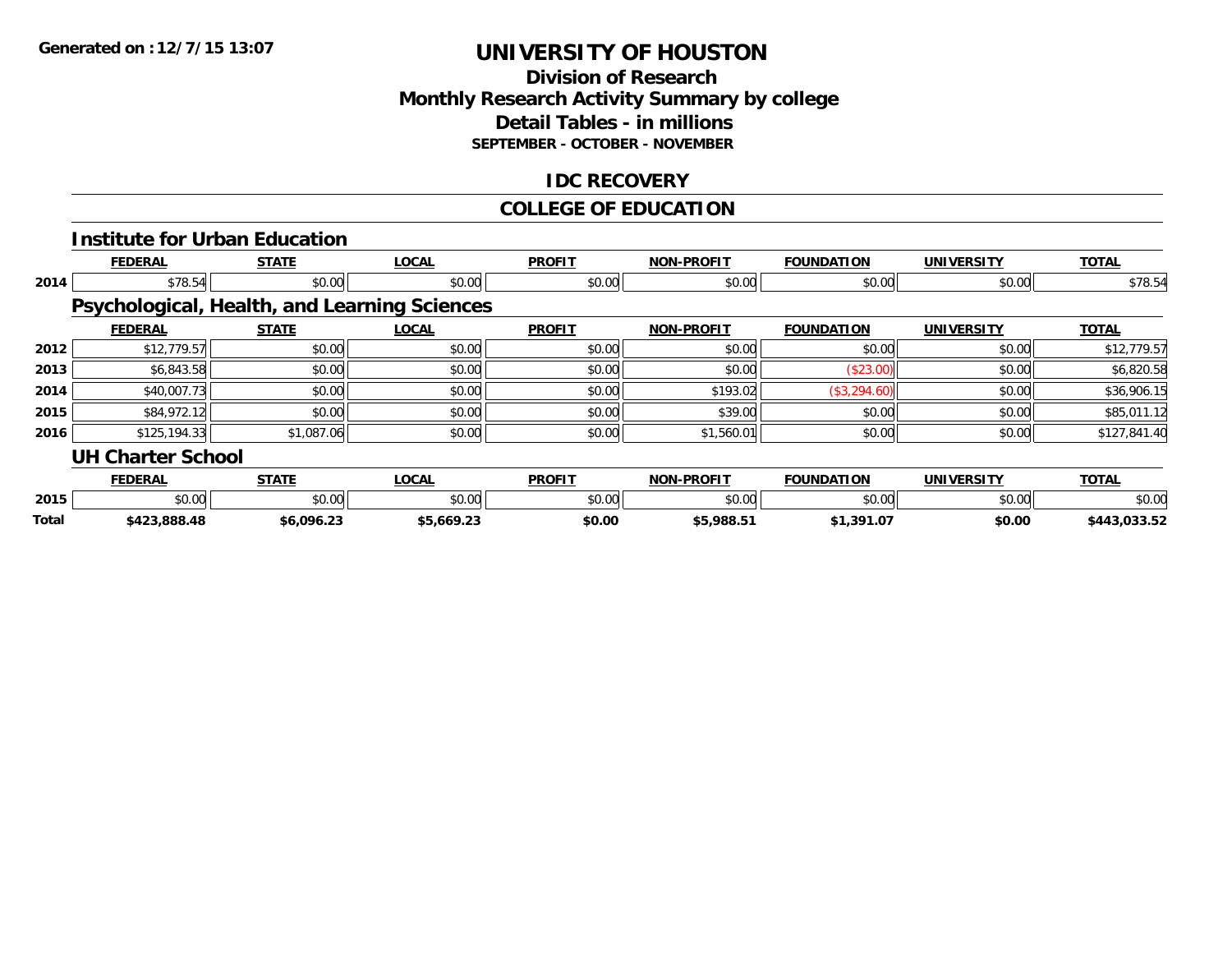## **Division of ResearchMonthly Research Activity Summary by college Detail Tables - in millions SEPTEMBER - OCTOBER - NOVEMBER**

## **IDC RECOVERY**

#### **COLLEGE OF LIBERAL ARTS AND SOCIAL SCIENCES**

|      | Art                                         |              |              |               |                   |                   |                   |              |
|------|---------------------------------------------|--------------|--------------|---------------|-------------------|-------------------|-------------------|--------------|
|      | <b>FEDERAL</b>                              | <b>STATE</b> | <b>LOCAL</b> | <b>PROFIT</b> | <b>NON-PROFIT</b> | <b>FOUNDATION</b> | <b>UNIVERSITY</b> | <b>TOTAL</b> |
| 2012 | \$157.34                                    | \$0.00       | \$0.00       | \$0.00        | \$0.00            | \$0.00            | \$0.00            | \$157.34     |
| 2013 | \$1,672.31                                  | \$0.00       | \$0.00       | \$0.00        | \$0.00            | \$0.00            | \$0.00            | \$1,672.31   |
| 2014 | \$382.39                                    | \$0.00       | \$0.00       | \$0.00        | \$0.00            | \$0.00            | \$0.00            | \$382.39     |
|      | <b>Arte Publico Press</b>                   |              |              |               |                   |                   |                   |              |
|      | <b>FEDERAL</b>                              | <b>STATE</b> | <b>LOCAL</b> | <b>PROFIT</b> | <b>NON-PROFIT</b> | <b>FOUNDATION</b> | <b>UNIVERSITY</b> | <b>TOTAL</b> |
| 2013 | \$0.00                                      | \$0.00       | \$0.00       | \$0.00        | \$0.00            | \$4,810.27        | \$0.00            | \$4,810.27   |
| 2014 | \$0.00                                      | \$0.00       | \$0.00       | \$0.00        | \$0.00            | \$6,930.48        | \$0.00            | \$6,930.48   |
| 2015 | \$4,252.25                                  | \$0.00       | \$0.00       | \$0.00        | \$0.00            | \$1,341.56        | \$0.00            | \$5,593.81   |
| 2016 | \$0.00                                      | \$0.00       | \$0.00       | \$0.00        | \$0.00            | \$3,759.78        | \$0.00            | \$3,759.78   |
|      | <b>Blaffer Gallery</b>                      |              |              |               |                   |                   |                   |              |
|      | <b>FEDERAL</b>                              | <b>STATE</b> | <b>LOCAL</b> | <b>PROFIT</b> | <b>NON-PROFIT</b> | <b>FOUNDATION</b> | <b>UNIVERSITY</b> | <b>TOTAL</b> |
| 2016 | \$1,916.78                                  | \$0.00       | \$0.00       | \$0.00        | \$0.00            | \$0.00            | \$0.00            | \$1,916.78   |
|      | <b>Center for Public History</b>            |              |              |               |                   |                   |                   |              |
|      | <b>FEDERAL</b>                              | <b>STATE</b> | <b>LOCAL</b> | <b>PROFIT</b> | <b>NON-PROFIT</b> | <b>FOUNDATION</b> | <b>UNIVERSITY</b> | <b>TOTAL</b> |
| 2012 | \$96.55                                     | \$0.00       | \$0.00       | \$0.00        | \$0.00            | \$0.00            | \$0.00            | \$96.55      |
| 2013 | \$3,247.00                                  | \$0.00       | \$0.00       | \$0.00        | \$0.00            | \$0.00            | \$0.00            | \$3,247.00   |
| 2014 | \$33.99                                     | \$0.00       | \$0.00       | \$0.00        | \$0.00            | \$0.00            | \$0.00            | \$33.99      |
| 2015 | \$166.80                                    | \$0.00       | \$0.00       | \$0.00        | \$0.00            | \$0.00            | \$0.00            | \$166.80     |
|      | Communication                               |              |              |               |                   |                   |                   |              |
|      | <b>FEDERAL</b>                              | <b>STATE</b> | <b>LOCAL</b> | <b>PROFIT</b> | <b>NON-PROFIT</b> | <b>FOUNDATION</b> | <b>UNIVERSITY</b> | <b>TOTAL</b> |
| 2012 | \$0.00                                      | \$0.00       | \$0.00       | \$0.00        | \$0.00            | \$0.00            | \$0.00            | \$0.00       |
| 2013 | \$0.00                                      | \$0.00       | \$0.00       | \$0.00        | \$0.00            | \$0.00            | \$0.00            | \$0.00       |
| 2015 | \$0.00                                      | \$3,706.70   | \$0.00       | \$0.00        | \$0.00            | \$0.00            | \$0.00            | \$3,706.70   |
| 2016 | \$0.00                                      | \$0.00       | \$0.00       | \$0.00        | \$0.00            | \$0.00            | \$0.00            | \$0.00       |
|      | <b>Communication Sciences and Disorders</b> |              |              |               |                   |                   |                   |              |
|      | <b>FEDERAL</b>                              | <b>STATE</b> | <b>LOCAL</b> | <b>PROFIT</b> | <b>NON-PROFIT</b> | <b>FOUNDATION</b> | <b>UNIVERSITY</b> | <b>TOTAL</b> |
| 2012 | \$548.76                                    | \$0.00       | \$0.00       | \$0.00        | \$0.00            | \$0.00            | \$0.00            | \$548.76     |
| 2013 | (S0.01)                                     | \$0.00       | \$0.00       | \$0.00        | \$0.00            | \$0.00            | \$0.00            | (\$0.01)     |
| 2014 | \$7,977.63                                  | \$0.00       | \$0.00       | \$0.00        | \$0.00            | \$0.00            | \$0.00            | \$7,977.63   |
| 2015 | \$6,326.94                                  | \$0.00       | \$0.00       | \$0.00        | \$0.00            | \$0.00            | \$0.00            | \$6,326.94   |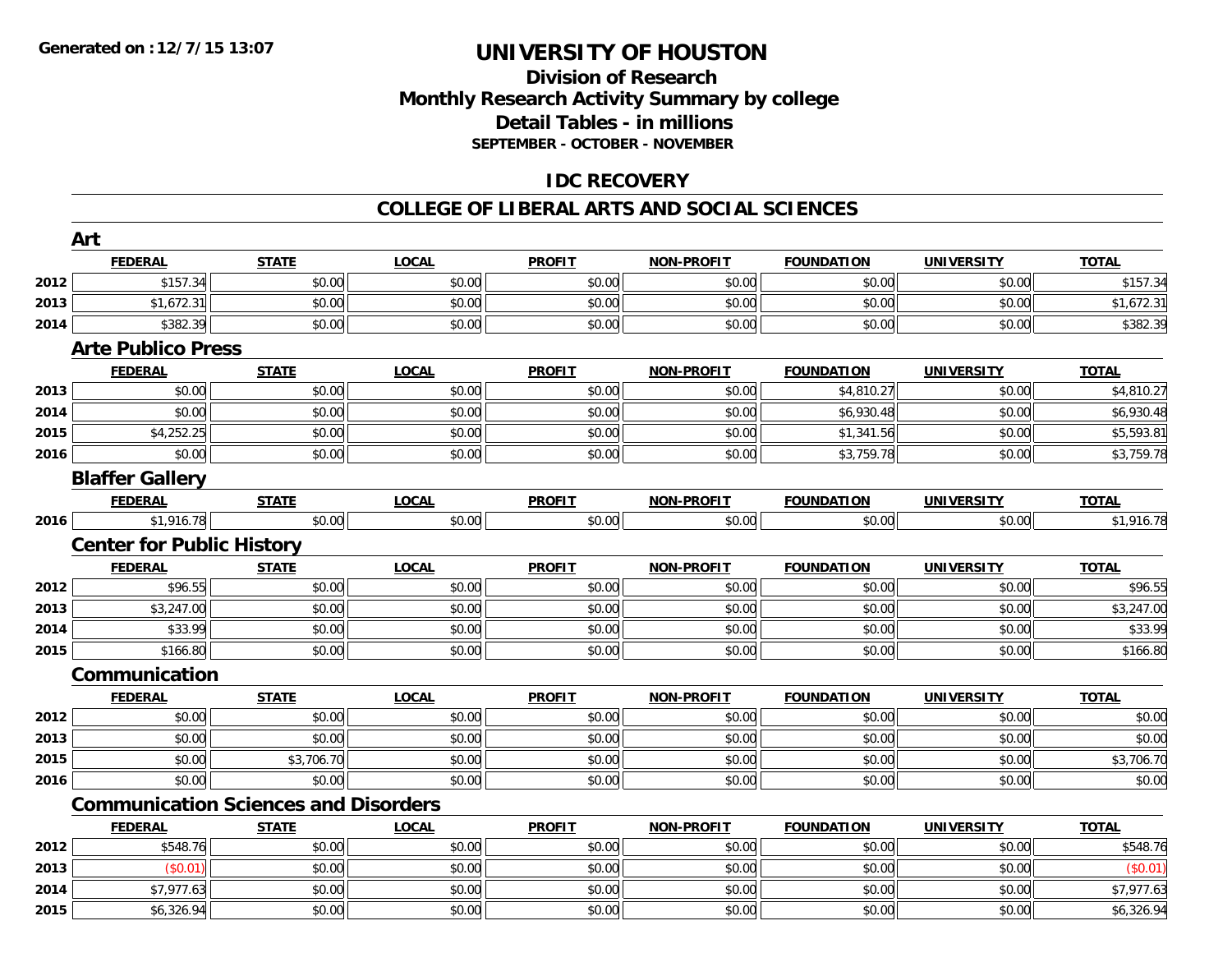## **Division of ResearchMonthly Research Activity Summary by college Detail Tables - in millions SEPTEMBER - OCTOBER - NOVEMBER**

## **IDC RECOVERY**

#### **COLLEGE OF LIBERAL ARTS AND SOCIAL SCIENCES**

|      | <b>Communication Sciences and Disorders</b>       |              |              |               |                   |                   |                   |              |
|------|---------------------------------------------------|--------------|--------------|---------------|-------------------|-------------------|-------------------|--------------|
|      | <b>FEDERAL</b>                                    | <b>STATE</b> | <b>LOCAL</b> | <b>PROFIT</b> | <b>NON-PROFIT</b> | <b>FOUNDATION</b> | <b>UNIVERSITY</b> | <b>TOTAL</b> |
| 2016 | \$8,646.58                                        | \$0.00       | \$0.00       | \$0.00        | \$0.00            | \$0.00            | \$0.00            | \$8,646.58   |
|      | <b>Cynthia Woods Mitchell Center for the Arts</b> |              |              |               |                   |                   |                   |              |
|      | <b>FEDERAL</b>                                    | <b>STATE</b> | <b>LOCAL</b> | <b>PROFIT</b> | <b>NON-PROFIT</b> | <b>FOUNDATION</b> | <b>UNIVERSITY</b> | <b>TOTAL</b> |
| 2015 | \$0.00                                            | \$0.00       | \$0.00       | \$589.74      | \$0.00            | \$0.00            | \$0.00            | \$589.74     |
| 2016 | \$0.00                                            | \$0.00       | \$0.00       | \$1,383.14    | \$0.00            | \$0.00            | \$0.00            | \$1,383.14   |
|      | Dean, Liberal Arts and Social Sciences            |              |              |               |                   |                   |                   |              |
|      | <b>FEDERAL</b>                                    | <b>STATE</b> | <b>LOCAL</b> | <b>PROFIT</b> | <b>NON-PROFIT</b> | <b>FOUNDATION</b> | <b>UNIVERSITY</b> | <b>TOTAL</b> |
| 2013 | \$0.00                                            | \$0.00       | \$0.00       | \$0.00        | \$0.00            | \$0.00            | \$0.00            | \$0.00       |
| 2014 | \$0.00                                            | \$0.00       | \$0.00       | \$0.00        | \$0.00            | \$0.00            | \$0.00            | \$0.00       |
| 2015 | \$0.00                                            | \$0.00       | \$0.00       | \$0.00        | \$0.00            | \$0.00            | \$0.00            | \$0.00       |
| 2016 | \$0.00                                            | \$0.00       | \$0.00       | \$0.00        | \$0.00            | \$0.00            | \$0.00            | \$0.00       |
|      | <b>Economics</b>                                  |              |              |               |                   |                   |                   |              |
|      | <b>FEDERAL</b>                                    | <b>STATE</b> | <b>LOCAL</b> | <b>PROFIT</b> | <b>NON-PROFIT</b> | <b>FOUNDATION</b> | <b>UNIVERSITY</b> | <b>TOTAL</b> |
| 2012 | \$0.00                                            | \$0.00       | \$0.00       | \$901.87      | \$0.00            | \$0.00            | \$0.00            | \$901.87     |
| 2013 | \$0.00                                            | \$0.00       | \$0.00       | \$0.00        | \$900.00          | \$0.00            | \$0.00            | \$900.00     |
| 2014 | \$0.00                                            | \$0.00       | \$0.00       | \$0.00        | \$0.00            | \$0.00            | \$0.00            | \$0.00       |
| 2015 | \$568.61                                          | \$0.00       | \$0.00       | \$0.00        | \$1,366.53        | \$0.00            | \$0.00            | \$1,935.14   |
| 2016 | \$0.00                                            | \$0.00       | \$0.00       | \$0.00        | \$0.00            | \$0.00            | \$0.00            | \$0.00       |
|      | <b>English</b>                                    |              |              |               |                   |                   |                   |              |
|      | <b>FEDERAL</b>                                    | <b>STATE</b> | <b>LOCAL</b> | <b>PROFIT</b> | <b>NON-PROFIT</b> | <b>FOUNDATION</b> | <b>UNIVERSITY</b> | <b>TOTAL</b> |
| 2012 | \$0.00                                            | \$0.00       | \$0.00       | \$0.00        | \$0.00            | \$0.00            | \$0.00            | \$0.00       |
| 2013 | \$4,640.63                                        | \$0.00       | \$0.00       | \$0.00        | \$0.00            | \$0.00            | \$0.00            | \$4,640.63   |
| 2014 | \$0.00                                            | \$0.00       | \$0.00       | \$0.00        | \$0.00            | \$0.00            | \$0.00            | \$0.00       |
| 2015 | \$1,387.90                                        | \$0.00       | \$0.00       | \$0.00        | \$0.00            | \$0.00            | \$0.00            | \$1,387.90   |
| 2016 | \$3,520.33                                        | \$0.00       | \$0.00       | \$0.00        | \$0.00            | \$0.00            | \$0.00            | \$3,520.33   |
|      | <b>Health and Human Performance</b>               |              |              |               |                   |                   |                   |              |
|      | <b>FEDERAL</b>                                    | <b>STATE</b> | <b>LOCAL</b> | <b>PROFIT</b> | <b>NON-PROFIT</b> | <b>FOUNDATION</b> | <b>UNIVERSITY</b> | <b>TOTAL</b> |
| 2012 | \$11,719.29                                       | \$0.00       | \$0.00       | \$16,247.66   | \$0.00            | \$0.00            | \$0.00            | \$27,966.95  |
| 2013 | \$108,287.27                                      | \$0.00       | \$0.00       | \$9,574.85    | \$0.00            | (\$7.67)          | \$0.00            | \$117,854.46 |
| 2014 | \$166,761.23                                      | \$0.00       | \$0.00       | \$7,567.10    | \$0.00            | \$0.00            | \$0.00            | \$174,328.33 |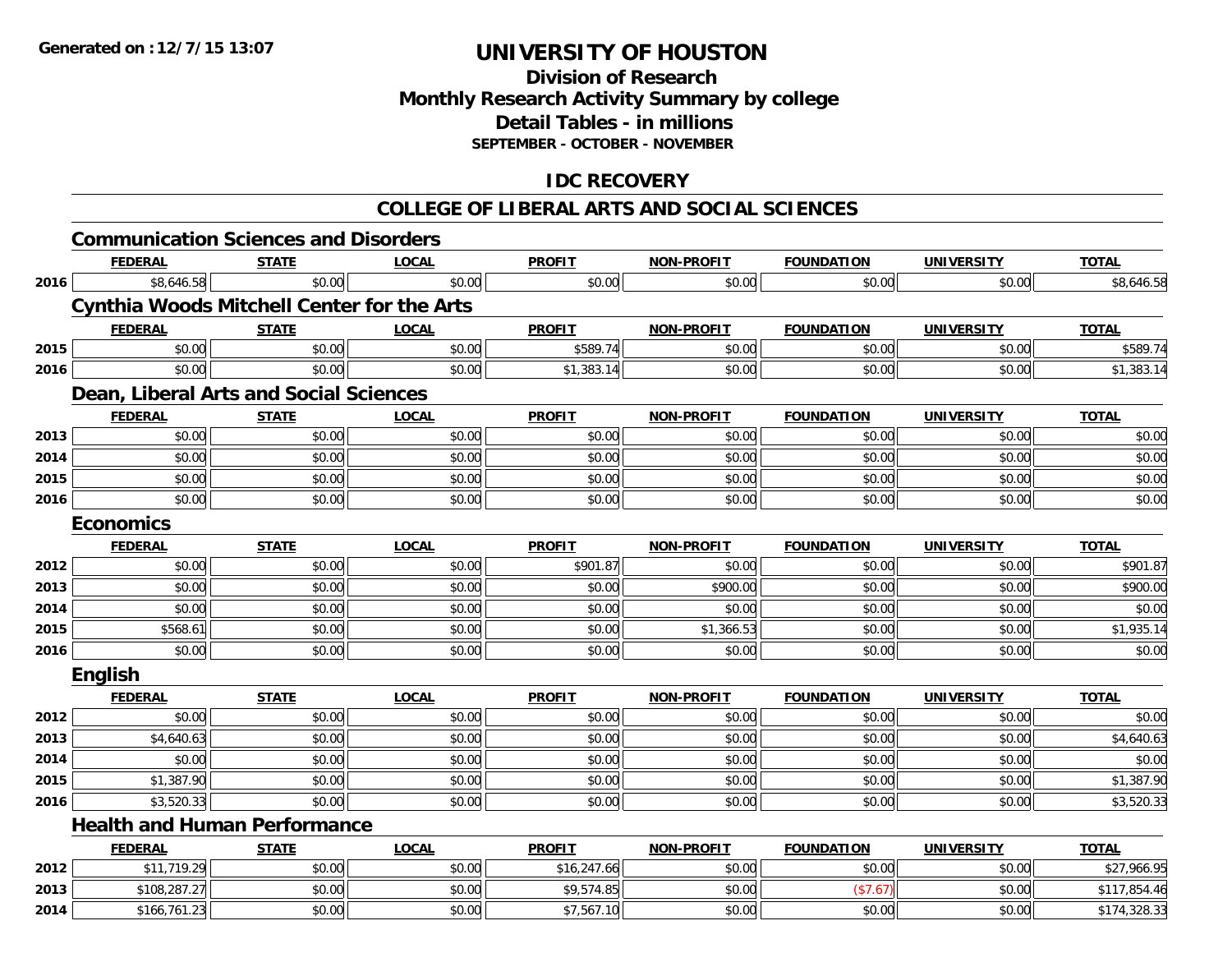## **Division of ResearchMonthly Research Activity Summary by college Detail Tables - in millions SEPTEMBER - OCTOBER - NOVEMBER**

## **IDC RECOVERY**

#### **COLLEGE OF LIBERAL ARTS AND SOCIAL SCIENCES**

## **Health and Human Performance**

|      | <b>FEDERAL</b>                        | <b>STATE</b> | <b>LOCAL</b> | <b>PROFIT</b> | <b>NON-PROFIT</b> | <b>FOUNDATION</b> | <b>UNIVERSITY</b> | <b>TOTAL</b>  |
|------|---------------------------------------|--------------|--------------|---------------|-------------------|-------------------|-------------------|---------------|
| 2015 | \$133,559.16                          | \$0.00       | \$0.00       | \$10,228.63   | \$418.95          | \$1,602.52        | \$0.00            | \$145,809.26  |
| 2016 | \$128,000.82                          | \$0.00       | \$0.00       | \$8,935.24    | \$0.00            | \$1,068.27        | \$0.00            | \$138,004.33  |
|      | <b>Hispanic Studies</b>               |              |              |               |                   |                   |                   |               |
|      | <b>FEDERAL</b>                        | <b>STATE</b> | <b>LOCAL</b> | <b>PROFIT</b> | <b>NON-PROFIT</b> | <b>FOUNDATION</b> | <b>UNIVERSITY</b> | <b>TOTAL</b>  |
| 2013 | \$0.00                                | \$0.00       | \$0.00       | \$0.00        | \$0.00            | \$0.00            | \$0.00            | \$0.00        |
| 2014 | \$0.00                                | \$0.00       | \$0.00       | \$0.00        | \$0.00            | \$0.00            | \$0.00            | \$0.00        |
| 2015 | \$0.00                                | \$0.00       | \$0.00       | \$0.00        | \$0.00            | \$0.00            | \$0.00            | \$0.00        |
| 2016 | \$0.00                                | \$0.00       | \$0.00       | \$0.00        | \$0.00            | \$0.00            | \$0.00            | \$0.00        |
|      | <b>History</b>                        |              |              |               |                   |                   |                   |               |
|      | <b>FEDERAL</b>                        | <b>STATE</b> | <b>LOCAL</b> | <b>PROFIT</b> | <b>NON-PROFIT</b> | <b>FOUNDATION</b> | <b>UNIVERSITY</b> | <b>TOTAL</b>  |
| 2013 | (\$2,206.75)                          | \$0.00       | \$0.00       | \$0.00        | (\$2,574.70)      | \$0.00            | \$0.00            | ( \$4,781.45) |
| 2015 | \$675.85                              | \$0.00       | \$0.00       | \$0.00        | \$0.00            | \$0.00            | \$0.00            | \$675.85      |
| 2016 | \$365.10                              | \$0.00       | \$0.00       | \$0.00        | \$0.00            | \$0.00            | \$0.00            | \$365.10      |
|      | <b>Hobby Center for Public Policy</b> |              |              |               |                   |                   |                   |               |
|      | <b>FEDERAL</b>                        | <b>STATE</b> | <b>LOCAL</b> | <b>PROFIT</b> | <b>NON-PROFIT</b> | <b>FOUNDATION</b> | <b>UNIVERSITY</b> | <b>TOTAL</b>  |
| 2015 | \$0.00                                | \$0.00       | \$0.00       | \$0.00        | \$0.00            | \$1,500.00        | \$0.00            | \$1,500.00    |
| 2016 | \$6,160.92                            | \$0.00       | \$0.00       | \$0.00        | \$0.00            | \$0.00            | \$0.00            | \$6,160.92    |
|      | <b>Modern/Classical Languages</b>     |              |              |               |                   |                   |                   |               |
|      | <b>FEDERAL</b>                        | <b>STATE</b> | <b>LOCAL</b> | <b>PROFIT</b> | <b>NON-PROFIT</b> | <b>FOUNDATION</b> | <b>UNIVERSITY</b> | <b>TOTAL</b>  |
| 2013 | (\$6,961.58)                          | \$0.00       | \$0.00       | \$0.00        | \$0.00            | \$0.00            | \$0.00            | (\$6,961.58)  |
| 2014 | \$17,520.57                           | \$0.00       | \$0.00       | \$0.00        | \$0.00            | \$0.00            | \$0.00            | \$17,520.57   |
| 2015 | \$18,014.50                           | \$0.00       | \$0.00       | \$0.00        | \$0.00            | \$0.00            | \$0.00            | \$18,014.50   |
| 2016 | \$2,740.60                            | \$0.00       | \$0.00       | \$0.00        | \$0.00            | \$0.00            | \$0.00            | \$2,740.60    |
|      | Philosophy                            |              |              |               |                   |                   |                   |               |
|      | <b>FEDERAL</b>                        | <b>STATE</b> | <b>LOCAL</b> | <b>PROFIT</b> | <b>NON-PROFIT</b> | <b>FOUNDATION</b> | <b>UNIVERSITY</b> | <b>TOTAL</b>  |
| 2012 | \$843.13                              | \$0.00       | \$0.00       | \$0.00        | \$0.00            | \$0.00            | \$0.00            | \$843.13      |
| 2013 | \$1,352.77                            | \$0.00       | \$0.00       | \$0.00        | \$0.00            | \$0.00            | \$0.00            | \$1,352.77    |
| 2014 | \$1,255.99                            | \$0.00       | \$0.00       | \$0.00        | \$0.00            | \$0.00            | \$0.00            | \$1,255.99    |
| 2015 | \$419.13                              | \$0.00       | \$0.00       | \$0.00        | \$0.00            | \$0.00            | \$0.00            | \$419.13      |
| 2016 | \$30.38                               | \$0.00       | \$0.00       | \$0.00        | \$0.00            | \$0.00            | \$0.00            | \$30.38       |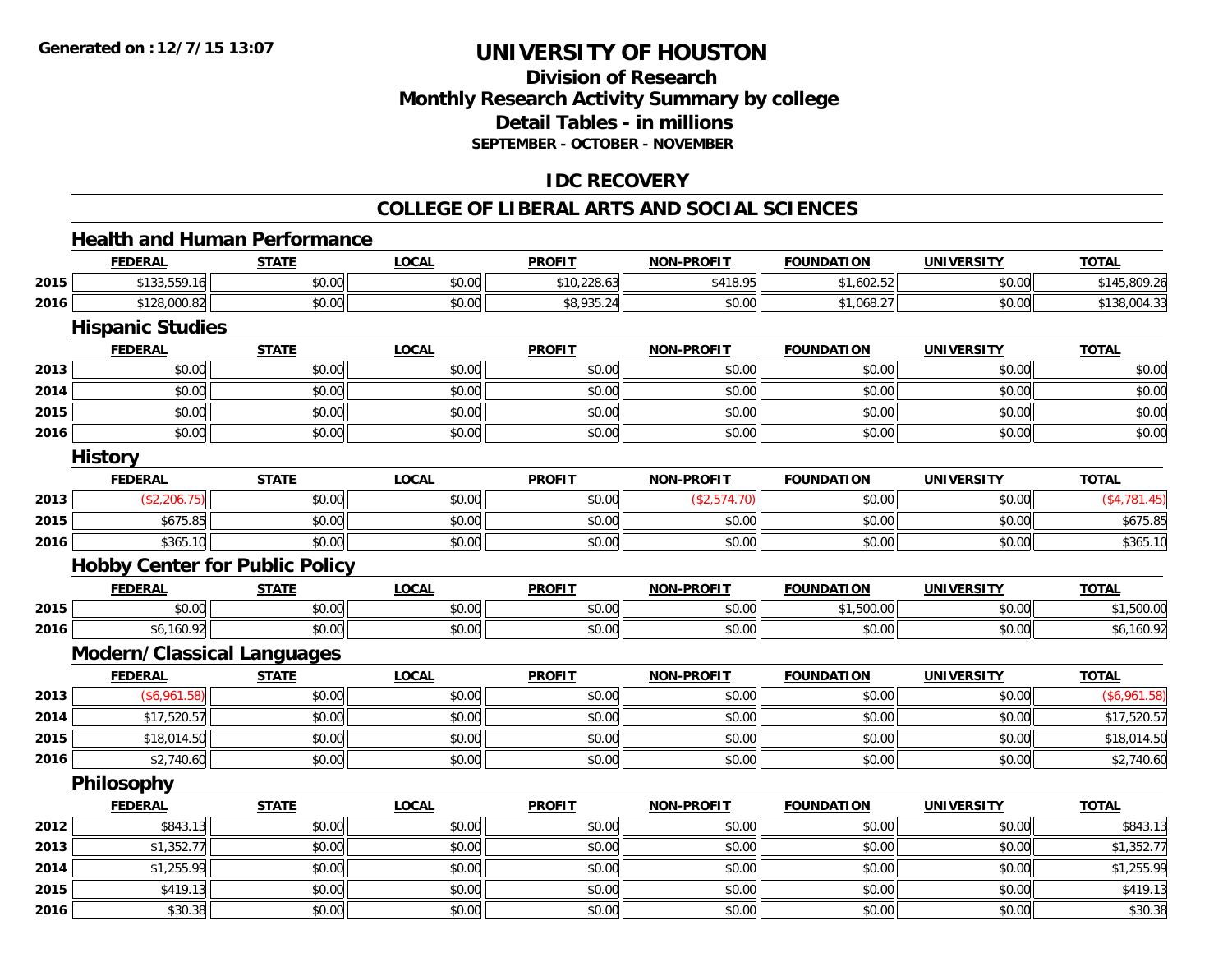## **Division of ResearchMonthly Research Activity Summary by college Detail Tables - in millions SEPTEMBER - OCTOBER - NOVEMBER**

### **IDC RECOVERY**

#### **COLLEGE OF LIBERAL ARTS AND SOCIAL SCIENCES**

## **Political Science**

|      | <b>FEDERAL</b> | <b>STATE</b> | <b>LOCAL</b> | <b>PROFIT</b> | <b>NON-PROFIT</b> | <b>FOUNDATION</b> | <b>UNIVERSITY</b> | <b>TOTAL</b> |
|------|----------------|--------------|--------------|---------------|-------------------|-------------------|-------------------|--------------|
| 2012 | \$0.00         | \$0.00       | \$0.00       | \$0.00        | \$0.00            | \$0.00            | \$0.00            | \$0.00       |
| 2013 | \$1,231.21     | \$0.00       | \$0.00       | \$0.00        | \$0.00            | \$0.00            | \$0.00            | \$1,231.21   |
| 2014 | \$0.00         | \$0.00       | \$0.00       | \$0.00        | \$0.00            | \$0.00            | \$0.00            | \$0.00       |
| 2015 | \$6,406.26     | \$0.00       | \$0.00       | \$0.00        | \$0.00            | \$0.00            | \$0.00            | \$6,406.26   |
| 2016 | \$6,911.16     | \$0.00       | \$0.00       | \$0.00        | \$213.98          | \$0.00            | \$0.00            | \$7,125.14   |

### **Psychology**

|      | <b>FEDERAL</b> | <b>STATE</b> | <u>LOCAL</u> | <b>PROFIT</b> | <b>NON-PROFIT</b> | <b>FOUNDATION</b> | <b>UNIVERSITY</b> | <b>TOTAL</b> |
|------|----------------|--------------|--------------|---------------|-------------------|-------------------|-------------------|--------------|
| 2012 | \$304,075.25   | \$381.97     | \$0.00       | \$837.05      | \$3,428.90        | \$3,252.53        | (\$3, 117.51)     | \$308,858.19 |
| 2013 | \$315,314.18   | \$17,545.32  | \$0.00       | \$0.00        | \$1,798.65        | \$3,877.07        | \$0.00            | \$338,535.22 |
| 2014 | \$206,845.98   | \$9.7        | \$0.00       | \$20.20       | \$4,253.31        | (\$4.57)          | \$0.00            | \$211,084.23 |
| 2015 | \$295,107.50   | \$0.00       | \$0.00       | \$0.00        | \$11,079.00       | \$0.00            | \$0.00            | \$306,186.50 |
| 2016 | \$276,649.30   | \$245.14     | \$0.00       | \$0.00        | \$7,917.87        | \$0.00            | \$0.00            | \$284,812.31 |

### **Sociology**

|       | <u>FEDERAL</u> | <b>STATE</b> | <b>LOCAL</b> | <b>PROFIT</b> | <b>NON-PROFIT</b> | <b>FOUNDATION</b> | <b>UNIVERSITY</b> | <b>TOTAL</b>   |
|-------|----------------|--------------|--------------|---------------|-------------------|-------------------|-------------------|----------------|
| 2012  | \$1,448.20     | \$0.00       | \$0.00       | \$0.00        | \$0.00            | \$0.00            | \$0.00            | \$1,448.20     |
| 2013  | \$406.42       | \$0.00       | \$0.00       | \$0.00        | \$0.00            | \$0.00            | \$0.00            | \$406.42       |
| 2014  | \$699.50       | \$0.00       | \$0.00       | \$0.00        | \$0.00            | \$0.00            | \$0.00            | \$699.50       |
| 2015  | \$3.39         | \$0.00       | \$0.00       | \$0.00        | \$0.00            | \$0.00            | \$0.00            | \$3.39         |
| Total | \$2,049,179.54 | \$21,888.84  | \$0.00       | \$56,245.07   | \$28,802.49       | \$28,130.24       | (\$3,117.51)      | \$2,181,128.67 |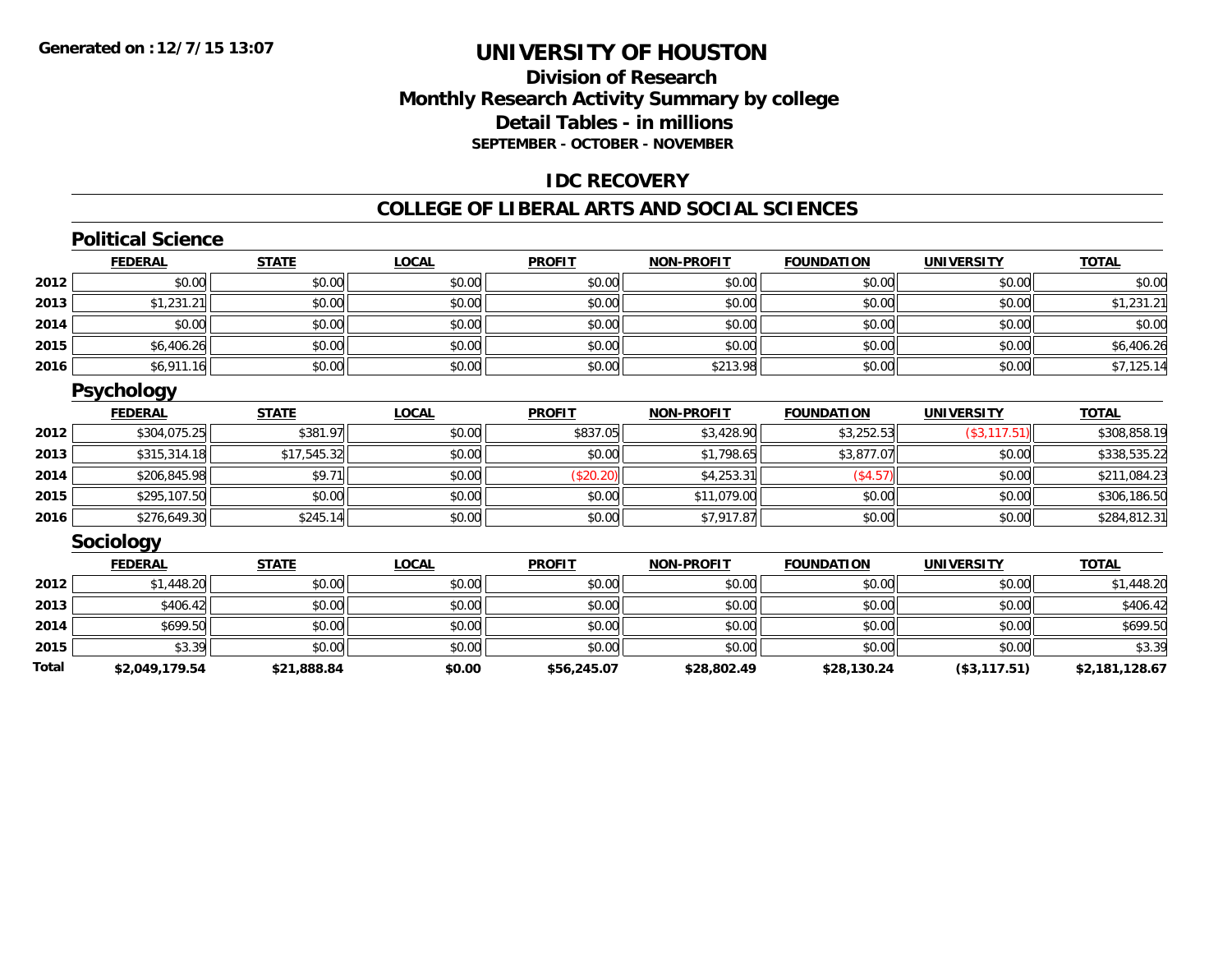## **Division of ResearchMonthly Research Activity Summary by college Detail Tables - in millionsSEPTEMBER - OCTOBER - NOVEMBER**

## **IDC RECOVERY**

## **COLLEGE OF NATURAL SCIENCES AND MATHEMATICS**

## **Biology/Biochemistry**

|      | <b>FEDERAL</b> | <b>STATE</b> | <b>LOCAL</b> | <b>PROFIT</b> | <b>NON-PROFIT</b> | <b>FOUNDATION</b> | <b>UNIVERSITY</b> | <b>TOTAL</b> |
|------|----------------|--------------|--------------|---------------|-------------------|-------------------|-------------------|--------------|
| 2012 | \$214,491.27   | \$9,226.74   | \$0.00       | \$0.01        | \$12,828.50       | \$0.00            | \$0.00            | \$236,546.52 |
| 2013 | \$161,622.33   | \$11,312.98  | \$0.00       | \$1,217.28    | \$13,089.84       | \$3,496.61        | \$0.00            | \$190,739.04 |
| 2014 | \$134,341.18   | \$10,469.29  | \$0.00       | \$7,447.19    | \$6,460.63        | \$554.80          | \$0.00            | \$159,273.09 |
| 2015 | \$189,595.29   | \$5,922.61   | \$0.00       | \$502.72      | \$5,340.75        | \$7,861.86        | \$0.00            | \$209,223.23 |
| 2016 | \$172,061.46   | \$3,140.08   | \$0.00       | \$2,487.56    | \$1,010.24        | \$6,064.87        | \$0.00            | \$184,764.21 |
|      |                |              |              |               |                   |                   |                   |              |

## **Center for Applied Geoscience Excellence**

|      | <b>FEDERAL</b>                                 | <b>STATE</b> | <u>LOCAL</u> | <b>PROFIT</b> | <b>NON-PROFIT</b> | <b>FOUNDATION</b> | UNIVERSITY | <b>TOTAL</b> |
|------|------------------------------------------------|--------------|--------------|---------------|-------------------|-------------------|------------|--------------|
| 2014 | ተ በ<br>JU.UU                                   | \$0.00       | \$0.00       | \$0.00        | \$0.00            | \$0.00            | \$0.00     | \$0.00       |
| 2015 | $\mathfrak{c} \cap \mathfrak{c} \cap$<br>DU.UU | \$0.00       | \$0.00       | \$0.00        | \$0.00            | \$0.00            | \$0.00     | \$0.00       |
| 2016 | \$0.00                                         | \$0.00       | \$0.00       | \$0.00        | \$0.00            | \$0.00            | \$0.00     | \$0.00       |

<u> 1980 - Johann Stoff, deutscher Stoff, der Stoff, der Stoff, der Stoff, der Stoff, der Stoff, der Stoff, der S</u>

## **Center for Nuclear Receptors and Cell Signaling**

|      | <b>FEDERAL</b> | <b>STATE</b>     | <u>LOCAL</u> | <b>PROFIT</b> | <b>NON-PROFIT</b> | FOUNDATION | <b>UNIVERSITY</b> | <b>TOTAL</b> |
|------|----------------|------------------|--------------|---------------|-------------------|------------|-------------------|--------------|
| 2012 | \$86,765.80    | \$6,116.18       | \$0.00       | \$12,867.98   | \$0.00            | \$0.00     | \$0.00            | \$105,749.96 |
| 2013 | \$77,797.64    | \$3,962.42       | \$0.00       | \$1,244.72    | \$0.00            | \$0.00     | \$0.00            | \$83,004.78  |
| 2014 | \$139,030.67   | ,731.41<br>(\$21 | \$0.00       | \$0.00        | \$0.00            | \$0.00     | \$0.00            | \$117,299.26 |
| 2015 | \$30,401.33    | \$15,658.54      | \$0.00       | \$0.00        | \$0.00            | \$0.00     | \$0.00            | \$46,059.87  |
| 2016 | \$105,441.44   | \$7,322.92       | \$0.00       | \$0.00        | \$0.00            | \$0.00     | \$0.00            | \$112,764.36 |

#### **Chemistry**

|      | <b>FEDERAL</b> | <b>STATE</b> | <u>LOCAL</u> | <b>PROFIT</b> | <b>NON-PROFIT</b> | <b>FOUNDATION</b> | <b>UNIVERSITY</b> | <b>TOTAL</b> |
|------|----------------|--------------|--------------|---------------|-------------------|-------------------|-------------------|--------------|
| 2012 | \$180,130.66   | \$467.28     | \$0.00       | \$227.94      | \$0.00            | \$0.00            | \$4,228.89        | \$185,054.77 |
| 2013 | \$143,610.06   | \$0.00       | \$0.00       | \$6,437.49    | \$0.00            | \$0.00            | (\$18,938.71)     | \$131,108.84 |
| 2014 | \$171,970.15   | \$0.00       | \$0.00       | \$0.00        | \$0.00            | \$0.00            | \$0.00            | \$171,970.15 |
| 2015 | \$162,272.25   | \$0.00       | \$0.00       | \$0.00        | \$0.00            | \$0.00            | \$0.00            | \$162,272.25 |
| 2016 | \$184,376.87   | \$1,064.61   | \$0.00       | \$185.51      | \$0.00            | \$0.00            | \$0.00            | \$185,626.99 |

### **Computer Science**

|      | <b>FEDERAL</b> | <u>STATE</u> | <u>LOCAL</u> | <b>PROFIT</b> | <b>NON-PROFIT</b> | FOUNDATION | UNIVERSITY | <b>TOTAL</b> |
|------|----------------|--------------|--------------|---------------|-------------------|------------|------------|--------------|
| 2012 | \$101,848.38   | \$486.44     | \$0.00       | \$21,549.25   | \$12,234.25       | \$0.00     | \$0.00     | \$136,118.32 |
| 2013 | \$140,593.78   | \$1,719.63   | \$0.00       | \$21,573.43   | \$3,757.44        | \$0.00     | \$0.00     | \$167,644.28 |
| 2014 | \$85,184.32    | \$0.00       | \$0.00       | \$31,121.62   | \$41,775.20       | \$0.00     | \$0.00     | \$158,081.14 |
| 2015 | \$170,246.00   | \$13,702.96  | \$0.00       | \$9,133.65    | \$22,698.80       | \$0.00     | \$0.00     | \$215,781.41 |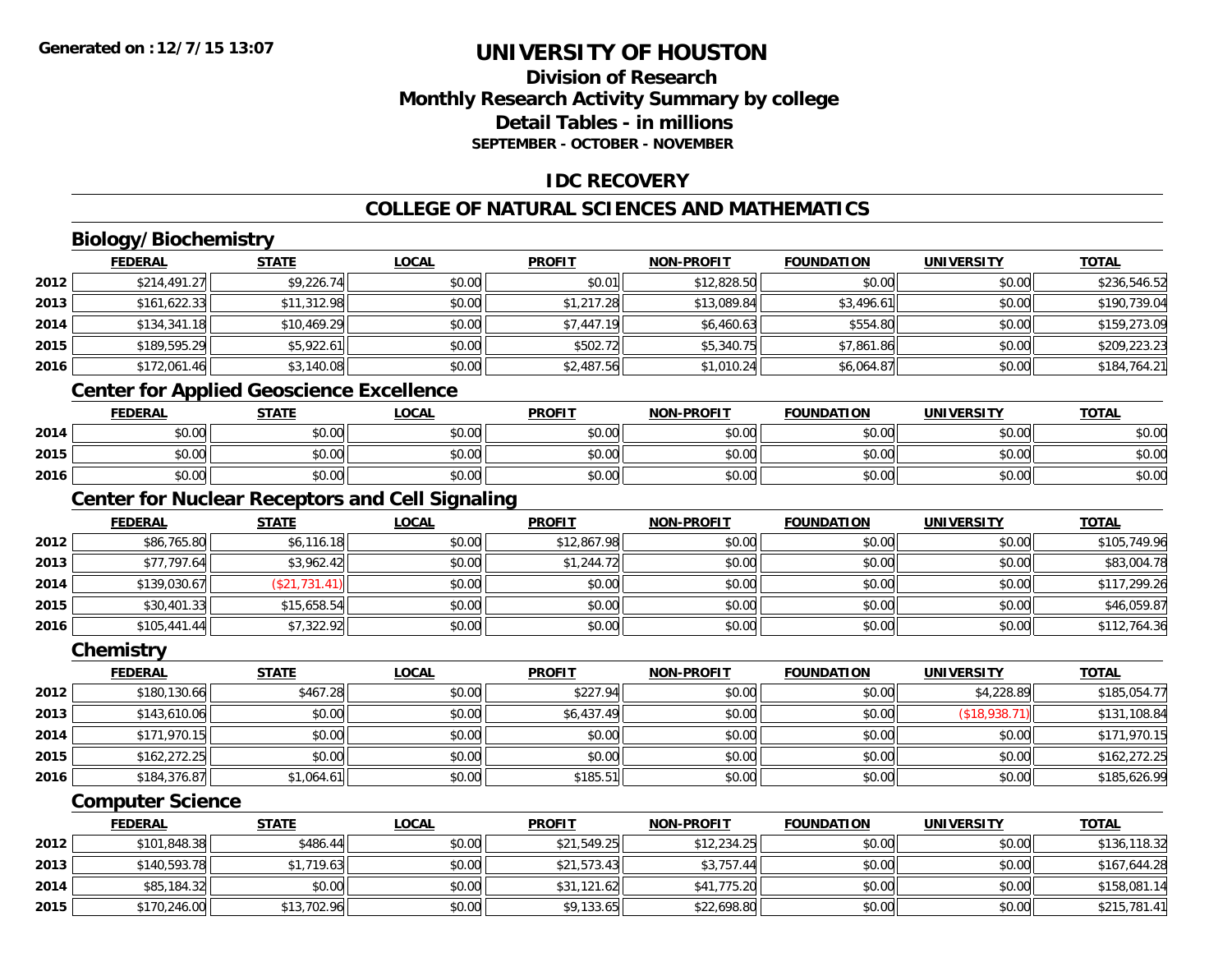**2016**

## **UNIVERSITY OF HOUSTON**

## **Division of ResearchMonthly Research Activity Summary by college Detail Tables - in millions SEPTEMBER - OCTOBER - NOVEMBER**

## **IDC RECOVERY**

#### **COLLEGE OF NATURAL SCIENCES AND MATHEMATICS**

|      | <b>Computer Science</b>                 |              |                                                      |               |                   |                   |                   |              |
|------|-----------------------------------------|--------------|------------------------------------------------------|---------------|-------------------|-------------------|-------------------|--------------|
|      | <b>FEDERAL</b>                          | <b>STATE</b> | <b>LOCAL</b>                                         | <b>PROFIT</b> | <b>NON-PROFIT</b> | <b>FOUNDATION</b> | <b>UNIVERSITY</b> | <b>TOTAL</b> |
| 2016 | \$172,997.96                            | \$6,104.12   | \$0.00                                               | \$14.95       | \$9,653.66        | \$0.00            | \$3,281.50        | \$192,052.19 |
|      | Dean, Natural Sciences and Mathematics  |              |                                                      |               |                   |                   |                   |              |
|      | <b>FEDERAL</b>                          | <b>STATE</b> | <b>LOCAL</b>                                         | <b>PROFIT</b> | <b>NON-PROFIT</b> | <b>FOUNDATION</b> | <b>UNIVERSITY</b> | <b>TOTAL</b> |
| 2012 | \$0.00                                  | \$0.00       | \$0.00                                               | \$0.00        | \$0.00            | \$0.00            | \$0.00            | \$0.00       |
| 2013 | \$11,461.74                             | \$0.00       | \$0.00                                               | \$0.00        | \$0.00            | \$0.00            | \$0.00            | \$11,461.74  |
| 2014 | \$0.00                                  | \$0.00       | \$0.00                                               | \$0.00        | \$0.00            | \$0.00            | \$0.00            | \$0.00       |
| 2015 | \$0.00                                  | \$0.00       | \$0.00                                               | \$0.00        | \$0.00            | \$0.00            | \$0.00            | \$0.00       |
| 2016 | \$0.00                                  | \$0.00       | \$0.00                                               | \$0.00        | \$0.00            | \$0.00            | \$0.00            | \$0.00       |
|      | <b>Earth &amp; Atmospheric Sciences</b> |              |                                                      |               |                   |                   |                   |              |
|      | <b>FEDERAL</b>                          | <b>STATE</b> | <b>LOCAL</b>                                         | <b>PROFIT</b> | <b>NON-PROFIT</b> | <b>FOUNDATION</b> | <b>UNIVERSITY</b> | <b>TOTAL</b> |
| 2012 | \$113,194.45                            | \$26,330.11  | \$0.00                                               | \$72,350.52   | \$10,993.50       | \$0.00            | \$0.00            | \$222,868.58 |
| 2013 | \$80,669.80                             | \$3,673.14   | \$0.00                                               | \$107,743.91  | \$10,297.10       | \$0.00            | \$0.00            | \$202,383.94 |
| 2014 | \$68,433.21                             | \$16,126.21  | \$0.00                                               | \$79,678.01   | \$14,166.92       | \$530.49          | \$0.00            | \$178,934.84 |
| 2015 | \$55,582.76                             | \$17,772.57  | \$0.00                                               | \$66,809.29   | \$13,507.18       | \$156.33          | \$0.00            | \$153,828.13 |
| 2016 | \$50,338.90                             | \$25,081.11  | \$0.00                                               | \$39,593.39   | \$10,338.18       | \$458.69          | \$177.92          | \$125,988.19 |
|      |                                         |              | <b>Institute for Climate and Atmospheric Science</b> |               |                   |                   |                   |              |
|      | <b>FEDERAL</b>                          | <b>STATE</b> | <b>LOCAL</b>                                         | <b>PROFIT</b> | <b>NON-PROFIT</b> | <b>FOUNDATION</b> | <b>UNIVERSITY</b> | <b>TOTAL</b> |
| 2012 | \$0.00                                  | \$0.00       | \$0.00                                               | \$0.00        | \$0.00            | \$0.00            | \$0.00            | \$0.00       |
| 2013 | \$0.00                                  | \$0.00       | \$0.00                                               | \$0.00        | \$0.00            | \$0.00            | \$0.00            | \$0.00       |
| 2014 | \$0.00                                  | \$0.00       | \$0.00                                               | \$0.00        | \$0.00            | \$0.00            | \$0.00            | \$0.00       |
| 2015 | \$0.00                                  | \$0.00       | \$0.00                                               | \$0.00        | \$0.00            | \$0.00            | \$0.00            | \$0.00       |
| 2016 | \$0.00                                  | \$0.00       | \$0.00                                               | \$0.00        | \$0.00            | \$0.00            | \$0.00            | \$0.00       |
|      | <b>Institute for Nanoenergy</b>         |              |                                                      |               |                   |                   |                   |              |
|      | <b>FEDERAL</b>                          | <b>STATE</b> | <b>LOCAL</b>                                         | <b>PROFIT</b> | <b>NON-PROFIT</b> | <b>FOUNDATION</b> | <b>UNIVERSITY</b> | <b>TOTAL</b> |
| 2012 | \$0.00                                  | \$0.00       | \$0.00                                               | \$0.00        | \$0.00            | \$0.00            | \$0.00            | \$0.00       |
| 2013 | \$0.00                                  | \$0.00       | \$0.00                                               | \$0.00        | \$0.00            | \$0.00            | \$0.00            | \$0.00       |
| 2014 | \$0.00                                  | \$0.00       | \$0.00                                               | \$0.00        | \$0.00            | \$0.00            | \$0.00            | \$0.00       |

\$0.00 \$0.00 \$0.00 \$0.00 \$0.00 \$0.00 \$0.00 \$0.00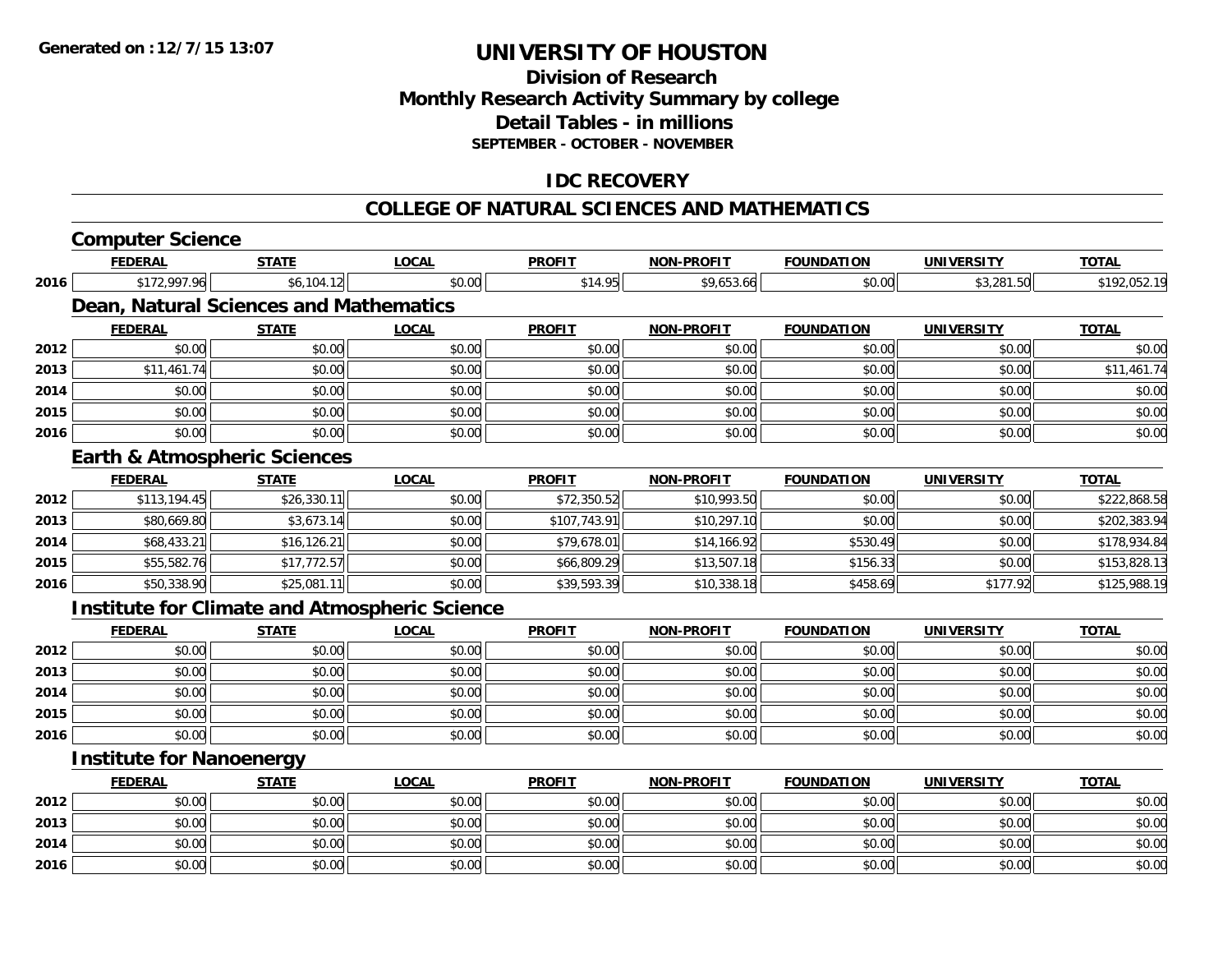## **Division of Research Monthly Research Activity Summary by college Detail Tables - in millions SEPTEMBER - OCTOBER - NOVEMBER**

### **IDC RECOVERY**

#### **COLLEGE OF NATURAL SCIENCES AND MATHEMATICS**

|       | <b>Mathematics</b> |              |              |               |                   |                   |                   |                |
|-------|--------------------|--------------|--------------|---------------|-------------------|-------------------|-------------------|----------------|
|       | <b>FEDERAL</b>     | <b>STATE</b> | <b>LOCAL</b> | <b>PROFIT</b> | <b>NON-PROFIT</b> | <b>FOUNDATION</b> | <b>UNIVERSITY</b> | <b>TOTAL</b>   |
| 2012  | \$45,081.94        | \$3,828.83   | \$0.00       | \$7,585.25    | \$8,722.59        | (\$252.50)        | \$0.00            | \$64,966.10    |
| 2013  | \$73,322.83        | \$0.00       | \$0.00       | \$10,155.69   | \$0.00            | \$429.95          | \$0.00            | \$83,908.47    |
| 2014  | \$101,525.42       | \$0.00       | \$0.00       | \$4,316.47    | \$0.00            | \$976.58          | \$0.00            | \$106,818.47   |
| 2015  | \$96,899.07        | \$0.00       | \$0.00       | \$3,763.90    | \$0.00            | \$565.67          | \$0.00            | \$101,228.64   |
| 2016  | \$82,136.19        | \$0.00       | \$0.00       | \$9,359.41    | \$0.00            | \$1.83            | \$0.00            | \$91,497.43    |
|       | <b>Physics</b>     |              |              |               |                   |                   |                   |                |
|       | <b>FEDERAL</b>     | <b>STATE</b> | <b>LOCAL</b> | <b>PROFIT</b> | <b>NON-PROFIT</b> | <b>FOUNDATION</b> | <b>UNIVERSITY</b> | <b>TOTAL</b>   |
| 2012  | \$195,969.37       | (\$61.33)    | \$0.00       | (\$36,950.92) | \$394.22          | \$0.00            | \$0.00            | \$159,351.34   |
| 2013  | \$181,229.63       | \$0.00       | \$0.00       | \$40,807.48   | \$0.00            | \$0.00            | \$0.00            | \$222,037.11   |
| 2014  | \$286,029.17       | \$0.00       | \$0.00       | \$72,595.70   | \$0.00            | \$0.00            | \$0.00            | \$358,624.87   |
| 2015  | \$244,598.51       | \$0.00       | \$0.00       | \$76,822.80   | \$3,339.73        | \$0.00            | \$0.00            | \$324,761.04   |
| 2016  | \$205,745.74       | \$0.00       | \$0.00       | \$53,757.20   | \$0.00            | \$0.00            | \$0.00            | \$259,502.94   |
| Total | \$4,716,997.58     | \$167,696.01 | \$0.00       | \$724,399.39  | \$200,608.73      | \$20,845.17       | (\$11,250.40)     | \$5,819,296.48 |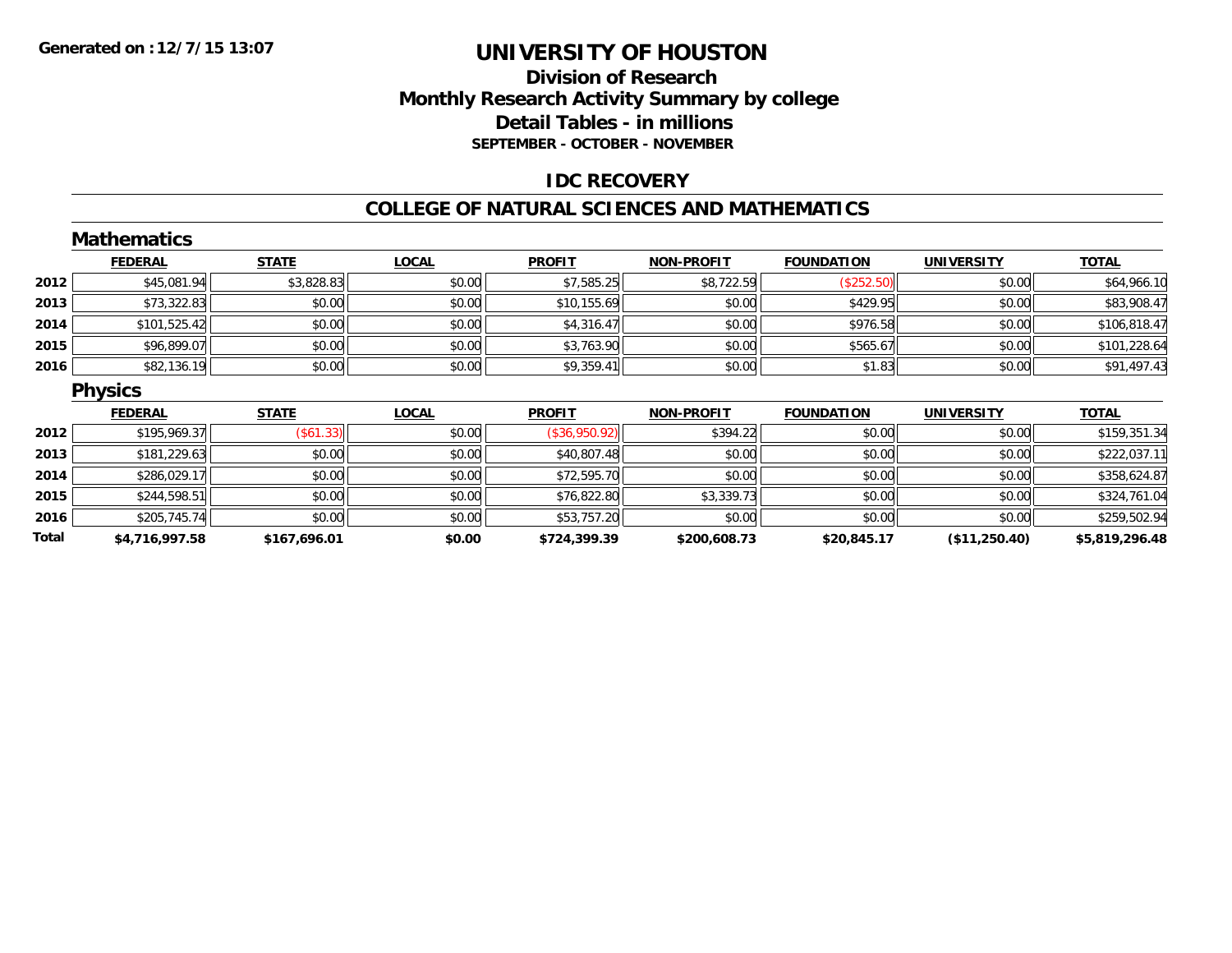## **Division of Research Monthly Research Activity Summary by college Detail Tables - in millions SEPTEMBER - OCTOBER - NOVEMBER**

#### **IDC RECOVERY**

#### **COLLEGE OF OPTOMETRY**

## **Optometry Vision Sciences**

|       | <b>FEDERAL</b> | <b>STATE</b> | <b>LOCAL</b> | <b>PROFIT</b> | <b>NON-PROFIT</b> | <b>FOUNDATION</b> | <b>UNIVERSITY</b> | <b>TOTAL</b>   |
|-------|----------------|--------------|--------------|---------------|-------------------|-------------------|-------------------|----------------|
| 2012  | \$234,912.28   | \$0.00       | \$0.00       | \$24,551.23   | \$0.00            | \$0.00            | \$25,444.67       | \$284,908.18   |
| 2013  | \$299,037.52   | \$0.00       | \$0.00       | \$44,769.89   | \$0.00            | \$0.00            | \$9,604.20        | \$353,411.61   |
| 2014  | \$297,175.38   | \$0.00       | \$0.00       | \$58,389.00   | \$0.00            | \$0.00            | \$17,459.76       | \$373,024.14   |
| 2015  | \$267,086.41   | \$0.00       | \$0.00       | \$31,966.16   | \$0.00            | \$0.00            | \$31,640.74       | \$330,693.31   |
| 2016  | \$337,873.12   | \$0.00       | \$0.00       | \$19,826.33   | \$0.00            | \$0.00            | \$17,322.66       | \$375,022.11   |
| Total | \$1,436,084.72 | \$0.00       | \$0.00       | \$179,502.61  | \$0.00            | \$0.00            | \$101,472.03      | \$1,717,059.36 |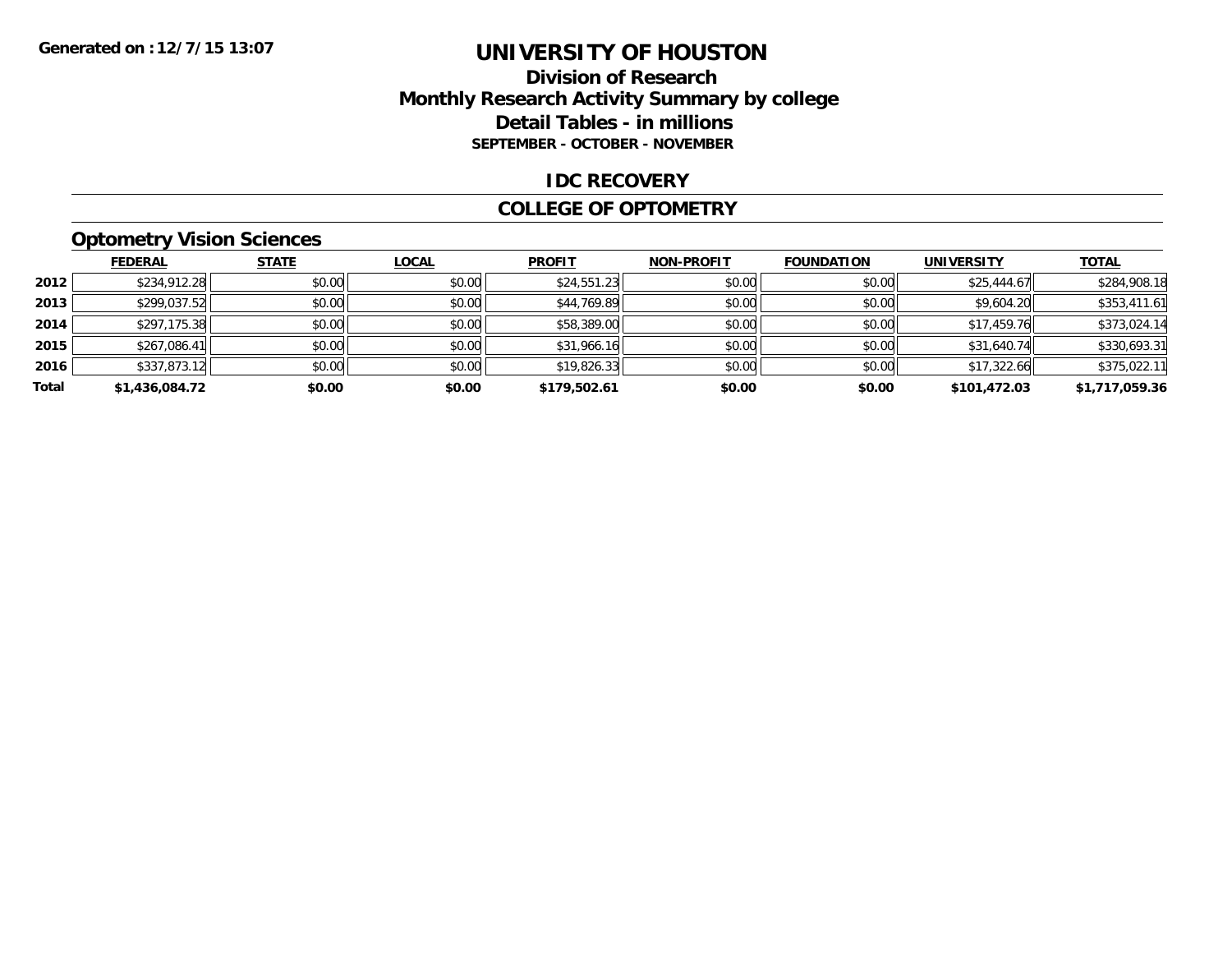## **Division of ResearchMonthly Research Activity Summary by college Detail Tables - in millionsSEPTEMBER - OCTOBER - NOVEMBER**

### **IDC RECOVERY**

## **COLLEGE OF PHARMACY**

## **Center for Experimental Therapeutics and Pharmacoi**

|      | <b>FEDERAL</b> | <b>STATE</b> | <b>LOCAL</b> | <b>PROFIT</b> | <b>NON-PROFIT</b> | <b>FOUNDATION</b> | <b>UNIVERSITY</b> | <b>TOTAL</b> |
|------|----------------|--------------|--------------|---------------|-------------------|-------------------|-------------------|--------------|
| 2012 | \$0.00         | \$0.00       | \$0.00       | \$0.00        | \$0.00            | \$0.00            | \$0.00            | \$0.00       |
| 2013 | \$0.00         | \$0.00       | \$0.00       | \$0.00        | \$0.00            | \$0.00            | \$0.00            | \$0.00       |
| 2014 | \$0.00         | \$0.00       | \$0.00       | \$0.00        | \$0.00            | \$0.00            | \$0.00            | \$0.00       |
| 2015 | \$0.00         | \$0.00       | \$0.00       | \$0.00        | \$0.00            | \$0.00            | \$0.00            | \$0.00       |
| 2016 | \$0.00         | \$0.00       | \$0.00       | \$0.00        | \$0.00            | \$0.00            | \$0.00            | \$0.00       |

## **Clinical Pharmacy & Administration**

|      | <b>FEDERAL</b> | <b>STATE</b> | <u>LOCAL</u> | <b>PROFIT</b> | <b>NON-PROFIT</b> | <b>FOUNDATION</b> | <b>UNIVERSITY</b> | <b>TOTAL</b> |
|------|----------------|--------------|--------------|---------------|-------------------|-------------------|-------------------|--------------|
| 2012 | \$8,590.76     | \$0.00       | \$0.00       | \$10,807.10   | (\$11.27)         | \$0.00            | \$0.00            | \$19,386.59  |
| 2013 | \$17,870.49    | \$0.00       | \$0.00       | \$16,376.72   | \$0.00            | \$0.00            | \$0.00            | \$34,247.21  |
| 2014 | \$713.47       | \$0.00       | \$0.00       | \$24,025.16   | \$12.04)          | \$0.00            | \$0.00            | \$24,726.59  |
| 2015 | \$8,727.57     | \$15,339.45  | \$0.00       | \$21,381.78   | (\$5,255.45)      | \$0.00            | \$0.00            | \$40,193.34  |
| 2016 | \$27,518.40    | \$15,208.67  | \$0.00       | \$18,148.78   | \$3,505.06        | \$0.00            | \$0.00            | \$64,380.92  |

## **Dean, Pharmacy**

|      | <b>FEDERAL</b> | <b>STATE</b> | <u>LOCAL</u> | <b>PROFIT</b> | <b>NON-PROFIT</b> | <b>FOUNDATION</b> | <b>UNIVERSITY</b> | <b>TOTAL</b> |
|------|----------------|--------------|--------------|---------------|-------------------|-------------------|-------------------|--------------|
| 2012 | \$0.00         | \$0.00       | \$0.00       | \$0.00        | \$0.00            | \$0.00            | \$0.00            | \$0.00       |
| 2013 | \$0.00         | \$0.00       | \$0.00       | \$0.00        | \$0.00            | \$0.00            | \$0.00            | \$0.00       |
| 2014 | \$0.00         | \$0.00       | \$0.00       | \$0.00        | \$0.00            | \$0.00            | \$0.00            | \$0.00       |
| 2015 | \$0.00         | \$0.00       | \$0.00       | \$0.00        | \$0.00            | \$0.00            | \$0.00            | \$0.00       |
| 2016 | \$0.00         | \$0.00       | \$0.00       | \$0.00        | \$0.00            | \$0.00            | \$0.00            | \$0.00       |

#### **Pharm Health Outcomes & Policy**

|      | <b>FEDERAL</b> | <b>STATE</b> | <u>LOCAL</u> | <b>PROFIT</b> | <b>NON-PROFIT</b> | <b>FOUNDATION</b> | <b>UNIVERSITY</b> | <b>TOTAL</b> |
|------|----------------|--------------|--------------|---------------|-------------------|-------------------|-------------------|--------------|
| 2012 | \$7,647.55     | \$0.00       | \$0.00       | \$0.00        | \$0.00            | \$0.00            | \$0.00            | \$7,647.55   |
| 2013 | \$2,193.02     | \$0.00       | \$0.00       | \$0.00        | \$0.00            | \$0.00            | \$0.00            | \$2,193.02   |
| 2014 | \$4,567.59     | \$0.00       | \$0.00       | \$0.00        | \$0.00            | \$0.00            | \$0.00            | \$4,567.59   |
| 2015 | \$6,483.11     | \$0.00       | \$0.00       | \$230.52      | \$0.00            | \$0.00            | \$0.00            | \$6,713.63   |
| 2016 | \$4,175.73     | \$215.83     | \$0.00       | \$1,489.55    | \$0.00            | \$0.00            | \$0.00            | \$5,449.44   |

### **Pharmacological and Pharmaceutical Sciences**

|      | <b>EDERAL</b>                  | <b>STATE</b> | LOCAL              | <b>PROFIT</b>        | <b>NON-PROFIT</b>   | <b>FOUNDATION</b> | <b>UNIVERSITY</b>                                            | <b>TOTAL</b>  |
|------|--------------------------------|--------------|--------------------|----------------------|---------------------|-------------------|--------------------------------------------------------------|---------------|
| 2012 | $CDA$ $0A$ $2$<br>wur<br>.     | \$0.01       | $\sim$ 00<br>vv.vv | 0000<br>JU.UU        | 0.0100<br>94,410.J7 | 0.00<br>JU.UU.    | \$0.00                                                       | 274 Q4<br>. ד |
| 2013 | <b>ORR</b><br><b>A11.</b><br>w | \$0.00       | 0000<br>ง∪.∪บ      | 0000<br><b>DU.UG</b> | 0.70709<br>\/87.02  | \$700.26          | $\mathfrak{g}$ $\mathfrak{g}$ $\mathfrak{g}$<br><b>JU.UU</b> | ، ن ر         |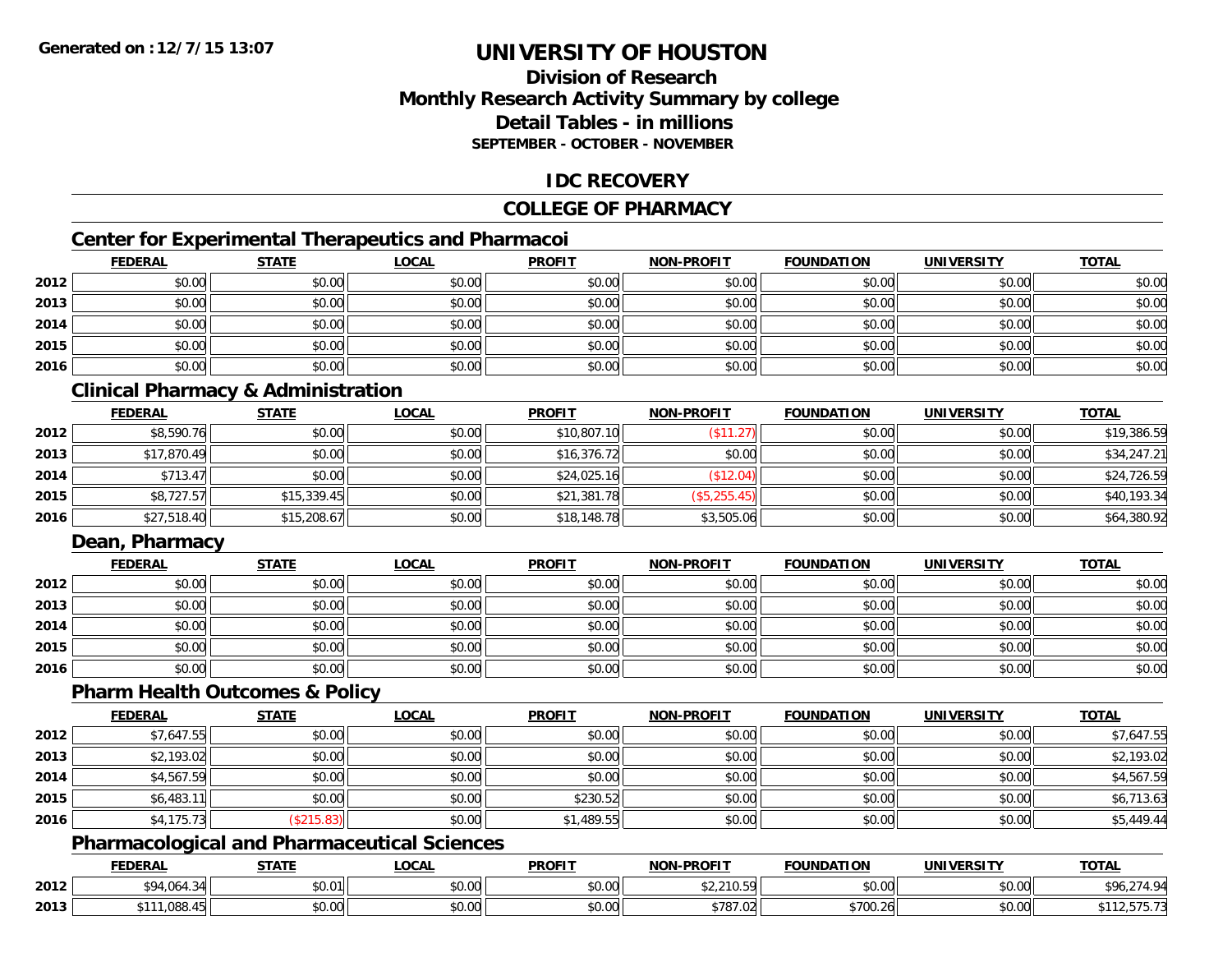## **Division of Research Monthly Research Activity Summary by college Detail Tables - in millions SEPTEMBER - OCTOBER - NOVEMBER**

### **IDC RECOVERY**

#### **COLLEGE OF PHARMACY**

## **Pharmacological and Pharmaceutical Sciences**

|       | <u>FEDERAL</u> | <b>STATE</b> | <u>LOCAL</u> | <b>PROFIT</b> | <b>NON-PROFIT</b> | <b>FOUNDATION</b> | <b>UNIVERSITY</b> | <b>TOTAL</b> |
|-------|----------------|--------------|--------------|---------------|-------------------|-------------------|-------------------|--------------|
| 2014  | \$143,569.43   | \$0.00       | \$0.00       | \$0.00        | \$0.00            | \$529.83          | \$0.00            | \$144,099.26 |
| 2015  | \$129,551.48   | \$0.00       | \$0.00       | \$1,955.80    | \$38.90           | \$0.00            | \$0.00            | \$131,546.18 |
| 2016  | \$244,309.46   | \$3,613.31   | \$0.00       | \$0.00        | \$1,695.26        | \$0.00            | \$0.00            | \$249,618.03 |
| Total | \$811,070.85   | \$33,945.61  | \$0.00       | \$94,415.41   | \$2,958.07        | \$1,230.09        | \$0.00            | \$943,620.03 |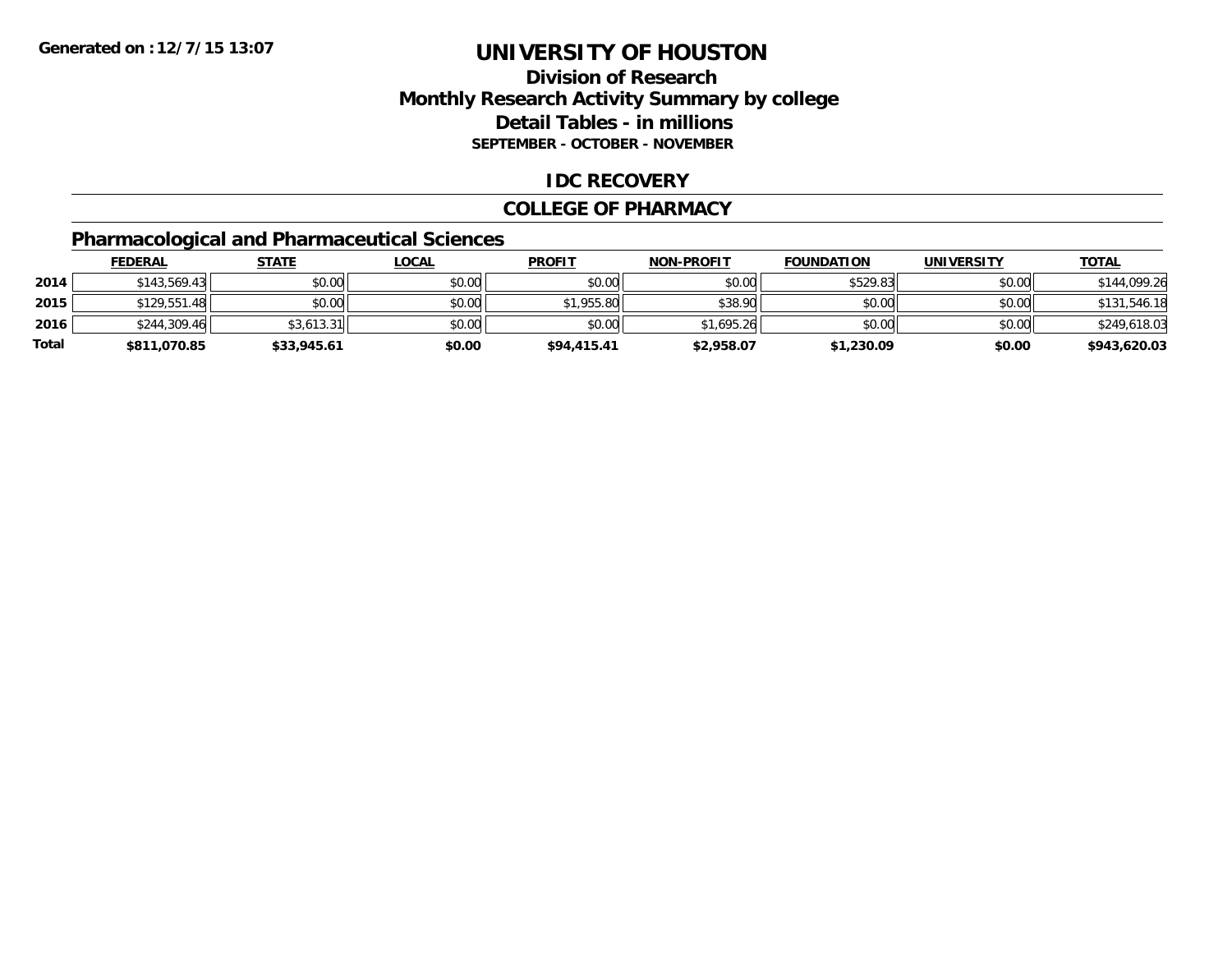## **Division of ResearchMonthly Research Activity Summary by college Detail Tables - in millionsSEPTEMBER - OCTOBER - NOVEMBER**

### **IDC RECOVERY**

#### **COLLEGE OF TECHNOLOGY**

# **Center for Technology Literacy**

|      | <b>FEDERAL</b>                 | <b>STATE</b> | <b>LOCAL</b> | <b>PROFIT</b> | <b>NON-PROFIT</b> | <b>FOUNDATION</b> | <b>UNIVERSITY</b> | <b>TOTAL</b> |
|------|--------------------------------|--------------|--------------|---------------|-------------------|-------------------|-------------------|--------------|
| 2012 | \$66,099.72                    | \$0.00       | \$0.00       | \$0.00        | \$0.00            | \$0.00            | \$0.00            | \$66,099.72  |
| 2013 | \$8,909.92                     | \$0.00       | \$0.00       | \$0.00        | \$0.00            | \$0.00            | \$0.00            | \$8,909.92   |
| 2014 | \$10,437.21                    | \$0.00       | \$0.00       | \$0.00        | \$0.00            | \$0.00            | \$0.00            | \$10,437.21  |
| 2015 | \$20,209.89                    | \$0.00       | \$0.00       | \$0.00        | \$0.00            | \$0.00            | \$0.00            | \$20,209.89  |
| 2016 | \$3,301.96                     | \$0.00       | \$0.00       | \$0.00        | \$0.00            | \$0.00            | \$0.00            | \$3,301.96   |
|      | <b>Construction Management</b> |              |              |               |                   |                   |                   |              |
|      | <b>FEDERAL</b>                 | <b>STATE</b> | <b>LOCAL</b> | <b>PROFIT</b> | <b>NON-PROFIT</b> | <b>FOUNDATION</b> | <b>UNIVERSITY</b> | <b>TOTAL</b> |
| 2013 | \$0.00                         | \$323.29     | \$0.00       | \$0.00        | \$0.00            | \$548.82          | \$0.00            | \$872.11     |
| 2014 | \$0.00                         | \$1,568.92   | \$0.00       | \$0.00        | \$0.00            | \$813.26          | \$0.00            | \$2,382.18   |
| 2015 | \$0.00                         | \$77.20      | \$0.00       | \$0.00        | \$0.00            | \$0.00            | \$0.00            | \$77.20      |
| 2016 | \$0.00                         | \$2,483.52   | \$0.00       | \$0.00        | \$0.00            | \$0.00            | \$0.00            | \$2,483.52   |
|      | Dean, Technology               |              |              |               |                   |                   |                   |              |
|      | <b>FEDERAL</b>                 | <b>STATE</b> | <b>LOCAL</b> | <b>PROFIT</b> | <b>NON-PROFIT</b> | <b>FOUNDATION</b> | <b>UNIVERSITY</b> | <b>TOTAL</b> |
| 2012 | \$4,520.67                     | \$0.00       | \$0.00       | \$0.00        | \$0.00            | \$0.00            | \$0.00            | \$4,520.67   |
| 2013 | \$8,866.15                     | \$0.00       | \$0.00       | \$0.00        | \$0.00            | \$0.00            | \$0.00            | \$8,866.15   |
| 2014 | \$0.00                         | \$0.00       | \$0.00       | \$0.00        | \$0.00            | \$0.00            | \$0.00            | \$0.00       |
| 2015 | \$0.00                         | \$0.00       | \$0.00       | \$0.00        | \$0.00            | \$0.00            | \$0.00            | \$0.00       |
| 2016 | \$0.00                         | \$0.00       | \$0.00       | \$0.00        | \$0.00            | \$0.00            | \$0.00            | \$0.00       |
|      | <b>Engineering Technology</b>  |              |              |               |                   |                   |                   |              |
|      | <b>FEDERAL</b>                 | <b>STATE</b> | <b>LOCAL</b> | <b>PROFIT</b> | <b>NON-PROFIT</b> | <b>FOUNDATION</b> | <b>UNIVERSITY</b> | <b>TOTAL</b> |
| 2012 | \$24,672.34                    | \$0.00       | \$0.00       | \$1,900.79    | \$0.00            | \$0.00            | \$0.00            | \$26,573.13  |
| 2013 | \$21,427.50                    | \$0.00       | \$0.00       | \$7,146.84    | \$0.00            | \$55.04           | \$0.00            | \$28,629.38  |
| 2014 | \$8,636.69                     | \$0.00       | \$0.00       | \$6,806.24    | \$0.00            | \$0.00            | \$0.00            | \$15,442.93  |

## **Human Development and Consumer Science**

**2015**

**2016**

|      | <b>FEDERAL</b>       | <b>STATE</b> | <u>LOCAL</u> | <b>PROFIT</b> | <b>NON-PROFIT</b> | <b>FOUNDATION</b> | <b>UNIVERSITY</b> | <b>TOTAL</b>               |
|------|----------------------|--------------|--------------|---------------|-------------------|-------------------|-------------------|----------------------------|
| 2012 | \$127.81             | \$0.00       | \$0.00       | \$0.00        | \$0.00            | \$0.00            | \$0.00            | \$127.81                   |
| 2014 | \$2,572.87           | \$0.00       | \$0.00       | \$0.00        | \$0.00            | \$0.00            | \$0.00            | <b>E72 07</b><br>92,972.07 |
| 2015 | $\sim$ $\sim$ $\sim$ | \$0.00       | \$0.00       | \$0.00        | \$0.00            | \$854.<br>49      | \$0.00            | \$4,646.21                 |

\$37,709.03 \$0.00 \$0.00 \$6,880.81 \$0.00 \$0.00 \$0.00 \$44,589.84

6 \$83,142.13 \$0.00 \$0.00 \$0.00 \$0.00 \$0.00 \$0.00 \$0.00 \$0.00 \$0.00 \$0.00 \$0.00 \$0.00 \$0.00 \$83,142.13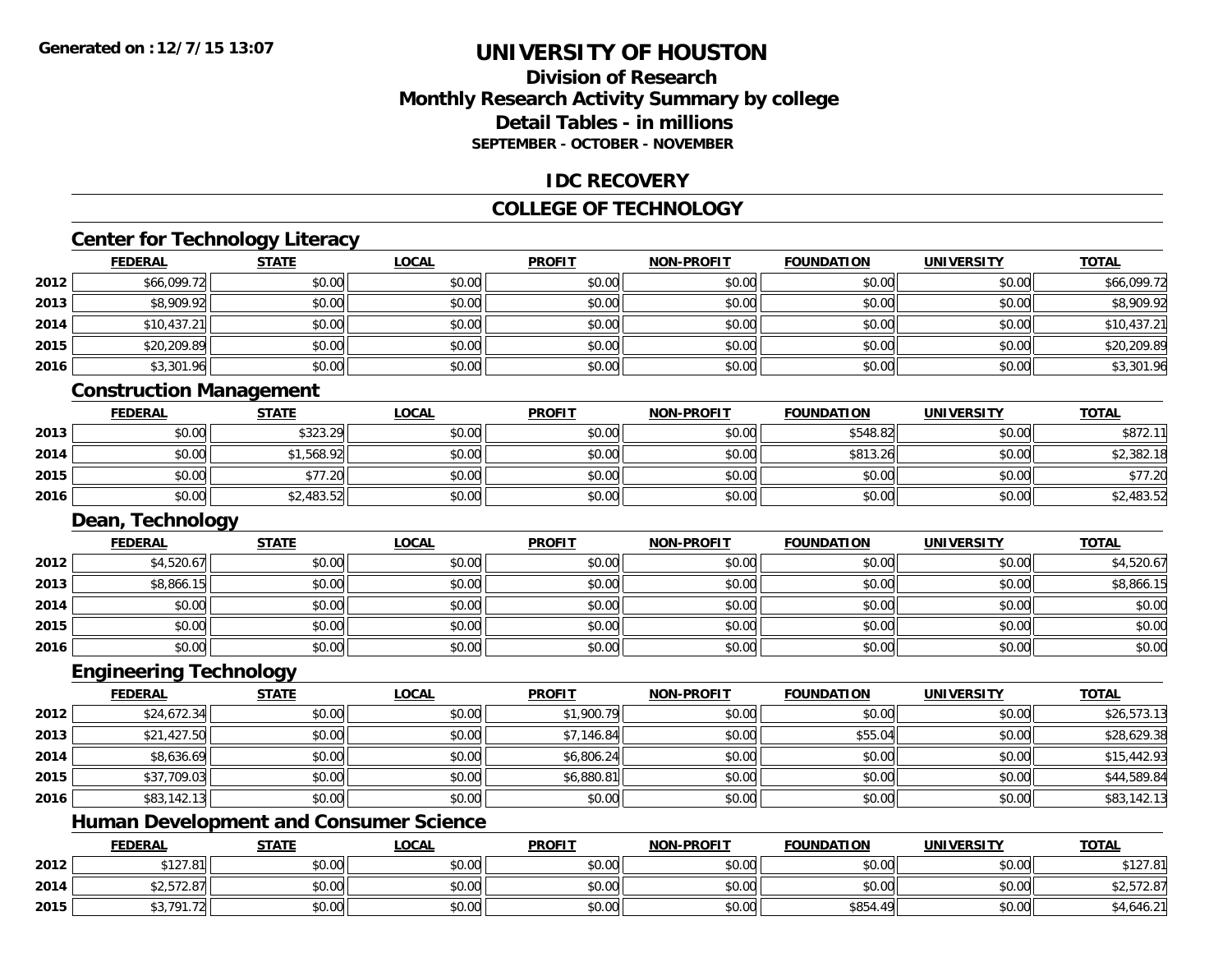**2014**

**Total**

# **UNIVERSITY OF HOUSTON**

## **Division of Research Monthly Research Activity Summary by college Detail Tables - in millions SEPTEMBER - OCTOBER - NOVEMBER**

### **IDC RECOVERY**

#### **COLLEGE OF TECHNOLOGY**

|      |                |                                               | <b>Human Development and Consumer Science</b> |               |                   |                   |                   |              |
|------|----------------|-----------------------------------------------|-----------------------------------------------|---------------|-------------------|-------------------|-------------------|--------------|
|      | <b>FEDERAL</b> | <b>STATE</b>                                  | <b>LOCAL</b>                                  | <b>PROFIT</b> | <b>NON-PROFIT</b> | <b>FOUNDATION</b> | <b>UNIVERSITY</b> | <b>TOTAL</b> |
| 2016 | \$8,381.73     | \$0.00                                        | \$0.00                                        | \$0.00        | \$0.00            | \$1,666.55        | \$0.00            | \$10,048.28  |
|      |                | <b>Information &amp; Logistics Technology</b> |                                               |               |                   |                   |                   |              |
|      | <b>FEDERAL</b> | <b>STATE</b>                                  | <b>LOCAL</b>                                  | <b>PROFIT</b> | <b>NON-PROFIT</b> | <b>FOUNDATION</b> | <b>UNIVERSITY</b> | <b>TOTAL</b> |
| 2012 | \$4,434.35     | \$0.00                                        | \$0.00                                        | \$0.00        | \$0.00            | \$0.00            | \$0.00            | \$4,434.35   |
| 2013 | \$0.00         | \$0.00                                        | \$0.00                                        | \$0.00        | \$0.00            | \$0.00            | \$0.00            | \$0.00       |
| 2014 | \$0.00         | \$0.00                                        | \$0.00                                        | \$0.00        | \$0.00            | \$0.00            | \$0.00            | \$0.00       |
| 2015 | \$5.01         | \$0.00                                        | \$0.00                                        | \$0.00        | \$0.00            | \$0.00            | \$0.00            | \$5.01       |
| 2016 | \$2,161.14     | \$0.00                                        | \$0.00                                        | \$0.00        | \$0.00            | \$0.00            | \$0.00            | \$2,161.14   |
|      |                | <b>Texas Manufacturing Assistance Center</b>  |                                               |               |                   |                   |                   |              |
|      | <b>FEDERAL</b> | <b>STATE</b>                                  | <b>LOCAL</b>                                  | <b>PROFIT</b> | <b>NON-PROFIT</b> | <b>FOUNDATION</b> | <b>UNIVERSITY</b> | <b>TOTAL</b> |
| 2012 | \$0.00         | \$0.00                                        | \$0.00                                        | \$0.00        | \$0.00            | \$0.00            | \$0.00            | \$0.00       |
| 2013 | \$0.00         | \$0.00                                        | \$0.00                                        | \$0.00        | \$0.00            | \$0.00            | \$0.00            | \$0.00       |

4 \$0.00 \$0.00 \$0.00 \$0.00 \$0.00 \$0.00 \$0.00 \$0.00 \$0.00 \$0.00 \$0.00 \$0.00 \$0.00 \$0.00 \$0.00 \$0.00 \$0.00

**\$319,407.82 \$4,452.93 \$0.00 \$22,734.68 \$0.00 \$3,938.16 \$0.00 \$350,533.59**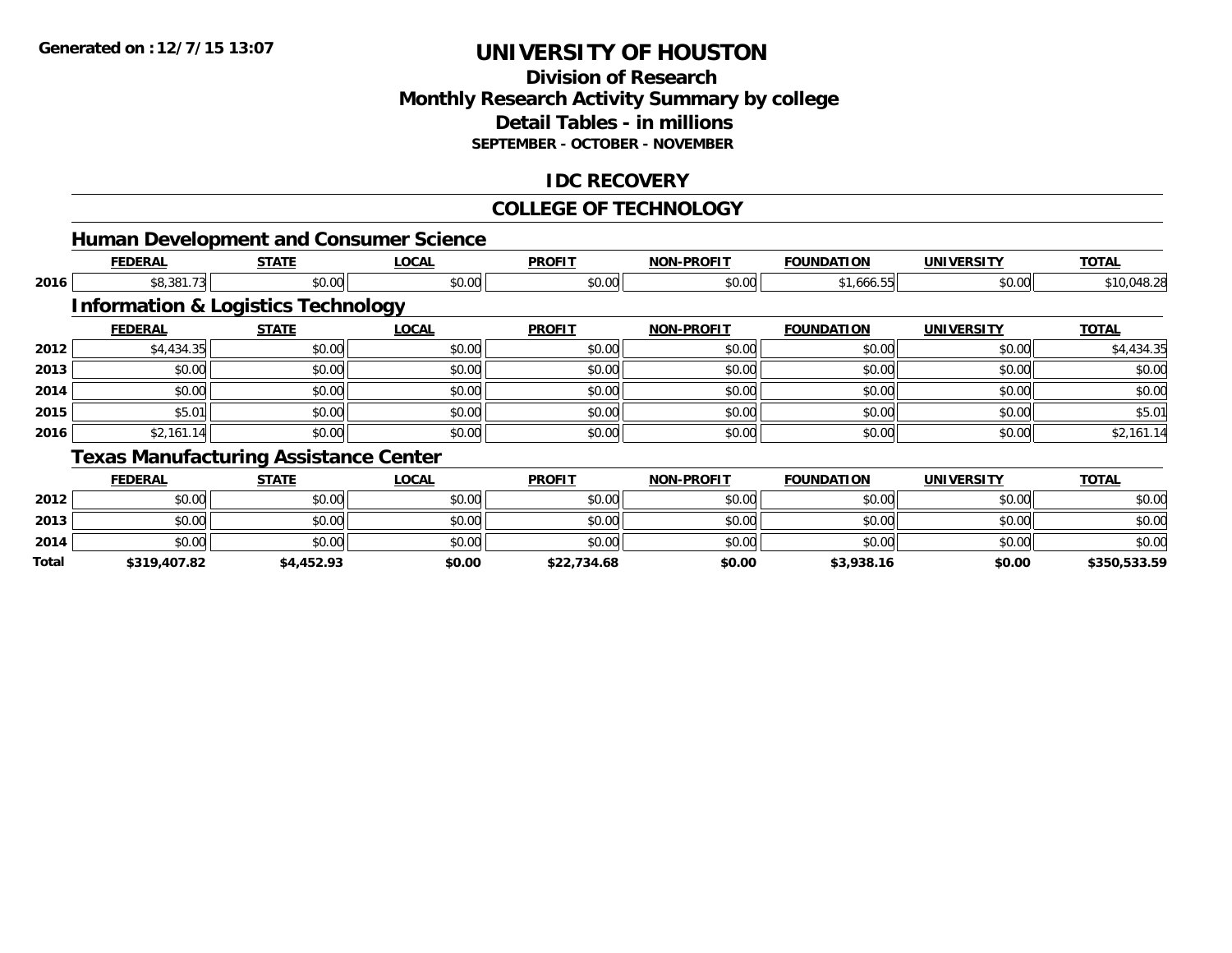### **Division of ResearchMonthly Research Activity Summary by college Detail Tables - in millionsSEPTEMBER - OCTOBER - NOVEMBER**

#### **IDC RECOVERY**

### **CULLEN COLLEGE OF ENGINEERING**

### **Biomedical Engineering**

|      | <b>FEDERAL</b> | <b>STATE</b> | <b>LOCAL</b> | <b>PROFIT</b> | <b>NON-PROFIT</b> | <b>FOUNDATION</b> | <b>UNIVERSITY</b> | <b>TOTAL</b> |
|------|----------------|--------------|--------------|---------------|-------------------|-------------------|-------------------|--------------|
| 2012 | \$34,182.04    | \$0.00       | \$0.00       | \$0.00        | \$0.00            | \$0.00            | \$0.00            | \$34,182.04  |
| 2013 | \$57,907.62    | \$0.00       | \$0.00       | \$0.00        | \$0.00            | \$0.00            | \$0.00            | \$57,907.62  |
| 2014 | \$115,856.10   | \$0.00       | \$0.00       | \$0.00        | \$0.00            | \$0.00            | \$0.00            | \$115,856.10 |
| 2015 | \$197,780.89   | \$0.00       | \$0.00       | \$0.00        | \$2,980.00        | \$0.00            | \$0.00            | \$200,760.89 |
| 2016 | \$92,109.49    | \$0.00       | \$0.00       | \$0.00        | \$1,506.91        | \$0.00            | \$0.00            | \$93,616.40  |

### **Center for Innovative Grouting Materials and Tech**

|      | <u>FEDERAL</u> | <b>STATE</b> | <u>LOCAL</u> | <b>PROFIT</b> | <b>NON-PROFIT</b> | <b>FOUNDATION</b> | <b>UNIVERSITY</b> | <b>TOTAL</b> |
|------|----------------|--------------|--------------|---------------|-------------------|-------------------|-------------------|--------------|
| 2012 | \$0.00         | \$0.00       | \$0.00       | \$0.00        | \$0.00            | \$0.00            | \$0.00            | \$0.00       |
| 2013 | \$0.00         | \$0.00       | \$0.00       | \$0.00        | \$0.00            | \$0.00            | \$0.00            | \$0.00       |
| 2014 | \$0.00         | \$0.00       | \$0.00       | \$0.00        | \$0.00            | \$0.00            | \$0.00            | \$0.00       |
| 2015 | \$0.00         | \$0.00       | \$0.00       | \$0.00        | \$0.00            | \$0.00            | \$0.00            | \$0.00       |
| 2016 | \$0.00         | \$0.00       | \$0.00       | \$0.00        | \$0.00            | \$0.00            | \$0.00            | \$0.00       |

### **Chemical Engineering**

|      | <b>FEDERAL</b> | <b>STATE</b> | <b>LOCAL</b> | <b>PROFIT</b> | <b>NON-PROFIT</b> | <b>FOUNDATION</b> | <b>UNIVERSITY</b> | <b>TOTAL</b> |
|------|----------------|--------------|--------------|---------------|-------------------|-------------------|-------------------|--------------|
| 2012 | \$197,524.21   | \$1,371.68   | \$0.00       | \$86,479.30   | \$0.00            | \$0.00            | \$0.02            | \$285,375.21 |
| 2013 | \$204,846.29   | \$945.60     | \$0.00       | \$49,384.68   | \$0.00            | (\$15.16)         | (\$6,637.83)      | \$248,523.58 |
| 2014 | \$210,491.54   | \$977.36     | \$0.00       | \$71,039.01   | \$0.00            | \$271.14          | \$4,699.13        | \$287,478.18 |
| 2015 | \$186,646.59   | \$2,945.56   | \$0.00       | \$110,032.23  | \$0.00            | \$1,221.40        | \$3,624.94        | \$304,470.72 |
| 2016 | \$191,782.60   | \$14,640.63  | \$0.00       | \$142,784.09  | \$0.00            | \$1,354.04        | (\$89.06)         | \$350,472.30 |

#### **Civil Engineering**

|      | <b>FEDERAL</b> | <u>STATE</u> | <u>LOCAL</u> | <b>PROFIT</b> | <b>NON-PROFIT</b> | <b>FOUNDATION</b> | <b>UNIVERSITY</b> | <b>TOTAL</b> |
|------|----------------|--------------|--------------|---------------|-------------------|-------------------|-------------------|--------------|
| 2012 | \$53,786.17    | \$6,216.67   | \$17,941.35  | \$7,653.84    | \$3,167.38        | \$0.00            | \$0.00            | \$88,765.41  |
| 2013 | \$112, 175.41  | \$6,415.43   | \$1,859.82   | \$11,137.87   | \$5,654.05        | \$0.00            | \$1,224.00        | \$138,466.58 |
| 2014 | \$186,775.85   | \$2,378.10   | \$0.00       | \$5,752.36    | \$5,607.52        | \$3,506.68        | \$0.00            | \$204,020.51 |
| 2015 | \$192,672.48   | \$5,031.19   | \$0.00       | \$12,021.40   | (S246.00)         | \$3,770.22        | \$0.00            | \$213,249.29 |
| 2016 | \$171,514.39   | \$9,847.14   | \$0.00       | \$10,327.83   | \$3,854.27        | \$1,594.63        | \$3,213.43        | \$200,351.69 |

## **Composites Engineering and Applications Center**

|      | DERAI  | CTATI     | .OCAL     | <b>PROFIT</b> | <b>DDOEL1</b><br><b>ארות</b> | ΓΙΟΝ    | UNIVERSITY                                   | <b>TOTAL</b> |
|------|--------|-----------|-----------|---------------|------------------------------|---------|----------------------------------------------|--------------|
| 2012 | $\sim$ | $\sim$    | $\sim$    | $\cdots$      | 0.00                         | 0.00    | $\mathsf{A} \cap \mathsf{A} \cap \mathsf{A}$ | 0000         |
|      | וט.טי  | JU.UU     | vv.vv     | vu.vu         | J∪.∪∪                        | - JU.UU | PO.OO                                        | <b>JU.UU</b> |
|      | 0.00   | $\sim$ 00 | $\sim$ 00 | $\cdots$      | 0.00                         | 0.00    | $\sim$ 00                                    | $\cdots$     |
| 2013 | וט.טי  | JU.L      | JU.UU     | vv.vv         | JU.UU                        | ww.uu   | <b>JU.UU</b>                                 | <b>JU.UU</b> |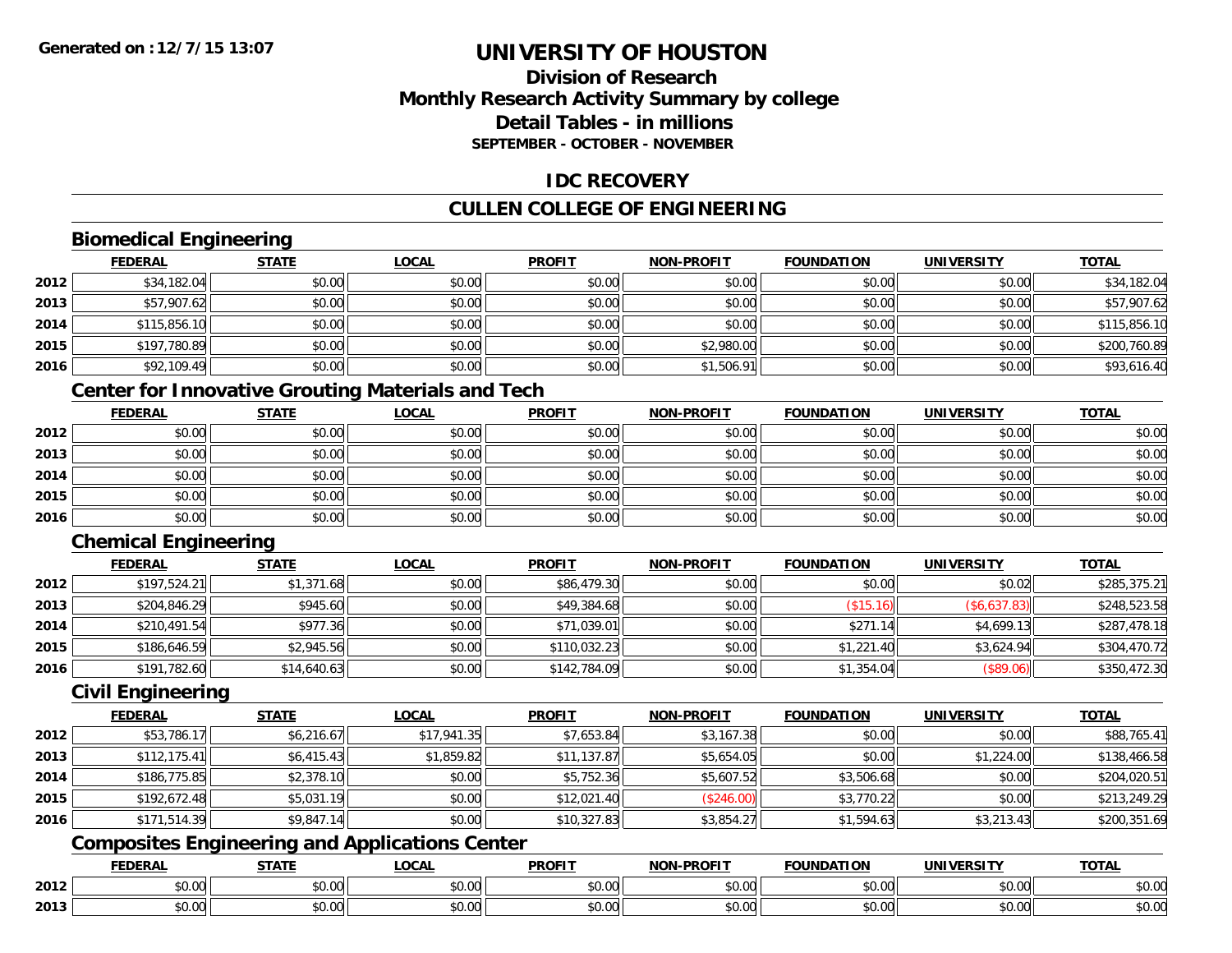### **Division of ResearchMonthly Research Activity Summary by college Detail Tables - in millions SEPTEMBER - OCTOBER - NOVEMBER**

#### **IDC RECOVERY**

#### **CULLEN COLLEGE OF ENGINEERING**

## **Composites Engineering and Applications Center**

|      | <b>FEDERAL</b>                               | <b>STATE</b> | <b>LOCAL</b> | <b>PROFIT</b> | <b>NON-PROFIT</b> | <b>FOUNDATION</b> | <b>UNIVERSITY</b> | <b>TOTAL</b> |  |  |
|------|----------------------------------------------|--------------|--------------|---------------|-------------------|-------------------|-------------------|--------------|--|--|
| 2014 | \$0.00                                       | \$0.00       | \$0.00       | \$0.00        | \$0.00            | \$0.00            | \$0.00            | \$0.00       |  |  |
| 2015 | \$0.00                                       | \$0.00       | \$0.00       | \$0.00        | \$0.00            | \$0.00            | \$0.00            | \$0.00       |  |  |
|      | Dean, Engineering                            |              |              |               |                   |                   |                   |              |  |  |
|      | <b>FEDERAL</b>                               | <b>STATE</b> | <b>LOCAL</b> | <b>PROFIT</b> | <b>NON-PROFIT</b> | <b>FOUNDATION</b> | <b>UNIVERSITY</b> | <b>TOTAL</b> |  |  |
| 2012 | \$1,123.36                                   | \$0.00       | \$0.00       | \$0.00        | \$0.00            | \$0.00            | \$0.00            | \$1,123.36   |  |  |
| 2013 | \$1,140.94                                   | \$0.00       | \$0.00       | \$0.00        | \$0.00            | \$0.00            | \$0.00            | \$1,140.94   |  |  |
| 2014 | \$1,223.55                                   | \$0.00       | \$0.00       | \$0.00        | \$0.00            | \$0.00            | \$0.00            | \$1,223.55   |  |  |
| 2015 | \$1,124.73                                   | \$0.00       | \$0.00       | \$0.00        | \$0.00            | \$0.00            | \$0.00            | \$1,124.73   |  |  |
| 2016 | \$766.67                                     | \$0.00       | \$0.00       | \$0.00        | \$0.00            | \$0.00            | \$0.00            | \$766.67     |  |  |
|      | <b>Electrical &amp; Computer Engineering</b> |              |              |               |                   |                   |                   |              |  |  |
|      | <b>FEDERAL</b>                               | <b>STATE</b> | <b>LOCAL</b> | <b>PROFIT</b> | <b>NON-PROFIT</b> | <b>FOUNDATION</b> | <b>UNIVERSITY</b> | <b>TOTAL</b> |  |  |
| 2012 | \$172,645.27                                 | \$305.36     | \$0.00       | \$24,303.24   | \$1,174.50        | (\$16, 163.66)    | \$0.21            | \$182,264.92 |  |  |
| 2013 | \$184,083.50                                 | \$136.41     | \$0.00       | \$15,354.17   | \$0.00            | \$0.00            | \$0.00            | \$199,574.08 |  |  |
| 2014 | \$124,298.15                                 | \$430.39     | \$0.00       | \$38,860.95   | \$8,805.56        | \$3,790.57        | \$0.00            | \$176,185.62 |  |  |
| 2015 | \$240,695.43                                 | \$247.67     | \$0.00       | \$34,478.73   | \$1,436.93        | \$0.00            | \$0.00            | \$273,984.90 |  |  |
| 2016 | \$209,113.92                                 | \$25,610.24  | \$0.00       | \$17,889.48   | \$21,511.05       | \$0.00            | \$0.00            | \$274,124.69 |  |  |
|      | <b>Industrial Engineering</b>                |              |              |               |                   |                   |                   |              |  |  |
|      | <b>FEDERAL</b>                               | <b>STATE</b> | <b>LOCAL</b> | <b>PROFIT</b> | <b>NON-PROFIT</b> | <b>FOUNDATION</b> | <b>UNIVERSITY</b> | <b>TOTAL</b> |  |  |
| 2012 | \$9,349.90                                   | \$0.00       | \$5,563.52   | \$0.00        | \$0.00            | \$0.00            | \$0.00            | \$14,913.42  |  |  |
|      |                                              |              |              |               |                   |                   |                   |              |  |  |

| 2013 | \$9,681.36  | \$0.00     | \$1,074.79 | \$0.00   | \$0.00 | \$0.00     | \$0.00 | \$10,756.15 |
|------|-------------|------------|------------|----------|--------|------------|--------|-------------|
| 2014 | \$14,228.66 | \$1,583.86 | \$5,074.51 | \$0.00   | \$0.00 | \$2,181.01 | \$0.00 | \$23,068.04 |
| 2015 | \$11,027.89 | \$1,466.10 | \$3,493.49 | \$412.08 | \$0.00 | \$3,564.93 | \$0.00 | \$19,964.49 |
| 2016 | \$6,474.68  | \$1,016.69 | \$32.00    | \$476.08 | \$0.00 | \$3,359.47 | \$0.00 | \$11,358.92 |

### **Mechanical Engineering**

|      | <b>FEDERAL</b> | <u>STATE</u>  | <b>LOCAL</b> | <b>PROFIT</b> | <b>NON-PROFIT</b> | <b>FOUNDATION</b> | <b>UNIVERSITY</b> | <b>TOTAL</b> |
|------|----------------|---------------|--------------|---------------|-------------------|-------------------|-------------------|--------------|
| 2012 | \$137,480.12   | \$5,861.74    | \$0.00       | \$23,657.04   | \$5,573.51        | \$1,505.26        | \$0.00            | \$174,077.67 |
| 2013 | \$176,470.30   | \$336.60      | \$0.00       | \$23,375.56   | \$0.00            | \$5,816.46        | \$0.00            | \$205,998.91 |
| 2014 | \$231,966.67   | \$5,801.00    | \$0.00       | \$38,866.80   | \$0.00            | \$16,218.77       | \$0.00            | \$292,853.24 |
| 2015 | \$236,844.57   | (\$411.83)    | \$0.00       | \$60,956.40   | \$0.00            | \$4,723.49        | \$0.00            | \$302,112.63 |
| 2016 | \$125,031.62   | (\$10,310.03) | \$0.00       | \$66,452.04   | \$0.00            | \$15,434.60       | \$0.00            | \$196,608.23 |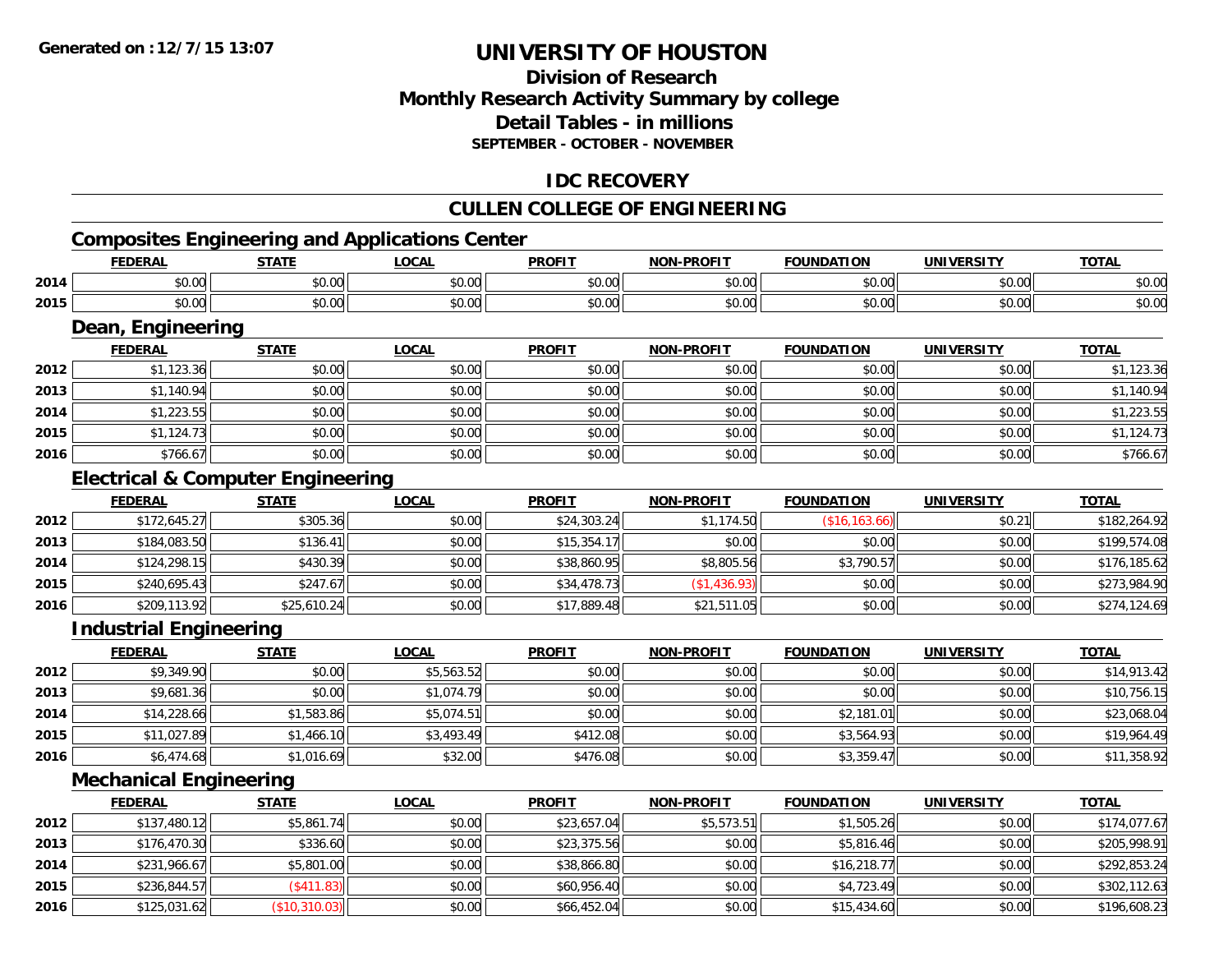### **Division of ResearchMonthly Research Activity Summary by college Detail Tables - in millions SEPTEMBER - OCTOBER - NOVEMBER**

#### **IDC RECOVERY**

### **CULLEN COLLEGE OF ENGINEERING**

### **National Center for Airborne Laser Mapping**

|      | <b>FEDERAL</b> | <b>STATE</b> | <b>LOCAL</b> | <b>PROFIT</b> | <b>NON-PROFIT</b> | <b>FOUNDATION</b> | <b>UNIVERSITY</b> | <b>TOTAL</b> |
|------|----------------|--------------|--------------|---------------|-------------------|-------------------|-------------------|--------------|
| 2012 | \$10,414.57    | \$0.00       | \$0.00       | \$0.00        | \$0.00            | \$0.00            | \$0.00            | \$10,414.57  |
| 2013 | \$2,042.99     | \$0.00       | \$0.00       | \$0.00        | \$0.00            | \$0.00            | \$0.00            | \$2,042.99   |
| 2014 | \$30,667.93    | \$0.00       | \$0.00       | \$0.00        | \$0.00            | \$5,260.03        | \$0.00            | \$35,927.96  |
| 2015 | \$15,267.59    | \$0.00       | \$0.00       | \$0.00        | \$0.00            | \$0.00            | \$0.00            | \$15,267.59  |
| 2016 | \$71,955.64    | \$0.00       | \$0.00       | \$0.00        | \$3,648.50        | \$0.00            | \$0.00            | \$75,604.14  |

### **Wind Energy Center**

|       | <b>FEDERAL</b> | <b>STATE</b> | <u>LOCAL</u> | <b>PROFIT</b> | <b>NON-PROFIT</b> | <b>FOUNDATION</b> | <b>UNIVERSITY</b> | <b>TOTAL</b>   |
|-------|----------------|--------------|--------------|---------------|-------------------|-------------------|-------------------|----------------|
| 2012  | \$0.00         | \$0.00       | \$0.00       | \$0.00        | \$0.00            | \$0.00            | \$0.00            | \$0.00         |
| 2013  | \$0.00         | \$0.00       | \$0.00       | \$0.00        | \$0.00            | \$0.00            | \$0.00            | \$0.00         |
| 2014  | \$0.00         | \$0.00       | \$0.00       | \$0.00        | \$0.00            | \$0.00            | \$0.00            | \$0.00         |
| 2015  | \$0.00         | \$0.00       | \$0.00       | \$0.00        | \$0.00            | \$0.00            | \$0.00            | \$0.00         |
| 2016  | \$0.00         | \$0.00       | \$0.00       | \$0.00        | \$0.00            | \$0.00            | \$0.00            | \$0.00         |
| Total | \$4,231,171.67 | \$82,843.55  | \$35,039.48  | \$851,695.18  | \$61,800.33       | \$57,393.88       | \$6,034.84        | \$5,325,978.93 |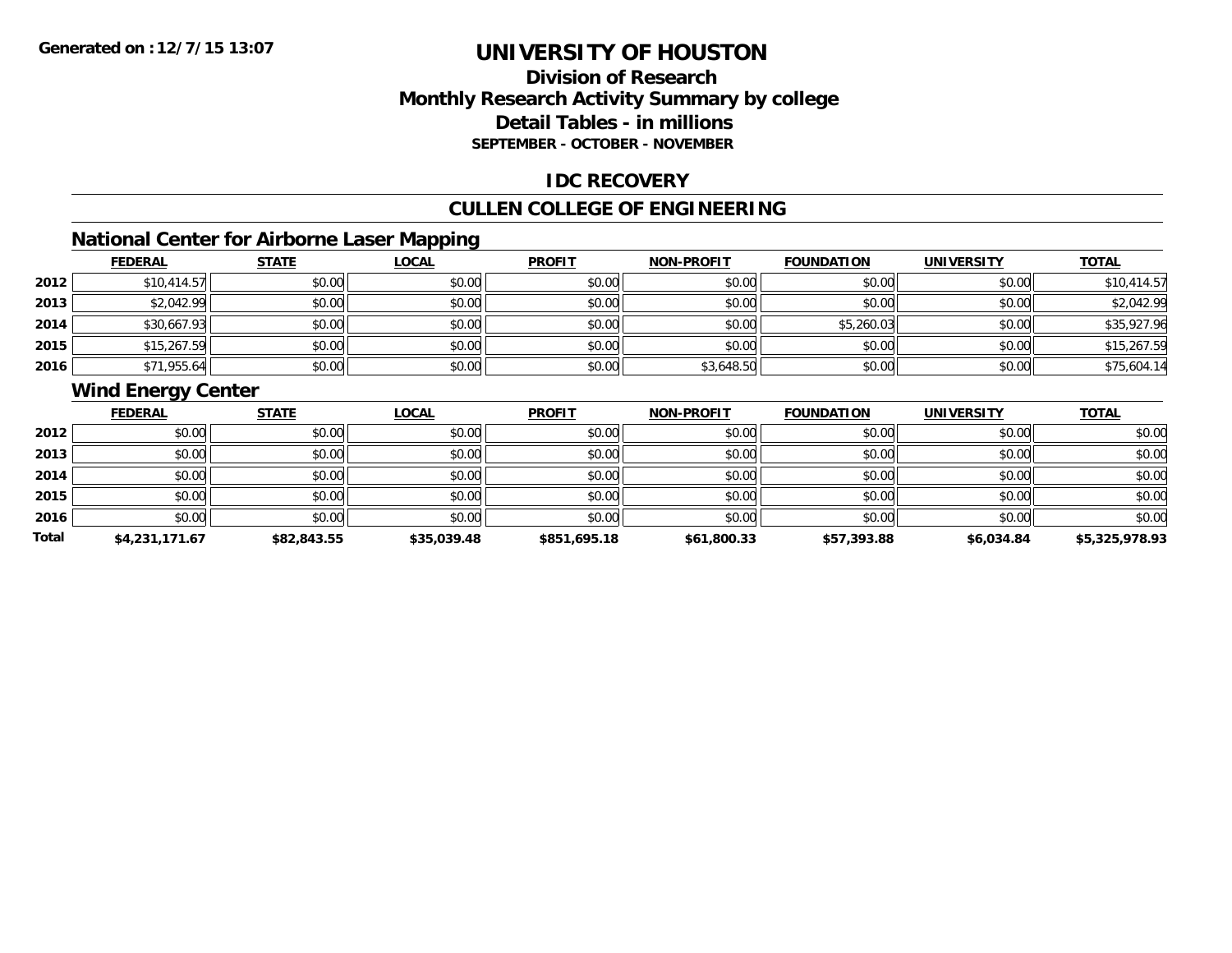**2016**

# **UNIVERSITY OF HOUSTON**

### **Division of ResearchMonthly Research Activity Summary by college Detail Tables - in millions SEPTEMBER - OCTOBER - NOVEMBER**

#### **IDC RECOVERY**

### **DIVISION OF RESEARCH**

|      | <b>Allied Geophysical Laboratories</b>                    |              |              |               |                   |                   |                   |               |
|------|-----------------------------------------------------------|--------------|--------------|---------------|-------------------|-------------------|-------------------|---------------|
|      | <b>FEDERAL</b>                                            | <b>STATE</b> | <b>LOCAL</b> | <b>PROFIT</b> | <b>NON-PROFIT</b> | <b>FOUNDATION</b> | <b>UNIVERSITY</b> | <b>TOTAL</b>  |
| 2012 | \$0.00                                                    | \$0.00       | \$0.00       | \$2,026.00    | \$0.00            | \$0.00            | \$0.00            | \$2,026.00    |
| 2013 | \$0.00                                                    | \$0.00       | \$0.00       | \$1,930.31    | \$0.00            | \$0.00            | \$0.00            | \$1,930.31    |
|      | <b>Center for Advanced Computing and Data Systems</b>     |              |              |               |                   |                   |                   |               |
|      | <b>FEDERAL</b>                                            | <b>STATE</b> | <b>LOCAL</b> | <b>PROFIT</b> | <b>NON-PROFIT</b> | <b>FOUNDATION</b> | <b>UNIVERSITY</b> | <b>TOTAL</b>  |
| 2012 | \$35,827.97                                               | \$0.00       | \$0.00       | \$20,309.03   | \$0.00            | \$0.00            | \$0.00            | \$56,137.00   |
| 2013 | \$9,571.51                                                | \$0.00       | \$0.00       | \$0.00        | \$0.00            | \$0.00            | \$0.00            | \$9,571.51    |
| 2014 | ( \$4,452.31)                                             | \$0.00       | \$0.00       | \$0.00        | \$0.00            | \$0.00            | \$0.00            | ( \$4,452.31) |
| 2015 | \$0.00                                                    | \$0.00       | \$0.00       | \$0.00        | \$0.00            | \$0.00            | \$0.00            | \$0.00        |
| 2016 | \$592.78                                                  | \$0.00       | \$0.00       | \$0.00        | \$0.00            | \$0.00            | \$0.00            | \$592.78      |
|      | <b>Center for Advanced Materials</b>                      |              |              |               |                   |                   |                   |               |
|      | <b>FEDERAL</b>                                            | <b>STATE</b> | <b>LOCAL</b> | <b>PROFIT</b> | <b>NON-PROFIT</b> | <b>FOUNDATION</b> | <b>UNIVERSITY</b> | <b>TOTAL</b>  |
| 2012 | (\$160.97)                                                | \$0.00       | \$0.00       | \$0.00        | \$0.00            | \$0.00            | \$0.00            | (\$160.97)    |
| 2013 | \$0.00                                                    | \$0.00       | \$0.00       | \$0.00        | \$0.00            | \$0.00            | \$0.00            | \$0.00        |
| 2014 | \$0.00                                                    | \$0.00       | \$0.00       | \$0.00        | \$0.00            | \$0.00            | \$0.00            | \$0.00        |
| 2015 | \$0.00                                                    | \$0.00       | \$0.00       | \$2,327.21    | \$0.00            | \$0.00            | \$0.00            | \$2,327.21    |
| 2016 | \$0.00                                                    | \$0.00       | \$0.00       | \$0.00        | \$0.00            | \$0.00            | \$0.00            | \$0.00        |
|      | <b>Center for Biomedical &amp; Environmental Genomics</b> |              |              |               |                   |                   |                   |               |
|      | <b>FEDERAL</b>                                            | <b>STATE</b> | <b>LOCAL</b> | <b>PROFIT</b> | <b>NON-PROFIT</b> | <b>FOUNDATION</b> | <b>UNIVERSITY</b> | <b>TOTAL</b>  |
| 2012 | \$0.00                                                    | \$0.00       | \$0.00       | \$0.00        | \$0.00            | \$0.00            | \$0.00            | \$0.00        |
| 2013 | \$0.00                                                    | \$0.00       | \$0.00       | \$0.00        | \$0.00            | \$0.00            | \$0.00            | \$0.00        |
| 2014 | \$0.00                                                    | \$0.00       | \$0.00       | \$0.00        | \$0.00            | \$0.00            | \$0.00            | \$0.00        |
| 2015 | \$0.00                                                    | \$0.00       | \$0.00       | \$0.00        | \$0.00            | \$0.00            | \$0.00            | \$0.00        |
| 2016 | \$0.00                                                    | \$0.00       | \$0.00       | \$0.00        | \$0.00            | \$0.00            | \$0.00            | \$0.00        |
|      | <b>Center for Industrial Partnerships</b>                 |              |              |               |                   |                   |                   |               |
|      | <b>FEDERAL</b>                                            | <b>STATE</b> | <b>LOCAL</b> | <b>PROFIT</b> | <b>NON-PROFIT</b> | <b>FOUNDATION</b> | <b>UNIVERSITY</b> | <b>TOTAL</b>  |
| 2012 | \$3,675.00                                                | \$0.00       | \$0.00       | \$2,292.11    | \$0.00            | \$0.00            | \$0.00            | \$5,967.11    |
| 2013 | \$324.52                                                  | \$0.00       | \$0.00       | \$3,191.62    | \$0.00            | \$0.00            | \$0.00            | \$3,516.14    |
| 2014 | \$675.53                                                  | \$0.00       | \$0.00       | \$2,522.36    | \$0.00            | \$0.00            | \$0.00            | \$3,197.89    |
| 2015 | \$488.92                                                  | \$0.00       | \$0.00       | \$3,409.54    | \$0.00            | \$0.00            | \$0.00            | \$3,898.46    |

\$395.34 \$0.00 \$0.00 \$0.00 \$0.00 \$0.00 \$0.00 \$395.34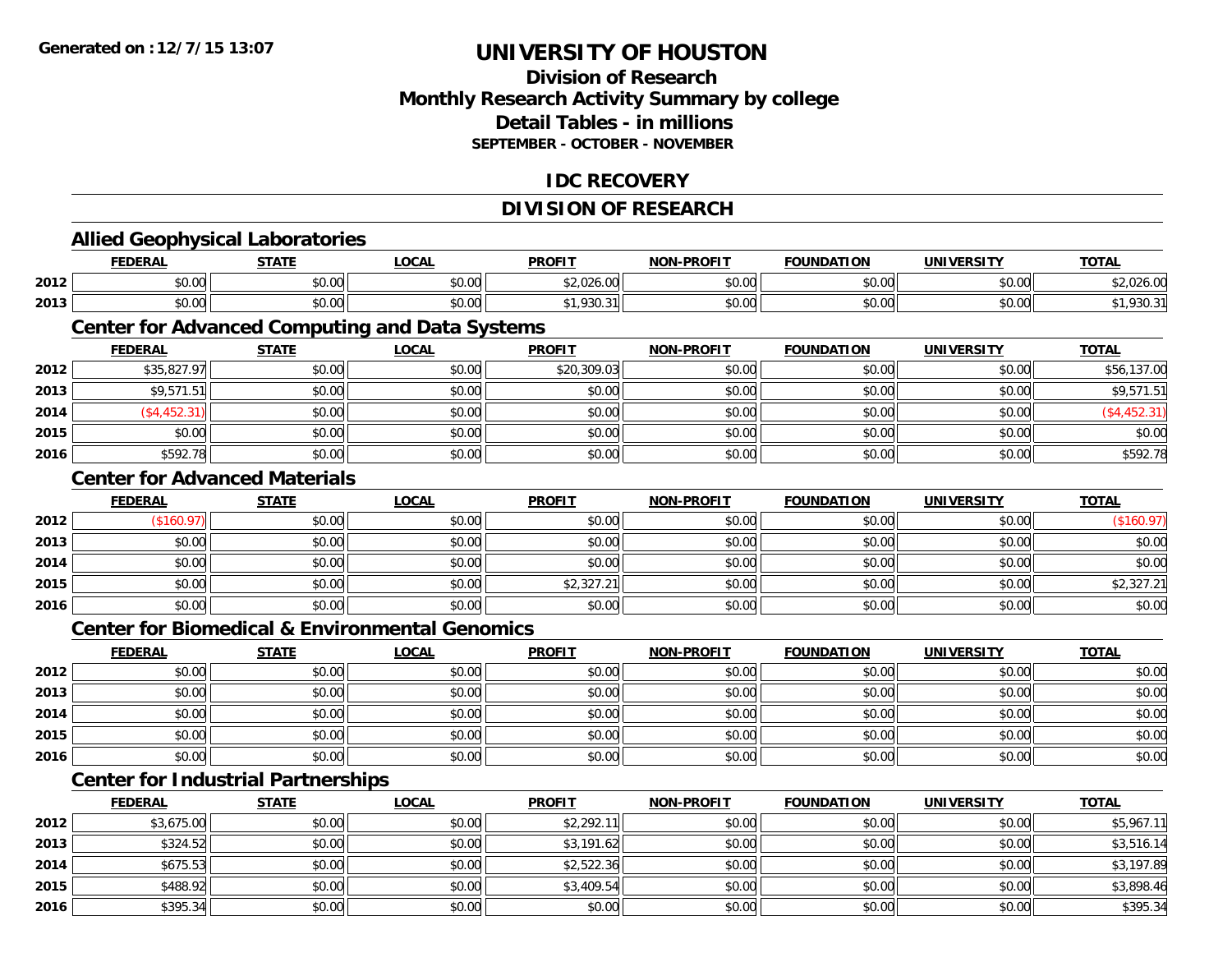#### **Division of Research Monthly Research Activity Summary by college Detail Tables - in millions SEPTEMBER - OCTOBER - NOVEMBER**

#### **IDC RECOVERY**

### **DIVISION OF RESEARCH**

|      | <b>Division of Research</b>           |              |              |               |                   |                   |                   |              |
|------|---------------------------------------|--------------|--------------|---------------|-------------------|-------------------|-------------------|--------------|
|      | <b>FEDERAL</b>                        | <b>STATE</b> | <b>LOCAL</b> | <b>PROFIT</b> | <b>NON-PROFIT</b> | <b>FOUNDATION</b> | <b>UNIVERSITY</b> | <b>TOTAL</b> |
| 2012 | \$0.00                                | \$0.00       | \$0.00       | \$0.00        | \$0.00            | \$0.00            | \$0.00            | \$0.00       |
| 2013 | \$0.00                                | \$0.00       | \$0.00       | \$0.00        | \$0.00            | \$0.00            | \$0.00            | \$0.00       |
| 2014 | \$0.00                                | \$0.00       | \$0.00       | \$0.00        | \$0.00            | \$0.00            | \$0.00            | \$0.00       |
| 2015 | \$0.00                                | \$0.00       | \$0.00       | \$0.00        | \$0.00            | \$0.00            | \$0.00            | \$0.00       |
| 2016 | \$0.00                                | \$0.00       | \$0.00       | \$0.00        | \$0.00            | \$0.00            | \$0.00            | \$0.00       |
|      | <b>Office of Contracts and Grants</b> |              |              |               |                   |                   |                   |              |
|      | <b>FEDERAL</b>                        | <b>STATE</b> | <b>LOCAL</b> | <b>PROFIT</b> | <b>NON-PROFIT</b> | <b>FOUNDATION</b> | <b>UNIVERSITY</b> | <b>TOTAL</b> |
| 2012 | \$0.00                                | \$0.00       | \$0.00       | \$0.00        | \$0.00            | \$0.00            | \$0.00            | \$0.00       |
| 2013 | \$0.00                                | \$0.00       | \$0.00       | \$0.00        | \$0.00            | \$0.00            | \$0.00            | \$0.00       |
|      | <b>TcSUH</b>                          |              |              |               |                   |                   |                   |              |
|      | <b>FEDERAL</b>                        | <b>STATE</b> | <b>LOCAL</b> | <b>PROFIT</b> | <b>NON-PROFIT</b> | <b>FOUNDATION</b> | <b>UNIVERSITY</b> | <b>TOTAL</b> |
| 2012 | \$5,227.40                            | \$458.04     | \$0.00       | \$15,938.16   | \$0.00            | \$0.00            | \$0.00            | \$21,623.60  |
| 2013 | \$317.79                              | \$204.62     | \$0.00       | \$4,751.26    | \$0.00            | \$0.00            | \$0.00            | \$5,273.67   |
| 2014 | \$21,411.95                           | \$645.58     | \$0.00       | \$6,008.88    | \$0.00            | \$0.00            | \$0.00            | \$28,066.41  |
| 2015 | \$8,499.89                            | \$0.00       | \$0.00       | \$2,851.47    | \$0.00            | \$0.00            | \$0.00            | \$11,351.36  |
| 2016 | \$26,861.93                           | \$0.00       | \$0.00       | \$6,110.11    | \$0.00            | \$0.00            | \$0.00            | \$32,972.04  |
|      | <b>Texas Obesity Research Center</b>  |              |              |               |                   |                   |                   |              |
|      | <b>FEDERAL</b>                        | <b>STATE</b> | <b>LOCAL</b> | <b>PROFIT</b> | <b>NON-PROFIT</b> | <b>FOUNDATION</b> | <b>UNIVERSITY</b> | <b>TOTAL</b> |
| 2012 | \$0.00                                | \$0.00       | \$0.00       | \$0.00        | \$0.00            | \$0.00            | \$0.00            | \$0.00       |
| 2013 | \$0.00                                | \$0.00       | \$0.00       | \$0.00        | \$0.00            | \$0.00            | \$0.00            | \$0.00       |
| 2014 | \$0.00                                | \$0.00       | \$0.00       | \$0.00        | \$0.00            | \$0.00            | \$0.00            | \$0.00       |
| 2015 | \$0.00                                | \$0.00       | \$0.00       | \$0.00        | \$0.00            | \$0.00            | \$0.00            | \$0.00       |
| 2016 | \$0.00                                | \$0.00       | \$0.00       | \$0.00        | \$444.03          | \$0.00            | \$0.00            | \$444.03     |
|      | <b>TIMES</b>                          |              |              |               |                   |                   |                   |              |
|      | <b>FEDERAL</b>                        | <b>STATE</b> | <b>LOCAL</b> | <b>PROFIT</b> | <b>NON-PROFIT</b> | <b>FOUNDATION</b> | <b>UNIVERSITY</b> | <b>TOTAL</b> |
| 2012 | \$93,209.92                           | \$0.01       | \$0.00       | \$0.00        | \$0.00            | \$0.00            | \$0.00            | \$93,209.93  |
| 2013 | \$151,125.97                          | (\$99.10)    | \$0.00       | \$0.00        | \$0.00            | \$0.00            | \$0.00            | \$151,026.87 |
| 2014 | \$98,985.91                           | (\$205.96)   | \$0.00       | \$0.00        | \$0.00            | \$0.00            | \$0.00            | \$98,779.95  |
| 2015 | \$92,448.79                           | \$0.00       | \$0.00       | \$0.00        | \$0.00            | \$0.00            | \$0.00            | \$92,448.79  |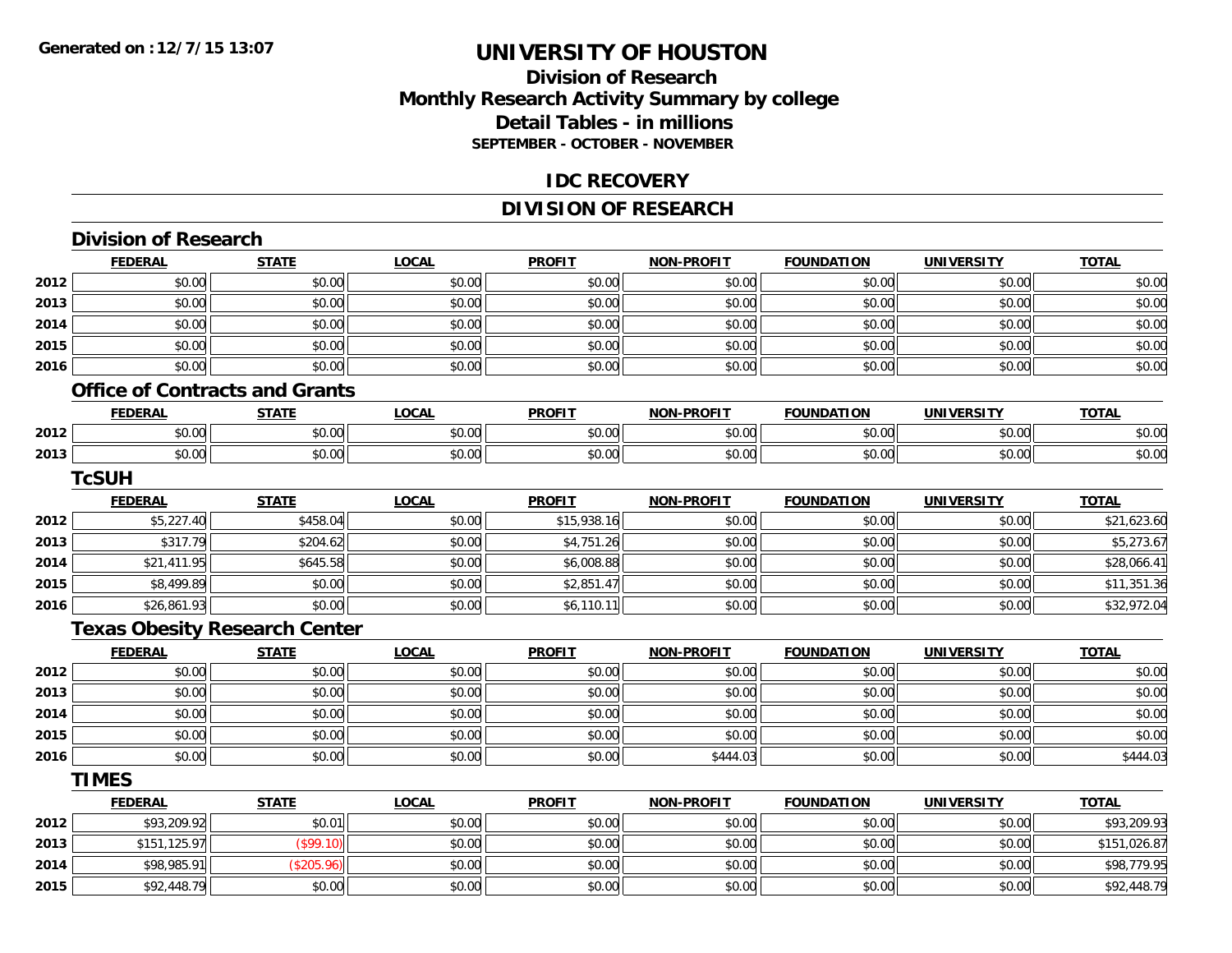### **Division of Research Monthly Research Activity Summary by college Detail Tables - in millions SEPTEMBER - OCTOBER - NOVEMBER**

#### **IDC RECOVERY**

## **DIVISION OF RESEARCH**

|              | <b>TIMES</b>                 |              |              |               |                   |                   |                   |              |  |  |  |
|--------------|------------------------------|--------------|--------------|---------------|-------------------|-------------------|-------------------|--------------|--|--|--|
|              | <b>FEDERAL</b>               | <b>STATE</b> | <b>LOCAL</b> | <b>PROFIT</b> | <b>NON-PROFIT</b> | <b>FOUNDATION</b> | <b>UNIVERSITY</b> | <b>TOTAL</b> |  |  |  |
| 2016         | 11722<br>\$82,447<br>. . 320 |              | \$0.00       | \$0.00        | \$0.00            | \$0.00            | \$0.00            | \$82,368.30  |  |  |  |
| <b>Total</b> | \$627,475.17                 | \$924.17     | \$0.00       | \$73,668.07   | \$444.03          | \$0.00            | \$0.00            | \$702,511.44 |  |  |  |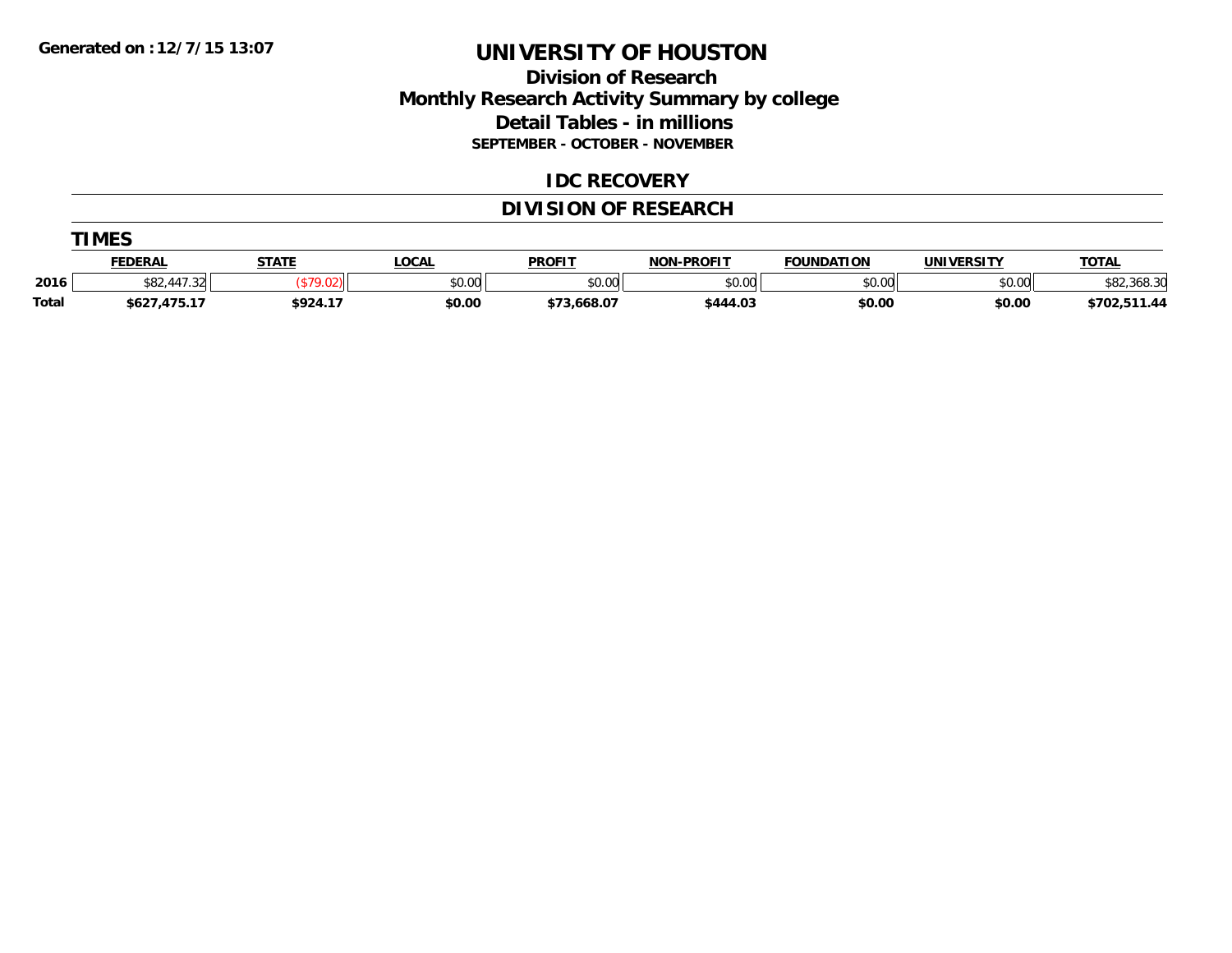### **Division of ResearchMonthly Research Activity Summary by college Detail Tables - in millionsSEPTEMBER - OCTOBER - NOVEMBER**

### **IDC RECOVERY**

### **GRADUATE COLLEGE OF SOCIAL WORK**

### **Center for Drug and Social Policy Research**

|      | <b>FEDERAL</b> | <b>STATE</b> | <b>LOCAL</b> | <b>PROFIT</b> | <b>NON-PROFIT</b> | <b>FOUNDATION</b> | <b>UNIVERSITY</b> | <b>TOTAL</b> |
|------|----------------|--------------|--------------|---------------|-------------------|-------------------|-------------------|--------------|
| 2012 | \$3,348.64     | \$0.00       | \$0.00       | \$0.00        | \$0.00            | \$0.00            | \$0.00            | \$3,348.64   |
| 2013 | \$33.05        | \$0.00       | \$0.00       | \$0.00        | \$0.00            | \$0.00            | \$0.00            | \$33.05      |
| 2014 | \$0.00         | \$0.00       | \$0.00       | \$0.00        | \$0.00            | \$0.00            | \$0.00            | \$0.00       |
| 2015 | \$13,482.35    | \$0.00       | \$0.00       | \$0.00        | \$0.00            | \$0.00            | \$0.00            | \$13,482.35  |
| 2016 | \$17,762.39    | \$0.00       | \$0.00       | \$0.00        | \$0.00            | \$0.00            | \$0.00            | \$17,762.39  |

### **Center for Health Equities & Evaluation Research**

|      | <u>FEDERAL</u> | <b>STATE</b> | <b>LOCAL</b> | <b>PROFIT</b> | <b>NON-PROFIT</b> | <b>FOUNDATION</b> | <b>UNIVERSITY</b> | <b>TOTAL</b> |
|------|----------------|--------------|--------------|---------------|-------------------|-------------------|-------------------|--------------|
| 2012 | \$6,283.25     | \$0.00       | \$0.00       | \$0.00        | \$0.00            | \$0.00            | \$0.00            | \$6,283.25   |
| 2013 | \$6,380.28     | \$0.00       | \$0.00       | \$0.00        | \$0.00            | \$0.00            | \$0.00            | \$6,380.28   |
| 2014 | \$2,016.65     | \$0.00       | \$0.00       | \$0.00        | \$0.00            | \$0.00            | \$0.00            | \$2,016.65   |
| 2015 | \$2,312.55     | \$0.00       | \$0.00       | \$0.00        | \$0.00            | \$0.00            | \$0.00            | \$2,312.55   |
| 2016 | \$1,684.46     | \$0.00       | \$0.00       | \$0.00        | \$0.00            | \$0.00            | \$0.00            | \$1,684.46   |

### **Child & Family for Innovative Research**

|      | <b>FEDERAL</b> | <b>STATE</b> | <b>LOCAL</b> | <b>PROFIT</b> | <b>NON-PROFIT</b> | <b>FOUNDATION</b> | <b>UNIVERSITY</b> | <b>TOTAL</b>  |
|------|----------------|--------------|--------------|---------------|-------------------|-------------------|-------------------|---------------|
| 2012 | \$53,626.06    | \$0.00       | \$0.00       | \$1,934.67    | \$0.00            | \$0.00            | \$0.00            | \$55,560.73   |
| 2013 | \$38,879.45    | \$92.59      | \$1,086.50   | \$0.00        | \$0.00            | \$0.00            | \$0.00            | \$40,058.54   |
| 2014 | \$9,588.69     | \$270.08     | \$747.50     | \$0.00        | \$0.00            | \$187.58          | \$0.00            | \$10,793.85   |
| 2015 | \$23,050.36    | \$445.20     | \$0.00       | \$0.00        | \$0.00            | \$2,809.31        | \$0.00            | \$26,304.87   |
| 2016 | (\$24,436.29)  | \$0.00       | \$0.00       | \$0.00        | \$0.00            | \$3,910.68        | \$0.00            | (\$20,525.61) |

#### **Community Projects - Social Work**

|      | <b>FEDERAL</b> | 27.77          | <b>OCAL</b>   | <b>PROFIT</b>         | <b>NON-PROFIT</b> | <b>FOUNDATION</b>       | UNIVERSITY                      | <b>TOTAL</b>            |
|------|----------------|----------------|---------------|-----------------------|-------------------|-------------------------|---------------------------------|-------------------------|
| 2012 | ***<br>1.21    | ሶስ ሰሰ<br>JU.UU | 0.00<br>JU.UU | JU.UU                 | 0000<br>vv.vv     | 0000<br>⊶∪.∪∪⊩          | $n \cap \Omega$<br><b>JU.UU</b> | ᆠ -<br>$\sim$<br>الكنبي |
| 2013 |                | ሶስ ሰሰ<br>JU.UU | 0.00<br>JU.UU | $\sim$ $\sim$<br>JU.U | 0000<br>JU.UU     | $n \cap \neg$<br>⊸J.UUI | \$0.00                          |                         |

#### **Dean, Social Work**

|      | <b>FEDERAL</b> | <b>STATE</b> | <u>LOCAL</u> | <b>PROFIT</b> | <b>NON-PROFIT</b> | <b>FOUNDATION</b> | <b>UNIVERSITY</b> | <b>TOTAL</b> |
|------|----------------|--------------|--------------|---------------|-------------------|-------------------|-------------------|--------------|
| 2012 | (\$1,027.65)   | \$0.00       | \$0.00       | \$0.00        | \$0.00            | \$0.00            | \$0.00            | \$1,027.65   |
| 2013 | \$5,849.75     | \$0.00       | \$0.00       | \$0.00        | \$0.00            | \$0.00            | \$0.00            | \$5,849.75   |
| 2014 | \$0.00         | \$0.00       | \$0.00       | \$0.00        | \$0.00            | \$0.00            | \$0.00            | \$0.00       |
| 2015 | \$302.99       | \$0.00       | \$0.00       | \$0.00        | \$0.00            | \$0.00            | \$0.00            | \$302.99     |
| 2016 | \$10,067.75    | \$0.00       | \$0.00       | \$1,162.36    | \$95.04           | \$0.00            | \$0.00            | \$11,325.15  |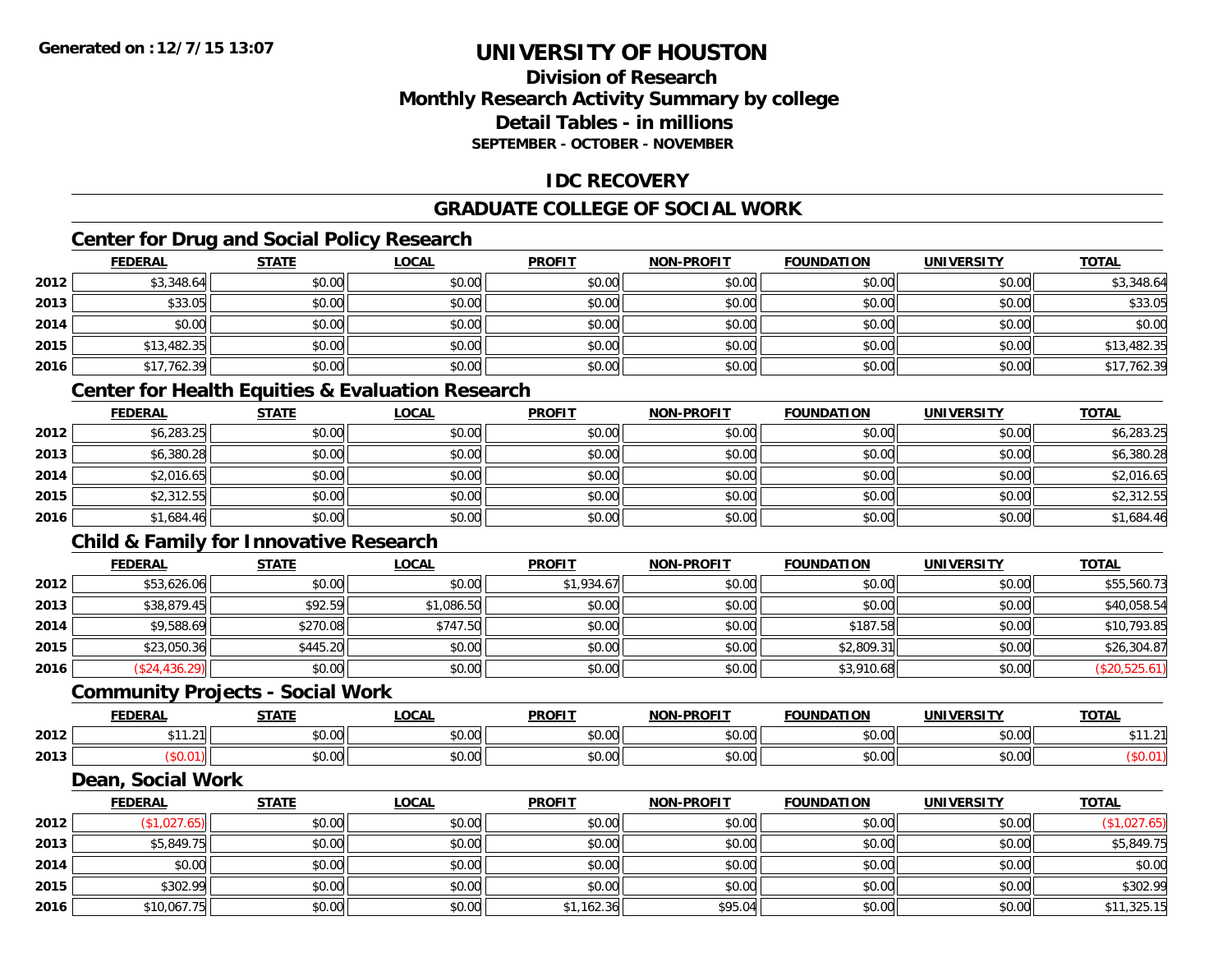### **Division of Research Monthly Research Activity Summary by college Detail Tables - in millions SEPTEMBER - OCTOBER - NOVEMBER**

#### **IDC RECOVERY**

#### **GRADUATE COLLEGE OF SOCIAL WORK**

## **Office for Drug SPR**

|              | <b>FEDERAL</b> | <u>STATE</u> | <u>LOCAL</u> | <b>PROFIT</b> | <b>NON-PROFIT</b> | <b>FOUNDATION</b> | <b>UNIVERSITY</b> | <b>TOTAL</b> |
|--------------|----------------|--------------|--------------|---------------|-------------------|-------------------|-------------------|--------------|
| 2012         | \$0.00         | \$0.00       | \$0.00       | \$0.00        | \$0.00            | \$0.00            | \$0.00            | \$0.00       |
| 2013         | \$0.00         | \$0.00       | \$0.00       | \$0.00        | \$0.00            | \$0.00            | \$0.00            | \$0.00       |
| 2015         | \$0.00         | \$0.00       | \$0.00       | \$0.00        | \$0.00            | \$0.00            | \$0.00            | \$0.00       |
| <b>Total</b> | \$169,215.93   | \$807.87     | \$1,834.00   | \$3,097.03    | \$95.04           | \$6,907.57        | \$0.00            | \$181,957.44 |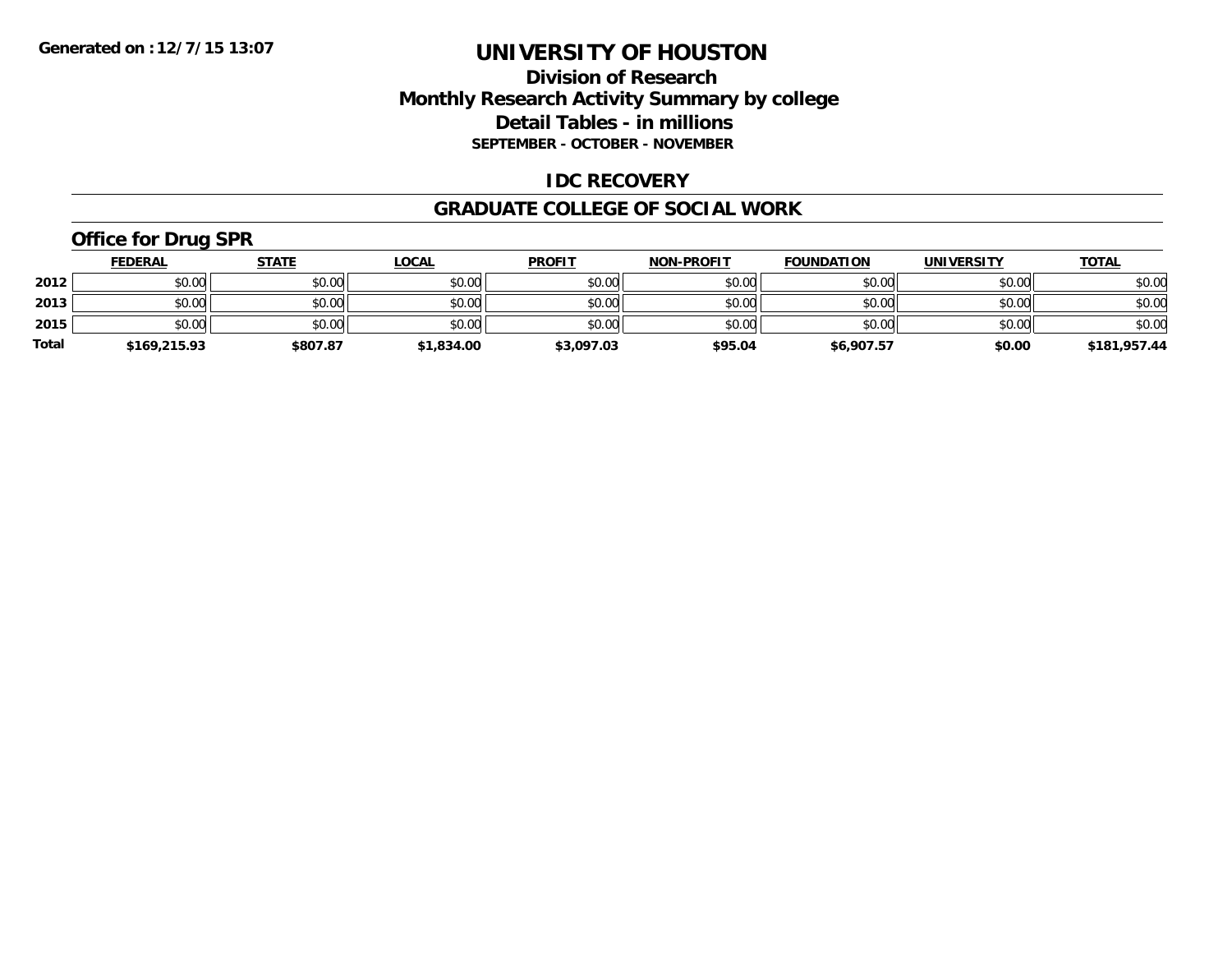### **Division of Research Monthly Research Activity Summary by college Detail Tables - in millions SEPTEMBER - OCTOBER - NOVEMBER**

#### **IDC RECOVERY**

#### **HILTON COLLEGE OF HOTEL AND RESTAURANT MANAGEMENT**

#### **Hotel and Restaurant Management**

|       | <b>FEDERAL</b> | <b>STATE</b> | <b>LOCAL</b> | <b>PROFIT</b> | <b>NON-PROFIT</b> | <b>FOUNDATION</b> | <b>UNIVERSITY</b> | <b>TOTAL</b> |
|-------|----------------|--------------|--------------|---------------|-------------------|-------------------|-------------------|--------------|
| 2012  | \$1,952.20     | \$0.00       | \$0.00       | \$0.00        | \$736.01          | \$0.00            | \$0.00            | \$2,688.21   |
| 2013  | \$961.37       | \$804.38     | \$0.00       | \$0.00        | \$0.00            | \$0.00            | \$0.00            | \$1,765.75   |
| 2014  | \$4,708.56     | (\$28.71)    | \$0.00       | \$0.00        | \$0.00            | \$114.88          | \$0.00            | \$4,794.73   |
| 2015  | \$9,573.60     | \$0.00       | \$0.00       | \$0.00        | \$0.00            | \$767.28          | \$0.00            | \$10,340.88  |
| 2016  | \$12,319.18    | \$0.00       | \$0.00       | \$0.00        | \$0.00            | \$0.00            | \$0.00            | \$12,319.18  |
| Total | \$29,514.91    | \$775.67     | \$0.00       | \$0.00        | \$736.01          | \$882.16          | \$0.00            | \$31,908.75  |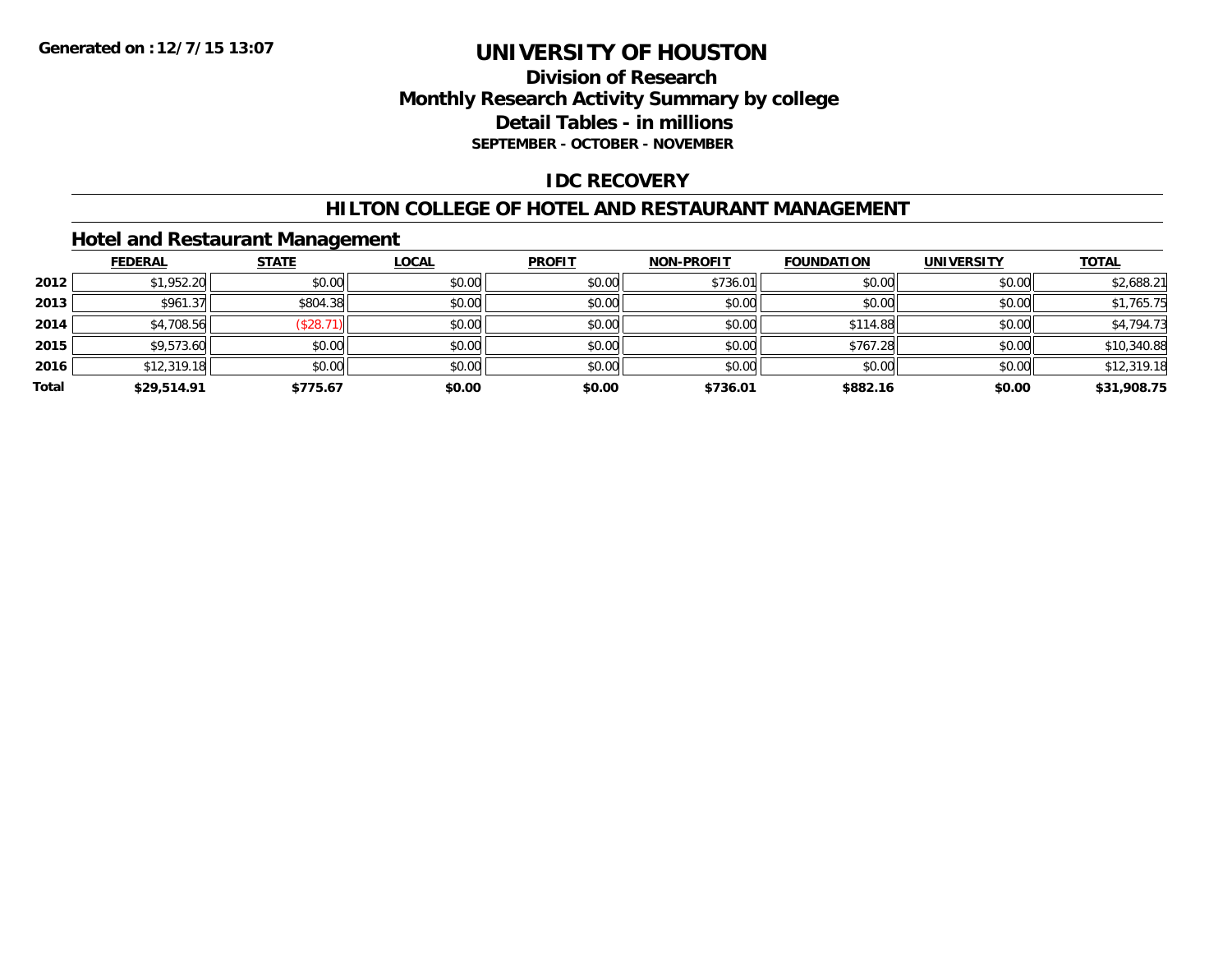#### **Division of Research Monthly Research Activity Summary by college Detail Tables - in millions SEPTEMBER - OCTOBER - NOVEMBER**

#### **IDC RECOVERY**

#### **HONORS COLLEGE**

# **Dean, Honors College**

|       | <b>FEDERAL</b> | <b>STATE</b> | <b>LOCAL</b> | <b>PROFIT</b> | <b>NON-PROFIT</b> | <b>FOUNDATION</b> | <b>UNIVERSITY</b> | <b>TOTAL</b> |
|-------|----------------|--------------|--------------|---------------|-------------------|-------------------|-------------------|--------------|
| 2012  | \$3,479.95     | \$0.00       | \$0.00       | \$0.00        | \$1,215.43        | \$0.00            | \$0.00            | \$4,695.37   |
| 2013  | \$3,844.36     | \$0.00       | \$0.00       | \$0.00        | \$2,254.46        | \$0.00            | \$0.00            | \$6,098.82   |
| 2014  | \$892.24       | \$0.00       | \$0.00       | \$0.00        | \$2,095.91        | \$22.10           | \$0.00            | \$3,010.25   |
| 2015  | \$0.00         | \$0.00       | \$0.00       | \$0.00        | (\$5.90)          | \$6.51            | \$0.00            | \$0.61       |
| 2016  | \$0.00         | \$0.00       | \$0.00       | \$0.00        | \$0.00            | \$18.85           | \$0.00            | \$18.85      |
| Total | \$8,216.55     | \$0.00       | \$0.00       | \$0.00        | \$5,559.89        | \$47.47           | \$0.00            | \$13,823.90  |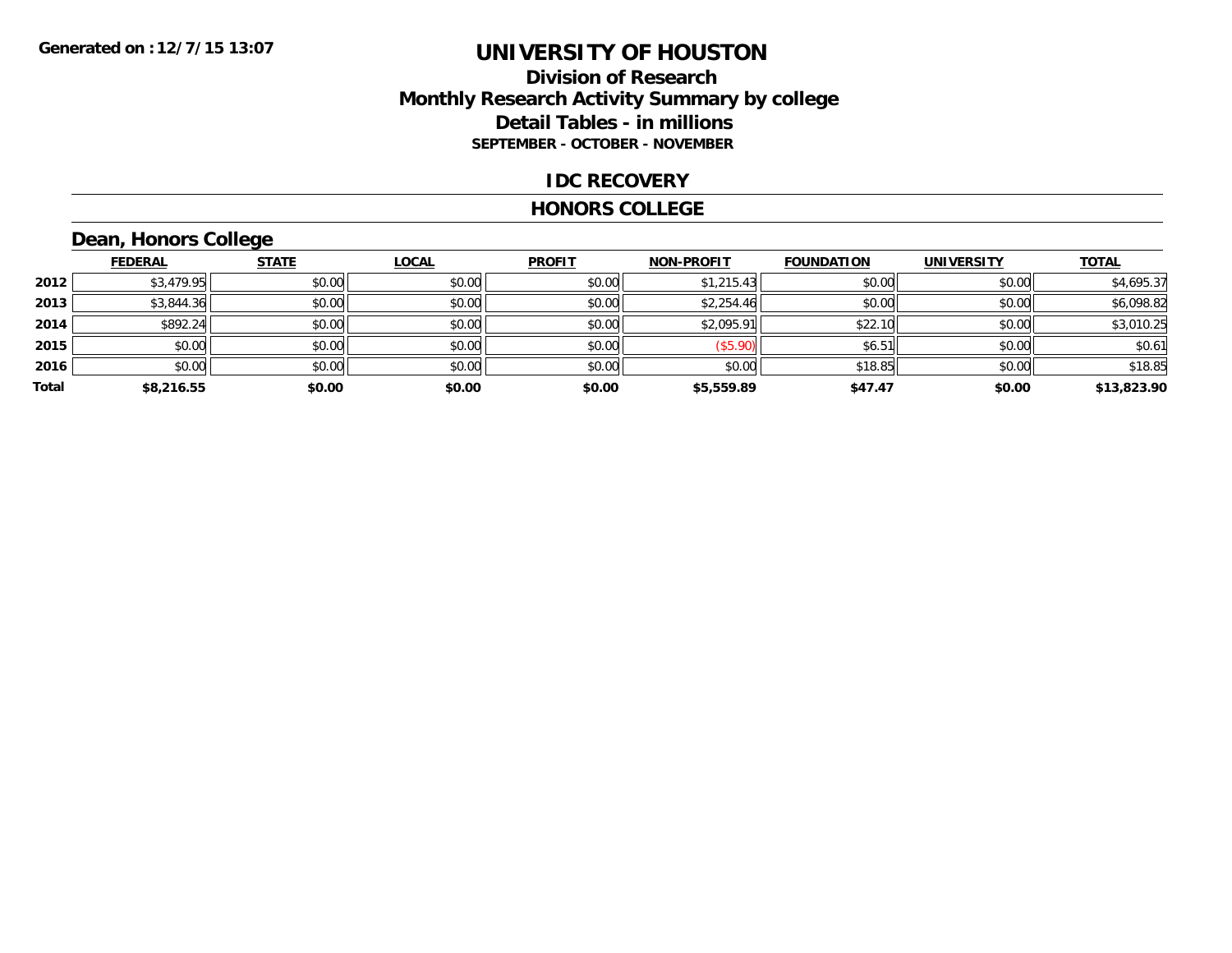### **Division of Research Monthly Research Activity Summary by college Detail Tables - in millions SEPTEMBER - OCTOBER - NOVEMBER**

#### **IDC RECOVERY**

#### **LIBRARY**

#### **Administration, Library**

|       | <b>FEDERAL</b> | <b>STATE</b> | <b>LOCAL</b> | <b>PROFIT</b> | <b>NON-PROFIT</b> | <b>FOUNDATION</b> | <b>UNIVERSITY</b> | <b>TOTAL</b> |
|-------|----------------|--------------|--------------|---------------|-------------------|-------------------|-------------------|--------------|
| 2012  | \$0.00         | \$0.00       | \$0.00       | \$0.00        | \$0.00            | \$0.00            | \$0.00            | \$0.00       |
| 2013  | \$0.00         | \$0.00       | \$0.00       | \$0.00        | \$0.00            | \$0.00            | \$0.00            | \$0.00       |
| 2014  | \$0.00         | \$0.00       | \$0.00       | \$0.00        | \$0.00            | \$0.00            | \$0.00            | \$0.00       |
| Total | \$0.00         | \$0.00       | \$0.00       | \$0.00        | \$0.00            | \$0.00            | \$0.00            | \$0.00       |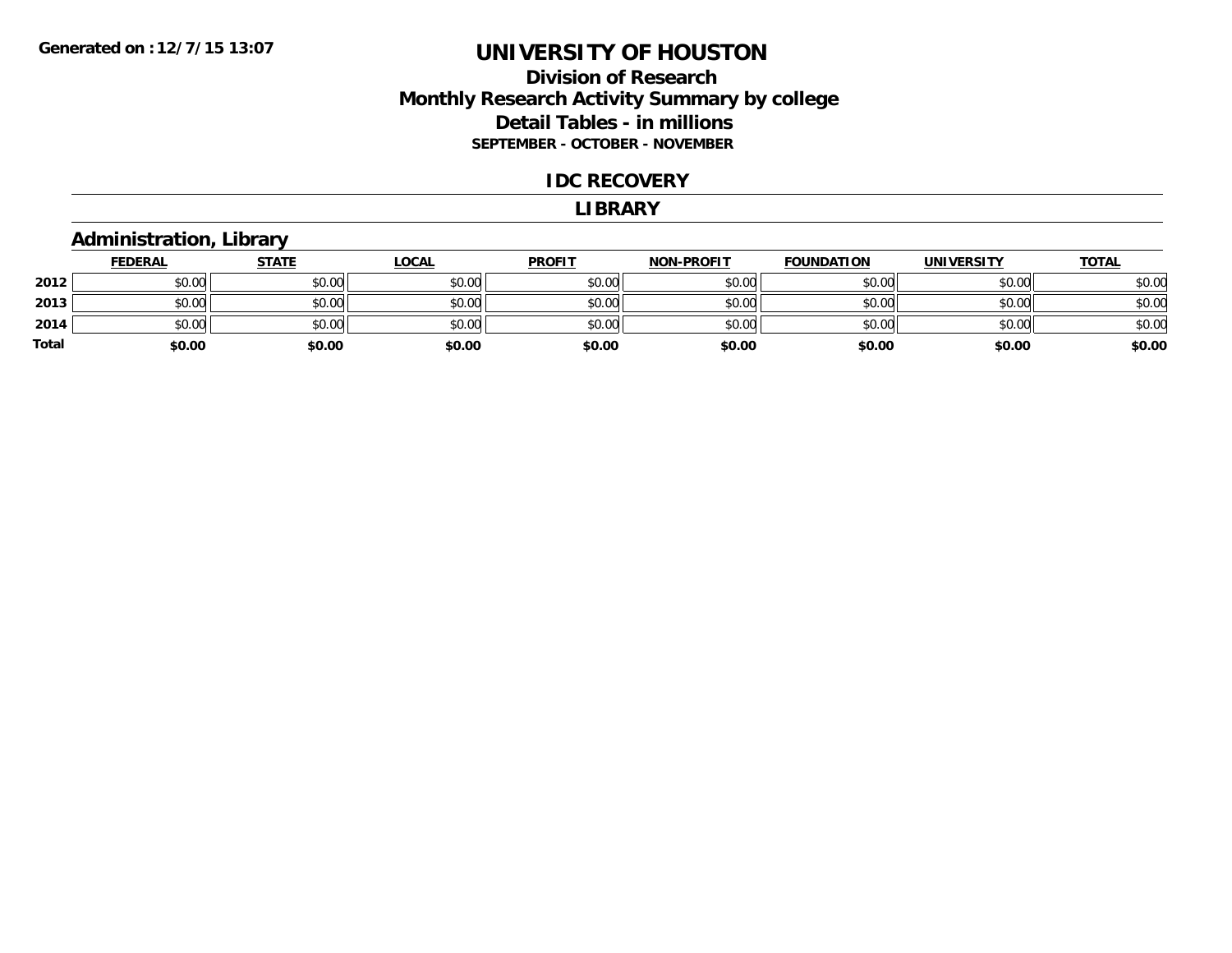### **Division of Research Monthly Research Activity Summary by college Detail Tables - in millions SEPTEMBER - OCTOBER - NOVEMBER**

#### **IDC RECOVERY**

#### **PRESIDENT**

#### **Office of the President**

|       | <b>FEDERAL</b>     | <b>STATE</b> | LOCAL  | <b>PROFIT</b> | <b>NON-PROFIT</b> | <b>FOUNDATION</b> | <b>UNIVERSITY</b> | <u>TOTAL</u> |
|-------|--------------------|--------------|--------|---------------|-------------------|-------------------|-------------------|--------------|
| 2015  | ሐሴ ሰሰ<br>PU.UU     | \$0.00       | \$0.00 | \$0.00        | \$0.00            | \$0.00            | \$0.00            | \$0.00       |
| 2016  | $\sim$ 00<br>DU.UU | \$0.00       | \$0.00 | \$0.00        | \$0.00            | \$0.00            | \$0.00            | \$0.00       |
| Total | \$0.00             | \$0.00       | \$0.00 | \$0.00        | \$0.00            | \$0.00            | \$0.00            | \$0.00       |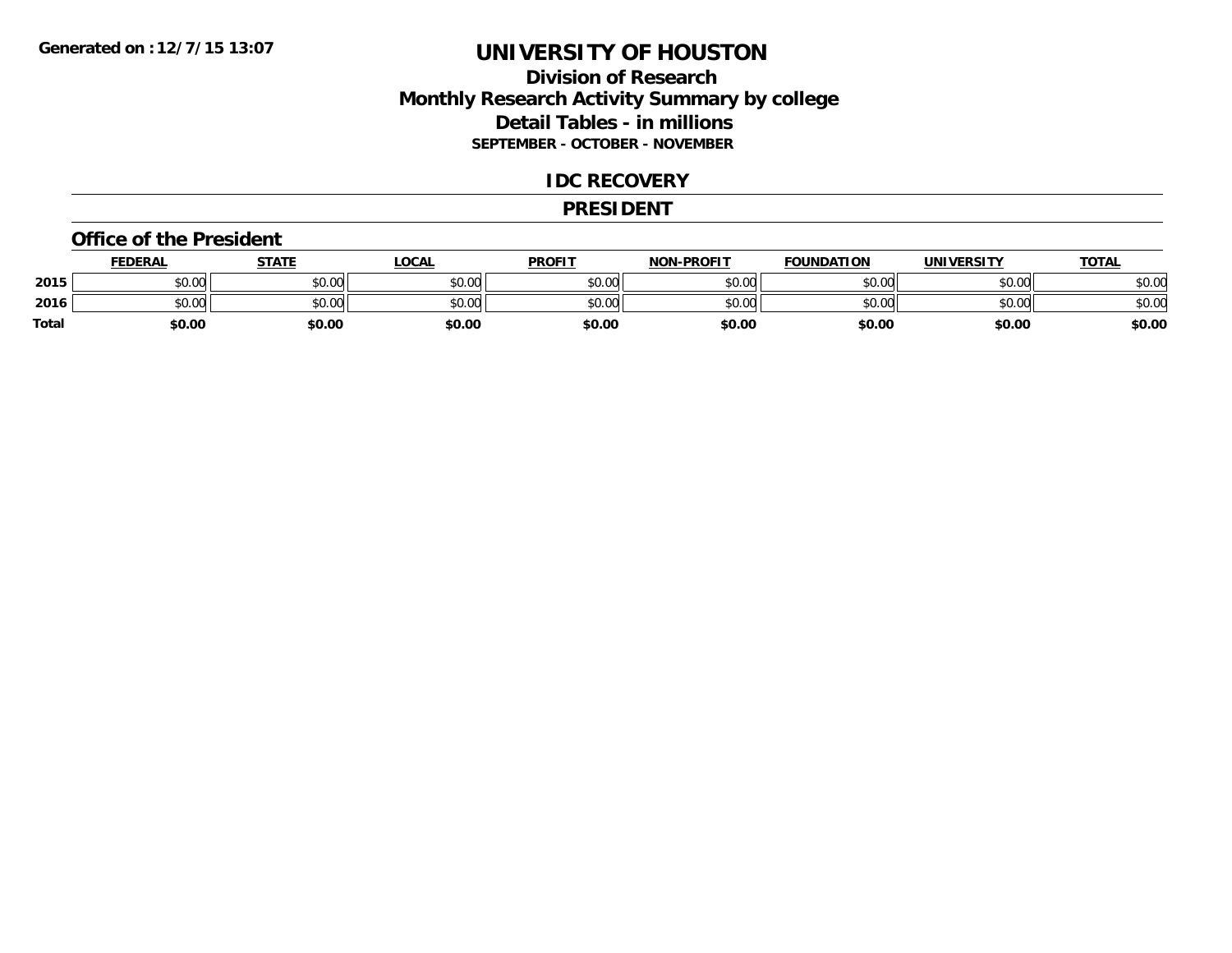### **Division of Research Monthly Research Activity Summary by college Detail Tables - in millions SEPTEMBER - OCTOBER - NOVEMBER**

#### **IDC RECOVERY**

#### **SENIOR V.P. FOR ACADEMIC AFFAIRS AND PROVOST**

|      | <b>Challenger Program</b>                           |              |              |               |                   |                   |                   |              |
|------|-----------------------------------------------------|--------------|--------------|---------------|-------------------|-------------------|-------------------|--------------|
|      | <b>FEDERAL</b>                                      | <b>STATE</b> | <b>LOCAL</b> | <b>PROFIT</b> | <b>NON-PROFIT</b> | <b>FOUNDATION</b> | <b>UNIVERSITY</b> | <b>TOTAL</b> |
| 2012 | \$0.00                                              | \$0.00       | \$0.00       | \$0.00        | \$0.00            | \$0.00            | \$0.00            | \$0.00       |
| 2013 | \$0.00                                              | \$0.00       | \$0.00       | \$0.00        | \$0.00            | \$0.00            | \$0.00            | \$0.00       |
| 2014 | \$0.00                                              | \$0.00       | \$0.00       | \$0.00        | \$0.00            | \$0.00            | \$0.00            | \$0.00       |
| 2015 | \$0.00                                              | \$0.00       | \$0.00       | \$0.00        | \$0.00            | \$0.00            | \$0.00            | \$0.00       |
| 2016 | \$0.00                                              | \$0.00       | \$0.00       | \$0.00        | \$0.00            | \$0.00            | \$0.00            | \$0.00       |
|      | <b>Learning Support Services</b>                    |              |              |               |                   |                   |                   |              |
|      | <b>FEDERAL</b>                                      | <b>STATE</b> | <b>LOCAL</b> | <b>PROFIT</b> | <b>NON-PROFIT</b> | <b>FOUNDATION</b> | <b>UNIVERSITY</b> | <b>TOTAL</b> |
| 2012 | \$0.00                                              | \$0.00       | \$0.00       | \$0.00        | \$0.00            | \$0.00            | \$0.00            | \$0.00       |
| 2013 | \$0.00                                              | \$0.00       | \$0.00       | \$0.00        | \$0.00            | \$0.00            | \$0.00            | \$0.00       |
|      | <b>Senior V.P. for Academic Affairs and Provost</b> |              |              |               |                   |                   |                   |              |
|      | <b>FEDERAL</b>                                      | <b>STATE</b> | <b>LOCAL</b> | <b>PROFIT</b> | <b>NON-PROFIT</b> | <b>FOUNDATION</b> | <b>UNIVERSITY</b> | <b>TOTAL</b> |
| 2015 | \$0.00                                              | \$0.00       | \$0.00       | \$0.00        | \$0.00            | \$0.00            | \$0.00            | \$0.00       |
| 2016 | \$0.00                                              | \$0.00       | \$0.00       | \$0.00        | \$0.00            | \$0.00            | \$0.00            | \$0.00       |
|      | <b>Student Support Services</b>                     |              |              |               |                   |                   |                   |              |
|      | <b>FEDERAL</b>                                      | <b>STATE</b> | <b>LOCAL</b> | <b>PROFIT</b> | <b>NON-PROFIT</b> | <b>FOUNDATION</b> | <b>UNIVERSITY</b> | <b>TOTAL</b> |
| 2014 | \$0.00                                              | \$0.00       | \$0.00       | \$0.00        | \$0.00            | \$0.00            | \$0.00            | \$0.00       |
| 2015 | \$0.00                                              | \$0.00       | \$0.00       | \$0.00        | \$0.00            | \$0.00            | \$0.00            | \$0.00       |
| 2016 | \$0.00                                              | \$0.00       | \$0.00       | \$0.00        | \$0.00            | \$0.00            | \$0.00            | \$0.00       |
|      | <b>UH Energy</b>                                    |              |              |               |                   |                   |                   |              |
|      | <b>FEDERAL</b>                                      | <b>STATE</b> | <b>LOCAL</b> | <b>PROFIT</b> | <b>NON-PROFIT</b> | <b>FOUNDATION</b> | <b>UNIVERSITY</b> | <b>TOTAL</b> |
| 2015 | \$0.00                                              | \$0.00       | \$0.00       | \$0.00        | \$0.00            | \$0.00            | \$0.00            | \$0.00       |
| 2016 | \$0.00                                              | \$0.00       | \$0.00       | \$0.00        | \$0.00            | \$0.00            | \$0.00            | \$0.00       |
|      | <b>Undergraduate Student Success</b>                |              |              |               |                   |                   |                   |              |
|      | <b>FEDERAL</b>                                      | <b>STATE</b> | <b>LOCAL</b> | <b>PROFIT</b> | <b>NON-PROFIT</b> | <b>FOUNDATION</b> | <b>UNIVERSITY</b> | <b>TOTAL</b> |
| 2014 | \$0.00                                              | \$0.00       | \$0.00       | \$0.00        | \$0.00            | \$0.00            | \$0.00            | \$0.00       |
| 2015 | \$3,468.73                                          | \$0.00       | \$0.00       | \$0.00        | \$0.00            | \$0.00            | \$0.00            | \$3,468.73   |
| 2016 | \$440.09                                            | \$0.00       | \$0.00       | \$0.00        | \$0.00            | \$0.00            | \$0.00            | \$440.09     |
|      | <b>Undergraduate Student Success Center</b>         |              |              |               |                   |                   |                   |              |
|      | <b>FEDERAL</b>                                      | <b>STATE</b> | <b>LOCAL</b> | <b>PROFIT</b> | <b>NON-PROFIT</b> | <b>FOUNDATION</b> | <b>UNIVERSITY</b> | <b>TOTAL</b> |
| 2012 | \$5,838.90                                          | \$0.52       | \$0.00       | \$0.00        | \$0.00            | \$0.00            | \$0.00            | \$5,839.42   |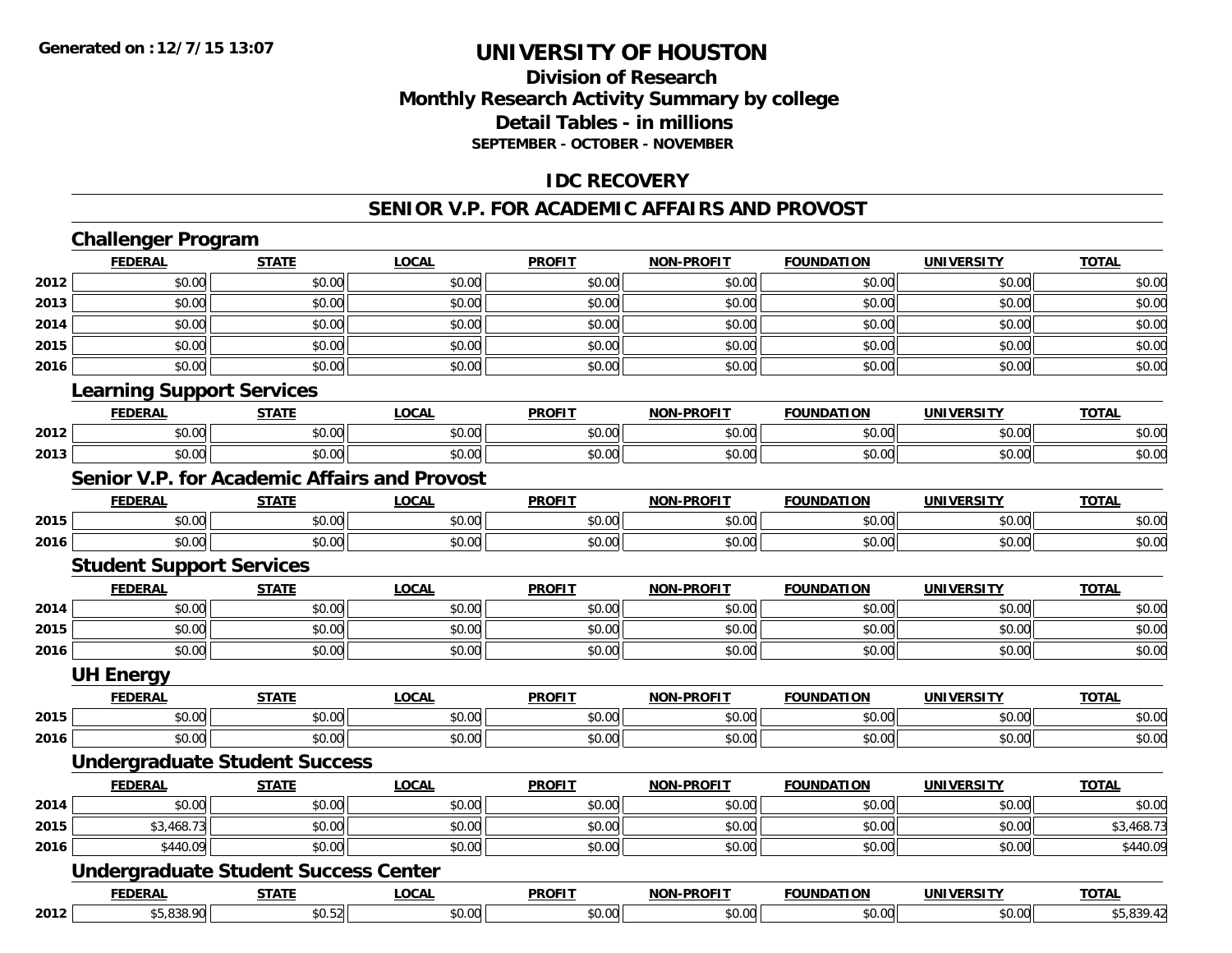### **Division of Research Monthly Research Activity Summary by college Detail Tables - in millions SEPTEMBER - OCTOBER - NOVEMBER**

#### **IDC RECOVERY**

#### **SENIOR V.P. FOR ACADEMIC AFFAIRS AND PROVOST**

#### **Undergraduate Student Success Center**

|       | <b>FEDERAL</b> | <u>STATE</u> | <b>LOCAL</b> | <b>PROFIT</b> | <b>NON-PROFIT</b> | <b>FOUNDATION</b> | <b>UNIVERSITY</b> | <b>TOTAL</b> |
|-------|----------------|--------------|--------------|---------------|-------------------|-------------------|-------------------|--------------|
| 2013  | \$5,857.39     | \$2,240.60   | \$0.00       | \$0.00        | \$0.00            | \$0.00            | \$0.00            | \$8,097.99   |
| 2014  | \$5,899.85     | \$2,227.61   | \$0.00       | \$0.00        | \$0.00            | \$0.00            | \$0.00            | \$8,127.46   |
| 2015  | \$0.00         | \$2,466.53   | \$0.00       | \$0.00        | \$0.00            | \$0.00            | \$0.00            | \$2,466.53   |
| 2016  | \$0.00         | \$1,937.61   | \$0.00       | \$0.00        | \$0.00            | \$0.00            | \$0.00            | \$1,937.61   |
| Total | \$21,504.96    | \$8,872.87   | \$0.00       | \$0.00        | \$0.00            | \$0.00            | \$0.00            | \$30,377.83  |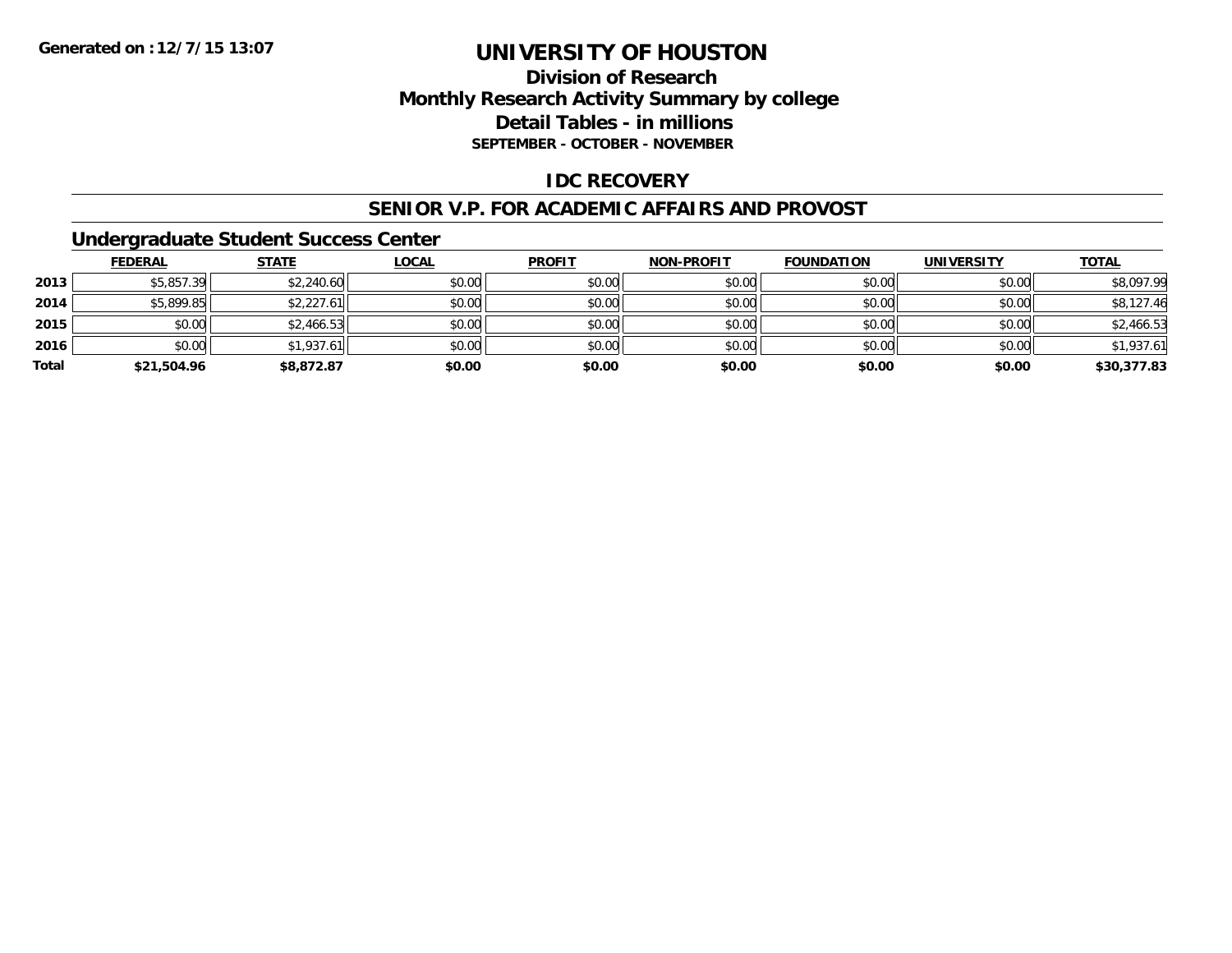### **Division of ResearchMonthly Research Activity Summary by college Detail Tables - in millions SEPTEMBER - OCTOBER - NOVEMBER**

#### **IDC RECOVERY**

#### **UH LAW CENTER**

|       | Dean, Law      |              |              |               |                   |                   |                   |              |
|-------|----------------|--------------|--------------|---------------|-------------------|-------------------|-------------------|--------------|
|       | <b>FEDERAL</b> | <b>STATE</b> | <b>LOCAL</b> | <b>PROFIT</b> | <b>NON-PROFIT</b> | <b>FOUNDATION</b> | <b>UNIVERSITY</b> | <b>TOTAL</b> |
| 2013  | \$0.00         | \$0.00       | \$0.00       | \$0.00        | \$0.00            | \$0.00            | \$0.00            | \$0.00       |
|       | <b>Law-UH</b>  |              |              |               |                   |                   |                   |              |
|       | <b>FEDERAL</b> | <b>STATE</b> | <b>LOCAL</b> | <b>PROFIT</b> | <b>NON-PROFIT</b> | <b>FOUNDATION</b> | <b>UNIVERSITY</b> | <b>TOTAL</b> |
| 2012  | \$1,212.50     | \$0.00       | \$0.00       | \$0.00        | \$0.00            | \$1,119.04        | \$0.00            | \$2,331.54   |
| 2013  | \$30,039.40    | \$4,929.37   | \$0.00       | \$0.00        | \$0.00            | \$1,417.08        | \$0.00            | \$36,385.85  |
| 2014  | \$5,332.77     | \$4,956.35   | \$0.00       | \$0.00        | \$0.00            | \$0.00            | \$0.00            | \$10,289.12  |
| 2015  | \$1,918.16     | \$6,454.95   | \$0.00       | \$0.00        | \$0.00            | \$0.00            | \$0.00            | \$8,373.11   |
| 2016  | \$723.73       | \$3,030.00   | \$0.00       | \$0.00        | \$0.00            | \$43.02           | \$0.00            | \$3,796.75   |
| Total | \$39,226.56    | \$19,370.67  | \$0.00       | \$0.00        | \$0.00            | \$2,579.14        | \$0.00            | \$61,176.37  |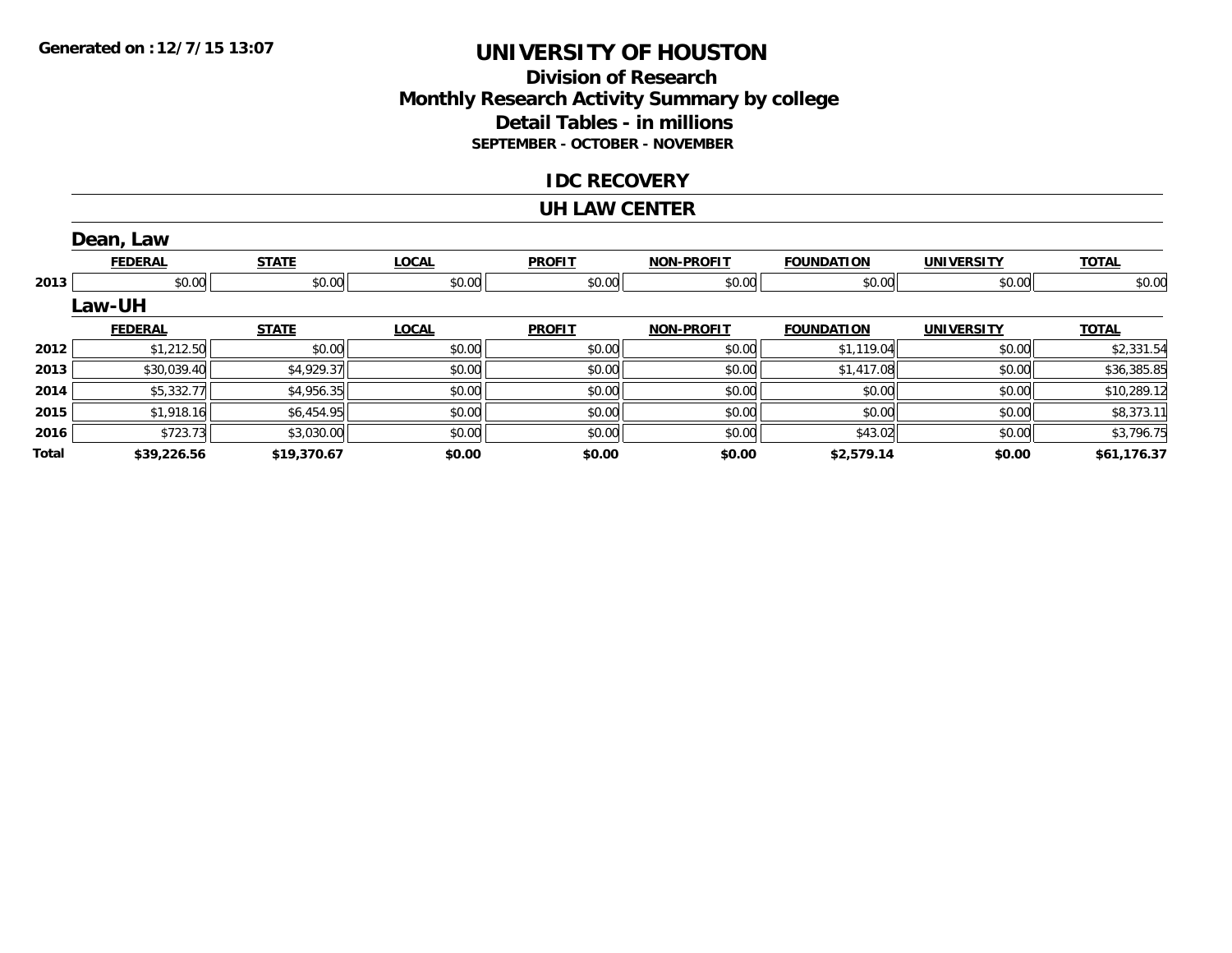### **Division of ResearchMonthly Research Activity Summary by college Detail Tables - in millions SEPTEMBER - OCTOBER - NOVEMBER**

#### **IDC RECOVERY**

#### **UKNOWN COLLEGE**

#### **Unknown Department**

|      | <b>FEDERAL</b>                 | 27.77                  | .OCAL  | <b>PROFIT</b>          | <b>DDOFIT</b><br>חחו<br>. . | <b>DATION</b><br><b>FAUSH</b> | <b>TINE</b><br><u>urneitu</u> | <u>TOTAL</u> |
|------|--------------------------------|------------------------|--------|------------------------|-----------------------------|-------------------------------|-------------------------------|--------------|
| 2015 | $\sim$<br>$\sim$<br>ט.טע       | $\sim$ $\sim$<br>JU.UU | \$0.00 | 0 <sub>n</sub><br>JU.U | 0000<br>vv.vv               | 0000                          | \$0.00                        | \$0.00       |
| 2016 | $\triangle$<br>$\sim$<br>טט.טע | $\sim$ $\sim$<br>JU.UU | \$0.00 | 0 <sub>n</sub><br>JU.U | 0000<br>JU.UU               | ልስ ለሰ<br>U.UU                 | \$0.00                        | \$0.00       |

### **Wrong Department - Please Dont Select It**

|              | <b>FEDERAL</b> | <b>STATE</b> | <b>LOCAL</b> | <b>PROFIT</b> | <b>NON-PROFIT</b> | <b>FOUNDATION</b> | <b>UNIVERSITY</b> | <b>TOTAL</b> |
|--------------|----------------|--------------|--------------|---------------|-------------------|-------------------|-------------------|--------------|
| 2012         | \$0.00         | \$0.00       | \$0.00       | \$0.00        | \$0.00            | \$0.00            | \$0.00            | \$0.00       |
| 2014         | \$0.00         | \$0.00       | \$0.00       | \$0.00        | \$0.00            | \$0.00            | \$0.00            | \$0.00       |
| 2016         | \$0.00         | \$0.00       | \$0.00       | \$0.00        | \$0.00            | \$0.00            | \$0.00            | \$0.00       |
| <b>Total</b> | \$0.00         | \$0.00       | \$0.00       | \$0.00        | \$0.00            | \$0.00            | \$0.00            | \$0.00       |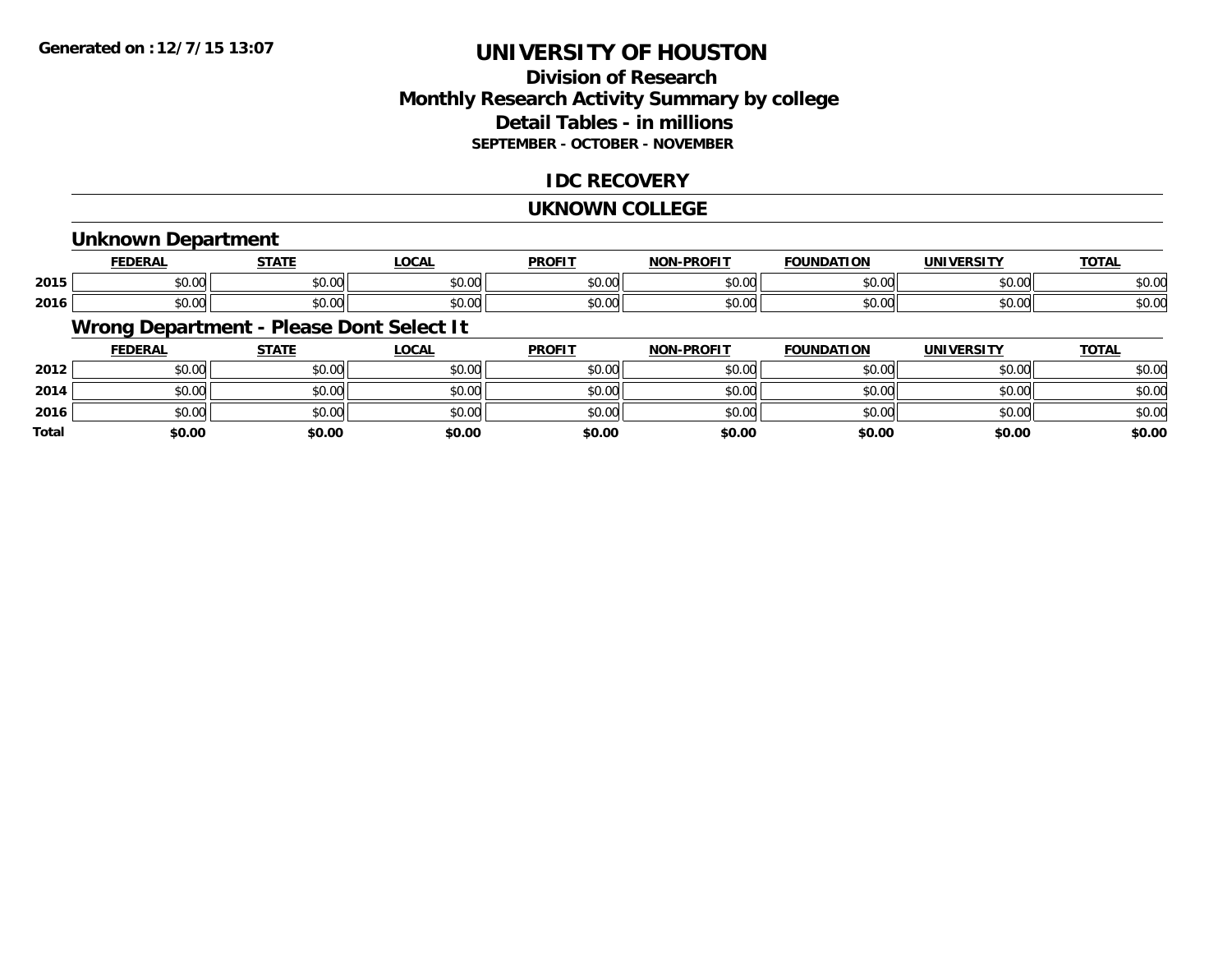### **Division of Research Monthly Research Activity Summary by college Detail Tables - in millions SEPTEMBER - OCTOBER - NOVEMBER**

#### **IDC RECOVERY**

## **VICE PRESIDENT FOR ADMINISTRATION**

|       | <b>Physical Plant</b> |              |              |               |                   |                   |                   |              |
|-------|-----------------------|--------------|--------------|---------------|-------------------|-------------------|-------------------|--------------|
|       | <b>FEDERAL</b>        | <b>STATE</b> | <b>LOCAL</b> | <b>PROFIT</b> | <b>NON-PROFIT</b> | <b>FOUNDATION</b> | <b>UNIVERSITY</b> | <b>TOTAL</b> |
| 2013  | \$0.00                | \$0.00       | \$0.00       | \$0.00        | \$0.00            | \$0.00            | \$0.00            | \$0.00       |
| 2014  | \$0.00                | \$0.00       | \$0.00       | \$0.00        | \$0.00            | \$0.00            | \$0.00            | \$0.00       |
| 2015  | \$0.00                | \$0.00       | \$0.00       | \$0.00        | \$0.00            | \$0.00            | \$0.00            | \$0.00       |
| 2016  | \$0.00                | \$0.00       | \$0.00       | \$0.00        | \$0.00            | \$0.00            | \$0.00            | \$0.00       |
| Total | \$0.00                | \$0.00       | \$0.00       | \$0.00        | \$0.00            | \$0.00            | \$0.00            | \$0.00       |
|       |                       |              |              |               |                   |                   |                   |              |

#### **Physical Plant**